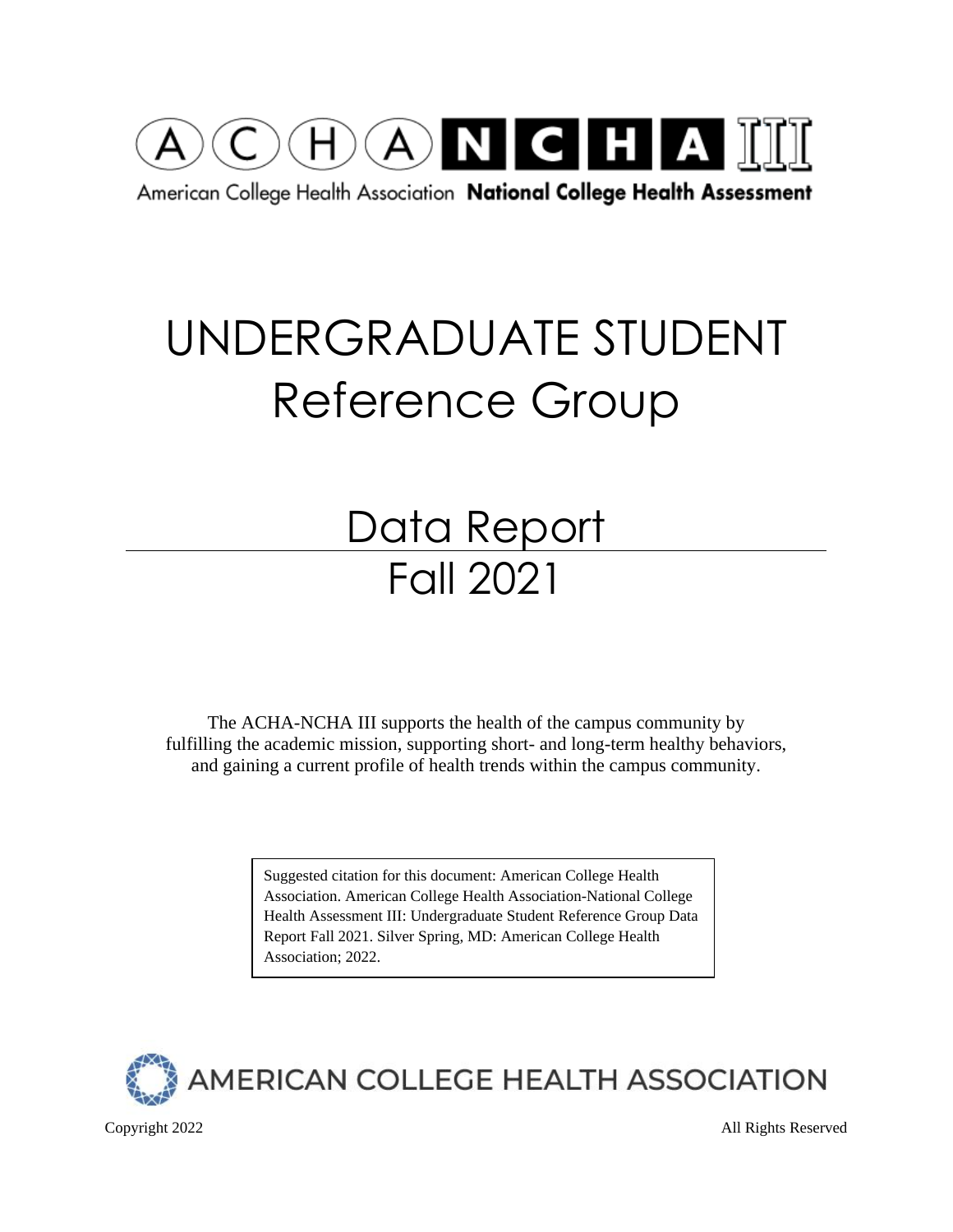### **Demographics of Participating Institutions**

Forty-two postsecondary institutions self-selected to participate in the Fall 2021 ACHA National College Health Assessment and 36,643 surveys were completed by students on these campuses. For the purpose of forming the Reference Group, only institutions located in the United States that surveyed all students or used a random sampling technique, and used the ACHA-NCHA III (currently only offered as a web survey) are included in the analysis, yielding a final data set consisting of 33,204 students at 41 schools. **This report includes only data from 23,600 UNDERGRADUATE students at 41 schools.** Demographic characteristics of the 41 campuses follow.

| Demographical Characteristics of the 41 US Postsecondary Institutions Included<br>in the Fall 2021 ACHA-NCHA III UNDERGRADUATE Reference Group<br><b>Campus Characteristic</b><br>n<br>Public<br>26<br>Private<br>15<br>$\overline{0}$<br>2-year<br>4-year or above<br>41<br>Northeast (CT, ME, MA, NH, NJ, NY, PA, RI, VT)<br>11<br>Midwest (IL, IN, IA, KS, MI, MN, MO, NE, ND, OH, SD, WI)<br>7<br>South (AL, AR, DE, DC, FL, GA, KY, LA, MD, MS, NC, OK, SC,<br>TN, TX, VA, WV)<br>17<br>West (AK, AZ, CA, CO, HI, ID, MT, NV, NM, OR, UT, WA, WY)<br>6<br>$<$ 2,500 students<br>6<br>5<br>$2,500 - 4,999$ students<br>$\overline{7}$<br>$5,000 - 9,999$ students<br>$10,000 - 19,999$ students<br>$\overline{7}$<br>20,000 students or more<br>16<br>Very large city (population over 500,000)<br>5<br>$\overline{2}$<br>Large city (population 250,000-499,999) |                  |  |  |  |
|-----------------------------------------------------------------------------------------------------------------------------------------------------------------------------------------------------------------------------------------------------------------------------------------------------------------------------------------------------------------------------------------------------------------------------------------------------------------------------------------------------------------------------------------------------------------------------------------------------------------------------------------------------------------------------------------------------------------------------------------------------------------------------------------------------------------------------------------------------------------------|------------------|--|--|--|
|                                                                                                                                                                                                                                                                                                                                                                                                                                                                                                                                                                                                                                                                                                                                                                                                                                                                       |                  |  |  |  |
| Type of Institution                                                                                                                                                                                                                                                                                                                                                                                                                                                                                                                                                                                                                                                                                                                                                                                                                                                   |                  |  |  |  |
|                                                                                                                                                                                                                                                                                                                                                                                                                                                                                                                                                                                                                                                                                                                                                                                                                                                                       |                  |  |  |  |
|                                                                                                                                                                                                                                                                                                                                                                                                                                                                                                                                                                                                                                                                                                                                                                                                                                                                       |                  |  |  |  |
|                                                                                                                                                                                                                                                                                                                                                                                                                                                                                                                                                                                                                                                                                                                                                                                                                                                                       |                  |  |  |  |
|                                                                                                                                                                                                                                                                                                                                                                                                                                                                                                                                                                                                                                                                                                                                                                                                                                                                       |                  |  |  |  |
| <b>Location of Campus</b>                                                                                                                                                                                                                                                                                                                                                                                                                                                                                                                                                                                                                                                                                                                                                                                                                                             |                  |  |  |  |
|                                                                                                                                                                                                                                                                                                                                                                                                                                                                                                                                                                                                                                                                                                                                                                                                                                                                       |                  |  |  |  |
|                                                                                                                                                                                                                                                                                                                                                                                                                                                                                                                                                                                                                                                                                                                                                                                                                                                                       |                  |  |  |  |
|                                                                                                                                                                                                                                                                                                                                                                                                                                                                                                                                                                                                                                                                                                                                                                                                                                                                       |                  |  |  |  |
|                                                                                                                                                                                                                                                                                                                                                                                                                                                                                                                                                                                                                                                                                                                                                                                                                                                                       |                  |  |  |  |
|                                                                                                                                                                                                                                                                                                                                                                                                                                                                                                                                                                                                                                                                                                                                                                                                                                                                       |                  |  |  |  |
| Campus Size                                                                                                                                                                                                                                                                                                                                                                                                                                                                                                                                                                                                                                                                                                                                                                                                                                                           |                  |  |  |  |
|                                                                                                                                                                                                                                                                                                                                                                                                                                                                                                                                                                                                                                                                                                                                                                                                                                                                       |                  |  |  |  |
|                                                                                                                                                                                                                                                                                                                                                                                                                                                                                                                                                                                                                                                                                                                                                                                                                                                                       |                  |  |  |  |
|                                                                                                                                                                                                                                                                                                                                                                                                                                                                                                                                                                                                                                                                                                                                                                                                                                                                       |                  |  |  |  |
|                                                                                                                                                                                                                                                                                                                                                                                                                                                                                                                                                                                                                                                                                                                                                                                                                                                                       |                  |  |  |  |
|                                                                                                                                                                                                                                                                                                                                                                                                                                                                                                                                                                                                                                                                                                                                                                                                                                                                       |                  |  |  |  |
| <b>Campus Setting</b>                                                                                                                                                                                                                                                                                                                                                                                                                                                                                                                                                                                                                                                                                                                                                                                                                                                 |                  |  |  |  |
|                                                                                                                                                                                                                                                                                                                                                                                                                                                                                                                                                                                                                                                                                                                                                                                                                                                                       |                  |  |  |  |
|                                                                                                                                                                                                                                                                                                                                                                                                                                                                                                                                                                                                                                                                                                                                                                                                                                                                       |                  |  |  |  |
| Small city (population 50,000-249,999)                                                                                                                                                                                                                                                                                                                                                                                                                                                                                                                                                                                                                                                                                                                                                                                                                                | 17               |  |  |  |
| Large town (population 10,000-49,999)                                                                                                                                                                                                                                                                                                                                                                                                                                                                                                                                                                                                                                                                                                                                                                                                                                 | 14               |  |  |  |
| Small town (population 2,500-9,999)                                                                                                                                                                                                                                                                                                                                                                                                                                                                                                                                                                                                                                                                                                                                                                                                                                   | 3                |  |  |  |
| Rural community (population under 2,500)                                                                                                                                                                                                                                                                                                                                                                                                                                                                                                                                                                                                                                                                                                                                                                                                                              | $\overline{0}$   |  |  |  |
| Carnegie Classification                                                                                                                                                                                                                                                                                                                                                                                                                                                                                                                                                                                                                                                                                                                                                                                                                                               |                  |  |  |  |
| <b>Associates Colleges</b>                                                                                                                                                                                                                                                                                                                                                                                                                                                                                                                                                                                                                                                                                                                                                                                                                                            | $\overline{0}$   |  |  |  |
| <b>Baccalaureate Colleges</b>                                                                                                                                                                                                                                                                                                                                                                                                                                                                                                                                                                                                                                                                                                                                                                                                                                         | 3                |  |  |  |
| <b>Baccalaureate/Associates Colleges</b>                                                                                                                                                                                                                                                                                                                                                                                                                                                                                                                                                                                                                                                                                                                                                                                                                              | $\boldsymbol{0}$ |  |  |  |
| Masters Colleges and Universities                                                                                                                                                                                                                                                                                                                                                                                                                                                                                                                                                                                                                                                                                                                                                                                                                                     | 6                |  |  |  |
| <b>Doctoral Universities</b>                                                                                                                                                                                                                                                                                                                                                                                                                                                                                                                                                                                                                                                                                                                                                                                                                                          | 30               |  |  |  |
| <b>Special Focus Institutions</b>                                                                                                                                                                                                                                                                                                                                                                                                                                                                                                                                                                                                                                                                                                                                                                                                                                     | $\overline{2}$   |  |  |  |
| Miscellaneous/Not Classified                                                                                                                                                                                                                                                                                                                                                                                                                                                                                                                                                                                                                                                                                                                                                                                                                                          | $\overline{0}$   |  |  |  |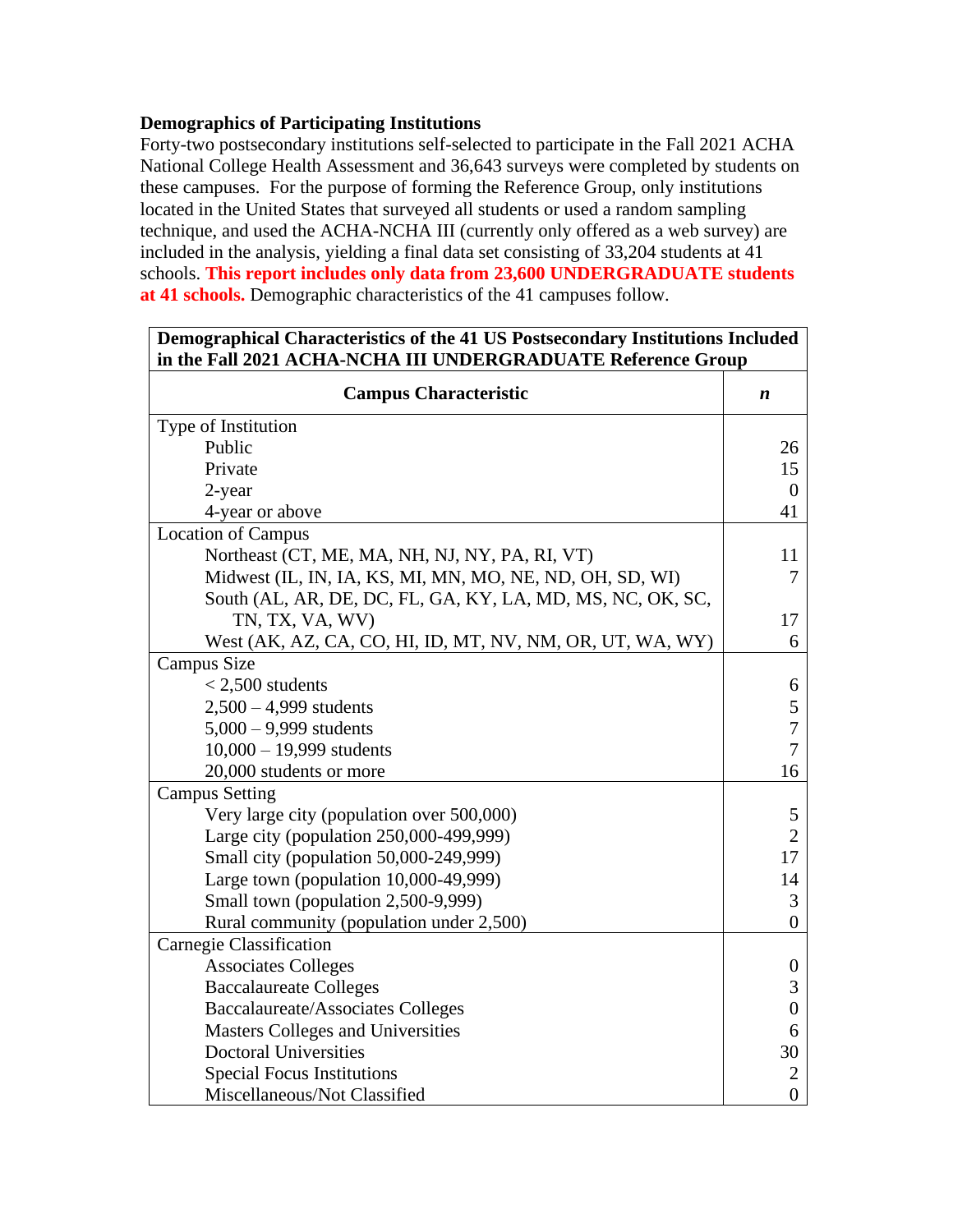| Demographical Characteristics of the 41 US Postsecondary Institutions Included<br>in the Fall 2021 ACHA-NCHA III UNDERGRADUATE Reference Group |                  |  |  |  |  |  |
|------------------------------------------------------------------------------------------------------------------------------------------------|------------------|--|--|--|--|--|
| <b>Campus Characteristic</b>                                                                                                                   | $\boldsymbol{n}$ |  |  |  |  |  |
| <b>ACHA Membership Status</b>                                                                                                                  |                  |  |  |  |  |  |
| <b>Institutional Member</b>                                                                                                                    | 34               |  |  |  |  |  |
| Nonmember                                                                                                                                      |                  |  |  |  |  |  |
| Religious Affiliation                                                                                                                          |                  |  |  |  |  |  |
| No                                                                                                                                             | 35               |  |  |  |  |  |
| Yes                                                                                                                                            | 6                |  |  |  |  |  |
| If yes:                                                                                                                                        |                  |  |  |  |  |  |
| Catholic                                                                                                                                       | 2                |  |  |  |  |  |
| Protestant or Other Christian                                                                                                                  | 4                |  |  |  |  |  |
| Postsecondary Minority Institution (US Department of Education)                                                                                |                  |  |  |  |  |  |
| N <sub>0</sub>                                                                                                                                 | 33               |  |  |  |  |  |
| Yes                                                                                                                                            | 8                |  |  |  |  |  |
| $*$ If yes:                                                                                                                                    |                  |  |  |  |  |  |
| Postsecondary Minority Institution                                                                                                             | $\theta$         |  |  |  |  |  |
| Historically Black College or University (HBCU)                                                                                                | 0                |  |  |  |  |  |
| <b>High Hispanic Enrollment</b>                                                                                                                |                  |  |  |  |  |  |
| Hispanic-serving Institution (HSI)                                                                                                             |                  |  |  |  |  |  |
| Tribal College or University                                                                                                                   |                  |  |  |  |  |  |
| Predominately Black Institution                                                                                                                |                  |  |  |  |  |  |
| Asian American and Native American Pacific Islander-serving                                                                                    |                  |  |  |  |  |  |
| Alaska Native-serving or Native Hawaiian-serving Institution                                                                                   |                  |  |  |  |  |  |
| Native American-serving Nontribal Institution                                                                                                  | 0                |  |  |  |  |  |
| *institutions may hold more than one type of minority status                                                                                   |                  |  |  |  |  |  |

| <b>UNDERGRADUATE</b>        | <b>Fall 2021 Institutions</b> |  |  |  |  |  |  |
|-----------------------------|-------------------------------|--|--|--|--|--|--|
| Number of institutions      | 41                            |  |  |  |  |  |  |
| Number of students          | 23,600                        |  |  |  |  |  |  |
| Mean response proportion*   | 13%                           |  |  |  |  |  |  |
| Median response proportion* | 11%                           |  |  |  |  |  |  |

\*Calculation of response proportion is based all students surveyed at the institution, and not limited to only undergraduate student responses.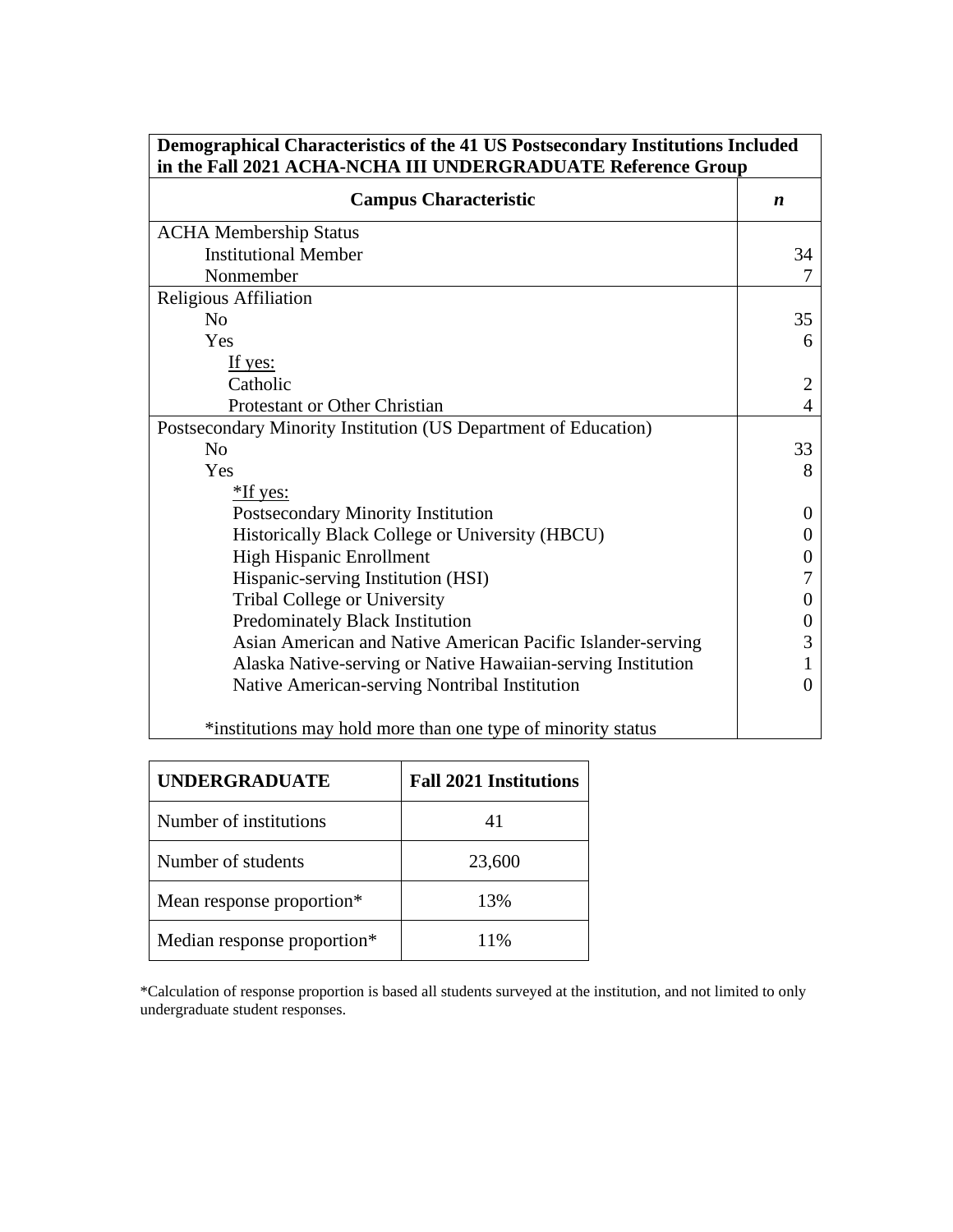We need to draw your attention to an important change in your ACHA-NCHA Report documents. Beginning in Spring 2021, responses for transgender and gender-nonconforming students are readily available directly in the report documents. This represents an important change in the way we have been reporting ACHA-NCHA results. We've prepared the following information to better explain the specific changes, our **reasoning for doing so, and tips for using these redesigned report documents.**

### **I. What we've done to date**

- The ACHA-NCHA has asked respondents about their gender identity for 12 years.
- Data on transgender and gender-nonconforming (TGNC) students was available in the data file, but not displayed explicitly in the report documents documents in an effort to protect the privacy of TGNC students, particularly those students in smaller campus environments and at schools that publicly shared their ACHA‐NCHA report documents.
- We have been trying to find the right balance between protecting students' privacy and making the results accessible to campus surveyors<br>■ We have been trying to find the right balance between protecting students' priva who may not use the statistical software that would be required to extract this information directly from the data files. Until now, we've erred on the side of protecting student privacy.

### **II. Why change?**

- **■** The number of TGNC students in our samples has been increasing over the years. Between 2008 and 2015, the number of students **■**<br>■ The number of TGNC students in our samples has been increasing over the years. Between identifying as TGNC was very small (less than 0.05%). We've learned over the years that gender identity is complex and fluid. To better capture this complexity, we began asking separate questions about sex at birth and gender identity in Fall 2015. Now TGNC students tend to represent 3‐4% of the overall sample.
- With greater number of students identifying as TGNC on the ACHA-NCHA in recent years, we have a better opportunity to understand their needs and behaviors than we have in years past.
- A number of health disparities between TGNC students and their cisgender peers have been well documented[1], and schools need readily available access to this data in order to better address the needs of TGNC students.

### **III. What's different about the way we are reporting?**

- **■** First a note about how we have been reporting ACHA-NCHA results to date. RSEX is a variable we create based on the responses to the questions on sex at birth, whether or not a student identifies as transgender, and their gender identity. The RSEX variable had allowed us to sort respondents into 4 groups for reporting purposes: male, female, non-binary, and missing. (Details about this variable can be found in all report documents.)
- **The value labels for RSEX have been revised to better represent gender identity rather than sex. A value of "1" has been changed from<br>"Male" to "Cis Mar [3] " A "3" has been changed from "Famels" to "Cis Maman[3] " The va** "Male" to "Cis Men[2]." A "2" has been changed from "Female" to "Cis Women[3]." The value "3" has been changed from "non‐binary" to "Transgender and Gender‐Nonconforming" (TGNC), as it's a more accurate and inclusive term. The value "4" on RSEX remains "missing/unknown" and is used for students who do not answer all three questions.
- The "missing/unknown" column in the Data Report document has been replaced with a "Trans/Gender-Nonconforming" column. Because space limitations in the report prevent us from displaying all 4 categories plus a total column in the same document, it's now the "missing/unknown" column that is not displayed. Now when the Total of any given row is higher than the sum of the cis men, cis women, and TGNC respondents, the difference can be attributed to "missing/unknown" respondents that selected the response option presented in that row.
- A column for "Trans/Gender-Nonconforming" has been added the Executive Summary Report document.

### **IV. Important considerations with this new format**

- Percentages in the Executive Summary may represent a very small number of TGNC students and can limit the generalizability of a particular finding. To assist with the interpretation of the percentages displayed in the Executive Summary, the total sample size for each group has been added to every page.
- We encourage ACHA‐NCHA surveyors to carefully review their report documents, particularly among the student demographic variables, and<br>■ We encourage ACHA‐NCHA surveyors to carefully review their report documents, parti consider students who may be inadvertently identified in the results based on a unique combination of the demographic characteristics before sharing the documents widely or publicly. This is especially true for very small schools, as well as schools that lack diversity in the student population.
- **ꞏ** Think about the implication of working with and documenting very small samples – from the perspective of making meaningful interpretations, as well as the privacy of respondents. This is true of all demographic variables, and not limited to gender identity. You may consider a minimum cell size or another threshold by which you make decisions about making your Institutional Data Report publicly available. It is less of a concern in your Institutional Executive Summary as we only display the percentages with the overall sample size.

### **Questions about this report? Please reach out to Christine Kukich at Ckukich@acha.org**

[1] Greathouse M, BrckaLorenz A, Hoban M, Huseman R, Rankin S, Stolzenberg EB. (2018). Queer‐spectrum and trans‐spectrum student experiences in American higher education: The analysis of national survey findings. New Brunswick, NJ: Tyler Clementi Center, Rutgers University.

[2] Cisgender refers to people whose gender identity matches their sex assigned at birth. Cis men is short for "cisgender men" and is a term used to describe persons who identify as men and were assigned male at birth.

[3] Cis women is short for "cisgender women" and is a term used to describe persons who identify as women and were assigned female at birth.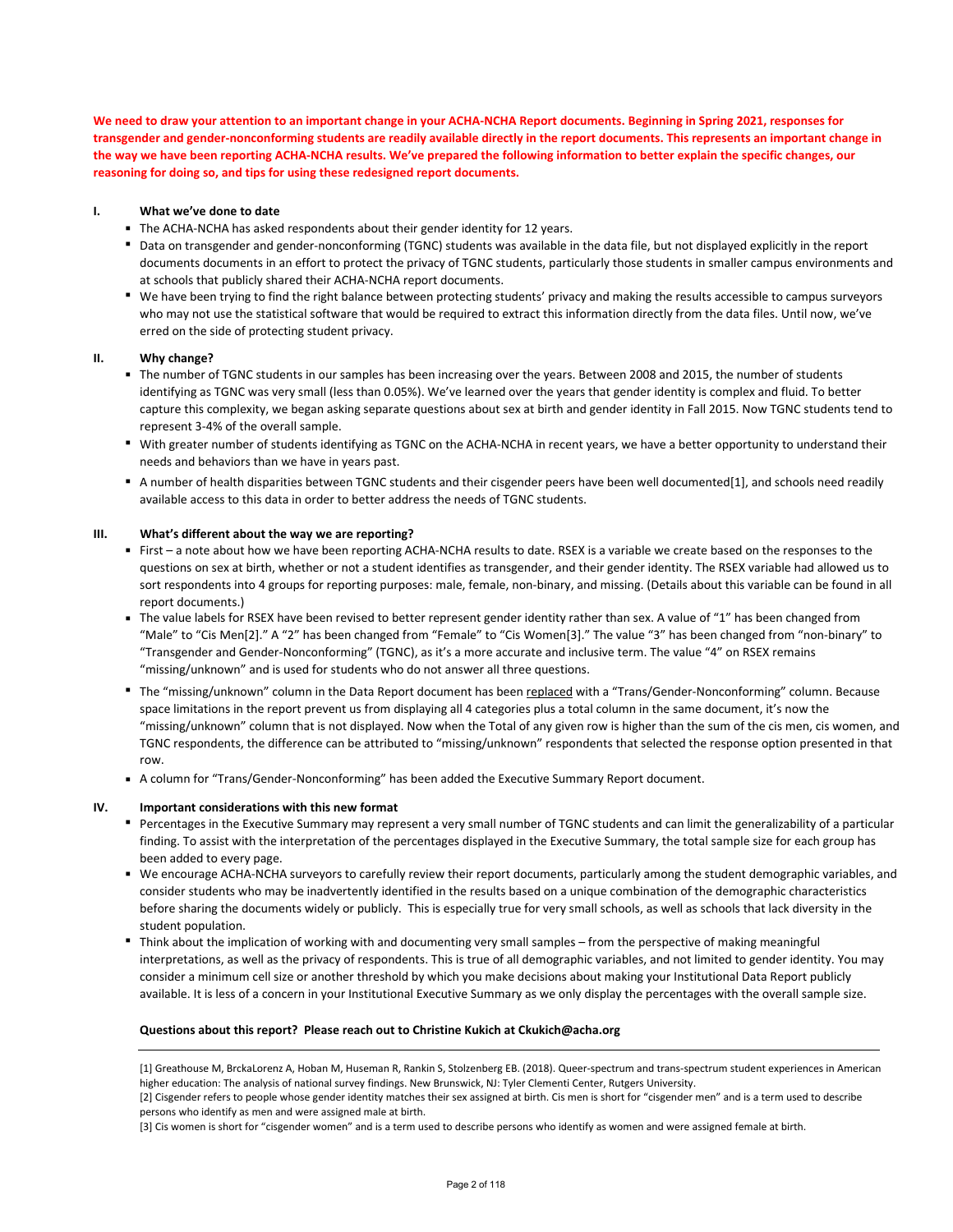

**American College Health Association-National College Health Assessment (ACHA-NCHA III) UNDERGRADUATE STUDENTS**

**Reference Group Data Report - Fall 2021** American College Health Association 8455 Colesville Road, Suite 740 Silver Spring, MD 20910<br>
FREQUENCY REPORT (410) 859-1500<br>
Mumber of Surveys (n *www.acha.org*

Number of Surveys  $(n) = 23600$  Web Surveys February 1, 2022

Frequency tables are presented for every multiple choice and select all that apply questions from the survey. The mean, median, standard deviation, minimum, and maximum values are provided for the variables that are continuous, as well as those scales within the survey that produce a score.

Space for value labels associated with each response option is limited in this document and are often abbreviated for brevity. Furthermore, response options are listed in numeric order within the frequency tables, which may differ from the way they appear to students in the survey. **Please always refer to the survey codebook rather than this report document for the exact wording of survey questions and the associated response options.**

### *A note about the use of sex and gender in this report:*

Survey results are reported by sex based on the responses to questions 67A, 67B, and 67C. The responses to these questions are used to create a new variable called RSEX. RSEX is used for organizing results in the ACHA-NCHA report documents. Respondents are reported as cis men or cis women only when their responses to 67A, 67B, and 67C are consistent with one another. If gender identity is consistent with sex at birth AND "no" is selected for transgender, then respondents are designated as either cis men or cis women in RSEX. If respondents select "yes" for transgender OR their sex at birth is not consistent with their gender identity, then they are designated as transgender/gender non-conforming in RSEX. A respondent that selects "intersex" for sex at birth, "no" for transgender, and man or woman for gender identity are designated as cis men or cis women in RSEX. A respondent that selects "intersex" for sex at birth, "yes" for transgender, or selects a gender identity other than man or woman are designated as transgender/gender non-conforming in RSEX. A respondent that selects "another identity" on 67C is designated missing in RSEX. A respondent that skips any of the three questions is designated as missing in RSEX. Totals displayed in this report include missing responses. Please see the ACHA-NCHA III survey codebook for more information about how data on sex and gender are coded. Please note: if your data contain a small number of transgender and gender non-conforming students, we advise you to take caution in sharing this report, as these students' responses may make it possible to identify who they are.

### **1) How would you describe your overall health?**

|                                        | <b>Trans/Gender</b> |      |       |                  |       |                |       |                 |
|----------------------------------------|---------------------|------|-------|------------------|-------|----------------|-------|-----------------|
|                                        | Cis Men             |      |       | <b>Cis Women</b> |       | Non-conforming |       | Total           |
|                                        | Freq.               | Pct. | Frea. | Pct.             | Frea. | Pct.           | Freq. | Pct.            |
| Excellent                              | 1512                | 18   | 1200  | 10               | 60    | 6              | 2801  | 12.7            |
| 2 Very good                            | 3457                | 42   | 4701  | 38               | 252   | 23             | 8478  | 38.3            |
| 3 Good                                 | 2368                | 29   | 4778  | 38               | 467   | 43             | 7708  | 34.8            |
| 4 Fair                                 | 760                 | 9    | 1582  | 13               | 249   | 23             | 2633  | $11.9$ $\Box$   |
| 5 Poor                                 | 160                 | C    | 274   | 2                | 56    | 5              | 501   | $2.3$ $\square$ |
| Valid responses =                      | 8257                | 37   | 12535 | 57               | 1084  | 5              | 22121 | 93.7            |
| Invalid responses include no response. |                     |      |       |                  |       |                |       |                 |

#### **2A) I feel that I belong at my college/university.**

| zing in leer that I belong at my conegeral liver sity. |       |         |       |                |                     |                |       |                             |  |
|--------------------------------------------------------|-------|---------|-------|----------------|---------------------|----------------|-------|-----------------------------|--|
|                                                        |       |         |       |                | <b>Trans/Gender</b> |                |       |                             |  |
|                                                        |       | Cis Men |       | Cis Women      |                     | Non-conforming |       | Total                       |  |
|                                                        | Freq. | Pct.    | Frea. | Pct.           | Frea.               | Pct.           | Freq. | Pct.                        |  |
| 1 Strongly disagree                                    | 179   |         | 199   | $\overline{2}$ | 47                  | 4              | 433   | $1.8$ D                     |  |
| 2 Disagree                                             | 307   | 4       | 452   | 3              | 74                  | 6              | 850   | $3.6\Box$                   |  |
| 3 Somewhat disagree                                    | 542   | 6       | 855   |                | 116                 | 10             | 1542  | $6.6$ $\Box$                |  |
| 4 Somewhat agree                                       | 1936  | 22      | 3012  | 23             | 336                 | 29             | 5365  | 22.8                        |  |
| 5 Agree                                                | 3743  | 42      | 5682  | 43             | 419                 | 36             | 9931  | 42.2                        |  |
| 6 Strongly agree                                       | 2172  | 25      | 3019  | 23             | 163                 | 14             | 5392  | 22.9<br><u> Barat da Ba</u> |  |
| Valid responses =                                      | 8879  | 38      | 13219 | 56             | 1155                | 5              | 23513 | 99.6                        |  |
| Invalid responses include no response                  |       |         |       |                |                     |                |       |                             |  |

**2B) I feel that students' health and well-being is a priority at my college/university.** 

|                                        | Trans/Gender |      |       |                  |       |                |       |                                  |  |
|----------------------------------------|--------------|------|-------|------------------|-------|----------------|-------|----------------------------------|--|
|                                        | Cis Men      |      |       | <b>Cis Women</b> |       | Non-conforming |       | Total                            |  |
|                                        | Freq.        | Pct. | Frea. | Pct.             | Frea. | Pct.           | Freq. | Pct.                             |  |
| 1 Strongly disagree                    | 318          | 4    | 430   | 3                | 77    |                | 844   | $3.6$ $\Box$                     |  |
| 2 Disagree                             | 595          |      | 969   |                  | 144   | 13             | 1725  | 7.3                              |  |
| 3 Somewhat disagree                    | 987          | 11   | 1699  | 13               | 207   | 18             | 2945  | $12.5$ D<br>and the state of the |  |
| 4 Somewhat agree                       | 2706         | 31   | 4365  | 33               | 355   | 31             | 7509  | 32.0                             |  |
| 5 Agree                                | 2861         | 32   | 4091  | 31               | 283   | 25             | 7302  | 31.1                             |  |
| 6 Strongly agree                       | 1398         | 16   | 1664  | 13               | 89    | 8              | 3173  | 13.5                             |  |
| Valid responses =                      | 8865         | 38   | 13218 | 56               | 1155  | 5              | 23498 | 99.6                             |  |
| Invalid responses include no response. |              |      |       |                  |       |                |       |                                  |  |

**2C) At my college/university, I feel that the campus climate encourages free and open discussion about students' health and well-being.** 

|                     | <b>Trans/Gender</b> |                             |       |      |                |      |       |                                  |  |  |
|---------------------|---------------------|-----------------------------|-------|------|----------------|------|-------|----------------------------------|--|--|
|                     |                     | Cis Men<br><b>Cis Women</b> |       |      | Non-conforming |      |       | Total                            |  |  |
|                     | Freq.               | Pct.                        | Frea. | Pct. | Frea.          | Pct. | Freq. | Pct.                             |  |  |
| 1 Strongly disagree | 235                 |                             | 261   | っ    | 47             | 4    | 555   | 2.4                              |  |  |
| 2 Disagree          | 372                 | 4                           | 616   | 5    | 93             | 8    | 1102  | 4.7                              |  |  |
| 3 Somewhat disagree | 779                 |                             | 1283  | 10   | 175            | 15   | 2268  | $9.7$ $\Box$                     |  |  |
| 4 Somewhat agree    | 2553                | 29                          | 4120  | 31   | 380            | 33   | 7141  | 30.4                             |  |  |
| 5 Agree             | 3327                | 38                          | 4898  | 37   | 347            | 30   | 8653  | 36.8                             |  |  |
| 6 Strongly agree    | 1594                | 18                          | 2031  | 15   | 113            | 10   | 3763  | 16.0<br><b>Contract Contract</b> |  |  |
| Valid responses =   | 8860                | 38                          | 13209 | 56   | 1155           | b    | 23482 | 99.5                             |  |  |
| $\cdots$ $\cdots$   |                     |                             |       |      |                |      |       |                                  |  |  |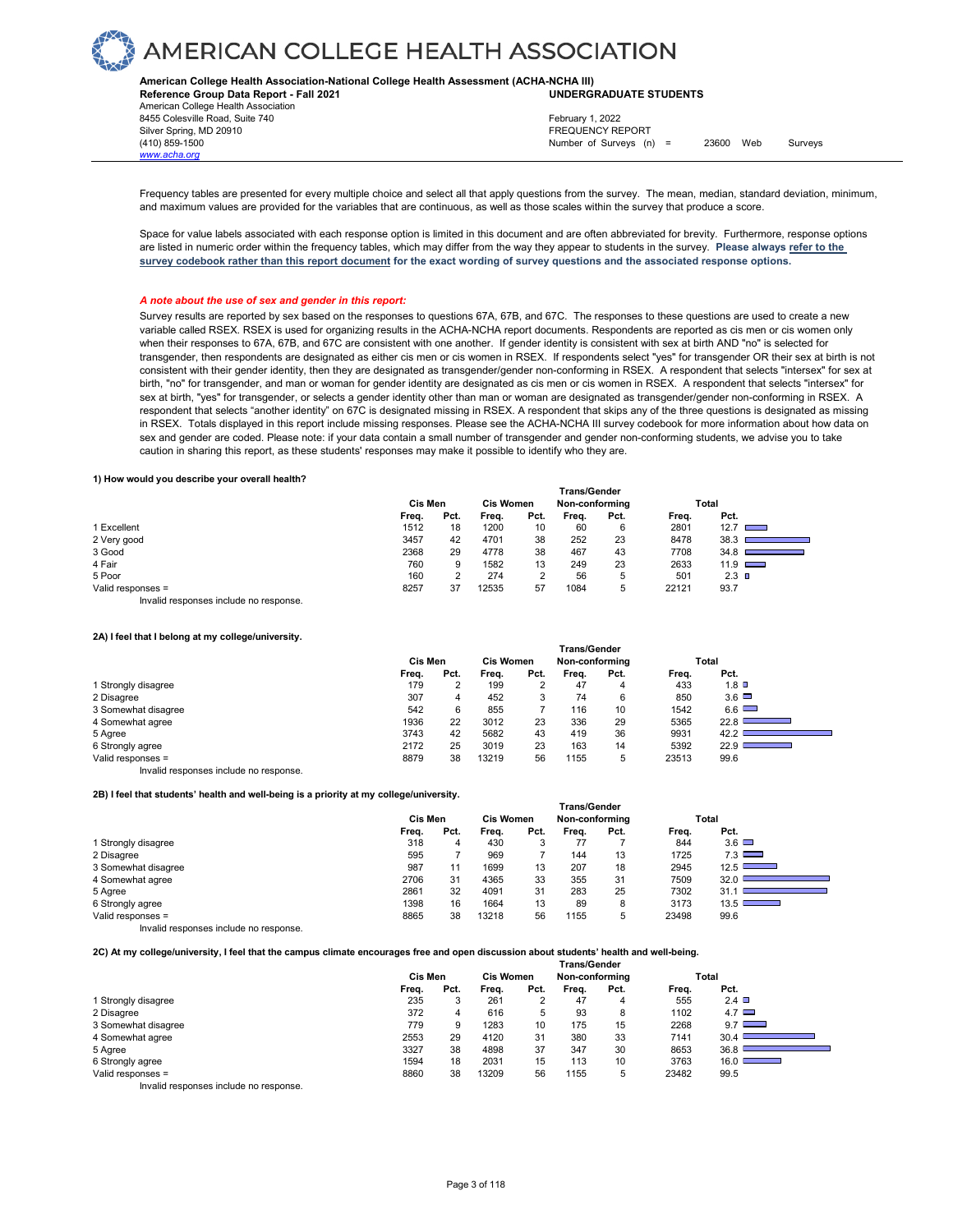### **American College Health Association-National College Health Assessment (ACHA-NCHA III)**

**Reference Group Data Report - Fall 2021 UNDERGRADUATE STUDENTS**

| American College Health Association |                                                      |
|-------------------------------------|------------------------------------------------------|
| 8455 Colesville Road, Suite 740     | February 1, 2022                                     |
| Silver Spring, MD 20910             | <b>FREQUENCY REPORT</b>                              |
| (410) 859-1500                      | 23600<br>Web<br>Number of Surveys $(n) =$<br>Surveys |
| www.acha.org                        |                                                      |

 **Trans/Gender**

### **2D) At my college/university, we are a campus where we look out for each other.**

|                                       | <b>Frans/Gender</b> |      |       |                  |       |                |       |                                               |  |  |
|---------------------------------------|---------------------|------|-------|------------------|-------|----------------|-------|-----------------------------------------------|--|--|
|                                       | Cis Men             |      |       | <b>Cis Women</b> |       | Non-conforming |       | Total                                         |  |  |
|                                       | Freq.               | Pct. | Frea. | Pct.             | Frea. | Pct.           | Frea. | Pct.                                          |  |  |
| 1 Strongly disagree                   | 246                 | ີ    | 293   | ◠<br>ے           | 52    | 5              | 612   | $2.6\Box$                                     |  |  |
| 2 Disagree                            | 423                 | 5    | 626   | 5                | 92    | 8              | 1156  | $4.9$ $\Box$                                  |  |  |
| 3 Somewhat disagree                   | 912                 | 10   | 1390  | 11               | 183   | 16             | 2512  | $10.7$ $\Box$                                 |  |  |
| 4 Somewhat agree                      | 2639                | 30   | 4333  | 33               | 381   | 33             | 7429  | 31.7                                          |  |  |
| 5 Agree                               | 2971                | 34   | 4467  | 34               | 329   | 29             | 7846  | 33.5                                          |  |  |
| 6 Strongly agree                      | 1660                | 19   | 2085  | 16               | 117   | 10             | 3899  | 16.6 <sub>0</sub><br><b>Contract Contract</b> |  |  |
| Valid responses =                     | 8851                | 38   | 13194 | 56               | 1154  | 5              | 23454 | 99.4                                          |  |  |
| lauglid vaananaan inaluda na vaananaa |                     |      |       |                  |       |                |       |                                               |  |  |

Invalid responses include no response.

### **3A) How many hours do you spend in a typical week (7 days) on the following activities?**

**Attending classes, discussion sections, or labs** 

|                      |         |      |       |                  | Trans/Gender   |      |       |              |
|----------------------|---------|------|-------|------------------|----------------|------|-------|--------------|
|                      | Cis Men |      |       | <b>Cis Women</b> | Non-conforming |      |       | Total        |
|                      | Freq.   | Pct. | Frea. | Pct.             | Freq.          | Pct. | Frea. | Pct.         |
| 10 hours             | 54      |      | 99    |                  | 11             |      | 168   | $0.7$ D      |
| 2 1-5 hours          | 815     | 9    | 1084  | 8                | 75             |      | 1999  | 8.5          |
| 36-10 hours          | 1694    | 19   | 2638  | 20               | 251            | 22   | 4630  | 19.7         |
| 4 11-15 hours        | 2811    | 32   | 4283  | 32               | 400            | 35   | 7583  | 32.3         |
| 5 16-20 hours        | 2378    | 27   | 3407  | 26               | 267            | 23   | 6108  | 26.0         |
| 6 21-25 hours        | 762     | 9    | 1073  | 8                | 100            | 9    | 1955  | 8.3          |
| 7 26-30 hours        | 221     | 3    | 371   | 3                | 31             | 3    | 628   | $2.7\Box$    |
| 8 More than 30 hours | 140     | C    | 244   | っ                | 14             |      | 402   | $1.7$ $\Box$ |
| Valid responses =    | 8875    | 38   | 13199 | 56               | 1149           | 5    | 23473 | 99.5         |

Invalid responses include no response.

### **3B) How many hours do you spend in a typical week (7 days) on the following activities? Studying and other academic activities outside of class**

|                      | <b>Trans/Gender</b> |                  |       |                |       |      |       |                                                     |  |  |
|----------------------|---------------------|------------------|-------|----------------|-------|------|-------|-----------------------------------------------------|--|--|
|                      | Cis Men             | <b>Cis Women</b> |       | Non-conforming |       |      | Total |                                                     |  |  |
|                      | Freq.               | Pct.             | Freq. | Pct.           | Frea. | Pct. | Freq. | Pct.                                                |  |  |
| 10 hours             | 88                  |                  | 91    |                | 13    |      | 197   | 0.8                                                 |  |  |
| 2 1-5 hours          | 1662                | 19               | 2253  | 17             | 235   | 21   | 4196  | 17.91<br><b>Contract Contract Contract Contract</b> |  |  |
| 36-10 hours          | 2452                | 28               | 3854  | 29             | 354   | 31   | 6725  | 28.                                                 |  |  |
| 4 11-15 hours        | 1831                | 21               | 2795  | 21             | 239   | 21   | 4914  | 21.01<br><u> Tanzania (h. 1888).</u>                |  |  |
| 5 16-20 hours        | 1320                | 15               | 1968  | 15             | 143   | 13   | 3467  | $14.8$ $\Box$                                       |  |  |
| 6 21-25 hours        | 742                 | 8                | 1029  | 8              | 73    | 6    | 1858  | $7.9$ $\qquad \qquad$                               |  |  |
| 7 26-30 hours        | 382                 | 4                | 635   | 5              | 40    | 4    | 1075  | $4.6$ $\Box$                                        |  |  |
| 8 More than 30 hours | 382                 | 4                | 562   | 4              | 46    | 4    | 1008  | $4.3$ $\Box$                                        |  |  |
| Valid responses =    | 8859                | 38               | 13187 | 56             | 1143  | 5    | 23440 | 99.3                                                |  |  |
|                      |                     |                  |       |                |       |      |       |                                                     |  |  |

Invalid responses include no response.

### **3C) How many hours do you spend in a typical week (7 days) on the following activities? Attending cultural events, movies, concerts, sports or other entertainment with others**

|                              | <b>Trans/Gender</b> |      |                  |      |                |      |       |                                                 |  |  |  |
|------------------------------|---------------------|------|------------------|------|----------------|------|-------|-------------------------------------------------|--|--|--|
|                              | <b>Cis Men</b>      |      | <b>Cis Women</b> |      | Non-conforming |      | Total |                                                 |  |  |  |
|                              | Freq.               | Pct. | Freq.            | Pct. | Freq.          | Pct. | Freq. | Pct.                                            |  |  |  |
| 10 hours                     | 2292                | 26   | 2989             | 23   | 356            | 31   | 5720  | 24.4                                            |  |  |  |
| 2 1-5 hours                  | 4784                | 54   | 8114             | 62   | 655            | 57   | 13688 | 58.4<br>$\mathcal{L}^{\text{max}}_{\text{max}}$ |  |  |  |
| 36-10 hours                  | 1213                | 14   | 1492             | 11   | 90             | 8    | 2815  | $12.0$ $\Box$                                   |  |  |  |
| 4 11-15 hours                | 338                 | 4    | 358              | 3    | 27             | 2    | 728   | $3.1$ $\Box$                                    |  |  |  |
| 5 16-20 hours                | 135                 | 2    | 152              |      | 13             |      | 302   | 1.3 <sup>°</sup>                                |  |  |  |
| 6 21-25 hours                | 65                  |      | 47               | 0    | 4              | 0    | 118   | $0.5$ $\blacksquare$                            |  |  |  |
| 7 26-30 hours                | 15                  | 0    | 23               | 0    | 2              | 0    | 40    | $0.2$ $\blacksquare$                            |  |  |  |
| 8 More than 30 hours         | 20                  | 0    | 21               | 0    |                | 0    | 45    | $0.2$ $\blacksquare$                            |  |  |  |
| Valid responses =            | 8862                | 38   | 13196            | 56   | 1148           | 5    | 23456 | 99.4                                            |  |  |  |
| $\cdot$ $\cdot$ $\cdot$<br>. |                     |      |                  |      |                |      |       |                                                 |  |  |  |

Invalid responses include no response.

**3D) How many hours do you spend in a typical week (7 days) on the following activities? Performing community service or volunteer activities** 

|                              |         |      |                  |          | <b>Trans/Gender</b> |      |       |                  |  |
|------------------------------|---------|------|------------------|----------|---------------------|------|-------|------------------|--|
|                              | Cis Men |      | <b>Cis Women</b> |          | Non-conforming      |      |       | Total            |  |
|                              | Freq.   | Pct. | Freq.            | Pct.     | Freq.               | Pct. | Freq. | Pct.             |  |
| 10 hours                     | 5784    | 65   | 7415             | 56       | 812                 | 71   | 14188 | 60.5             |  |
| 2 1-5 hours                  | 2530    | 29   | 4973             | 38       | 275                 | 24   | 7838  | 33.4             |  |
| 36-10 hours                  | 306     | 4    | 537              | 4        | 38                  | 3    | 889   | $3.8$ $\square$  |  |
| 4 11-15 hours                | 122     |      | 146              |          | 13                  |      | 284   | 1.2 <sub>0</sub> |  |
| 5 16-20 hours                | 62      |      | 51               | 0        | 5                   |      | 120   | 0.51             |  |
| 6 21-25 hours                | 34      | 0    | 34               | $\Omega$ |                     | 0    | 69    | 0.3 <sub>1</sub> |  |
| 7 26-30 hours                | 11      |      | 16               | $\Omega$ | C                   | 0    | 29    | 0.1 <sub>1</sub> |  |
| 8 More than 30 hours         | 15      |      | 13               | 0        | 3                   | 0    | 33    | 0.1 <sub>1</sub> |  |
| Valid responses =            | 8864    | 38   | 13185            | 56       | 1149                | 5    | 23450 | 99.4             |  |
| .<br>$\cdot$ $\cdot$ $\cdot$ |         |      |                  |          |                     |      |       |                  |  |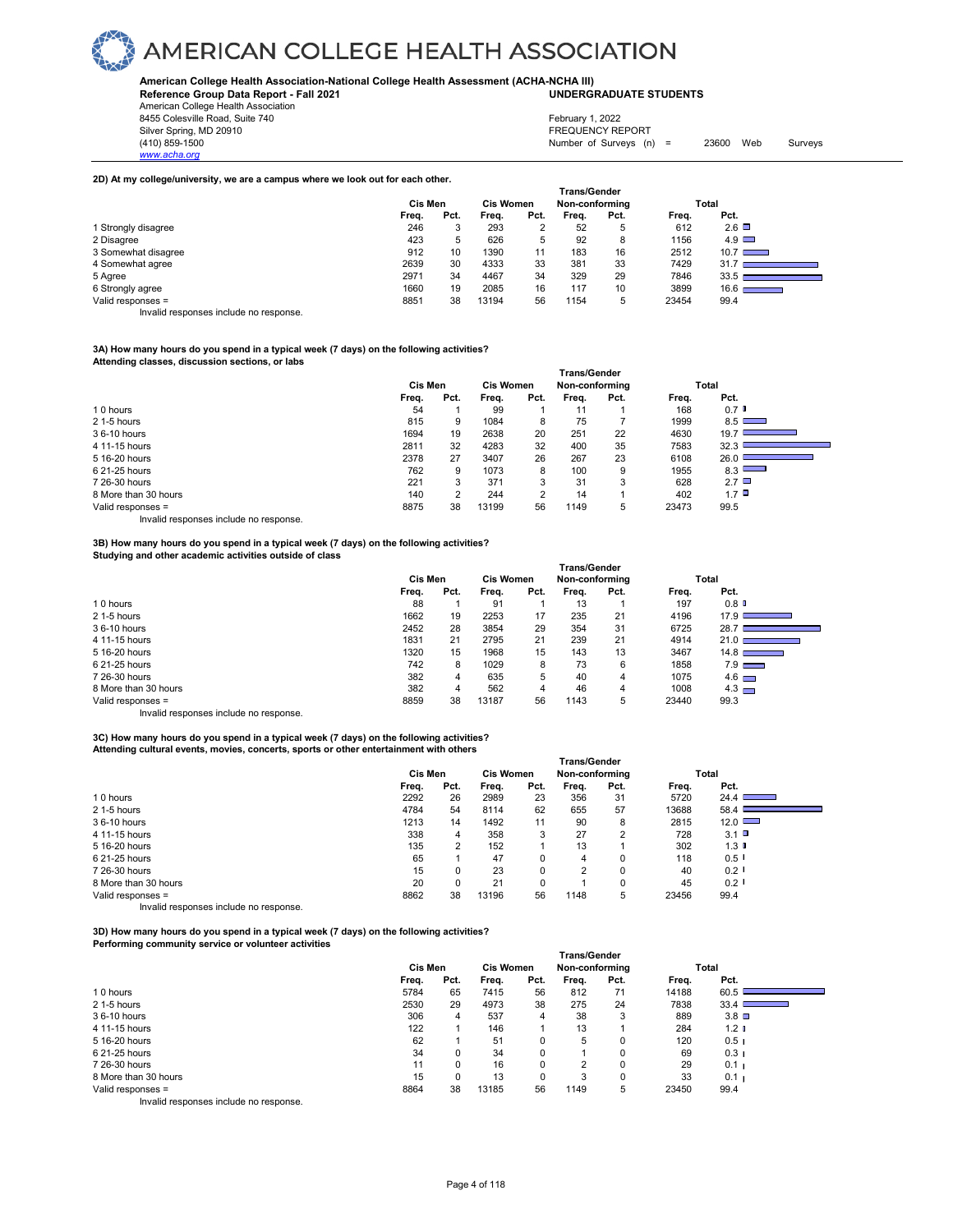### **American College Health Association-National College Health Assessment (ACHA-NCHA III) UNDERGRADUATE STUDENTS**

**Reference Group Data Report - Fall 2021**

American College Health Association 8455 Colesville Road, Suite 740

*www.acha.org*

Silver Spring, MD 20910<br>
1990 - The Survey States (1990) - The Survey States (1990) - Survey States (1990) - Survey States (1991) - Survey States (1991) - Survey States (1991) - Survey States (1991) - Survey States (1991) Number of Surveys  $(n) = 23600$  Web Surveys February 1, 2022

### **3E) How many hours do you spend in a typical week (7 days) on the following activities? Participating in physical exercise, team sports, recreational sports, or physically active hobbies**

| . .                  | <b>Trans/Gender</b> |          |                  |      |                |          |       |                  |  |  |
|----------------------|---------------------|----------|------------------|------|----------------|----------|-------|------------------|--|--|
|                      | Cis Men             |          | <b>Cis Women</b> |      | Non-conforming |          |       | Total            |  |  |
|                      | Freq.               | Pct.     | Freq.            | Pct. | Freq.          | Pct.     | Freq. | Pct.             |  |  |
| 10 hours             | 1801                | 20       | 3851             | 29   | 515            | 45       | 6249  | 26.6             |  |  |
| 2 1-5 hours          | 3603                | 41       | 6041             | 46   | 439            | 38       | 10193 | 43.4             |  |  |
| 36-10 hours          | 2084                | 24       | 2096             | 16   | 120            | 10       | 4334  | 18.5             |  |  |
| 4 11-15 hours        | 750                 | 9        | 589              | 5    | 51             | 4        | 1401  | $6.0$ $\Box$     |  |  |
| 5 16-20 hours        | 323                 | 4        | 321              | 2    | 15             |          | 665   | $2.8$ $\Box$     |  |  |
| 6 21-25 hours        | 147                 | $\Omega$ | 181              |      | 3              | $\Omega$ | 334   | 1.4 <sub>1</sub> |  |  |
| 7 26-30 hours        | 75                  |          | 75               |      | 3              | $\Omega$ | 156   | 0.7 <sub>l</sub> |  |  |
| 8 More than 30 hours | 86                  |          | 54               | 0    | 3              | 0        | 147   | $0.6$ 1          |  |  |
| Valid responses =    | 8869                | 38       | 13208            | 56   | 1149           | 5        | 23479 | 99.5             |  |  |

Invalid responses include no response.

### **3F) How many hours do you spend in a typical week (7 days) on the following activities?**

**Participating in spiritual or religious activities** 

|                      |                |          |                  |      | <b>Trans/Gender</b> |      |       |                  |  |
|----------------------|----------------|----------|------------------|------|---------------------|------|-------|------------------|--|
|                      | <b>Cis Men</b> |          | <b>Cis Women</b> |      | Non-conforming      |      |       | Total            |  |
|                      | Freq.          | Pct.     | Freq.            | Pct. | Freq.               | Pct. | Freq. | Pct.             |  |
| 10 hours             | 5898           | 67       | 8889             | 67   | 902                 | 79   | 15873 | 67.7             |  |
| 2 1-5 hours          | 2332           | 26       | 3575             | 27   | 190                 | 17   | 6148  | 26.2             |  |
| 36-10 hours          | 371            | 4        | 480              | 4    | 27                  | 2    | 887   | $3.8$ $\square$  |  |
| 4 11-15 hours        | 129            | 2        | 120              |      | 15                  |      | 267   | 1.1 <sub>l</sub> |  |
| 5 16-20 hours        | 62             |          | 63               |      | 5                   | 0    | 131   | 0.6 <sub>1</sub> |  |
| 6 21-25 hours        | 35             | 0        | 31               | 0    | 3                   | 0    | 70    | 0.3 <sub>1</sub> |  |
| 7 26-30 hours        | 13             | $\Omega$ | 22               | 0    |                     | 0    | 37    | 0.2 <sub>1</sub> |  |
| 8 More than 30 hours | 22             |          | 17               | 0    | 4                   | 0    | 46    | 0.2 <sub>1</sub> |  |
| Valid responses =    | 8862           | 38       | 13197            | 56   | 1147                | 5    | 23459 | 99.4             |  |

Invalid responses include no response.

### **3G) How many hours do you spend in a typical week (7 days) on the following activities? Participating in student clubs or organizations**

|                      |                             |      |       |      | <b>Trans/Gender</b> |          |       |                  |  |
|----------------------|-----------------------------|------|-------|------|---------------------|----------|-------|------------------|--|
|                      | <b>Cis Women</b><br>Cis Men |      |       |      | Non-conforming      |          |       | Total            |  |
|                      | Freq.                       | Pct. | Freq. | Pct. | Frea.               | Pct.     | Freq. | Pct.             |  |
| 10 hours             | 3542                        | 40   | 4730  | 36   | 417                 | 36       | 8774  | 37.5             |  |
| 2 1-5 hours          | 3491                        | 40   | 6115  | 46   | 514                 | 45       | 10231 | 43.7             |  |
| 36-10 hours          | 1164                        | 13   | 1579  | 12   | 142                 | 12       | 2917  | 12.5             |  |
| 4 11-15 hours        | 372                         | 4    | 455   | 4    | 41                  | 4        | 878   | $3.7\Box$        |  |
| 5 16-20 hours        | 149                         | 2    | 166   |      | 17                  | 2        | 335   | 1.4 <sub>0</sub> |  |
| 6 21-25 hours        | 53                          |      | 76    |      | 6                   |          | 137   | $0.6$ I          |  |
| 7 26-30 hours        | 26                          | 0    | 38    |      | $\Omega$            | $\Omega$ | 68    | $0.3 \;$ I       |  |
| 8 More than 30 hours | 48                          |      | 18    |      | 6                   |          | 77    | 0.31             |  |
| Valid responses =    | 8845                        | 38   | 13177 | 56   | 1145                | 5        | 23417 | 99.2             |  |
|                      |                             |      |       |      |                     |          |       |                  |  |

Invalid responses include no response.

### **3H) How many hours do you spend in a typical week (7 days) on the following activities? Socializing with friends**

|                                       |         |      |                  |      | <b>Trans/Gender</b> |      |       |                                                                                                                                                                                                                                              |  |
|---------------------------------------|---------|------|------------------|------|---------------------|------|-------|----------------------------------------------------------------------------------------------------------------------------------------------------------------------------------------------------------------------------------------------|--|
|                                       | Cis Men |      | <b>Cis Women</b> |      | Non-conforming      |      |       | Total                                                                                                                                                                                                                                        |  |
|                                       | Freq.   | Pct. | Frea.            | Pct. | Frea.               | Pct. | Freq. | Pct.                                                                                                                                                                                                                                         |  |
| 10 hours                              | 623     |      | 643              | 5    | 86                  | 8    | 1375  | $5.9$ $\Box$                                                                                                                                                                                                                                 |  |
| 2 1-5 hours                           | 2863    | 32   | 4672             | 36   | 410                 | 36   | 8039  | 34.4                                                                                                                                                                                                                                         |  |
| 36-10 hours                           | 2559    | 29   | 4214             | 32   | 337                 | 30   | 7168  | 30.7                                                                                                                                                                                                                                         |  |
| 4 11-15 hours                         | 1386    | 16   | 1942             | 15   | 161                 | 14   | 3524  | 15.1<br><u> The Company of the Company of the Company of the Company of the Company of the Company of the Company of the Company of the Company of the Company of the Company of the Company of the Company of the Company of the Compan</u> |  |
| 5 16-20 hours                         | 716     | 8    | 833              | 6    | 66                  | 6    | 1633  | $7.0$ $\Box$                                                                                                                                                                                                                                 |  |
| 6 21-25 hours                         | 293     | 3    | 323              |      | 25                  | 2    | 645   | $2.8\Box$                                                                                                                                                                                                                                    |  |
| 7 26-30 hours                         | 141     | 2    | 196              | 2    | 16                  |      | 357   | 1.5 ₪                                                                                                                                                                                                                                        |  |
| 8 More than 30 hours                  | 247     | 3    | 311              | 2    | 35                  | 3    | 606   | $2.6\Box$                                                                                                                                                                                                                                    |  |
| Valid responses =                     | 8828    | 38   | 13134            | 56   | 1136                | 5    | 23347 | 98.9                                                                                                                                                                                                                                         |  |
| Involid responses include no response |         |      |                  |      |                     |      |       |                                                                                                                                                                                                                                              |  |

d responses include no response.

**3I) How many hours do you spend in a typical week (7 days) on the following activities? Partying** 

|                      |                |      |                  |             | Trans/Gender   |          |       |                  |
|----------------------|----------------|------|------------------|-------------|----------------|----------|-------|------------------|
|                      | <b>Cis Men</b> |      | <b>Cis Women</b> |             | Non-conforming |          |       | Total            |
|                      | Freq.          | Pct. | Freq.            | Pct.        | Freq.          | Pct.     | Freq. | Pct.             |
| 10 hours             | 4902           | 56   | 6706             | 51          | 787            | 70       | 12551 | 54.1             |
| 2 1-5 hours          | 2634           | 30   | 4465             | 34          | 261            | 23       | 7425  | 32.0             |
| 36-10 hours          | 811            | 9    | 1361             | 10          | 59             | 5        | 2248  | $9.7 \Box$       |
| 4 11-15 hours        | 221            | 3    | 353              | 3           | 12             |          | 592   | $2.6$ D          |
| 5 16-20 hours        | 116            |      | 110              |             | 4              | 0        | 232   | 1.0 <sub>l</sub> |
| 6 21-25 hours        | 48             |      | 32               | 0           | 6              |          | 86    | $0.4 \;$         |
| 7 26-30 hours        | 15             |      | 18               | 0           | 0              | $\Omega$ | 33    | 0.1              |
| 8 More than 30 hours | 24             |      | 10               | $\mathbf 0$ | C              | 0        | 36    | 0.2              |
| Valid responses =    | 8771           | 38   | 13055            | 56          | 1131           | 5        | 23203 | 98.3             |
| .<br>.               |                |      |                  |             |                |          |       |                  |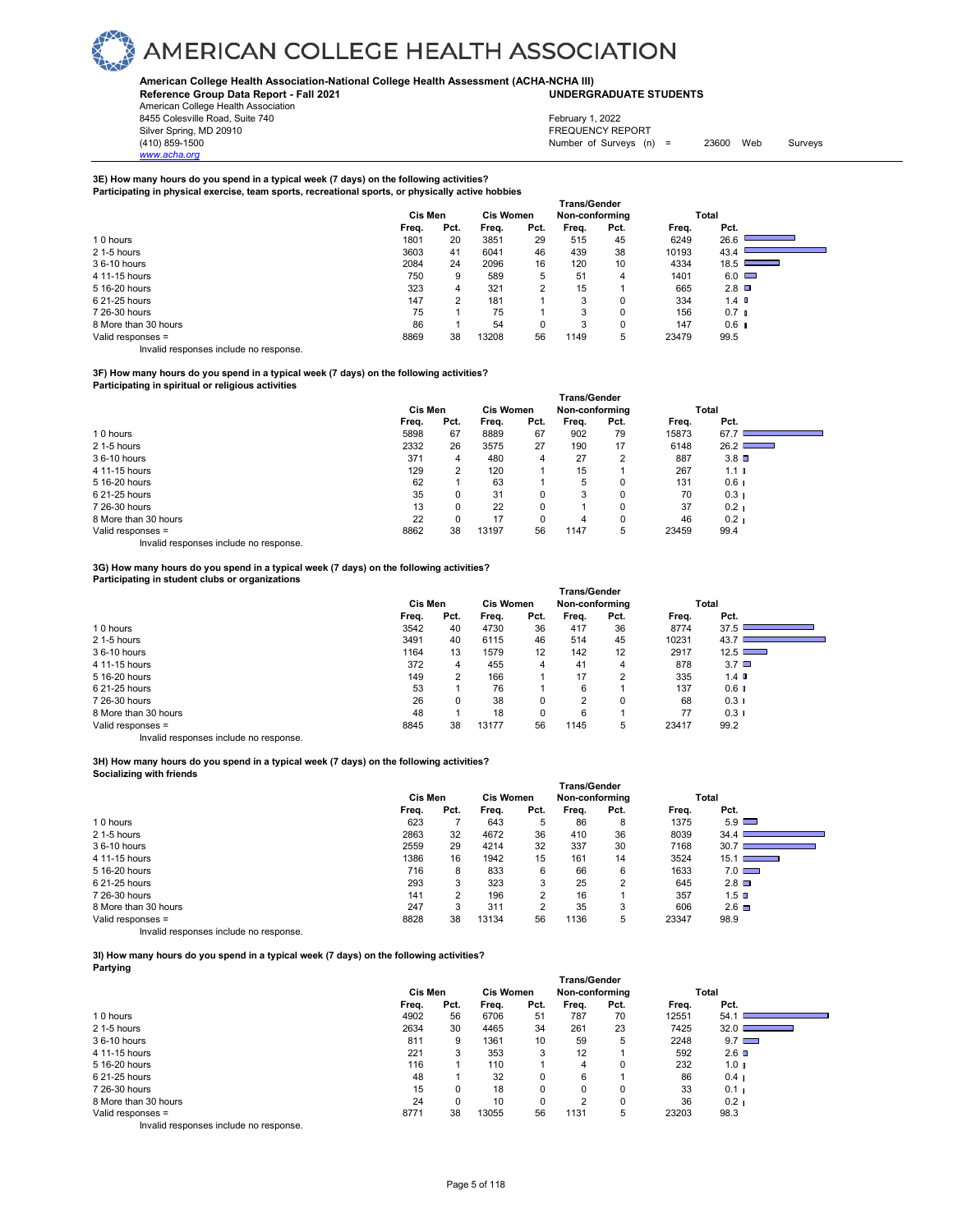### **American College Health Association-National College Health Assessment (ACHA-NCHA III) UNDERGRADUATE STUDENTS**

**Reference Group Data Report - Fall 2021** American College Health Association 8455 Colesville Road, Suite 740

*www.acha.org*

Silver Spring, MD 20910<br>
1990 - The Survey States (1990) - The Survey States (1990) - Survey States (1990) - Survey States (1991) - Survey States (1991) - Survey States (1991) - Survey States (1991) - Survey States (1991) Number of Surveys  $(n)$  = 23600 Web Surveys February 1, 2022

#### **3J) How many hours do you spend in a typical week (7 days) on the following activities? Spending time with family**

|                      | <b>Trans/Gender</b> |      |                  |      |                |                |       |                   |  |  |  |
|----------------------|---------------------|------|------------------|------|----------------|----------------|-------|-------------------|--|--|--|
|                      | Cis Men             |      | <b>Cis Women</b> |      | Non-conforming |                |       | Total             |  |  |  |
|                      | Freq.               | Pct. | Frea.            | Pct. | Freq.          | Pct.           | Freq. | Pct.              |  |  |  |
| 10 hours             | 3590                | 41   | 5273             | 40   | 565            | 49             | 9542  | 40.8              |  |  |  |
| 2 1-5 hours          | 3159                | 36   | 5158             | 39   | 413            | 36             | 8821  | 37.7              |  |  |  |
| 36-10 hours          | 904                 | 10   | 1223             | 9    | 68             | 6              | 2214  | $9.5$ $\Box$      |  |  |  |
| 4 11-15 hours        | 414                 | 5    | 515              | 4    | 40             | 4              | 979   | $4.2 \square$     |  |  |  |
| 5 16-20 hours        | 268                 | 3    | 300              | 2    | 21             | $\overline{2}$ | 592   | 2.5 <sub>0</sub>  |  |  |  |
| 6 21-25 hours        | 144                 | 2    | 166              |      | 5              | $\Omega$       | 320   | 1.4 <sub>0</sub>  |  |  |  |
| 7 26-30 hours        | 67                  |      | 112              |      | 9              |                | 191   | 0.8 <sub>II</sub> |  |  |  |
| 8 More than 30 hours | 292                 | 3    | 407              | 3    | 22             | 2              | 726   | $3.1 \square$     |  |  |  |
| Valid responses =    | 8838                | 38   | 13154            | 56   | 1143           | 5              | 23385 | 99.1              |  |  |  |

Invalid responses include no response.

### **3K) How many hours do you spend in a typical week (7 days) on the following activities? Watching TV, streaming movies/TV, or other media for entertainment**

|                      | Trans/Gender |      |       |                  |       |                |       |                  |  |  |
|----------------------|--------------|------|-------|------------------|-------|----------------|-------|------------------|--|--|
|                      | Cis Men      |      |       | <b>Cis Women</b> |       | Non-conforming |       | Total            |  |  |
|                      | Freq.        | Pct. | Frea. | Pct.             | Frea. | Pct.           | Frea. | Pct.             |  |  |
| 10 hours             | 751          | 9    | 1112  | 8                | 95    | 8              | 1989  | $8.5$ $\Box$     |  |  |
| 2 1-5 hours          | 3462         | 39   | 6184  | 47               | 433   | 38             | 10180 | 43.4             |  |  |
| 36-10 hours          | 2445         | 28   | 3511  | 27               | 319   | 28             | 6332  | 27.0             |  |  |
| 4 11-15 hours        | 1128         | 13   | 1309  | 10               | 146   | 13             | 2605  | $11.1$ $\Box$    |  |  |
| 5 16-20 hours        | 561          | 6    | 562   | 4                | 69    | 6              | 1208  | $5.2$ $\Box$     |  |  |
| 6 21-25 hours        | 226          | 3    | 233   | 2                | 28    | 2              | 491   | 2.1 <sub>0</sub> |  |  |
| 7 26-30 hours        | 93           |      | 113   |                  | 22    | 2              | 231   | 1.0 <sub>0</sub> |  |  |
| 8 More than 30 hours | 195          | 2    | 166   |                  | 32    | 3              | 404   | 1.7 <sub>n</sub> |  |  |
| Valid responses =    | 8861         | 38   | 13190 | 56               | 1144  | 5              | 23440 | 99.3             |  |  |

Invalid responses include no response.

### **3L) How many hours do you spend in a typical week (7 days) on the following activities? Gaming**

|                      | <b>Trans/Gender</b>         |      |       |      |                |      |       |                                  |  |
|----------------------|-----------------------------|------|-------|------|----------------|------|-------|----------------------------------|--|
|                      | <b>Cis Women</b><br>Cis Men |      |       |      | Non-conforming |      |       | Total                            |  |
|                      | Frea.                       | Pct. | Freq. | Pct. | Freq.          | Pct. | Freq. | Pct.                             |  |
| 10 hours             | 3206                        | 36   | 10203 | 77   | 477            | 42   | 14019 | 59.8                             |  |
| 2 1-5 hours          | 2757                        | 31   | 2001  | 15   | 348            | 30   | 5166  | 22.1<br><b>Contract Contract</b> |  |
| 36-10 hours          | 1396                        | 16   | 572   | 4    | 161            | 14   | 2155  | $9.2$ $\Box$                     |  |
| 4 11-15 hours        | 707                         | 8    | 186   |      | 70             | 6    | 975   | $4.2$ $\square$                  |  |
| 5 16-20 hours        | 369                         | 4    | 127   |      | 41             | 4    | 545   | 2.3 <sub>D</sub>                 |  |
| 6 21-25 hours        | 195                         | 2    | 43    |      | 23             | 2    | 264   | 1.1 <sub>II</sub>                |  |
| 7 26-30 hours        | 75                          |      | 16    | 0    | 8              |      | 102   | 0.4 <sub>1</sub>                 |  |
| 8 More than 30 hours | 150                         |      | 30    |      | 19             | 2    | 202   | 0.9 <sub>0</sub>                 |  |
| Valid responses =    | 8855                        | 38   | 13178 | 56   | 1147           | 5    | 23428 | 99.3                             |  |
|                      |                             |      |       |      |                |      |       |                                  |  |

Invalid responses include no response.

#### **3M) How many hours do you spend in a typical week (7 days) on the following activities? Using social media**

|                      |         |                   |                  |                | <b>Trans/Gender</b> |      |       |                  |  |
|----------------------|---------|-------------------|------------------|----------------|---------------------|------|-------|------------------|--|
|                      | Cis Men |                   | <b>Cis Women</b> |                | Non-conforming      |      |       | Total            |  |
|                      | Freq.   | Pct.              | Freq.            | Pct.           | Frea.               | Pct. | Frea. | Pct.             |  |
| 10 hours             | 910     | 10                | 597              | 5              | 81                  |      | 1615  | $6.9$ $\Box$     |  |
| 2 1-5 hours          | 3553    | 40                | 5250             | 40             | 421                 | 37   | 9320  | 40.0             |  |
| 36-10 hours          | 2345    | 27                | 4055             | 31             | 332                 | 29   | 6791  | 29.2             |  |
| 4 11-15 hours        | 1086    | $12 \overline{ }$ | 1727             | 13             | 148                 | 13   | 2999  | $12.9$ $\qquad$  |  |
| 5 16-20 hours        | 493     | 6                 | 782              | 6              | 69                  | 6    | 1361  | $5.8$ $\Box$     |  |
| 6 21-25 hours        | 177     |                   | 308              | 2              | 31                  | 3    | 520   | $2.2 \square$    |  |
| 7 26-30 hours        | 77      |                   | 192              | $\overline{2}$ | 22                  | 2    | 292   | 1.3 <sub>n</sub> |  |
| 8 More than 30 hours | 148     |                   | 209              |                | 35                  | 3    | 396   | 1.7 <sub>n</sub> |  |
| Valid responses =    | 8789    | 38                | 13120            | 56             | 1139                | 5    | 23294 | 98.7             |  |
| .<br>.               |         |                   |                  |                |                     |      |       |                  |  |

Invalid responses include no response.

**3N) How many hours do you spend in a typical week (7 days) on the following activities? Commuting to school and/or to work** 

|                                                                                                                 |         |      |                  |          | <b>Trans/Gender</b> |          |       |                  |  |
|-----------------------------------------------------------------------------------------------------------------|---------|------|------------------|----------|---------------------|----------|-------|------------------|--|
|                                                                                                                 | Cis Men |      | <b>Cis Women</b> |          | Non-conforming      |          |       | Total            |  |
|                                                                                                                 | Freq.   | Pct. | Frea.            | Pct.     | Freq.               | Pct.     | Frea. | Pct.             |  |
| 10 hours                                                                                                        | 2876    | 33   | 4356             | 33       | 378                 | 33       | 7703  | 32.9             |  |
| 2 1-5 hours                                                                                                     | 4621    | 52   | 6955             | 53       | 597                 | 52       | 12291 | 52.6             |  |
| 36-10 hours                                                                                                     | 873     | 10   | 1234             | 9        | 124                 | 11       | 2255  | $9.6$ $\Box$     |  |
| 4 11-15 hours                                                                                                   | 250     | 3    | 307              | 2        | 28                  | 2        | 589   | $2.5$ D          |  |
| 5 16-20 hours                                                                                                   | 103     |      | 132              |          | 8                   |          | 247   | 1.1 <sub>0</sub> |  |
| 6 21-25 hours                                                                                                   | 47      |      | 59               | $\Omega$ | 2                   | $\Omega$ | 109   | 0.5 <sub>1</sub> |  |
| 7 26-30 hours                                                                                                   | 31      | 0    | 44               | $\Omega$ | 2                   | $\Omega$ | 79    | 0.3 <sub>1</sub> |  |
| 8 More than 30 hours                                                                                            | 31      |      | 72               |          | 5                   |          | 111   | 0.5 <sub>1</sub> |  |
| Valid responses =                                                                                               | 8832    | 38   | 13159            | 56       | 1144                | 5        | 23384 | 99.1             |  |
| the contract of the contract of the contract of the contract of the contract of the contract of the contract of |         |      |                  |          |                     |          |       |                  |  |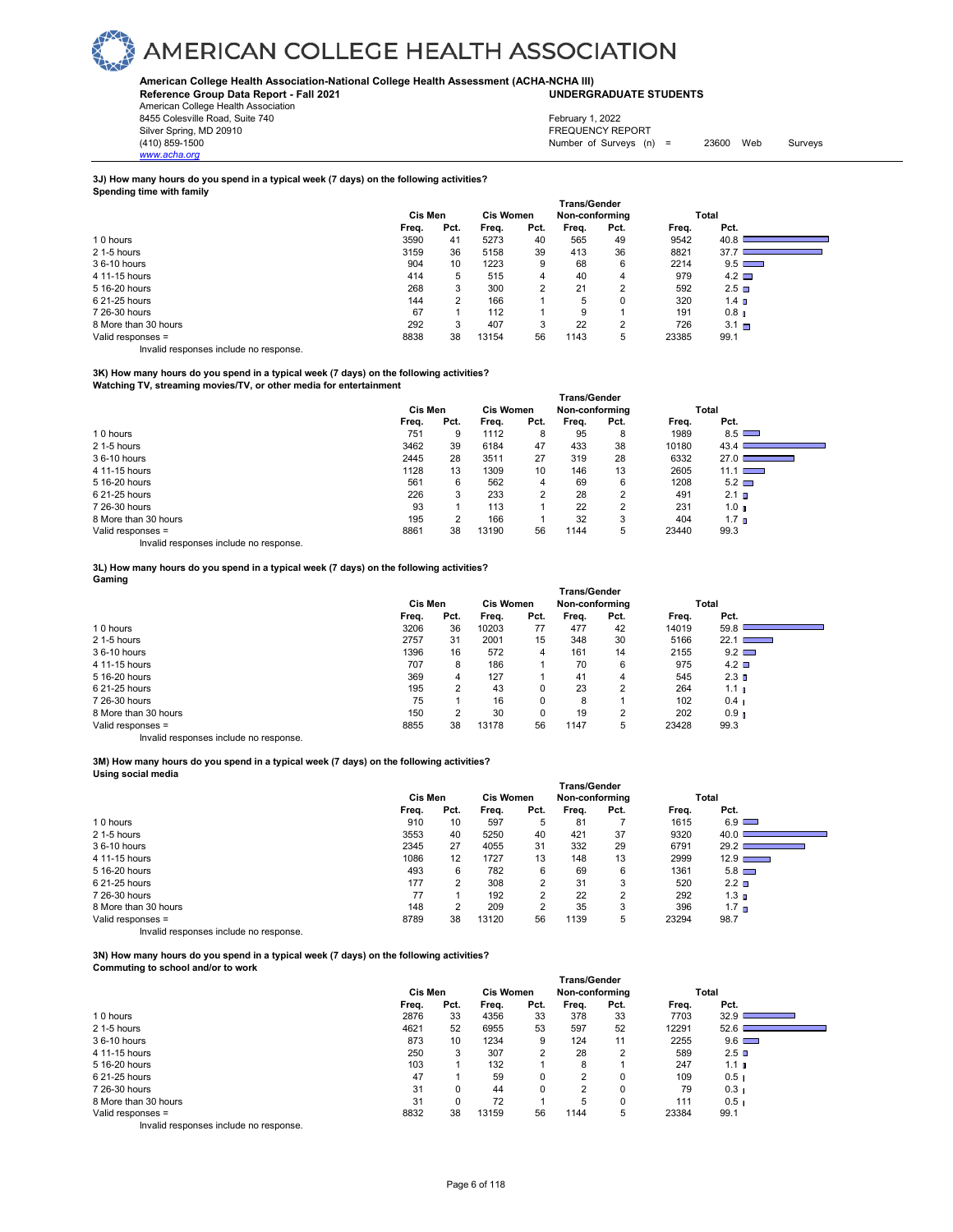### **American College Health Association-National College Health Assessment (ACHA-NCHA III) UNDERGRADUATE STUDENTS**

**Reference Group Data Report - Fall 2021** American College Health Association

8455 Colesville Road, Suite 740 Silver Spring, MD 20910<br>
(410) 859-1500<br>
Mumber of Surveys (n)

*www.acha.org*

Number of Surveys  $(n) = 23600$  Web Surveys February 1, 2022

### **3O) How many hours do you spend in a typical week (7 days) on the following activities? Working for pay**

|                      | <b>Trans/Gender</b> |      |       |                  |       |                |       |                  |  |  |
|----------------------|---------------------|------|-------|------------------|-------|----------------|-------|------------------|--|--|
|                      | Cis Men             |      |       | <b>Cis Women</b> |       | Non-conforming |       | Total            |  |  |
|                      | Freq.               | Pct. | Freq. | Pct.             | Freq. | Pct.           | Freq. | Pct.             |  |  |
| 10 hours             | 4972                | 57   | 5976  | 46               | 549   | 48             | 11619 | 49.9             |  |  |
| 2 1-5 hours          | 827                 | 9    | 1561  | 12               | 119   | 10             | 2535  | $10.9$ $\Box$    |  |  |
| 36-10 hours          | 965                 | 11   | 2033  | 16               | 150   | 13             | 3190  | $13.7$ $\Box$    |  |  |
| 4 11-15 hours        | 663                 | 8    | 1287  | 10               | 123   | 11             | 2092  | $9.0$ $\Box$     |  |  |
| 5 16-20 hours        | 561                 | 6    | 1039  | 8                | 101   | 9              | 1715  | $7.4$ $\Box$     |  |  |
| 6 21-25 hours        | 265                 | 3    | 438   | 3                | 35    | 3              | 746   | $3.2$ $\square$  |  |  |
| 7 26-30 hours        | 166                 | ◠    | 251   | 2                | 20    | 2              | 442   | 1.9 <sub>n</sub> |  |  |
| 8 More than 30 hours | 385                 | 4    | 528   | 4                | 46    | 4              | 968   | $4.2\Box$        |  |  |
| Valid responses =    | 8804                | 38   | 13113 | 56               | 1143  | 5              | 23307 | 98.8             |  |  |

Invalid responses include no response.

### **3P) How many hours do you spend in a typical week (7 days) on the following activities?**

**Participating in meditation or meditative activities** 

|                      | <b>Trans/Gender</b> |      |                  |      |                |                |       |                  |  |  |  |
|----------------------|---------------------|------|------------------|------|----------------|----------------|-------|------------------|--|--|--|
|                      | Cis Men             |      | <b>Cis Women</b> |      | Non-conforming |                | Total |                  |  |  |  |
|                      | Freq.               | Pct. | Freq.            | Pct. | Freq.          | Pct.           | Freq. | Pct.             |  |  |  |
| 10 hours             | 7014                | 79   | 10240            | 78   | 862            | 75             | 18311 | 78.2             |  |  |  |
| 2 1-5 hours          | 1461                | 17   | 2507             | 19   | 232            | 20             | 4237  | $18.1$ $\Box$    |  |  |  |
| 36-10 hours          | 214                 |      | 255              | 2    | 28             | $\overline{2}$ | 507   | 2.2 <sub>0</sub> |  |  |  |
| 4 11-15 hours        | 67                  |      | 76               |      | 9              |                | 157   | 0.7 <sub>1</sub> |  |  |  |
| 5 16-20 hours        | 40                  |      | 41               | 0    |                |                | 90    | 0.4 <sub>1</sub> |  |  |  |
| 6 21-25 hours        | 23                  |      | 15               | 0    | 4              | 0              | 42    | 0.2 <sub>1</sub> |  |  |  |
| 7 26-30 hours        | 14                  |      | 11               | 0    |                | 0              | 26    | 0.1 <sub>1</sub> |  |  |  |
| 8 More than 30 hours | 15                  |      | 12               | 0    | 3              | 0              | 31    | 0.1 <sub>1</sub> |  |  |  |
| Valid responses =    | 8848                | 38   | 13157            | 56   | 1146           | 5              | 23401 | 99.2             |  |  |  |

Invalid responses include no response.

### **3Q) How many hours do you spend in a typical week (7 days) on the following activities? Performing unpaid household responsibilities**

|                      | Trans/Gender |      |                  |      |                |          |       |                            |  |  |
|----------------------|--------------|------|------------------|------|----------------|----------|-------|----------------------------|--|--|
|                      | Cis Men      |      | <b>Cis Women</b> |      | Non-conforming |          | Total |                            |  |  |
|                      | Freq.        | Pct. | Freq.            | Pct. | Frea.          | Pct.     | Freq. | Pct.                       |  |  |
| 10 hours             | 2768         | 31   | 3251             | 25   | 252            | 22       | 6346  | 27.0                       |  |  |
| 2 1-5 hours          | 4392         | 50   | 7109             | 54   | 628            | 55       | 12243 | 52.2                       |  |  |
| 36-10 hours          | 1109         | 13   | 1760             | 13   | 185            | 16       | 3086  | 13.1<br><b>The Company</b> |  |  |
| 4 11-15 hours        | 293          | 3    | 522              | 4    | 41             | 4        | 873   | 3.7 <sub>0</sub>           |  |  |
| 5 16-20 hours        | 136          |      | 225              | 2    | 15             |          | 381   | 1.6 ∎                      |  |  |
| 6 21-25 hours        | 54           |      | 119              |      | 11             |          | 185   | 0.8 <sub>1</sub>           |  |  |
| 7 26-30 hours        | 39           | 0    | 71               |      | 5              | $\Omega$ | 115   | 0.5 <sub>1</sub>           |  |  |
| 8 More than 30 hours | 81           |      | 144              |      | 12             |          | 242   | 1.0 <sub>n</sub>           |  |  |
| Valid responses =    | 8872         | 38   | 13201            | 56   | 1149           | 5        | 23471 | 99.5                       |  |  |

Invalid responses include no response.

### **3R) How many hours do you spend in a typical week (7 days) on the following activities? Taking care of children or other family members (unpaid)**

|                                        | <b>Trans/Gender</b> |      |       |                  |       |                |       |                  |  |  |  |
|----------------------------------------|---------------------|------|-------|------------------|-------|----------------|-------|------------------|--|--|--|
|                                        | Cis Men             |      |       | <b>Cis Women</b> |       | Non-conforming |       | Total            |  |  |  |
|                                        | Freq.               | Pct. | Freq. | Pct.             | Freq. | Pct.           | Freq. | Pct.             |  |  |  |
| 10 hours                               | 7674                | 87   | 11315 | 86               | 1011  | 88             | 20214 | 86.2             |  |  |  |
| 2 1-5 hours                            | 640                 |      | 932   |                  | 79    |                | 1668  | $7.1$ $\Box$     |  |  |  |
| 36-10 hours                            | 201                 | 2    | 296   | $\overline{2}$   | 15    |                | 519   | 2.2 <sub>0</sub> |  |  |  |
| 4 11-15 hours                          | 99                  |      | 143   |                  | 13    |                | 259   | 1.1 <sub>l</sub> |  |  |  |
| 5 16-20 hours                          | 87                  |      | 94    |                  | 11    |                | 195   | $0.8$ I          |  |  |  |
| 6 21-25 hours                          | 43                  |      | 53    | $\Omega$         |       |                | 97    | 0.4 <sub>1</sub> |  |  |  |
| 7 26-30 hours                          | 23                  | 0    | 54    | $\Omega$         | 5     | $\Omega$       | 83    | 0.4 <sub>1</sub> |  |  |  |
| 8 More than 30 hours                   | 96                  |      | 308   | 2                | 14    |                | 421   | 1.8 <sub>n</sub> |  |  |  |
| Valid responses =                      | 8863                | 38   | 13195 | 56               | 1149  | 5              | 23456 | 99.4             |  |  |  |
| Invalid responses include no response. |                     |      |       |                  |       |                |       |                  |  |  |  |

### **4) How do you describe your weight?**

| <b>Trans/Gender</b> |                                 |                |
|---------------------|---------------------------------|----------------|
|                     |                                 | Pct.           |
| 33                  | 289                             | 1.2            |
| 180<br>16           | 2796                            | $11.9$ $\Box$  |
| 528<br>46           | 13396                           | 56.9           |
| 336<br>29           | 5988                            | 25.4           |
| 75                  | 1076                            | $4.6\Box$      |
| 1152<br>b           | 23545                           | 99.8           |
|                     | Non-conforming<br>Pct.<br>Freq. | Total<br>Freq. |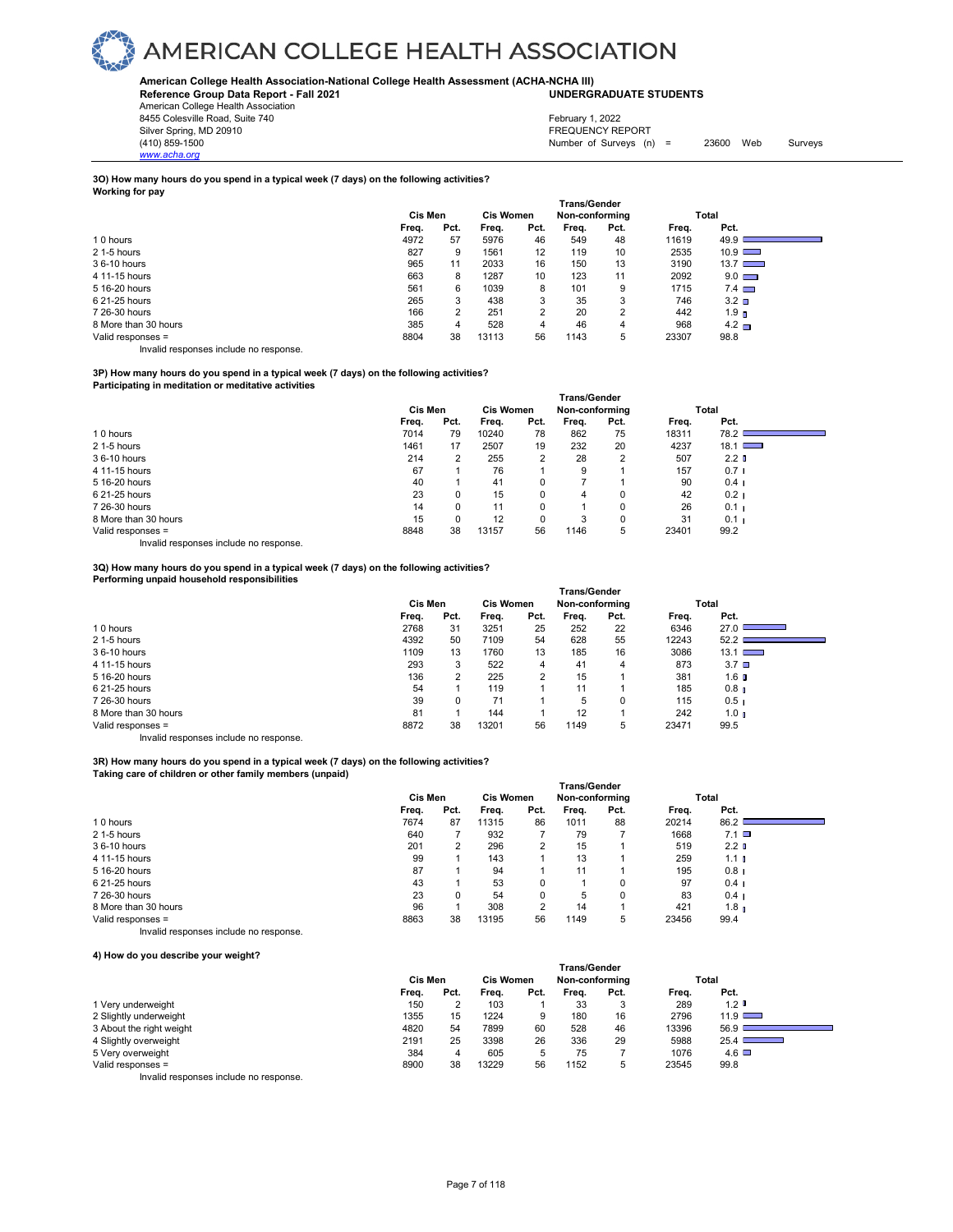**American College Health Association-National College Health Assessment (ACHA-NCHA III) UNDERGRADUATE STUDENTS**

**Reference Group Data Report - Fall 2021** American College Health Association 8455 Colesville Road, Suite 740

*www.acha.org*

### Silver Spring, MD 20910<br>
(410) 859-1500<br>
(410) 859-1500 Number of Surveys  $(n) = 23600$  Web Surveys February 1, 2022

### **5) Are you trying to do any of the following about your weight?**

|                                        | <b>Trans/Gender</b> |      |                  |      |                |      |       |                                   |  |  |  |
|----------------------------------------|---------------------|------|------------------|------|----------------|------|-------|-----------------------------------|--|--|--|
|                                        | Cis Men             |      | <b>Cis Women</b> |      | Non-conforming |      |       | Total                             |  |  |  |
|                                        | Freq.               | Pct. | Frea.            | Pct. | Frea.          | Pct. | Frea. | Pct.                              |  |  |  |
| 1 Not trying anything about my weight  | 1909                | 21   | 2875             | 22   | 353            | 31   | 5219  | 22.2                              |  |  |  |
| 2 Stay the same weight                 | 2039                | 23   | 3103             | 24   | 202            | 18   | 5403  | 23.0<br><u> Barbara (Barbara)</u> |  |  |  |
| 3 Lose weight                          | 2972                | 33   | 6515             | 49   | 474            | 41   | 10050 | 42.7                              |  |  |  |
| 4 Gain weight                          | 1982                | 22   | 731              |      | 124            |      | 2870  | $12.2 \ \blacksquare$             |  |  |  |
| Valid responses =                      | 8902                | 38   | 13224            | 56   | 1153           | 5    | 23542 | 99.8                              |  |  |  |
| Invalid responses include no response. |                     |      |                  |      |                |      |       |                                   |  |  |  |

### **6) In the last 7 days, how many (total) minutes did you spend doing moderate physical activity? Examples: brisk walking, dancing, or household chores.**

|                                        | <b>Trans/Gender</b> |      |                  |      |                |         |       |                              |  |  |
|----------------------------------------|---------------------|------|------------------|------|----------------|---------|-------|------------------------------|--|--|
|                                        | <b>Cis Men</b>      |      | <b>Cis Women</b> |      | Non-conforming |         |       | Total                        |  |  |
|                                        | Freq.               | Pct. | Frea.            | Pct. | Frea.          | Pct.    | Frea. | Pct.                         |  |  |
| 00 Minutes                             | 308                 | 4    | 349              | 3    | 35             | ິ<br>۰J | 704   | 3.0                          |  |  |
| 1 1 to 149 Minutes                     | 4200                | 48   | 6539             | 50   | 577            | 51      | 11432 | 49.3                         |  |  |
| 2 150 to 299 Minutes                   | 1943                | 22   | 2841             | 22   | 260            | 23      | 5092  | 22.0<br><b>Service State</b> |  |  |
| 3 300 or More Minutes                  | 2352                | 27   | 3294             | 25   | 261            | 23      | 5967  | 25.7                         |  |  |
| Valid responses =                      | 8803                | 38   | 13023            | 56   | 1133           | 5       | 23195 | 98.3                         |  |  |
| Invalid responses include no response. |                     |      |                  |      |                |         |       |                              |  |  |

|                                    | Mean   | Median | <b>Std Dev</b> | Min | Max  |
|------------------------------------|--------|--------|----------------|-----|------|
| Cis Men                            | 235.50 | 120.00 | 333.47         |     | 5040 |
| <b>Cis Women</b>                   | 235.31 | 120.00 | 365.96         |     | 5040 |
| <b>Trans/Gender Non-conforming</b> | 218.62 | 120.00 | 318.58         |     | 5040 |
| Overall                            | 234.37 | 120.00 | 350.67         |     | 5040 |

**7) In the last 7 days, how many (total) minutes did you spend doing vigorous physical activity? Examples: running, swimming laps, or hiking.**

| $12.2$ $\Box$ |
|---------------|
|               |
|               |
|               |
|               |
|               |

|                                    | Mean   | Median | <b>Std Dev</b> | Min | Max  |
|------------------------------------|--------|--------|----------------|-----|------|
| Cis Men                            | 158.22 | 60.00  | 246.4          |     | 3000 |
| Cis Women                          | 107.77 | 30.00  | 218.48         |     | 3000 |
| <b>Trans/Gender Non-conforming</b> | 84.09  | 20.00  | 197.61         |     | 3000 |
| Overall                            | 125.97 | 45.00  | 230.17         |     | 3000 |

**8) In the last 7 days, on how many days did you do exercises to strengthen or tone your muscles?**

**Examples: push ups, sit ups, or weightlifting/training.**

|                                         | Trans/Gender |      |                  |                   |                |                |       |                           |  |  |  |
|-----------------------------------------|--------------|------|------------------|-------------------|----------------|----------------|-------|---------------------------|--|--|--|
|                                         | Cis Men      |      | <b>Cis Women</b> |                   | Non-conforming |                |       | Total                     |  |  |  |
|                                         | Freq.        | Pct. | Freq.            | Pct.              | Freq.          | Pct.           | Freq. | Pct.                      |  |  |  |
| $00 \text{ days}$                       | 3022         | 34   | 6150             | 47                | 674            | 59             | 9966  | 42.5                      |  |  |  |
| 11 day                                  | 990          | 11   | 1699             | 13                | 140            | 12             | 2857  | 12.2                      |  |  |  |
| 22 days                                 | 1042         | 12   | 1857             | 14                | 122            | 11             | 3046  | 13.0<br><b>STATISTICS</b> |  |  |  |
| 3 3 days                                | 1235         | 14   | 1526             | $12 \overline{ }$ | 108            | 9              | 2889  | 12.3<br><b>STATISTICS</b> |  |  |  |
| 44 days                                 | 856          | 10   | 752              | 6                 | 41             | 4              | 1669  | 7.1                       |  |  |  |
| 55 days                                 | 829          | 9    | 679              | 5                 | 29             | 3              | 1557  | $6.6$ $\Box$              |  |  |  |
| 66 days                                 | 534          | 6    | 325              | 3                 | 21             | $\overline{2}$ | 889   | 3.8                       |  |  |  |
| 77 days                                 | 374          | 4    | 180              |                   | 15             |                | 574   | 2.4                       |  |  |  |
| Valid responses =                       | 8882         | 38   | 13168            | 56                | 1150           | 5              | 23447 | 99.4                      |  |  |  |
| Involid recononces include no recononce |              |      |                  |                   |                |                |       |                           |  |  |  |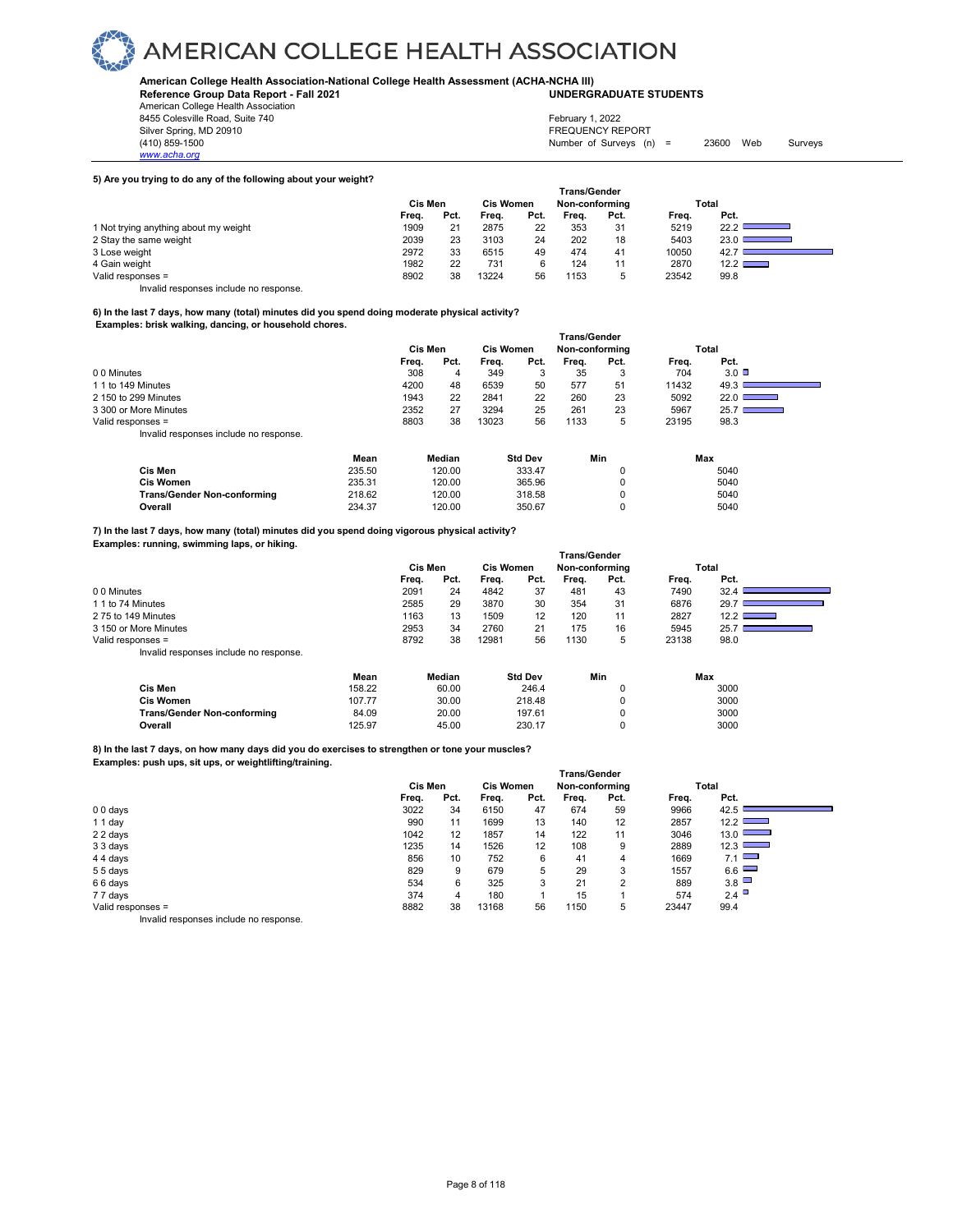

### **American College Health Association-National College Health Assessment (ACHA-NCHA III)**

**Reference Group Data Report - Fall 2021 UNDERGRADUATE STUDENTS**

American College Health Association 8455 Colesville Road, Suite 740 Silver Spring, MD 20910<br>
1990 - The Source of Surveys (n) San American Structure (1990)<br>
Surveys (n) Number of Surveys (n)

*www.acha.org*

Number of Surveys (n) = 23600 Web Surveys February 1, 2022

### **9A) In the last 7 days, how many servings of sugar-sweetened beverages did you drink on average per day?**

**One serving is 12 oz of soda; 8 oz of sugar-sweetened, flavored water or sports drink; 6 oz of sugar-sweetened coffee, tea, or juice. If you do not drink sugar-sweetened beverages, please enter 0.**

|                                        |         | <b>Trans/Gender</b> |                  |                |                |                |       |                  |
|----------------------------------------|---------|---------------------|------------------|----------------|----------------|----------------|-------|------------------|
|                                        | Cis Men |                     | <b>Cis Women</b> |                | Non-conforming |                |       | Total            |
|                                        | Freq.   | Pct.                | Freq.            | Pct.           | Freq.          | Pct.           | Freq. | Pct.             |
| 10 servings                            | 2780    | 32                  | 3742             | 29             | 308            | 27             | 6912  | 29.8             |
| 2 1 serving                            | 1823    | 21                  | 2974             | 23             | 235            | 21             | 5078  | 21.9             |
| 3 2 servings                           | 1313    | 15                  | 2020             | 16             | 206            | 18             | 3564  | 15.4             |
| 4 3 servings                           | 746     | 9                   | 1209             | 9              | 114            | 10             | 2088  | $9.0$ $\Box$     |
| 54 servings                            | 482     | 6                   | 711              | 5              | 49             | 4              | 1254  | 5.4              |
| 65 servings                            | 395     | 5                   | 563              | 4              | 55             | 5              | 1025  | 4.4              |
| 76 servings                            | 206     | 2                   | 284              | $\overline{2}$ | 20             | $\overline{2}$ | 512   | 2.2              |
| 87 servings                            | 248     | 3                   | 490              | 4              | 37             | 3              | 785   | $3.4$ $\Box$     |
| 9 8 servings                           | 148     | 2                   | 160              |                | 16             |                | 325   | 1.4 <sup>°</sup> |
| 10 9 or more servings                  | 658     | 8                   | 894              | $\overline{ }$ | 98             | 9              | 1668  | 7.2              |
| Valid responses =                      | 8799    | 38                  | 13047            | 56             | 1138           | 5              | 23211 | 98.4             |
| Invalid responses include no response. |         |                     |                  |                |                |                |       |                  |

|                                    | Mean | Median | <b>Std Dev</b> | Min | Max |
|------------------------------------|------|--------|----------------|-----|-----|
| Cis Men                            | 2.78 | 0.00   | 4.2            |     | 30  |
| <b>Cis Women</b>                   | 2.76 | 0.00   | 4.12           |     | 30  |
| <b>Trans/Gender Non-conforming</b> | 3.03 | 2.00   | 4.47           |     | 30  |
| Overall                            | 2.78 | 00.1   | 4.19           |     | 30  |

**9B) In the past 30 days, on how many days did you drink energy drinks or energy shots? (for example: Red Bull, Monster, Full Throttle, 5 Hour Energy, Rockstar Energy Shot, or Full Throttle Energy Shot, etc.)** 

|                                        | <b>Trans/Gender</b> |       |                |         |                  |                |      |       |                      |  |
|----------------------------------------|---------------------|-------|----------------|---------|------------------|----------------|------|-------|----------------------|--|
|                                        |                     |       | <b>Cis Men</b> |         | <b>Cis Women</b> | Non-conforming |      |       | Total                |  |
|                                        |                     | Freq. | Pct.           | Freq.   | Pct.             | Freq.          | Pct. | Freq. | Pct.                 |  |
| 10 days                                |                     | 6133  | 70             | 9898    | 76               | 768            | 69   | 16957 | 73.6                 |  |
| $21-2$ days                            |                     | 964   | 11             | 1226    | 10               | 117            | 10   | 2329  | $10.1$ $\Box$        |  |
| $33-4$ days                            |                     | 457   | 5              | 588     | 5                | 58             | 5    | 1117  | $4.8$ $\Box$         |  |
| 4 5-10 days                            |                     | 609   |                | 661     | 5                | 86             | 8    | 1369  | $5.9$ $\Box$         |  |
| 5 11-15 days                           |                     | 170   | 2              | 227     | $\overline{2}$   | 39             | 4    | 437   | 1.9 <sub>II</sub>    |  |
| 6 16-20 days                           |                     | 129   | 2              | 153     |                  | 22             | 2    | 309   | 1.3 <sub>1</sub>     |  |
| 7 21-25 days                           |                     | 91    |                | 93      |                  | 14             |      | 199   | $0.9$ $\blacksquare$ |  |
| 8 26-30 days                           |                     | 175   | $\overline{2}$ | 123     |                  | 16             |      | 319   | 1.4 <sub>0</sub>     |  |
| Valid responses =                      |                     | 8728  | 38             | 12969   | 56               | 1120           | 5    | 23036 | 97.6                 |  |
| Invalid responses include no response. |                     |       |                | $\cdot$ |                  |                |      |       |                      |  |
|                                        | Mean                |       | Median         |         | <b>Std Dev</b>   |                | Min  |       | Max                  |  |
| <b>Cis Men</b>                         | 2.22                |       | 0.00           |         | 5.7              |                | 0    |       | 30                   |  |

**Cis Women** 1.57 0.00 4.63 0 30 **Trans/Gender Non-conforming**  $2.48$  **0.00 5.79 0 30 30 Overall** 1.86 0.00 5.14 0 30

**10) In the last 7 days, how many servings of fruit did you eat on average per day?** 

**One serving is a medium piece of fresh fruit; 1/2 cup of fresh, frozen, or canned fruit; 1/4 cup of dried fruit; or 3/4 cup of 100% fresh fruit juice** 

|                                        | <b>Trans/Gender</b> |      |       |                  |       |                |       |                  |  |  |
|----------------------------------------|---------------------|------|-------|------------------|-------|----------------|-------|------------------|--|--|
|                                        | Cis Men             |      |       | <b>Cis Women</b> |       | Non-conforming |       | Total            |  |  |
|                                        | Freq.               | Pct. | Frea. | Pct.             | Frea. | Pct.           | Frea. | Pct.             |  |  |
| 10 servings per day                    | 1777                | 20   | 2103  | 16               | 252   | 22             | 4184  | $17.9$ $\Box$    |  |  |
| 21-2 servings per day                  | 5605                | 63   | 8903  | 68               | 716   | 62             | 15373 | 65.6             |  |  |
| 3 3-4 servings per day                 | 1269                | 14   | 1857  | 14               | 148   | 13             | 3302  | $14.1$ $\Box$    |  |  |
| 4 5-6 servings per day                 | 170                 |      | 236   |                  | 27    | 2              | 439   | 1.9 <sub>n</sub> |  |  |
| 5 More than 6 servings per day         | 46                  |      | 70    |                  | 6     |                | 123   | 0.5 <sub>1</sub> |  |  |
| Valid responses =                      | 8867                | 38   | 13169 | 56               | 1149  | 5              | 23421 | 99.2             |  |  |
| Invalid responses include no response. |                     |      |       |                  |       |                |       |                  |  |  |

**11) In the last 7 days, how many servings of vegetables did you eat on average per day?** 

**One serving is ½ cup of fresh, frozen, or canned vegetables; ¾ cup 100% vegetable juice; or 1 cup salad greens)**

|                                        | <b>Trans/Gender</b> |      |                  |      |       |                |       |                   |  |
|----------------------------------------|---------------------|------|------------------|------|-------|----------------|-------|-------------------|--|
|                                        | Cis Men             |      | <b>Cis Women</b> |      |       | Non-conforming |       | Total             |  |
|                                        | Freq.               | Pct. | Freq.            | Pct. | Frea. | Pct.           | Freq. | Pct.              |  |
| 10 servings per day                    | 1236                | 14   | 1544             | 12   | 190   | 17             | 3005  | 12.8              |  |
| 21-2 servings per day                  | 5169                | 58   | 7851             | 60   | 636   | 55             | 13790 | 58.8              |  |
| 3 3-4 servings per day                 | 2081                | 23   | 3177             | 24   | 267   | 23             | 5583  | 23.8 <sub>1</sub> |  |
| 4 5-6 servings per day                 | 312                 | 4    | 479              | 4    | 42    | 4              | 843   | $3.6$ $\Box$      |  |
| 5 More than 6 servings per day         | 77                  |      | 126              |      | 14    |                | 219   | 0.9 <sub>1</sub>  |  |
| Valid responses =                      | 8875                | 38   | 13177            | 56   | 1149  | b              | 23440 | 99.3              |  |
| Invalid responses include no response. |                     |      |                  |      |       |                |       |                   |  |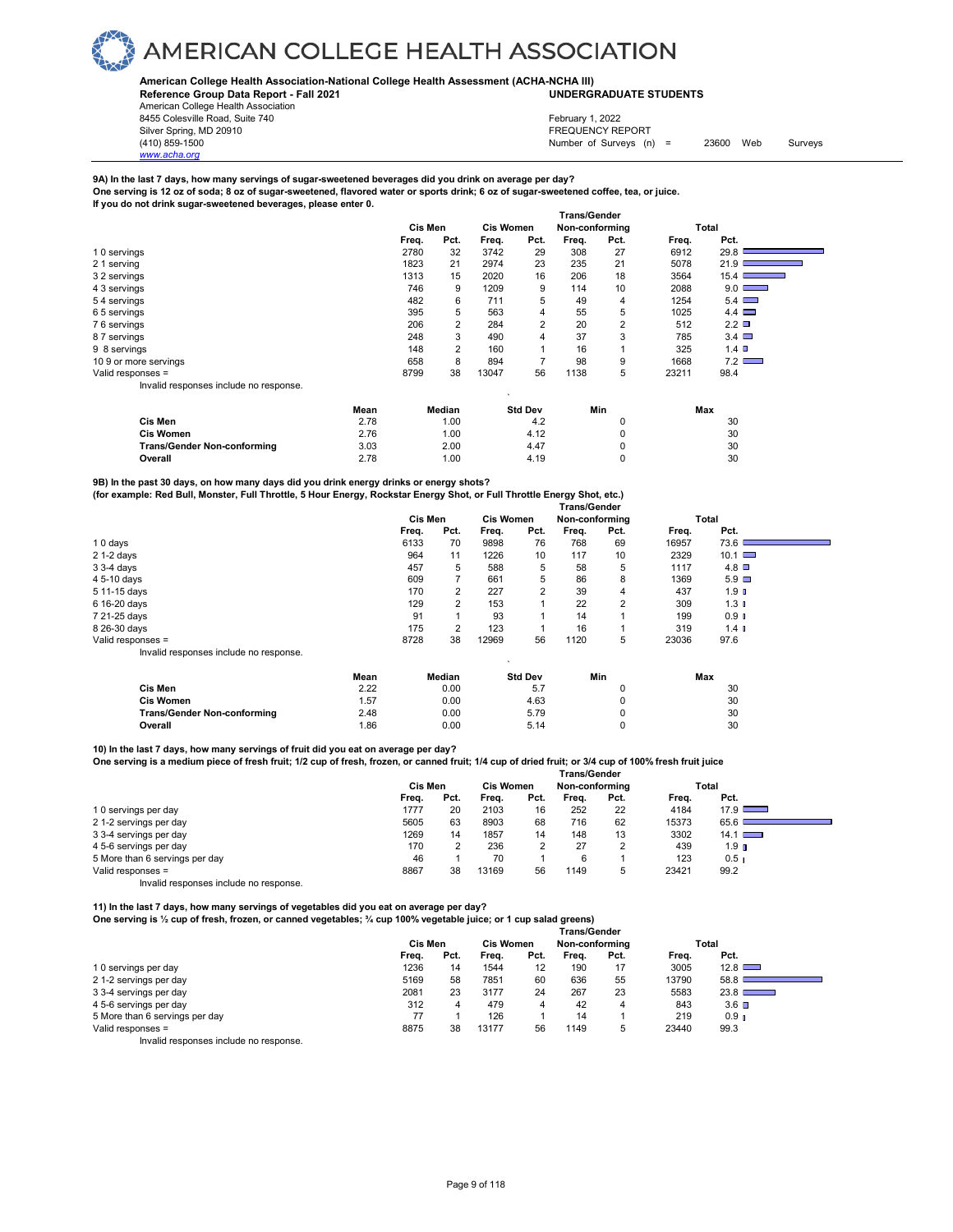### **American College Health Association-National College Health Assessment (ACHA-NCHA III)**

**Reference Group Data Report - Fall 2021 UNDERGRADUATE STUDENTS**

American College Health Association 8455 Colesville Road, Suite 740 Silver Spring, MD 20910<br>
1990 - The Source of Surveys (n) San American Structure (1990)<br>
Surveys (n) Number of Surveys (n)

*www.acha.org*

Number of Surveys  $(n)$  = 23600 Web Surveys February 1, 2022

### **12A) For the following statements, please say whether the statement was often true, sometimes true, or never true for you in the last 30 days. The food that I bought just didn't last, and I didn't have money to get more**

|                                        | Trans/Gender |      |                  |      |                |      |       |            |  |  |
|----------------------------------------|--------------|------|------------------|------|----------------|------|-------|------------|--|--|
|                                        | Cis Men      |      | <b>Cis Women</b> |      | Non-conforming |      |       | Total      |  |  |
|                                        | Freq.        | Pct. | Frea.            | Pct. | Frea.          | Pct. | Frea. | Pct.       |  |  |
| 0 Never True                           | 5729         | 65   | 7591             | 58   | 612            | 53   | 14090 | 60.2       |  |  |
| 1 Sometimes True                       | 2494         | 28   | 4300             | 33   | 386            | 34   | 7240  | $31.0$ D   |  |  |
| 2 Often True                           | 624          |      | 1258             | 10   | 154            | 13   | 2062  | $8.8 \Box$ |  |  |
| Valid responses =                      | 8847         | 38   | 13149            | 56   | 1152           | 5    | 23392 | 99.1       |  |  |
| Invalid responses include no response. |              |      |                  |      |                |      |       |            |  |  |

### **12B) For the following statements, please say whether the statement was often true, sometimes true, or never true for you in the last 30 days. I couldn't afford to eat balanced meals.**

|                                        | Trans/Gender |      |                  |      |                |      |       |                |  |  |
|----------------------------------------|--------------|------|------------------|------|----------------|------|-------|----------------|--|--|
|                                        | Cis Men      |      | <b>Cis Women</b> |      | Non-conforming |      |       | Total          |  |  |
|                                        | Freq.        | Pct. | Freq.            | Pct. | Frea.          | Pct. | Freq. | Pct.           |  |  |
| 0 Never True                           | 5845         | 66   | 7892             | 60   | 568            | 50   | 14458 | 61.9           |  |  |
| 1 Sometimes True                       | 2167         | 25   | 3719             | 28   | 357            | 31   | 6302  | 27.0           |  |  |
| 2 Often True                           | 829          | 9    | 1505             | 12   | 223            | 19   | 2585  | $11.1 \square$ |  |  |
| Valid responses =                      | 8841         | 38   | 13116            | 56   | 1148           | 5    | 23345 | 98.9           |  |  |
| Invalid responses include no response. |              |      |                  |      |                |      |       |                |  |  |

### **12C) In the last 30 days, did you ever cut the size of your meals or skip meals because there wasn't enough money for food?**

|                                        | <b>Trans/Gender</b> |      |                  |      |                |      |       |                 |  |
|----------------------------------------|---------------------|------|------------------|------|----------------|------|-------|-----------------|--|
|                                        | Cis Men             |      | <b>Cis Women</b> |      | Non-conforming |      | Total |                 |  |
|                                        | Freq.               | Pct. | Frea.            | Pct. | Frea.          | Pct. | Freq. | Pct.            |  |
| 0 No                                   | 6369                | 72   | 9122             | 69   | 704            | 61   | 16372 | 69.7            |  |
| 1 Only 1 or 2 days                     | 1054                | 12   | 1740             | 13   | 176            | 15   | 2999  | 12.8            |  |
| 2 Yes, some days, but not every day    | 1126                | 13   | 1861             | 14   | 197            | 17   | 3210  | $13.7$ $\Box$   |  |
| 3 Yes, almost every day                | 335                 | 4    | 482              | 4    | 74             | 6    | 908   | $3.9$ $\square$ |  |
| Valid responses =                      | 8884                | 38   | 13205            | 56   | 1151           | 5    | 23489 | 99.5            |  |
| Invalid responses include no response. |                     |      |                  |      |                |      |       |                 |  |

### **12D) In the last 30 days, did you ever eat less than you felt you should because there wasn't enough money for food?**

|                                        | <b>Trans/Gender</b> |      |                  |      |                |      |       |               |  |  |
|----------------------------------------|---------------------|------|------------------|------|----------------|------|-------|---------------|--|--|
|                                        | Cis Men             |      | <b>Cis Women</b> |      | Non-conforming |      |       | Total         |  |  |
|                                        | Freq.               | Pct. | Freq.            | Pct. | Frea.          | Pct. | Freq. | Pct.          |  |  |
| 0 No                                   | 7061                | 80   | 10258            | 78   | 787            | 68   | 18307 | 78.0          |  |  |
| 1 Yes                                  | 1820                | 21   | 2941             | 22   | 366            | 32   | 5173  | $22.0$ $\Box$ |  |  |
| Valid responses =                      | 8881                | 38   | 13199            | 56   | 1153           | ∽    | 23480 | 99.5          |  |  |
| Invalid responses include no response. |                     |      |                  |      |                |      |       |               |  |  |

### **12E) In the last 30 days, were you ever hungry but didn't eat because there wasn't enough money for food?**

|                                        | <b>Trans/Gender</b> |      |                  |      |                |      |       |               |  |  |
|----------------------------------------|---------------------|------|------------------|------|----------------|------|-------|---------------|--|--|
|                                        | Cis Men             |      | <b>Cis Women</b> |      | Non-conforming |      |       | Total         |  |  |
|                                        | Freq.               | Pct. | Freq.            | Pct. | Freq.          | Pct. | Freq. | Pct.          |  |  |
| 0 No                                   | 7464                | 84   | 10891            | 83   | 852            | 74   | 19409 | 82.6          |  |  |
| 1 Yes                                  | 1422                | 16   | 2316             | 18   | 297            | 26   | 4081  | $17.4$ $\Box$ |  |  |
| Valid responses =                      | 8886                | 38   | 13207            | 56   | 1149           | 5    | 23490 | 99.5          |  |  |
| Invalid responses include no response. |                     |      |                  |      |                |      |       |               |  |  |

### **13) How long does it usually take for you to fall asleep at night once you close your eyes?**

|                                        | <b>Trans/Gender</b> |      |                  |      |                |      |       |                                     |  |  |
|----------------------------------------|---------------------|------|------------------|------|----------------|------|-------|-------------------------------------|--|--|
|                                        | Cis Men             |      | <b>Cis Women</b> |      | Non-conforming |      |       | Total                               |  |  |
|                                        | Freq.               | Pct. | Freq.            | Pct. | Frea.          | Pct. | Freq. | Pct.                                |  |  |
| 1 Under 5 minutes                      | 1035                | 12   | 1243             | 9    | 67             | 6    | 2380  | 10.1<br>$\equiv$                    |  |  |
| 25-15 minutes                          | 3160                | 36   | 4276             | 32   | 330            | 29   | 7834  | 33.3                                |  |  |
| 3 16-30 minutes                        | 2398                | 27   | 3677             | 28   | 307            | 27   | 6451  | 27.4                                |  |  |
| 4 31 minutes - 1 hour                  | 1486                | 17   | 2581             | 20   | 259            | 22   | 4371  | 18.6<br><b>Service Service</b>      |  |  |
| 5 over 1 hour                          | 813                 | 9    | 1447             | 11   | 191            | 17   | 2489  | 10.6 $\Box$<br><b>Service State</b> |  |  |
| Valid responses =                      | 8892                | 38   | 13224            | 56   | 1154           | 5    | 23525 | 99.7                                |  |  |
| Invalid responses include no response. |                     |      |                  |      |                |      |       |                                     |  |  |

**14) Over the last 2 weeks, what is the average amount of sleep you have gotten on a weeknight (excluding naps)? (Please select the response closest to your answer)**

|                     | <b>Trans/Gender</b> |      |                  |      |       |                |       |                                  |  |  |
|---------------------|---------------------|------|------------------|------|-------|----------------|-------|----------------------------------|--|--|
|                     | Cis Men             |      | <b>Cis Women</b> |      |       | Non-conforming |       | Total                            |  |  |
|                     | Freq.               | Pct. | Freq.            | Pct. | Freq. | Pct.           | Freq. | Pct.                             |  |  |
| 1 Less than 4 hours | 141                 | 2    | 164              |      | 24    | 2              | 331   | 1.4                              |  |  |
| 24 hours            | 383                 | 4    | 466              | 4    | 61    | 5              | 923   | $3.9$ $\Box$                     |  |  |
| 35 hours            | 1152                | 13   | 1850             | 14   | 186   | 16             | 3217  | $13.7$ C<br><b>Service State</b> |  |  |
| 46 hours            | 2432                | 27   | 3720             | 28   | 332   | 29             | 6563  | 27.9                             |  |  |
| 57 hours            | 3035                | 34   | 4209             | 32   | 309   | 27             | 7634  | 32.4                             |  |  |
| 68 hours            | 1437                | 16   | 2136             | 16   | 181   | 16             | 3791  | 16.1                             |  |  |
| 79 hours            | 230                 | 3    | 499              | 4    | 43    | 4              | 781   | 3.3                              |  |  |
| 8 10 or more hours  | 89                  |      | 191              |      | 20    | $\overline{2}$ | 304   | $1.3$ D                          |  |  |
| Valid responses =   | 8899                | 38   | 13235            | 56   | 1156  | 5              | 23544 | 99.8                             |  |  |
| .<br>.              |                     |      |                  |      |       |                |       |                                  |  |  |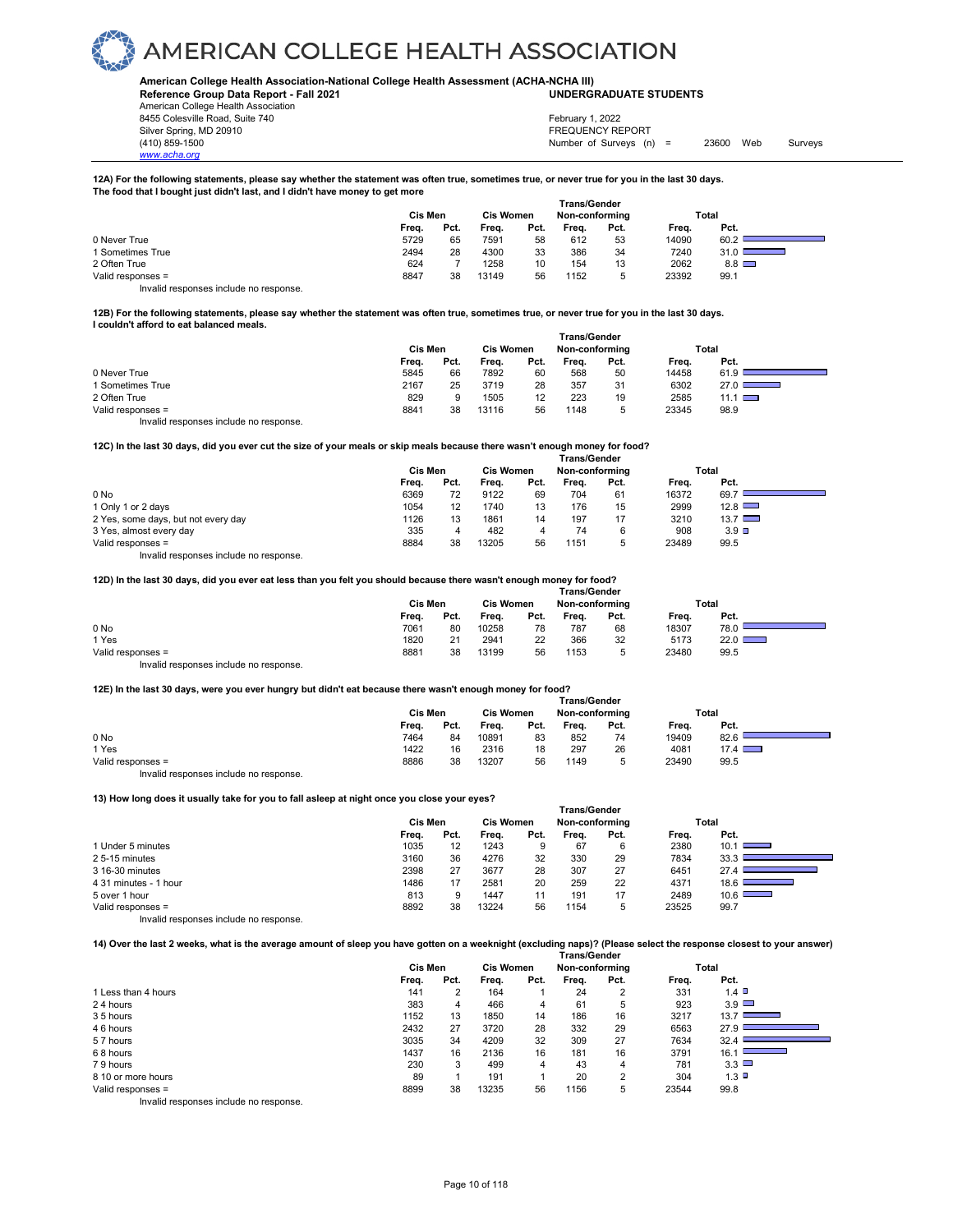**American College Health Association-National College Health Assessment (ACHA-NCHA III) UNDERGRADUATE STUDENTS**

**Reference Group Data Report - Fall 2021** American College Health Association

8455 Colesville Road, Suite 740<br>Silver Spring, MD 20910 8455 Colesville Road, Suite 740 February 1, 2022<br>Silver Spring, MD 20910 FREQUENCY REPORT

*www.acha.org*

(410) 859-1500 Number of Surveys (n) = 23600 Web Surveys

| 15) Over the last 2 weeks, what is the average amount of sleep you have gotten on a weekend night (excluding naps)? (Please select the response closest to your answer) |  |
|-------------------------------------------------------------------------------------------------------------------------------------------------------------------------|--|
|                                                                                                                                                                         |  |

|                                        | Trans/Gender |      |                  |      |                |      |       |                                                                                                                                     |  |  |
|----------------------------------------|--------------|------|------------------|------|----------------|------|-------|-------------------------------------------------------------------------------------------------------------------------------------|--|--|
|                                        | Cis Men      |      | <b>Cis Women</b> |      | Non-conforming |      |       | Total                                                                                                                               |  |  |
|                                        | Freq.        | Pct. | Frea.            | Pct. | Frea.          | Pct. | Frea. | Pct.                                                                                                                                |  |  |
| 1 Less than 4 hours                    | 99           |      | 133              |      | 17             |      | 255   | $1.1$ D                                                                                                                             |  |  |
| 24 hours                               | 176          | 2    | 363              | 3    | 22             | 2    | 567   | $2.4$ $\Box$                                                                                                                        |  |  |
| 35 hours                               | 507          | 6    | 977              |      | 79             |      | 1574  | $6.7$ $\Box$                                                                                                                        |  |  |
| 46 hours                               | 1134         | 13   | 1880             | 14   | 132            | 11   | 3183  | 13.5<br><b>Service Control</b>                                                                                                      |  |  |
| 57 hours                               | 1806         | 20   | 2948             | 22   | 209            | 18   | 5011  | 21.3                                                                                                                                |  |  |
| 68 hours                               | 2807         | 32   | 3693             | 28   | 315            | 27   | 6903  | 29.3<br><u> The Common Second Common Second Common Second Common Second Common Second Common Second Common Second Common Second</u> |  |  |
| 79 hours                               | 1603         | 18   | 2199             | 17   | 213            | 18   | 4054  | 17.2                                                                                                                                |  |  |
| 8 10 or more hours                     | 762          | 9    | 1041             | 8    | 168            | 15   | 1989  | 8.5                                                                                                                                 |  |  |
| Valid responses =                      | 8894         | 38   | 13234            | 56   | 1155           | 5    | 23536 | 99.7                                                                                                                                |  |  |
| Invalid responses include no response. |              |      |                  |      |                |      |       |                                                                                                                                     |  |  |

### **16A) On how many of the last 7 days did you: Wake up too early in the morning and couldn't get back to sleep?**

|                   | Trans/Gender |      |                  |      |                |      |       |                      |  |  |
|-------------------|--------------|------|------------------|------|----------------|------|-------|----------------------|--|--|
|                   | Cis Men      |      | <b>Cis Women</b> |      | Non-conforming |      |       | Total                |  |  |
|                   | Freq.        | Pct. | Freq.            | Pct. | Freq.          | Pct. | Freq. | Pct.                 |  |  |
| 10 days           | 4936         | 56   | 6192             | 47   | 528            | 46   | 11785 | 50.2                 |  |  |
| $21$ day          | 1643         | 19   | 2513             | 19   | 215            | 19   | 4413  | 18.8                 |  |  |
| 3 2 days          | 1010         | 11   | 2023             | 15   | 175            | 15   | 3245  | 13.8                 |  |  |
| 4 3 days          | 552          | 6    | 1082             | 8    | 99             | 9    | 1744  | 7.4                  |  |  |
| 54 days           | 259          | 3    | 544              | 4    | 55             | 5    | 868   | $3.7\Box$            |  |  |
| 65 days           | 229          | 3    | 405              | 3    | 39             | 3    | 680   | 2.9                  |  |  |
| 76 days           | 62           |      | 133              |      | 8              |      | 205   | $0.9$ $\blacksquare$ |  |  |
| 87 days           | 186          | 2    | 301              | 2    | 35             | 3    | 531   | 2.3                  |  |  |
| Valid responses = | 8877         | 38   | 13193            | 56   | 1154           | 5    | 23471 | 99.5                 |  |  |
| .<br>.            |              |      |                  |      |                |      |       |                      |  |  |

Invalid responses include no response.

### **16B) On how many of the last 7 days did you: Feel tired or sleepy during the day?**

|                   | <b>Trans/Gender</b> |         |       |                  |       |                |       |                                                             |  |  |
|-------------------|---------------------|---------|-------|------------------|-------|----------------|-------|-------------------------------------------------------------|--|--|
|                   |                     | Cis Men |       | <b>Cis Women</b> |       | Non-conforming |       | Total                                                       |  |  |
|                   | Freq.               | Pct.    | Freq. | Pct.             | Freq. | Pct.           | Freq. | Pct.                                                        |  |  |
| 10 days           | 535                 | 6       | 252   | 2                | 33    | 3              | 835   | $3.6$ $\Box$                                                |  |  |
| 21 day            | 799                 | 9       | 572   | 4                | 48    | 4              | 1434  | 6.1<br><b>The Contract</b>                                  |  |  |
| 3 2 days          | 1551                | 17      | 1414  | 11               | 110   | 10             | 3109  | 13.2<br><b>Service Contract</b>                             |  |  |
| 4 3 days          | 1537                | 17      | 1938  | 15               | 140   | 12             | 3647  | 15.5<br>the control of the control of                       |  |  |
| 54 days           | 1093                | 12      | 1929  | 15               | 134   | 12             | 3189  | $13.6$ I<br><b>Contract Contract</b>                        |  |  |
| 65 days           | 1292                | 15      | 2205  | 17               | 147   | 13             | 3674  | 15.6                                                        |  |  |
| 76 days           | 517                 | 6       | 1123  | 9                | 118   | 10             | 1778  | 7.6                                                         |  |  |
| 87 days           | 1565                | 18      | 3772  | 29               | 423   | 37             | 5830  | 24.8<br><u> The Common Section of the Common Section of</u> |  |  |
| Valid responses = | 8889                | 38      | 13205 | 56               | 1153  | 5              | 23496 | 99.6                                                        |  |  |
|                   |                     |         |       |                  |       |                |       |                                                             |  |  |

Invalid responses include no response.

### **16C) On how many of the last 7 days did you: Have an extremely hard time falling asleep?**

|                   | ı rans/Gender |      |                  |      |                |      |       |              |  |
|-------------------|---------------|------|------------------|------|----------------|------|-------|--------------|--|
|                   | Cis Men       |      | <b>Cis Women</b> |      | Non-conforming |      |       | Total        |  |
|                   | Freq.         | Pct. | Freq.            | Pct. | Freq.          | Pct. | Freq. | Pct.         |  |
| 10 days           | 3232          | 36   | 3771             | 29   | 272            | 24   | 7360  | 31.4         |  |
| $21$ day          | 2054          | 23   | 2983             | 23   | 236            | 21   | 5327  | 22.7         |  |
| 32 days           | 1195          | 13   | 2047             | 16   | 187            | 16   | 3461  | 14.7         |  |
| 4 3 days          | 719           | 8    | 1274             | 10   | 99             | 9    | 2113  | $9.0$ $\Box$ |  |
| 54 days           | 438           | 5    | 781              | 6    | 79             |      | 1307  | 5.6          |  |
| 65 days           | 450           | 5    | 825              | 6    | 61             | 5    | 1348  | 5.7          |  |
| 76 days           | 208           | 2    | 401              | 3    | 66             | 6    | 682   | 2.9          |  |
| 87 days           | 589           |      | 1106             | 8    | 152            | 13   | 1874  | 8.0          |  |
| Valid responses = | 8885          | 38   | 13188            | 56   | 1152           | 5    | 23472 | 99.5         |  |

 **Trans/Gender**

Invalid responses include no response.

**16D) On how many of the last 7 days did you: Get enough sleep so that you felt rested?** 

|                                        | <b>Trans/Gender</b> |      |                  |      |                |      |       |                                  |  |  |  |  |
|----------------------------------------|---------------------|------|------------------|------|----------------|------|-------|----------------------------------|--|--|--|--|
|                                        | Cis Men             |      | <b>Cis Women</b> |      | Non-conforming |      |       | Total                            |  |  |  |  |
|                                        | Freq.               | Pct. | Freq.            | Pct. | Freq.          | Pct. | Freq. | Pct.                             |  |  |  |  |
| 10 days                                | 1404                | 16   | 2921             | 22   | 316            | 27   | 4702  | 20.0                             |  |  |  |  |
| $21$ day                               | 1510                | 17   | 2991             | 23   | 254            | 22   | 4800  | 20.4                             |  |  |  |  |
| 32 days                                | 1789                | 20   | 2721             | 21   | 188            | 16   | 4747  | 20.2 <sub>1</sub>                |  |  |  |  |
| 4 3 days                               | 1287                | 15   | 1694             | 13   | 138            | 12   | 3150  | 13.4<br><b>Contract Contract</b> |  |  |  |  |
| 54 days                                | 979                 | 11   | 1183             | 9    | 107            | 9    | 2294  | 9.8                              |  |  |  |  |
| 65 days                                | 909                 | 10   | 922              | 7    | 72             | 6    | 1918  | 8.2<br><b>Service</b>            |  |  |  |  |
| 76 days                                | 548                 | 6    | 434              | 3    | 36             | 3    | 1028  | 4.4                              |  |  |  |  |
| 87 days                                | 463                 | 5    | 335              | 3    | 42             | 4    | 851   | 3.6                              |  |  |  |  |
| Valid responses =                      | 8889                | 38   | 13201            | 56   | 1153           | 5    | 23490 | 99.5                             |  |  |  |  |
| Invalid responses include no response. |                     |      |                  |      |                |      |       |                                  |  |  |  |  |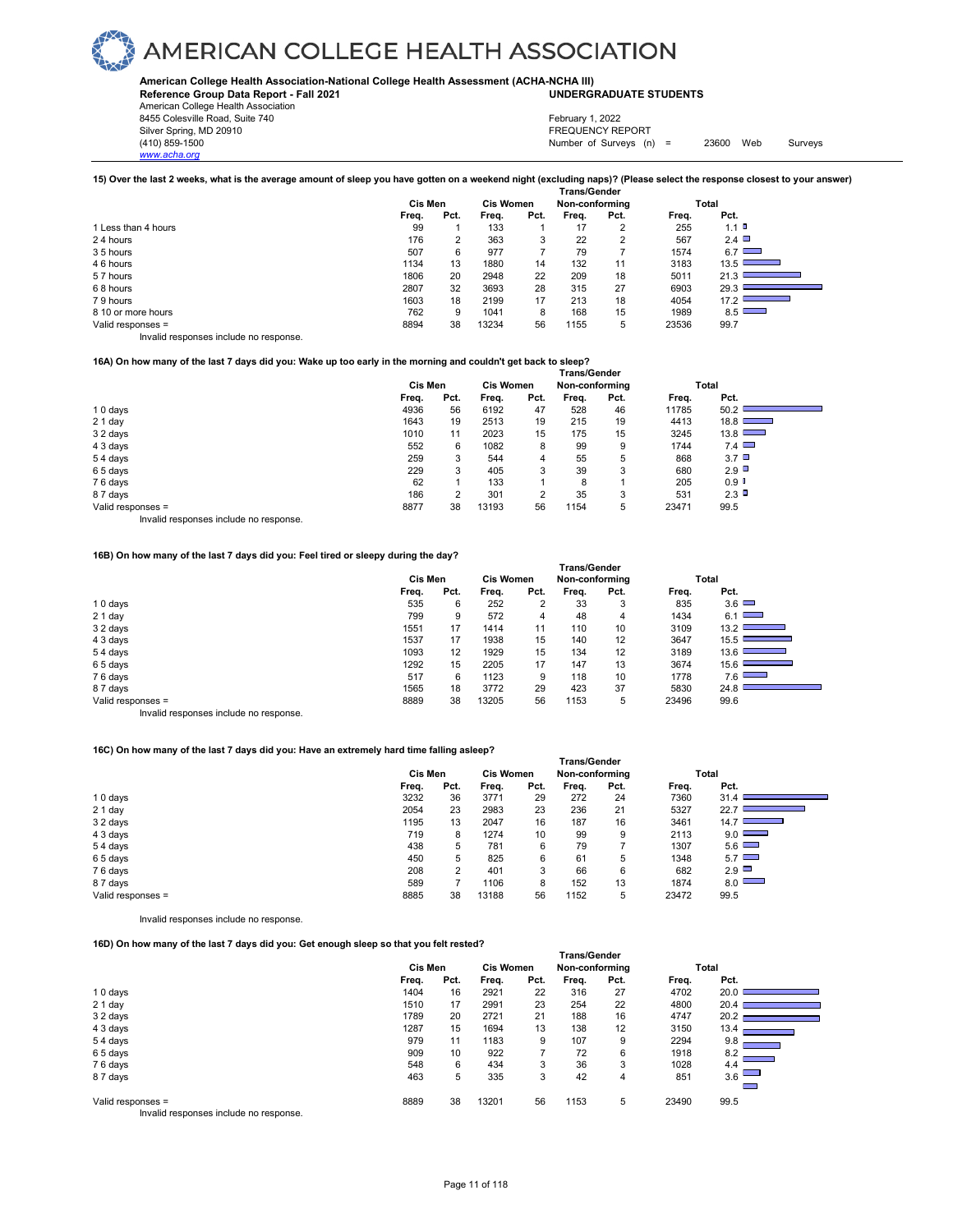**American College Health Association-National College Health Assessment (ACHA-NCHA III) UNDERGRADUATE STUDENTS**

**Reference Group Data Report - Fall 2021** American College Health Association

8455 Colesville Road, Suite 740 Silver Spring, MD 20910<br>
(410) 859-1500<br>
Mumber of Surveys (n)

*www.acha.org*

February 1, 2022

Number of Surveys  $(n) = 23600$  Web Surveys

### **16E) On how many of the last 7 days did you: Take a nap?**

|                                        | <b>Trans/Gender</b> |      |       |                  |       |                |       |                                  |  |  |  |
|----------------------------------------|---------------------|------|-------|------------------|-------|----------------|-------|----------------------------------|--|--|--|
|                                        | Cis Men             |      |       | <b>Cis Women</b> |       | Non-conforming |       | Total                            |  |  |  |
|                                        | Freq.               | Pct. | Freq. | Pct.             | Freq. | Pct.           | Freq. | Pct.                             |  |  |  |
| 10 days                                | 3278                | 37   | 4408  | 33               | 392   | 34             | 8165  | 34.8                             |  |  |  |
| $21$ day                               | 1670                | 19   | 2540  | 19               | 201   | 17             | 4458  | 19.0<br><u> a shekara ta 198</u> |  |  |  |
| 32 days                                | 1463                | 17   | 2227  | 17               | 176   | 15             | 3910  | 16.6 $\Box$                      |  |  |  |
| 4 3 days                               | 1001                | 11   | 1532  | 12               | 127   | 11             | 2691  | 11.5                             |  |  |  |
| 54 days                                | 519                 | 6    | 910   |                  | 99    | 9              | 1541  | 6.6                              |  |  |  |
| 65 days                                | 410                 | 5    | 744   | 6                | 67    | 6              | 1235  | 5.3                              |  |  |  |
| 76 days                                | 186                 | 2    | 333   | 3                | 32    | 3              | 554   | 2.4                              |  |  |  |
| 87 days                                | 354                 | 4    | 509   | 4                | 60    | 5              | 930   | $4.0$ $\Box$                     |  |  |  |
| Valid responses =                      | 8881                | 38   | 13203 | 56               | 1154  | 5              | 23484 | 99.5                             |  |  |  |
| Invalid responses include no response. |                     |      |       |                  |       |                |       |                                  |  |  |  |

### **16F) On average, how long are your naps? (only includes students who napped 1-7 days)**

|                                        | <b>Trans/Gender</b> |      |                  |      |                |      |       |            |  |  |  |
|----------------------------------------|---------------------|------|------------------|------|----------------|------|-------|------------|--|--|--|
|                                        | Cis Men             |      | <b>Cis Women</b> |      | Non-conforming |      |       | Total      |  |  |  |
|                                        | Frea.               | Pct. | Frea.            | Pct. | Frea.          | Pct. | Frea. | Pct.       |  |  |  |
| 1 Less than 30 minutes                 | 2811                | 32   | 3720             | 29   | 280            | 25   | 6881  | 29.9       |  |  |  |
| 2 Between 30 and 59 minutes            | 3378                | 39   | 5159             | 40   | 421            | 37   | 9042  | 39.3       |  |  |  |
| 3 Between 60 and 119 minutes           | 1895                | 22   | 3078             | 24   | 301            | 27   | 5328  | 23.1       |  |  |  |
| 4 2 hours or more                      | 601                 |      | 1010             | 8    | 131            | 12   | 1768  | $7.7 \Box$ |  |  |  |
| Valid responses =                      | 8685                | 38   | 12967            | 56   | 1133           | 5    | 23019 | 97.5       |  |  |  |
| Invalid responses include no response. |                     |      |                  |      |                |      |       |            |  |  |  |

### **17A) Within the last 12 months, how often did you: Wear a helmet when you rode a bicycle?**

|                                        | <b>Trans/Gender</b> |      |                  |      |                |      |       |               |  |  |
|----------------------------------------|---------------------|------|------------------|------|----------------|------|-------|---------------|--|--|
|                                        | Cis Men             |      | <b>Cis Women</b> |      | Non-conforming |      |       | Total         |  |  |
|                                        | Freq.               | Pct. | Freq.            | Pct. | Freq.          | Pct. | Freq. | Pct.          |  |  |
| 1 Did not do this activity             | 4867                | 55   | 8216             | 62   | 714            | 62   | 13930 | 59.5          |  |  |
| 2 Never                                | 1803                | 20   | 2139             | 16   | 158            | 14   | 4151  | $17.7$ $\Box$ |  |  |
| 3 Rarely                               | 488                 | 6    | 623              | 5    | 58             | 5    | 1176  | $5.0$ $\Box$  |  |  |
| 4 Sometimes                            | 393                 | 4    | 548              | 4    | 31             | 3    | 985   | $4.2$ $\Box$  |  |  |
| 5 Most of the time                     | 417                 | 5    | 527              | 4    | 57             | 5    | 1011  | 4.3           |  |  |
| 6 Always                               | 896                 | 10   | 1117             | 9    | 131            | 11   | 2176  | $9.3$ $\Box$  |  |  |
| Valid responses =                      | 8864                | 38   | 13170            | 56   | 1149           | 5    | 23429 | 99.3          |  |  |
| Invalid responses include no response. |                     |      |                  |      |                |      |       |               |  |  |

### **17B) Within the last 12 months, how often did you: Wear a helmet when you rode a motorcycle/motor scooter?**

|                            | <b>Trans/Gender</b> |      |                  |      |                |      |       |         |  |  |  |  |
|----------------------------|---------------------|------|------------------|------|----------------|------|-------|---------|--|--|--|--|
|                            | Cis Men             |      | <b>Cis Women</b> |      | Non-conforming |      | Total |         |  |  |  |  |
|                            | Freq.               | Pct. | Freq.            | Pct. | Freq.          | Pct. | Freq. | Pct.    |  |  |  |  |
| 1 Did not do this activity | 7636                | 86   | 11711            | 89   | 1045           | 91   | 20600 | 88.0    |  |  |  |  |
| 2 Never                    | 556                 | 6    | 605              | 5    | 26             | 2    | 1201  | 5.1     |  |  |  |  |
| 3 Rarely                   | 94                  |      | 93               |      | 6              |      | 195   | 0.8     |  |  |  |  |
| 4 Sometimes                | 101                 |      | 90               |      | 9              |      | 206   | $0.9$ I |  |  |  |  |
| 5 Most of the time         | 90                  |      | 90               |      | 10             |      | 194   | 0.8     |  |  |  |  |
| 6 Always                   | 378                 | 4    | 572              | 4    | 50             | 4    | 1011  | 4.3     |  |  |  |  |
| Valid responses =          | 8855                | 38   | 13161            | 56   | 1146           | b    | 23407 | 99.2    |  |  |  |  |
| $\cdots$ $\cdots$<br>.     |                     |      |                  |      |                |      |       |         |  |  |  |  |

Invalid responses include no response.

### **17C) Within the last 12 months, how often did you: Wear a helmet when you were skateboarding?**

|                                        | <b>Trans/Gender</b> |      |                  |      |                |      |       |                      |  |  |  |
|----------------------------------------|---------------------|------|------------------|------|----------------|------|-------|----------------------|--|--|--|
|                                        | Cis Men             |      | <b>Cis Women</b> |      | Non-conforming |      |       | Total                |  |  |  |
|                                        | Freq.               | Pct. | Freq.            | Pct. | Freq.          | Pct. | Frea. | Pct.                 |  |  |  |
| 1 Did not do this activity             | 7178                | 81   | 11294            | 86   | 912            | 79   | 19572 | 83.6                 |  |  |  |
| 2 Never                                | 1243                | 14   | 1317             | 10   | 148            | 13   | 2745  | 11.7 $\Box$          |  |  |  |
| 3 Rarely                               | 172                 | 2    | 179              |      | 31             | 3    | 386   | $1.6$ $\blacksquare$ |  |  |  |
| 4 Sometimes                            | 107                 |      | 108              |      | 18             |      | 237   | $1.0$ I              |  |  |  |
| 5 Most of the time                     | 47                  |      | 73               |      | 11             |      | 134   | $0.6$ $\blacksquare$ |  |  |  |
| 6 Always                               | 110                 |      | 183              |      | 29             |      | 330   | $1.4$ $\blacksquare$ |  |  |  |
| Valid responses =                      | 8857                | 38   | 13154            | 56   | 149            | 5    | 23404 | 99.2                 |  |  |  |
| Invalid responses include no response. |                     |      |                  |      |                |      |       |                      |  |  |  |

### **18A) When, if ever, was the last time you drove a car or other vehicle?**

|                                                                | <b>Trans/Gender</b> |      |                  |      |                |      |       |               |  |  |  |  |  |
|----------------------------------------------------------------|---------------------|------|------------------|------|----------------|------|-------|---------------|--|--|--|--|--|
|                                                                | Cis Men             |      | <b>Cis Women</b> |      | Non-conforming |      | Total |               |  |  |  |  |  |
|                                                                | Frea.               | Pct. | Frea.            | Pct. | Frea.          | Pct. | Frea. | Pct.          |  |  |  |  |  |
| 1 Never                                                        | 556                 | 6    | 857              |      | 139            | 12   | 1569  | $6.7$ $\Box$  |  |  |  |  |  |
| 2 Within the last 2 weeks                                      | 5961                | 67   | 8814             | 67   | 638            | 55   | 15553 | 66.1          |  |  |  |  |  |
| 3 More than 2 weeks but within 30 days                         | 438                 | 5    | 737              |      | 58             |      | 1250  | $5.3$ $\Box$  |  |  |  |  |  |
| 4 More than 30 days but within 3 months                        | 976                 | 11   | 1321             | 10   | 158            | 14   | 2495  | $10.6$ $\Box$ |  |  |  |  |  |
| 5 More than 3 months but within 12 months                      | 759                 | 9    | 1181             |      | 108            |      | 2073  | 8.8           |  |  |  |  |  |
| 6 More than 12 months ago                                      | 202                 |      | 311              |      | 54             |      | 577   | 2.5           |  |  |  |  |  |
| Valid responses =                                              | 8892                | 38   | 13221            | 56   | 1155           | 5    | 23517 | 99.6          |  |  |  |  |  |
| the control are a series and the attention and are a series of |                     |      |                  |      |                |      |       |               |  |  |  |  |  |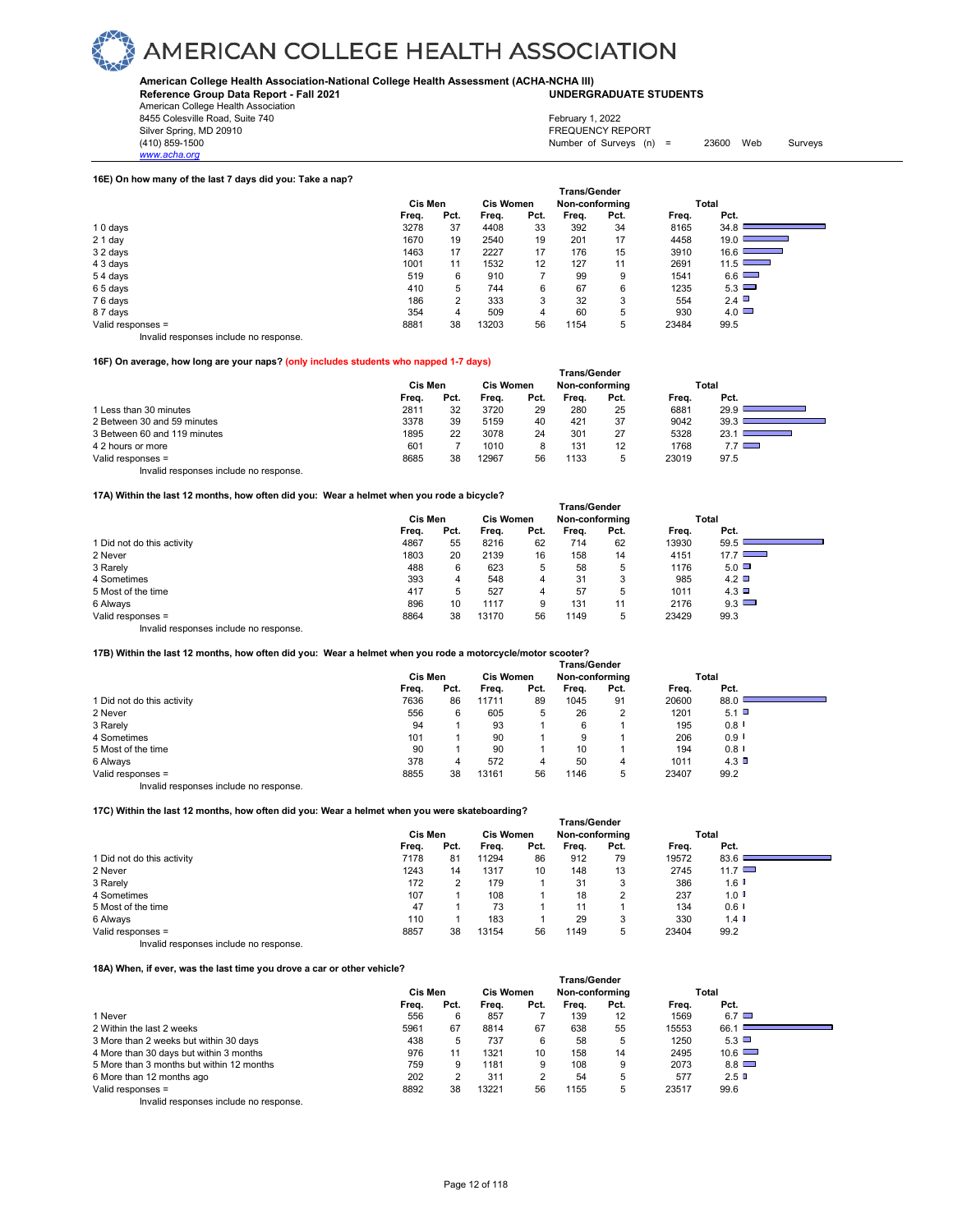**American College Health Association-National College Health Assessment (ACHA-NCHA III) UNDERGRADUATE STUDENTS**

**Reference Group Data Report - Fall 2021** American College Health Association

8455 Colesville Road, Suite 740 Silver Spring, MD 20910<br>
1990 - The Spring, MD 20910<br>
1990 - The Survey Structure of Surveys (notation of Surveys (notation of Surveys (notation of Surveys (notati *www.acha.org*

## February 1, 2022

Number of Surveys (n) = 23600 Web Surveys

### **18B) Within the last 2 weeks, on how many days did you drive a car or other vehicle? (only includes students that drove in the last 2 weeks)**

|                                            | <b>Trans/Gender</b> |        |                  |                |                |          |       |                      |  |  |  |
|--------------------------------------------|---------------------|--------|------------------|----------------|----------------|----------|-------|----------------------|--|--|--|
|                                            | Cis Men             |        | <b>Cis Women</b> |                | Non-conforming |          |       | Total                |  |  |  |
|                                            | Freq.               | Pct.   | Freq.            | Pct.           | Frea.          | Pct.     | Freq. | Pct.                 |  |  |  |
| 00 Days                                    | 29                  |        | 52               |                |                |          | 86    | $0.6$ $\blacksquare$ |  |  |  |
| 1 1 to 4 Days                              | 1673                | 28     | 2316             | 26             | 196            | 31       | 4225  | 27.3                 |  |  |  |
| 25 to 10 Days                              | 1839                | 31     | 2804             | 32             | 197            | 31       | 4874  | 31.5                 |  |  |  |
| 3 11 to 14 Days                            | 2399                | 40     | 3597             | 41             | 239            | 38       | 6295  | 40.7                 |  |  |  |
| Valid responses =                          | 5940                | 38     | 8769             | 57             | 636            | 4        | 15480 | 65.6                 |  |  |  |
| Invalid responses include no response.     |                     |        |                  |                |                |          |       |                      |  |  |  |
| Mean                                       |                     | Median |                  | <b>Std Dev</b> | Min            |          |       | Max                  |  |  |  |
| Cis Men<br>8.44                            |                     | 8.00   |                  | 4.73           |                |          |       | 14                   |  |  |  |
| 8.57<br><b>Cis Women</b>                   |                     | 9.00   |                  | 4.68           |                | $\Omega$ |       | 14                   |  |  |  |
| 8.11<br><b>Trans/Gender Non-conforming</b> |                     | 8.00   |                  | 4.69           |                |          |       | 14                   |  |  |  |
| 8.50<br>Overall                            |                     | 8.00   |                  | 4.7            |                | 0        |       | 14                   |  |  |  |

**Overall** 8.50 8.00 4.7 0 14 **18C) Within the last 2 weeks, on how many days did you manually operate a device to text, email, video chat, or use the internet or apps while driving a car or other vehicle?** 

|                                        | Trans/Gender |         |      |                  |      |                |      |       |               |  |
|----------------------------------------|--------------|---------|------|------------------|------|----------------|------|-------|---------------|--|
|                                        |              | Cis Men |      | <b>Cis Women</b> |      | Non-conforming |      |       | Total         |  |
|                                        |              | Freq.   | Pct. | Frea.            | Pct. | Freq.          | Pct. | Freq. | Pct.          |  |
| 00 Days                                |              | 2904    | 49   | 4081             | 47   | 353            | 56   | 7401  | 48.0          |  |
| 1 1 to 4 Days                          |              | 1528    | 26   | 2334             | 27   | 156            | 25   | 4047  | 26.2          |  |
| 25 to 10 Days                          |              | 704     | 12   | 1249             | 14   | 63             | 10   | 2035  | 13.2          |  |
| 3 11 to 14 Days                        |              | 785     | 13   | 1075             | 12   | 60             | 10   | 1942  | $12.6$ $\Box$ |  |
| Valid responses =                      |              | 5921    | 38   | 8739             | 57   | 632            | 4    | 15425 | 65.4          |  |
| Invalid responses include no response. |              |         |      |                  |      |                |      |       |               |  |
|                                        | Mean         | Median  |      | <b>Std Dev</b>   |      | Min            |      | Max   |               |  |
| Cis Men                                | 3.20         |         | 1.00 |                  | 4.74 |                |      |       | 14            |  |
|                                        |              |         |      |                  |      |                |      |       |               |  |

| 701111                             | $\mathsf{v}.\mathsf{v}$ | $\cdot\cdot\cdot$ | <b>T.IT</b>    |  |
|------------------------------------|-------------------------|-------------------|----------------|--|
| <b>Cis Women</b>                   | 3.26                    | .00،              | 4.63           |  |
| <b>Trans/Gender Non-conforming</b> | 2.53                    | 0.00              | $\sim$<br>4.ZS |  |
| <b>Dverall</b>                     | ר ה<br>ے.ت              | .00               | 4.66           |  |

**18D) Within the last 12 months, how many times have you been involved in an accident when you drove a car or other vehicle?** 

|                                        | <b>Trans/Gender</b> |      |                  |      |                |      |       |              |  |  |
|----------------------------------------|---------------------|------|------------------|------|----------------|------|-------|--------------|--|--|
|                                        | Cis Men             |      | <b>Cis Women</b> |      | Non-conforming |      | Total |              |  |  |
|                                        | Freq.               | Pct. | Frea.            | Pct. | Frea.          | Pct. | Frea. | Pct.         |  |  |
| 1 No accidents                         | 7408                | 91   | 10840            | 90   | 845            | 88   | 19285 | 90.4         |  |  |
| 2 One accident                         | 649                 | 8    | 1078             | 9    | 97             | 10   | 1845  | $8.6$ $\Box$ |  |  |
| 3 Two accidents                        | 62                  |      | 100              |      | 14             |      | 180   | $0.8$ I      |  |  |
| 4 Three or more accidents              | 4                   |      | 12               |      |                |      | 21    | 0.1          |  |  |
| Valid responses =                      | 8123                | 38   | 12030            | 56   | 960            | 5    | 21331 | 90.4         |  |  |
| Invalid responses include no response. |                     |      |                  |      |                |      |       |              |  |  |

**19A) Within the last 12 months, did you experience any of the following in an intimate (coupled/partnered) relationship? A partner called me names, insulted me, or put me down to make me feel bad.** 

|                                        | Trans/Gender |      |                  |      |                |      |       |                 |  |  |
|----------------------------------------|--------------|------|------------------|------|----------------|------|-------|-----------------|--|--|
|                                        | Cis Men      |      | <b>Cis Women</b> |      | Non-conforming |      |       | Total           |  |  |
|                                        | Freq.        | Pct. | Freq.            | Pct. | Freq.          | Pct. | Freq. | Pct.            |  |  |
| 1 No                                   | 8198         | 93   | 11840            | 90   | 1031           | 90   | 21281 | 91.2            |  |  |
| 2 Yes                                  | 633          |      | 1279             | 10   | 110            | 10   | 2043  | $8.8$ $\square$ |  |  |
| Valid responses =                      | 8831         | 38   | 13119            | 56   | 1141           | 5    | 23324 | 98.8            |  |  |
| Invalid responses include no response. |              |      |                  |      |                |      |       |                 |  |  |

**19B) Within the last 12 months, did you experience any of the following in an intimate (coupled/partnered) relationship?** 

| A partner often insisted on knowing who I was with and where I was or tried to limit my contact with family or friends. |                |           |                     |       |
|-------------------------------------------------------------------------------------------------------------------------|----------------|-----------|---------------------|-------|
|                                                                                                                         |                |           | <b>Trans/Gender</b> |       |
|                                                                                                                         | <b>Cis Men</b> | Cis Women | Non-conformina      | Total |

|                   |       | Cis Men |       | <b>Cis Women</b> |       | Non-conforming |       | Total           |  |
|-------------------|-------|---------|-------|------------------|-------|----------------|-------|-----------------|--|
|                   | Frea. | Pct.    | Freq. | Pct.             | Freq. | Pct.           | Frea. | Pct.            |  |
| 1 No              | 8371  | 95      | 12272 | 94               | 1066  | 94             | 21932 | 94.2            |  |
| 2 Yes             | 450   |         | 824   |                  |       |                | 1356  | $5.8$ $\square$ |  |
| Valid responses = | 8821  | 38      | 13096 | 56               | 1139  |                | 23288 | 98.7            |  |
| .                 |       |         |       |                  |       |                |       |                 |  |

Invalid responses include no response.

**19C) Within the last 12 months, did you experience any of the following in an intimate (coupled/partnered) relationship? A partner pushed, grabbed, shoved, slapped, kicked, bit, choked, or hit me without my consent. Trans/Gender**

|                                       | l rans/Gender |      |                  |      |                |      |       |                  |  |  |
|---------------------------------------|---------------|------|------------------|------|----------------|------|-------|------------------|--|--|
|                                       | Cis Men       |      | <b>Cis Women</b> |      | Non-conforming |      | Total |                  |  |  |
|                                       | Freq.         | Pct. | Freq.            | Pct. | Freq.          | Pct. | Freq. | Pct.             |  |  |
| 1 No                                  | 8604          | 98   | 12746            | 97   | 1094           | 96   | 22665 | 97.4             |  |  |
| 2 Yes                                 | 202           |      | 352              |      | 46             |      | 609   | 2.6 <sub>0</sub> |  |  |
| Valid responses =                     | 8806          | 38   | 13098            | 56   | 1140           | ∽    | 23274 | 98.6             |  |  |
| lauglid responses include no response |               |      |                  |      |                |      |       |                  |  |  |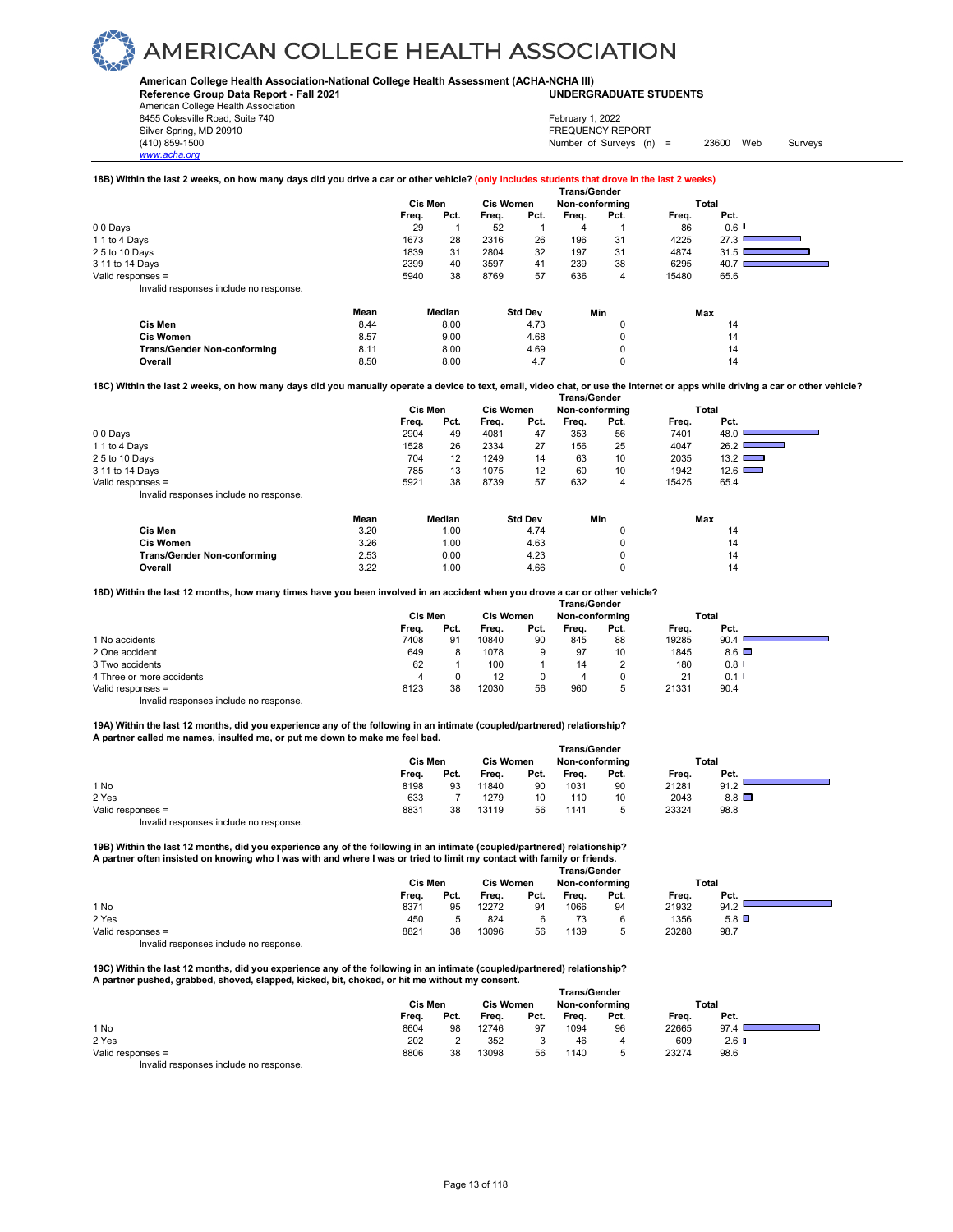**American College Health Association-National College Health Assessment (ACHA-NCHA III) UNDERGRADUATE STUDENTS**

**Reference Group Data Report - Fall 2021** American College Health Association 8455 Colesville Road, Suite 740 Silver Spring, MD 20910<br>
1990 - The Spring, MD 20910<br>
1990 - The Survey Structure of Surveys (notation of Surveys (notation of Surveys (notation of Surveys (notati

*www.acha.org*

February 1, 2022

Number of Surveys (n) = 23600 Web Surveys

#### **19D) Within the last 12 months, did you experience any of the following in an intimate (coupled/partnered) relationship? A partner forced me into unwanted sexual contact by holding me down or hurting me in some way.**

|                                        | <b>Trans/Gender</b> |      |                  |      |                |        |       |                  |  |
|----------------------------------------|---------------------|------|------------------|------|----------------|--------|-------|------------------|--|
|                                        | Cis Men             |      | <b>Cis Women</b> |      | Non-conforming |        | Total |                  |  |
|                                        | Freq.               | Pct. | Frea.            | Pct. | Freq.          | Pct.   | Freq. | Pct.             |  |
| 1 No                                   | 8716                | 99   | 12818            | 98   | 1107           | 97     | 22866 | 98.1             |  |
| 2 Yes                                  | 104                 |      | 290              |      | 33             | 3      | 433   | 1.9 <sub>l</sub> |  |
| Valid responses =                      | 8820                | 38   | 13108            | 56   | 1140           | ∽<br>v | 23299 | 98.7             |  |
| Invalid responses include no response. |                     |      |                  |      |                |        |       |                  |  |

**19E) Within the last 12 months, did you experience any of the following in an intimate (coupled/partnered) relationship? A partner pressured me into unwanted sexual contact by threatening me, coercing me, or using alcohol or other drugs.** 

|                   |         |                  |                 |                | <b>Trans/Gender</b> |                      |       |      |
|-------------------|---------|------------------|-----------------|----------------|---------------------|----------------------|-------|------|
|                   | Cis Men | <b>Cis Women</b> |                 | Non-conforming |                     | Total                |       |      |
|                   | Frea.   | Pct.             | Frea.           | Pct.           | Frea.               | Pct.                 | Frea. | Pct. |
| 1 No              | 8663    | 98               | 12588           | 96             | 1069                | 94                   | 22541 | 96.9 |
| 2 Yes             | 143     |                  | 50 <sup>2</sup> |                |                     |                      | 724   | 3.1  |
| Valid responses = | 8806    | 38               | 13089           | 56             | 1140                | $\ddot{\phantom{1}}$ | 23265 | 98.6 |

Invalid responses include no response.

### **20A) Within the last 12 months, did you experience any of the following? Do not include intimate relationships.**

| I was in a physical fight. | <b>Trans/Gender</b> |      |                  |      |                |      |       |                  |  |
|----------------------------|---------------------|------|------------------|------|----------------|------|-------|------------------|--|
|                            | Cis Men             |      | <b>Cis Women</b> |      | Non-conforming |      | Total |                  |  |
|                            | Freq.               | Pct. | Frea.            | Pct. | Frea.          | Pct. | Freq. | Pct.             |  |
| 1 No                       | 8466                | 96   | 12965            | 99   | 1119           | 98   | 22772 | 97.3             |  |
| 2 Yes                      | 389                 |      | 194              |      | 29             |      | 623   | 2.7 <sub>0</sub> |  |
| Valid responses =          | 8855                | 38   | 13159            | 56   | 1148           |      | 23395 | 99.1             |  |

Invalid responses include no response.

### **20B) Within the last 12 months, did you experience any of the following? Do not include intimate relationships. I was physically assaulted (do not include sexual assault).**

|                                        | <b>Trans/Gender</b> |      |                  |      |       |                |       |         |  |
|----------------------------------------|---------------------|------|------------------|------|-------|----------------|-------|---------|--|
|                                        | Cis Men             |      | <b>Cis Women</b> |      |       | Non-conforming |       | Total   |  |
|                                        | Freq.               | Pct. | Freq.            | Pct. | Freq. | Pct.           | Freq. | Pct.    |  |
| 1 No                                   | 8658                | 98   | 12929            | 98   | 1112  | 97             | 22924 | 97.9    |  |
| 2 Yes                                  | 199                 |      | 237              | っ    | 35    | Ø              | 480   | $2.1$ D |  |
| Valid responses =                      | 8857                | 38   | 13166            | 56   | 1147  |                | 23404 | 99.2    |  |
| Invalid responses include no response. |                     |      |                  |      |       |                |       |         |  |

**20C) Within the last 12 months, did you experience any of the following? Do not include intimate relationships. I was verbally threatened.** 

|                   | <b>Trans/Gender</b> |      |                  |      |                |        |       |             |  |  |
|-------------------|---------------------|------|------------------|------|----------------|--------|-------|-------------|--|--|
|                   | Cis Men             |      | <b>Cis Women</b> |      | Non-conforming |        |       | Total       |  |  |
|                   | Frea.               | Pct. | Frea.            | Pct. | Frea.          | Pct.   | Frea. | Pct.        |  |  |
| 1 No              | 7749                | 88   | 11905            | 91   | 917            | 80     | 20760 | 88.9        |  |  |
| 2 Yes             | 1084                |      | 1237             |      | 227            | 20     | 2591  | 11.1 $\Box$ |  |  |
| Valid responses = | 8833                | 38   | 13142            | 56   | 1144           | ∽<br>J | 23351 | 98.9        |  |  |
| $\cdots$          |                     |      |                  |      |                |        |       |             |  |  |

Invalid responses include no response.

**20D) Within the last 12 months, did you experience any of the following? Do not include intimate relationships. I was sexually touched without my consent.** 

|                   | <b>Trans/Gender</b> |      |                  |      |                |      |       |              |  |  |
|-------------------|---------------------|------|------------------|------|----------------|------|-------|--------------|--|--|
|                   | Cis Men             |      | <b>Cis Women</b> |      | Non-conforming |      | Total |              |  |  |
|                   | Freq.               | Pct. | Freq.            | Pct. | Freq.          | Pct. | Frea. | Pct.         |  |  |
| 1 No              | 8558                | 97   | 11878            | 91   | 1024           | 90   | 21675 | 92.9         |  |  |
| 2 Yes             | 271                 |      | 1249             | 10   | 119            | 10   | 1658  | $7.1$ $\Box$ |  |  |
| Valid responses = | 8829                | 38   | 13127            | 56   | 1143           | 5    | 23333 | 98.9         |  |  |
| .<br>. .          |                     |      |                  |      |                |      |       |              |  |  |

Invalid responses include no response.

**20E) Within the last 12 months, did you experience any of the following? Do not include intimate relationships. Sexual penetration (vaginal, anal, oral) was attempted on me without my consent.** 

|                   | <b>Trans/Gender</b> |      |                  |      |                |      |              |                  |  |  |
|-------------------|---------------------|------|------------------|------|----------------|------|--------------|------------------|--|--|
|                   | Cis Men             |      | <b>Cis Women</b> |      | Non-conforming |      | <b>Total</b> |                  |  |  |
|                   | Freq.               | Pct. | Frea.            | Pct. | Freq.          | Pct. | Freq.        | Pct.             |  |  |
| 1 No              | 8768                | 99   | 12722            | 97   | 1093           | 95   | 22812        | 97.6             |  |  |
| 2 Yes             | 80                  |      | 428              |      | 54             |      | 566          | 2.4 <sub>0</sub> |  |  |
| Valid responses = | 8848                | 38   | 13150            | 56   | 1147           |      | 23378        | 99.1             |  |  |

Invalid responses include no response.

#### **20F) Within the last 12 months, did you experience any of the following? Do not include intimate relationships. I was sexually penetrated (vaginal, anal, oral), or made to penetrate someone without my consent.**

|                   | <b>Trans/Gender</b> |      |                  |      |                |      |              |                  |  |  |
|-------------------|---------------------|------|------------------|------|----------------|------|--------------|------------------|--|--|
|                   | Cis Men             |      | <b>Cis Women</b> |      | Non-conforming |      | <b>Total</b> |                  |  |  |
|                   | Freq.               | Pct. | Freq.            | Pct. | Freq.          | Pct. | Freq.        | Pct.             |  |  |
| 1 No              | 8771                | 99   | 12819            | 98   | 1105           | 96   | 22924        | 98.1             |  |  |
| 2 Yes             | 74                  |      | 324              |      | 41             | 4    | 444          | 1.9 <sup>h</sup> |  |  |
| Valid responses = | 8845                | 38   | 13143            | 56   | 1146           | 5    | 23368        | 99.0             |  |  |
| .                 |                     |      |                  |      |                |      |              |                  |  |  |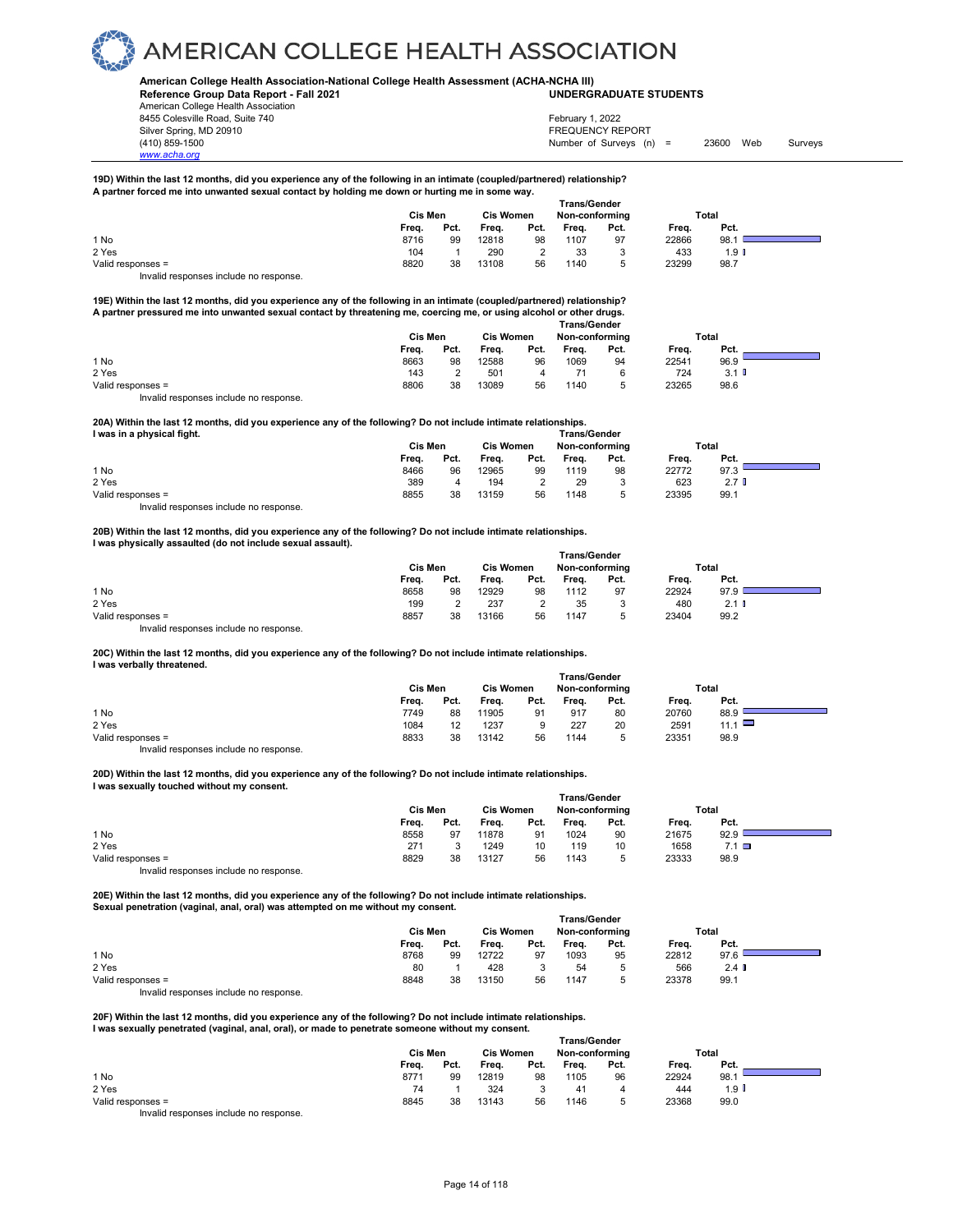### **American College Health Association-National College Health Assessment (ACHA-NCHA III) UNDERGRADUATE STUDENTS**

**Reference Group Data Report - Fall 2021** American College Health Association

8455 Colesville Road, Suite 740 Silver Spring, MD 20910<br>
1990 - The Source of Surveys (n) San American Structure (1990)<br>
Surveys (n) Number of Surveys (n)

*www.acha.org*

Number of Surveys (n) = 23600 Web Surveys February 1, 2022

**20G) Within the last 12 months, did you experience any of the following? Do not include intimate relationships.** 

**I was a victim of stalking (for example: waiting for me outside my classroom, residence, or office; or repeated emails/phone calls).** 

|                                        | <b>Trans/Gender</b> |      |                  |      |                |      |       |                  |  |
|----------------------------------------|---------------------|------|------------------|------|----------------|------|-------|------------------|--|
|                                        | Cis Men             |      | <b>Cis Women</b> |      | Non-conforming |      |       | Total            |  |
|                                        | Freq.               | Pct. | Freq.            | Pct. | Freq.          | Pct. | Freq. | Pct.             |  |
| 1 No                                   | 8689                | 98   | 12486            | 95   | 1060           | 92   | 22459 | 96.1             |  |
| 2 Yes                                  | 158                 |      | 658              |      | 88             |      | 913   | 3.9 <sup>°</sup> |  |
| Valid responses =                      | 8847                | 38   | 13144            | 56   | 1148           |      | 23372 | 99.0             |  |
| Invalid responses include no response. |                     |      |                  |      |                |      |       |                  |  |

### **21A) How safe do you feel: On my campus (daytime)?**

|                                        | <b>Trans/Gender</b> |      |                  |      |                   |      |       |               |  |  |
|----------------------------------------|---------------------|------|------------------|------|-------------------|------|-------|---------------|--|--|
|                                        | Cis Men             |      | <b>Cis Women</b> |      | Non-conforming    |      | Total |               |  |  |
|                                        | Freq.               | Pct. | Frea.            | Pct. | Frea.             | Pct. | Freq. | Pct.          |  |  |
| 1 Not safe at all                      | 62                  |      | 52               |      | $12 \overline{ }$ |      | 127   | $0.5$ I       |  |  |
| 2 Somewhat unsafe                      | 128                 |      | 200              |      | 50                | 4    | 389   | $1.7$ D       |  |  |
| 3 Somewhat safe                        | 1293                | 15   | 2911             | 22   | 332               | 29   | 4586  | $19.6$ $\Box$ |  |  |
| 4 Very safe                            | 7396                | 83   | 10014            | 76   | 758               | 66   | 18345 | 78.2          |  |  |
| Valid responses =                      | 8879                | 38   | 13177            | 56   | 1152              | 5    | 23447 | 99.4          |  |  |
| Invalid responses include no response. |                     |      |                  |      |                   |      |       |               |  |  |

### **21B) How safe do you feel: On my campus (nighttime)?**

| <b>Trans/Gender</b> |              |  |  |  |  |  |  |  |  |  |
|---------------------|--------------|--|--|--|--|--|--|--|--|--|
| Non-conforming      | Total        |  |  |  |  |  |  |  |  |  |
| Pct.                | Pct.         |  |  |  |  |  |  |  |  |  |
| Frea.               | Freq.        |  |  |  |  |  |  |  |  |  |
| 74                  | $3.6\Box$    |  |  |  |  |  |  |  |  |  |
| 6                   | 844          |  |  |  |  |  |  |  |  |  |
| 325<br>28           | 4394<br>18.8 |  |  |  |  |  |  |  |  |  |
| 48                  | 11139        |  |  |  |  |  |  |  |  |  |
| 555                 | 47.6         |  |  |  |  |  |  |  |  |  |
| 200                 | 7036         |  |  |  |  |  |  |  |  |  |
| 17                  | 30.1         |  |  |  |  |  |  |  |  |  |
| 1154                | 23413        |  |  |  |  |  |  |  |  |  |
| 5                   | 99.2         |  |  |  |  |  |  |  |  |  |
|                     |              |  |  |  |  |  |  |  |  |  |

Invalid responses include no response.

**21C) How safe do you feel: In the community surrounding my campus (daytime)?** 

|                                        | <b>Trans/Gender</b> |      |                  |      |                |      |       |              |  |  |
|----------------------------------------|---------------------|------|------------------|------|----------------|------|-------|--------------|--|--|
|                                        | Cis Men             |      | <b>Cis Women</b> |      | Non-conforming |      | Total |              |  |  |
|                                        | Freq.               | Pct. | Frea.            | Pct. | Frea.          | Pct. | Frea. | Pct.         |  |  |
| 1 Not safe at all                      | 120                 |      | 173              |      | 24             | 2    | 323   | $1.4$ D      |  |  |
| 2 Somewhat unsafe                      | 589                 |      | 1453             |      | 156            | 14   | 2230  | $9.5$ $\Box$ |  |  |
| 3 Somewhat safe                        | 3504                | 40   | 6489             | 49   | 604            | 52   | 10705 | 45.7         |  |  |
| 4 Very safe                            | 4654                | 53   | 5049             | 38   | 370            | 32   | 10165 | 43.4         |  |  |
| Valid responses =                      | 8867                | 38   | 13164            | 56   | 1154           | 5    | 23423 | 99.3         |  |  |
| Invalid responses include no response. |                     |      |                  |      |                |      |       |              |  |  |

**21D) How safe do you feel: In the community surrounding my campus (nighttime)?** 

|                   | Trans/Gender |      |                  |      |                |      |       |                           |  |  |
|-------------------|--------------|------|------------------|------|----------------|------|-------|---------------------------|--|--|
|                   | Cis Men      |      | <b>Cis Women</b> |      | Non-conforming |      |       | Total                     |  |  |
|                   | Freq.        | Pct. | Frea.            | Pct. | Frea.          | Pct. | Freq. | Pct.                      |  |  |
| 1 Not safe at all | 621          |      | 2419             | 18   | 224            | 19   | 3308  | 14.1                      |  |  |
| 2 Somewhat unsafe | 2106         | 24   | 5264             | 40   | 463            | 40   | 7918  | 33.8                      |  |  |
| 3 Somewhat safe   | 3660         | 41   | 4373             | 33   | 367            | 32   | 8466  | 36.2                      |  |  |
| 4 Very safe       | 2476         | 28   | 1106             | 8    | 99             | 9    | 3725  | 15.9<br><b>STATISTICS</b> |  |  |
| Valid responses = | 8863         | 38   | 13162            | 56   | 1153           | ۰.   | 23417 | 99.2                      |  |  |

Invalid responses include no response.

**22A1) In your life, which of the following substances have you ever used?** 

For prescription medications, please report nonmedical use only. "Nonmedical use" means taking prescription drugs<br>just for the feeling or experience they cause, or taking them more often or at higher doses than prescribed

**Tobacco or nicotine delivery products (cigarettes, e-cigarettes, Juul or other vape products, water pipe or hookah, chewing tobacco, cigars, etc.) Trans/Gender**

|                   | ı rans/Gender |      |                  |      |                |      |       |       |  |  |
|-------------------|---------------|------|------------------|------|----------------|------|-------|-------|--|--|
|                   | Cis Men       |      | <b>Cis Women</b> |      | Non-conforming |      |       | Total |  |  |
|                   | Freq.         | Pct. | Freq.            | Pct. | Freq.          | Pct. | Freq. | Pct.  |  |  |
| 0 No              | 6109          | 69   | 9244             | 70   | 834            | 73   | 16355 | 69.7  |  |  |
| 3 Yes             | 2774          | 31   | 3939             | 30   | 317            | 28   | 7100  | 30.3  |  |  |
| Valid responses = | 8883          | 38   | 13183            | 56   | 1151           |      | 23455 | 99.4  |  |  |

Invalid responses include no response.

22A2) In your life, which of the following substances have you ever used?<br>For prescription medications, please report nonmedical use only. "Nonmedical use" means taking prescription drugs<br>just for the feeling or experienc

**Alcoholic beverages (beer, wine, liquor, etc.)** 

|                                                                                                                                                                                                                                | <b>Trans/Gender</b> |      |                  |      |                |      |       |                  |  |  |  |  |
|--------------------------------------------------------------------------------------------------------------------------------------------------------------------------------------------------------------------------------|---------------------|------|------------------|------|----------------|------|-------|------------------|--|--|--|--|
|                                                                                                                                                                                                                                | Cis Men             |      | <b>Cis Women</b> |      | Non-conforming |      |       | Total            |  |  |  |  |
|                                                                                                                                                                                                                                | Freq.               | Pct. | Freq.            | Pct. | Frea.          | Pct. | Freq. | Pct.             |  |  |  |  |
| 0 <sub>No</sub>                                                                                                                                                                                                                | 3215                | 36   | 3939             | 30   | 397            | 35   | 7642  | $32.6$ $\square$ |  |  |  |  |
| 3 Yes                                                                                                                                                                                                                          | 5648                | 64   | 9228             | 70   | 753            | 66   | 15775 | 67.4             |  |  |  |  |
| Valid responses =                                                                                                                                                                                                              | 8863                | 38   | 13167            | 56   | 1150           |      | 23417 | 99.2             |  |  |  |  |
| The control to a process of the control of the process of the process of the control of the control of the control of the control of the control of the control of the control of the control of the control of the control of |                     |      |                  |      |                |      |       |                  |  |  |  |  |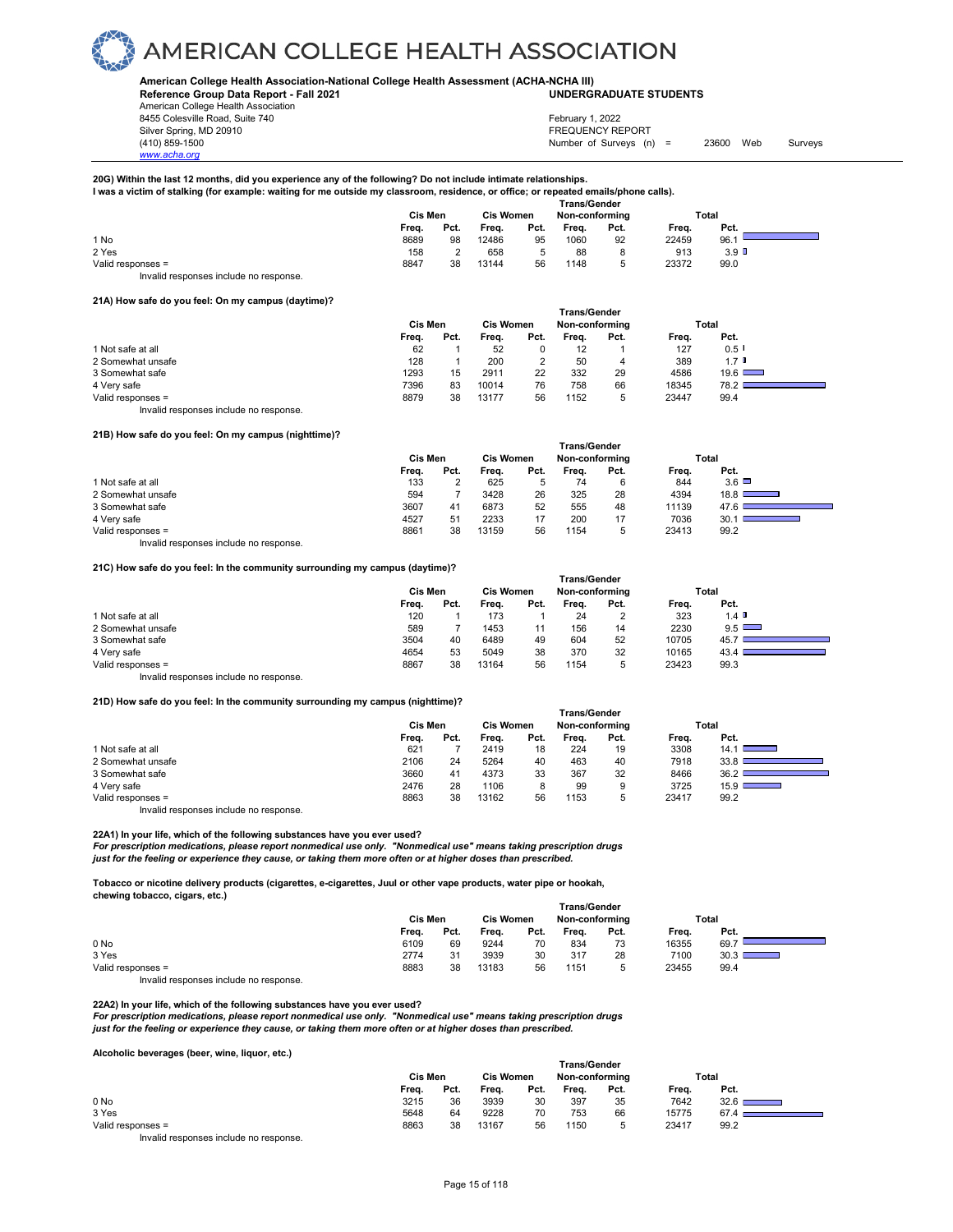

### **American College Health Association-National College Health Assessment (ACHA-NCHA III)**

**Reference Group Data Report - Fall 2021** American College Health Association 8455 Colesville Road, Suite 740 Silver Spring, MD 20910<br>
1990 - The Spring, MD 20910<br>
1990 - The Survey Structure of Surveys (notation of Surveys (notation of Surveys (notation of Surveys (notati

## **UNDERGRADUATE STUDENTS**

Number of Surveys (n) = 23600 Web Surveys February 1, 2022

### **22A3) In your life, which of the following substances have you ever used?**

*For prescription medications, please report nonmedical use only. "Nonmedical use" means taking prescription drugs just for the feeling or experience they cause, or taking them more often or at higher doses than prescribed.* 

### **Cannabis (marijuana, weed, hash, edibles, vaped cannabis, etc.)** *[Please report nonmedical use only.]*

|                   | <b>Trans/Gender</b> |      |       |                                    |       |      |       |      |  |  |
|-------------------|---------------------|------|-------|------------------------------------|-------|------|-------|------|--|--|
|                   | Cis Men             |      |       | <b>Cis Women</b><br>Non-conforming |       |      | Total |      |  |  |
|                   | Frea.               | Pct. | Frea. | Pct.                               | Frea. | Pct. | Frea. | Pct. |  |  |
| 0 No              | 5918                | 67   | 8254  | 63                                 | 640   | 56   | 14953 | 63.9 |  |  |
| 3 Yes             | 2949                | 33   | 4910  | 37                                 | 509   | 44   | 8463  | 36.  |  |  |
| Valid responses = | 8867                | 38   | 13164 | 56                                 | 1149  |      | 23416 | 99.2 |  |  |
|                   |                     |      |       |                                    |       |      |       |      |  |  |

Invalid responses include no response.

*www.acha.org*

**22A4) In your life, which of the following substances have you ever used?** 

*For prescription medications, please report nonmedical use only. "Nonmedical use" means taking prescription drugs just for the feeling or experience they cause, or taking them more often or at higher doses than prescribed.* 

| Cocaine (coke, crack, etc.)            |         |      |                  |      | <b>Trans/Gender</b> |      |       |         |  |
|----------------------------------------|---------|------|------------------|------|---------------------|------|-------|---------|--|
|                                        | Cis Men |      | <b>Cis Women</b> |      | Non-conforming      |      |       | Total   |  |
|                                        | Freq.   | Pct. | Freq.            | Pct. | Freq.               | Pct. | Freq. | Pct.    |  |
| 0 <sub>No</sub>                        | 8388    | 95   | 12477            | 96   | 1074                | 95   | 22157 | 95.5    |  |
| 3 Yes                                  | 419     |      | 558              |      | 56                  | 5    | 1049  | $4.5$ D |  |
| Valid responses =                      | 8807    | 38   | 13035            | 56   | 1130                | 5    | 23206 | 98.3    |  |
| Invalid responses include no response. |         |      |                  |      |                     |      |       |         |  |

### **22A5) In your life, which of the following substances have you ever used?**

For prescription medications, please report nonmedical use only. "Nonmedical use" means taking prescription drugs<br>just for the feeling or experience they cause, or taking them more often or at higher doses than prescribed

### **Prescription stimulants (Ritalin, Concerta, Dexedrine, Adderall, diet pills, etc.)** *[Please report nonmedical use only.]*

|                   | <b>Trans/Gender</b> |         |       |                  |       |                |       |                 |  |  |
|-------------------|---------------------|---------|-------|------------------|-------|----------------|-------|-----------------|--|--|
|                   |                     | Cis Men |       | <b>Cis Women</b> |       | Non-conformina |       | Total           |  |  |
|                   | Frea.               | Pct.    | Freq. | Pct.             | Frea. | Pct.           | Frea. | Pct.            |  |  |
| 0 <sub>No</sub>   | 8252                | 93      | 12336 | 94               | 1063  | 93             | 21862 | 93.5            |  |  |
| 3 Yes             | 602                 |         | 810   |                  | 78    |                | 1514  | $6.5$ $\square$ |  |  |
| Valid responses = | 8854                | 38      | 13146 | 56               | 1141  | Ð              | 23376 | 99.1            |  |  |
|                   |                     |         |       |                  |       |                |       |                 |  |  |

Invalid responses include no response.

**22A6) In your life, which of the following substances have you ever used?**  *For prescription medications, please report nonmedical use only. "Nonmedical use" means taking prescription drugs just for the feeling or experience they cause, or taking them more often or at higher doses than prescribed.* 

**Methamphetamine (speed, crystal meth, ice, etc.)** 

|                   |       | <b>Trans/Gender</b> |       |                  |       |                |       |       |  |
|-------------------|-------|---------------------|-------|------------------|-------|----------------|-------|-------|--|
|                   |       | Cis Men             |       | <b>Cis Women</b> |       | Non-conforming |       | Total |  |
|                   | Freq. | Pct.                | Freq. | Pct.             | Freq. | Pct.           | Freq. | Pct.  |  |
| 0 No              | 8766  | 99                  | 13067 | 99               | 1125  | 99             | 23184 | 99.3  |  |
| 3 Yes             | 79    |                     | 74    |                  | 15    |                | 175   | 0.71  |  |
| Valid responses = | 8845  | 38                  | 13141 | 56               | 1140  |                | 23359 | 99.0  |  |
| .<br>.            |       |                     |       |                  |       |                |       |       |  |

Invalid responses include no response.

**22A7) In your life, which of the following substances have you ever used?**  *For prescription medications, please report nonmedical use only. "Nonmedical use" means taking prescription drugs just for the feeling or experience they cause, or taking them more often or at higher doses than prescribed.* 

**Inhalants (poppers, nitrous, glue, gas, paint thinner, etc.)** 

|                   |       | Cis Men |       | <b>Cis Women</b> |       | Non-conforming |       | Total            |  |
|-------------------|-------|---------|-------|------------------|-------|----------------|-------|------------------|--|
|                   | Freq. | Pct.    | Freq. | Pct.             | Freq. | Pct.           | Freq. | Pct.             |  |
| 0 <sub>No</sub>   | 8528  | 97      | 12832 | 98               | 1094  | 96             | 22678 | 97.2             |  |
| 3 Yes             | 304   |         | 294   |                  | 50    |                | 658   | 2.8 <sub>n</sub> |  |
| Valid responses = | 8832  | 38      | 13126 | 56               | 1144  |                | 23336 | 98.9             |  |
| .                 |       |         |       |                  |       |                |       |                  |  |

Invalid responses include no response.

**22A8) In your life, which of the following substances have you ever used?** 

*For prescription medications, please report nonmedical use only. "Nonmedical use" means taking prescription drugs just for the feeling or experience they cause, or taking them more often or at higher doses than prescribed.* 

**Sedatives or Sleeping Pills (Valium, Ativan, Xanax, Klonopin, Librium, Rohypnol, GHB, etc.)** *[Please report nonmedical use only.]* 

|                   |       |         |       | <b>Trans/Gender</b> |       |                |       |                  |  |
|-------------------|-------|---------|-------|---------------------|-------|----------------|-------|------------------|--|
|                   |       | Cis Men |       | <b>Cis Women</b>    |       | Non-conforming |       | Total            |  |
|                   | Freq. | Pct.    | Frea. | Pct.                | Freq. | Pct.           | Frea. | Pct.             |  |
| 0 No              | 8514  | 96      | 12685 | 97                  | 1087  | 95             | 22509 | 96.3             |  |
| 3 Yes             | 343   |         | 450   |                     | 61    | 5              | 866   | 3.7 <sub>0</sub> |  |
| Valid responses = | 8857  | 38      | 13135 | 56                  | 1148  | 5              | 23375 | 99.0             |  |
| .<br>.            |       |         |       |                     |       |                |       |                  |  |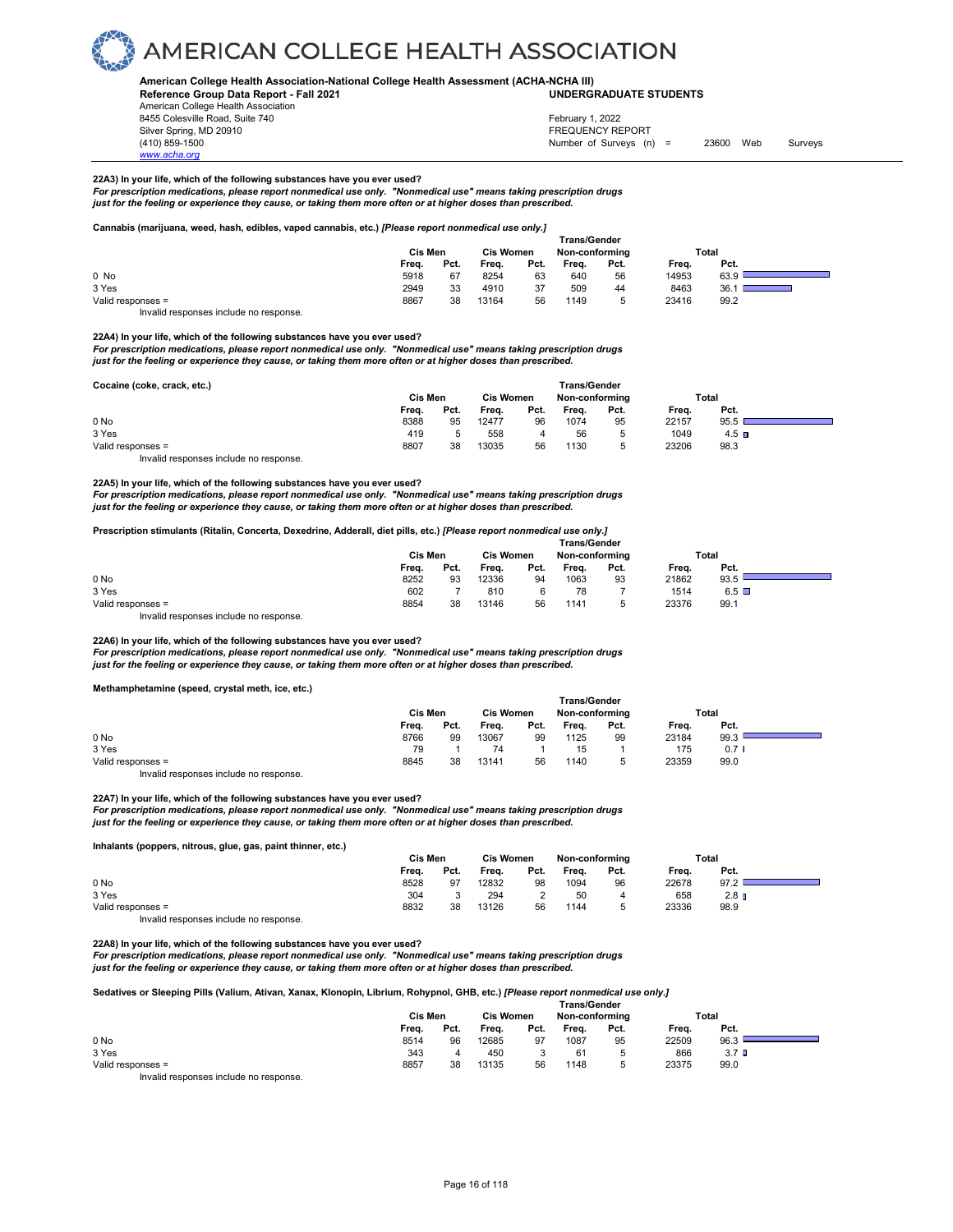

#### **American College Health Association-National College Health Assessment (ACHA-NCHA III) UNDERGRADUATE STUDENTS**

**Reference Group Data Report - Fall 2021** American College Health Association 8455 Colesville Road, Suite 740 Silver Spring, MD 20910<br>
1990 - The Source of Surveys (n) San American Structure (1990)<br>
Surveys (n) Number of Surveys (n)

### February 1, 2022

Number of Surveys (n) = 23600 Web Surveys

### **22A9) In your life, which of the following substances have you ever used?**

For prescription medications, please report nonmedical use only. "Nonmedical use" means taking prescription drugs<br>just for the feeling or experience they cause, or taking them more often or at higher doses than prescribed

#### **Hallucinogens (Ecstasy, MDMA, Molly, LSD, acid, mushrooms, PCP, Special K, etc.)**

|                   |       |         |       |                  | <b>Trans/Gender</b> |                |       |                 |  |
|-------------------|-------|---------|-------|------------------|---------------------|----------------|-------|-----------------|--|
|                   |       | Cis Men |       | <b>Cis Women</b> |                     | Non-conformina |       | Total           |  |
|                   | Frea. | Pct.    | Frea. | Pct.             | Frea.               | Pct.           | Frea. | Pct.            |  |
| 0 No              | 8044  | 91      | 12336 | 94               | 1003                | 87             | 21584 | 92.3            |  |
| 3 Yes             | 814   |         | 817   |                  | 145                 | 13             | 1809  | $7.7$ $\square$ |  |
| Valid responses = | 8858  | 38      | 13153 | 56               | 1148                | к              | 23393 | 99.1            |  |
| .<br>.            |       |         |       |                  |                     |                |       |                 |  |

Invalid responses include no response.

*www.acha.org*

**22A10) In your life, which of the following substances have you ever used?** 

*For prescription medications, please report nonmedical use only. "Nonmedical use" means taking prescription drugs just for the feeling or experience they cause, or taking them more often or at higher doses than prescribed.* 

| Heroin                                 |                                    |      |       |      |              |                |       |       |  |
|----------------------------------------|------------------------------------|------|-------|------|--------------|----------------|-------|-------|--|
|                                        |                                    |      |       |      | Trans/Gender |                |       |       |  |
|                                        | <b>Cis Women</b><br><b>Cis Men</b> |      |       |      |              | Non-conforming |       | Total |  |
|                                        | Freq.                              | Pct. | Frea. | Pct. | Freq.        | Pct.           | Frea. | Pct.  |  |
| 0 <sub>No</sub>                        | 8737                               | 99   | 13032 | 100  | 1121         | 99             | 23119 | 99.5  |  |
| 3 Yes                                  | 55                                 |      | 43    | 0    | 12           |                | 115   | 0.51  |  |
| Valid responses =                      | 8792                               | 38   | 13075 | 56   | 1133         | 5              | 23234 | 98.4  |  |
| Invalid responses include no response. |                                    |      |       |      |              |                |       |       |  |

**22A11) In your life, which of the following substances have you ever used?** 

*For prescription medications, please report nonmedical use only. "Nonmedical use" means taking prescription drugs just for the feeling or experience they cause, or taking them more often or at higher doses than prescribed.* 

**Prescription opioids (morphine, codeine, fentanyl, oxycodone [OxyContin, Percocet], hydrocodone [Vicodin], methadone, buprenorphine [Suboxone], etc.)**  *[Please report nonmedical use only.]* 

|                   | <b>Trans/Gender</b> |      |                  |      |                |      |       |                  |  |  |  |
|-------------------|---------------------|------|------------------|------|----------------|------|-------|------------------|--|--|--|
|                   | Cis Men             |      | <b>Cis Women</b> |      | Non-conforming |      | Total |                  |  |  |  |
|                   | Freq.               | Pct. | Freq.            | Pct. | Freq.          | Pct. | Frea. | Pct.             |  |  |  |
| 0 No              | 8588                | 97   | 12881            | 98   | 1106           | 96   | 22794 | 97.4             |  |  |  |
| 3 Yes             | 274                 |      | 281              |      | 41             |      | 612   | 2.6 <sub>0</sub> |  |  |  |
| Valid responses = | 8862                | 38   | 13162            | 56   | 1147           |      | 23406 | 99.2             |  |  |  |

Invalid responses include no response.

### **22A12) In your life, which of the following substances have you ever used?**

*For prescription medications, please report nonmedical use only. "Nonmedical use" means taking prescription drugs just for the feeling or experience they cause, or taking them more often or at higher doses than prescribed.* 

| Other                                  |         |                  |       |                |                     |       |       |                  |  |
|----------------------------------------|---------|------------------|-------|----------------|---------------------|-------|-------|------------------|--|
|                                        |         |                  |       |                | <b>Trans/Gender</b> |       |       |                  |  |
|                                        | Cis Men | <b>Cis Women</b> |       | Non-conforming |                     | Total |       |                  |  |
|                                        | Freq.   | Pct.             | Freq. | Pct.           | Freq.               | Pct.  | Freq. | Pct.             |  |
| 0 No                                   | 5942    | 99               | 7981  | 99             | 726                 | 98    | 14786 | 98.9             |  |
| 3 Yes                                  | 89      |                  | 61    |                | 15                  |       | 171   | 1.1 <sub>1</sub> |  |
| Valid responses =                      | 6031    | 40               | 8042  | 54             | 741                 | 5     | 14957 | 63.4             |  |
| Invalid responses include no response. |         |                  |       |                |                     |       |       |                  |  |

**22B1) In the past 3 months, how often have you used the substance(s) you mentioned? (only includes students who have ever used this substance) Tobacco or nicotine delivery products (cigarettes, e-cigarettes, Juul or other vape products, water pipe or hookah, chewing tobacco, cigars, etc.)** 

|                         | Trans/Gender |      |                  |      |                |      |       |                                 |  |  |  |  |
|-------------------------|--------------|------|------------------|------|----------------|------|-------|---------------------------------|--|--|--|--|
|                         | Cis Men      |      | <b>Cis Women</b> |      | Non-conforming |      |       | Total                           |  |  |  |  |
|                         | Freq.        | Pct. | Freq.            | Pct. | Freq.          | Pct. | Freq. | Pct.                            |  |  |  |  |
| 0 Never                 | 776          | 28   | 1120             | 29   | 92             | 29   | 2002  | 28.2                            |  |  |  |  |
| 2 Once or twice         | 729          | 26   | 1071             | 27   | 88             | 28   | 1907  | 26.9                            |  |  |  |  |
| 3 Monthly               | 246          | 9    | 345              | 9    | 24             | 8    | 624   | 8.8<br><b>Contract Contract</b> |  |  |  |  |
| 4 Weekly                | 348          | 13   | 425              | 11   | 36             | 11   | 817   | 11.5                            |  |  |  |  |
| 6 Daily or almost daily | 672          | 24   | 972              | 25   | 77             | 24   | 1740  | 24.5                            |  |  |  |  |
| Valid responses =       | 2771         | 39   | 3933             | 55   | 317            |      | 7090  | 30.0                            |  |  |  |  |

Invalid responses include no response.

**22B2) In the past 3 months, how often have you used the substance(s) you mentioned? (only includes students who have ever used this substance)** 

**Alcoholic beverages (beer, wine, liquor, etc.)** 

|                                        | Cis Men |      | <b>Cis Women</b> |      | Non-conforming |      |       | Total                                    |
|----------------------------------------|---------|------|------------------|------|----------------|------|-------|------------------------------------------|
|                                        | Frea.   | Pct. | Frea.            | Pct. | Frea.          | Pct. | Frea. | Pct.                                     |
| 0 Never                                | 473     | 8    | 511              |      | 75             | 10   | 1071  | 6.8                                      |
| 2 Once or twice                        | 1386    | 25   | 2351             | 26   | 239            | 32   | 4016  | 25.5                                     |
| 3 Monthly                              | 1078    | 19   | 2088             | 23   | 159            | 21   | 3355  | 21.3<br><b>Service Contract Contract</b> |
| 4 Weekly                               | 2475    | 44   | 4096             | 44   | 257            | 34   | 6885  | 43.7                                     |
| 6 Daily or almost daily                | 228     | 4    | 171              |      | 23             | 3    | 426   | $2.7$ $\Box$                             |
| Valid responses =                      | 5640    | 36   | 9217             | 59   | 753            | 5    | 15753 | 66.8                                     |
| Invalid responses include no response. |         |      |                  |      |                |      |       |                                          |

 **Trans/Gender**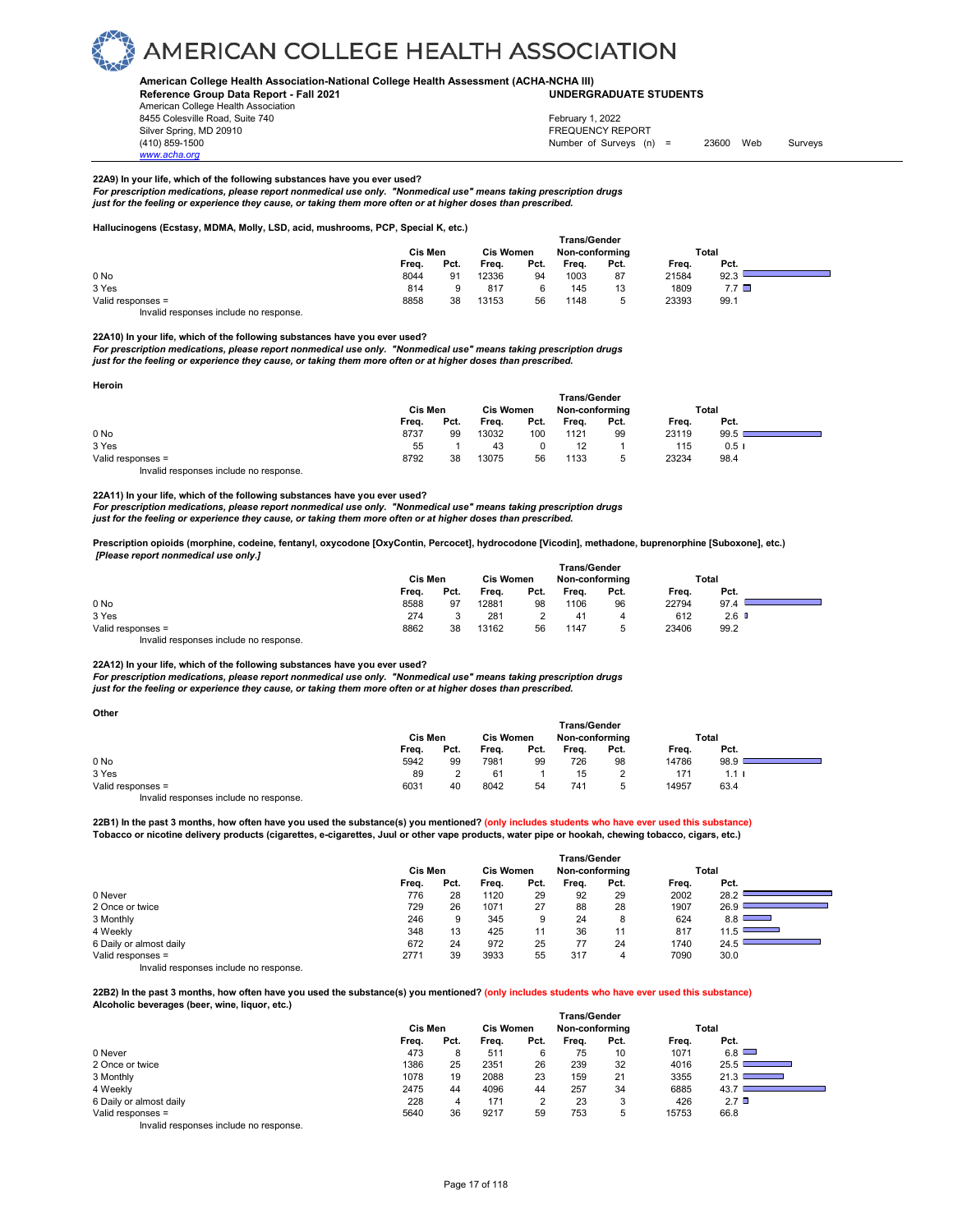### **American College Health Association-National College Health Assessment (ACHA-NCHA III)**

**Reference Group Data Report - Fall 2021 UNDERGRADUATE STUDENTS**

American College Health Association 8455 Colesville Road, Suite 740 Silver Spring, MD 20910<br>
1990 - The Spring, MD 20910<br>
1990 - The Survey Structure of Surveys (notation of Surveys (notation of Surveys (notation of Surveys (notati

*www.acha.org*

### Number of Surveys (n) = 23600 Web Surveys February 1, 2022

**22B3) In the past 3 months, how often have you used the substance(s) you mentioned? (only includes students who have ever used this substance) Cannabis (marijuana, weed, hash, edibles, vaped cannabis, etc.)** *[Please report nonmedical use only.]* 

|                         | . |         |      |       | . .                                | <b>Trans/Gender</b> |      |       |                                  |
|-------------------------|---|---------|------|-------|------------------------------------|---------------------|------|-------|----------------------------------|
|                         |   | Cis Men |      |       | <b>Cis Women</b><br>Non-conforming |                     |      |       | Total                            |
|                         |   | Freq.   | Pct. | Frea. | Pct.                               | Freq.               | Pct. | Freq. | Pct.                             |
| 0 Never                 |   | 902     | 31   | 1419  | 29                                 | 124                 | 24   | 2466  | 29.2                             |
| 2 Once or twice         |   | 818     | 28   | 1496  | 31                                 | 123                 | 24   | 2460  | 29.1                             |
| 3 Monthly               |   | 389     | 13   | 700   | 14                                 | 82                  | 16   | 1184  | 14.0 $\Box$                      |
| 4 Weekly                |   | 446     | 15   | 680   | 14                                 | 90                  | 18   | 1236  | 14.6<br><b>Contract Contract</b> |
| 6 Daily or almost daily |   | 393     | 13   | 606   | 12                                 | 90                  | 18   | 1106  | 13.1                             |
| Valid responses =       |   | 2948    | 35   | 4901  | 58                                 | 509                 | 6    | 8452  | 35.8                             |
| .                       |   |         |      |       |                                    |                     |      |       |                                  |

Invalid responses include no response.

**22B4) In the past 3 months, how often have you used the substance(s) you mentioned? (only includes students who have ever used this substance)**  Cocaine (coke, crack, etc.)

|                                        | Cis Men |      | <b>Cis Women</b> |      | Non-conforming |             |       | Total        |  |
|----------------------------------------|---------|------|------------------|------|----------------|-------------|-------|--------------|--|
|                                        | Freq.   | Pct. | Freq.            | Pct. | Freq.          | Pct.        | Freq. | Pct.         |  |
| 0 Never                                | 267     | 64   | 325              | 59   | 32             | 57          | 631   | 60.4         |  |
| 2 Once or twice                        | 95      | 23   | 179              | 32   | 14             | 25          | 292   | 27.9 $\Box$  |  |
| 3 Monthly                              | 26      |      | 33               | 6    | 3              | $\mathbf b$ | 63    | $6.0$ $\Box$ |  |
| 4 Weekly                               | 25      |      | 16               | ິ    | 5              | 9           | 47    | $4.5$ $\Box$ |  |
| 6 Daily or almost daily                | 4       |      |                  |      | っ              | 4           | 12    | 1.1          |  |
| Valid responses =                      | 417     | 40   | 556              | 53   | 56             | $\mathbf b$ | 1045  | 4.4          |  |
| Invalid responses include no response. |         |      |                  |      |                |             |       |              |  |

**22B5) In the past 3 months, how often have you used the substance(s) you mentioned? (only includes students who have ever used this substance) Prescription stimulants (Ritalin, Concerta, Dexedrine, Adderall, diet pills, etc.)** *[Please report nonmedical use only.]* 

|                                        |         |      |                  | <b>Trans/Gender</b> |                |             |       |              |  |
|----------------------------------------|---------|------|------------------|---------------------|----------------|-------------|-------|--------------|--|
|                                        | Cis Men |      | <b>Cis Women</b> |                     | Non-conforming |             |       | Total        |  |
|                                        | Freq.   | Pct. | Freq.            | Pct.                | Freq.          | Pct.        | Freq. | Pct.         |  |
| 0 Never                                | 381     | 63   | 433              | 54                  | 41             | 53          | 869   | 57.4         |  |
| 2 Once or twice                        | 119     | 20   | 228              | 28                  | 16             | 21          | 368   | 24.3         |  |
| 3 Monthly                              | 43      |      | 65               | 8                   | 4              | $\mathbf b$ | 113   | 7.5          |  |
| 4 Weekly                               | 31      | 5    | 44               | 5                   | 9              | 12          | 86    | $5.7$ $\Box$ |  |
| 6 Daily or almost daily                | 27      | 5    | 40               | 5                   | 8              | 10          | 77    | 5.1          |  |
| Valid responses =                      | 601     | 40   | 810              | 54                  | 78             | $\mathbf b$ | 1513  | 6.4          |  |
| Invalid responses include no response. |         |      |                  |                     |                |             |       |              |  |

**22B6) In the past 3 months, how often have you used the substance(s) you mentioned? (only includes students who have ever used this substance) Methamphetamine (speed, crystal meth, ice, etc.)** 

|                                        |         |      |                  |      | <b>Trans/Gender</b> |      |       |              |  |
|----------------------------------------|---------|------|------------------|------|---------------------|------|-------|--------------|--|
|                                        | Cis Men |      | <b>Cis Women</b> |      | Non-conforming      |      | Total |              |  |
|                                        | Freq.   | Pct. | Freq.            | Pct. | Freq.               | Pct. | Freq. | Pct.         |  |
| 0 Never                                | 59      | 75   | 63               | 85   |                     | 27   | 129   | 73.7         |  |
| 2 Once or twice                        | ◠       | 3    | 4                | 5    | 3                   | 20   | 9     | $5.1$ $\Box$ |  |
| 3 Monthly                              | 8       | 10   |                  | 3    | 3                   | 20   | 13    | $7.4\Box$    |  |
| 4 Weekly                               |         | 9    | 4                | 5    | 3                   | 20   | 16    | $9.1$ $\Box$ |  |
| 6 Daily or almost daily                | 3       | 4    |                  |      | $\Omega$            | 13   | 8     | $4.6$ $\Box$ |  |
| Valid responses =                      | 79      | 45   | 74               | 42   | 15                  | 9    | 175   | 0.7          |  |
| Invalid responses include no response. |         |      |                  |      |                     |      |       |              |  |

**22B7) In the past 3 months, how often have you used the substance(s) you mentioned? (only includes students who have ever used this substance) Inhalants (poppers, nitrous, glue, gas, paint thinner, etc.)** 

|                         |         |      |                  |      | <b>Trans/Gender</b> |      |       |                                |  |
|-------------------------|---------|------|------------------|------|---------------------|------|-------|--------------------------------|--|
|                         | Cis Men |      | <b>Cis Women</b> |      | Non-conforming      |      | Total |                                |  |
|                         | Freq.   | Pct. | Freq.            | Pct. | Freq.               | Pct. | Freq. | Pct.                           |  |
| 0 Never                 | 181     | 60   | 174              | 59   | 25                  | 50   | 385   | 58.7                           |  |
| 2 Once or twice         | 81      | 27   | 102              | 35   | 13                  | 26   | 200   | 30.5<br><b>Service Service</b> |  |
| 3 Monthly               | 24      | 8    | 11               | 4    | 4                   | 8    | 39    | $5.9$ $\Box$                   |  |
| 4 Weekly                | 10      |      | 5                |      | $\mathbf b$         | 10   | 20    | 3.0                            |  |
| 6 Daily or almost daily |         |      |                  | 0    | 3                   | 6    | 12    | 1.8                            |  |
| Valid responses =       | 303     | 46   | 293              | 45   | 50                  | 8    | 656   | 2.8                            |  |
|                         |         |      |                  |      |                     |      |       |                                |  |

Invalid responses include no response.

**22B8) In the past 3 months, how often have you used the substance(s) you mentioned? (only includes students who have ever used this substance) Sedatives or Sleeping Pills (Valium, Ativan, Xanax, Klonopin, Librium, Rohypnol, GHB, etc.) [Please report nonmedical use only.]** 

|                                        |         |      |                  |      | <b>Trans/Gender</b> |      |       |              |  |
|----------------------------------------|---------|------|------------------|------|---------------------|------|-------|--------------|--|
|                                        | Cis Men |      | <b>Cis Women</b> |      | Non-conforming      |      |       | Total        |  |
|                                        | Freq.   | Pct. | Frea.            | Pct. | Frea.               | Pct. | Freq. | Pct.         |  |
| 0 Never                                | 213     | 63   | 257              | 57   | 28                  | 46   | 503   | 58.4         |  |
| 2 Once or twice                        | 59      | 17   | 116              | 26   | 16                  | 26   | 194   | 22.5         |  |
| 3 Monthly                              | 26      | 8    | 29               |      | 8                   | 13   | 65    | $7.5 \Box$   |  |
| 4 Weekly                               | 26      | 8    | 26               | 6    | $\Omega$            | 3    | 55    | $6.4$ $\Box$ |  |
| 6 Daily or almost daily                | 17      | 5    | 20               | 5    |                     | 12   | 45    | $5.2\Box$    |  |
| Valid responses =                      | 341     | 40   | 448              | 52   | 61                  |      | 862   | 3.7          |  |
| Invalid responses include no response. |         |      |                  |      |                     |      |       |              |  |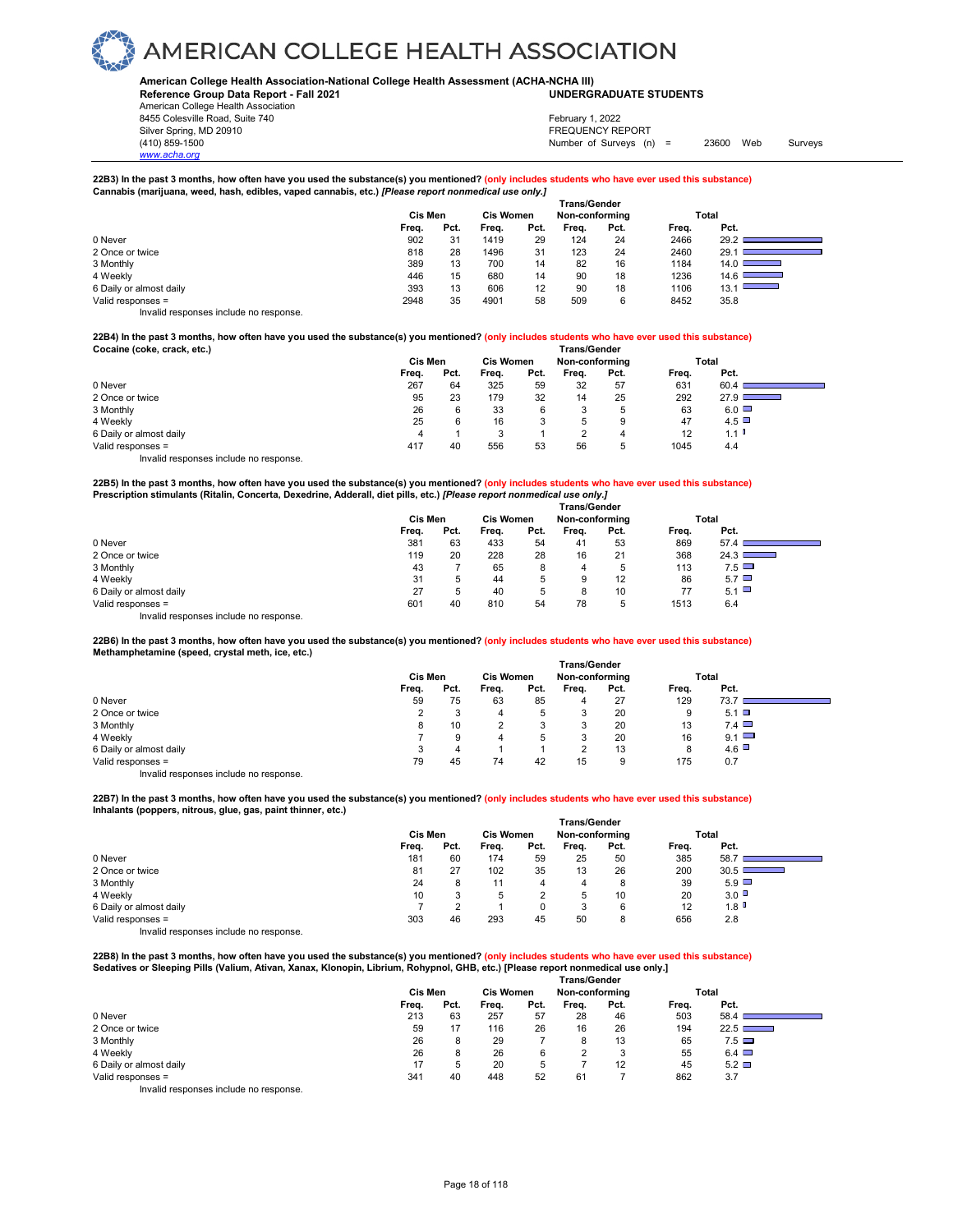### **American College Health Association-National College Health Assessment (ACHA-NCHA III) UNDERGRADUATE STUDENTS**

**Reference Group Data Report - Fall 2021** American College Health Association 8455 Colesville Road, Suite 740

*www.acha.org*

Silver Spring, MD 20910<br>
1990 - The Spring, MD 20910<br>
1990 - The Survey Structure of Surveys (notation of Surveys (notation of Surveys (notation of Surveys (notati Number of Surveys (n) = 23600 Web Surveys February 1, 2022

### **22B9) In the past 3 months, how often have you used the substance(s) you mentioned? (only includes students who have ever used this substance) Hallucinogens (Ecstasy, MDMA, Molly, LSD, acid, mushrooms, PCP, Special K, etc.)**

|                                           |         |              |                  |      | <b>Trans/Gender</b> |      |       |           |
|-------------------------------------------|---------|--------------|------------------|------|---------------------|------|-------|-----------|
|                                           | Cis Men |              | <b>Cis Women</b> |      | Non-conforming      |      |       | Total     |
|                                           | Freq.   | Pct.         | Freq.            | Pct. | Freq.               | Pct. | Freq. | Pct.      |
| 0 Never                                   | 484     | 60           | 497              | 61   | 67                  | 46   | 1064  | 58.9      |
| 2 Once or twice                           | 274     | 34           | 292              | 36   | 61                  | 42   | 638   | 35.3      |
| 3 Monthly                                 | 37      | $\mathbf{b}$ | 22               |      | 11                  | 8    | 72    | $4.0\Box$ |
| 4 Weekly                                  | 13      |              | 5                |      | 4                   | 2    | 24    | 1.3       |
| 6 Daily or almost daily                   | 4       |              |                  |      | ົ                   |      | 9     | 0.5       |
| Valid responses =                         | 812     | 45           | 817              | 45   | 145                 | 8    | 1807  | 7.7       |
| Initelial reconomers include no reconomer |         |              |                  |      |                     |      |       |           |

Invalid responses include no response.

### **22B10) In the past 3 months, how often have you used the substance(s) you mentioned? (only includes students who have ever used this substance) Heroin**

|                                        |         |      |                  |      | <b>Trans/Gender</b> |      |       |                 |  |
|----------------------------------------|---------|------|------------------|------|---------------------|------|-------|-----------------|--|
|                                        | Cis Men |      | <b>Cis Women</b> |      | Non-conforming      |      | Total |                 |  |
|                                        | Freq.   | Pct. | Freq.            | Pct. | Frea.               | Pct. | Freq. | Pct.            |  |
| 0 Never                                | 35      | 64   | 38               | 88   | 3                   | 25   | 77    | 67.0            |  |
| 2 Once or twice                        | 3       | 6    |                  | 0    |                     | 8    | 5     | $4.3$ $\square$ |  |
| 3 Monthly                              | 5       | 9    |                  | 0    |                     | 17   | 8     | $7.0\Box$       |  |
| 4 Weekly                               |         | 13   |                  |      | 4                   | 33   | 14    | 12.2            |  |
| 6 Daily or almost daily                | 5       | 9    |                  | 5    | າ                   | 17   | 11    | $9.6$ $\Box$    |  |
| Valid responses =                      | 55      | 48   | 43               | 37   | 12                  | 10   | 115   | 0.5             |  |
| Invalid responses include no response. |         |      |                  |      |                     |      |       |                 |  |

22B11) In the past 3 months, how often have you used the substance(s) you mentioned? (<mark>only includes students who have ever used this substance)</mark><br>Prescription opioids (morphine, codeine, fentanyl, oxycodone [OxyContin, Per *[Please report nonmedical use only.]* 

|                                        |         |      |                  |         | <b>Trans/Gender</b> |      |       |               |  |
|----------------------------------------|---------|------|------------------|---------|---------------------|------|-------|---------------|--|
|                                        | Cis Men |      | <b>Cis Women</b> |         | Non-conforming      |      | Total |               |  |
|                                        | Freq.   | Pct. | Frea.            | Pct.    | Frea.               | Pct. | Freq. | Pct.          |  |
| 0 Never                                | 217     | 79   | 227              | 81      | 27                  | 66   | 482   | 78.8          |  |
| 2 Once or twice                        | 35      | 13   | 36               | 13      | 5                   | 12   | 79    | $12.9$ $\Box$ |  |
| 3 Monthly                              | 9       | 3    |                  | s.<br>J | 0                   |      | 17    | 2.8           |  |
| 4 Weekly                               | 8       | 3    | 5                |         | 4                   | 10   | 17    | 2.8           |  |
| 6 Daily or almost daily                | 5       |      | 6                | ີ       | 5                   | 12   | 17    | 2.8           |  |
| Valid responses =                      | 274     | 45   | 281              | 46      | 41                  |      | 612   | 2.6           |  |
| Invalid responses include no response. |         |      |                  |         |                     |      |       |               |  |

**22B12) In the past 3 months, how often have you used the substance(s) you mentioned? (only includes students who have ever used this substance) Other**

|                                        |         |      |                  |      | <b>Trans/Gender</b> |      |       |                                    |
|----------------------------------------|---------|------|------------------|------|---------------------|------|-------|------------------------------------|
|                                        | Cis Men |      | <b>Cis Women</b> |      | Non-conforming      |      |       | Total                              |
|                                        | Freq.   | Pct. | Frea.            | Pct. | Frea.               | Pct. | Frea. | Pct.                               |
| 0 Never                                | 32      | 37   | 17               | 31   |                     | 21   | 54    | 33.3                               |
| 2 Once or twice                        | 12      | 14   |                  |      |                     | 14   | 18    | 11.1 I<br><b>Contract Contract</b> |
| 3 Monthly                              |         | 8    |                  | 4    |                     | 14   | 14    | 8.6                                |
| 4 Weekly                               | 11      | 13   | 8                | 15   | 4                   | 29   | 23    | 14.2                               |
| 6 Daily or almost daily                | 25      | 29   | 24               | 44   |                     | 21   | 53    | 32.                                |
| Valid responses =                      | 87      | 54   | 55               | 34   | 14                  | 9    | 162   | 0.7                                |
| Invalid responses include no response. |         |      |                  |      |                     |      |       |                                    |

**22E) Regarding your use of prescription stimulants (Ritalin, Concerta, Dexedrine, Adderall, diet pills, etc.) in the past 3 months, was it prescribed for you? (only includes students who have used this substance within the last 3 months) Trans/Gender**

|                                                                        | ı rans/Gender |      |                  |      |                |      |       |               |  |  |
|------------------------------------------------------------------------|---------------|------|------------------|------|----------------|------|-------|---------------|--|--|
|                                                                        | Cis Men       |      | <b>Cis Women</b> |      | Non-conforming |      | Total |               |  |  |
|                                                                        | Freq.         | Pct. | Freq.            | Pct. | Freq.          | Pct. | Freq. | Pct.          |  |  |
| 0 No                                                                   | 121           | 66   | 225              | 72   | 18             | 55   | 372   | 68.9          |  |  |
| 1 Yes                                                                  | 51            | 28   | 80               | 26   | 13             | 39   | 145   | $26.9$ $\Box$ |  |  |
| 99 Don't know                                                          | 12            |      |                  |      |                |      | 23    | 4.3           |  |  |
| Valid responses =                                                      | 184           | 34   | 314              | 58   | 33             | 6    | 540   | 2.3           |  |  |
| The control to a process of the control of the process of the process. |               |      |                  |      |                |      |       |               |  |  |

Invalid responses include no response.

**22F1) Regarding your use of prescription stimulants (Ritalin, Concerta, Dexedrine, Adderall, diet pills, etc.) in the past 3 months: (only includes students who were prescribed this substance)** 

**Do you ever use MORE of your stimulant medication, that is, take a higher dosage, than is prescribed for you?** 

|                                                                                                                                                                                                                                   |         |      |                  |      | <b>Trans/Gender</b> |      |       |                |  |
|-----------------------------------------------------------------------------------------------------------------------------------------------------------------------------------------------------------------------------------|---------|------|------------------|------|---------------------|------|-------|----------------|--|
|                                                                                                                                                                                                                                   | Cis Men |      | <b>Cis Women</b> |      | Non-conformina      |      | Total |                |  |
|                                                                                                                                                                                                                                   | Freq.   | Pct. | Freq.            | Pct. | Freq.               | Pct. | Freq. | Pct.           |  |
| 0 No                                                                                                                                                                                                                              | 38      | 75   | 56               | 70   | 4                   | 31   | 98    | 67.6           |  |
| 1 Yes                                                                                                                                                                                                                             | 12      | 24   | 22               | 28   |                     | 54   | 42    | 29.0 $\square$ |  |
| 99 Don't know                                                                                                                                                                                                                     |         |      |                  |      |                     | 15   |       | 3.4            |  |
| Valid responses =                                                                                                                                                                                                                 | 51      | 35   | 80               | 55   | 13                  | 9    | 145   | 0.6            |  |
| $\mathbf{r}$ , and the contract of the contract of the contract of the contract of the contract of the contract of the contract of the contract of the contract of the contract of the contract of the contract of the contract o |         |      |                  |      |                     |      |       |                |  |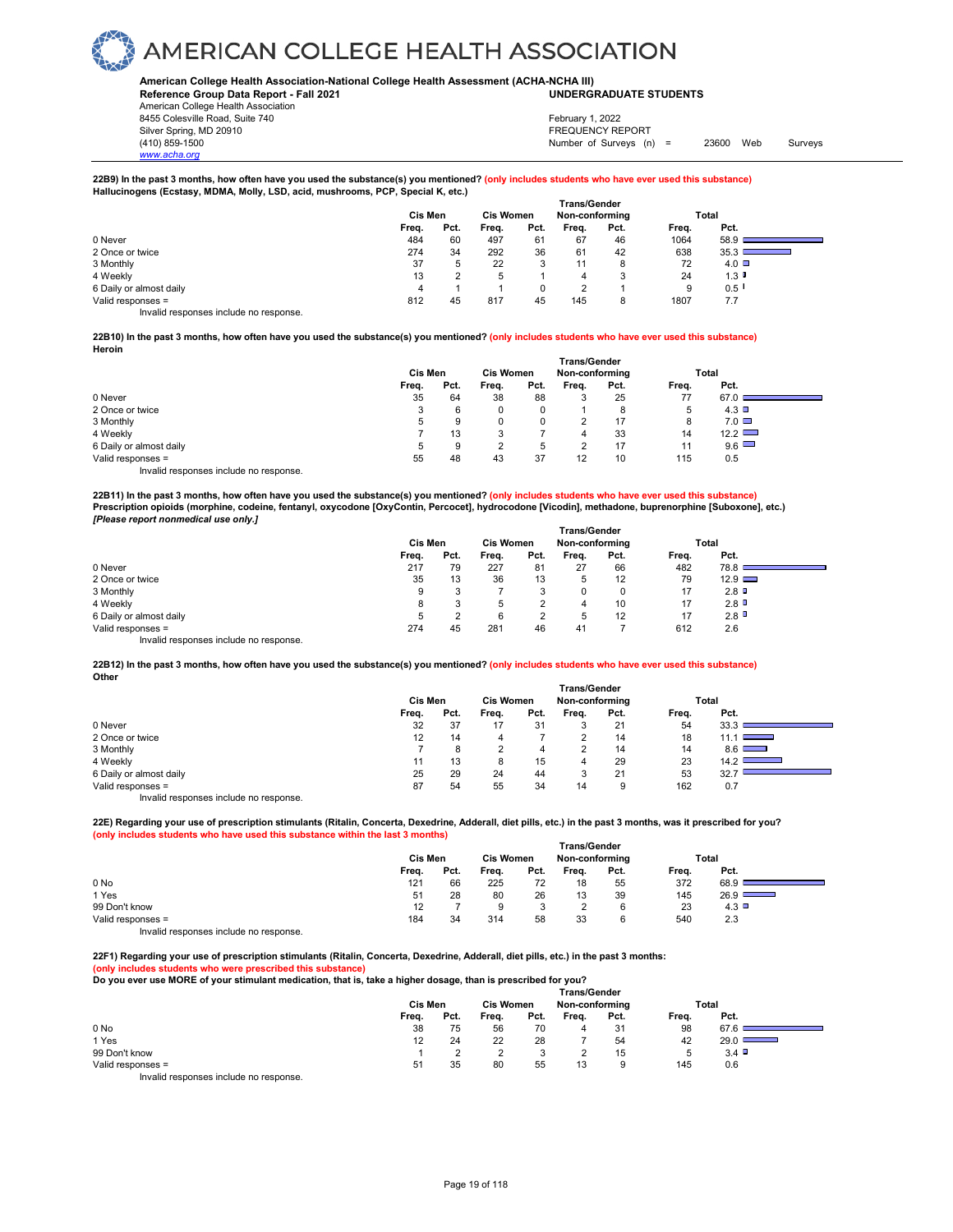#### **American College Health Association-National College Health Assessment (ACHA-NCHA III) UNDERGRADUATE STUDENTS**

**Reference Group Data Report - Fall 2021** American College Health Association 8455 Colesville Road, Suite 740 Silver Spring, MD 20910<br>
1990 - The Spring, MD 20910<br>
1990 - The Survey Structure of Surveys (notation of Surveys (notation of Surveys (notation of Surveys (notati

Number of Surveys (n) = 23600 Web Surveys February 1, 2022

### **22F2) Regarding your use of prescription stimulants (Ritalin, Concerta, Dexedrine, Adderall, diet pills, etc.) in the past 3 months:**

**(only includes students who were prescribed this substance) Do you ever use your stimulant medication MORE OFTEN, that is, shorten the time between dosages, than is prescribed for you?** 

|                   | <b>Trans/Gender</b> |      |                  |      |                |      |       |           |  |  |  |  |
|-------------------|---------------------|------|------------------|------|----------------|------|-------|-----------|--|--|--|--|
|                   | Cis Men             |      | <b>Cis Women</b> |      | Non-conforming |      | Total |           |  |  |  |  |
|                   | Freq.               | Pct. | Freq.            | Pct. | Frea.          | Pct. | Freq. | Pct.      |  |  |  |  |
| 0 No              | 39                  |      | 64               | 80   | v              | 23   | 106   | 73.1      |  |  |  |  |
| 1 Yes             |                     | 18   | 14               | 18   |                | 54   | 31    | 21.4      |  |  |  |  |
| 99 Don't know     |                     |      | ∼                |      |                | 23   |       | $5.5\Box$ |  |  |  |  |
| Valid responses = | 51                  | 35   | 80               | 55   | 13             |      | 145   | 0.6       |  |  |  |  |

Invalid responses include no response.

*www.acha.org*

### **22G) Regarding your use of prescription sedatives or sleeping pills (Valium, Ativan, Xanax, Klonopin, Librium, Rohypnol, GHB, etc.) in the past 3 months, was it prescribed for you? (only includes students who have used this substance within the last 3 months) Trans/Gender**

|                                        | ı rans/Gender |      |                  |      |                |      |       |           |  |  |
|----------------------------------------|---------------|------|------------------|------|----------------|------|-------|-----------|--|--|
|                                        | Cis Men       |      | <b>Cis Women</b> |      | Non-conforming |      | Total |           |  |  |
|                                        | Freq.         | Pct. | Freq.            | Pct. | Freq.          | Pct. | Freq. | Pct.      |  |  |
| 0 No                                   | 87            | 69   | 134              | 70   | 22             | 69   | 250   | 70.0      |  |  |
| 1 Yes                                  | 32            | 25   | 48               | 25   | 9              | 28   | 89    | 24.9      |  |  |
| 99 Don't know                          | 8             |      | 9                |      |                |      | 18    | $5.0\Box$ |  |  |
| Valid responses =                      | 127           | 36   | 191              | 54   | 32             | 9    | 357   | 1.5       |  |  |
| Invalid responses include no response. |               |      |                  |      |                |      |       |           |  |  |

**22H1) Regarding your use of prescription sedatives or sleeping pills (Valium, Ativan, Xanax, Klonopin, Librium, Rohypnol, GHB, etc.) in the past 3 months: (only includes students who were prescribed this substance)** 

|  |  | Do you ever use MORE of your sedatives or sleeping pills, that is, take a higher dosage, than is prescribed for you? |  |
|--|--|----------------------------------------------------------------------------------------------------------------------|--|
|  |  |                                                                                                                      |  |

|                                                                           |       | Cis Men |       | <b>Cis Women</b> | <b>Trans/Gender</b><br>Non-conforming |      | Total |          |  |
|---------------------------------------------------------------------------|-------|---------|-------|------------------|---------------------------------------|------|-------|----------|--|
|                                                                           | Freq. | Pct.    | Frea. | Pct.             | Frea.                                 | Pct. | Frea. | Pct.     |  |
| 0 <sub>No</sub>                                                           | 24    | 75      | 32    | 67               | 4                                     | 44   | 60    | 67.4     |  |
| 1 Yes                                                                     | 6     | 19      | 15    | 31               |                                       | 56   | 26    | $29.2$ I |  |
| 99 Don't know                                                             |       |         |       |                  |                                       |      |       | 3.4      |  |
| Valid responses =                                                         | 32    | 36      | 48    | 54               |                                       | 10   | 89    | 0.4      |  |
| the control theory is a structure that the collection of the state of the |       |         |       |                  |                                       |      |       |          |  |

Invalid responses include no response.

**22H2) Regarding your use of prescription sedatives or sleeping pills (Valium, Ativan, Xanax, Klonopin, Librium, Rohypnol, GHB, etc.) in the past 3 months:** (only includes students who were prescribed this sub

**Do you ever use your sedatives or sleeping pills MORE OFTEN, that is, shorten the time between dosages, than is prescribed for you?** 

|                   | <b>Trans/Gender</b> |      |                  |      |                |      |       |              |  |  |  |
|-------------------|---------------------|------|------------------|------|----------------|------|-------|--------------|--|--|--|
|                   | Cis Men             |      | <b>Cis Women</b> |      | Non-conforming |      |       | <b>Total</b> |  |  |  |
|                   | Freq.               | Pct. | Freq.            | Pct. | Frea.          | Pct. | Freq. | Pct.         |  |  |  |
| 0 No              | 23                  | 72   | 36               | 75   | b              | 56   | 64    | 71.9         |  |  |  |
| 1 Yes             |                     | 22   | 10               | 21   | 4              | 44   | 21    | $23.6$ I     |  |  |  |
| 99 Don't know     |                     |      |                  | 4    |                |      | 4     | 4.5          |  |  |  |
| Valid responses = | 32                  | 36   | 48               | 54   |                | 10   | 89    | 0.4          |  |  |  |
|                   |                     |      |                  |      |                |      |       |              |  |  |  |

Invalid responses include no response.

**22I) Regarding your use of prescription opioids (morphine, codeine, fentanyl, oxycodone [OxyContin, Percocet], hydrocodone [Vicodin], methadone, buprenorphine [Suboxone], etc.) in the past 3 months, was it prescribed for you? (only includes students who have used this substance within the last 3 months)** 

|                                        | <b>Trans/Gender</b> |      |                  |      |                |      |       |              |  |  |  |
|----------------------------------------|---------------------|------|------------------|------|----------------|------|-------|--------------|--|--|--|
|                                        | Cis Men             |      | <b>Cis Women</b> |      | Non-conforming |      | Total |              |  |  |  |
|                                        | Freq.               | Pct. | Freq.            | Pct. | Frea.          | Pct. | Freq. | Pct.         |  |  |  |
| 0 No                                   | 35                  | 63   | 21               | 40   |                | 54   | 67    | 52.8         |  |  |  |
| 1 Yes                                  | 19                  | 34   | 29               | 55   | 4              | 31   | 53    |              |  |  |  |
| 99 Don't know                          |                     |      |                  |      |                | 15   |       | $5.5$ $\Box$ |  |  |  |
| Valid responses =                      | 56                  | 44   | 53               | 42   | 13             | 10   | 127   | 0.5          |  |  |  |
| Invalid responses include no response. |                     |      |                  |      |                |      |       |              |  |  |  |

**22J1) Regarding your use of prescription opioids (morphine, codeine, fentanyl, oxycodone [OxyContin, Percocet], hydrocodone [Vicodin], methadone, buprenorphine [Suboxone], etc.) in the past 3 months: (only includes students who were prescribed this substance)** 

**Do you ever use MORE of your opioid medication, that is, take a higher dosage, than is prescribed for you?** 

|                                        | Trans/Gender |      |                  |      |                |      |       |                  |  |  |  |
|----------------------------------------|--------------|------|------------------|------|----------------|------|-------|------------------|--|--|--|
|                                        | Cis Men      |      | <b>Cis Women</b> |      | Non-conforming |      | Total |                  |  |  |  |
|                                        | Freq.        | Pct. | Freq.            | Pct. | Freq.          | Pct. | Freq. | Pct.             |  |  |  |
| 0 No                                   | 15           | 79   | 22               | 76   |                | 100  | 42    | 79.2             |  |  |  |
| 1 Yes                                  | 4            |      |                  | 21   |                |      | 10    | $18.9$ $\Box$    |  |  |  |
| 99 Don't know                          |              |      |                  |      |                |      |       | 1.9 <sup>T</sup> |  |  |  |
| Valid responses =                      | 19           | 36   | 29               | 55   |                |      | 53    | 0.2              |  |  |  |
| Invalid responses include no response. |              |      |                  |      |                |      |       |                  |  |  |  |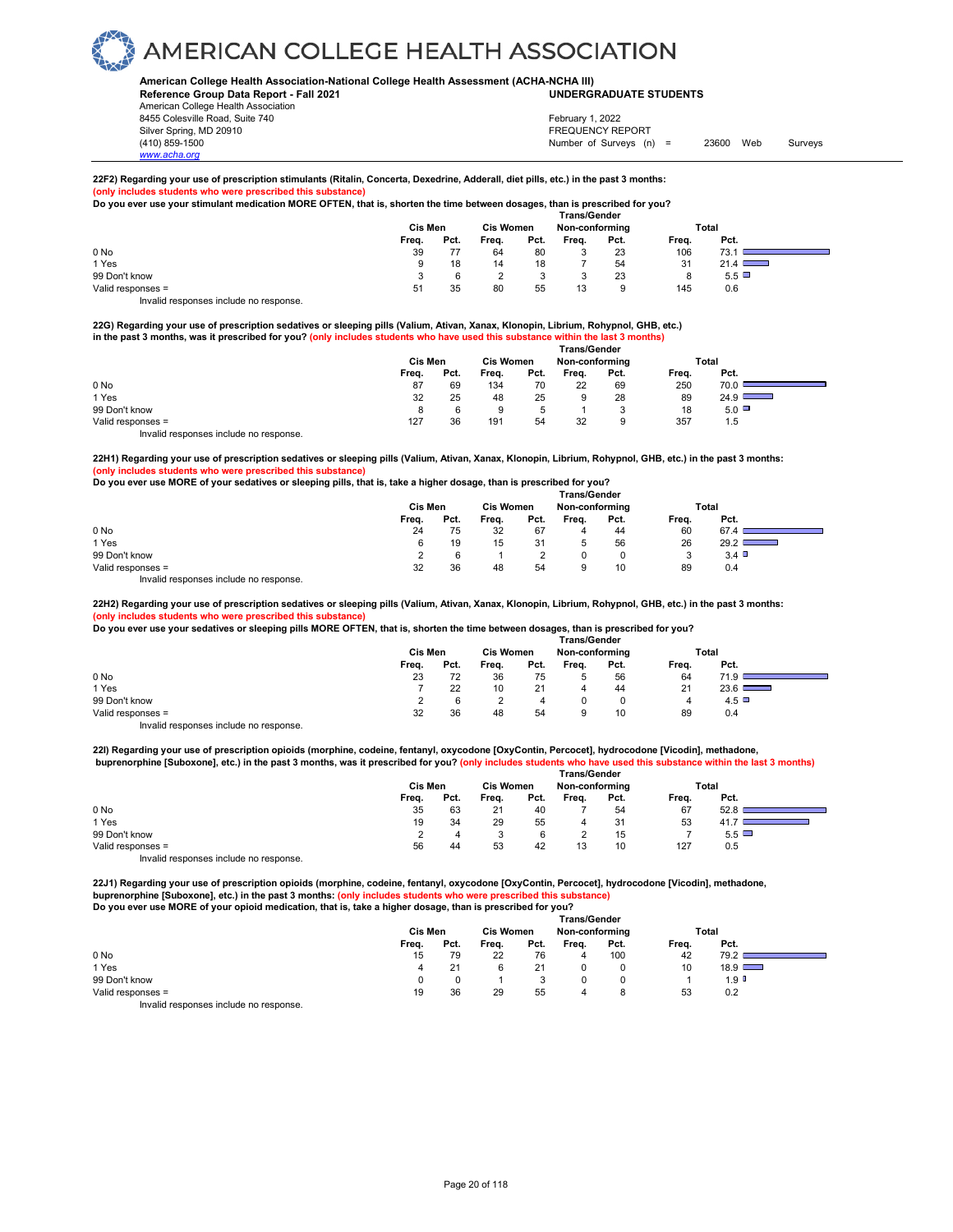### **American College Health Association-National College Health Assessment (ACHA-NCHA III) UNDERGRADUATE STUDENTS**

**Reference Group Data Report - Fall 2021** American College Health Association 8455 Colesville Road, Suite 740 Silver Spring, MD 20910<br>
1990 - The Spring, MD 20910<br>
1990 - The Survey Structure of Surveys (notation of Surveys (notation of Surveys (notation of Surveys (notati

Number of Surveys (n) = 23600 Web Surveys February 1, 2022

**22J2) Regarding your use of prescription opioids (morphine, codeine, fentanyl, oxycodone [OxyContin, Percocet], hydrocodone [Vicodin], methadone,**

buprenorphine [Suboxone], etc.) in the past 3 months: <mark>(only includes students who were prescribed this substance)</mark><br>Do you ever use your opioid medication MORE OFTEN, that is, shorten the time between dosages, than is pres

|                   | <b>Trans/Gender</b> |      |                  |      |                |      |       |               |  |  |  |  |
|-------------------|---------------------|------|------------------|------|----------------|------|-------|---------------|--|--|--|--|
|                   | Cis Men             |      | <b>Cis Women</b> |      | Non-conforming |      |       | Total         |  |  |  |  |
|                   | Freq.               | Pct. | Frea.            | Pct. | Freq.          | Pct. | Freq. | Pct.          |  |  |  |  |
| 0 No              | 14                  | 74   | 23               | 79   | ∸              | 50   | 40    | 75.5          |  |  |  |  |
| 1 Yes             |                     | 21   |                  |      |                | 25   | -1-1  | $20.8$ $\Box$ |  |  |  |  |
| 99 Don't know     |                     |      |                  |      |                | 25   |       | $3.8$ $\Box$  |  |  |  |  |
| Valid responses = | 19                  | 36   | 29               | 55   |                | 8    | 53    | 0.2           |  |  |  |  |

Invalid responses include no response.

*www.acha.org*

**22K1) During the past 3 months, how often have you had a strong desire or urge to use the following substance(s)? (only includes students who have used this substance within the last 3 months)** 

**Tobacco or nicotine delivery products (cigarettes, e-cigarettes, Juul or other vape products, water pipe or hookah, chewing tobacco, cigars, etc.)** 

|                                        | <b>Trans/Gender</b> |      |                  |      |                |      |       |                                  |  |  |  |
|----------------------------------------|---------------------|------|------------------|------|----------------|------|-------|----------------------------------|--|--|--|
|                                        | Cis Men             |      | <b>Cis Women</b> |      | Non-conforming |      |       | Total                            |  |  |  |
|                                        | Freq.               | Pct. | Frea.            | Pct. | Frea.          | Pct. | Freq. | Pct.                             |  |  |  |
| 0 Never                                | 750                 | 39   | 894              | 33   | 67             | 31   | 1724  | $35.0$ $\blacksquare$            |  |  |  |
| 3 Once or twice                        | 296                 | 15   | 471              | 17   | 36             | 16   | 815   | $16.5$ $\blacksquare$            |  |  |  |
| 4 Monthly                              | 84                  | 4    | 128              | 5    | 14             | 6    | 228   | $4.6$ $\Box$                     |  |  |  |
| 5 Weekly                               | 261                 | 13   | 337              | 12   | 29             | 13   | 635   | 12.9 $\Box$<br><b>STATISTICS</b> |  |  |  |
| 6 Daily or almost daily                | 553                 | 28   | 882              | 33   | 73             | 33   | 1524  | 30.9                             |  |  |  |
| Valid responses =                      | 1944                | 39   | 2712             | 55   | 219            | 4    | 4926  | 20.9                             |  |  |  |
| Invalid responses include no response. |                     |      |                  |      |                |      |       |                                  |  |  |  |

**22K2) During the past 3 months, how often have you had a strong desire or urge to use the following substance(s)? (only includes students who have used this substance within the last 3 months) Alcoholic beverages (beer, wine, liquor, etc.)** 

|                                                                                                                                                                                                                                   | Cis Men |      | <b>Cis Women</b> |      | Non-conforming |      |       | Total                                |  |
|-----------------------------------------------------------------------------------------------------------------------------------------------------------------------------------------------------------------------------------|---------|------|------------------|------|----------------|------|-------|--------------------------------------|--|
|                                                                                                                                                                                                                                   | Freq.   | Pct. | Freq.            | Pct. | Freq.          | Pct. | Freq. | Pct.                                 |  |
| 0 Never                                                                                                                                                                                                                           | 2544    | 51   | 3595             | 43   | 288            | 44   | 6477  | 45.7                                 |  |
| 3 Once or twice                                                                                                                                                                                                                   | 1008    | 20   | 2053             | 25   | 173            | 26   | 3268  | $23.1$ I<br><b>Contract Contract</b> |  |
| 4 Monthly                                                                                                                                                                                                                         | 403     | 8    | 935              | 11   | 64             | 10   | 1414  | $10.0$ $\Box$                        |  |
| 5 Weekly                                                                                                                                                                                                                          | 885     | 18   | 1518             | 18   | 98             | 15   | 2528  | 17.8                                 |  |
| 6 Daily or almost daily                                                                                                                                                                                                           | 194     | 4    | 241              |      | 37             | 6    | 476   | $3.4$ $\Box$                         |  |
| Valid responses =                                                                                                                                                                                                                 | 5034    | 36   | 8342             | 59   | 660            | 5    | 14163 | 60.0                                 |  |
| $\mathbf{r}$ , and the contract of the contract of the contract of the contract of the contract of the contract of the contract of the contract of the contract of the contract of the contract of the contract of the contract o |         |      |                  |      |                |      |       |                                      |  |

Invalid responses include no response.

**22K3) During the past 3 months, how often have you had a strong desire or urge to use the following substance(s)? (only includes students who have used this substance within the last 3 months) Cannabis (marijuana, weed, hash, edibles, vaped cannabis, etc.)** *[Please report nonmedical use only.]* 

|                         | <b>Trans/Gender</b> |      |                  |      |                |      |       |                                        |  |  |  |
|-------------------------|---------------------|------|------------------|------|----------------|------|-------|----------------------------------------|--|--|--|
|                         | Cis Men             |      | <b>Cis Women</b> |      | Non-conforming |      |       | Total                                  |  |  |  |
|                         | Freq.               | Pct. | Freq.            | Pct. | Frea.          | Pct. | Freq. | Pct.                                   |  |  |  |
| 0 Never                 | 890                 | 45   | 1372             | 41   | 138            | 37   | 2419  | 42.0                                   |  |  |  |
| 3 Once or twice         | 387                 | 20   | 718              | 22   | 70             | 19   | 1187  | 20.6<br>and the company of the company |  |  |  |
| 4 Monthly               | 160                 | 8    | 320              | 10   | 29             | 8    | 524   | 9.1                                    |  |  |  |
| 5 Weekly                | 258                 | 13   | 438              | 13   | 61             | 16   | 767   | $13.3$ $\Box$                          |  |  |  |
| 6 Daily or almost daily | 290                 | 15   | 480              | 14   | 75             | 20   | 857   | 14.9                                   |  |  |  |
| Valid responses =       | 1985                | 34   | 3328             | 58   | 373            | 6    | 5754  | 24.4                                   |  |  |  |
|                         |                     |      |                  |      |                |      |       |                                        |  |  |  |

Invalid responses include no response.

#### **22K4) During the past 3 months, how often have you had a strong desire or urge to use the following substance(s)? (only includes students who have used this substance within the last 3 months)**

**Cocaine (coke, crack, etc.)** 

|                         | <b>Trans/Gender</b> |      |                  |      |                |      |       |                                      |  |  |
|-------------------------|---------------------|------|------------------|------|----------------|------|-------|--------------------------------------|--|--|
|                         | Cis Men             |      | <b>Cis Women</b> |      | Non-conforming |      |       | Total                                |  |  |
|                         | Freq.               | Pct. | Freq.            | Pct. | Frea.          | Pct. | Freq. | Pct.                                 |  |  |
| 0 Never                 | 74                  | 49   | 134              | 59   | 9              | 38   | 221   | 53.6                                 |  |  |
| 3 Once or twice         | 33                  | 22   | 47               | 21   |                | 17   | 84    | $20.4$ D<br>$\overline{\phantom{a}}$ |  |  |
| 4 Monthly               | 13                  | 9    | 20               | 9    | 5              | 21   | 39    | 9.5                                  |  |  |
| 5 Weekly                | 21                  | 14   | 19               | 8    | 3              | 13   | 45    | $10.9$ $\Box$                        |  |  |
| 6 Daily or almost daily | 9                   | 6    | 9                | 4    | 3              | 13   | 23    | $5.6$ $\Box$                         |  |  |
| Valid responses =       | 150                 | 36   | 229              | 56   | 24             | 6    | 412   | 1.7                                  |  |  |
|                         |                     |      |                  |      |                |      |       |                                      |  |  |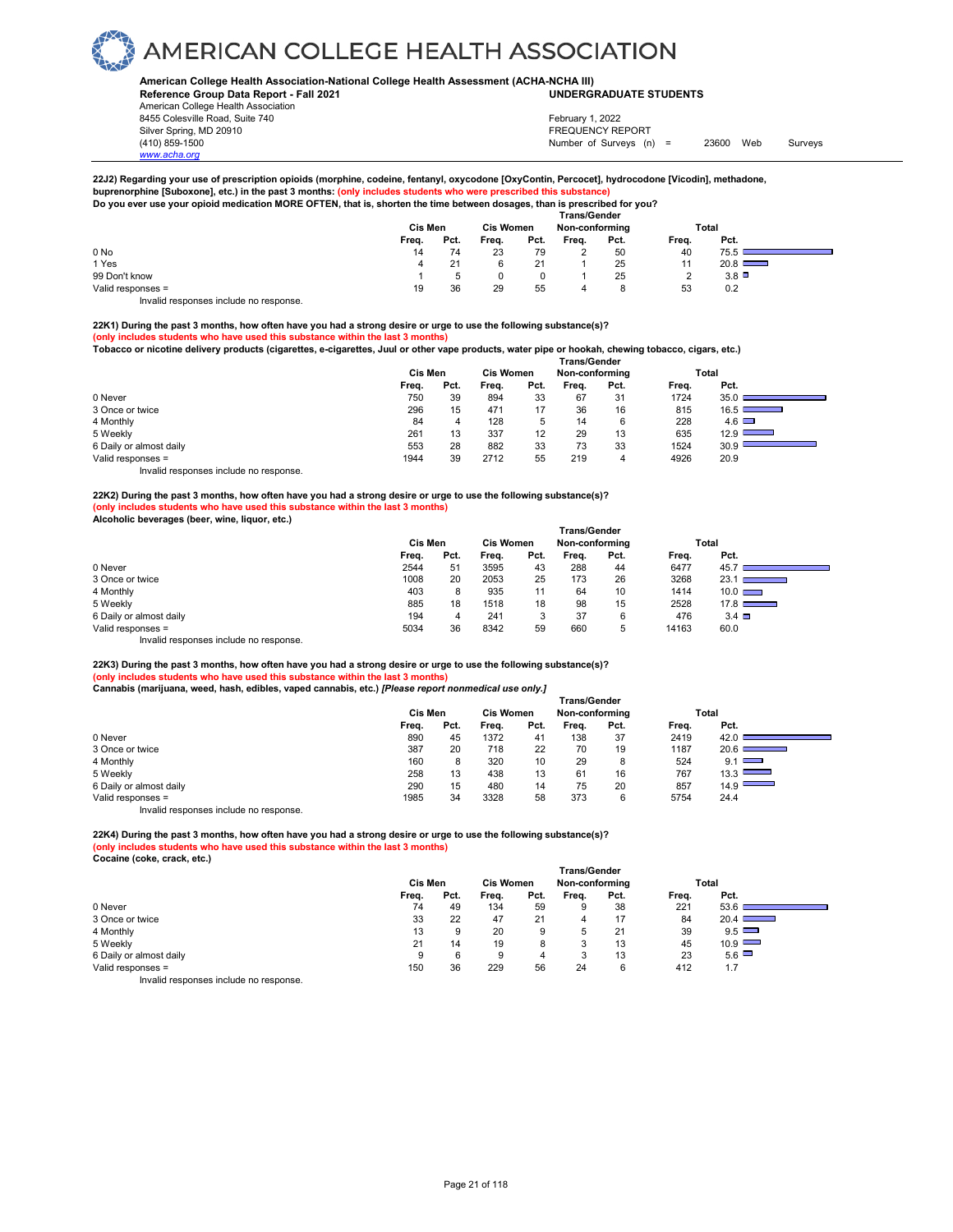### **American College Health Association-National College Health Assessment (ACHA-NCHA III) UNDERGRADUATE STUDENTS**

**Reference Group Data Report - Fall 2021** American College Health Association 8455 Colesville Road, Suite 740

Silver Spring, MD 20910<br>
1990 - The Source of Surveys (n) San Francisco Communication (410) 859-1500<br>
Surveys (n) Number of Surveys (n) Number of Surveys (n) = 23600 Web Surveys February 1, 2022

**22K5) During the past 3 months, how often have you had a strong desire or urge to use the following substance(s)? (only includes students who have used this substance within the last 3 months) Prescription stimulants (Ritalin, Concerta, Dexedrine, Adderall, diet pills, etc.)** *[Please report nonmedical use only.]* 

|                         | <b>Trans/Gender</b> |         |       |                  |       |                |       |       |  |  |  |  |  |
|-------------------------|---------------------|---------|-------|------------------|-------|----------------|-------|-------|--|--|--|--|--|
|                         |                     | Cis Men |       | <b>Cis Women</b> |       | Non-conforming |       | Total |  |  |  |  |  |
|                         | Frea.               | Pct.    | Frea. | Pct.             | Frea. | Pct.           | Frea. | Pct.  |  |  |  |  |  |
| 0 Never                 | 133                 | 61      | 188   | 51               | 14    | 38             | 339   | 53.4  |  |  |  |  |  |
| 3 Once or twice         | 31                  | 14      |       | 19               | 8     | 22             | 111   | 17.5  |  |  |  |  |  |
| 4 Monthly               | 14                  |         | 33    | 9                | 6     | 16             | 54    | 8.5   |  |  |  |  |  |
| 5 Weekly                |                     |         | 39    | 11               |       | 8              | 60    | 9.4   |  |  |  |  |  |
| 6 Daily or almost daily | 23                  | 11      | 40    | 11               |       | 16             | 71    | 11.2  |  |  |  |  |  |
| Valid responses =       | 218                 | 34      | 371   | 58               | 37    | 6              | 635   | 2.7   |  |  |  |  |  |
|                         |                     |         |       |                  |       |                |       |       |  |  |  |  |  |

Invalid responses include no response.

acha.

#### **22K6) During the past 3 months, how often have you had a strong desire or urge to use the following substance(s)? (only includes students who have used this substance within the last 3 months) Methamphetamine (speed, crystal meth, ice, etc.)**

|                                        | <b>Trans/Gender</b> |      |                  |                   |                |      |       |                                          |  |  |  |
|----------------------------------------|---------------------|------|------------------|-------------------|----------------|------|-------|------------------------------------------|--|--|--|
|                                        | <b>Cis Men</b>      |      | <b>Cis Women</b> |                   | Non-conforming |      |       | Total                                    |  |  |  |
|                                        | Freq.               | Pct. | Frea.            | Pct.              | Frea.          | Pct. | Freq. | Pct.                                     |  |  |  |
| 0 Never                                | 6                   | 30   | 6                | 55                | ◠              | 18   | 14    | 30.4                                     |  |  |  |
| 3 Once or twice                        |                     | 10   |                  | 9                 | 4              | 36   |       | 15.2                                     |  |  |  |
| 4 Monthly                              |                     | 40   | 0                | <sup>n</sup><br>υ | っ              | 18   | 10    | 21.                                      |  |  |  |
| 5 Weekly                               |                     | 15   | 3                | 27                | っ              | 18   | 10    | 21.<br>the control of the control of the |  |  |  |
| 6 Daily or almost daily                |                     |      |                  | 9                 |                | 9    | 5     | 10.9                                     |  |  |  |
| Valid responses =                      | 20                  | 43   | 11               | 24                | 11             | 24   | 46    | 0.2                                      |  |  |  |
| Invalid responses include no response. |                     |      |                  |                   |                |      |       |                                          |  |  |  |

**22K7) During the past 3 months, how often have you had a strong desire or urge to use the following substance(s)? (only includes students who have used this substance within the last 3 months)** 

**Inhalants (poppers, nitrous, glue, gas, paint thinner, etc.)** 

|                                                                          | <b>Trans/Gender</b> |      |                  |      |                |      |       |      |  |  |  |
|--------------------------------------------------------------------------|---------------------|------|------------------|------|----------------|------|-------|------|--|--|--|
|                                                                          | Cis Men             |      | <b>Cis Women</b> |      | Non-conforming |      | Total |      |  |  |  |
|                                                                          | Freq.               | Pct. | Frea.            | Pct. | Freq.          | Pct. | Freq. | Pct. |  |  |  |
| 0 Never                                                                  | 75                  | 63   | 76               | 66   | 10             | 40   | 163   | 61.5 |  |  |  |
| 3 Once or twice                                                          | 18                  | 15   | 27               | 23   | 4              | 16   | 49    | 18.5 |  |  |  |
| 4 Monthly                                                                | 9                   | 8    | 4                |      | 6              | 24   | 20    | 7.5  |  |  |  |
| 5 Weekly                                                                 | 12                  | 10   | 5                | 4    | ົ              | 8    | 19    | 7.2  |  |  |  |
| 6 Daily or almost daily                                                  | 6                   | b    | 4                | c    | 2<br>ت         | 12   | 14    | 5.3  |  |  |  |
| Valid responses =                                                        | 120                 | 45   | 116              | 44   | 25             | 9    | 265   | 1.1  |  |  |  |
| factuality that are a constructed to a final attack on a construction of |                     |      |                  |      |                |      |       |      |  |  |  |

Invalid responses include no response.

#### **22K8) During the past 3 months, how often have you had a strong desire or urge to use the following substance(s)? (only includes students who have used this substance within the last 3 months) Sedatives or Sleeping Pills (Valium, Ativan, Xanax, Klonopin, Librium, Rohypnol, GHB, etc.)** *[Please report nonmedical use only.]*

|                                       | - -<br>- -<br><b>Trans/Gender</b> |      |                  |      |                |      |       |                         |  |  |
|---------------------------------------|-----------------------------------|------|------------------|------|----------------|------|-------|-------------------------|--|--|
|                                       | Cis Men                           |      | <b>Cis Women</b> |      | Non-conforming |      |       | Total                   |  |  |
|                                       | Freq.                             | Pct. | Freq.            | Pct. | Freq.          | Pct. | Freq. | Pct.                    |  |  |
| 0 Never                               | 53                                | 41   | 81               | 42   | 12             | 36   | 148   | 41.2                    |  |  |
| 3 Once or twice                       | 31                                | 24   | 50               | 26   | 11             | 33   | 94    | 26.2                    |  |  |
| 4 Monthly                             | 12                                | 9    | 13               |      | <u>ົ</u>       | 9    | 29    | $8.1$ $\Box$            |  |  |
| 5 Weekly                              |                                   | 13   | 28               | 15   | <u>ົ</u>       | 9    | 49    | 13.6<br><b>Contract</b> |  |  |
| 6 Daily or almost daily               | 15                                | 12   | 19               | 10   | 4              | 12   | 39    | $10.9$ $\Box$           |  |  |
| Valid responses =                     | 128                               | 36   | 191              | 53   | 33             | 9    | 359   | 1.5                     |  |  |
| laughid seepenees include ne seepenee |                                   |      |                  |      |                |      |       |                         |  |  |

Invalid responses include no response.

**22K9) During the past 3 months, how often have you had a strong desire or urge to use the following substance(s)? (only includes students who have used this substance within the last 3 months) Hallucinogens (Ecstasy, MDMA, Molly, LSD, acid, mushrooms, PCP, Special K, etc.)** 

|                         | <b>Trans/Gender</b> |      |       |                                    |       |      |       |            |  |  |
|-------------------------|---------------------|------|-------|------------------------------------|-------|------|-------|------------|--|--|
|                         | Cis Men             |      |       | <b>Cis Women</b><br>Non-conforming |       |      |       | Total      |  |  |
|                         | Freq.               | Pct. | Freq. | Pct.                               | Freq. | Pct. | Freq. | Pct.       |  |  |
| 0 Never                 | 191                 | 59   | 186   | 60                                 | 43    | 57   | 430   | 59.2       |  |  |
| 3 Once or twice         | 83                  | 26   | 78    | 25                                 | 15    | 20   | 176   | 24.2       |  |  |
| 4 Monthly               | 21                  |      | 31    | 10                                 | 8     | 11   | 61    | $8.4 \Box$ |  |  |
| 5 Weekly                | 17                  | 5    |       |                                    | 4     | b    | 36    | 5.0        |  |  |
| 6 Daily or almost daily | 10                  | 3    | 6     |                                    | .5    |      | 23    | 3.2        |  |  |
| Valid responses =       | 322                 | 44   | 312   | 43                                 | 75    | 10   | 726   | 3.1        |  |  |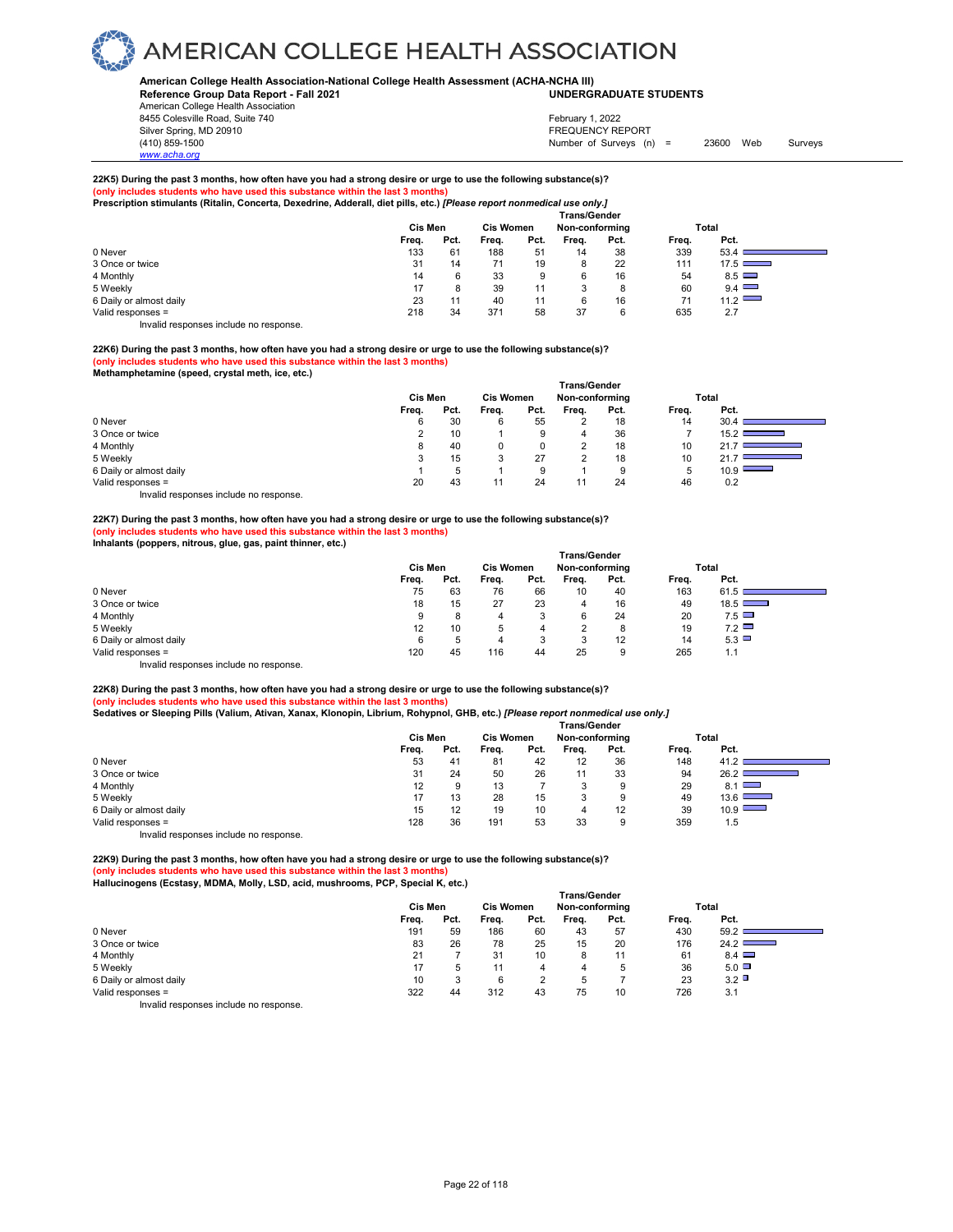### **American College Health Association-National College Health Assessment (ACHA-NCHA III) UNDERGRADUATE STUDENTS**

**Reference Group Data Report - Fall 2021** American College Health Association 8455 Colesville Road, Suite 740 Silver Spring, MD 20910<br>
1990 - The Source of Surveys (n) San Francisco Communication (410) 859-1500<br>
Surveys (n) Number of Surveys (n)

Number of Surveys (n) = 23600 Web Surveys February 1, 2022

**22K10) During the past 3 months, how often have you had a strong desire or urge to use the following substance(s)?**

**(only includes students who have used this substance within the last 3 months) Heroin**

| 1151 VIII               |       |         |       |                                                           |       |      |       |                                  |  |
|-------------------------|-------|---------|-------|-----------------------------------------------------------|-------|------|-------|----------------------------------|--|
|                         |       | Cis Men |       | <b>Trans/Gender</b><br><b>Cis Women</b><br>Non-conforming |       |      |       | Total                            |  |
|                         | Freq. | Pct.    | Freq. | Pct.                                                      | Freq. | Pct. | Freq. | Pct.                             |  |
| 0 Never                 | ∠     | 10      | 3     | 60                                                        |       | 11   | 6     | 15.8                             |  |
| 3 Once or twice         |       | 10      |       |                                                           |       | 11   | 3     | $7.9$ $\Box$                     |  |
| 4 Monthly               |       | 35      | 0     |                                                           | 5     | 56   | 13    | 34.2                             |  |
| 5 Weekly                |       | 35      | ◠     | 40                                                        |       | 11   | 11    | 28.9                             |  |
| 6 Daily or almost daily |       | 10      | 0     |                                                           |       | 11   | 5     | 13.2<br><b>Contract Contract</b> |  |
| Valid responses =       | 20    | 53      | 5     | 13                                                        | 9     | 24   | 38    | 0.2                              |  |
| .<br>.                  |       |         |       |                                                           |       |      |       |                                  |  |

Invalid responses include no response.

*www.acha.org*

### **22K11) During the past 3 months, how often have you had a strong desire or urge to use the following substance(s)?**

**(only includes students who have used this substance within the last 3 months)** 

**Prescription opioids (morphine, codeine, fentanyl, oxycodone [OxyContin, Percocet], hydrocodone [Vicodin], methadone, buprenorphine [Suboxone], etc.)**  *[Please report nonmedical use only.]* 

|                         | <b>Trans/Gender</b> |         |       |                                    |       |      |       |      |  |  |
|-------------------------|---------------------|---------|-------|------------------------------------|-------|------|-------|------|--|--|
|                         |                     | Cis Men |       | <b>Cis Women</b><br>Non-conforming |       |      | Total |      |  |  |
|                         | Freq.               | Pct.    | Freq. | Pct.                               | Freq. | Pct. | Freq. | Pct. |  |  |
| 0 Never                 | 27                  | 47      | 35    | 66                                 | 2     | 14   | 65    | 50.4 |  |  |
| 3 Once or twice         |                     | 12      | 8     | 15                                 | 4     | 29   | 21    | 16.3 |  |  |
| 4 Monthly               | 8                   | 14      |       | c                                  |       | 14   | 11    | 8.5  |  |  |
| 5 Weekly                | 8                   | 14      | 6     | 11                                 | 4     | 29   | 19    | 14.7 |  |  |
| 6 Daily or almost daily |                     | 12      |       | 6                                  |       | 14   | 13    | 10.1 |  |  |
| Valid responses =       | 57                  | 44      | 53    | 41                                 | 14    | 11   | 129   | 0.5  |  |  |
| .<br>.                  |                     |         |       |                                    |       |      |       |      |  |  |

Invalid responses include no response.

#### **22K12) During the past 3 months, how often have you had a strong desire or urge to use the following substance(s)? (only includes students who have used this substance within the last 3 months) Other**

|                         | Cis Men | <b>Cis Women</b> |       | <b>Trans/Gender</b><br>Non-conforming |       |      | Total |                                                                                                                               |
|-------------------------|---------|------------------|-------|---------------------------------------|-------|------|-------|-------------------------------------------------------------------------------------------------------------------------------|
|                         | Freq.   | Pct.             | Freq. | Pct.                                  | Freq. | Pct. | Freq. | Pct.                                                                                                                          |
| 0 Never                 | 15      | 28               | 14    | 40                                    |       | 18   | 33    | 31                                                                                                                            |
| 3 Once or twice         | 6       | 11               | 3     | 9                                     |       | 18   | 11    | 10.6                                                                                                                          |
| 4 Monthly               | 6       | 11               |       | 6                                     |       | 18   | 11    | $10.6$ $\qquad \qquad$                                                                                                        |
| 5 Weekly                |         | 13               | 3     |                                       | ◠     | 18   | 13    | 12.5<br><b>Contract Contract</b>                                                                                              |
| 6 Daily or almost daily | 20      | 37               | 13    | 37                                    | 3     | 27   | 36    | 34.6<br><u> 1989 - Johann Barnett, mars eta indonez erroman erroman erroman erroman erroman erroman erroman erroman errom</u> |
| Valid responses =       | 54      | 52               | 35    | 34                                    | 11    | 11   | 104   | 0.4                                                                                                                           |
| .<br>.                  |         |                  |       |                                       |       |      |       |                                                                                                                               |

Invalid responses include no response.

**22L1) During the past 3 months, how often has your use of the following substance(s) led to health, social, legal, or financial problems? (only includes students who have used this substance within the last 3 months)** 

| Tobacco or nicotine delivery products (cigarettes, e-cigarettes, Juul or other vape products, water pipe or hookah, chewing tobacco, cigars, etc.) |  |  |  |  |
|----------------------------------------------------------------------------------------------------------------------------------------------------|--|--|--|--|
|----------------------------------------------------------------------------------------------------------------------------------------------------|--|--|--|--|

|                                        |                |      |                  |      | <b>Trans/Gender</b> |      |       |              |  |
|----------------------------------------|----------------|------|------------------|------|---------------------|------|-------|--------------|--|
|                                        | <b>Cis Men</b> |      | <b>Cis Women</b> |      | Non-conforming      |      | Total |              |  |
|                                        | Freq.          | Pct. | Frea.            | Pct. | Frea.               | Pct. | Freq. | Pct.         |  |
| 0 Never                                | 1679           | 84   | 2278             | 81   | 176                 | 78   | 4175  | 82.2         |  |
| 4 Once or twice                        | 163            | 8    | 294              | 11   | 22                  | 10   | 485   | $9.5$ $\Box$ |  |
| 5 Monthly                              | 53             | ъ    | 79               | 3    | 12                  | 5    | 145   | 2.9          |  |
| 6 Weekly                               | 50             | ъ    | 87               |      | 6                   | 3    | 144   | 2.8          |  |
| 7 Daily or almost daily                | 49             |      | 69               |      | 9                   |      | 131   | 2.6          |  |
| Valid responses =                      | 1994           | 39   | 2807             | 55   | 225                 |      | 5080  | 21.5         |  |
| Invalid responses include no response. |                |      |                  |      |                     |      |       |              |  |

**22L2) During the past 3 months, how often has your use of the following substance(s) led to health, social, legal, or financial problems? (s)** students who have used this substance within the last 3 months) **Alcoholic beverages (beer, wine, liquor, etc.)** 

|                                        |         |      |                  |      | <b>Trans/Gender</b> |      |       |                      |  |
|----------------------------------------|---------|------|------------------|------|---------------------|------|-------|----------------------|--|
|                                        | Cis Men |      | <b>Cis Women</b> |      | Non-conforming      |      | Total |                      |  |
|                                        | Freq.   | Pct. | Freq.            | Pct. | Freq.               | Pct. | Freq. | Pct.                 |  |
| 0 Never                                | 4486    | 87   | 7535             | 87   | 606                 | 90   | 12734 | 86.9                 |  |
| 4 Once or twice                        | 464     | 9    | 802              | 9    | 43                  | 6    | 1326  | $9.0$ $\Box$         |  |
| 5 Monthly                              | 100     |      | 171              |      | 10                  | C    | 281   | $1.9$ $\blacksquare$ |  |
| 6 Weekly                               | 92      |      | 159              |      | 14                  | っ    | 269   | $1.8$ $\blacksquare$ |  |
| 7 Daily or almost daily                | 18      | 0    | 20               |      | 4                   |      | 43    | 0.3                  |  |
| Valid responses =                      | 5160    | 35   | 8687             | 59   | 677                 | 5    | 14653 | 62.1                 |  |
| Invalid responses include no response. |         |      |                  |      |                     |      |       |                      |  |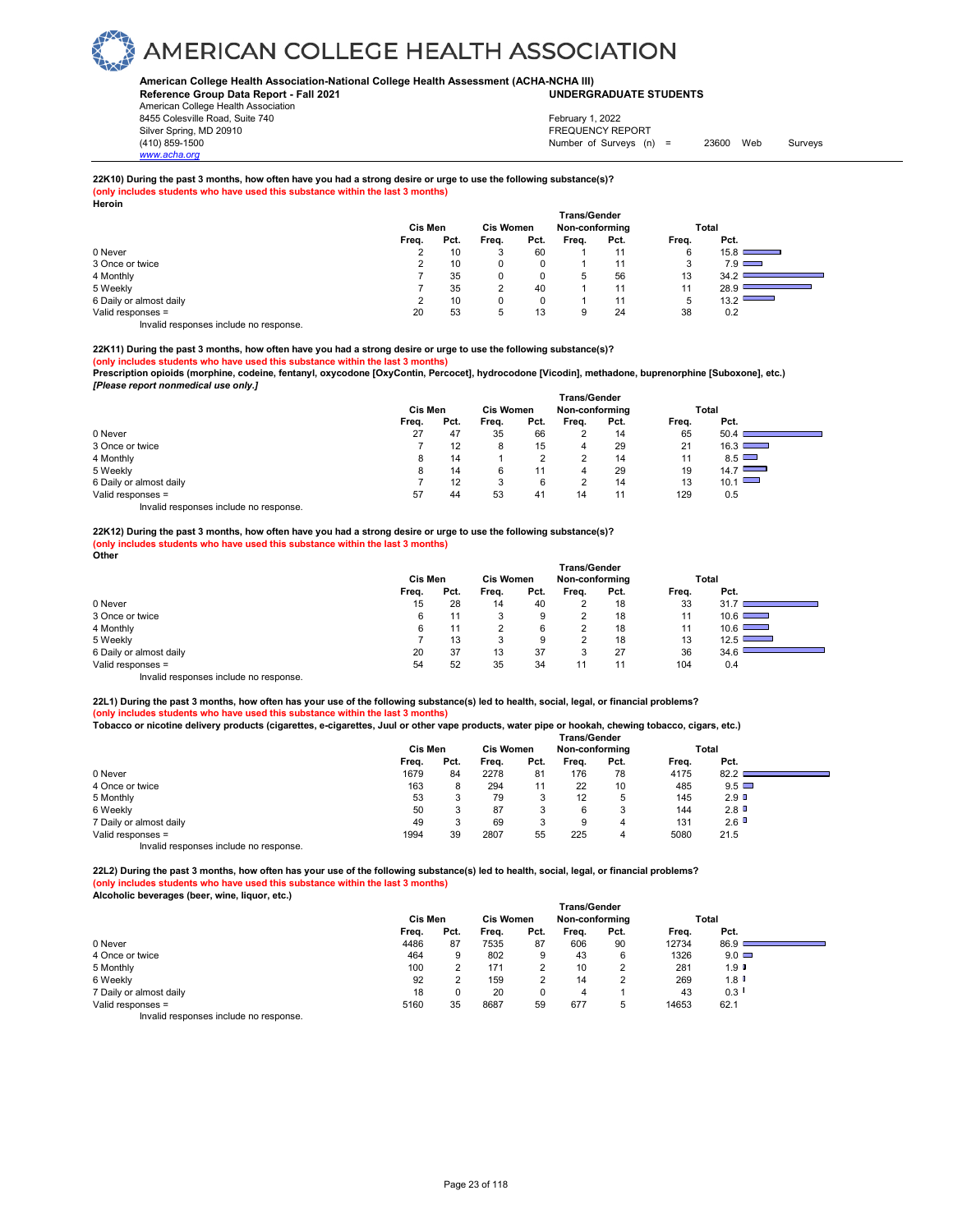### **American College Health Association-National College Health Assessment (ACHA-NCHA III) UNDERGRADUATE STUDENTS**

**Reference Group Data Report - Fall 2021** American College Health Association 8455 Colesville Road, Suite 740

Silver Spring, MD 20910<br>
1990 - The Spring, MD 20910<br>
1990 - The Survey Structure of Surveys (notation of Surveys (notation of Surveys (notation of Surveys (notati Number of Surveys (n) = 23600 Web Surveys February 1, 2022

### **22L3) During the past 3 months, how often has your use of the following substance(s) led to health, social, legal, or financial problems? (only includes students who have used this substance within the last 3 months) Cannabis (marijuana, weed, hash, edibles, vaped cannabis, etc.)** *[Please report nonmedical use only.]*

|                                        | ---<br>- -<br><b>Trans/Gender</b> |      |                  |      |                |      |       |                      |  |  |
|----------------------------------------|-----------------------------------|------|------------------|------|----------------|------|-------|----------------------|--|--|
|                                        | <b>Cis Men</b>                    |      | <b>Cis Women</b> |      | Non-conforming |      | Total |                      |  |  |
|                                        | Freq.                             | Pct. | Freq.            | Pct. | Freq.          | Pct. | Freq. | Pct.                 |  |  |
| 0 Never                                | 1732                              | 85   | 3069             | 88   | 326            | 85   | 5188  | 86.9                 |  |  |
| 4 Once or twice                        | 185                               | 9    | 249              |      | 38             | 10   | 476   | $8.0\Box$            |  |  |
| 5 Monthly                              | 61                                |      | 69               | ົ    | 10             | 3    | 141   | 2.4                  |  |  |
| 6 Weekly                               | 35                                |      | 56               | ົ    |                | ◠    | 101   | 1.7 <sup>0</sup>     |  |  |
| 7 Daily or almost daily                | 30                                |      | 31               |      | 3              |      | 66    | $1.1$ $\blacksquare$ |  |  |
| Valid responses =                      | 2043                              | 34   | 3474             | 58   | 384            | 6    | 5972  | 25.3                 |  |  |
| Invalid responses include no response. |                                   |      |                  |      |                |      |       |                      |  |  |

**22L4) During the past 3 months, how often has your use of the following substance(s) led to health, social, legal, or financial problems? (only includes students who have used this substance within the last 3 months)** 

| Cocaine (coke, crack, etc.) |  |  |
|-----------------------------|--|--|
|                             |  |  |

*www.acha.org*

|                                        |                |              |       |                                    | <b>Trans/Gender</b> |      |       |                      |  |
|----------------------------------------|----------------|--------------|-------|------------------------------------|---------------------|------|-------|----------------------|--|
|                                        | <b>Cis Men</b> |              |       | <b>Cis Women</b><br>Non-conforming |                     |      |       | Total                |  |
|                                        | Freq.          | Pct.         | Freq. | Pct.                               | Freq.               | Pct. | Freq. | Pct.                 |  |
| 0 Never                                | 117            | 78           | 205   | 89                                 | 16                  | 67   | 345   | 83.5                 |  |
| 4 Once or twice                        | 13             | 9            | 19    | 8                                  |                     | 8    | 34    | $8.2$ $\Box$         |  |
| 5 Monthly                              | 12             | 8            |       |                                    | 4                   | 17   | 18    | 4.4                  |  |
| 6 Weekly                               | 4              | ິ            | 3     |                                    |                     |      | 8     | $1.9$ $^{\circ}$     |  |
| 7 Daily or almost daily                | 4              | ິ<br>$\cdot$ |       |                                    |                     |      | 8     | $1.9$ $\blacksquare$ |  |
| Valid responses =                      | 150            | 36           | 230   | 56                                 | 24                  | 6    | 413   | 1.8                  |  |
| Invalid responses include no response. |                |              |       |                                    |                     |      |       |                      |  |

**22L5) During the past 3 months, how often has your use of the following substance(s) led to health, social, legal, or financial problems? (only includes students who have used this substance within the last 3 months) Prescription stimulants (Ritalin, Concerta, Dexedrine, Adderall, diet pills, etc.)** *[Please report nonmedical use only.]* 

|                                        | <b>Trans/Gender</b> |      |                  |      |                |      |       |              |                                                                                                                                                                                                                                      |  |
|----------------------------------------|---------------------|------|------------------|------|----------------|------|-------|--------------|--------------------------------------------------------------------------------------------------------------------------------------------------------------------------------------------------------------------------------------|--|
|                                        | <b>Cis Men</b>      |      | <b>Cis Women</b> |      | Non-conforming |      |       | Total        |                                                                                                                                                                                                                                      |  |
|                                        | Freq.               | Pct. | Freq.            | Pct. | Frea.          | Pct. | Freq. | Pct.         |                                                                                                                                                                                                                                      |  |
| 0 Never                                | 190                 | 86   | 333              | 89   | 26             | 70   | 558   | 87.2         | <u> The Common Section of the Common Section of the Common Section of the Common Section of the Common Section of the Common Section of the Common Section of the Common Section of the Common Section of the Common Section of </u> |  |
| 4 Once or twice                        | 14                  |      | 26               |      | 4              | 11   | 44    | $6.9$ $\Box$ |                                                                                                                                                                                                                                      |  |
| 5 Monthly                              | 6                   |      | 3                |      |                | 8    | 12    | 1.9          |                                                                                                                                                                                                                                      |  |
| 6 Weekly                               | 5                   |      | 6                | っ    | ◠              | 5    | 13    | 2.0          |                                                                                                                                                                                                                                      |  |
| 7 Daily or almost daily                |                     |      | 5                |      | ◠              | 5    | 13    | 2.0          |                                                                                                                                                                                                                                      |  |
| Valid responses =                      | 220                 | 34   | 373              | 58   | 37             | 6    | 640   | 2.7          |                                                                                                                                                                                                                                      |  |
| Invalid responses include no response. |                     |      |                  |      |                |      |       |              |                                                                                                                                                                                                                                      |  |

**22L6) During the past 3 months, how often has your use of the following substance(s) led to health, social, legal, or financial problems? (only includes students who have used this substance within the last 3 months) Methamphetamine (speed, crystal meth, ice, etc.)** 

|                                        | Trans/Gender   |      |                  |      |                |          |       |       |  |  |
|----------------------------------------|----------------|------|------------------|------|----------------|----------|-------|-------|--|--|
|                                        | <b>Cis Men</b> |      | <b>Cis Women</b> |      | Non-conforming |          |       | Total |  |  |
|                                        | Freq.          | Pct. | Freq.            | Pct. | Freq.          | Pct.     | Freq. | Pct.  |  |  |
| 0 Never                                |                | 40   |                  | 82   |                | 18       | 21    | 45.7  |  |  |
| 4 Once or twice                        |                | 15   |                  |      | 3              | 27       |       | 15.2  |  |  |
| 5 Monthly                              |                | 15   |                  | 9    | 4              | 36       | 8     | 17.4  |  |  |
| 6 Weekly                               | 4              | 20   |                  |      | 0              | $\Omega$ | 4     | 8.7   |  |  |
| 7 Daily or almost daily                |                | 10   |                  |      | ◠              | 18       | 6     | 13.0  |  |  |
| Valid responses =                      | 20             | 43   |                  | 24   | 11             | 24       | 46    | 0.2   |  |  |
| Invalid responses include no response. |                |      |                  |      |                |          |       |       |  |  |

**22L7) During the past 3 months, how often has your use of the following substance(s) led to health, social, legal, or financial problems? (only includes students who have used this substance within the last 3 months)** 

**Inhalants (poppers, nitrous, glue, gas, paint thinner, etc.)** 

|                                                                           | <b>Trans/Gender</b>                                    |      |       |      |       |      |       |         |  |  |  |
|---------------------------------------------------------------------------|--------------------------------------------------------|------|-------|------|-------|------|-------|---------|--|--|--|
|                                                                           | Cis Men<br><b>Cis Women</b><br>Non-conforming<br>Total |      |       |      |       |      |       |         |  |  |  |
|                                                                           | Freq.                                                  | Pct. | Freq. | Pct. | Frea. | Pct. | Freq. | Pct.    |  |  |  |
| 0 Never                                                                   | 108                                                    | 89   | 114   | 97   | 15    | 60   | 241   | 89.3    |  |  |  |
| 4 Once or twice                                                           | 4                                                      |      | ے     |      | ×.    | 12   | 9     | 3.3     |  |  |  |
| 5 Monthly                                                                 |                                                        |      | 0     |      | 4     | 16   | 10    | $3.7$ D |  |  |  |
| 6 Weekly                                                                  |                                                        |      |       |      |       | 4    | 5     | 1.9     |  |  |  |
| 7 Daily or almost daily                                                   |                                                        |      | 0     |      |       | 8    | 5     | 1.9     |  |  |  |
| Valid responses =                                                         | 122                                                    | 45   | 118   | 44   | 25    | 9    | 270   | 1.1     |  |  |  |
| the control theory is a structure that the collection of the state of the |                                                        |      |       |      |       |      |       |         |  |  |  |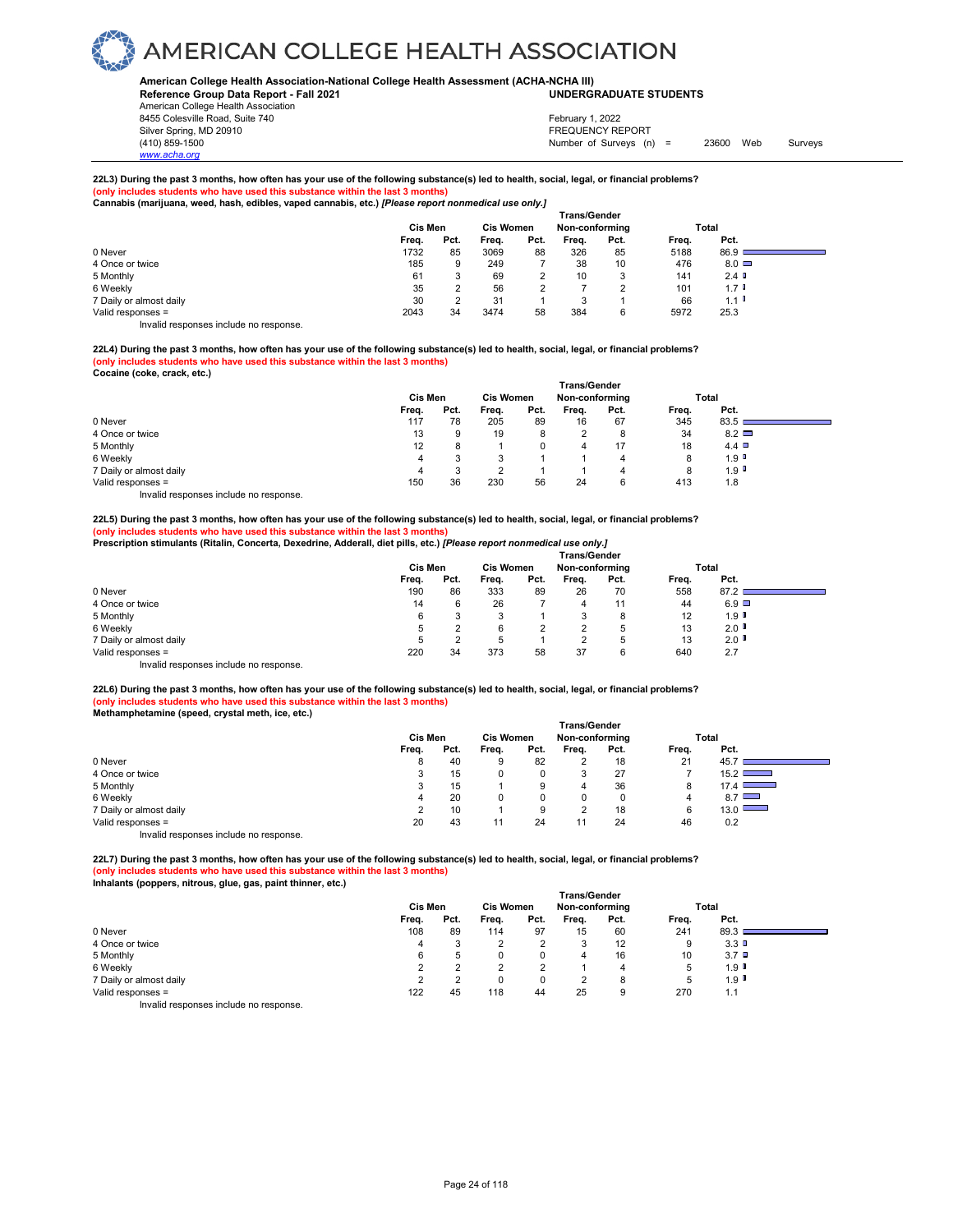#### **American College Health Association-National College Health Assessment (ACHA-NCHA III) UNDERGRADUATE STUDENTS**

**Reference Group Data Report - Fall 2021** American College Health Association 8455 Colesville Road, Suite 740 Silver Spring, MD 20910<br>
1990 - The Spring, MD 20910<br>
1990 - The Survey Structure of Surveys (notation of Surveys (notation of Surveys (notation of Surveys (notati

*www.acha.org*

### February 1, 2022

Number of Surveys (n) = 23600 Web Surveys

### **22L8) During the past 3 months, how often has your use of the following substance(s) led to health, social, legal, or financial problems? (only includes students who have used this substance within the last 3 months) Sedatives or Sleeping Pills (Valium, Ativan, Xanax, Klonopin, Librium, Rohypnol, GHB, etc.) [Please report nonmedical use only.]**

|                                        | <b>Trans/Gender</b> |         |       |                  |       |                |       |              |  |  |  |
|----------------------------------------|---------------------|---------|-------|------------------|-------|----------------|-------|--------------|--|--|--|
|                                        | Cis Men             |         |       | <b>Cis Women</b> |       | Non-conforming |       | Total        |  |  |  |
|                                        | Freq.               | Pct.    | Freq. | Pct.             | Freq. | Pct.           | Freq. | Pct.         |  |  |  |
| 0 Never                                | 97                  | 76      | 170   | 90               | 20    | 61             | 292   | 81.8         |  |  |  |
| 4 Once or twice                        | 13                  | 10      | 12    | 6                | 5     | 15             | 30    | $8.4$ $\Box$ |  |  |  |
| 5 Monthly                              | 9                   |         |       | $\Omega$         | 4     | 12             | 17    | 4.8          |  |  |  |
| 6 Weekly                               | 4                   |         |       |                  | 0     | 0              |       | 2.0          |  |  |  |
| 7 Daily or almost daily                | 4                   | 2<br>ĸ. |       |                  | 4     | 12             | 11    | 3.1          |  |  |  |
| Valid responses =                      | 127                 | 36      | 190   | 53               | 33    | 9              | 357   | 1.5          |  |  |  |
| Invalid responses include no response. |                     |         |       |                  |       |                |       |              |  |  |  |

**22L9) During the past 3 months, how often has your use of the following substance(s) led to health, social, legal, or financial problems? (only include included that substance within the last 3 months) Hallucinogens (Ecstasy, MDMA, Molly, LSD, acid, mushrooms, PCP, Special K, etc.)** 

|                                        | <b>Trans/Gender</b> |                  |       |                |       |          |       |                      |  |  |
|----------------------------------------|---------------------|------------------|-------|----------------|-------|----------|-------|----------------------|--|--|
|                                        | Cis Men             | <b>Cis Women</b> |       | Non-conforming |       | Total    |       |                      |  |  |
|                                        | Freq.               | Pct.             | Freq. | Pct.           | Freq. | Pct.     | Freq. | Pct.                 |  |  |
| 0 Never                                | 303                 | 92               | 298   | 94             | 68    | 88       | 682   | 92.2                 |  |  |
| 4 Once or twice                        | 14                  |                  | 17    | 5              |       | 4        | 35    | $4.7$ $\Box$         |  |  |
| 5 Monthly                              |                     |                  | 0     | 0              | 4     | 5        | 11    | $1.5$ $\blacksquare$ |  |  |
| 6 Weekly                               |                     |                  | 0     | 0              |       | $\Omega$ | 4     | $0.5$ $\blacksquare$ |  |  |
| 7 Daily or almost daily                |                     |                  | 3     |                |       | 3        | 8     | $1.1$ $\blacksquare$ |  |  |
| Valid responses =                      | 328                 | 44               | 318   | 43             | 77    | 10       | 740   | 3.1                  |  |  |
| Invalid responses include no response. |                     |                  |       |                |       |          |       |                      |  |  |

**22L10) During the past 3 months, how often has your use of the following substance(s) led to health, social, legal, or financial problems? (only includes students who have used this substance within the last 3 months) Heroin** 

|                         | <b>Trans/Gender</b> |                  |       |                |       |       |             |                                                          |  |
|-------------------------|---------------------|------------------|-------|----------------|-------|-------|-------------|----------------------------------------------------------|--|
|                         | Cis Men             | <b>Cis Women</b> |       | Non-conforming |       | Total |             |                                                          |  |
|                         | Freq.               | Pct.             | Freq. | Pct.           | Freq. | Pct.  | Freq.       | Pct.                                                     |  |
| 0 Never                 | 6                   | 30               | 4     | 80             |       | 11    | 13          | 34.2                                                     |  |
| 4 Once or twice         | 3                   | 15               |       | 0              | 3     | 33    | 6           | 15.8<br>___                                              |  |
| 5 Monthly               | 4                   | 20               |       | 0              | 3     | 33    |             | 18.4 $\blacksquare$<br><b>Contract Contract Contract</b> |  |
| 6 Weekly                | 4                   | 20               |       | 20             |       | 11    |             | 18.4                                                     |  |
| 7 Daily or almost daily | 3                   | 15               |       | 0              |       | 11    | $\mathbf b$ | 13.2<br>__                                               |  |
| Valid responses =       | 20                  | 53               | 5     | 13             | 9     | 24    | 38          | 0.2                                                      |  |
| .<br>.                  |                     |                  |       |                |       |       |             |                                                          |  |

Invalid responses include no response.

**22L11) During the past 3 months, how often has your use of the following substance(s) led to health, social, legal, or financial problems?**

**(only includes students who have used this substance within the last 3 months) Prescription opioids (morphine, codeine, fentanyl, oxycodone [OxyContin, Percocet], hydrocodone [Vicodin], methadone, buprenorphine [Suboxone], etc.)**

*[Please report nonmedical use only.]* 

|                                         |         |                  |       |                | <b>Trans/Gender</b> |      |       |              |  |
|-----------------------------------------|---------|------------------|-------|----------------|---------------------|------|-------|--------------|--|
|                                         | Cis Men | <b>Cis Women</b> |       | Non-conforming |                     |      | Total |              |  |
|                                         | Freq.   | Pct.             | Freq. | Pct.           | Freq.               | Pct. | Freq. | Pct.         |  |
| 0 Never                                 | 42      | 75               | 48    | 91             | 6                   | 43   | 99    | 77.3         |  |
| 4 Once or twice                         | 5       | 9                | 0     | 0              |                     |      |       | 5.5          |  |
| 5 Monthly                               | 5       | 9                |       | 4              | 4                   | 29   | 11    | $8.6$ $\Box$ |  |
| 6 Weekly                                |         |                  |       | 4              |                     |      | 3     | 2.3          |  |
| 7 Daily or almost daily                 | 3       |                  |       |                | ີ                   | 21   | 8     | 6.3          |  |
| Valid responses =                       | 56      | 44               | 53    | 41             | 14                  |      | 128   | 0.5          |  |
| Involid recononces include no recononce |         |                  |       |                |                     |      |       |              |  |

Invalid responses include no response.

**22L12) During the past 3 months, how often has your use of the following substance(s) led to health, social, legal, or financial problems? (only includes students who have used this substance within the last 3 months) Other**

|                                        | <b>Trans/Gender</b> |      |                  |      |                |      |       |              |  |  |
|----------------------------------------|---------------------|------|------------------|------|----------------|------|-------|--------------|--|--|
|                                        | Cis Men             |      | <b>Cis Women</b> |      | Non-conforming |      | Total |              |  |  |
|                                        | Freq.               | Pct. | Freq.            | Pct. | Freq.          | Pct. | Freq. | Pct.         |  |  |
| 0 Never                                | 39                  | 71   | 28               | 80   | 4              | 36   | 73    | 69.5         |  |  |
| 4 Once or twice                        | 6                   |      | っ<br>ت           | 9    |                | 9    | 10    | $9.5$ $\Box$ |  |  |
| 5 Monthly                              |                     |      |                  | 3    | 3              | 27   | 10    | $9.5$ $\Box$ |  |  |
| 6 Weekly                               | 3                   | 6    |                  | 3    |                |      | 4     | 3.8          |  |  |
| 7 Daily or almost daily                | 3                   | 6    | າ                | 6    | 3              | 27   | 8     | 7.6          |  |  |
| Valid responses =                      | 55                  | 52   | 35               | 33   |                | 10   | 105   | 0.4          |  |  |
| Invalid responses include no response. |                     |      |                  |      |                |      |       |              |  |  |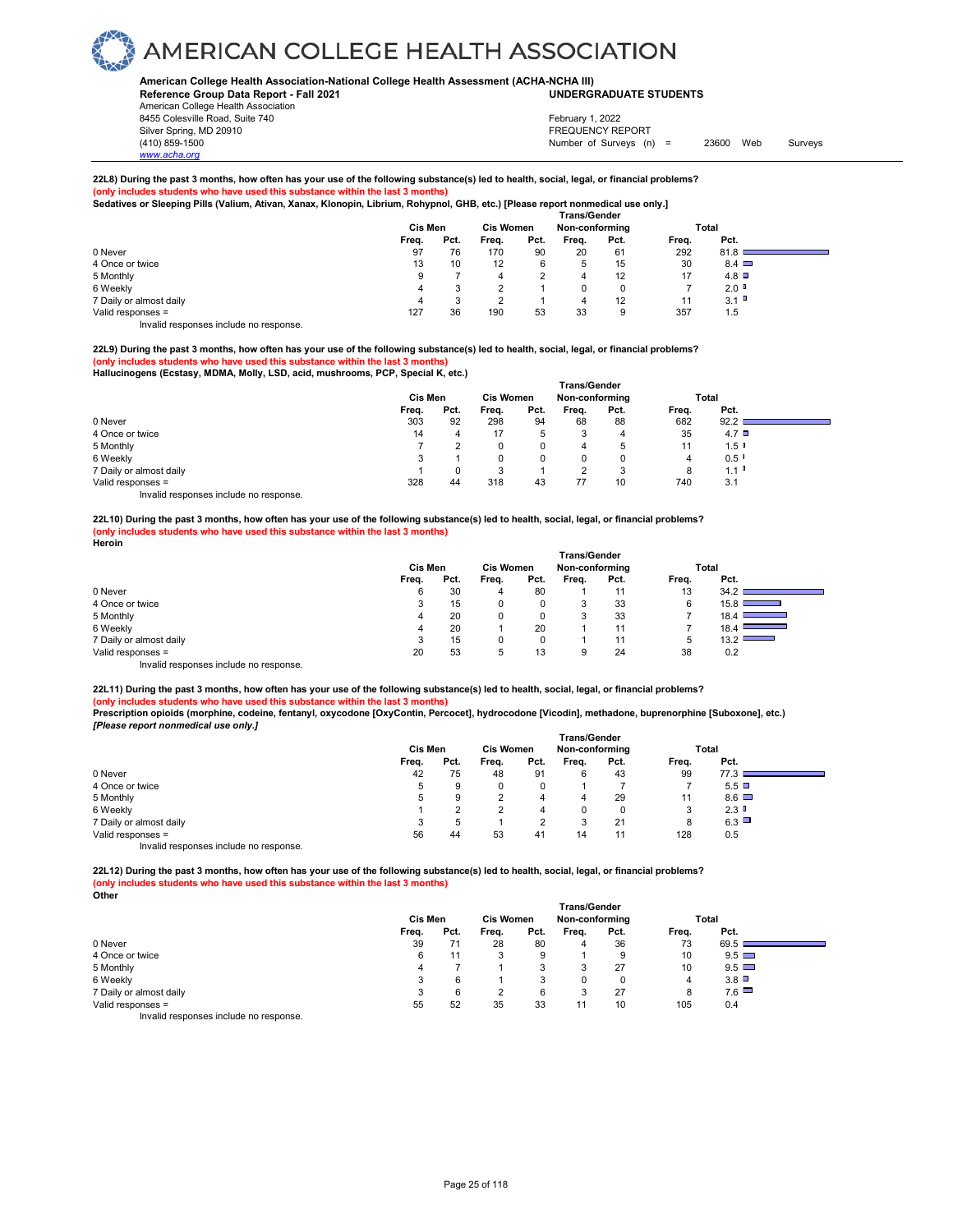### **American College Health Association-National College Health Assessment (ACHA-NCHA III) UNDERGRADUATE STUDENTS**

**Reference Group Data Report - Fall 2021** American College Health Association 8455 Colesville Road, Suite 740

*www.acha.org*

Silver Spring, MD 20910<br>
1990 - The Source of Surveys (n) San Francisco Communication (410) 859-1500<br>
Surveys (n) Number of Surveys (n) Number of Surveys (n) = 23600 Web Surveys February 1, 2022

### **22M2) During the past 3 months, how often have you failed to do what was normally expected of you because of your use of the following substance(s)? (only includes students who have used this substance within the last 3 months) Alcoholic beverages (beer, wine, liquor, etc.)**

| accessions workingso (woor) mind; newsit etail | <b>Trans/Gender</b> |      |       |                  |       |                |       |              |  |  |
|------------------------------------------------|---------------------|------|-------|------------------|-------|----------------|-------|--------------|--|--|
|                                                | Cis Men             |      |       | <b>Cis Women</b> |       | Non-conforming |       | Total        |  |  |
|                                                | Freq.               | Pct. | Freq. | Pct.             | Freq. | Pct.           | Freq. | Pct.         |  |  |
| 0 Never                                        | 4524                | 88   | 7534  | 87               | 605   | 90             | 12777 | 87.1         |  |  |
| 5 Once or twice                                | 485                 | 9    | 908   | 10               | 51    | 8              | 1459  | $9.9$ $\Box$ |  |  |
| 6 Monthly                                      | 76                  |      | 147   |                  | 8     |                | 231   | 1.6          |  |  |
| 7 Weekly                                       | 70                  |      | 94    |                  | 9     |                | 174   | 1.2          |  |  |
| 8 Daily or almost daily                        | 9                   |      | 11    | 0                | ົ     |                | 23    | 0.2          |  |  |
| Valid responses =                              | 5164                | 35   | 8694  | 59               | 675   | 5              | 14664 | 62.1         |  |  |
| Invalid responses include no response          |                     |      |       |                  |       |                |       |              |  |  |

**22M3) During the past 3 months, how often have you failed to do what was normally expected of you because of your use of the following substance(s)? (only includes students who have used this substance within the last 3 months)** 

**Cannabis (marijuana, weed, hash, edibles, vaped cannabis, etc.)** *[Please report nonmedical use only.]* 

|                                        | <b>Trans/Gender</b> |                  |       |                |       |       |       |               |  |  |  |
|----------------------------------------|---------------------|------------------|-------|----------------|-------|-------|-------|---------------|--|--|--|
|                                        | Cis Men             | <b>Cis Women</b> |       | Non-conforming |       | Total |       |               |  |  |  |
|                                        | Freq.               | Pct.             | Freq. | Pct.           | Freq. | Pct.  | Freq. | Pct.          |  |  |  |
| 0 Never                                | 1713                | 84               | 3031  | 87             | 312   | 81    | 5115  | 85.6          |  |  |  |
| 5 Once or twice                        | 208                 | 10               | 313   | 9              | 48    | 13    | 579   | $9.7 \square$ |  |  |  |
| 6 Monthly                              | 65                  | $\cdot$          | 55    |                | 14    | 4     | 135   | 2.3           |  |  |  |
| 7 Weekly                               | 42                  |                  | 56    |                | 8     |       | 107   | 1.8           |  |  |  |
| 8 Daily or almost daily                | 17                  |                  | 20    |                | າ     |       | 40    | 0.7           |  |  |  |
| Valid responses =                      | 2045                | 34               | 3475  | 58             | 384   | 6     | 5976  | 25.3          |  |  |  |
| Invalid responses include no response. |                     |                  |       |                |       |       |       |               |  |  |  |

**22M4) During the past 3 months, how often have you failed to do what was normally expected of you because of your use of the following substance(s)? (only includes students who have used this substance within the last 3 months) Cocaine (coke, crack, etc.)** 

|                         | <b>Trans/Gender</b><br>Cis Men<br><b>Cis Women</b><br>Non-conforming<br>Total |      |       |                   |       |      |       |                      |  |
|-------------------------|-------------------------------------------------------------------------------|------|-------|-------------------|-------|------|-------|----------------------|--|
|                         | Freq.                                                                         | Pct. | Freq. | Pct.              | Freq. | Pct. | Freq. | Pct.                 |  |
| 0 Never                 | 125                                                                           | 83   | 218   | 95                | 16    | 67   | 366   | 88.6                 |  |
| 5 Once or twice         | b                                                                             |      | 8     | 4                 | C     | 8    | 15    | $3.6$ D              |  |
| 6 Monthly               | 10                                                                            |      |       |                   | 3     | 13   | 15    | 3.6                  |  |
| 7 Weekly                | 6                                                                             | 4    |       |                   | ◠     | 8    | 10    | $2.4$ $\blacksquare$ |  |
| 8 Daily or almost daily | 4                                                                             |      | 0     | <sup>n</sup><br>υ |       | 4    |       | $1.7$ $^{\circ}$     |  |
| Valid responses =       | 150                                                                           | 36   | 230   | 56                | 24    | 6    | 413   | 1.8                  |  |
| .<br>.                  |                                                                               |      |       |                   |       |      |       |                      |  |

Invalid responses include no response.

**22M5) During the past 3 months, how often have you failed to do what was normally expected of you because of your use of the following substance(s)? (only includes students who have used this substance within the last 3 months) Prescription stimulants (Ritalin, Concerta, Dexedrine, Adderall, diet pills, etc.)** *[Please report nonmedical use only.]* 

|                                        | <b>Trans/Gender</b> |                  |       |                |       |       |       |                      |  |  |  |
|----------------------------------------|---------------------|------------------|-------|----------------|-------|-------|-------|----------------------|--|--|--|
|                                        | Cis Men             | <b>Cis Women</b> |       | Non-conforming |       | Total |       |                      |  |  |  |
|                                        | Freq.               | Pct.             | Freq. | Pct.           | Frea. | Pct.  | Freq. | Pct.                 |  |  |  |
| 0 Never                                | 195                 | 89               | 353   | 94             | 28    | 76    | 585   | 91.3                 |  |  |  |
| 5 Once or twice                        | 10                  | 5                | 13    | 4              |       | 5     | 25    | 3.9 <sup>°</sup>     |  |  |  |
| 6 Monthly                              | 6                   |                  |       |                | 3     | 8     | 11    | $1.7$ D              |  |  |  |
| 7 Weekly                               | 6                   |                  | 4     |                |       | 3     |       | $1.7$ $\blacksquare$ |  |  |  |
| 8 Daily or almost daily                |                     |                  |       |                | 3     | 8     | 9     | 1.4                  |  |  |  |
| Valid responses =                      | 220                 | 34               | 374   | 58             | 37    | 6     | 641   | 2.7                  |  |  |  |
| Invalid responses include no response. |                     |                  |       |                |       |       |       |                      |  |  |  |

**22M6) During the past 3 months, how often have you failed to do what was normally expected of you because of your use of the following substance(s)? (only includes students who have used this substance within the last 3 months)** 

| Methamphetamine (speed, crystal meth, ice, etc.) |  |
|--------------------------------------------------|--|
|--------------------------------------------------|--|

| methamphetamme (speed, crystal meth, ice, etc.) |         |      |                  |      | <b>Trans/Gender</b> |      |       |                                  |
|-------------------------------------------------|---------|------|------------------|------|---------------------|------|-------|----------------------------------|
|                                                 | Cis Men |      | <b>Cis Women</b> |      | Non-conforming      |      |       | Total                            |
|                                                 | Freq.   | Pct. | Frea.            | Pct. | Frea.               | Pct. | Freq. | Pct.                             |
| 0 Never                                         | 8       | 40   | 8                | 73   |                     | 27   | 21    | 45.7                             |
| 5 Once or twice                                 |         | 5    |                  | 9    |                     | 27   | b     | $10.9$ $\Box$                    |
| 6 Monthly                                       | 4       | 20   |                  | 9    | c                   | 18   |       | $15.2$ $\Box$                    |
| 7 Weekly                                        | b       | 25   | 0                | 0    |                     | 18   | 8     | 17.4<br><b>Contract Contract</b> |
| 8 Daily or almost daily                         |         | 10   |                  | 9    |                     | 9    | 5     | 10.9                             |
| Valid responses =                               | 20      | 43   | 11               | 24   | 11                  | 24   | 46    | 0.2                              |
| $\cdots$ $\cdots$<br>.                          |         |      |                  |      |                     |      |       |                                  |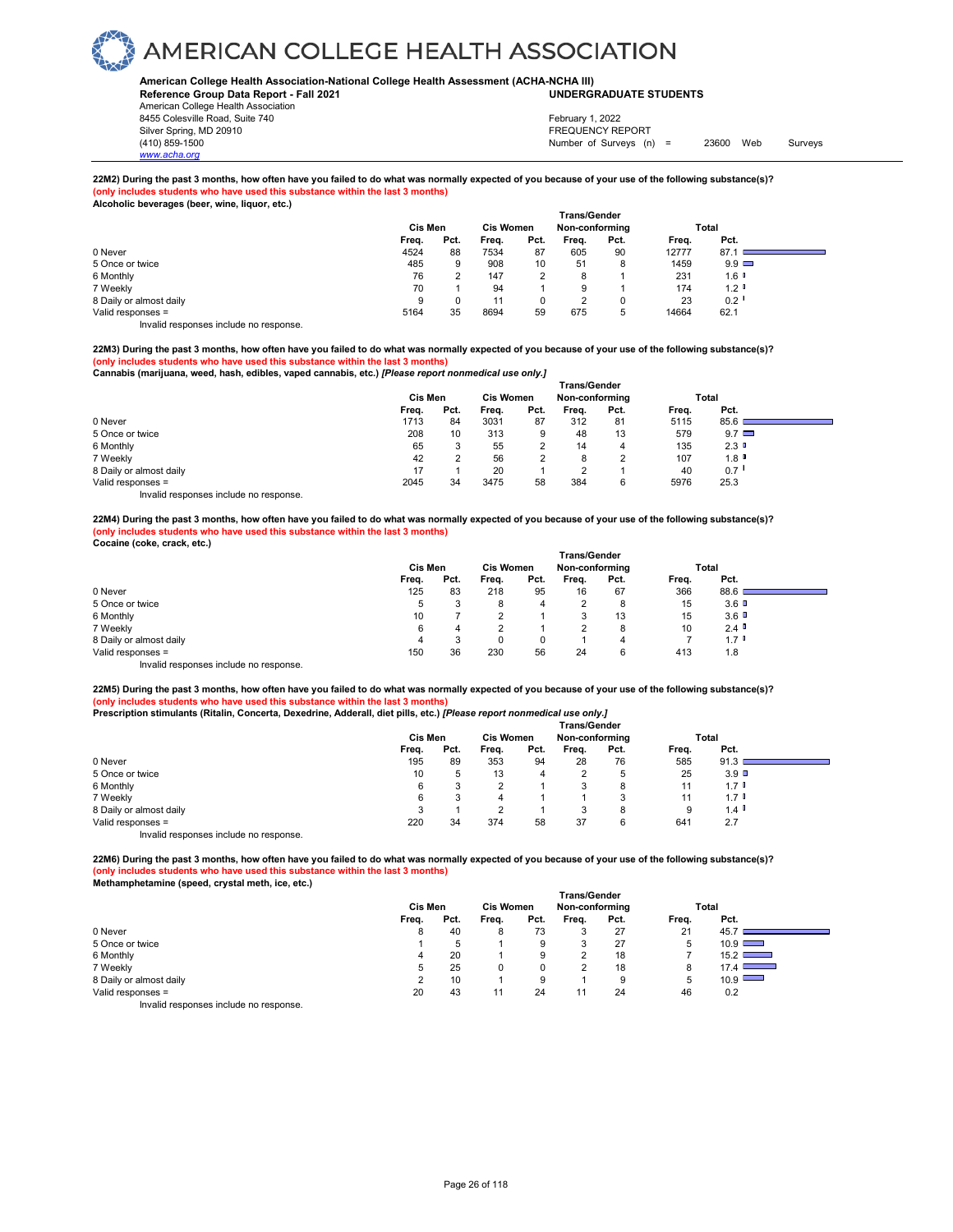### **American College Health Association-National College Health Assessment (ACHA-NCHA III) UNDERGRADUATE STUDENTS**

**Reference Group Data Report - Fall 2021** American College Health Association 8455 Colesville Road, Suite 740 Silver Spring, MD 20910<br>
1990 - The Spring, MD 20910<br>
1990 - The Survey Structure of Surveys (notation of Surveys (notation of Surveys (notation of Surveys (notati

*www.acha.org*

Number of Surveys (n) = 23600 Web Surveys February 1, 2022

### **22M7) During the past 3 months, how often have you failed to do what was normally expected of you because of your use of the following substance(s)? (only includes students who were prescribed this substance)**

|  | Inhalants (poppers, nitrous, glue, gas, paint thinner, etc.) |  |
|--|--------------------------------------------------------------|--|
|--|--------------------------------------------------------------|--|

|                                       | <b>Trans/Gender</b> |      |                  |      |                |      |       |                      |  |  |  |  |
|---------------------------------------|---------------------|------|------------------|------|----------------|------|-------|----------------------|--|--|--|--|
|                                       | <b>Cis Men</b>      |      | <b>Cis Women</b> |      | Non-conforming |      | Total |                      |  |  |  |  |
|                                       | Freq.               | Pct. | Freq.            | Pct. | Freq.          | Pct. | Freq. | Pct.                 |  |  |  |  |
| 0 Never                               | 109                 | 89   | 113              | 96   | 17             | 68   | 243   | 90.0                 |  |  |  |  |
| 5 Once or twice                       |                     |      |                  |      |                | 12   | 8     | $3.0$ D              |  |  |  |  |
| 6 Monthly                             | $\cdot$             |      |                  |      |                | 4    | 5     | $1.9$ $\blacksquare$ |  |  |  |  |
| 7 Weekly                              | b                   | 4    |                  |      |                | 12   | 9     | 3.3                  |  |  |  |  |
| 8 Daily or almost daily               |                     |      |                  |      |                | 4    | 5     | 1.9                  |  |  |  |  |
| Valid responses =                     | 122                 | 45   | 118              | 44   | 25             | 9    | 270   | 1.1                  |  |  |  |  |
| Invalid responses include no response |                     |      |                  |      |                |      |       |                      |  |  |  |  |

**22M8) During the past 3 months, how often have you failed to do what was normally expected of you because of your use of the following substance(s)?**

**(only includes students who were prescribed this substance)** 

**Sedatives or Sleeping Pills (Valium, Ativan, Xanax, Klonopin, Librium, Rohypnol, GHB, etc.) [Please report nonmedical use only.]** 

|                                        | <b>Trans/Gender</b> |      |                  |      |                |      |       |              |  |  |  |  |
|----------------------------------------|---------------------|------|------------------|------|----------------|------|-------|--------------|--|--|--|--|
|                                        | <b>Cis Men</b>      |      | <b>Cis Women</b> |      | Non-conforming |      | Total |              |  |  |  |  |
|                                        | Freq.               | Pct. | Freq.            | Pct. | Freq.          | Pct. | Freq. | Pct.         |  |  |  |  |
| 0 Never                                | 98                  | 77   | 169              | 89   | 23             | 70   | 294   | 81.9         |  |  |  |  |
| 5 Once or twice                        | 14                  | 11   | 16               | 8    |                | 6    | 34    | $9.5$ $\Box$ |  |  |  |  |
| 6 Monthly                              | 6                   |      |                  |      | 5              | 15   | 13    | 3.6          |  |  |  |  |
| 7 Weekly                               | 5                   | 4    | 3                | ◠    |                | 3    | 9     | 2.5          |  |  |  |  |
| 8 Daily or almost daily                |                     | 4    |                  |      |                | 6    | 9     | 2.5          |  |  |  |  |
| Valid responses =                      | 128                 | 36   | 191              | 53   | 33             | 9    | 359   | 1.5          |  |  |  |  |
| Invalid responses include no response. |                     |      |                  |      |                |      |       |              |  |  |  |  |

**22M9) During the past 3 months, how often have you failed to do what was normally expected of you because of your use of the following substance(s)? (only includes students who were prescribed this substance)** 

**Hallucinogens (Ecstasy, MDMA, Molly, LSD, acid, mushrooms, PCP, Special K, etc.)** 

|                         | <b>Trans/Gender</b> |      |                  |      |                |      |       |                      |  |  |  |  |
|-------------------------|---------------------|------|------------------|------|----------------|------|-------|----------------------|--|--|--|--|
|                         | Cis Men             |      | <b>Cis Women</b> |      | Non-conforming |      | Total |                      |  |  |  |  |
|                         | Freq.               | Pct. | Freq.            | Pct. | Freq.          | Pct. | Freq. | Pct.                 |  |  |  |  |
| 0 Never                 | 306                 | 94   | 306              | 96   | 69             | 90   | 695   | 93.9                 |  |  |  |  |
| 5 Once or twice         | 14                  | 4    | 11               |      | 3              | 4    | 29    | $3.9$ $\Box$         |  |  |  |  |
| 6 Monthly               | 4                   |      |                  | 0    | 3              | 4    |       | 0.9                  |  |  |  |  |
| 7 Weekly                |                     |      |                  |      |                |      | 3     | $0.4$ $\blacksquare$ |  |  |  |  |
| 8 Daily or almost daily |                     |      |                  |      |                |      | 6     | 0.8                  |  |  |  |  |
| Valid responses =       | 327                 | 44   | 319              | 43   | 77             | 10   | 740   | 3.1                  |  |  |  |  |
| .<br>$\cdots$           |                     |      |                  |      |                |      |       |                      |  |  |  |  |

Invalid responses include no response.

**22M10) During the past 3 months, how often have you failed to do what was normally expected of you because of your use of the following substance(s)? (only includes students who were prescribed this substance) Heroin**

|                                        | <b>Trans/Gender</b> |      |                  |      |                |      |       |                                  |  |  |  |  |
|----------------------------------------|---------------------|------|------------------|------|----------------|------|-------|----------------------------------|--|--|--|--|
|                                        | Cis Men             |      | <b>Cis Women</b> |      | Non-conforming |      |       | Total                            |  |  |  |  |
|                                        | Freq.               | Pct. | Freq.            | Pct. | Freq.          | Pct. | Freq. | Pct.                             |  |  |  |  |
| 0 Never                                | 6                   | 30   | <sub>5</sub>     | 100  |                | 13   | 14    | 37.8                             |  |  |  |  |
| 5 Once or twice                        | 3                   | 15   | 0                |      |                | 13   | 4     | 10.8                             |  |  |  |  |
| 6 Monthly                              | 3                   | 15   | 0                |      | 4              | 50   | 8     | 21.6<br>$\overline{\phantom{a}}$ |  |  |  |  |
| 7 Weekly                               | 5                   | 25   | 0                |      |                | 13   | 6     | 16.2<br>__                       |  |  |  |  |
| 8 Daily or almost daily                | 3                   | 15   | 0                |      |                | 13   | 5     | 13.5                             |  |  |  |  |
| Valid responses =                      | 20                  | 54   |                  | 14   | 8              | 22   | 37    | 0.2                              |  |  |  |  |
| Invalid responses include no response. |                     |      |                  |      |                |      |       |                                  |  |  |  |  |

**22M11) During the past 3 months, how often have you failed to do what was normally expected of you because of your use of the following substance(s)? (only includes students who were prescribed this substance)** 

**Prescription opioids (morphine, codeine, fentanyl, oxycodone [OxyContin, Percocet], hydrocodone [Vicodin], methadone, buprenorphine [Suboxone], etc.)** *[Please report nonmedical use only.]* 

|                                        | <b>Trans/Gender</b> |      |                  |      |                |      |       |              |  |  |  |  |
|----------------------------------------|---------------------|------|------------------|------|----------------|------|-------|--------------|--|--|--|--|
|                                        | Cis Men             |      | <b>Cis Women</b> |      | Non-conforming |      |       | Total        |  |  |  |  |
|                                        | Freq.               | Pct. | Freq.            | Pct. | Frea.          | Pct. | Freq. | Pct.         |  |  |  |  |
| 0 Never                                | 41                  | 72   | 48               | 91   |                | 50   | 99    | 76.7         |  |  |  |  |
| 5 Once or twice                        | 6                   | 11   |                  | 4    |                |      | 10    | $7.8\Box$    |  |  |  |  |
| 6 Monthly                              | 4                   |      |                  |      | ົ              | 14   |       | $5.4$ $\Box$ |  |  |  |  |
| 7 Weekly                               | 3                   | 5    |                  |      | ົ              | 14   | 5     | 3.9          |  |  |  |  |
| 8 Daily or almost daily                | 3                   | 5    |                  | 4    | っ              | 14   | 8     | 6.2          |  |  |  |  |
| Valid responses =                      | 57                  | 44   | 53               | 41   | 14             | 11   | 129   | 0.5          |  |  |  |  |
| Invalid responses include no response. |                     |      |                  |      |                |      |       |              |  |  |  |  |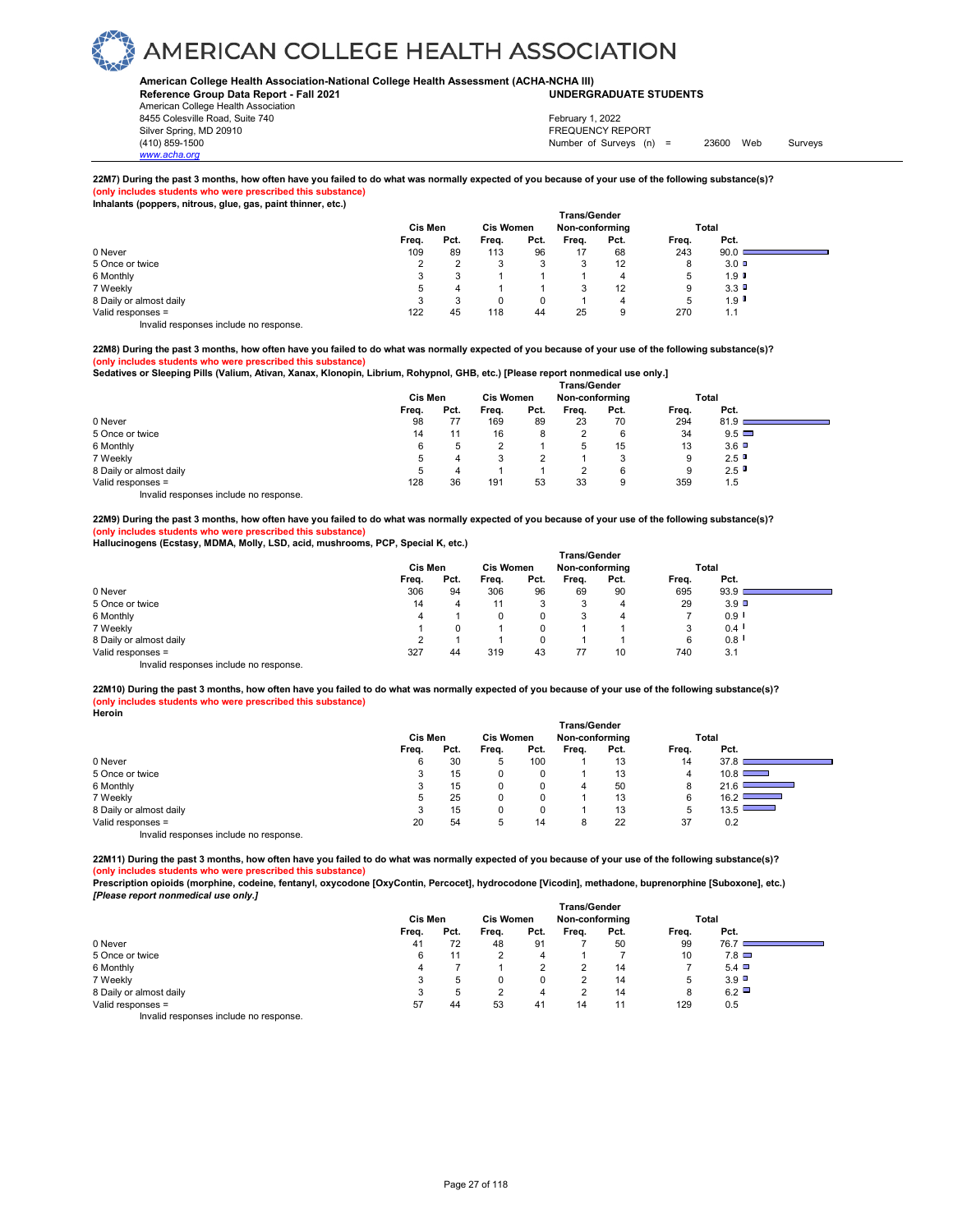### **American College Health Association-National College Health Assessment (ACHA-NCHA III) UNDERGRADUATE STUDENTS**

**Reference Group Data Report - Fall 2021** American College Health Association 8455 Colesville Road, Suite 740 Silver Spring, MD 20910<br>
1990 - The Source of Surveys (n) San Francisco Communication (410) 859-1500<br>
Surveys (n) Number of Surveys (n)

*www.acha.org*

Number of Surveys (n) = 23600 Web Surveys February 1, 2022

### **22M12) During the past 3 months, how often have you failed to do what was normally expected of you because of your use of the following substance(s)? of you because of your use of the following substance(s)? (only includes students who were prescribed this substance)**

| Other                                 |         |      |                  |      |                                       |          |       |                    |  |
|---------------------------------------|---------|------|------------------|------|---------------------------------------|----------|-------|--------------------|--|
|                                       | Cis Men |      | <b>Cis Women</b> |      | <b>Trans/Gender</b><br>Non-conforming |          |       | Total              |  |
|                                       | Freq.   | Pct. | Frea.            | Pct. | Frea.                                 | Pct.     | Freq. | Pct.               |  |
| 0 Never                               | 42      | 76   | 29               | 81   | 6                                     | 55       | 80    | 75.5               |  |
| 5 Once or twice                       | 3       | 6    | 4                | 11   |                                       | $\Omega$ |       | $6.6$ $\Box$       |  |
| 6 Monthly                             | 4       |      |                  | 3    | 3                                     | 27       | 8     | $7.5 \blacksquare$ |  |
| 7 Weekly                              |         | 4    |                  | 3    |                                       | 9        | 5     | $4.7$ $\Box$       |  |
| 8 Daily or almost daily               | 4       |      |                  | 3    |                                       | 9        | 6     | 5.7                |  |
| Valid responses =                     | 55      | 52   | 36               | 34   |                                       | 10       | 106   | 0.4                |  |
| Invalid responses include no response |         |      |                  |      |                                       |          |       |                    |  |

### **22N1) Has a friend or relative or anyone else ever expressed concern about your use of the following substance(s)?**

### **(only includes students who have ever used this substance)**

**Tobacco or nicotine delivery products (cigarettes, e-cigarettes, Juul or other vape products, water pipe or hookah, chewing tobacco, cigars, etc.)** 

|                                        | <b>Trans/Gender</b> |      |                  |      |       |                |       |               |  |  |  |  |
|----------------------------------------|---------------------|------|------------------|------|-------|----------------|-------|---------------|--|--|--|--|
|                                        | Cis Men             |      | <b>Cis Women</b> |      |       | Non-conforming |       | Total         |  |  |  |  |
|                                        | Freq.               | Pct. | Freq.            | Pct. | Frea. | Pct.           | Frea. | Pct.          |  |  |  |  |
| 0 No. Never                            | 2094                | 76   | 3135             | 80   | 228   | 72             | 5503  |               |  |  |  |  |
| 3 Yes, not in the past 3 months        | 312                 |      | 344              | 9    | 39    | 12             | 707   | $10.0$ $\Box$ |  |  |  |  |
| 6 Yes, in the past 3 months            | 362                 | 13   | 450              | 12   | 50    | 16             | 871   | $12.3$ $\Box$ |  |  |  |  |
| Valid responses =                      | 2768                | 39   | 3929             | 55   | 317   |                | 7081  | 30.0          |  |  |  |  |
| Invalid responses include no response. |                     |      |                  |      |       |                |       |               |  |  |  |  |

### **22N2) Has a friend or relative or anyone else ever expressed concern about your use of the following substance(s)?**

### **(only includes students who have ever used this substance) Alcoholic beverages (beer, wine, liquor, etc.)**

|  | Alconolic beverages (beer, wine, liquor, etc.) |  |
|--|------------------------------------------------|--|
|  |                                                |  |

| Alcoholic beverages (beer, write, hquor, etc.) |       |         |       |                                    |                     |      |       |              |  |
|------------------------------------------------|-------|---------|-------|------------------------------------|---------------------|------|-------|--------------|--|
|                                                |       |         |       |                                    | <b>Trans/Gender</b> |      |       |              |  |
|                                                |       | Cis Men |       | <b>Cis Women</b><br>Non-conforming |                     |      | Total |              |  |
|                                                | Freq. | Pct.    | Freq. | Pct.                               | Frea.               | Pct. | Frea. | Pct.         |  |
| 0 No. Never                                    | 4928  | 88      | 8336  | 91                                 | 658                 | 88   | 14035 | 89.3         |  |
| 3 Yes, not in the past 3 months                | 335   |         | 415   |                                    | 42                  |      | 809   | $5.1$ $\Box$ |  |
| 6 Yes, in the past 3 months                    | 356   |         | 445   | <u>.</u>                           | 51                  |      | 865   | $5.5$ $\Box$ |  |
| Valid responses =                              | 5619  | 36      | 9196  | 59                                 | 751                 | 5    | 15709 | 66.6         |  |
|                                                |       |         |       |                                    |                     |      |       |              |  |

Invalid responses include no response.

**22N3) Has a friend or relative or anyone else ever expressed concern about your use of the following substance(s)? (only includes students who have ever used this substance)**

|  |  |  |  |  |  |  |  |  | Cannabis (marijuana, weed, hash, edibles, vaped cannabis, etc.) [Please report nonmedical use only.] |  |
|--|--|--|--|--|--|--|--|--|------------------------------------------------------------------------------------------------------|--|
|--|--|--|--|--|--|--|--|--|------------------------------------------------------------------------------------------------------|--|

|                                 | <b>Trans/Gender</b> |      |                  |      |                |      |       |              |  |  |  |  |
|---------------------------------|---------------------|------|------------------|------|----------------|------|-------|--------------|--|--|--|--|
|                                 | Cis Men             |      | <b>Cis Women</b> |      | Non-conforming |      | Total |              |  |  |  |  |
|                                 | Freq.               | Pct. | Frea.            | Pct. | Frea.          | Pct. | Freq. | Pct.         |  |  |  |  |
| 0 No. Never                     | 2486                | 85   | 4402             | 90   | 419            | 83   | 7382  | 87.5         |  |  |  |  |
| 3 Yes, not in the past 3 months | 254                 |      | 261              |      | 49             | 10   | 576   | $6.8$ $\Box$ |  |  |  |  |
| 6 Yes, in the past 3 months     | 203                 |      | 233              |      | 40             | 8    | 480   | 5.7          |  |  |  |  |
| Valid responses =               | 2943                | 35   | 4896             | 58   | 508            |      | 8438  | 35.8         |  |  |  |  |

Invalid responses include no response.

### **22N4) Has a friend or relative or anyone else ever expressed concern about your use of the following substance(s)? (only includes students who have ever used this substance)**

**Cocaine (coke, crack, etc.***)* 

|                                 | <b>Trans/Gender</b> |      |                  |      |                |      |       |               |  |  |  |  |
|---------------------------------|---------------------|------|------------------|------|----------------|------|-------|---------------|--|--|--|--|
|                                 | Cis Men             |      | <b>Cis Women</b> |      | Non-conformina |      | Total |               |  |  |  |  |
|                                 | Freq.               | Pct. | Freq.            | Pct. | Freq.          | Pct. | Freq. | Pct.          |  |  |  |  |
| 0 No. Never                     | 349                 | 84   | 476              | 86   | 40             | 71   | 877   | 84.2          |  |  |  |  |
| 3 Yes, not in the past 3 months | 40                  | 10   | 54               | 10   | 10             | 18   | 106   | $10.2$ $\Box$ |  |  |  |  |
| 6 Yes, in the past 3 months     | 28                  |      | 23               |      |                |      | 59    | $5.7\Box$     |  |  |  |  |
| Valid responses =               | 417                 | 40   | 553              | 53   | 56             |      | 1042  | 4.4           |  |  |  |  |
| .<br>.                          |                     |      |                  |      |                |      |       |               |  |  |  |  |

Invalid responses include no response.

**22N5) Has a friend or relative or anyone else ever expressed concern about your use of the following substance(s)? (only includes students who have ever used this substance) Prescription stimulants (Ritalin, Concerta, Dexedrine, Adderall, diet pills, etc.)** *[Please report nonmedical use only.]* 

| , recemberent emmanue frammit extremented excessional concernit and burdt ered framewer about nomineated, and empt | Trans/Gender |         |       |      |                |      |       |              |  |  |  |  |  |
|--------------------------------------------------------------------------------------------------------------------|--------------|---------|-------|------|----------------|------|-------|--------------|--|--|--|--|--|
|                                                                                                                    |              | Cis Men |       |      | Non-conforming |      |       | Total        |  |  |  |  |  |
|                                                                                                                    | Frea.        | Pct.    | Frea. | Pct. | Frea.          | Pct. | Frea. | Pct.         |  |  |  |  |  |
| 0 No. Never                                                                                                        | 537          | 90      | 726   | 90   | 58             | 74   | 1341  | 89.0         |  |  |  |  |  |
| 3 Yes, not in the past 3 months                                                                                    | 39           |         | 47    |      |                | 10   | 97    | $6.4$ $\Box$ |  |  |  |  |  |
| 6 Yes, in the past 3 months                                                                                        | 23           |         | 33    |      |                | 15   | 68    | 4.5          |  |  |  |  |  |
| Valid responses =                                                                                                  | 599          | 40      | 806   | 54   | 78             |      | 1506  | 6.4          |  |  |  |  |  |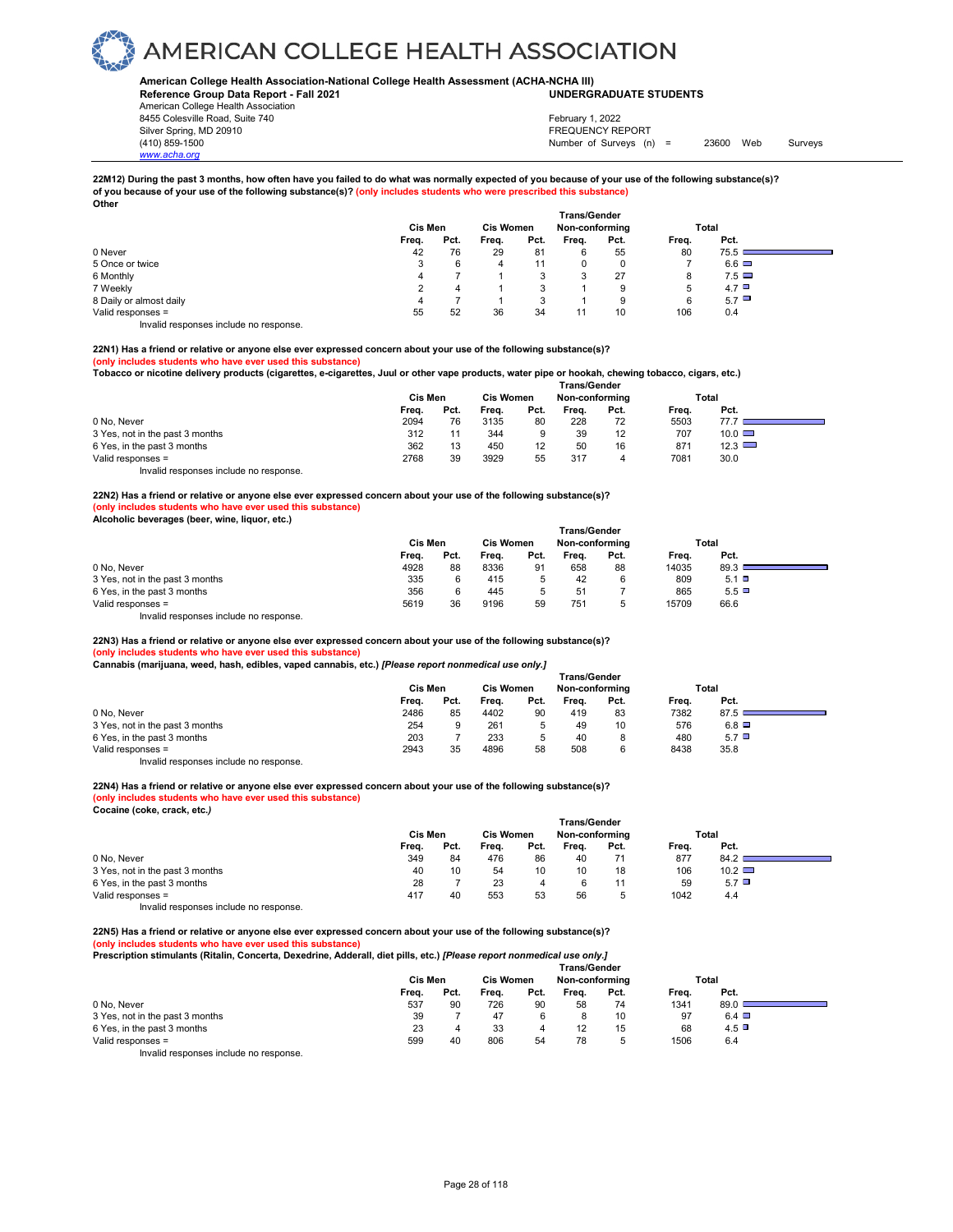### **American College Health Association-National College Health Assessment (ACHA-NCHA III) UNDERGRADUATE STUDENTS**

**Reference Group Data Report - Fall 2021** American College Health Association 8455 Colesville Road, Suite 740 Silver Spring, MD 20910<br>
1990 - The Source of Surveys (n) San Francisco Communication (410) 859-1500<br>
Surveys (n) Number of Surveys (n)

# *www.acha.org*

### Number of Surveys (n) = 23600 Web Surveys February 1, 2022

### **22N6) Has a friend or relative or anyone else ever expressed concern about your use of the following substance(s)?**

**(only includes students who have ever used this substance) Methamphetamine (speed, crystal meth, ice, etc.)** 

|                                 | Cis Men |      | <b>Trans/Gender</b><br><b>Cis Women</b><br>Non-conforming |      |       |      | Total |               |
|---------------------------------|---------|------|-----------------------------------------------------------|------|-------|------|-------|---------------|
|                                 | Freq.   | Pct. | Freq.                                                     | Pct. | Freq. | Pct. | Freq. | Pct.          |
| 0 No. Never                     | 55      |      | 64                                                        | 88   |       | 40   | 128   | 74.9          |
| 3 Yes, not in the past 3 months |         | 16   |                                                           |      |       | 40   | 29    | $17.0$ $\Box$ |
| 6 Yes, in the past 3 months     | 10      | 13   |                                                           |      |       | 20   | 14    | $8.2$ $\Box$  |
| Valid responses =               |         | 45   | 73                                                        | 43   | 15    | 9    | 171   | 0.7           |

Invalid responses include no response.

**22N7) Has a friend or relative or anyone else ever expressed concern about your use of the following substance(s)? (only includes students who have ever used this substance) Inhalants (poppers, nitrous, glue, gas, paint thinner, etc.)** 

|                                 | Trans/Gender |      |                  |      |       |                |       |            |  |  |  |
|---------------------------------|--------------|------|------------------|------|-------|----------------|-------|------------|--|--|--|
|                                 | Cis Men      |      | <b>Cis Women</b> |      |       | Non-conforming |       | Total      |  |  |  |
|                                 | Frea.        | Pct. | Frea.            | Pct. | Frea. | Pct.           | Frea. | Pct.       |  |  |  |
| 0 No, Never                     | 268          | 88   | 274              | 94   | 36    | 72             | 585   | 89.0       |  |  |  |
| 3 Yes, not in the past 3 months | 24           |      | 14               |      |       | 16             | 47    | $7.2 \Box$ |  |  |  |
| 6 Yes, in the past 3 months     | 12           |      |                  |      |       | 12             | 25    | 3.8        |  |  |  |
| Valid responses =               | 304          | 46   | 293              | 45   | 50    |                | 657   | 2.8        |  |  |  |
|                                 |              |      |                  |      |       |                |       |            |  |  |  |

Invalid responses include no response.

### **22N8) Has a friend or relative or anyone else ever expressed concern about your use of the following substance(s)?**

**(only includes students who have ever used this substance)**

**Sedatives or Sleeping Pills (Valium, Ativan, Xanax, Klonopin, Librium, Rohypnol, GHB, etc.)** *[Please report nonmedical use only.]* 

|                                 | <b>Trans/Gender</b> |      |                  |      |                |      |       |               |  |  |  |  |
|---------------------------------|---------------------|------|------------------|------|----------------|------|-------|---------------|--|--|--|--|
|                                 | Cis Men             |      | <b>Cis Women</b> |      | Non-conforming |      | Total |               |  |  |  |  |
|                                 | Freq.               | Pct. | Freq.            | Pct. | Frea.          | Pct. | Frea. | Pct.          |  |  |  |  |
| 0 No. Never                     | 282                 | 83   | 386              | 86   | 44             | 72   | 720   | 83.5          |  |  |  |  |
| 3 Yes, not in the past 3 months | 36                  |      | 45               | 10   |                | 13   | 90    | $10.4$ $\Box$ |  |  |  |  |
| 6 Yes, in the past 3 months     | 23                  |      | 18               | 4    |                | 15   | 52    | $6.0$ $\Box$  |  |  |  |  |
| Valid responses =               | 341                 | 40   | 449              | 52   | 61             |      | 862   | 3.7           |  |  |  |  |
|                                 |                     |      |                  |      |                |      |       |               |  |  |  |  |

Invalid responses include no response.

**22N9) Has a friend or relative or anyone else ever expressed concern about your use of the following substance(s)?** 

**(only includes students who have ever used this substance)**

**Hallucinogens (Ecstasy, MDMA, Molly, LSD, acid, mushrooms, PCP, Special K, etc.)** 

|                                 | <b>Trans/Gender</b> |      |                  |      |       |                |       |              |  |  |  |  |
|---------------------------------|---------------------|------|------------------|------|-------|----------------|-------|--------------|--|--|--|--|
|                                 | Cis Men             |      | <b>Cis Women</b> |      |       | Non-conforming |       | Total        |  |  |  |  |
|                                 | Freq.               | Pct. | Freq.            | Pct. | Frea. | Pct.           | Freq. | Pct.         |  |  |  |  |
| 0 No. Never                     | 718                 | 89   | 762              | 94   | 123   | 85             | 1629  | 90.5         |  |  |  |  |
| 3 Yes, not in the past 3 months | 65                  |      | 39               |      |       |                | 119   | $6.6$ $\Box$ |  |  |  |  |
| 6 Yes, in the past 3 months     | 26                  |      | 14               |      | 9     |                | 52    | $2.9$ D      |  |  |  |  |
| Valid responses =               | 809                 | 45   | 815              | 45   | 144   |                | 1800  | 7.6          |  |  |  |  |

Invalid responses include no response.

### **22N10) Has a friend or relative or anyone else ever expressed concern about your use of the following substance(s)?**

#### **(only includes students who have ever used this substance)**

**Heroin** 

|                                     | <b>Trans/Gender</b> |      |                  |      |                |      |       |                                  |  |  |  |
|-------------------------------------|---------------------|------|------------------|------|----------------|------|-------|----------------------------------|--|--|--|
|                                     | Cis Men             |      | <b>Cis Women</b> |      | Non-conforming |      |       | Total                            |  |  |  |
|                                     | Freq.               | Pct. | Frea.            | Pct. | Frea.          | Pct. | Frea. | Pct.                             |  |  |  |
| 0 No. Never                         | 32                  | 60   | 34               | 79   |                | 33   | 73    | 64.6                             |  |  |  |
| 3 Yes, not in the past 3 months     | 14                  | 26   |                  | 19   |                | 25   | 26    | 23.0<br><b>Contract Contract</b> |  |  |  |
| 6 Yes, in the past 3 months         |                     | 13   |                  |      |                | 42   | 14    | 12.4                             |  |  |  |
| Valid responses =                   | 53                  | 47   | 43               | 38   | 12             |      | 113   | 0.5                              |  |  |  |
| levalid recepses include no recepse |                     |      |                  |      |                |      |       |                                  |  |  |  |

Invalid responses include no response.

**22N11) Has a friend or relative or anyone else ever expressed concern about your use of the following substance(s)?** 

#### **(b)** s who have ever used this subs

**Prescription opioids (morphine, codeine, fentanyl, oxycodone [OxyContin, Percocet], hydrocodone [Vicodin], methadone, buprenorphine [Suboxone], etc.)**  *[Please report nonmedical use only.]* 

|                                        | <b>Trans/Gender</b> |      |                  |      |                |      |       |               |  |  |  |
|----------------------------------------|---------------------|------|------------------|------|----------------|------|-------|---------------|--|--|--|
|                                        | Cis Men             |      | <b>Cis Women</b> |      | Non-conforming |      |       | Total         |  |  |  |
|                                        | Freq.               | Pct. | Freq.            | Pct. | Freq.          | Pct. | Freq. | Pct.          |  |  |  |
| 0 No. Never                            | 230                 | 85   | 227              | 81   | 26             | 63   | 497   | 81.6          |  |  |  |
| 3 Yes, not in the past 3 months        | 32                  | 12   | 40               | 14   | 10             | 24   | 83    | $13.6$ $\Box$ |  |  |  |
| 6 Yes, in the past 3 months            | 10                  |      | 13               | 5    | $\mathbf{b}$   | 12   | 29    | 4.8           |  |  |  |
| Valid responses =                      | 272                 | 45   | 280              | 46   | 41             |      | 609   | 2.6           |  |  |  |
| Invalid responses include no response. |                     |      |                  |      |                |      |       |               |  |  |  |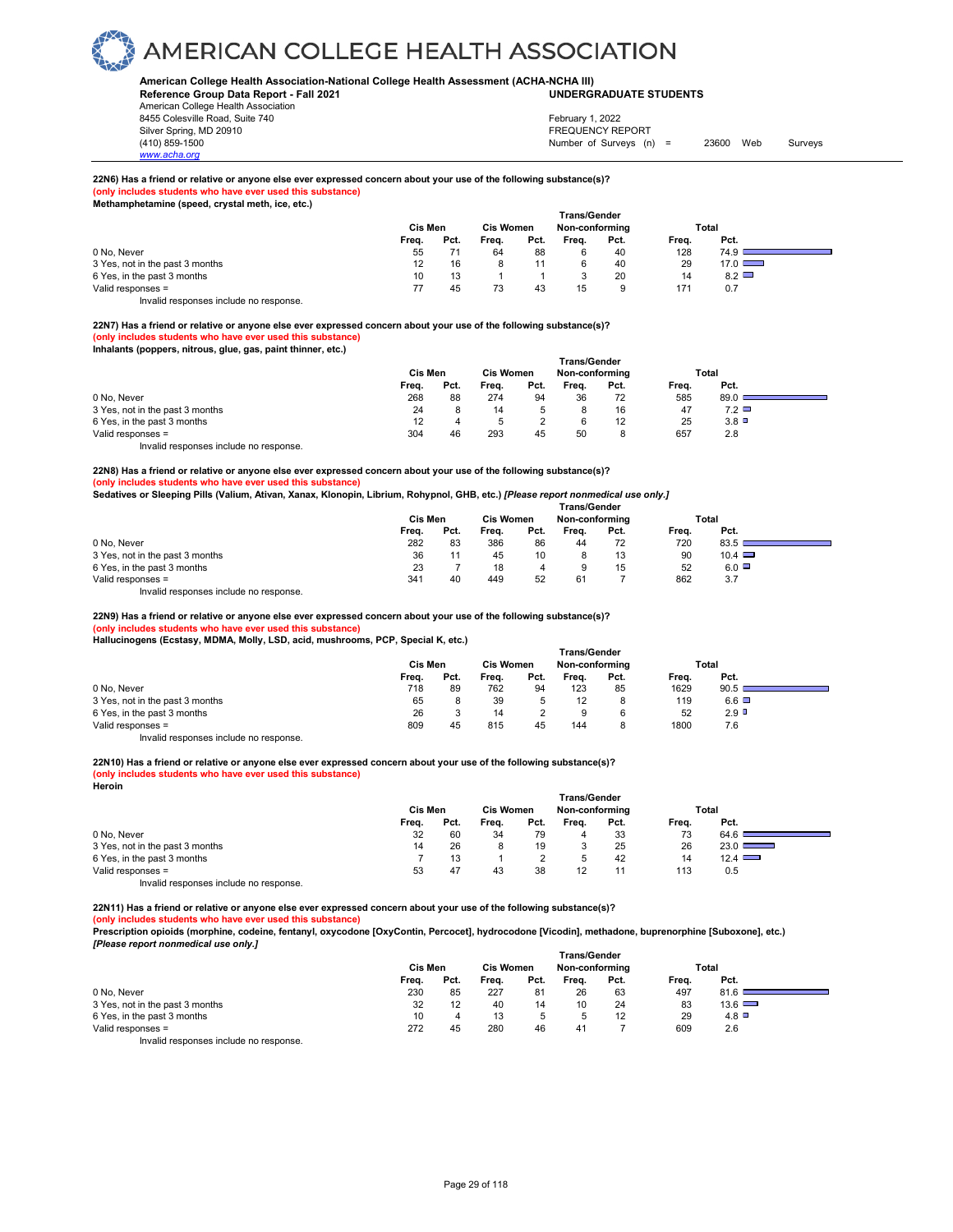**American College Health Association-National College Health Assessment (ACHA-NCHA III) UNDERGRADUATE STUDENTS**

**Reference Group Data Report - Fall 2021** American College Health Association 8455 Colesville Road, Suite 740 Silver Spring, MD 20910<br>
1990 - The Source of Surveys (n) San Francisco Communication (410) 859-1500<br>
Surveys (n) Number of Surveys (n)

*www.acha.org*

### Number of Surveys (n) = 23600 Web Surveys February 1, 2022

### **22N12) Has a friend or relative or anyone else ever expressed concern about your use of the following substance(s)?**

**(only includes students who have ever used this substance) Other**

| <b>VUIVI</b>                    | Cis Men |      | <b>Cis Women</b> |      | <b>Trans/Gender</b><br>Non-conforming |      |       | Total         |
|---------------------------------|---------|------|------------------|------|---------------------------------------|------|-------|---------------|
|                                 | Freq.   | Pct. | Freq.            | Pct. | Frea.                                 | Pct. | Frea. | Pct.          |
| 0 No, Never                     | 63      | 75   | 45               | 79   |                                       | 53   | 120   | 74.1          |
| 3 Yes, not in the past 3 months | 13      | 16   |                  | 12   |                                       | 33   | 27    | $16.7$ $\Box$ |
| 6 Yes, in the past 3 months     |         | 10   |                  | 9    |                                       | 13   | 15    | 9.3           |
| Valid responses =               | 84      | 52   | 57               | 35   | 15                                    | 9    | 162   | 0.7           |

Invalid responses include no response.

**22O1) Have you ever tried and failed to control, cut down or stop using the following substance(s)? (only includes students who have ever used this substance) Tobacco or nicotine delivery products (cigarettes, e-cigarettes, Juul or other vape products, water pipe or hookah, chewing tobacco, cigars, etc.)** 

|                                        | <b>Trans/Gender</b> |      |                  |      |                |      |       |               |  |  |
|----------------------------------------|---------------------|------|------------------|------|----------------|------|-------|---------------|--|--|
|                                        | Cis Men             |      | <b>Cis Women</b> |      | Non-conforming |      |       | Total         |  |  |
|                                        | Frea.               | Pct. | Frea.            | Pct. | Frea.          | Pct. | Freq. | Pct.          |  |  |
| 0 No. Never                            | 2055                | 74   | 2866             | 73   | 234            | 74   | 5198  | 73.4          |  |  |
| 3 Yes, not in the past 3 months        | 298                 | 11   | 394              | 10   | 38             | 12   | 739   | $10.4$ $\Box$ |  |  |
| 6 Yes, in the past 3 months            | 418                 | 15   | 667              | 17   | 43             | 14   | 1143  | 16.1          |  |  |
| Valid responses =                      | 2771                | 39   | 3927             | 55   | 315            | 4    | 7080  | 30.0          |  |  |
| Invalid responses include no response. |                     |      |                  |      |                |      |       |               |  |  |

**22O2) Have you ever tried and failed to control, cut down or stop using the following substance(s)? (only includes students who have ever used this substance) Alcoholic beverages (beer, wine, liquor, etc.)** 

|                                 | <b>Trans/Gender</b> |      |                  |      |                |             |       |      |  |  |  |
|---------------------------------|---------------------|------|------------------|------|----------------|-------------|-------|------|--|--|--|
|                                 | Cis Men             |      | <b>Cis Women</b> |      | Non-conforming |             | Total |      |  |  |  |
|                                 | Freq.               | Pct. | Freq.            | Pct. | Frea.          | Pct.        | Freq. | Pct. |  |  |  |
| 0 No. Never                     | 5204                | 93   | 8633             | 94   | 684            | 91          | 14649 | 93.2 |  |  |  |
| 3 Yes, not in the past 3 months | 164                 |      | 198              |      | 30             | 4           | 399   | 2.5  |  |  |  |
| 6 Yes, in the past 3 months     | 259                 |      | 359              | 4    | 36             | b           | 662   | 4.2  |  |  |  |
| Valid responses =               | 5627                | 36   | 9190             | 58   | 750            | $\mathbf b$ | 15710 | 66.6 |  |  |  |
| .<br>.                          |                     |      |                  |      |                |             |       |      |  |  |  |

Invalid responses include no response.

**22O3) Have you ever tried and failed to control, cut down or stop using the following substance(s)? (only includes students who have ever used this substance) Cannabis (marijuana, weed, hash, edibles, vaped cannabis, etc.)** *[Please report nonmedical use only.]* 

|                                        | <b>Trans/Gender</b> |      |                  |      |                |      |       |              |  |  |
|----------------------------------------|---------------------|------|------------------|------|----------------|------|-------|--------------|--|--|
|                                        | Cis Men             |      | <b>Cis Women</b> |      | Non-conforming |      | Total |              |  |  |
|                                        | Frea.               | Pct. | Freq.            | Pct. | Frea.          | Pct. | Frea. | Pct.         |  |  |
| 0 No. Never                            | 2553                | 87   | 4452             | 91   | 428            | 84   | 7508  | 89.0         |  |  |
| 3 Yes, not in the past 3 months        | 173                 |      | 168              |      | 35             |      | 385   | $4.6$ D      |  |  |
| 6 Yes, in the past 3 months            | 217                 |      | 273              | 6    | 45             | 9    | 542   | $6.4$ $\Box$ |  |  |
| Valid responses =                      | 2943                | 35   | 4893             | 58   | 508            | 6    | 8435  | 35.7         |  |  |
| Invalid responses include no response. |                     |      |                  |      |                |      |       |              |  |  |

**22O4) Have you ever tried and failed to control, cut down or stop using the following substance(s)? (only includes students who have ever used this substance) Cocaine (coke, crack, etc.) Trans/Gender**

|                                 |       | Cis Men |       |      | Non-conformina |      | Total |              |  |  |  |
|---------------------------------|-------|---------|-------|------|----------------|------|-------|--------------|--|--|--|
|                                 | Freq. | Pct.    | Freq. | Pct. | Frea.          | Pct. | Freq. | Pct.         |  |  |  |
| 0 No. Never                     | 357   | 86      | 506   | 91   | 43             | 77   | 919   | 88.2         |  |  |  |
| 3 Yes, not in the past 3 months | 39    |         | 34    |      |                | 16   | 83    | $8.0$ $\Box$ |  |  |  |
| 6 Yes, in the past 3 months     | 20    |         | 14    |      |                |      | 40    | 3.8          |  |  |  |
| Valid responses =               | 416   | 40      | 554   | 53   | 56             |      | 1042  | 4.4          |  |  |  |
|                                 |       |         |       |      |                |      |       |              |  |  |  |

Invalid responses include no response.

**22O5) Have you ever tried and failed to control, cut down or stop using the following substance(s)? (only includes students who have ever used this substance) Prescription stimulants (Ritalin, Concerta, Dexedrine, Adderall, diet pills, etc.) [***Please report nonmedical use only.]* 

|                                 | <b>Trans/Gender</b> |      |                  |      |                |      |       |       |  |  |  |
|---------------------------------|---------------------|------|------------------|------|----------------|------|-------|-------|--|--|--|
|                                 | Cis Men             |      | <b>Cis Women</b> |      | Non-conforming |      |       | Total |  |  |  |
|                                 | Freq.               | Pct. | Freq.            | Pct. | Frea.          | Pct. | Freq. | Pct.  |  |  |  |
| 0 No, Never                     | 549                 | 92   | 753              | 94   | 64             | 82   | 1385  | 92.1  |  |  |  |
| 3 Yes, not in the past 3 months | 26                  |      | 28               |      |                | 10   | 65    | 4.3   |  |  |  |
| 6 Yes, in the past 3 months     | 24                  |      | 23               |      |                |      | 54    | 3.6   |  |  |  |
| Valid responses =               | 599                 | 40   | 804              | 53   | 78             |      | 1504  | 6.4   |  |  |  |
|                                 |                     |      |                  |      |                |      |       |       |  |  |  |

Invalid responses include no response.

**22O6) Have you ever tried and failed to control, cut down or stop using the following substance(s)? (only includes students who have ever used this substance) Methamphetamine (speed, crystal meth, ice, etc.)** 

|                                        | <b>Trans/Gender</b> |      |                  |      |       |                |       |               |  |  |
|----------------------------------------|---------------------|------|------------------|------|-------|----------------|-------|---------------|--|--|
|                                        | Cis Men             |      | <b>Cis Women</b> |      |       | Non-conforming |       | Total         |  |  |
|                                        | Freq.               | Pct. | Freq.            | Pct. | Frea. | Pct.           | Freq. | Pct.          |  |  |
| 0 No, Never                            | 57                  | 73   | 68               | 92   |       | 33             | 133   | ا 76.9        |  |  |
| 3 Yes, not in the past 3 months        | 16                  | 21   |                  |      |       | 47             | 29    | $16.8$ $\Box$ |  |  |
| 6 Yes, in the past 3 months            | 5                   |      |                  |      |       | 20             | 11    | 6.4           |  |  |
| Valid responses =                      | 78                  | 45   | 74               | 43   | 15    | 9              | 173   | 0.7           |  |  |
| Invalid responses include no response. |                     |      |                  |      |       |                |       |               |  |  |

Page 30 of 118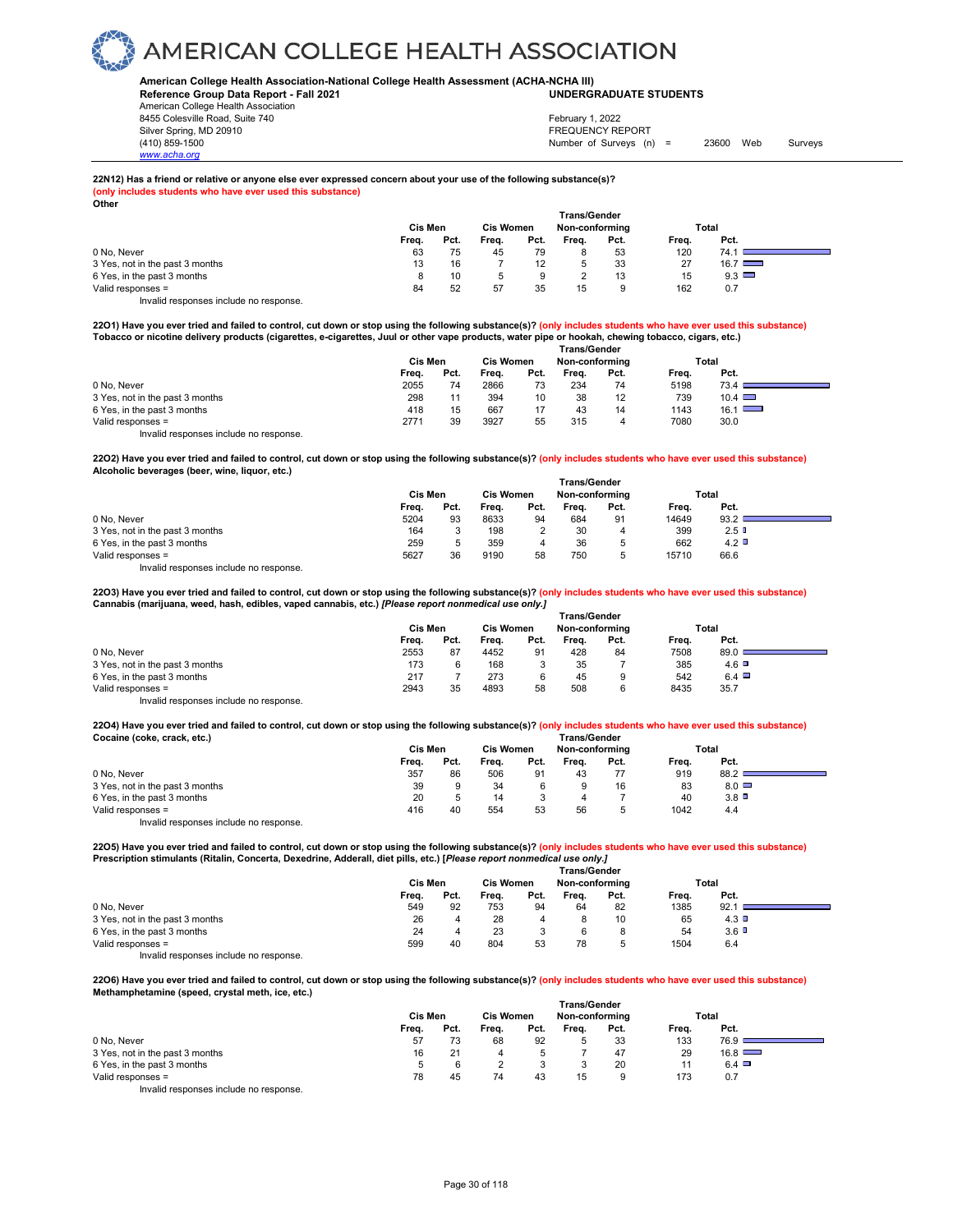#### **American College Health Association-National College Health Assessment (ACHA-NCHA III) UNDERGRADUATE STUDENTS**

**Reference Group Data Report - Fall 2021** American College Health Association 8455 Colesville Road, Suite 740

*www.acha.org*

Silver Spring, MD 20910<br>
1990 - The Spring, MD 20910<br>
1990 - The Survey Structure of Surveys (notation of Surveys (notation of Surveys (notation of Surveys (notati Number of Surveys (n) = 23600 Web Surveys February 1, 2022

#### **22O7) Have you ever tried and failed to control, cut down or stop using the following substance(s)? (only includes students who have ever used this substance) Inhalants (poppers, nitrous, glue, gas, paint thinner, etc.)**

|                                        | Trans/Gender |                  |       |                |       |      |       |              |  |
|----------------------------------------|--------------|------------------|-------|----------------|-------|------|-------|--------------|--|
|                                        | Cis Men      | <b>Cis Women</b> |       | Non-conforming |       |      | Total |              |  |
|                                        | Freq.        | Pct.             | Freq. | Pct.           | Frea. | Pct. | Freq. | Pct.         |  |
| 0 No. Never                            | 278          | 92               | 280   | 96             | 40    | 80   | 607   | 92.7         |  |
| 3 Yes, not in the past 3 months        | 16           |                  |       |                |       | 12   | 31    | $4.7$ $\Box$ |  |
| 6 Yes, in the past 3 months            | 9            |                  |       |                |       | 8    |       | 2.6          |  |
| Valid responses =                      | 303          | 46               | 292   | 45             | 50    |      | 655   | 2.8          |  |
| Invalid responses include no response. |              |                  |       |                |       |      |       |              |  |

**22O8) Have you ever tried and failed to control, cut down or stop using the following substance(s)? (only includes students who have ever used this substance) Sedatives or Sleeping Pills (Valium, Ativan, Xanax, Klonopin, Librium, Rohypnol, GHB, etc.)** *[Please report nonmedical use only.]* 

|                                        | Cis Men |      | <b>Cis Women</b> |      | Non-conforming |      | Total |              |  |
|----------------------------------------|---------|------|------------------|------|----------------|------|-------|--------------|--|
|                                        | Freq.   | Pct. | Frea.            | Pct. | Frea.          | Pct. | Freq. | Pct.         |  |
| 0 No. Never                            | 295     | 87   | 410              | 92   | 44             | 72   | 758   | 87.9         |  |
| 3 Yes, not in the past 3 months        | 27      |      | 25               |      | 12             | 20   | 66    | $7.7$ $\Box$ |  |
| 6 Yes, in the past 3 months            | 19      | 6    | 13               |      | 5              | 8    | 38    | 4.4 $\Box$   |  |
| Valid responses =                      | 341     | 40   | 448              | 52   | 61             |      | 862   | 3.7          |  |
| Invalid responses include no response. |         |      |                  |      |                |      |       |              |  |

**22O9) Have you ever tried and failed to control, cut down or stop using the following substance(s)? (only includes students who have ever used this substance) Hallucinogens (Ecstasy, MDMA, Molly, LSD, acid, mushrooms, PCP, Special K, etc.)** 

|                                        | <b>Trans/Gender</b> |      |                  |      |                |      |       |                      |  |
|----------------------------------------|---------------------|------|------------------|------|----------------|------|-------|----------------------|--|
|                                        | Cis Men             |      | <b>Cis Women</b> |      | Non-conforming |      | Total |                      |  |
|                                        | Freq.               | Pct. | Frea.            | Pct. | Frea.          | Pct. | Frea. | Pct.                 |  |
| 0 No, Never                            | 772                 | 95   | 787              | 97   | 137            | 95   | 1723  | 95.7                 |  |
| 3 Yes, not in the past 3 months        | 28                  |      | 18               |      |                |      | 51    | 2.8                  |  |
| 6 Yes, in the past 3 months            | 12                  |      |                  |      |                |      | 26    | $1.4$ $\blacksquare$ |  |
| Valid responses =                      | 812                 | 45   | 813              | 45   | 144            |      | 1800  | 7.6                  |  |
| Invalid responses include no response. |                     |      |                  |      |                |      |       |                      |  |

**22O10) Have you ever tried and failed to control, cut down or stop using the following substance(s)? (only includes students who have ever used this substance) Heroin** 

|                                        |         |      |                  |      | <b>Trans/Gender</b> |      |       |               |  |
|----------------------------------------|---------|------|------------------|------|---------------------|------|-------|---------------|--|
|                                        | Cis Men |      | <b>Cis Women</b> |      | Non-conforming      |      |       | Total         |  |
|                                        | Freq.   | Pct. | Freq.            | Pct. | Freq.               | Pct. | Freq. | Pct.          |  |
| 0 No, Never                            | 33      | 61   | 33               |      | 4                   | 33   | 72    | 63.           |  |
| 3 Yes, not in the past 3 months        | 15      | 28   |                  | 21   |                     | 33   | 29    | 25.7          |  |
| 6 Yes, in the past 3 months            | 6       |      |                  |      | 4                   | 33   | 12    | $10.6$ $\Box$ |  |
| Valid responses =                      | 54      | 48   | 43               | 38   | 12                  |      | 113   | 0.5           |  |
| Invalid responses include no response. |         |      |                  |      |                     |      |       |               |  |

**22O11) Have you ever tried and failed to control, cut down or stop using the following substance(s)? (only includes students who have ever used this substance) Prescription opioids (morphine, codeine, fentanyl, oxycodone [OxyContin, Percocet], hydrocodone [Vicodin], methadone, buprenorphine [Suboxone], etc.)** *[Please report nonmedical use only.]* 

|                                        | Cis Men | <b>Cis Women</b> |       |      | Non-conforming |      |       | Total       |  |
|----------------------------------------|---------|------------------|-------|------|----------------|------|-------|-------------|--|
|                                        | Freq.   | Pct.             | Frea. | Pct. | Freq.          | Pct. | Frea. | Pct.        |  |
| 0 No. Never                            | 233     | 86               | 241   | 86   | 30             | 73   | 518   | 85.2        |  |
| 3 Yes, not in the past 3 months        | 30      |                  | 33    | 12   |                |      |       | 11.7 $\Box$ |  |
| 6 Yes, in the past 3 months            |         |                  | 6     |      | 4              | 10   | 19    | 3.1         |  |
| Valid responses =                      | 271     | 45               | 280   | 46   | 41             |      | 608   | 2.6         |  |
| Invalid responses include no response. |         |                  |       |      |                |      |       |             |  |

**22O12) Have you ever tried and failed to control, cut down or stop using the following substance(s)? (only includes students who have ever used this substance) Other**

|                                        | <b>Trans/Gender</b> |      |                  |      |                |      |       |               |  |  |
|----------------------------------------|---------------------|------|------------------|------|----------------|------|-------|---------------|--|--|
|                                        | Cis Men             |      | <b>Cis Women</b> |      | Non-conforming |      |       | Total         |  |  |
|                                        | Freq.               | Pct. | Freq.            | Pct. | Frea.          | Pct. | Freq. | Pct.          |  |  |
| 0 No. Never                            | 65                  |      | 50               | 88   |                | 64   | 129   | 79.6          |  |  |
| 3 Yes, not in the past 3 months        |                     | 13   |                  | 9    |                | 29   | 21    | $13.0$ $\Box$ |  |  |
| 6 Yes, in the past 3 months            |                     |      |                  |      |                |      | 12    | $7.4$ $\Box$  |  |  |
| Valid responses =                      | 85                  | 52   | 57               | 35   | 14             | 9    | 162   | 0.7           |  |  |
| Invalid responses include no response. |                     |      |                  |      |                |      |       |               |  |  |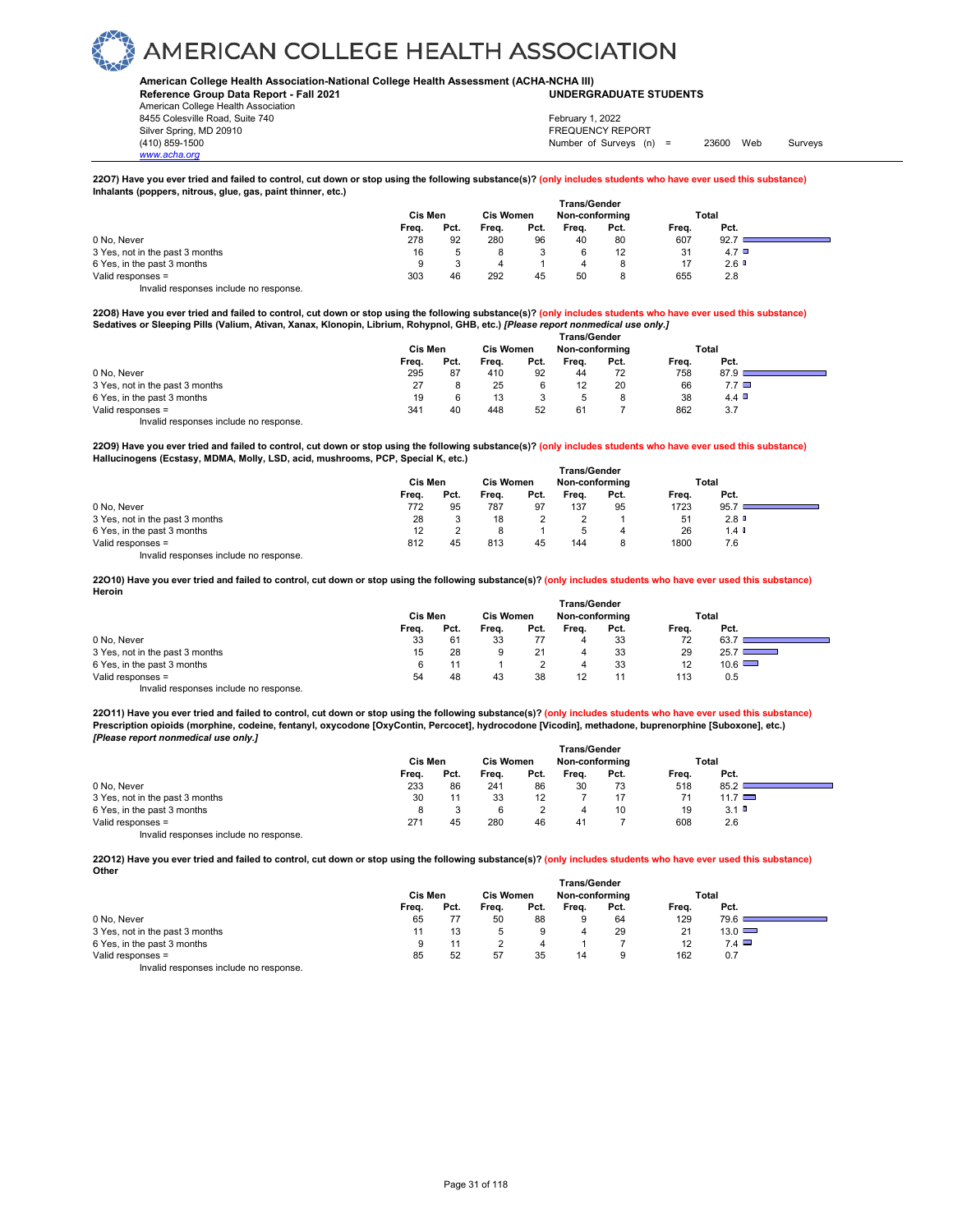**American College Health Association-National College Health Assessment (ACHA-NCHA III)**

**Reference Group Data Report - Fall 2021** American College Health Association 8455 Colesville Road, Suite 740

*www.acha.org*

### **UNDERGRADUATE STUDENTS**

Silver Spring, MD 20910<br>
1990 - The Spring, MD 20910<br>
1990 - The Survey Structure of Surveys (notation of Surveys (notation of Surveys (notation of Surveys (notati Number of Surveys (n) = 23600 Web Surveys February 1, 2022

### **22P) Have you ever used any drug by injection? [RECREATIONAL or NON-MEDICAL USE ONLY] (only includes students who have ever used any substance)**

|                                        |         |      |                  |      | <b>Trans/Gender</b> |      |       |                      |  |
|----------------------------------------|---------|------|------------------|------|---------------------|------|-------|----------------------|--|
|                                        | Cis Men |      | <b>Cis Women</b> |      | Non-conforming      |      | Total |                      |  |
|                                        | Freq.   | Pct. | Freq.            | Pct. | Freq.               | Pct. | Freq. | Pct.                 |  |
| 0 No. Never                            | 5802    | 99   | 9424             | 100  | 779                 | 99   | 16153 | 99.6                 |  |
| 1 Yes, not in the past 3 months        | 21      |      |                  |      |                     |      | 42    | $0.3$ $\blacksquare$ |  |
| 2 Yes, in the past 3 months            | 15      |      |                  |      |                     |      | 26    | 0.2                  |  |
| Valid responses =                      | 5838    | 36   | 9444             | 58   | 788                 | 5    | 16221 | 68.7                 |  |
| Invalid responses include no response. |         |      |                  |      |                     |      |       |                      |  |

### **22Q) In the past 3 months, how often have you injected drugs? [RECREATIONAL or NON-MEDICAL USE ONLY]**

**(only includes students who have used drugs by injection within the last 3 months)**

|                           | Cis Men |      |       | <b>Cis Women</b> | <b>Trans/Gender</b><br>Non-conforming |      |       | Total |
|---------------------------|---------|------|-------|------------------|---------------------------------------|------|-------|-------|
|                           | Frea.   | Pct. | Frea. | Pct.             | Frea.                                 | Pct. | Freq. | Pct.  |
| 0 Once per week or less   |         | 58   |       | 33               |                                       | 43   | 12    | 52.2  |
| 1 More than once per week |         | 42   |       | 67               |                                       | 57   |       | 47.8  |
| Valid responses =         |         | 52   |       |                  |                                       | 30   | 23    | 0.1   |

Invalid responses include no response.

#### **23A) Within the last 3 months, which tobacco products have you used? (only includes students who have used tobacco or nicotine in the last 3 months) Cigarettes**

|                   | <b>Trans/Gender</b> |      |                  |      |                |      |       |       |  |  |  |
|-------------------|---------------------|------|------------------|------|----------------|------|-------|-------|--|--|--|
|                   | Cis Men             |      | <b>Cis Women</b> |      | Non-conforming |      |       | Total |  |  |  |
|                   | Freq.               | Pct. | Freq.            | Pct. | Frea.          | Pct. | Freq. | Pct.  |  |  |  |
| 1 No              | 1093                | 57   | 1761             | 65   | 124            | 56   | 3007  | 61.4  |  |  |  |
| 2 Yes             | 813                 | 43   | 957              | 35   | 98             | 44   | 1891  | 38.6  |  |  |  |
| Valid responses = | 1906                | 39   | 2718             | 55   | 222            |      | 4898  | 20.8  |  |  |  |
|                   |                     |      |                  |      |                |      |       |       |  |  |  |

Invalid responses include no response.

#### **23B) Within the last 3 months, which tobacco products have you used? (only includes students who have used tobacco or nicotine in the last 3 months) E-cigarettes or other vape products (for example: Juul, etc.)**

|                                        | <b>Trans/Gender</b> |      |                  |      |                |      |       |               |  |  |  |
|----------------------------------------|---------------------|------|------------------|------|----------------|------|-------|---------------|--|--|--|
|                                        | Cis Men             |      | <b>Cis Women</b> |      | Non-conforming |      |       | Total         |  |  |  |
|                                        | Freq.               | Pct. | Freq.            | Pct. | Frea.          | Pct. | Freq. | Pct.          |  |  |  |
| 1 No                                   | 467                 | 24   | 370              | 13   | 53             | 24   | 903   | $18.0$ $\Box$ |  |  |  |
| 2 Yes                                  | 1481                | 76   | 2415             | 87   | 168            | 76   | 4103  | 82.0          |  |  |  |
| Valid responses =                      | 1948                | 39   | 2785             | 56   | 221            | 4    | 5006  | 21.2          |  |  |  |
| Invalid responses include no response. |                     |      |                  |      |                |      |       |               |  |  |  |

### **23C) Within the last 3 months, which tobacco products have you used? (only includes students who have used tobacco or nicotine in the last 3 months) Water pipe or hookah**

|                   | <b>Trans/Gender</b> |      |                  |      |                |      |       |              |  |  |  |  |
|-------------------|---------------------|------|------------------|------|----------------|------|-------|--------------|--|--|--|--|
|                   | Cis Men             |      | <b>Cis Women</b> |      | Non-conforming |      | Total |              |  |  |  |  |
|                   | Frea.               | Pct. | Freq.            | Pct. | Frea.          | Pct. | Freq. | Pct.         |  |  |  |  |
| 1 No              | 1637                | 90   | 2417             | 91   | 183            | 88   | 4284  | 90.6         |  |  |  |  |
| 2 Yes             | 181                 | 10   | 231              | 9    | 26             | 12   | 444   | $9.4$ $\Box$ |  |  |  |  |
| Valid responses = | 1818                | 38   | 2648             | 56   | 209            | 4    | 4728  | 20.0         |  |  |  |  |

Invalid responses include no response.

#### **23D) Within the last 3 months, which tobacco products have you used? (only includes students who have used tobacco or nicotine in the last 3 months) Chewing or smokeless tobacco**

|                                        | <b>Trans/Gender</b> |      |                  |      |                |      |       |            |  |  |  |
|----------------------------------------|---------------------|------|------------------|------|----------------|------|-------|------------|--|--|--|
|                                        | Cis Men             |      | <b>Cis Women</b> |      | Non-conformina |      | Total |            |  |  |  |
|                                        | Freq.               | Pct. | Freq.            | Pct. | Frea.          | Pct. | Freq. | Pct.       |  |  |  |
| 1 No                                   | 1524                | 82   | 2575             | 97   | 200            | 95   | 4345  | 91.3       |  |  |  |
| 2 Yes                                  | 328                 | 18   | 70               |      | 10             |      | 414   | $8.7 \Box$ |  |  |  |
| Valid responses =                      | 1852                | 39   | 2645             | 56   | 210            | 4    | 4759  | 20.2       |  |  |  |
| Invalid responses include no response. |                     |      |                  |      |                |      |       |            |  |  |  |

#### **23E) Within the last 3 months, which tobacco products have you used? (only includes students who have used tobacco or nicotine in the last 3 months) Cigars or little cigars**

|                                        | <b>Trans/Gender</b> |      |                  |      |                |      |       |               |  |  |  |
|----------------------------------------|---------------------|------|------------------|------|----------------|------|-------|---------------|--|--|--|
|                                        | Cis Men             |      | <b>Cis Women</b> |      | Non-conforming |      | Total |               |  |  |  |
|                                        | Freq.               | Pct. | Freq.            | Pct. | Freq.          | Pct. | Frea. | Pct.          |  |  |  |
| 1 No                                   | 1322                | 70   | 2500             | 94   | 185            | 87   | 4047  | 84.3          |  |  |  |
| 2 Yes                                  | 558                 | 30   | 157              |      | 28             | 13   | 755   | $15.7$ $\Box$ |  |  |  |
| Valid responses =                      | 1880                | 39   | 2657             | 55   | 213            | 4    | 4802  | 20.3          |  |  |  |
| Invalid responses include no response. |                     |      |                  |      |                |      |       |               |  |  |  |

**23F) Within the last 3 months, which tobacco products have you used? (only includes students who have used tobacco or nicotine in the last 3 months) Other** 

|                   | <b>Trans/Gender</b> |         |       |                  |       |                |       |                  |  |  |  |  |
|-------------------|---------------------|---------|-------|------------------|-------|----------------|-------|------------------|--|--|--|--|
|                   |                     | Cis Men |       | <b>Cis Women</b> |       | Non-conforming |       | Total            |  |  |  |  |
|                   | Freq.               | Pct.    | Frea. | Pct.             | Frea. | Pct.           | Frea. | Pct.             |  |  |  |  |
| 1 No              | 1195                | 95      | 1730  | 99               | 132   | 96             | 3092  | 97.1             |  |  |  |  |
| 2 Yes             | 60                  |         | 25    |                  |       |                | 92    | 2.9 <sup>°</sup> |  |  |  |  |
| Valid responses = | 1255                | 39      | 1755  | 55               | 137   |                | 3184  | 13.5             |  |  |  |  |
| $\cdots$ $\cdots$ |                     |         |       |                  |       |                |       |                  |  |  |  |  |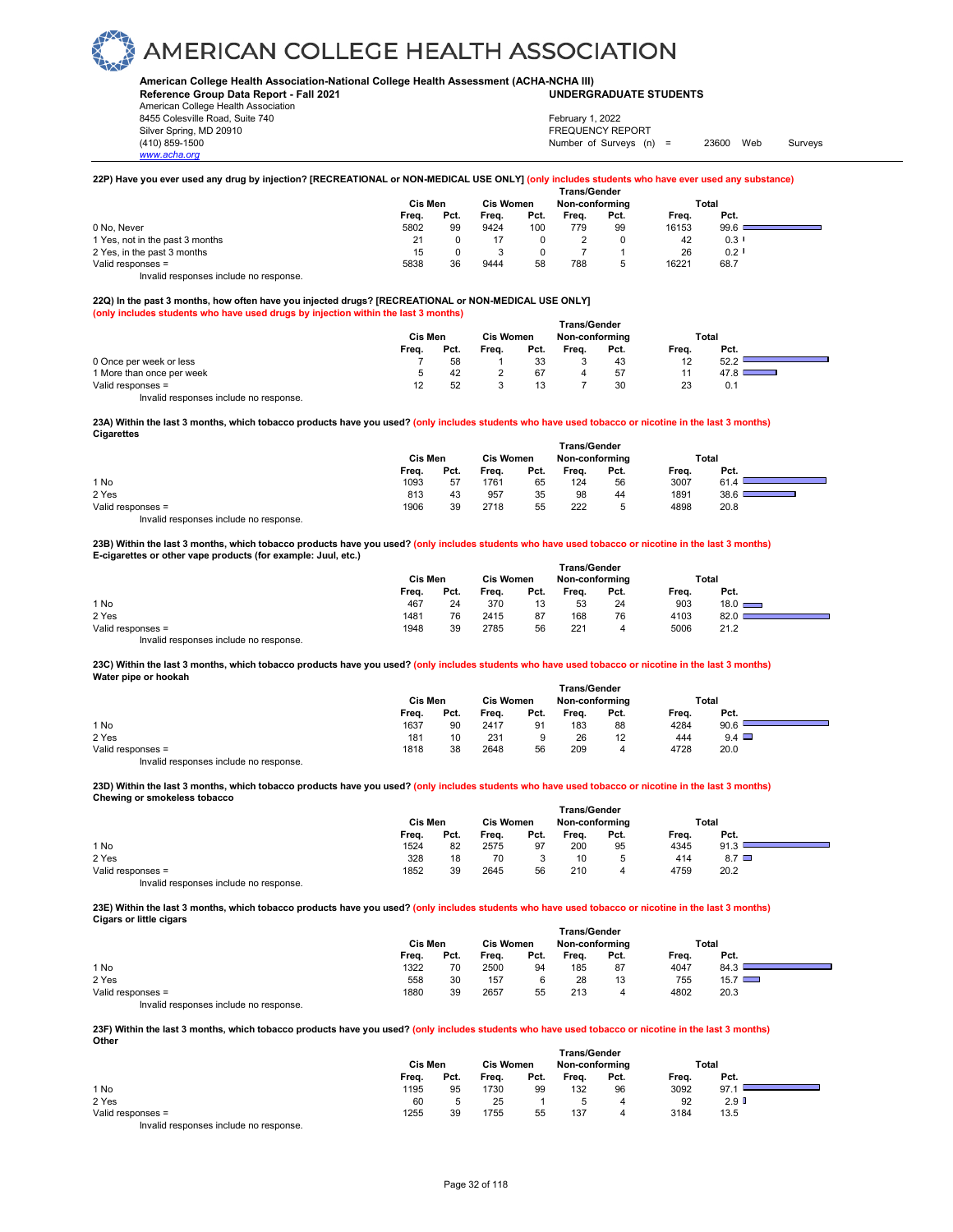**American College Health Association-National College Health Assessment (ACHA-NCHA III) UNDERGRADUATE STUDENTS**

**Reference Group Data Report - Fall 2021** American College Health Association

8455 Colesville Road, Suite 740 Silver Spring, MD 20910<br>
1990 - The Source of Surveys (n) San Francisco Communication (410) 859-1500<br>
Surveys (n) Number of Surveys (n)

*www.acha.org*

### February 1, 2022

Number of Surveys  $(n) = 23600$  Web Surveys

### **24) When, if ever, was the last time you used cannabis/marijuana? Please include medical and non-medical use.**

|                                           | Trans/Gender |      |           |      |                |      |       |               |  |  |
|-------------------------------------------|--------------|------|-----------|------|----------------|------|-------|---------------|--|--|
|                                           | Cis Men      |      | Cis Women |      | Non-conforming |      |       | Total         |  |  |
|                                           | Freq.        | Pct. | Frea.     | Pct. | Frea.          | Pct. | Frea. | Pct.          |  |  |
| 1 Never                                   | 5597         | 63   | 7729      | 59   | 592            | 51   | 14061 | 60.0          |  |  |
| 2 Within the last 2 weeks                 | 1281         | 14   | 1995      | 15   | 252            | 22   | 3571  | $15.2$ $\Box$ |  |  |
| 3 More than 2 weeks but within 30 days    | 322          | 4    | 580       | 4    | 47             | 4    | 956   | 4.1 $\Box$    |  |  |
| 4 More than 30 days but within 3 months   | 393          | 4    | 701       | 5    | 80             |      | 1191  | $5.1$ $\Box$  |  |  |
| 5 More than 3 months but within 12 months | 507          | 6    | 984       | 8    | 98             | 9    | 1604  | $6.8$ $\Box$  |  |  |
| 6 More than 12 months ago                 | 771          | 9    | 1197      | 9    | 85             |      | 2067  | $8.8$ $\Box$  |  |  |
| Valid responses =                         | 8871         | 38   | 13186     | 56   | 1154           | b    | 23450 | 99.4          |  |  |

Invalid responses include no response.

### **25A) When, if ever, was the last time you drank alcohol?**

|                                           | Trans/Gender |      |           |      |                |      |       |                   |  |
|-------------------------------------------|--------------|------|-----------|------|----------------|------|-------|-------------------|--|
|                                           | Cis Men      |      | Cis Women |      | Non-conforming |      | Total |                   |  |
|                                           | Freq.        | Pct. | Frea.     | Pct. | Frea.          | Pct. | Frea. | Pct.              |  |
| 1 Never                                   | 2669         | 30   | 3177      | 24   | 319            | 28   | 6239  | 26.6              |  |
| 2 Within the last 2 weeks                 | 4102         | 46   | 6802      | 52   | 461            | 40   | 11472 | 48.9 <sub>1</sub> |  |
| 3 More than 2 weeks but within 30 days    | 637          |      | 1218      | 9    | 117            | 10   | 1997  | $8.5$ $\Box$      |  |
| 4 More than 30 days but within 3 months   | 585          |      | 912       |      | 110            | 10   | 1619  | $6.9$ $\Box$      |  |
| 5 More than 3 months but within 12 months | 545          | 6    | 676       | 5    | 95             | 8    | 1324  | $5.6\Box$         |  |
| 6 More than 12 months ago                 | 329          |      | 391       | 3    | 54             | 5    | 788   | $3.4$ $\square$   |  |
| Valid responses =                         | 8867         | 38   | 13176     | 56   | 1156           | 5    | 23439 | 99.3              |  |
| Invalid responses include no response.    |              |      |           |      |                |      |       |                   |  |

**25B1) The last time you drank alcohol: (only includes students who drank alcohol within the last 3 months) Did you get drunk?** 

|                   | <b>Trans/Gender</b> |      |                  |      |                |      |       |      |  |  |  |
|-------------------|---------------------|------|------------------|------|----------------|------|-------|------|--|--|--|
|                   | Cis Men             |      | <b>Cis Women</b> |      | Non-conforming |      | Total |      |  |  |  |
|                   | Freq.               | Pct. | Freq.            | Pct. | Frea.          | Pct. | Freq. | Pct. |  |  |  |
| 1 No              | 2930                | 55   | 4865             | 55   | 391            | 57   | 8270  | 54.9 |  |  |  |
| 2 Yes             | 2384                | 45   | 4057             | 46   | 297            | 43   | 6796  | 45.  |  |  |  |
| Valid responses = | 5314                | 35   | 8922             | 59   | 688            |      | 15066 | 63.8 |  |  |  |
|                   |                     |      |                  |      |                |      |       |      |  |  |  |

Invalid responses include no response.

### **25B2) The last time you drank alcohol: (only includes students who drank alcohol within the last 3 months)**

**Did you intend to get drunk?** 

|                   | <b>Trans/Gender</b> |         |       |                  |       |                |       |                                                                                                                                 |  |  |  |  |
|-------------------|---------------------|---------|-------|------------------|-------|----------------|-------|---------------------------------------------------------------------------------------------------------------------------------|--|--|--|--|
|                   |                     | Cis Men |       | <b>Cis Women</b> |       | Non-conforming |       | Total                                                                                                                           |  |  |  |  |
|                   | Freq.               | Pct.    | Freq. | Pct.             | Freq. | Pct.           | Freq. | Pct.                                                                                                                            |  |  |  |  |
| 1 No              | 2837                | 53      | 4705  | 53               | 369   | 54             | 7991  | 53.                                                                                                                             |  |  |  |  |
| 2 Yes             | 2471                | 47      | 4206  | 47               | 318   | 46             | 7057  | ا 46.9<br><b>Contract Contract Contract Contract Contract Contract Contract Contract Contract Contract Contract Contract Co</b> |  |  |  |  |
| Valid responses = | 5308                | 35      | 8911  | 59               | 687   | ∽<br>w         | 15048 | 63.8                                                                                                                            |  |  |  |  |
| .<br>.            |                     |         |       |                  |       |                |       |                                                                                                                                 |  |  |  |  |

Invalid responses include no response.

**26) One drink of alcohol is defined as a 12 oz. can or bottle of beer or wine cooler, a 4 oz. glass of wine, or a shot of liquor straight or in a mixed drink.**

**(only includes students who drank alcohol within the last 3 months) The last time you drank alcohol in a social setting, how many drinks of alcohol did you have?**

|                                        | <b>Trans/Gender</b> |                |        |       |                  |       |                |       |                                 |  |  |
|----------------------------------------|---------------------|----------------|--------|-------|------------------|-------|----------------|-------|---------------------------------|--|--|
|                                        |                     | <b>Cis Men</b> |        |       | <b>Cis Women</b> |       | Non-conforming |       | Total                           |  |  |
|                                        |                     | Freq.          | Pct.   | Freq. | Pct.             | Freq. | Pct.           | Freq. | Pct.                            |  |  |
| 00 Drinks                              |                     | 125            | 2      | 157   | $\overline{2}$   | 25    | 4              | 310   | $2.1$ $\Box$                    |  |  |
| 1 1 to 2 Drinks                        |                     | 1803           | 34     | 3819  | 43               | 315   | 46             | 5995  | 40.7                            |  |  |
| 2 3 to 4 Drinks                        |                     | 1203           | 23     | 2614  | 30               | 175   | 26             | 4026  | 26.9                            |  |  |
| 3 5 to 6 Drinks                        |                     | 964            | 18     | 1490  | 17               | 99    | 15             | 2577  | 17.2                            |  |  |
| 4 7 to 8 Drinks                        |                     | 545            | 10     | 468   | 5                | 43    | 6              | 1067  | $\overline{\phantom{0}}$<br>7.1 |  |  |
| 59 to 10 Drinks                        |                     | 319            | 6      | 199   | $\overline{2}$   | 10    | 2              | 531   | 3.5                             |  |  |
| 6 11 or More Drinks                    |                     | 331            | 6      | 114   |                  | 12    | 2              | 462   | 3.1                             |  |  |
| Total                                  |                     | 5290           | 35     | 8861  | 59               | 679   | 5              | 14968 | 63.4                            |  |  |
| Invalid responses include no response. |                     |                |        |       |                  |       |                |       |                                 |  |  |
|                                        | Mean                |                | Median |       | <b>Std Dev</b>   |       | Min            |       | Max                             |  |  |
| $C1$ Max                               | 1.50                |                | 100    |       | 200              |       | $\sim$         |       | $\cap$                          |  |  |

|                                    | Mean | Median | <b>Std Dev</b> | Min | Max |
|------------------------------------|------|--------|----------------|-----|-----|
| Cis Men                            | 4.58 | 4.00   | 3.92           |     | 90  |
| <b>Cis Women</b>                   | 3.36 | 3.00   | 2.64           |     | 86  |
| <b>Trans/Gender Non-conforming</b> | 3.43 | 2.00   | 5.42           |     | 90  |
| Overall                            | 3.80 | 3.00   | 3.36           |     | 90  |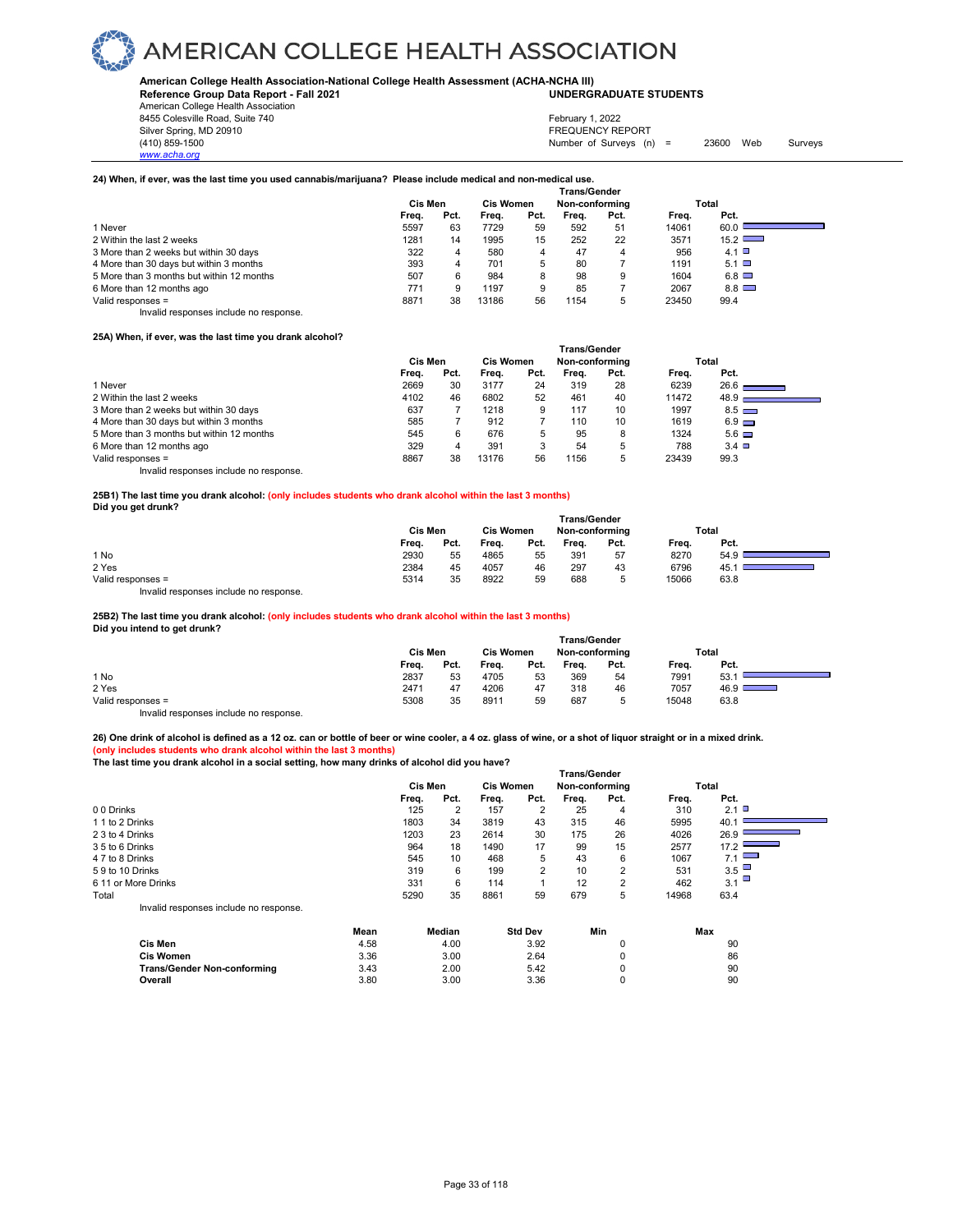#### **American College Health Association-National College Health Assessment (ACHA-NCHA III) UNDERGRADUATE STUDENTS**

**Reference Group Data Report - Fall 2021** American College Health Association

8455 Colesville Road, Suite 740 Silver Spring, MD 20910<br>
1990 - The Source of Surveys (n) San Francisco Communication (410) 859-1500<br>
Surveys (n) Number of Surveys (n)

*www.acha.org*

Number of Surveys (n) = 23600 Web Surveys February 1, 2022

### **27) One drink of alcohol is defined as a 12 oz. can or bottle of beer or wine cooler, a 4 oz. glass of wine, or a shot of liquor straight or in a mixed drink. (only includes students who drank alcohol within the last 3 months)**

**The last time you drank alcohol in a social setting, over how many hours did you drink alcohol?**

|                                        | <b>Trans/Gender</b> |                |      |                  |      |                |             |       |                   |  |
|----------------------------------------|---------------------|----------------|------|------------------|------|----------------|-------------|-------|-------------------|--|
|                                        |                     | <b>Cis Men</b> |      | <b>Cis Women</b> |      | Non-conforming |             |       | <b>Total</b>      |  |
|                                        |                     | Freq.          | Pct. | Freq.            | Pct. | Freq.          | Pct.        | Freq. | Pct.              |  |
| 00 Hours                               |                     | 175            | 3    | 213              | 2    | 32             | 5           | 425   | 2.8               |  |
| 1 1 to 2 Hours                         |                     | 2113           | 40   | 3333             | 38   | 308            | 45          | 5806  | 38.8              |  |
| 2 3 to 4 Hours                         |                     | 1854           | 35   | 3306             | 37   | 228            | 34          | 5440  | 36.4              |  |
| 3 5 to 6 Hours                         |                     | 846            | 16   | 1597             | 18   | 93             | 14          | 2560  | 17.1              |  |
| 4 7 to 8 Hours                         |                     | 202            | 4    | 276              | 3    | 13             | 2           | 494   | $3.3$ $\Box$      |  |
| 59 to 10 Hours                         |                     | 41             |      | 70               |      | 3              | $\mathbf 0$ | 115   | 0.8 <sub>0</sub>  |  |
| 6 11 or More Hours                     |                     | 58             |      | 51               |      | $\overline{2}$ | $\mathbf 0$ | 112   | 0.7 <sub>II</sub> |  |
| Total                                  |                     | 5289           | 35   | 8846             | 59   | 679            | 5           | 14952 | 63.4              |  |
| Invalid responses include no response. |                     |                |      |                  |      |                |             |       |                   |  |
|                                        | Mean                | Median         |      | <b>Std Dev</b>   |      | Min            |             |       | Max               |  |
| Cis Men                                | 3.18                |                | 3.00 |                  | 2.21 |                |             |       | 30                |  |
| <b>Cis Women</b>                       | 3.23                |                | 3.00 |                  | 2.04 |                | 0           |       | 48                |  |
| <b>Trans/Gender Non-conforming</b>     | 2.80                |                | 2.00 |                  | 1.96 |                | 0           |       | 24                |  |
| Overall                                | 3.19                |                | 3.00 |                  | 2.1  |                | 0           |       | 48                |  |

**28) Over the last two weeks, how many times have you had five or more drinks (males) or four or more drinks (females) containing any kind of alcohol at a sitting? (only includes students who drank alcohol within the last 2 weeks)**

|                                        | <b>Trans/Gender</b> |      |                  |      |                |          |       |                             |  |  |
|----------------------------------------|---------------------|------|------------------|------|----------------|----------|-------|-----------------------------|--|--|
|                                        | Cis Men             |      | <b>Cis Women</b> |      | Non-conforming |          |       | Total                       |  |  |
|                                        | Freq.               | Pct. | Freq.            | Pct. | Freq.          | Pct.     | Freq. | Pct.                        |  |  |
| 1 None                                 | 1495                | 37   | 2880             | 43   | 201            | 44       | 4623  | 40.5                        |  |  |
| 2 1 time                               | 1055                | 26   | 1720             | 25   | 122            | 27       | 2923  | 25.6                        |  |  |
| 3 2 times                              | 684                 | 17   | 1078             | 16   | 70             | 15       | 1843  | 16.11<br><u> Tanzania (</u> |  |  |
| 4 3 times                              | 330                 | 8    | 474              |      | 30             |          | 841   | 7.4                         |  |  |
| 54 times                               | 245                 | 6    | 333              | 5    | 18             | 4        | 603   | 5.3                         |  |  |
| 65 times                               | 116                 | 3    | 136              | 2    | 5              |          | 259   | 2.3                         |  |  |
| 76 times                               | 78                  | 2    | 80               |      | 5              |          | 164   | $1.4$ D                     |  |  |
| 8 7 times                              | 30                  |      | 25               | 0    | 3              |          | 58    | 0.5                         |  |  |
| 98 times                               | 21                  |      | 18               | 0    | 4              | 0        | 40    | $0.4$ $\blacksquare$        |  |  |
| 109 times                              | 5                   | 0    | 8                | 0    | и              | $\Omega$ | 14    | 0.1                         |  |  |
| 11 10 or more times                    | 30                  |      | 21               | 0    | $\overline{2}$ | 0        | 53    | 0.5                         |  |  |
| Total                                  | 4089                | 36   | 6773             | 59   | 458            | 4        | 11421 | 48.4                        |  |  |
| Invalid responses include no response. |                     |      |                  |      |                |          |       |                             |  |  |

**29A) Within the last 12 months, have you experienced any of the following when drinking alcohol? (only includes students who drank alcohol within the last 12 months) Did something I later regretted Trans/Gender**

|                   | l rans/Gender |      |                  |      |                |        |       |       |  |  |
|-------------------|---------------|------|------------------|------|----------------|--------|-------|-------|--|--|
|                   | Cis Men       |      | <b>Cis Women</b> |      | Non-conforming |        |       | Total |  |  |
|                   | Freq.         | Pct. | Freq.            | Pct. | Frea.          | Pct.   | Frea. | Pct.  |  |  |
| 1 No              | 4762          | 82   | 7412             | 78   | 655            | 84     | 12948 | 79.4  |  |  |
| 2 Yes             | 1080          | 19   | 2139             | 22   | 121            | 16     | 3367  | 20.6  |  |  |
| Valid responses = | 5842          | 36   | 9551             | 59   | 776            | ∽<br>◡ | 16315 | 69.1  |  |  |
| .<br>.            |               |      |                  |      |                |        |       |       |  |  |

Invalid responses include no response.

**29B) Within the last 12 months, have you experienced any of the following when drinking alcohol? (only includes students who drank alcohol within the last 12 months) Blackout (forgot where I was or what I did for a large period of time and cannot remember, even when someone reminds me)** 

|                                        | <b>Trans/Gender</b> |      |                  |      |                |      |       |               |  |
|----------------------------------------|---------------------|------|------------------|------|----------------|------|-------|---------------|--|
|                                        | Cis Men             |      | <b>Cis Women</b> |      | Non-conforming |      | Total |               |  |
|                                        | Freq.               | Pct. | Frea.            | Pct. | Freq.          | Pct. | Frea. | Pct.          |  |
| 1 No                                   | 5111                | 87   | 8320             | 87   | 717            | 92   | 14276 | 87.4          |  |
| 2 Yes                                  | 736                 | 13   | 1243             | 13   | 61             | 8    | 2058  | $12.6$ $\Box$ |  |
| Valid responses =                      | 5847                | 36   | 9563             | 59   | 778            | 5    | 16334 | 69.2          |  |
| Invalid responses include no response. |                     |      |                  |      |                |      |       |               |  |

**29C) Within the last 12 months, have you experienced any of the following when drinking alcohol? (only includes students who drank alcohol within the last 12 months) Brownout (forgot where I was or what I did for short periods of time, but can remember once someone reminds me)** 

|                                        | <b>Trans/Gender</b> |      |                  |      |                |      |       |       |  |  |
|----------------------------------------|---------------------|------|------------------|------|----------------|------|-------|-------|--|--|
|                                        | Cis Men             |      | <b>Cis Women</b> |      | Non-conforming |      |       | Total |  |  |
|                                        | Freq.               | Pct. | Freq.            | Pct. | Freq.          | Pct. | Freq. | Pct.  |  |  |
| 1 No                                   | 4598                | 79   | 7001             | 73   | 613            | 79   | 12329 | 75.4  |  |  |
| 2 Yes                                  | 1251                | 21   | 2568             | 27   | 165            | 21   | 4013  | 24.6  |  |  |
| Valid responses =                      | 5849                | 36   | 9569             | 59   | 778            | 5    | 16342 | 69.2  |  |  |
| Invalid responses include no response. |                     |      |                  |      |                |      |       |       |  |  |

**29D) Within the last 12 months, have you experienced any of the following when drinking alcohol? (only includes students who drank alcohol within the last 12 months) Got in trouble with the police Trans/Gender**

|                                        | Cis Men |      | <b>Cis Women</b> |      | Non-conforming |      | Total |         |  |
|----------------------------------------|---------|------|------------------|------|----------------|------|-------|---------|--|
|                                        | Freq.   | Pct. | Freq.            | Pct. | Frea.          | Pct. | Freq. | Pct.    |  |
| 1 No                                   | 5761    | 99   | 9489             | 99   | 765            | 99   | 16157 | 99.0    |  |
| 2 Yes                                  | 78      |      | 76               |      | 10             |      | 168   | $1.0$ I |  |
| Valid responses =                      | 5839    | 36   | 9565             | 59   | 775            |      | 16325 | 69.2    |  |
| Invalid responses include no response. |         |      |                  |      |                |      |       |         |  |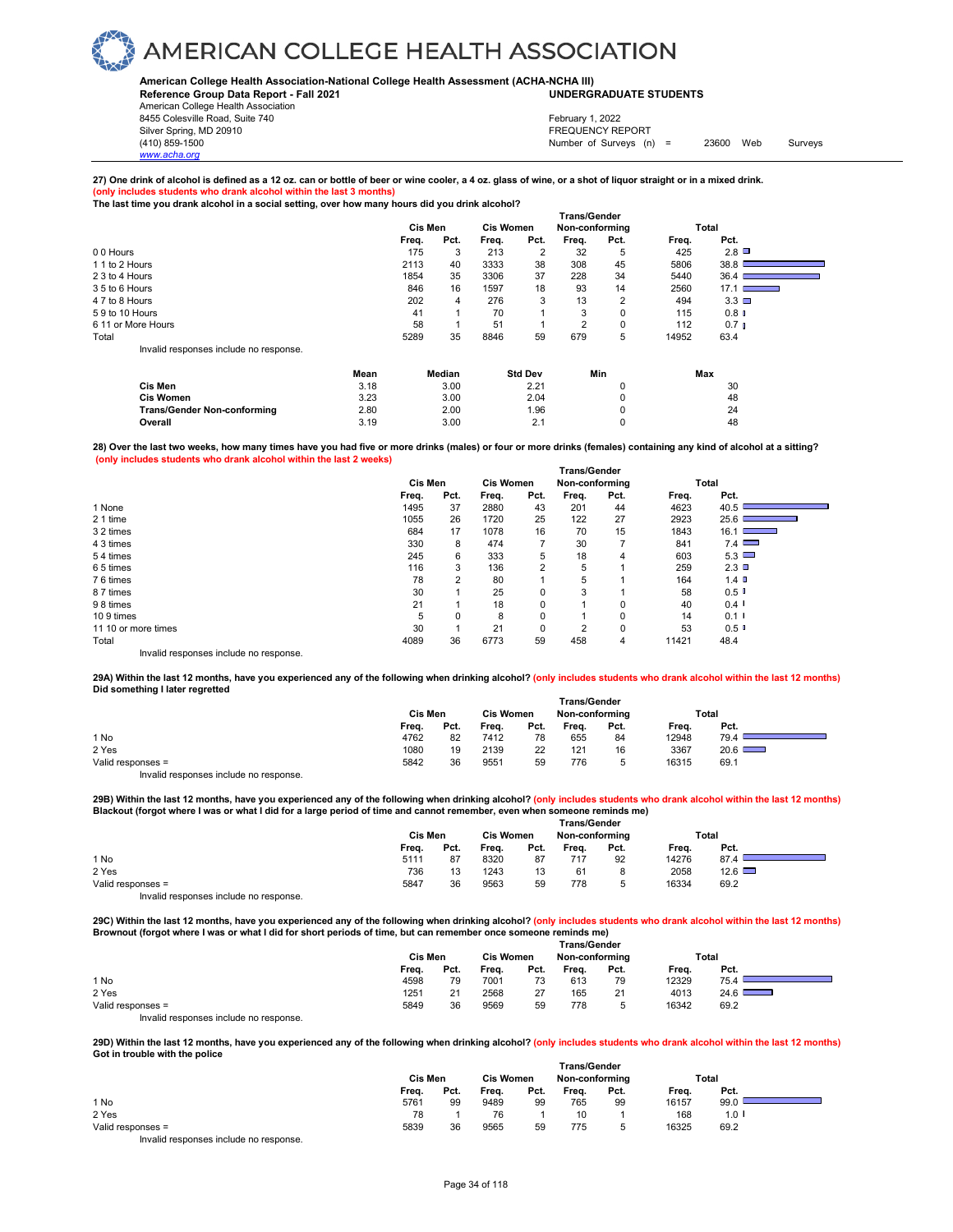#### **American College Health Association-National College Health Assessment (ACHA-NCHA III) UNDERGRADUATE STUDENTS**

**Reference Group Data Report - Fall 2021**

American College Health Association 8455 Colesville Road, Suite 740 Silver Spring, MD 20910<br>
1990 - The Spring, MD 20910<br>
1990 - The Survey Structure of Surveys (n)

*www.acha.org*

Number of Surveys  $(n) = 23600$  Web Surveys February 1, 2022

**29E) Within the last 12 months, have you experienced any of the following when drinking alcohol? (only includes students who drank alcohol within the last 12 months) Got in trouble with college/university authorities** 

|                                        | <b>Trans/Gender</b> |      |                  |      |                |      |       |         |  |  |
|----------------------------------------|---------------------|------|------------------|------|----------------|------|-------|---------|--|--|
|                                        | Cis Men             |      | <b>Cis Women</b> |      | Non-conforming |      | Total |         |  |  |
|                                        | Freq.               | Pct. | Freq.            | Pct. | Freq.          | Pct. | Freq. | Pct.    |  |  |
| 1 No                                   | 5775                | 99   | 9445             | 99   | 765            | 99   | 16128 | 98.8    |  |  |
| 2 Yes                                  | 70                  |      | 112              |      |                |      | 193   | $1.2$ I |  |  |
| Valid responses =                      | 5845                | 36   | 9557             | 59   | 774            |      | 16321 | 69.2    |  |  |
| Invalid responses include no response. |                     |      |                  |      |                |      |       |         |  |  |

**29F) Within the last 12 months, have you experienced any of the following when drinking alcohol? (only includes students who drank alcohol within the last 12 months) Someone had sex with me without my consent** 

|                                        | <b>Trans/Gender</b> |      |                  |      |                |      |       |                  |  |
|----------------------------------------|---------------------|------|------------------|------|----------------|------|-------|------------------|--|
|                                        | Cis Men             |      | <b>Cis Women</b> |      | Non-conforming |      | Total |                  |  |
|                                        | Freq.               | Pct. | Freq.            | Pct. | Freq.          | Pct. | Freq. | Pct.             |  |
| 1 No                                   | 5791                | 99   | 9363             | 98   | 751            | 97   | 16048 | 98.3             |  |
| 2 Yes                                  | 56                  |      | 191              |      | 24             | 3    | 274   | 1.7 <sup>1</sup> |  |
| Valid responses =                      | 5847                | 36   | 9554             | 59   | 775            | 5    | 16322 | 69.2             |  |
| Invalid responses include no response. |                     |      |                  |      |                |      |       |                  |  |

**29G) Within the last 12 months, have you experienced any of the following when drinking alcohol? (only includes students who drank alcohol within the last 12 months) Had sex with someone without their consent** 

|                                         |         |      |                  |      | <b>Trans/Gender</b> |      |       |         |  |
|-----------------------------------------|---------|------|------------------|------|---------------------|------|-------|---------|--|
|                                         | Cis Men |      | <b>Cis Women</b> |      | Non-conforming      |      | Total |         |  |
|                                         | Frea.   | Pct. | Frea.            | Pct. | Frea.               | Pct. | Frea. | Pct.    |  |
| 1 No                                    | 5832    | 100  | 9554             | 100  | 770                 | 99   | 16301 | 99.8    |  |
| 2 Yes                                   |         |      | 10               |      |                     |      | 34    | $0.2$ I |  |
| Valid responses =                       | 5849    | 36   | 9564             | 59   | 776                 | ∽    | 16335 | 69.2    |  |
| Involid recononces include no recononce |         |      |                  |      |                     |      |       |         |  |

Invalid responses include no response.

**29H) Within the last 12 months, have you experienced any of the following when drinking alcohol? (only includes students who drank alcohol within the last 12 months) Had unprotected sex Trans/Gender**

|                                        | ⊺rans/Gender |      |       |                  |       |                |       |                |  |  |  |
|----------------------------------------|--------------|------|-------|------------------|-------|----------------|-------|----------------|--|--|--|
|                                        | Cis Men      |      |       | <b>Cis Women</b> |       | Non-conforming | Total |                |  |  |  |
|                                        | Freq.        | Pct. | Freq. | Pct.             | Freq. | Pct.           | Freq. | Pct.           |  |  |  |
| 1 No                                   | 5255         | 90   | 8341  | 87               | 700   | 90             | 14426 | 88.3           |  |  |  |
| 2 Yes                                  | 591          | 10   | 1223  | 13               |       | 10             | 1907  | $11.7 \square$ |  |  |  |
| Valid responses =                      | 5846         | 36   | 9564  | 59               | 777   |                | 16333 | 69.2           |  |  |  |
| Invalid responses include no response. |              |      |       |                  |       |                |       |                |  |  |  |

**29I) Within the last 12 months, have you experienced any of the following when drinking alcohol? (only includes students who drank alcohol within the last 12 months) Physically injured myself Trans/Gender**

|                                        | ı rans/Gender |      |                  |      |                |      |       |              |  |  |  |
|----------------------------------------|---------------|------|------------------|------|----------------|------|-------|--------------|--|--|--|
|                                        | Cis Men       |      | <b>Cis Women</b> |      | Non-conforming |      | Total |              |  |  |  |
|                                        | Freq.         | Pct. | Freq.            | Pct. | Freq.          | Pct. | Frea. | Pct.         |  |  |  |
| 1 No                                   | 5433          | 93   | 8689             | 91   | 697            | 90   | 14951 | 91.6         |  |  |  |
| 2 Yes                                  | 410           |      | 869              |      | 81             | 10   | 1374  | $8.4$ $\Box$ |  |  |  |
| Valid responses =                      | 5843          | 36   | 9558             | 59   | 778            | b    | 16325 | 69.2         |  |  |  |
| Invalid responses include no response. |               |      |                  |      |                |      |       |              |  |  |  |

**29J) Within the last 12 months, have you experienced any of the following when drinking alcohol? (only includes students who drank alcohol within the last 12 months) Physically injured another person Trans/Gender**

|                                                                           | Trans/Gender |      |                  |      |                |      |       |      |  |
|---------------------------------------------------------------------------|--------------|------|------------------|------|----------------|------|-------|------|--|
|                                                                           | Cis Men      |      | <b>Cis Women</b> |      | Non-conforming |      | Total |      |  |
|                                                                           | Freq.        | Pct. | Freq.            | Pct. | Freq.          | Pct. | Freq. | Pct. |  |
| 1 No                                                                      | 5804         | 99   | 9503             | 99   | 764            | 98   | 16214 | 99.3 |  |
| 2 Yes                                                                     | 40           |      | 53               |      | 13             |      | 108   | 0.71 |  |
| Valid responses =                                                         | 5844         | 36   | 9556             | 59   | 777            | ∽    | 16322 | 69.2 |  |
| the control theory is a structure that the collection of the state of the |              |      |                  |      |                |      |       |      |  |

Invalid responses include no response.

**29K) Within the last 12 months, have you experienced any of the following when drinking alcohol? (only includes students who drank alcohol within the last 12 months) Seriously considered suicide Trans/Gender**

|                                        | ≀rans/Gender |      |                  |      |                |      |       |                  |  |  |  |
|----------------------------------------|--------------|------|------------------|------|----------------|------|-------|------------------|--|--|--|
|                                        | Cis Men      |      | <b>Cis Women</b> |      | Non-conforming |      | Total |                  |  |  |  |
|                                        | Frea.        | Pct. | Frea.            | Pct. | Frea.          | Pct. | Frea. | Pct.             |  |  |  |
| 1 No                                   | 5685         | 97   | 9355             | 98   | 712            | 92   | 15888 | 97.3             |  |  |  |
| 2 Yes                                  | 162          |      | 200              | ◠    | 64             |      | 436   | 2.7 <sub>0</sub> |  |  |  |
| Valid responses =                      | 5847         | 36   | 9555             | 59   | 776            |      | 16324 | 69.2             |  |  |  |
| Invalid responses include no response. |              |      |                  |      |                |      |       |                  |  |  |  |

**29L) Within the last 12 months, have you experienced any of the following when drinking alcohol? (only includes students who drank alcohol within the last 12 months) Needed medical help Trans/Gender**

|                                        | ⊺rans/Gender |      |                  |      |                |      |       |         |  |  |  |
|----------------------------------------|--------------|------|------------------|------|----------------|------|-------|---------|--|--|--|
|                                        | Cis Men      |      | <b>Cis Women</b> |      | Non-conforming |      | Total |         |  |  |  |
|                                        | Freq.        | Pct. | Freq.            | Pct. | Frea.          | Pct. | Freq. | Pct.    |  |  |  |
| 1 No                                   | 5771         | 99   | 9440             | 99   | 761            | 98   | 16115 | 98.9    |  |  |  |
| 2 Yes                                  | 63           |      | 108              |      | 14             |      | 187   | $1.1$ I |  |  |  |
| Valid responses =                      | 5834         | 36   | 9548             | 59   | 775            | 5    | 16302 | 69.1    |  |  |  |
| Invalid responses include no response. |              |      |                  |      |                |      |       |         |  |  |  |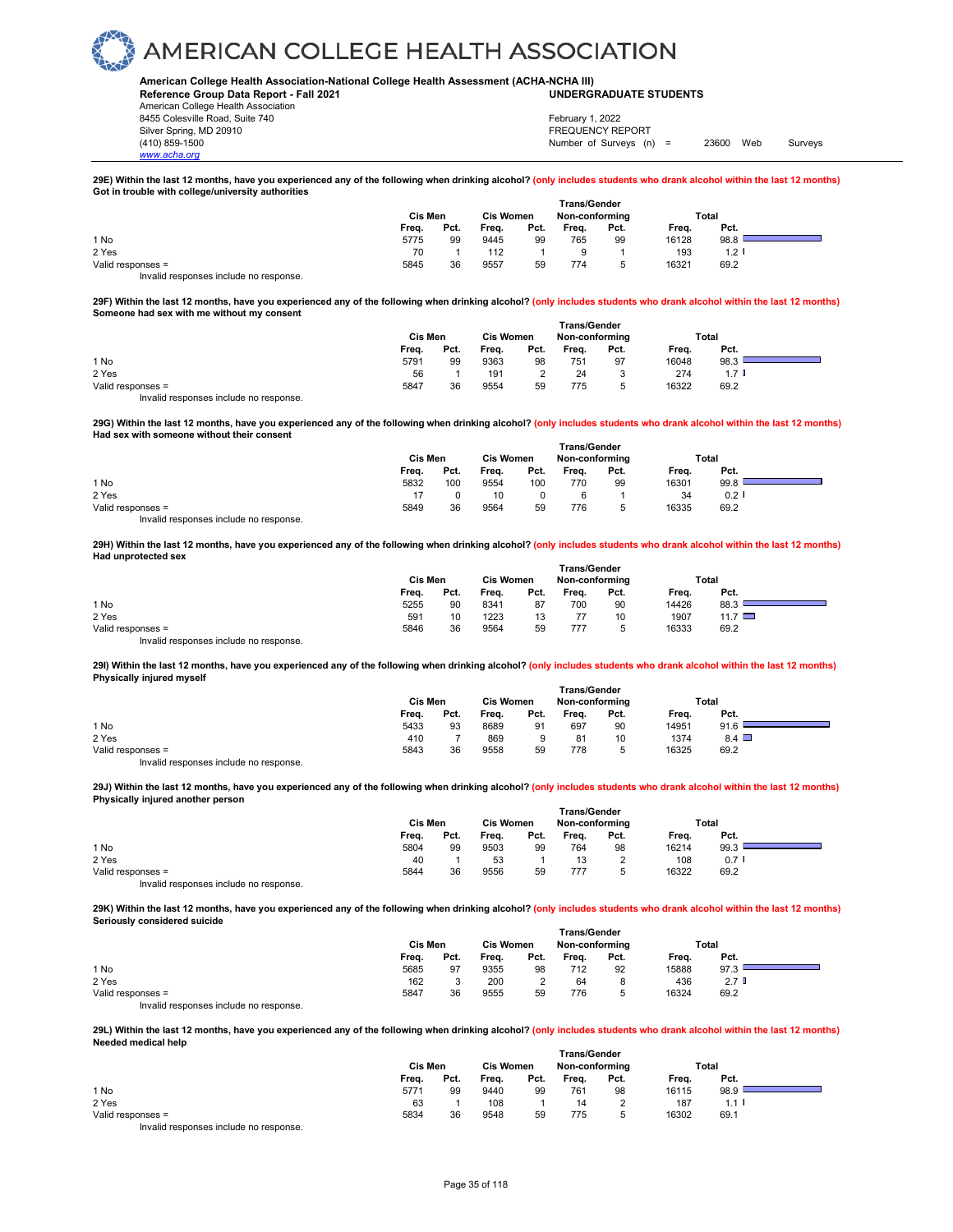#### **American College Health Association-National College Health Assessment (ACHA-NCHA III) UNDERGRADUATE STUDENTS**

**Reference Group Data Report - Fall 2021** American College Health Association 8455 Colesville Road, Suite 740 Silver Spring, MD 20910<br>
1990 - The Spring, MD 20910<br>
1990 - The Survey Structure of Surveys (n)

*www.acha.org*

### Number of Surveys (n) = 23600 Web Surveys February 1, 2022

**30A) Within the last 30 days, did you drive after drinking any alcohol at all?** 

**(only includes students who drank alcohol within the last 30 days AND drove a car within the last 30 days)**

|                                        |         |      |                  |      | <b>Trans/Gender</b> |      |       |             |  |
|----------------------------------------|---------|------|------------------|------|---------------------|------|-------|-------------|--|
|                                        | Cis Men |      | <b>Cis Women</b> |      | Non-conformina      |      | Total |             |  |
|                                        | Freq.   | Pct. | Freq.            | Pct. | Frea.               | Pct. | Freq. | Pct.        |  |
| 1 No                                   | 3165    | 84   | 5713             | 92   | 343                 | 90   | 9299  | 88.9        |  |
| 2 Yes                                  | 585     | 16   | 520              |      | 39                  | 10   | 1160  | 11.1 $\Box$ |  |
| Valid responses =                      | 3750    | 36   | 6233             | 60   | 382                 | 4    | 10459 | 44.3        |  |
| Invalid responses include no response. |         |      |                  |      |                     |      |       |             |  |

#### **30B) Within the last 12 months, to what extent did your alcohol use affect your academic performance? (only includes students who drank alcohol within the last 12 months)**

|                                                        | <b>Trans/Gender</b> |      |                  |      |                |      |       |                      |  |
|--------------------------------------------------------|---------------------|------|------------------|------|----------------|------|-------|----------------------|--|
|                                                        | Cis Men             |      | <b>Cis Women</b> |      | Non-conforming |      | Total |                      |  |
|                                                        | Freq.               | Pct. | Frea.            | Pct. | Frea.          | Pct. | Frea. | Pct.                 |  |
| 1 Alcohol use did not affect academic performance      | 5626                | 96   | 9293             | 97   | 749            | 96   | 15811 | 96.8                 |  |
| 2 Alcohol use negatively impacted performance in class | 193                 |      | 245              |      | 26             |      | 466   | $2.9$ D              |  |
| 3 Alcohol use delayed progress towards degree          | 23                  |      | 29               |      |                |      | 55    | $0.3$ $\blacksquare$ |  |
| Valid responses =                                      | 5842                | 36   | 9567             | 59   | 778            |      | 16332 | 69.2                 |  |
| .                                                      |                     |      |                  |      |                |      |       |                      |  |

Invalid responses include no response.

#### **31A) Within the last 30 days, did you drive within 6 hours of using cannabis/marijuana?**

**(only includes students who used cannabis within the last 30 days AND drove a car within the last 30 days)**

|                   |       |         |       | <b>Trans/Gender</b> |       |                |       |       |
|-------------------|-------|---------|-------|---------------------|-------|----------------|-------|-------|
|                   |       | Cis Men |       | <b>Cis Women</b>    |       | Non-conforming |       | Total |
|                   | Freq. | Pct.    | Freq. | Pct.                | Freq. | Pct.           | Freq. | Pct.  |
| 1 No              | 792   | 64      | 1432  | 72                  | 124   | 65             | 2367  | 68.5  |
| 2 Yes             | 444   | 36      | 560   | 28                  | 67    | 35             | 1088  | 31.5  |
| Valid responses = | 1236  | 36      | 1992  | 58                  | 191   | G              | 3455  | 14.6  |
|                   |       |         |       |                     |       |                |       |       |

Invalid responses include no response.

### **31B) Within the last 12 months, to what extent did your cannabis/marijuana use affect your academic performance?**

**(only includes students who used cannabis within the last 12 months)**

|                                                          | <b>Trans/Gender</b> |      |                  |      |                |      |       |            |  |  |
|----------------------------------------------------------|---------------------|------|------------------|------|----------------|------|-------|------------|--|--|
|                                                          | Cis Men             |      | <b>Cis Women</b> |      | Non-conforming |      | Total |            |  |  |
|                                                          | Frea.               | Pct. | Frea.            | Pct. | Frea.          | Pct. | Frea. | Pct.       |  |  |
| 1 Marijuana use did not affect academic performance      | 2236                | 93   | 3955             | 96   | 410            | 91   | 6669  | 94.3       |  |  |
| 2 Marijuana use negatively impacted performance in class | 145                 |      | 151              |      | 30             |      | 333   | 4.7 $\Box$ |  |  |
| 3 Marijuana use delayed progress towards degree          | 28                  |      | 33               |      | 9              |      | 71    | $1.0$ I    |  |  |
| Valid responses =                                        | 2409                | 34   | 4139             | 59   | 449            |      | 7073  | 30.0       |  |  |
| .                                                        |                     |      |                  |      |                |      |       |            |  |  |

Invalid responses include no response.

#### **32) Do you identify as a person in recovery from alcohol or other drug use?**

| <u>us po you luchiny as a person in recovery nonralconor or other urug ase:</u> |         |      |       |                  |                     |      |       |         |  |
|---------------------------------------------------------------------------------|---------|------|-------|------------------|---------------------|------|-------|---------|--|
|                                                                                 |         |      |       |                  | <b>Trans/Gender</b> |      |       |         |  |
|                                                                                 | Cis Men |      |       | <b>Cis Women</b> | Non-conforming      |      | Total |         |  |
|                                                                                 | Frea.   | Pct. | Frea. | Pct.             | Frea.               | Pct. | Frea. | Pct.    |  |
| 1 No                                                                            | 6107    | 98   | 9898  | 99               | 803                 | 97   | 16976 | 98.6    |  |
| 2 Yes                                                                           | 98      |      | 114   |                  | 28                  |      | 241   | $1.4$ I |  |
| Valid responses =                                                               | 6205    | 36   | 10012 | 58               | 831                 |      | 17217 | 73.0    |  |

Invalid responses include no response.

#### **The following text was displayed to students before this section:**

*As you answer questions in this section, please include only sexual experiences for which you gave consent and exclude any sexual contact for which you did not consent.*

#### **33A) When, if ever, was the last time you had: Oral sex (oral/genital contact)?**

|                                           | <b>Trans/Gender</b> |      |                  |      |                |      |       |              |  |  |  |
|-------------------------------------------|---------------------|------|------------------|------|----------------|------|-------|--------------|--|--|--|
|                                           | Cis Men             |      | <b>Cis Women</b> |      | Non-conforming |      |       | Total        |  |  |  |
|                                           | Freq.               | Pct. | Frea.            | Pct. | Frea.          | Pct. | Frea. | Pct.         |  |  |  |
| 1 Never                                   | 4092                | 46   | 5486             | 42   | 482            | 42   | 10162 | 43.7         |  |  |  |
| 2 Within the last 2 weeks                 | 2098                | 24   | 3831             | 29   | 299            | 26   | 6297  | 27.1         |  |  |  |
| 3 More than 2 weeks but within 30 days    | 558                 | 6    | 1030             |      |                |      | 1672  | 7.2          |  |  |  |
| 4 More than 30 days but within 3 months   | 664                 |      | 986              |      | 100            |      | 1764  | $7.6$ $\Box$ |  |  |  |
| 5 More than 3 months but within 12 months | 653                 |      | 948              |      | 96             |      | 1714  | 7.4          |  |  |  |
| 6 More than 12 months ago                 | 760                 | 9    | 780              |      | 106            |      | 1667  | $7.2$ $\Box$ |  |  |  |
| Valid responses =                         | 8825                | 38   | 13061            | 56   | 1154           |      | 23276 | 98.6         |  |  |  |

Invalid responses include no response.

#### **33B) When, if ever, was the last time you had: Vaginal intercourse (penis in vagina)?**

| ragmar microcaroc (porno m ragma).        |                                                                        |      |       |      |       |      |       |                                   |  |  |
|-------------------------------------------|------------------------------------------------------------------------|------|-------|------|-------|------|-------|-----------------------------------|--|--|
|                                           | Trans/Gender<br>Cis Men<br><b>Cis Women</b><br>Total<br>Non-conforming |      |       |      |       |      |       |                                   |  |  |
|                                           |                                                                        |      |       |      |       |      |       |                                   |  |  |
|                                           | Frea.                                                                  | Pct. | Frea. | Pct. | Frea. | Pct. | Frea. | Pct.                              |  |  |
| 1 Never                                   | 4731                                                                   | 54   | 5927  | 45   | 642   | 56   | 11432 | 49.2                              |  |  |
| 2 Within the last 2 weeks                 | 1956                                                                   | 22   | 4051  | 31   | 244   | 21   | 6311  | 27.1<br><u> Barbara (Barbara)</u> |  |  |
| 3 More than 2 weeks but within 30 days    | 449                                                                    | 5    | 871   |      | 49    | 4    | 1376  | $5.9$ $\Box$                      |  |  |
| 4 More than 30 days but within 3 months   | 539                                                                    | 6    | 828   | 6    | 70    | 6    | 1442  | $6.2$ $\Box$                      |  |  |
| 5 More than 3 months but within 12 months | 525                                                                    | 6    | 780   | 6    | 67    | 6    | 1385  | $6.0$ $\Box$                      |  |  |
| 6 More than 12 months ago                 | 615                                                                    |      | 598   | 5    | 80    |      | 1310  | $5.6$ $\Box$                      |  |  |
| Valid responses =                         | 8815                                                                   | 38   | 13055 | 56   | 1152  | 5    | 23256 | 98.5                              |  |  |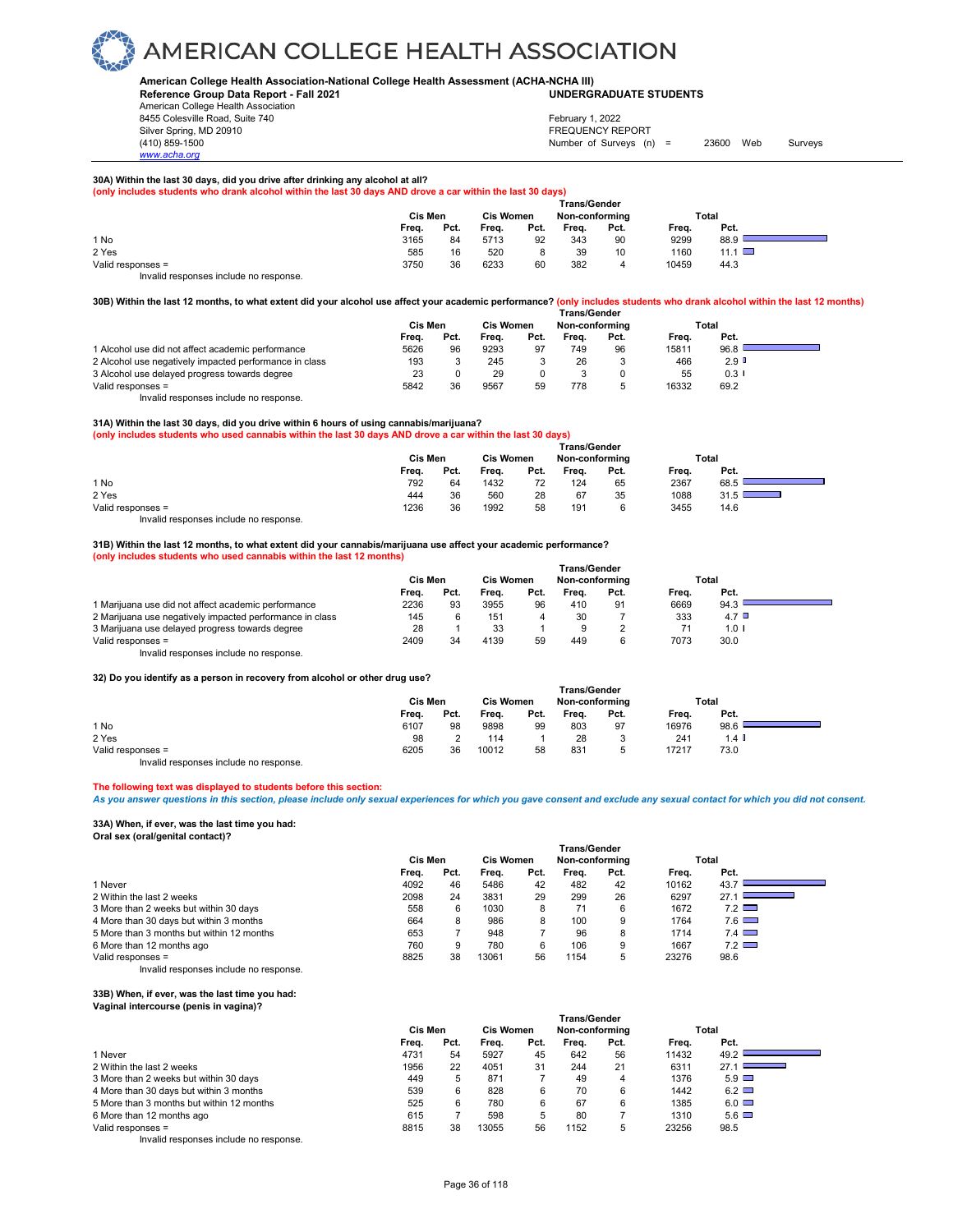#### **American College Health Association-National College Health Assessment (ACHA-NCHA III) UNDERGRADUATE STUDENTS**

**Reference Group Data Report - Fall 2021**

American College Health Association 8455 Colesville Road, Suite 740 Silver Spring, MD 20910<br>
1990 - The Spring, MD 20910<br>
1990 - The Survey Structure of Surveys (n)

Number of Surveys (n) =  $23600$  Web Surveys February 1, 2022

#### **33C) When, if ever, was the last time you had:**

*www.acha.org*

| Anal intercourse (penis in anus)?         |         |      |                  |      |                     |      |       |           |  |
|-------------------------------------------|---------|------|------------------|------|---------------------|------|-------|-----------|--|
|                                           |         |      |                  |      | <b>Trans/Gender</b> |      |       |           |  |
|                                           | Cis Men |      | <b>Cis Women</b> |      | Non-conforming      |      |       | Total     |  |
|                                           | Freq.   | Pct. | Frea.            | Pct. | Frea.               | Pct. | Freq. | Pct.      |  |
| 1 Never                                   | 7443    | 85   | 11305            | 87   | 919                 | 80   | 19854 | 85.6      |  |
| 2 Within the last 2 weeks                 | 266     | 3    | 210              |      | 42                  | 4    | 526   | 2.3       |  |
| 3 More than 2 weeks but within 30 days    | 127     |      | 119              |      | 25                  |      | 275   | 1.2       |  |
| 4 More than 30 days but within 3 months   | 172     | 2    | 206              |      | 35                  | 3    | 426   | $1.8$ D   |  |
| 5 More than 3 months but within 12 months | 269     | 3    | 402              | 3    | 54                  | 5    | 729   | 3.1       |  |
| 6 More than 12 months ago                 | 516     | 6    | 779              | 6    | 78                  |      | 1393  | $6.0\Box$ |  |
| Valid responses =                         | 8793    | 38   | 13021            | 56   | 1153                | 5    | 23203 | 98.3      |  |

Invalid responses include no response.

#### **34) Within the last 12 months, with how many partners have you had oral sex, vaginal intercourse, or anal intercourse? (only includes students that have had oral sex or vaginal/anal intercourse in the last 12 months)**

|                                        | <b>Trans/Gender</b> |         |                |                  |                |                |      |       |                      |  |
|----------------------------------------|---------------------|---------|----------------|------------------|----------------|----------------|------|-------|----------------------|--|
|                                        |                     | Cis Men |                | <b>Cis Women</b> |                | Non-conforming |      |       | Total                |  |
|                                        |                     | Freq.   | Pct.           | Freq.            | Pct.           | Freq.          | Pct. | Freq. | Pct.                 |  |
| 00 Partners                            |                     | 22      |                | 21               | 0              | 3              |      | 46    | $0.4$ $\blacksquare$ |  |
| 11 Partner                             |                     | 2789    | 66             | 4885             | 67             | 348            | 60   | 8092  | 66.5                 |  |
| 2 2 Partners                           |                     | 537     | 13             | 987              | 14             | 90             | 15   | 1636  | 13.4                 |  |
| 3 3 Partners                           |                     | 333     | 8              | 517              |                | 54             | 9    | 911   | 7.5                  |  |
| 44 Partners                            |                     | 159     | 4              | 285              | 4              | 17             | 3    | 464   | 3.8                  |  |
| 55 Partners                            |                     | 99      | 2              | 180              | 3              | 20             | 3    | 302   | 2.5                  |  |
| 66 Partners                            |                     | 66      | 2              | 117              | $\overline{2}$ | 15             | 3    | 202   | 1.7 <sup>0</sup>     |  |
| 77 Partners                            |                     | 36      |                | 70               |                | 4              |      | 111   | 0.9                  |  |
| 8 8 to 10 Partners                     |                     | 80      | 2              | 129              | 2              | 13             | 2    | 223   | 1.8                  |  |
| 9 11 or More Partners                  |                     | 83      | $\overline{2}$ | 78               |                | 19             | 3    | 182   | 1.5 <sub>0</sub>     |  |
| Valid responses =                      |                     | 4204    | 35             | 7269             | 60             | 583            | 5    | 12169 | 51.6                 |  |
| Invalid responses include no response. |                     |         |                |                  |                |                |      |       |                      |  |
|                                        | Mean                |         | Median         |                  | <b>Std Dev</b> |                | Min  |       | Max                  |  |
| Cis Men                                | 2.17                |         | 1.00           |                  | 3.71           |                | 0    |       | 87                   |  |
| <b>Cis Women</b>                       | 1.93                |         | 1.00           |                  | 2.34           |                | 0    |       | 77                   |  |

**Trans/Gender Non-conforming** 2.57 1.00 4.72 0 69<br> **Overall** 2.05 1.00 3.06 0 87 **Overall** 2.05 1.00 3.06 0 87 **35A) Within the last 12 months, did you have sexual partner(s) who were: (only includes students with 1 or more sexual partners in the last 12 months) Women or females** 

|                                           | Cis Men |      | <b>Cis Women</b> |      | <b>Trans/Gender</b><br>Non-conforming |        |       | Total |
|-------------------------------------------|---------|------|------------------|------|---------------------------------------|--------|-------|-------|
|                                           | Freq.   | Pct. | Freq.            | Pct. | Freq.                                 | Pct.   | Freq. | Pct.  |
| 1 No                                      | 404     | 10   | 6552             | 93   | 319                                   | 58     | 7324  | 61.6  |
| 2 Yes                                     | 3753    | 90   | 518              |      | 236                                   | 43     | 4566  | 38.4  |
| Valid responses =                         | 4157    | 35   | 7070             | 59   | 555                                   | 5<br>ັ | 11890 | 50.4  |
| Initelial reconomers include no reconomer |         |      |                  |      |                                       |        |       |       |

Invalid responses include no response.

#### **35B) Within the last 12 months, did you have sexual partner(s) who were: (only includes students with 1 or more sexual partners in the last 12 months) Men or males**

|                                        | <b>Trans/Gender</b> |      |                  |      |                |      |       |      |  |  |  |  |
|----------------------------------------|---------------------|------|------------------|------|----------------|------|-------|------|--|--|--|--|
|                                        | Cis Men             |      | <b>Cis Women</b> |      | Non-conforming |      | Total |      |  |  |  |  |
|                                        | Freq.               | Pct. | Freq.            | Pct. | Freq.          | Pct. | Frea. | Pct. |  |  |  |  |
| 1 No                                   | 3588                | 89   | 305              |      | 216            | 39   | 4158  | 34.9 |  |  |  |  |
| 2 Yes                                  | 439                 | 11   | 6921             | 96   | 342            | 61   | 7761  | 65.  |  |  |  |  |
| Valid responses =                      | 4027                | 34   | 7226             | 61   | 558            | 5    | 11919 | 50.5 |  |  |  |  |
| Invalid responses include no response. |                     |      |                  |      |                |      |       |      |  |  |  |  |

**35C) Within the last 12 months, did you have sexual partner(s) who were: (only includes students with 1 or more sexual partners in the last 12 months) Trans women**

|                   | <b>Trans/Gender</b> |         |       |      |                                    |      |       |                      |  |  |  |
|-------------------|---------------------|---------|-------|------|------------------------------------|------|-------|----------------------|--|--|--|
|                   |                     | Cis Men |       |      | <b>Cis Women</b><br>Non-conforming |      |       | Total                |  |  |  |
|                   | Freq.               | Pct.    | Freq. | Pct. | Freq.                              | Pct. | Freq. | Pct.                 |  |  |  |
| 1 No              | 3986                | 99      | 6995  | 100  | 483                                | 90   | 11565 | 99.1                 |  |  |  |
| 2 Yes             | 25                  |         | 26    |      | 51                                 | 10   | 106   | $0.9$ $\blacksquare$ |  |  |  |
| Valid responses = | 4011                | 34      | 7021  | 60   | 534                                | 5    | 11671 | 49.5                 |  |  |  |
| $\cdots$          |                     |         |       |      |                                    |      |       |                      |  |  |  |

Invalid responses include no response.

#### **35D) Within the last 12 months, did you have sexual partner(s) who were: (only includes students with 1 or more sexual partners in the last 12 months) Trans men**

|                                       |         |      |                  |      |                | <b>Trans/Gender</b> |       |                      |  |
|---------------------------------------|---------|------|------------------|------|----------------|---------------------|-------|----------------------|--|
|                                       | Cis Men |      | <b>Cis Women</b> |      | Non-conforming |                     | Total |                      |  |
|                                       | Freq.   | Pct. | Freq.            | Pct. | Freq.          | Pct.                | Freq. | Pct.                 |  |
| 1 No                                  | 3973    | 99   | 6980             | 100  | 480            | 89                  | 11535 | 99.0                 |  |
| 2 Yes                                 | 30      |      | 27               | 0    | 59             |                     | 120   | $1.0$ $\blacksquare$ |  |
| Valid responses =                     | 4003    | 34   | 7007             | 60   | 539            |                     | 11655 | 49.4                 |  |
| lauglid reeneneen inelude ne reenenee |         |      |                  |      |                |                     |       |                      |  |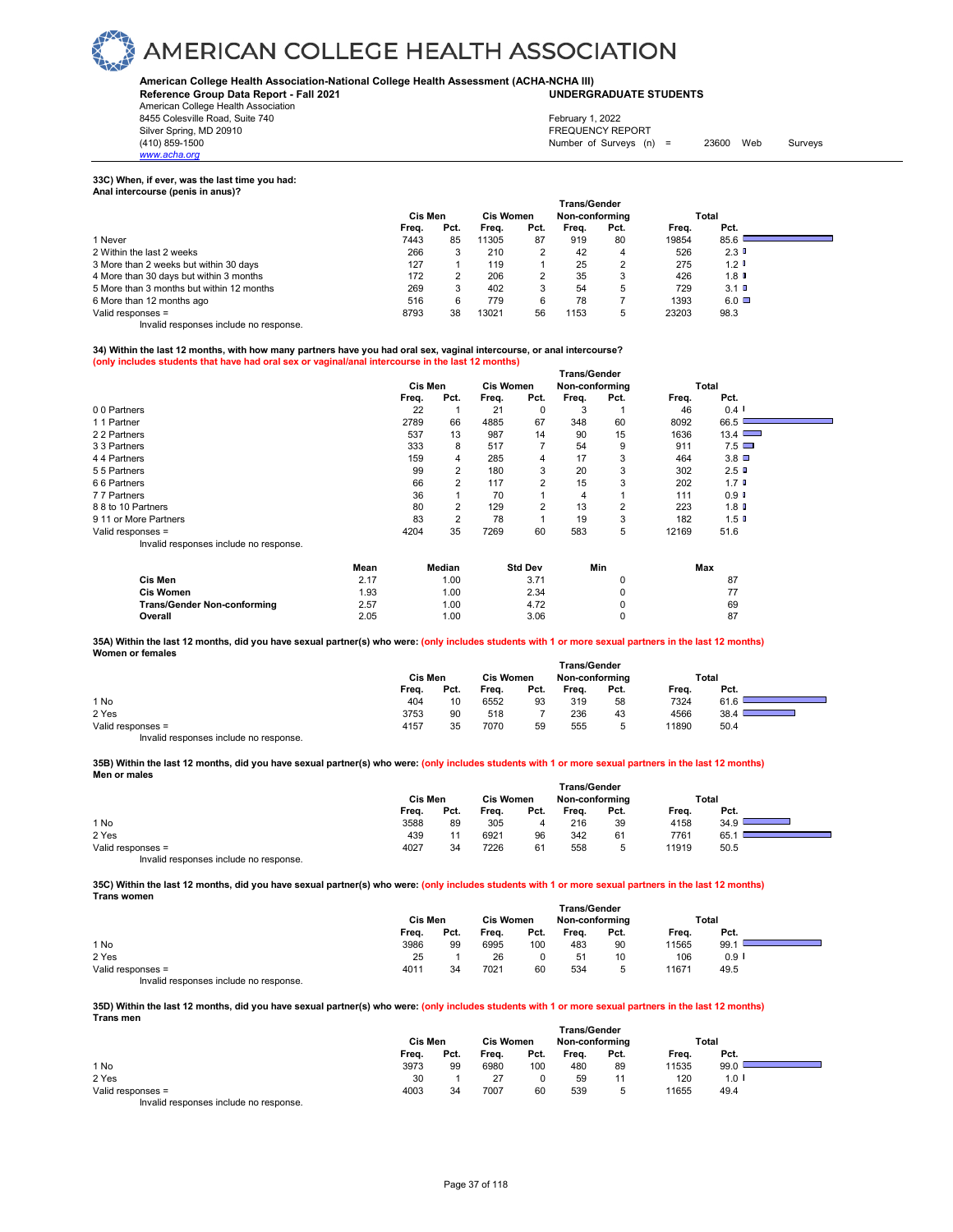#### **American College Health Association-National College Health Assessment (ACHA-NCHA III) UNDERGRADUATE STUDENTS**

**Reference Group Data Report - Fall 2021** American College Health Association 8455 Colesville Road, Suite 740 Silver Spring, MD 20910<br>
1990 - The Spring, MD 20910<br>
1990 - The Survey Structure of Surveys (notation of Surveys (notation of Surveys (notation of Surveys (notati

Number of Surveys (n) = 23600 Web Surveys February 1, 2022

#### **35E) Within the last 12 months, did you have sexual partner(s) who were: (only includes students with 1 or more sexual partners in the last 12 months) Genderqueer**

|                                        | Cis Men | <b>Cis Women</b> |       | <b>Trans/Gender</b><br>Non-conforming |       |      | Total |         |  |
|----------------------------------------|---------|------------------|-------|---------------------------------------|-------|------|-------|---------|--|
|                                        | Freq.   | Pct.             | Freq. | Pct.                                  | Freq. | Pct. | Frea. | Pct.    |  |
| 1 No                                   | 3924    | 98               | 6929  | 99                                    | 407   | 74   | 11361 | 97.5    |  |
| 2 Yes                                  | 73      |                  |       |                                       | 140   | 26   | 296   | $2.5$ 0 |  |
| Valid responses =                      | 3997    | 34               | 7006  | 60                                    | 547   |      | 11657 | 49.4    |  |
| Invalid responses include no response. |         |                  |       |                                       |       |      |       |         |  |

**35F) Within the last 12 months, did you have sexual partner(s) who were: (only includes students with 1 or more sexual partners in the last 12 months) Person(s) with another identity** 

|                   | Cis Men |      | <b>Cis Women</b> |      | <b>Trans/Gender</b><br>Non-conforming |      | Total |         |  |
|-------------------|---------|------|------------------|------|---------------------------------------|------|-------|---------|--|
|                   | Freq.   | Pct. | Frea.            | Pct. | Freq.                                 | Pct. | Freq. | Pct.    |  |
| 1 No              | 3942    | 99   | 6963             | 99   | 456                                   | 87   | 11457 | 98.5    |  |
| 2 Yes             | 57      |      | 39               |      | 69                                    | 13   | 174   | $1.5$ I |  |
| Valid responses = | 3999    | 34   | 7002             | 60   | 525                                   |      | 11631 | 49.3    |  |

Invalid responses include no response.

**36A) Within the last 30 days, how often did you or your partner(s) use a condom or other protective barrier (for example: male condom, female condom, dam, or glove) during: (only includes students that have had oral sex within the last 30 days)**

**Oral sex (oral/genital contact)?** 

*www.acha.org*

|                    |       | <b>Trans/Gender</b> |       |                  |       |                |       |                 |  |  |  |  |
|--------------------|-------|---------------------|-------|------------------|-------|----------------|-------|-----------------|--|--|--|--|
|                    |       | Cis Men             |       | <b>Cis Women</b> |       | Non-conforming | Total |                 |  |  |  |  |
|                    | Freq. | Pct.                | Freq. | Pct.             | Freq. | Pct.           | Freq. | Pct.            |  |  |  |  |
| 1 Never            | 2308  | 87                  | 4337  | 90               | 311   | 84             | 7022  | 88.4            |  |  |  |  |
| 2 Rarely           | 88    |                     | 161   | 3                | 24    |                | 275   | 3.5             |  |  |  |  |
| 3 Sometimes        | 79    |                     | 107   | $\overline{2}$   | 12    | 3              | 201   | 2.5             |  |  |  |  |
| 4 Most of the time | 61    |                     | 70    |                  | 9     |                | 141   | 1.8 U           |  |  |  |  |
| 5 Always           | 111   |                     | 173   |                  | 14    | 4              | 303   | $3.8$ $\square$ |  |  |  |  |
| Valid responses =  | 2647  | 33                  | 4848  | 61               | 370   | 5              | 7942  | 33.7            |  |  |  |  |
| .<br>.             |       |                     |       |                  |       |                |       |                 |  |  |  |  |

Invalid responses include no response.

**36B) Within the last 30 days, how often did you or your partner(s) use a condom or other protective barrier (for example: male condom, female condom, dam, or glove) during: (only includes students that have had vaginal intercourse within the last 30 days) Vaginal intercourse (penis in vagina)?** 

|                    |       | Cis Men |       | <b>Cis Women</b> |       | Non-conforming |       | Total  |
|--------------------|-------|---------|-------|------------------|-------|----------------|-------|--------|
|                    | Freq. | Pct.    | Freq. | Pct.             | Freq. | Pct.           | Freq. | Pct.   |
| 1 Never            | 783   | 33      | 1846  | 38               | 99    | 34             | 2752  | 36.0   |
| 2 Rarely           | 184   | 8       | 429   | 9                | 26    | 9              | 639   | 8.4    |
| 3 Sometimes        | 221   | 9       | 519   | 11               | 35    | 12             | 786   | 10.3   |
| 4 Most of the time | 398   | 17      | 748   | 15               | 49    | 17             | 1204  | 15.8 L |
| 5 Always           | 802   | 34      | 1352  | 28               | 83    | 28             | 2255  | 29.5   |
| Valid responses =  | 2388  | 31      | 4894  | 64               | 292   | 4              | 7636  | 32.4   |
|                    |       |         |       |                  |       |                |       |        |

Invalid responses include no response.

**36C) Within the last 30 days, how often did you or your partner(s) use a condom or other protective barrier (for example: male condom, female condom, dam, or glove) during: (only includes students that have had anal intercourse within the last 30 days) Anal intercourse (penis in anus)?** 

|                                        | <b>Trans/Gender</b> |      |                  |      |                |      |       |               |  |  |
|----------------------------------------|---------------------|------|------------------|------|----------------|------|-------|---------------|--|--|
|                                        | Cis Men             |      | <b>Cis Women</b> |      | Non-conforming |      |       | Total         |  |  |
|                                        | Freq.               | Pct. | Freq.            | Pct. | Freq.          | Pct. | Freq. | Pct.          |  |  |
| 1 Never                                | 193                 | 50   | 227              | 70   | 24             | 36   | 449   | 56.6          |  |  |
| 2 Rarely                               | 30                  |      | 19               | 6    | 8              | 12   | 57    | 7.2           |  |  |
| 3 Sometimes                            | 36                  | 9    | 20               | 6    | 12             | 18   | 70    | 8.8           |  |  |
| 4 Most of the time                     | 60                  | 15   | 14               | 4    |                | 10   | 82    | 10.3          |  |  |
| 5 Always                               | 70                  | 18   | 45               | 14   | 16             | 24   | 135   | $17.0$ $\Box$ |  |  |
| Valid responses =                      | 389                 | 49   | 325              | 41   | 67             | 8    | 793   | 3.4           |  |  |
| Invalid responses include no response. |                     |      |                  |      |                |      |       |               |  |  |

**37) Did you or your partner use any method to prevent pregnancy the last time you had vaginal intercourse (penis in vagina)? (only includes students that have had vaginal intercourse within the last 12 months)**

|                                        | <b>Trans/Gender</b> |      |                  |      |                |      |       |               |  |  |
|----------------------------------------|---------------------|------|------------------|------|----------------|------|-------|---------------|--|--|
|                                        | Cis Men             |      | <b>Cis Women</b> |      | Non-conforming |      | Total |               |  |  |
|                                        | Freq.               | Pct. | Frea.            | Pct. | Frea.          | Pct. | Freq. | Pct.          |  |  |
| 1 Yes                                  | 2934                | 85   | 5738             | 88   | 348            | 81   | 9090  | 86.6          |  |  |
| 2 No, not want prevent pregnancy       | 59                  |      | 89               |      | 5              |      | 155   | 1.5           |  |  |
| 3 No, did not use any method           | 388                 |      | 653              | 10   | 66             | 15   | 1114  | $10.6$ $\Box$ |  |  |
| 4 Don't know                           | 83                  |      | 39               |      | 10             | っ    | 135   | $1.3 \;$      |  |  |
| Valid responses =                      | 3464                | 33   | 6519             | 62   | 429            | 4    | 10494 | 44.5          |  |  |
| Invalid responses include no response. |                     |      |                  |      |                |      |       |               |  |  |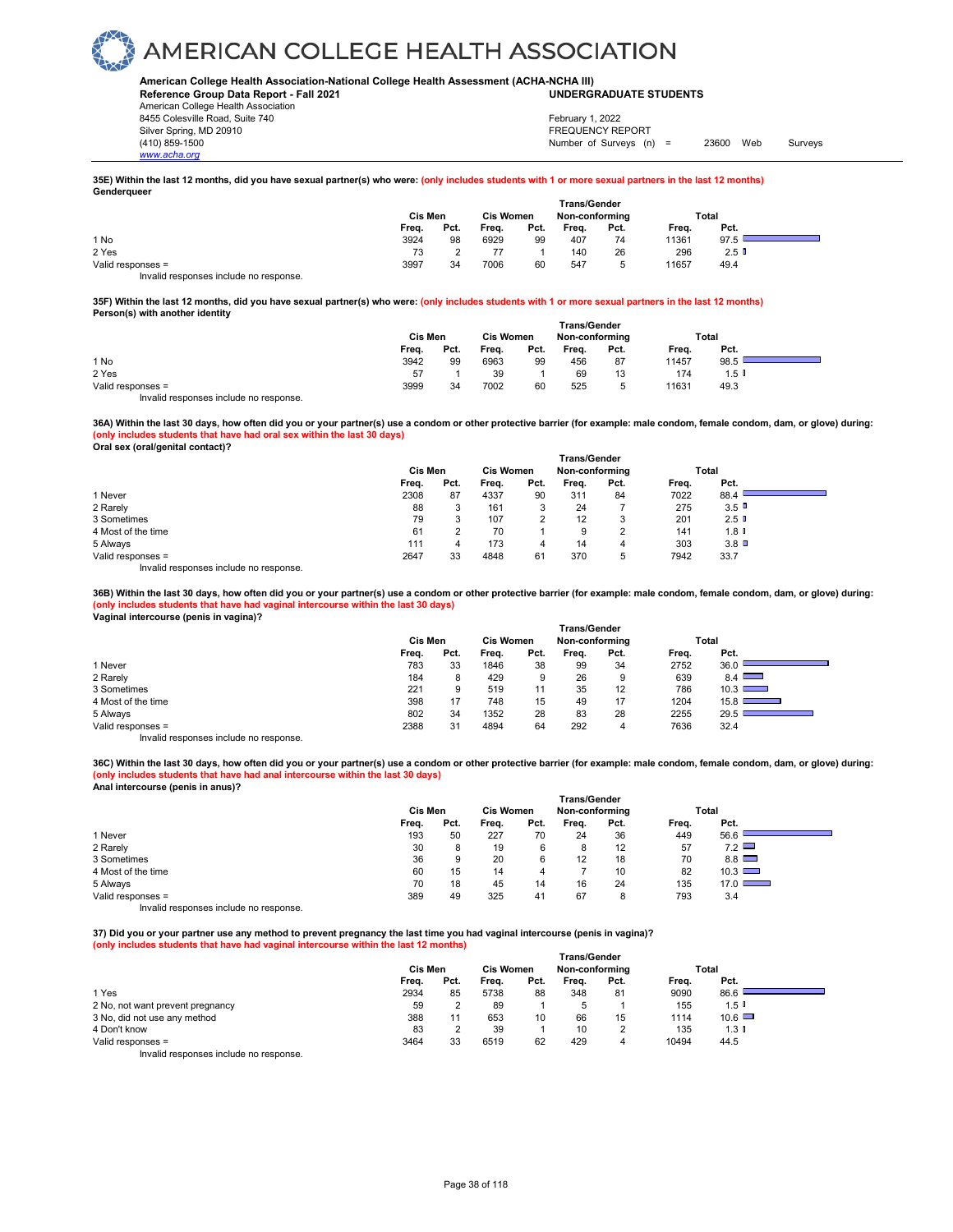#### **American College Health Association-National College Health Assessment (ACHA-NCHA III) UNDERGRADUATE STUDENTS**

**Reference Group Data Report - Fall 2021** American College Health Association 8455 Colesville Road, Suite 740 Silver Spring, MD 20910<br>
1990 - The Spring, MD 20910<br>
1990 - The Survey Structure of Surveys (notation of Surveys (notation of Surveys (notation of Surveys (notati

*www.acha.org*

### Number of Surveys (n) = 23600 Web Surveys February 1, 2022

### **38A) Please indicate which of the following method(s) you or your partner used to prevent pregnancy the last time you had vaginal intercourse. (Please select ALL that apply) (only includes students who used a method of pregnancy prevention the last time they had vaginal intercourse) Birth control pills (monthly or extended cycle)**

| $-$ we have found the content of the content $\alpha$ , $\alpha$ |                     |      |                  |      |       |                |       |       |  |  |  |  |
|------------------------------------------------------------------|---------------------|------|------------------|------|-------|----------------|-------|-------|--|--|--|--|
|                                                                  | <b>Trans/Gender</b> |      |                  |      |       |                |       |       |  |  |  |  |
|                                                                  | Cis Men             |      | <b>Cis Women</b> |      |       | Non-conforming |       | Total |  |  |  |  |
|                                                                  | Freq.               | Pct. | Freq.            | Pct. | Frea. | Pct.           | Frea. | Pct.  |  |  |  |  |
| 0 Not selected                                                   | 1417                | 48   | 2810             | 49   | 215   | 62             | 4476  | 49.2  |  |  |  |  |
| 1 Selected                                                       | 1517                | 52   | 2928             | 51   | 133   | 38             | 4614  | 50.8  |  |  |  |  |
| Valid responses =                                                | 2934                | 32   | 5738             | 63   | 348   | 4              | 9090  | 38.5  |  |  |  |  |
| Invalid responses include no response                            |                     |      |                  |      |       |                |       |       |  |  |  |  |

**38B) Please indicate which of the following method(s) you or your partner used to prevent pregnancy the last time you had vaginal intercourse. (Please select ALL that apply) (only includes students who used a method of pregnancy prevention the last time they had vaginal intercourse) Birth control shots** 

|                                        | <b>Trans/Gender</b> |      |                  |      |                |      |       |       |  |
|----------------------------------------|---------------------|------|------------------|------|----------------|------|-------|-------|--|
|                                        | Cis Men             |      | <b>Cis Women</b> |      | Non-conforming |      | Total |       |  |
|                                        | Freq.               | Pct. | Freq.            | Pct. | Frea.          | Pct. | Frea. | Pct.  |  |
| 0 Not selected                         | 2881                | 98   | 5629             | 98   | 340            | 98   | 8920  | 98.   |  |
| 1 Selected                             | 53                  |      | 109              |      |                |      | 170   | 1.9 ∎ |  |
| Valid responses =                      | 2934                | 32   | 5738             | 63   | 348            |      | 9090  | 38.5  |  |
| Invalid responses include no response. |                     |      |                  |      |                |      |       |       |  |

**38C) Please indicate which of the following method(s) you or your partner used to prevent pregnancy the last time you had vaginal intercourse. (Please select ALL that apply) (only includes students who used a method of pregnancy prevention the last time they had vaginal intercourse) Birth control implants** 

|                   | <b>Trans/Gender</b> |      |                  |      |                |      |       |                 |  |  |  |
|-------------------|---------------------|------|------------------|------|----------------|------|-------|-----------------|--|--|--|
|                   | Cis Men             |      | <b>Cis Women</b> |      | Non-conforming |      | Total |                 |  |  |  |
|                   | Frea.               | Pct. | Freq.            | Pct. | Freq.          | Pct. | Freq. | Pct.            |  |  |  |
| 0 Not selected    | 2714                | 93   | 5302             | 92   | 304            | 87   | 8383  | 92.2            |  |  |  |
| 1 Selected        | 220                 |      | 436              |      | 44             | 13   | 707   | $7.8$ $\square$ |  |  |  |
| Valid responses = | 2934                | 32   | 5738             | 63   | 348            | 4    | 9090  | 38.5            |  |  |  |
|                   |                     |      |                  |      |                |      |       |                 |  |  |  |

Invalid responses include no response.

**38D) Please indicate which of the following method(s) you or your partner used to prevent pregnancy the last time you had vaginal intercourse. (Please select ALL that apply) (only includes students who used a method of pregnancy prevention the last time they had vaginal intercourse) Birth control patch** 

|                                        | Cis Men |      | <b>Cis Women</b> |      | <b>Trans/Gender</b><br>Non-conforming |      | Total |                      |  |
|----------------------------------------|---------|------|------------------|------|---------------------------------------|------|-------|----------------------|--|
|                                        | Freq.   | Pct. | Frea.            | Pct. | Frea.                                 | Pct. | Freq. | Pct.                 |  |
| 0 Not selected                         | 2903    | 99   | 5692             | 99   | 345                                   | 99   | 9010  | 99.1                 |  |
| 1 Selected                             | 31      |      | 46               |      |                                       |      | 80    | $0.9$ $\blacksquare$ |  |
| Valid responses =                      | 2934    | 32   | 5738             | 63   | 348                                   | 4    | 9090  | 38.5                 |  |
| Invalid responses include no response. |         |      |                  |      |                                       |      |       |                      |  |

**38E) Please indicate which of the following method(s) you or your partner used to prevent pregnancy the last time you had vaginal intercourse. (Please select ALL that apply) (only includes students who used a method of pregnancy prevention the last time they had vaginal intercourse) The ring** 

|                                                                           | Trans/Gender |      |                  |      |                |      |       |         |  |  |
|---------------------------------------------------------------------------|--------------|------|------------------|------|----------------|------|-------|---------|--|--|
|                                                                           | Cis Men      |      | <b>Cis Women</b> |      | Non-conforming |      | Total |         |  |  |
|                                                                           | Frea.        | Pct. | Frea.            | Pct. | Frea.          | Pct. | Frea. | Pct.    |  |  |
| 0 Not selected                                                            | 2888         | 98   | 5628             | 98   | 341            | 98   | 8926  | 98.2    |  |  |
| 1 Selected                                                                | 46           |      | 110              |      |                |      | 164   | $1.8$ I |  |  |
| Valid responses =                                                         | 2934         | 32   | 5738             | 63   | 348            |      | 9090  | 38.5    |  |  |
| the control theory is a structure that the collection of the state of the |              |      |                  |      |                |      |       |         |  |  |

Invalid responses include no response.

**38F) Please indicate which of the following method(s) you or your partner used to prevent pregnancy the last time you had vaginal intercourse. (Please select ALL that apply) (only includes students who used a method of pregnancy prevention the last time they had vaginal intercourse) Emergency contraception ("morning after pill" or "Plan B")** 

|                                                           | <b>Trans/Gender</b> |      |                  |      |                |      |       |       |  |  |  |
|-----------------------------------------------------------|---------------------|------|------------------|------|----------------|------|-------|-------|--|--|--|
|                                                           | Cis Men             |      | <b>Cis Women</b> |      | Non-conformina |      |       | Total |  |  |  |
|                                                           | Frea.               | Pct. | Freq.            | Pct. | Freq.          | Pct. | Freq. | Pct.  |  |  |  |
| 0 Not selected                                            | 2778                | 95   | 5376             | 94   | 326            | 94   | 8543  | 94.0  |  |  |  |
| 1 Selected                                                | 156                 | 5    | 362              |      | 22             |      | 547   | 6.0   |  |  |  |
| Valid responses =                                         | 2934                | 32   | 5738             | 63   | 348            | 4    | 9090  | 38.5  |  |  |  |
| the control are one one of the children of the control of |                     |      |                  |      |                |      |       |       |  |  |  |

Invalid responses include no response.

**38G) Please indicate which of the following method(s) you or your partner used to prevent pregnancy the last time you had vaginal intercourse. (Please select ALL that apply) (only includes students who used a method of pregnancy prevention the last time they had vaginal intercourse) Intrauterine device (IUD)** 

|                                                                        | Cis Men |      | Cis Women<br>Non-conforming |      |       |      | Total |               |  |
|------------------------------------------------------------------------|---------|------|-----------------------------|------|-------|------|-------|---------------|--|
|                                                                        | Freq.   | Pct. | Freq.                       | Pct. | Frea. | Pct. | Frea. | Pct.          |  |
| 0 Not selected                                                         | 2603    | 89   | 4922                        | 86   | 293   | 84   | 7873  | 86.6          |  |
| 1 Selected                                                             | 331     |      | 816                         | 14   | 55    | 16   | 1217  | $13.4$ $\Box$ |  |
| Valid responses =                                                      | 2934    | 32   | 5738                        | 63   | 348   | 4    | 9090  | 38.5          |  |
| The control to a process of the control of the process of the process. |         |      |                             |      |       |      |       |               |  |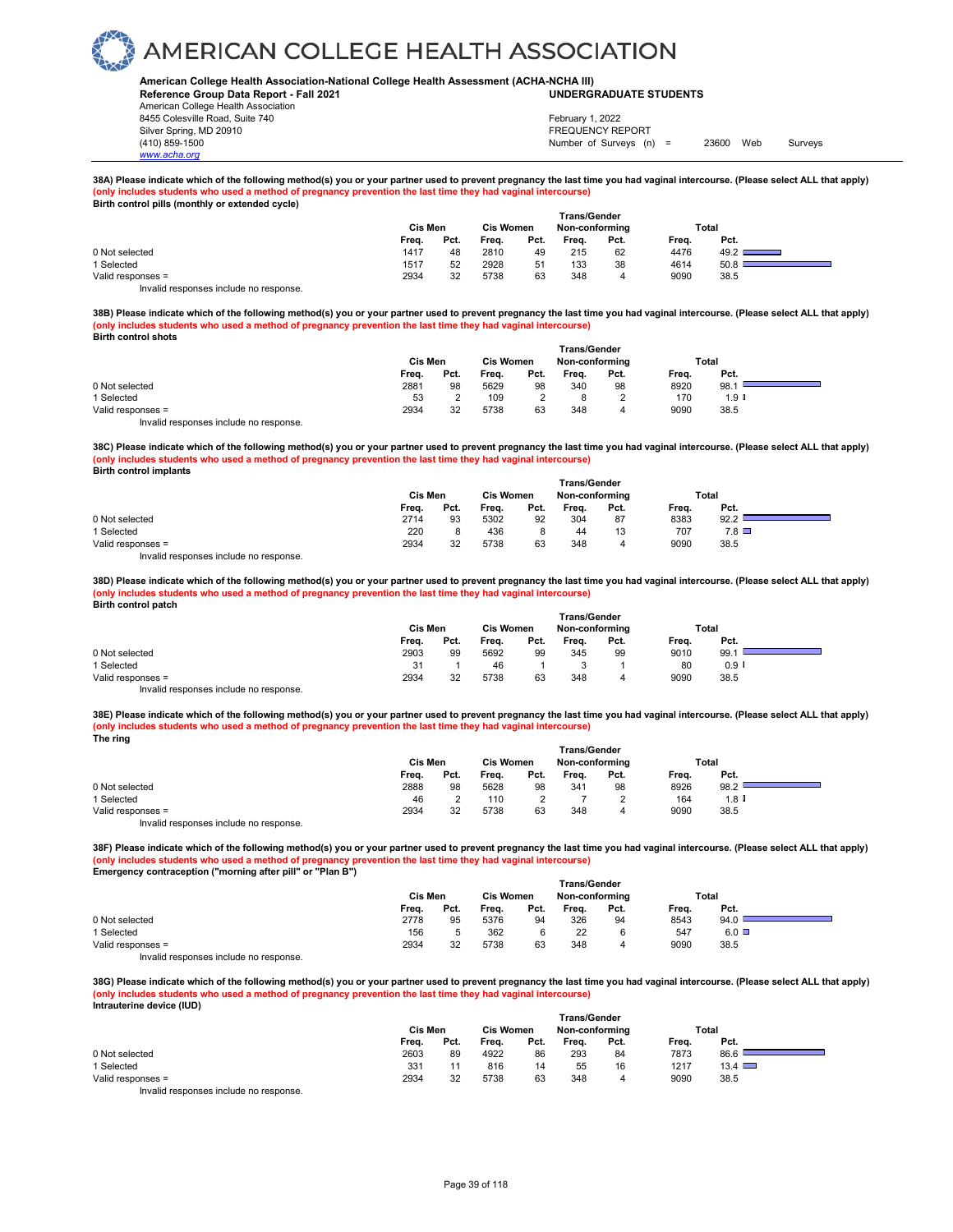#### **American College Health Association-National College Health Assessment (ACHA-NCHA III) UNDERGRADUATE STUDENTS**

**Reference Group Data Report - Fall 2021** American College Health Association 8455 Colesville Road, Suite 740 Silver Spring, MD 20910<br>
1990 - The Spring, MD 20910<br>
1990 - The Survey Structure of Surveys (notation of Surveys (notation of Surveys (notation of Surveys (notati

*www.acha.org*

Number of Surveys (n) = 23600 Web Surveys February 1, 2022

**38H) Please indicate which of the following method(s) you or your partner used to prevent pregnancy the last time you had vaginal intercourse. (Please select ALL that apply) (only includes students who used a method of pregnancy prevention the last time they had vaginal intercourse) Male (external) condom** 

| $maw$ , $maw$ , $maw$ , $maw$ |         |      |                                                           |      |       |      |       |                |
|-------------------------------|---------|------|-----------------------------------------------------------|------|-------|------|-------|----------------|
|                               | Cis Men |      | <b>Trans/Gender</b><br><b>Cis Women</b><br>Non-conforming |      |       |      |       | Total          |
|                               | Freq.   | Pct. | Freq.                                                     | Pct. | Freq. | Pct. | Freq. | Pct.           |
| 0 Not selected                | 1164    | 40   | 2849                                                      | 50   | 153   | 44   | 4200  | 46.2 $\square$ |
| 1 Selected                    | 1770    | 60   | 2889                                                      | 50   | 195   | 56   | 4890  | 53.8           |
| Valid responses =             | 2934    | 32   | 5738                                                      | 63   | 348   | 4    | 9090  | 38.5           |
|                               |         |      |                                                           |      |       |      |       |                |

Invalid responses include no response.

**38I) Please indicate which of the following method(s) you or your partner used to prevent pregnancy the last time you had vaginal intercourse. (Please select ALL that apply) (only includes students who used a method of pregnancy prevention the last time they had vaginal intercourse) Female (internal) condom** 

|                                        | Trans/Gender |      |                  |      |                |      |       |       |  |  |
|----------------------------------------|--------------|------|------------------|------|----------------|------|-------|-------|--|--|
|                                        | Cis Men      |      | <b>Cis Women</b> |      | Non-conforming |      | Total |       |  |  |
|                                        | Freq.        | Pct. | Freq.            | Pct. | Freq.          | Pct. | Freq. | Pct.  |  |  |
| 0 Not selected                         | 2930         | 100  | 5727             | 100  | 345            | 99   | 9072  | 99.8  |  |  |
| 1 Selected                             | 4            |      |                  |      |                |      | 18    | 0.2 I |  |  |
| Valid responses =                      | 2934         | 32   | 5738             | 63   | 348            | 4    | 9090  | 38.5  |  |  |
| Invalid responses include no response. |              |      |                  |      |                |      |       |       |  |  |

**38J) Please indicate which of the following method(s) you or your partner used to prevent pregnancy the last time you had vaginal intercourse. (Please select ALL that apply) (only includes students who used a method of pregnancy prevention the last time they had vaginal intercourse) Diaphragm or cervical cap** 

|                   | <b>Trans/Gender</b> |                                    |       |      |       |       |       |       |  |  |  |  |
|-------------------|---------------------|------------------------------------|-------|------|-------|-------|-------|-------|--|--|--|--|
|                   | Cis Men             | <b>Cis Women</b><br>Non-conforming |       |      |       | Total |       |       |  |  |  |  |
|                   | Freq.               | Pct.                               | Freq. | Pct. | Frea. | Pct.  | Freq. | Pct.  |  |  |  |  |
| 0 Not selected    | 2932                | 100                                | 5738  | 100  | 347   | 100   | 9087  | 100.0 |  |  |  |  |
| 1 Selected        |                     |                                    |       |      |       |       |       | 0.0   |  |  |  |  |
| Valid responses = | 2934                | 32                                 | 5738  | 63   | 348   | 4     | 9090  | 38.5  |  |  |  |  |
|                   |                     |                                    |       |      |       |       |       |       |  |  |  |  |

Invalid responses include no response.

**38K) Please indicate which of the following method(s) you or your partner used to prevent pregnancy the last time you had vaginal intercourse. (Please select ALL that apply) (only includes students who used a method of pregnancy prevention the last time they had vaginal intercourse) Contraceptive sponge** 

|                                        | Cis Men |      | <b>Cis Women</b> |      | <b>Trans/Gender</b><br>Non-conforming |      | Total |         |  |
|----------------------------------------|---------|------|------------------|------|---------------------------------------|------|-------|---------|--|
|                                        | Freq.   | Pct. | Frea.            | Pct. | Frea.                                 | Pct. | Freq. | Pct.    |  |
| 0 Not selected                         | 2932    | 100  | 5735             | 100  | 347                                   | 100  | 9084  | 99.9    |  |
| 1 Selected                             |         |      |                  |      |                                       |      |       | $0.1$ l |  |
| Valid responses =                      | 2934    | 32   | 5738             | 63   | 348                                   |      | 9090  | 38.5    |  |
| Invalid responses include no response. |         |      |                  |      |                                       |      |       |         |  |

**38L) Please indicate which of the following method(s) you or your partner used to prevent pregnancy the last time you had vaginal intercourse. (Please select ALL that apply) (only includes students who used a method of pregnancy prevention the last time they had vaginal intercourse) Withdrawal** 

|                                        | Trans/Gender |      |                  |      |                |      |       |      |  |  |  |
|----------------------------------------|--------------|------|------------------|------|----------------|------|-------|------|--|--|--|
|                                        | Cis Men      |      | <b>Cis Women</b> |      | Non-conforming |      | Total |      |  |  |  |
|                                        | Freq.        | Pct. | Frea.            | Pct. | Frea.          | Pct. | Freq. | Pct. |  |  |  |
| 0 Not selected                         | 2349         | 80   | 4317             | 75   | 270            | 78   | 6984  | 76.8 |  |  |  |
| 1 Selected                             | 585          | 20   | 1421             | 25   | 78             | 22   | 2106  | 23.2 |  |  |  |
| Valid responses =                      | 2934         | 32   | 5738             | 63   | 348            | 4    | 9090  | 38.5 |  |  |  |
| Invalid responses include no response. |              |      |                  |      |                |      |       |      |  |  |  |

**38M) Please indicate which of the following method(s) you or your partner used to prevent pregnancy the last time you had vaginal intercourse. (Please select ALL that apply) (only includes students who used a method of pregnancy prevention the last time they had vaginal intercourse) Fertility awareness (for example: calendar, mucous, and basal body temperature)** 

|                   | <b>Trans/Gender</b> |         |       |                  |       |                |       |       |  |  |  |  |
|-------------------|---------------------|---------|-------|------------------|-------|----------------|-------|-------|--|--|--|--|
|                   |                     | Cis Men |       | <b>Cis Women</b> |       | Non-conforming |       | Total |  |  |  |  |
|                   | Freq.               | Pct.    | Freq. | Pct.             | Freq. | Pct.           | Freq. | Pct.  |  |  |  |  |
| 0 Not selected    | 2833                | 97      | 5477  | 96               | 325   | 93             | 8702  | 95.7  |  |  |  |  |
| 1 Selected        | 101                 |         | 261   |                  | 23    |                | 388   | 4.3   |  |  |  |  |
| Valid responses = | 2934                | 32      | 5738  | 63               | 348   | 4              | 9090  | 38.5  |  |  |  |  |
| .                 |                     |         |       |                  |       |                |       |       |  |  |  |  |

Invalid responses include no response.

**38N) Please indicate which of the following method(s) you or your partner used to prevent pregnancy the last time you had vaginal intercourse. (Please select ALL that apply) (only includes students who used a method of pregnancy prevention the last time they had vaginal intercourse) Sterilization (for example: hysterectomy, tubes tied, or vasectomy)** 

|                   |         |      |                  |      | <b>Trans/Gender</b> |        |       |       |  |
|-------------------|---------|------|------------------|------|---------------------|--------|-------|-------|--|
|                   | Cis Men |      | <b>Cis Women</b> |      | Non-conformina      |        |       | Total |  |
|                   | Freq.   | Pct. | Freq.            | Pct. | Frea.               | Pct.   | Freq. | Pct.  |  |
| 0 Not selected    | 2900    | 99   | 5671             | 99   | 341                 | 98     | 8981  | 98.8  |  |
| 1 Selected        | 34      |      | 67               |      |                     | $\sim$ | 109   | 1.2   |  |
| Valid responses = | 2934    | 32   | 5738             | 63   | 348                 | 4      | 9090  | 38.5  |  |
|                   |         |      |                  |      |                     |        |       |       |  |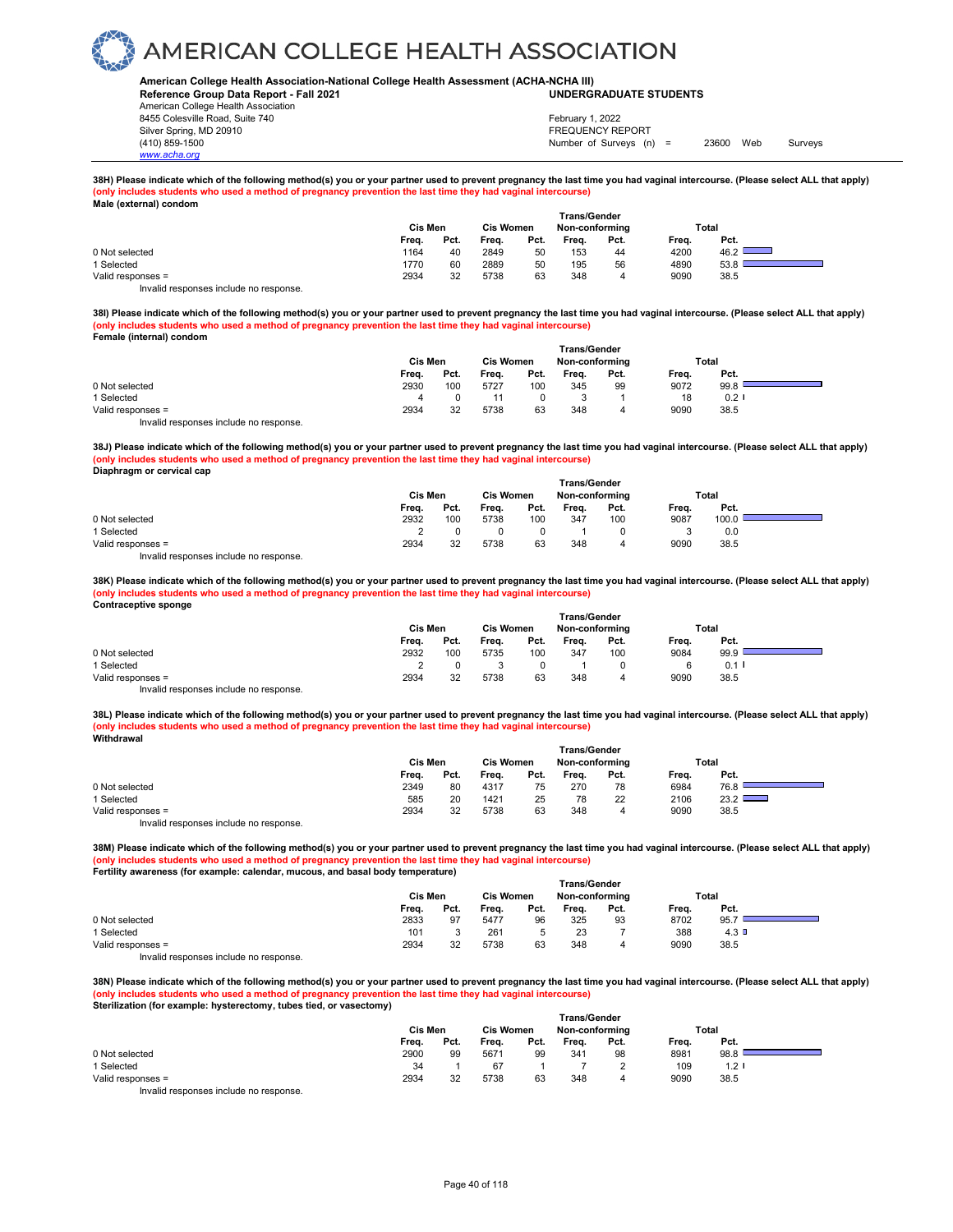#### **American College Health Association-National College Health Assessment (ACHA-NCHA III) UNDERGRADUATE STUDENTS**

**Reference Group Data Report - Fall 2021** American College Health Association 8455 Colesville Road, Suite 740 Silver Spring, MD 20910<br>
1990 - The Spring, MD 20910<br>
1990 - The Survey Structure of Surveys (notation of Surveys (notation of Surveys (notation of Surveys (notati

*www.acha.org*

### Number of Surveys (n) = 23600 Web Surveys February 1, 2022

**38O) Please indicate which of the following method(s) you or your partner used to prevent pregnancy the last time you had vaginal intercourse. (Please select ALL that apply) (only includes students who used a method of pregnancy prevention the last time they had vaginal intercourse) Don't know** 

| <b>PVII LINIVII</b>                   | <b>Trans/Gender</b><br>Cis Men<br><b>Cis Women</b><br>Total<br>Non-conforming |      |       |      |       |      |                |         |  |  |
|---------------------------------------|-------------------------------------------------------------------------------|------|-------|------|-------|------|----------------|---------|--|--|
|                                       | Freq.                                                                         | Pct. | Frea. | Pct. | Freq. | Pct. | Freq.          | Pct.    |  |  |
| 0 Not selected                        | 2912                                                                          | 99   | 5731  | 100  | 347   | 100  | 9059           | 99.7    |  |  |
| 1 Selected                            | 22                                                                            |      |       |      |       |      | 3 <sup>1</sup> | $0.3$ I |  |  |
| Valid responses =                     | 2934                                                                          | 32   | 5738  | 63   | 348   | 4    | 9090           | 38.5    |  |  |
| Invalid responses include no response |                                                                               |      |       |      |       |      |                |         |  |  |

**38P) Please indicate which of the following method(s) you or your partner used to prevent pregnancy the last time you had vaginal intercourse. (Please select ALL that apply) (only includes students who used a method of pregnancy prevention the last time they had vaginal intercourse) Other method** 

|                                        | <b>Trans/Gender</b> |      |                  |      |       |                |       |         |  |  |  |
|----------------------------------------|---------------------|------|------------------|------|-------|----------------|-------|---------|--|--|--|
|                                        | Cis Men             |      | <b>Cis Women</b> |      |       | Non-conforming |       | Total   |  |  |  |
|                                        | Freq.               | Pct. | Freq.            | Pct. | Freq. | Pct.           | Freq. | Pct.    |  |  |  |
| 0 Not selected                         | 2910                | 99   | 5691             | 99   | 344   | 99             | 9014  | 99.2    |  |  |  |
| 1 Selected                             | 24                  |      | 47               |      |       |                | 76    | $0.8$ I |  |  |  |
| Valid responses =                      | 2934                | 32   | 5738             | 63   | 348   | 4              | 9090  | 38.5    |  |  |  |
| Invalid responses include no response. |                     |      |                  |      |       |                |       |         |  |  |  |

**39) Within the last 12 months, have you or your partner(s) used emergency contraception ("morning after pill" or "Plan B")? (only includes students that have had vaginal intercourse within the last 12 months)**

|                                           | <b>Trans/Gender</b> |      |                  |      |                |      |       |                      |  |  |  |
|-------------------------------------------|---------------------|------|------------------|------|----------------|------|-------|----------------------|--|--|--|
|                                           | Cis Men             |      | <b>Cis Women</b> |      | Non-conforming |      | Total |                      |  |  |  |
|                                           | Freq.               | Pct. | Freq.            | Pct. | Freq.          | Pct. | Freq. | Pct.                 |  |  |  |
| 1 No                                      | 2682                | 78   | 5027             | 77   | 314            | 74   | 8084  | 77.3                 |  |  |  |
| 2 Yes                                     | 592                 |      | 1380             | 21   | 82             | 19   | 2071  | 19.8                 |  |  |  |
| 3 Don't know                              | 119                 |      | 14               |      | 13             |      | 147   | $1.4$ $\blacksquare$ |  |  |  |
| 4 Not applicable                          | 51                  |      | 80               |      | 18             | 4    | 150   | $1.4$ 0              |  |  |  |
| Valid responses =                         | 3444                | 33   | 6501             | 62   | 427            | 4    | 10452 | 44.3                 |  |  |  |
| Initelial reconomers include no reconomer |                     |      |                  |      |                |      |       |                      |  |  |  |

Invalid responses include no response.

**40) Within the last 12 months, have you or your partner(s) become pregnant? (only includes students that have had vaginal intercourse within the last 12 months)**

|                                        | <b>Trans/Gender</b> |      |                  |      |                |      |       |                      |  |  |  |
|----------------------------------------|---------------------|------|------------------|------|----------------|------|-------|----------------------|--|--|--|
|                                        | Cis Men             |      | <b>Cis Women</b> |      | Non-conforming |      | Total |                      |  |  |  |
|                                        | Freq.               | Pct. | Frea.            | Pct. | Frea.          | Pct. | Freq. | Pct.                 |  |  |  |
| 1 No                                   | 3374                | 98   | 6401             | 98   | 414            | 97   | 10267 | 97.9                 |  |  |  |
| 2 Yes, unintentionally                 | 28                  |      | 67               |      | 8              |      | 104   | 1.0                  |  |  |  |
| 3 Yes, intentionally                   | 30                  |      | 36               |      | 6              |      | 72    | $0.7$ I              |  |  |  |
| 4 Don't know                           | 23                  |      | 17               | 0    |                |      | 42    | $0.4$ $\blacksquare$ |  |  |  |
| Valid responses =                      | 3455                | 33   | 6521             | 62   | 429            | 4    | 10485 | 44.4                 |  |  |  |
| Invalid responses include no response. |                     |      |                  |      |                |      |       |                      |  |  |  |

**41A) Below are 8 statements with which you may agree or disagree.** 

**Using the scale below, indicate your agreement with each item by indicating that response for each statement.**

**I lead a purposeful and meaningful life**.

|                                        | <b>Trans/Gender</b> |      |                  |      |                |      |       |                                           |  |  |  |
|----------------------------------------|---------------------|------|------------------|------|----------------|------|-------|-------------------------------------------|--|--|--|
|                                        | Cis Men             |      | <b>Cis Women</b> |      | Non-conforming |      | Total |                                           |  |  |  |
|                                        | Freq.               | Pct. | Frea.            | Pct. | Frea.          | Pct. | Frea. | Pct.                                      |  |  |  |
| 1 Strongly disagree                    | 276                 | 3    | 206              |      | 68             | 6    | 562   | 2.4 $\Box$                                |  |  |  |
| 2 Disagree                             | 414                 | 5    | 455              | 4    | 118            | 10   | 1004  | 4.3                                       |  |  |  |
| 3 Slightly disagree                    | 481                 | 5    | 725              | 6    | 147            | 13   | 1370  | 5.8                                       |  |  |  |
| 4 Neither agree nor disagree           | 1106                | 13   | 1483             | 11   | 182            | 16   | 2807  | $12.0$ $\Box$                             |  |  |  |
| 5 Slightly agree                       | 1664                | 19   | 2841             | 22   | 261            | 23   | 4814  | $20.5$ I<br>the control of the control of |  |  |  |
| 6 Agree                                | 3037                | 34   | 4792             | 36   | 263            | 23   | 8167  | 34.8                                      |  |  |  |
| 7 Strongly agree                       | 1894                | 21   | 2676             | 20   | 115            | 10   | 4716  | 20.1<br><b>The Committee Committee</b>    |  |  |  |
| Valid responses =                      | 8872                | 38   | 13178            | 56   | 1154           | 5    | 23440 | 99.3                                      |  |  |  |
| Invalid responses include no response. |                     |      |                  |      |                |      |       |                                           |  |  |  |

**41B) Below are 8 statements with which you may agree or disagree.** 

**Using the scale below, indicate your agreement with each item by indicating that response for each statement.**

**My social relationships are supportive and rewarding.** 

|                              | <b>Trans/Gender</b> |      |                                    |      |       |      |       |                                           |  |  |  |
|------------------------------|---------------------|------|------------------------------------|------|-------|------|-------|-------------------------------------------|--|--|--|
|                              | Cis Men             |      | <b>Cis Women</b><br>Non-conforming |      |       |      | Total |                                           |  |  |  |
|                              | Freq.               | Pct. | Frea.                              | Pct. | Frea. | Pct. | Freq. | Pct.                                      |  |  |  |
| 1 Strongly disagree          | 169                 | າ    | 164                                |      | 36    | 3    | 377   | 1.6                                       |  |  |  |
| 2 Disagree                   | 243                 | 3    | 279                                | っ    | 50    | 4    | 584   | 2.5                                       |  |  |  |
| 3 Slightly disagree          | 390                 | 4    | 523                                | 4    | 77    |      | 996   | 4.3                                       |  |  |  |
| 4 Neither agree nor disagree | 873                 | 10   | 997                                | 8    | 105   | 9    | 1999  | 8.5                                       |  |  |  |
| 5 Slightly agree             | 1837                | 21   | 2701                               | 21   | 268   | 23   | 4858  | 20.7<br><b>Contract Contract Contract</b> |  |  |  |
| 6 Agree                      | 3423                | 39   | 5386                               | 41   | 419   | 36   | 9308  | 39.7                                      |  |  |  |
| 7 Strongly agree             | 1930                | 22   | 3122                               | 24   | 199   | 17   | 5304  | 22.6<br>the control of the control of the |  |  |  |
| Valid responses =            | 8865                | 38   | 13172                              | 56   | 1154  | 5    | 23426 | 99.3                                      |  |  |  |
| $\cdots$ $\cdots$<br>.       |                     |      |                                    |      |       |      |       |                                           |  |  |  |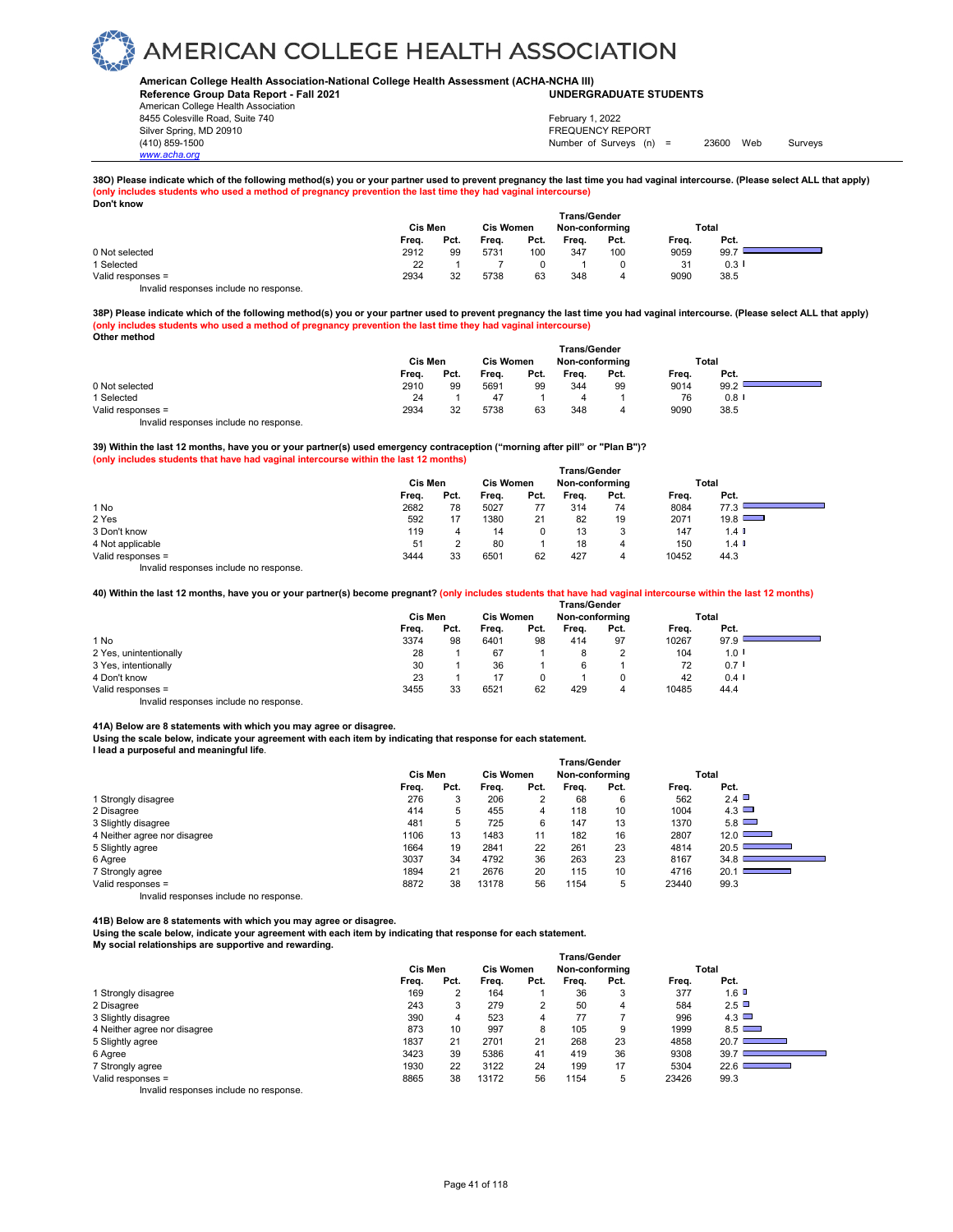

#### **American College Health Association-National College Health Assessment (ACHA-NCHA III) UNDERGRADUATE STUDENTS**

**Reference Group Data Report - Fall 2021**

American College Health Association 8455 Colesville Road, Suite 740

*www.acha.org*

### February 1, 2022

Silver Spring, MD 20910<br>
1990 - The Spring, MD 20910<br>
1990 - The Survey Structure of Surveys (n) Number of Surveys (n) = 23600 Web Surveys

#### **41C) Below are 8 statements with which you may agree or disagree.**

**Using the scale below, indicate your agreement with each item by indicating that response for each statement. I am engaged and interested in my daily activities.** 

| , and onyagod and microsted in my dany activities. |              |      |       |                  |                |      |       |                                  |  |  |  |  |  |
|----------------------------------------------------|--------------|------|-------|------------------|----------------|------|-------|----------------------------------|--|--|--|--|--|
|                                                    | Trans/Gender |      |       |                  |                |      |       |                                  |  |  |  |  |  |
|                                                    | Cis Men      |      |       | <b>Cis Women</b> | Non-conforming |      |       | Total                            |  |  |  |  |  |
|                                                    | Freq.        | Pct. | Freq. | Pct.             | Frea.          | Pct. | Frea. | Pct.                             |  |  |  |  |  |
| 1 Strongly disagree                                | 235          | 3    | 265   | っ                | 69             | 6    | 580   | 2.5                              |  |  |  |  |  |
| 2 Disagree                                         | 383          | 4    | 553   | 4                | 103            | 9    | 1054  | $4.5$ $\Box$                     |  |  |  |  |  |
| 3 Slightly disagree                                | 639          |      | 1070  | 8                | 177            | 15   | 1909  | 8.2                              |  |  |  |  |  |
| 4 Neither agree nor disagree                       | 955          | 11   | 1369  | 10               | 150            | 13   | 2510  | $10.7$ $\Box$                    |  |  |  |  |  |
| 5 Slightly agree                                   | 2201         | 25   | 3477  | 26               | 279            | 24   | 6012  | 25.7                             |  |  |  |  |  |
| 6 Agree                                            | 2979         | 34   | 4509  | 34               | 285            | 25   | 7836  | 33.5                             |  |  |  |  |  |
| 7 Strongly agree                                   | 1479         | 17   | 1923  | 15               | 90             | 8    | 3521  | 15.0<br><b>Contract Contract</b> |  |  |  |  |  |
| Valid responses =                                  | 8871         | 38   | 13166 | 56               | 1153           | 5    | 23422 | 99.2                             |  |  |  |  |  |

Invalid responses include no response.

#### **41D) Below are 8 statements with which you may agree or disagree.**

**Using the scale below, indicate your agreement with each item by indicating that response for each statement.**

**I actively contribute to the happiness and well-being of others.** 

|                              | <b>Trans/Gender</b> |                  |       |                |       |      |       |                                                              |  |  |
|------------------------------|---------------------|------------------|-------|----------------|-------|------|-------|--------------------------------------------------------------|--|--|
|                              | Cis Men             | <b>Cis Women</b> |       | Non-conforming |       |      | Total |                                                              |  |  |
|                              | Freq.               | Pct.             | Frea. | Pct.           | Frea. | Pct. | Freq. | Pct.                                                         |  |  |
| 1 Strongly disagree          | 144                 | າ                | 117   |                | 40    | 4    | 307   | 1.3                                                          |  |  |
| 2 Disagree                   | 182                 | 2                | 170   |                | 43    | 4    | 405   | $1.7$ D                                                      |  |  |
| 3 Slightly disagree          | 293                 | 3                | 338   |                | 59    | 5    | 699   | $3.0\Box$                                                    |  |  |
| 4 Neither agree nor disagree | 1114                | 13               | 1232  | 9              | 162   | 14   | 2545  | $10.9$ $\Box$                                                |  |  |
| 5 Slightly agree             | 2001                | 23               | 2925  | 22             | 295   | 26   | 5272  | 22.5 $\square$<br><b>Contract Contract Contract Contract</b> |  |  |
| 6 Agree                      | 3231                | 37               | 5374  | 41             | 377   | 33   | 9057  | 38.7                                                         |  |  |
| 7 Strongly agree             | 1896                | 21               | 3001  | 23             | 178   | 15   | 5120  | $21.9-$<br><b>Contract Contract Contract</b>                 |  |  |
| Valid responses =            | 8861                | 38               | 13157 | 56             | 1154  | 5    | 23405 | 99.2                                                         |  |  |

Invalid responses include no response.

#### **41E) Below are 8 statements with which you may agree or disagree.**

**Using the scale below, indicate your agreement with each item by indicating that response for each statement. I am competent and capable in the activities that are important to me.** 

|                              |         |      |                  |      | <b>Trans/Gender</b> |      |       |                                                     |
|------------------------------|---------|------|------------------|------|---------------------|------|-------|-----------------------------------------------------|
|                              | Cis Men |      | <b>Cis Women</b> |      | Non-conforming      |      |       | Total                                               |
|                              | Freq.   | Pct. | Freq.            | Pct. | Frea.               | Pct. | Freq. | Pct.                                                |
| 1 Strongly disagree          | 111     |      | 137              |      | 40                  | 4    | 294   | 1.3                                                 |
| 2 Disagree                   | 163     | າ    | 231              | 2    | 66                  | 6    | 468   | $2.0\Box$                                           |
| 3 Slightly disagree          | 330     | 4    | 480              | 4    | 109                 | 9    | 930   | $4.0\Box$                                           |
| 4 Neither agree nor disagree | 638     |      | 878              |      | 103                 | 9    | 1638  | $7.0$ $\Box$                                        |
| 5 Slightly agree             | 1564    | 18   | 2588             | 20   | 277                 | 24   | 4489  | 19.2 $\square$<br><b>Contract Contract Contract</b> |
| 6 Agree                      | 3537    | 40   | 5572             | 42   | 397                 | 34   | 9584  | 40.9                                                |
| 7 Strongly agree             | 2523    | 29   | 3281             | 25   | 163                 | 14   | 6018  | 25.7                                                |
| Valid responses =            | 8866    | 38   | 13167            | 56   | 1155                | 5    | 23421 | 99.2                                                |

Invalid responses include no response.

#### **41F) Below are 8 statements with which you may agree or disagree.**

**Using the scale below, indicate your agreement with each item by indicating that response for each statement. I am a good person and live a good life.** 

|                                        | Trans/Gender |      |                  |      |                |      |       |                                                                                                                                         |  |  |
|----------------------------------------|--------------|------|------------------|------|----------------|------|-------|-----------------------------------------------------------------------------------------------------------------------------------------|--|--|
|                                        | Cis Men      |      | <b>Cis Women</b> |      | Non-conforming |      | Total |                                                                                                                                         |  |  |
|                                        | Freq.        | Pct. | Frea.            | Pct. | Frea.          | Pct. | Frea. | Pct.                                                                                                                                    |  |  |
| 1 Strongly disagree                    | 141          |      | 125              |      | 41             | 4    | 317   | $1.4$ $\blacksquare$                                                                                                                    |  |  |
| 2 Disagree                             | 170          |      | 157              |      | 65             | 6    | 399   | 1.7 <sup>1</sup>                                                                                                                        |  |  |
| 3 Slightly disagree                    | 346          | 4    | 389              | 3    | 112            | 10   | 860   | $3.7$ $\Box$                                                                                                                            |  |  |
| 4 Neither agree nor disagree           | 1014         | 11   | 1143             | 9    | 199            | 17   | 2392  | $10.2$ $\Box$                                                                                                                           |  |  |
| 5 Slightly agree                       | 1621         | 18   | 2429             | 18   | 251            | 22   | 4351  | 18.6<br><u>a sa sanadka a</u>                                                                                                           |  |  |
| 6 Agree                                | 3251         | 37   | 5407             | 41   | 356            | 31   | 9092  | 38.8<br>$\mathcal{L}^{\text{max}}_{\text{max}}$ and $\mathcal{L}^{\text{max}}_{\text{max}}$ and $\mathcal{L}^{\text{max}}_{\text{max}}$ |  |  |
| 7 Strongly agree                       | 2325         | 26   | 3525             | 27   | 130            | 11   | 6019  | 25.7<br><b>Contract Contract Contract</b>                                                                                               |  |  |
| Valid responses =                      | 8868         | 38   | 13175            | 56   | 1154           | 5    | 23430 | 99.3                                                                                                                                    |  |  |
| Invalid responses include no response. |              |      |                  |      |                |      |       |                                                                                                                                         |  |  |

**41G) Below are 8 statements with which you may agree or disagree.** 

**Using the scale below, indicate your agreement with each item by indicating that response for each statement.**

**I am optimistic about my future.** 

|                              | Trans/Gender |         |       |      |                |      |       |               |  |  |
|------------------------------|--------------|---------|-------|------|----------------|------|-------|---------------|--|--|
|                              |              | Cis Men |       |      | Non-conforming |      |       | Total         |  |  |
|                              | Freq.        | Pct.    | Freq. | Pct. | Frea.          | Pct. | Freq. | Pct.          |  |  |
| 1 Strongly disagree          | 274          | 3       | 290   | 2    | 109            | 9    | 688   | 2.9           |  |  |
| 2 Disagree                   | 336          | 4       | 430   | 3    | 121            | 11   | 908   | $3.9$ $\Box$  |  |  |
| 3 Slightly disagree          | 517          | 6       | 804   | 6    | 142            | 12   | 1480  | 6.3           |  |  |
| 4 Neither agree nor disagree | 991          | 11      | 1299  | 10   | 167            | 15   | 2492  | $10.6$ $\Box$ |  |  |
| 5 Slightly agree             | 1623         | 18      | 2630  | 20   | 258            | 22   | 4555  | 19.4          |  |  |
| 6 Agree                      | 2724         | 31      | 4467  | 34   | 231            | 20   | 7481  | 31.9          |  |  |
| 7 Strongly agree             | 2402         | 27      | 3251  | 25   | 127            | 11   | 5823  | 24.9          |  |  |
| Valid responses =            | 8867         | 38      | 13171 | 56   | 1155           | 5    | 23427 | 99.3          |  |  |
| .<br>.                       |              |         |       |      |                |      |       |               |  |  |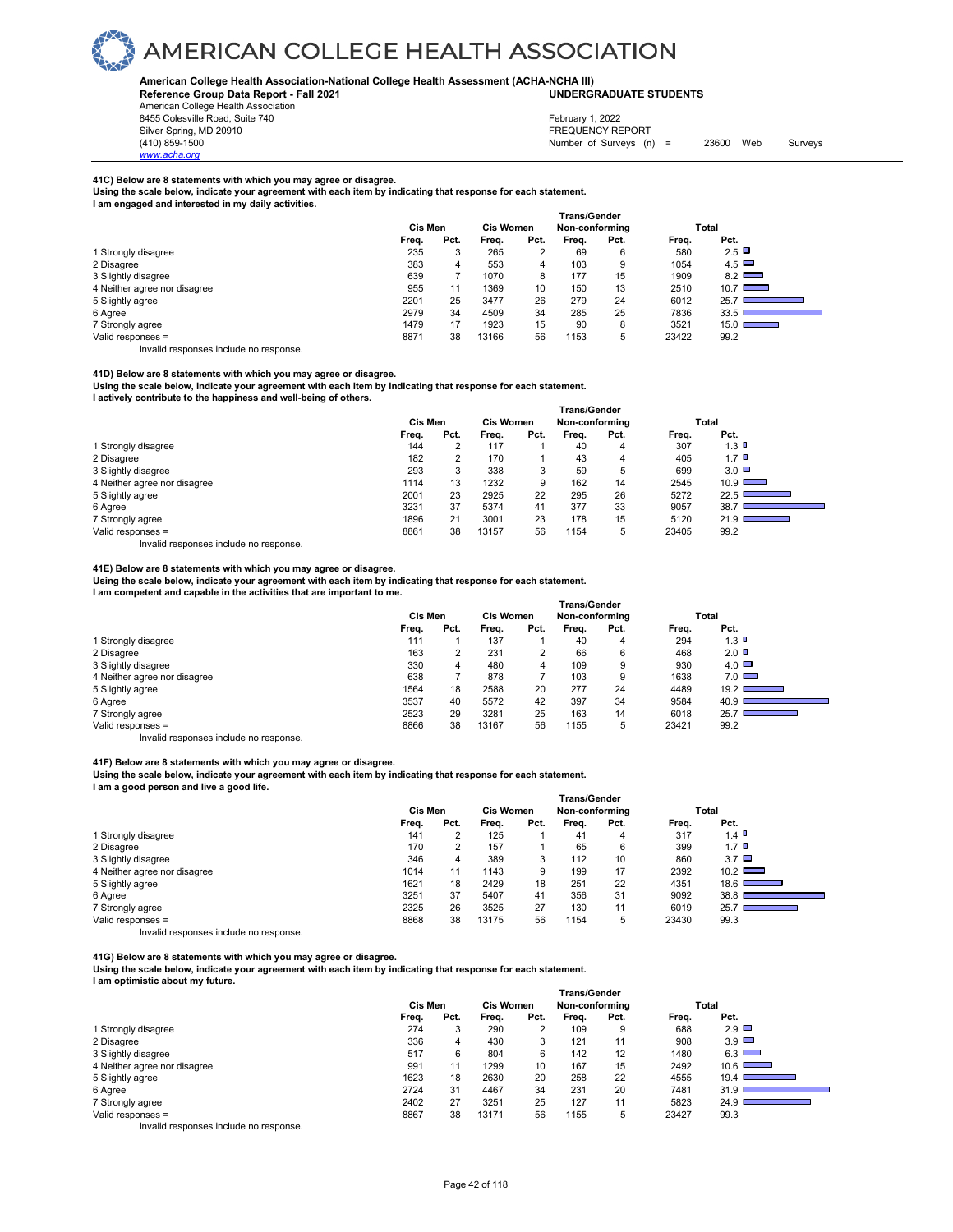

#### **American College Health Association-National College Health Assessment (ACHA-NCHA III) UNDERGRADUATE STUDENTS**

**Reference Group Data Report - Fall 2021**

American College Health Association 8455 Colesville Road, Suite 740 Silver Spring, MD 20910<br>
1990 - The Spring, MD 20910<br>
1990 - The Survey Structure of Surveys (n)

*www.acha.org*

# February 1, 2022

Number of Surveys (n) = 23600 Web Surveys

#### **41H) Below are 8 statements with which you may agree or disagree.**

**Using the scale below, indicate your agreement with each item by indicating that response for each statement.**

| People respect me.           |       |         |       |                  |                     |                |       |           |  |
|------------------------------|-------|---------|-------|------------------|---------------------|----------------|-------|-----------|--|
|                              |       |         |       |                  | <b>Trans/Gender</b> |                |       |           |  |
|                              |       | Cis Men |       | <b>Cis Women</b> |                     | Non-conforming |       | Total     |  |
|                              | Freq. | Pct.    | Frea. | Pct.             | Frea.               | Pct.           | Freq. | Pct.      |  |
| 1 Strongly disagree          | 136   | 2       | 133   |                  | 43                  | 4              | 323   | $1.4$ D   |  |
| 2 Disagree                   | 179   | 2       | 215   |                  | 58                  | 5              | 461   | $2.0\Box$ |  |
| 3 Slightly disagree          | 342   | 4       | 473   | 4                | 108                 | 9              | 937   | $4.0\Box$ |  |
| 4 Neither agree nor disagree | 1332  | 15      | 1513  | 12               | 255                 | 22             | 3146  | 13.4      |  |
| 5 Slightly agree             | 1713  | 19      | 2734  | 21               | 261                 | 23             | 4759  | 20.3      |  |
| 6 Agree                      | 3322  | 38      | 5402  | 41               | 323                 | 28             | 9109  | 38.9      |  |
| 7 Strongly agree             | 1842  | 21      | 2693  | 21               | 106                 | 9              | 4683  | 20.0      |  |
| Valid responses =            | 8866  | 38      | 13163 | 56               | 1154                | 5              | 23418 | 99.2      |  |
|                              |       |         |       |                  |                     |                |       |           |  |

Invalid responses include no response.

**42A) Please indicate how much you agree with the following statements as they apply to you over the last month If a particular situation has not occurred recently, answer according to how you think you would have felt. I am able to adapt when changes occur.1** 

|                            | <b>Trans/Gender</b> |         |       |                  |       |                |       |              |  |  |  |
|----------------------------|---------------------|---------|-------|------------------|-------|----------------|-------|--------------|--|--|--|
|                            |                     | Cis Men |       | <b>Cis Women</b> |       | Non-conforming |       | Total        |  |  |  |
|                            | Freq.               | Pct.    | Frea. | Pct.             | Frea. | Pct.           | Freq. | Pct.         |  |  |  |
| 0 Not at all true          | 87                  |         | 97    |                  | 30    |                | 217   | 0.9          |  |  |  |
| 1 Rarely true              | 226                 |         | 371   | 3                | 87    | 8              | 697   | $3.0$ $\Box$ |  |  |  |
| 2 Sometimes true           | 1779                | 20      | 3245  | 25               | 348   | 30             | 5456  | 23.3         |  |  |  |
| 3 Often true               | 4060                | 46      | 6089  | 46               | 485   | 42             | 10706 | 45.7         |  |  |  |
| 4 True nearly all the time | 2721                | 31      | 3373  | 26               | 203   | 18             | 6360  | 27.1         |  |  |  |
| Valid responses =          | 8873                | 38      | 13175 | 56               | 1153  | 5              | 23436 | 99.3         |  |  |  |
|                            |                     |         |       |                  |       |                |       |              |  |  |  |

Invalid responses include no response.

**42B) Please indicate how much you agree with the following statements as they apply to you over the last month If a particular situation has not occurred recently, answer according to how you think you would have felt. I tend to bounce back after illness, injury, or other hardships.1** 

|                                        | <b>Trans/Gender</b> |      |                  |      |                |      |       |                                                                                                                                                                                                                   |  |  |
|----------------------------------------|---------------------|------|------------------|------|----------------|------|-------|-------------------------------------------------------------------------------------------------------------------------------------------------------------------------------------------------------------------|--|--|
|                                        | Cis Men             |      | <b>Cis Women</b> |      | Non-conforming |      |       | Total                                                                                                                                                                                                             |  |  |
|                                        | Freq.               | Pct. | Freq.            | Pct. | Frea.          | Pct. | Freq. | Pct.                                                                                                                                                                                                              |  |  |
| 0 Not at all true                      | 132                 |      | 149              |      | 32             | 3    | 319   | $1.4$ D                                                                                                                                                                                                           |  |  |
| 1 Rarely true                          | 296                 | 3    | 575              | 4    | 93             | 8    | 986   | 4.2                                                                                                                                                                                                               |  |  |
| 2 Sometimes true                       | 1684                | 19   | 3065             | 23   | 366            | 32   | 5177  | 22.1<br>$\mathcal{L}^{\mathcal{L}}(\mathcal{L}^{\mathcal{L}})$ and $\mathcal{L}^{\mathcal{L}}(\mathcal{L}^{\mathcal{L}})$ . The contribution of the set of $\mathcal{L}^{\mathcal{L}}(\mathcal{L}^{\mathcal{L}})$ |  |  |
| 3 Often true                           | 3576                | 40   | 5641             | 43   | 431            | 37   | 9723  | 41.6                                                                                                                                                                                                              |  |  |
| 4 True nearly all the time             | 3169                | 36   | 3728             | 28   | 229            | 20   | 7193  | 30.7<br><u> Tanzania (h. 1888).</u>                                                                                                                                                                               |  |  |
| Valid responses =                      | 8857                | 38   | 13158            | 56   | 1151           | 5    | 23398 | 99.1                                                                                                                                                                                                              |  |  |
| Invalid responses include no response. |                     |      |                  |      |                |      |       |                                                                                                                                                                                                                   |  |  |

**43) If in the future you were having a personal problem that was really bothering you, would you consider seeking help from a mental health professional?**

|                                                                        | <b>Trans/Gender</b> |      |                  |      |                |      |       |       |  |  |
|------------------------------------------------------------------------|---------------------|------|------------------|------|----------------|------|-------|-------|--|--|
|                                                                        | Cis Men             |      | <b>Cis Women</b> |      | Non-conforming |      |       | Total |  |  |
|                                                                        | Freq.               | Pct. | Freq.            | Pct. | Freq.          | Pct. | Freq. | Pct.  |  |  |
| 1 No                                                                   | 3072                | 35   | 2355             | 18   | 178            | 16   | 5668  | 24.4  |  |  |
| 2 Yes                                                                  | 5715                | 65   | 10709            | 82   | 969            | 85   | 17558 | 75.6  |  |  |
| Valid responses =                                                      | 8787                | 38   | 13064            | 56   | 1147           |      | 23226 | 98.4  |  |  |
| the control and discussions are the discuted as a second discussion of |                     |      |                  |      |                |      |       |       |  |  |

Invalid responses include no response.

**44A) The next 6 questions ask about how you have been feeling during the past 30 days. For each question, please select the response that best describes how often you had this feeling. During the past 30 days, about how often did you feel nervous?**

| i i diskuelluei |      |                  |      |                |             |       |                                  |       |  |
|-----------------|------|------------------|------|----------------|-------------|-------|----------------------------------|-------|--|
| Cis Men         |      | <b>Cis Women</b> |      | Non-conforming |             |       |                                  |       |  |
| Freq.           | Pct. | Freq.            | Pct. | Frea.          | Pct.        | Freq. | Pct.                             |       |  |
| 844             | 10   | 592              | 5    | 31             | 3           | 1486  | 6.3                              |       |  |
| 2473            | 28   | 2409             | 18   | 147            | 13          | 5072  | 21.7                             |       |  |
| 3518            | 40   | 5198             | 40   | 351            | 30          | 9154  | 39.1                             |       |  |
| 1432            | 16   | 3477             | 26   | 376            | 33          | 5340  | 22.8<br><b>Contract Contract</b> |       |  |
| 603             |      | 1487             |      | 249            | 22          | 2371  | $10.1$ $\Box$                    |       |  |
| 8870            | 38   | 13163            | 56   | 1154           | $\mathbf b$ | 23423 | 99.3                             |       |  |
|                 |      |                  |      |                |             |       |                                  | Total |  |

 **Trans/Gender**

Invalid responses include no response.

**44B) The next 6 questions ask about how you have been feeling during the past 30 days.** 

**For each question, please select the response that best describes how often you had this feeling. During the past 30 days, about how often did you feel hopeless?**

|                        | <b>Trans/Gender</b> |      |                  |      |                |      |       |              |  |  |  |
|------------------------|---------------------|------|------------------|------|----------------|------|-------|--------------|--|--|--|
|                        | Cis Men             |      | <b>Cis Women</b> |      | Non-conforming |      |       | Total        |  |  |  |
|                        | Freq.               | Pct. | Frea.            | Pct. | Frea.          | Pct. | Frea. | Pct.         |  |  |  |
| 0 None of the time     | 3399                | 39   | 4017             | 31   | 173            | 15   | 7646  | 32.8         |  |  |  |
| 1 A little of the time | 2442                | 28   | 3715             | 28   | 293            | 26   | 6512  | 27.9         |  |  |  |
| 2 Some of the time     | 2059                | 23   | 3670             | 28   | 375            | 33   | 6177  | 26.5         |  |  |  |
| 3 Most of the time     | 650                 |      | 1229             | 9    | 188            | 16   | 2096  | $9.0$ $\Box$ |  |  |  |
| 4 All of the time      | 276                 |      | 483              |      | 117            | 10   | 890   | $3.8$ $\Box$ |  |  |  |
| Valid responses =      | 8826                | 38   | 13114            | 56   | 1146           | 5    | 23321 | 98.8         |  |  |  |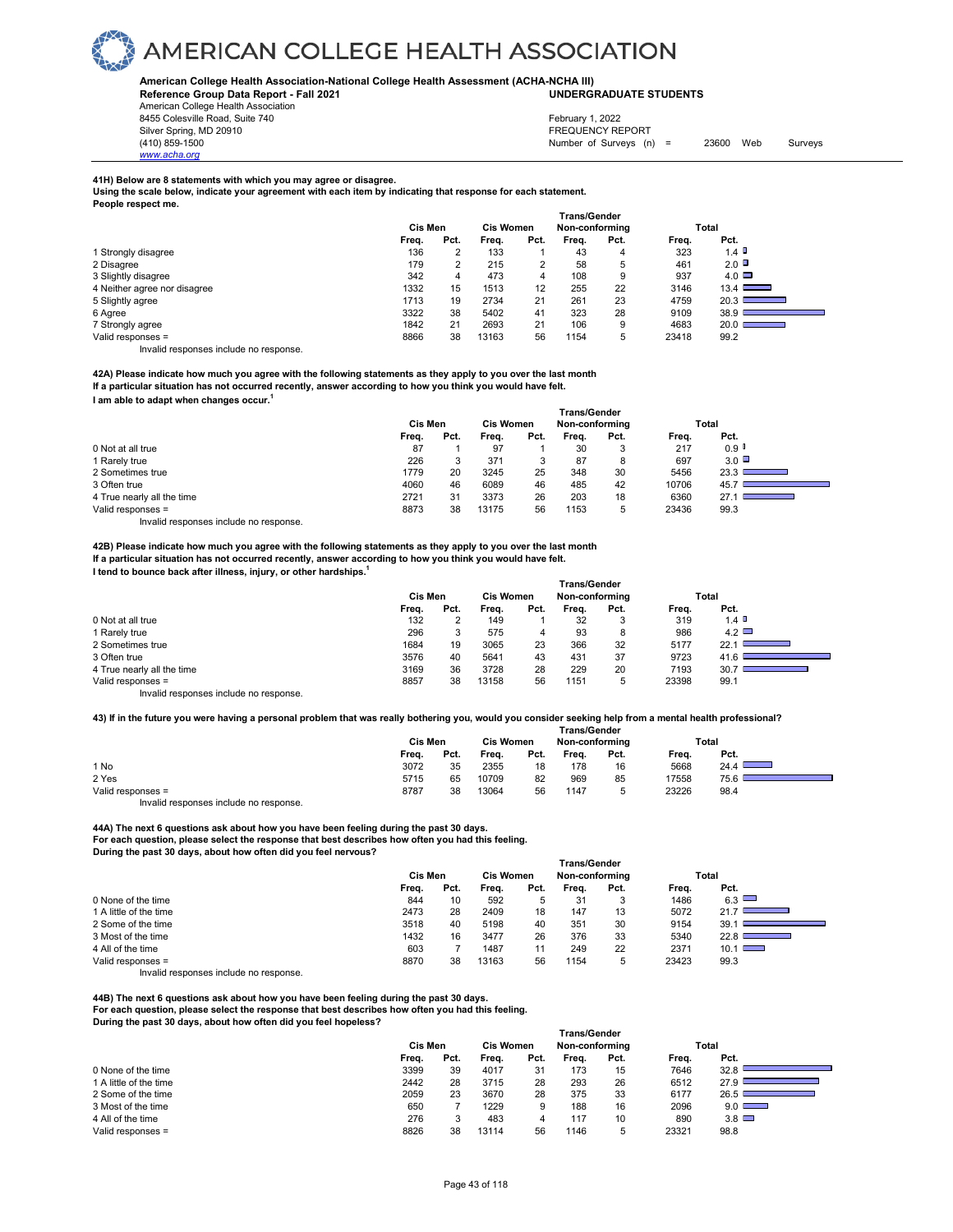**American College Health Association-National College Health Assessment (ACHA-NCHA III) UNDERGRADUATE STUDENTS**

**Reference Group Data Report - Fall 2021** American College Health Association 8455 Colesville Road, Suite 740 Silver Spring, MD 20910<br>
1990 - The Spring, MD 20910<br>
1990 - The Survey Structure of Surveys (notation of Surveys (notation of Surveys (notation of Surveys (notati

*www.acha.org*

Invalid responses include no response.

**44C) The next 6 questions ask about how you have been feeling during the past 30 days. For each question, please select the response that best describes how often you had this feeling. During the past 30 days, about how often did you feel restless or fidgety?**

|                        |         |      |                  |      | <b>Trans/Gender</b> |      |       |              |
|------------------------|---------|------|------------------|------|---------------------|------|-------|--------------|
|                        | Cis Men |      | <b>Cis Women</b> |      | Non-conforming      |      |       | Total        |
|                        | Freq.   | Pct. | Freq.            | Pct. | Frea.               | Pct. | Freq. | Pct.         |
| 0 None of the time     | 1755    | 20   | 1718             | 13   | 76                  |      | 3575  | 15.3         |
| 1 A little of the time | 2418    | 27   | 2852             | 22   | 142                 | 12   | 5457  | 23.4         |
| 2 Some of the time     | 2641    | 30   | 4343             | 33   | 290                 | 25   | 7350  | 31.5         |
| 3 Most of the time     | 1403    | 16   | 2908             | 22   | 382                 | 33   | 4750  | 20.4         |
| 4 All of the time      | 616     |      | 1301             | 10   | 259                 | 23   | 2207  | $9.5$ $\Box$ |
| Valid responses =      | 8833    | 38   | 13122            | 56   | 1149                | b    | 23339 | 98.9         |

Number of Surveys (n) = 23600 Web Surveys

February 1, 2022

Invalid responses include no response.

**44D) The next 6 questions ask about how you have been feeling during the past 30 days. For each question, please select the response that best describes how often you had this feeling. During the past 30 days, about how often did you feel so sad nothing could cheer you up?**

| <u>, and the basis of autor anoming a crew and the rest of our network come and the spi</u> |       |                                 |  |  |  |  |  |  |  |  |
|---------------------------------------------------------------------------------------------|-------|---------------------------------|--|--|--|--|--|--|--|--|
| <b>Trans/Gender</b>                                                                         |       |                                 |  |  |  |  |  |  |  |  |
| Non-conforming                                                                              | Total |                                 |  |  |  |  |  |  |  |  |
| Frea.<br>Pct.                                                                               | Freq. | Pct.                            |  |  |  |  |  |  |  |  |
| 20<br>234                                                                                   | 9365  | 40.0                            |  |  |  |  |  |  |  |  |
| 29<br>338                                                                                   | 6717  | 28.7                            |  |  |  |  |  |  |  |  |
| 346<br>30                                                                                   | 5029  | 21.5<br>the control of the con- |  |  |  |  |  |  |  |  |
| 168<br>15                                                                                   | 1658  | $7.1$ $\Box$                    |  |  |  |  |  |  |  |  |
| 67<br>6                                                                                     | 637   | $2.7$ $\Box$                    |  |  |  |  |  |  |  |  |
| 1153<br>5                                                                                   | 23406 | 99.2                            |  |  |  |  |  |  |  |  |
|                                                                                             |       |                                 |  |  |  |  |  |  |  |  |

Invalid responses include no response.

#### **44E) The next 6 questions ask about how you have been feeling during the past 30 days.**

**For each question, please select the response that best describes how often you had this feeling.** 

**During the past 30 days, about how often did you feel that everything was an effort? Trans/Gender Cis Men Cis Women Non-conforming Total Freq. Pct. Freq. Pct. Freq. Pct. Freq. Pct.** 0 None of the time <br>
1 A little of the time <br>
2500 28 3398 26 196 17 6149 26.3 1 A little of the time and the time and the compact to the compact the compact to the compact the compact to the compact the compact to the compact to the compact to the compact to the compact to the compact to the compac 2 Some of the time 27.4 Let us not the time 2318 26 3731 28 303 26 6414 27.4 Let us not the time 23 AM 27.4 Let us not the time 23 AM 27.4 Let us not the time 23 AM 27.4 Let us not the time 23 AM 27.4 Let us not the time 2 3 Most of the time 4 All of the time 506 6 1148 9 251 22 1945 8.3 ■<br>
19 Valid responses = 1154 5 23408 99.2 Valid responses =

Invalid responses include no response.

**44F) The next 6 questions ask about how you have been feeling during the past 30 days. For each question, please select the response that best describes how often you had this feeling. During the past 30 days, about how often did you feel worthless?**

|                                       |         |      |                  |      | <b>Trans/Gender</b> |      |       |               |
|---------------------------------------|---------|------|------------------|------|---------------------|------|-------|---------------|
|                                       | Cis Men |      | <b>Cis Women</b> |      | Non-conforming      |      |       | Total         |
|                                       | Freq.   | Pct. | Frea.            | Pct. | Frea.               | Pct. | Frea. | Pct.          |
| 0 None of the time                    | 4869    | 55   | 6311             | 48   | 322                 | 28   | 11591 | 49.6          |
| 1 A little of the time                | 1831    | 21   | 3073             | 23   | 269                 | 23   | 5233  | 22.4          |
| 2 Some of the time                    | 1323    | 15   | 2273             | 17   | 287                 | 25   | 3929  | $16.8$ $\Box$ |
| 3 Most of the time                    | 504     | 6    | 974              |      | 156                 | 14   | 1659  | 7.1           |
| 4 All of the time                     | 320     | 4    | 513              | 4    | 119                 | 10   | 966   | 4.1 $\Box$    |
| Valid responses =                     | 8847    | 38   | 13144            | 56   | 1153                | 5    | 23378 | 99.1          |
| Invalid responses include no response |         |      |                  |      |                     |      |       |               |

**45A) Indicate how often each of the statements below is descriptive of you.** 

**How often do you feel that you lack companionship?** 

|                                                                           |         |      |                  |      | <b>Trans/Gender</b> |      |       |       |
|---------------------------------------------------------------------------|---------|------|------------------|------|---------------------|------|-------|-------|
|                                                                           | Cis Men |      | <b>Cis Women</b> |      | Non-conforming      |      |       | Total |
|                                                                           | Freq.   | Pct. | Freq.            | Pct. | Frea.               | Pct. | Freq. | Pct.  |
| 1 Hardly ever                                                             | 3111    | 35   | 4524             | 34   | 274                 | 24   | 7968  | 34.0  |
| 2 Some of the time                                                        | 3715    | 42   | 6032             | 46   | 515                 | 45   | 10370 | 44.2  |
| 3 Often                                                                   | 2040    | 23   | 2631             | 20   | 365                 | 32   | 5107  | 21.8  |
| Valid responses =                                                         | 8866    | 38   | 13187            | 56   | 1154                | 5    | 23445 | 99.3  |
| the control theory is a structure that the collection of the state of the |         |      |                  |      |                     |      |       |       |

Invalid responses include no response.

**45B) Indicate how often each of the statements below is descriptive of you. How often do you feel left out?** 

|                                        | <b>Trans/Gender</b> |      |                  |      |                |      |       |                                            |  |  |
|----------------------------------------|---------------------|------|------------------|------|----------------|------|-------|--------------------------------------------|--|--|
|                                        | <b>Cis Men</b>      |      | <b>Cis Women</b> |      | Non-conforming |      |       | Total                                      |  |  |
|                                        | Freq.               | Pct. | Freq.            | Pct. | Freq.          | Pct. | Freq. | Pct.                                       |  |  |
| 1 Hardly ever                          | 3249                | 37   | 3917             | 30   | 255            | 22   | 7481  | 31.9                                       |  |  |
| 2 Some of the time                     | 4116                | 47   | 6597             | 50   | 520            | 45   | 11341 | 48.4                                       |  |  |
| 3 Often                                | 1495                |      | 2674             | 20   | 379            | 33   | 4617  | 19.7 $\square$<br><b>Contract Contract</b> |  |  |
| Valid responses =                      | 8860                | 38   | 13188            | 56   | 1154           | 5    | 23439 | 99.3                                       |  |  |
| Invalid responses include no response. |                     |      |                  |      |                |      |       |                                            |  |  |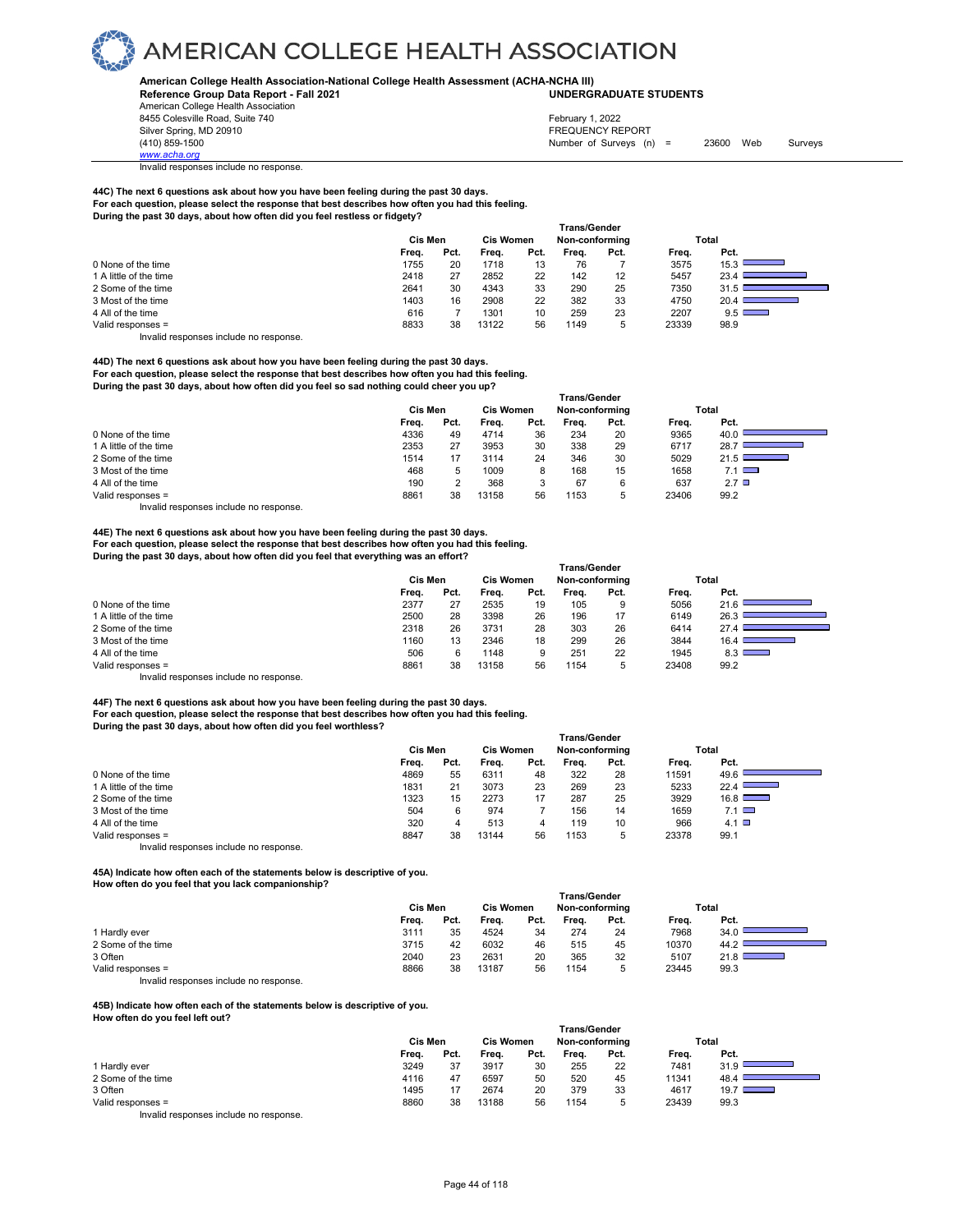#### **American College Health Association-National College Health Assessment (ACHA-NCHA III) UNDERGRADUATE STUDENTS**

**Reference Group Data Report - Fall 2021** American College Health Association 8455 Colesville Road, Suite 740

*www.acha.org*

#### Silver Spring, MD 20910<br>
1990 - The Spring, MD 20910<br>
1990 - The Survey Structure of Surveys (notation of Surveys (notation of Surveys (notation of Surveys (notati Number of Surveys (n) = 23600 Web Surveys February 1, 2022

#### **45C) Indicate how often each of the statements below is descriptive of you. How often do you feel isolated from others?**

|                                       | Cis Men |      | <b>Cis Women</b> |      | <b>Trans/Gender</b><br>Non-conforming |      |       | Total                             |
|---------------------------------------|---------|------|------------------|------|---------------------------------------|------|-------|-----------------------------------|
|                                       | Freq.   | Pct. | Frea.            | Pct. | Freq.                                 | Pct. | Freq. | Pct.                              |
| 1 Hardly ever                         | 3279    | 37   | 4433             | 34   | 225                                   | 20   | 7989  | 34.                               |
| 2 Some of the time                    | 3690    | 42   | 5813             | 44   | 464                                   | 40   | 10077 | 43.                               |
| 3 Often                               | 1894    | 21   | 2937             | 22   | 464                                   | 40   | 5370  | 22.9<br><u> 1989 - Andrea Sta</u> |
| Valid responses =                     | 8863    | 38   | 13183            | 56   | 1153                                  | 5    | 23436 | 99.3                              |
| Invalid responses include no response |         |      |                  |      |                                       |      |       |                                   |

#### **46) Within the last 12 months, how often have you intentionally cut, burned, bruised, or otherwise injured yourself?**

|                         | <b>Trans/Gender</b> |      |                  |      |                |               |       |              |  |  |  |
|-------------------------|---------------------|------|------------------|------|----------------|---------------|-------|--------------|--|--|--|
|                         | Cis Men             |      | <b>Cis Women</b> |      | Non-conforming |               | Total |              |  |  |  |
|                         | Freq.               | Pct. | Freq.            | Pct. | Frea.          | Pct.          | Freq. | Pct.         |  |  |  |
| 1 Never                 | 8238                | 93   | 11661            | 89   | 745            | 65            | 20827 | 89.0         |  |  |  |
| 2 Once or twice         | 495                 | 6    | 1157             | 9    | 275            | 24            | 1967  | $8.4$ $\Box$ |  |  |  |
| 3 Monthly               | 89                  |      | 228              |      | 75             |               | 398   | $1.7$ D      |  |  |  |
| 4 Weekly                | 28                  | 0    | 76               |      | 30             | 3             | 139   | $0.6$ I      |  |  |  |
| 5 Daily or almost daily | 8                   |      | 38               |      | 21             | C<br><u>.</u> | 67    | 0.31         |  |  |  |
| Valid responses =       | 8858                | 38   | 13160            | 56   | 1146           | 5             | 23398 | 99.1         |  |  |  |

Invalid responses include no response.

#### **47A1) Within the last 12 months, have you had problems or challenges with any the following? Academics**

| <b>Trans/Gender</b> |      |                  |      |                |      |       |      |       |  |  |
|---------------------|------|------------------|------|----------------|------|-------|------|-------|--|--|
| Cis Men             |      | <b>Cis Women</b> |      | Non-conforming |      |       |      |       |  |  |
| Freq.               | Pct. | Freq.            | Pct. | Frea.          | Pct. | Frea. | Pct. |       |  |  |
| 4231                | 48   | 5686             | 43   | 362            | 31   | 10357 | 44.3 |       |  |  |
| 4633                | 52   | 7467             | 57   | 791            | 69   | 13045 | 55.7 |       |  |  |
| 8864                | 38   | 13153            | 56   | 1153           | 5    | 23402 | 99.2 |       |  |  |
|                     |      |                  |      |                |      |       |      | Total |  |  |

Invalid responses include no response.

#### **47A2) Within the last 12 months, have you had problems or challenges with any the following? Career**

|                   | <b>Trans/Gender</b> |         |       |                  |       |                |       |       |  |  |  |
|-------------------|---------------------|---------|-------|------------------|-------|----------------|-------|-------|--|--|--|
|                   |                     | Cis Men |       | <b>Cis Women</b> |       | Non-conforming |       | Total |  |  |  |
|                   | Frea.               | Pct.    | Frea. | Pct.             | Frea. | Pct.           | Frea. | Pct.  |  |  |  |
| 1 No              | 6069                | 69      | 8542  | 65               | 649   | 57             | 15388 | 65.9  |  |  |  |
| 2 Yes             | 2785                | 32      | 4591  | 35               | 500   | 44             | 7976  | 34.7  |  |  |  |
| Valid responses = | 8854                | 38      | 13133 | 56               | 1149  | ∽              | 23364 | 99.0  |  |  |  |
| .<br>.            |                     |         |       |                  |       |                |       |       |  |  |  |

Invalid responses include no response.

#### **47A3) Within the last 12 months, have you had problems or challenges with any the following? Finances**

|                   | Cis Men |      |       | <b>Trans/Gender</b><br><b>Cis Women</b><br>Non-conforming |       |      |       | Total |  |
|-------------------|---------|------|-------|-----------------------------------------------------------|-------|------|-------|-------|--|
|                   | Freq.   | Pct. | Freq. | Pct.                                                      | Freq. | Pct. | Freq. | Pct.  |  |
| 1 No              | 5724    | 65   | 7343  | 56                                                        | 557   | 48   | 13753 | 58.9  |  |
| 2 Yes             | 3125    | 35   | 5787  | 44                                                        | 594   | 52   | 9608  | - 41. |  |
| Valid responses = | 8849    | 38   | 13130 | 56                                                        | 1151  | 5    | 23361 | 99.0  |  |

Invalid responses include no response.

#### **47A4) Within the last 12 months, have you had problems or challenges with any the following? Procrastination**

|                                        | <b>Trans/Gender</b> |      |                  |      |                |      |       |       |  |  |  |
|----------------------------------------|---------------------|------|------------------|------|----------------|------|-------|-------|--|--|--|
|                                        | Cis Men             |      | <b>Cis Women</b> |      | Non-conforming |      |       | Total |  |  |  |
|                                        | Freq.               | Pct. | Freq.            | Pct. | Frea.          | Pct. | Frea. | Pct.  |  |  |  |
| 1 No                                   | 2342                | 27   | 2987             | 23   | 167            | 15   | 5532  | 23.7  |  |  |  |
| 2 Yes                                  | 6512                | 74   | 10153            | 77   | 984            | 86   | 17843 | 76.3  |  |  |  |
| Valid responses =                      | 8854                | 38   | 13140            | 56   | 1151           | ∽    | 23375 | 99.0  |  |  |  |
| Invalid responses include no response. |                     |      |                  |      |                |      |       |       |  |  |  |

#### **47A5) Within the last 12 months, have you had problems or challenges with any the following? Faculty**

|                                        | <b>Trans/Gender</b> |      |           |      |                |      |       |             |  |  |  |
|----------------------------------------|---------------------|------|-----------|------|----------------|------|-------|-------------|--|--|--|
|                                        | Cis Men             |      | Cis Women |      | Non-conforming |      |       | Total       |  |  |  |
|                                        | Freq.               | Pct. | Freq.     | Pct. | Frea.          | Pct. | Freq. | Pct.        |  |  |  |
| 1 No                                   | 7855                | 89   | 11709     | 89   | 965            | 84   | 20709 | 88.8        |  |  |  |
| 2 Yes                                  | 985                 |      | 1398      | 11   | 184            | 16   | 2616  | 11.2 $\Box$ |  |  |  |
| Valid responses =                      | 8840                | 38   | 13107     | 56   | 1149           | ∽    | 23325 | 98.8        |  |  |  |
| Invalid responses include no response. |                     |      |           |      |                |      |       |             |  |  |  |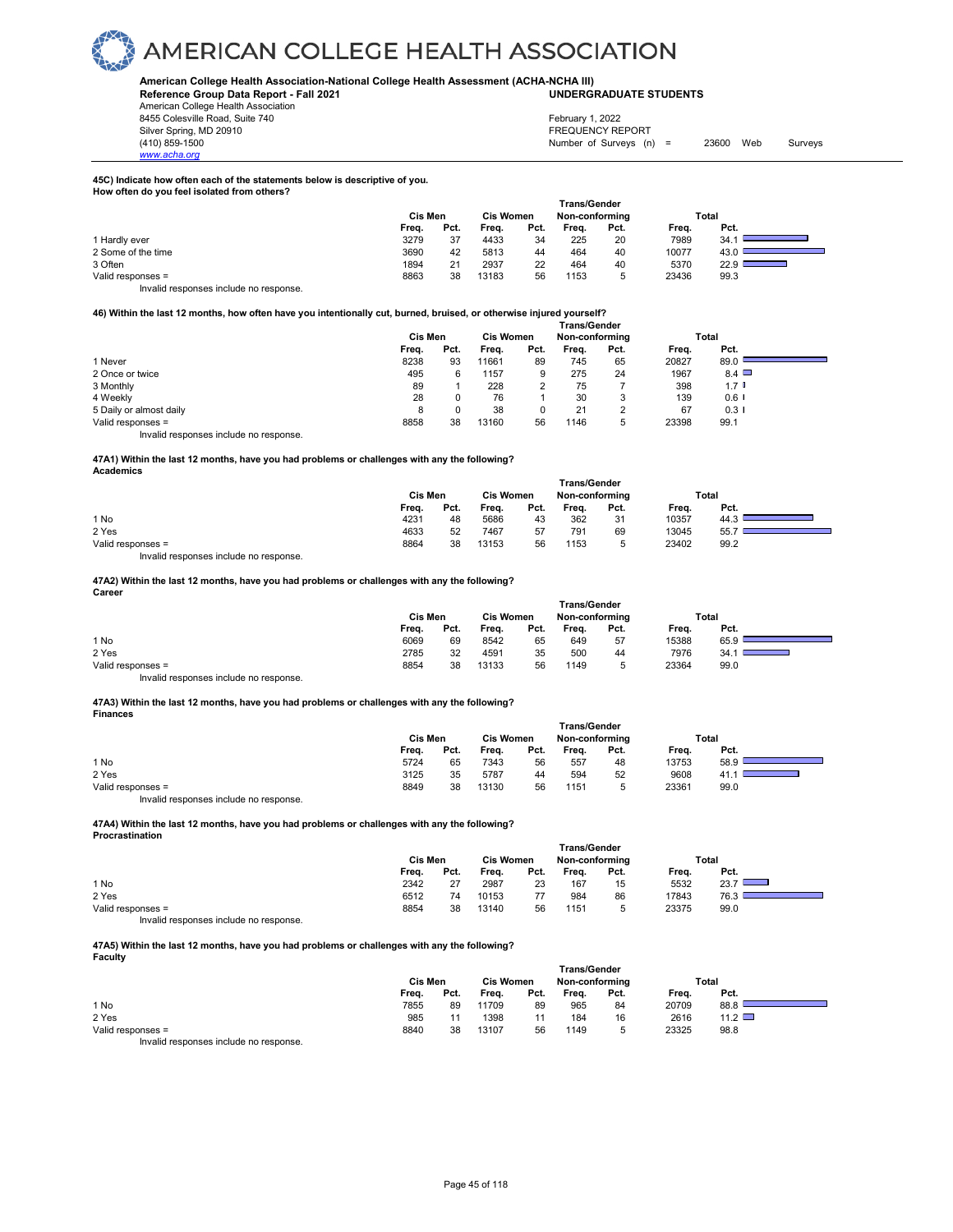#### **American College Health Association-National College Health Assessment (ACHA-NCHA III) UNDERGRADUATE STUDENTS**

**Reference Group Data Report - Fall 2021** American College Health Association 8455 Colesville Road, Suite 740 Silver Spring, MD 20910<br>
1990 - The Spring, MD 20910<br>
1990 - The Survey Structure of Surveys (n)

*www.acha.org*

Number of Surveys  $(n) = 23600$  Web Surveys February 1, 2022

#### **47A6) Within the last 12 months, have you had problems or challenges with any the following? Family**

|                                        | <b>Trans/Gender</b> |      |                  |      |                |      |       |       |  |  |  |
|----------------------------------------|---------------------|------|------------------|------|----------------|------|-------|-------|--|--|--|
|                                        | Cis Men             |      | <b>Cis Women</b> |      | Non-conforming |      |       | Total |  |  |  |
|                                        | Freq.               | Pct. | Freq.            | Pct. | Frea.          | Pct. | Freq. | Pct.  |  |  |  |
| 1 No                                   | 6559                | 74   | 7879             | 60   | 502            | 44   | 15055 | 64.5  |  |  |  |
| 2 Yes                                  | 2285                | 26   | 5246             | 40   | 650            | 56   | 8295  | 35.5  |  |  |  |
| Valid responses =                      | 8844                | 38   | 13125            | 56   | 1152           |      | 23350 | 98.9  |  |  |  |
| Invalid responses include no response. |                     |      |                  |      |                |      |       |       |  |  |  |

#### **47A7) Within the last 12 months, have you had problems or challenges with any the following? Intimate relationships**

|                   | Cis Men |      | <b>Cis Women</b> |      | <b>Trans/Gender</b><br>Non-conforming |      | Total |      |  |
|-------------------|---------|------|------------------|------|---------------------------------------|------|-------|------|--|
|                   | Freq.   | Pct. | Freq.            | Pct. | Frea.                                 | Pct. | Frea. | Pct. |  |
| 1 No              | 5899    | 67   | 8079             | 62   | 649                                   | 57   | 14771 | 63.3 |  |
| 2 Yes             | 2954    | 33   | 5037             | 38   | 499                                   | 44   | 8572  | 36.  |  |
| Valid responses = | 8853    | 38   | 13116            | 56   | 1148                                  |      | 23343 | 98.9 |  |

Invalid responses include no response.

#### **47A8) Within the last 12 months, have you had problems or challenges with any the following? Roommate/housemate**

|                                       |         |      |                  |      | <b>Trans/Gender</b> |      |       |                                  |  |
|---------------------------------------|---------|------|------------------|------|---------------------|------|-------|----------------------------------|--|
|                                       | Cis Men |      | <b>Cis Women</b> |      | Non-conforming      |      |       | Total                            |  |
|                                       | Freq.   | Pct. | Freq.            | Pct. | Freq.               | Pct. | Freq. | Pct.                             |  |
| 1 No                                  | 7227    | 82   | 8997             | 69   | 790                 | 69   | 17166 | 73.6                             |  |
| 2 Yes                                 | 1606    | 18   | 4113             | 31   | 360                 | 31   | 6153  | 26.4<br>$\overline{\phantom{0}}$ |  |
| Valid responses =                     | 8833    | 38   | 13110            | 56   | 1150                | 5    | 23319 | 98.8                             |  |
| Involid reconoces include no reconoce |         |      |                  |      |                     |      |       |                                  |  |

Invalid responses include no response.

#### **47A9) Within the last 12 months, have you had problems or challenges with any the following? Peers**

|                                        | <b>Trans/Gender</b> |                  |       |      |                |      |       |               |  |  |  |
|----------------------------------------|---------------------|------------------|-------|------|----------------|------|-------|---------------|--|--|--|
|                                        | Cis Men             | <b>Cis Women</b> |       |      | Non-conforming |      | Total |               |  |  |  |
|                                        | Freq.               | Pct.             | Frea. | Pct. | Frea.          | Pct. | Frea. | Pct.          |  |  |  |
| 1 No                                   | 7148                | 81               | 9701  | 74   | 782            | 68   | 17789 | 76.4          |  |  |  |
| 2 Yes                                  | 1672                | 19               | 3381  | 26   | 365            | 32   | 5486  | $23.6$ $\Box$ |  |  |  |
| Valid responses =                      | 8820                | 38               | 13082 | 56   | 1147           | h    | 23275 | 98.6          |  |  |  |
| Invalid responses include no response. |                     |                  |       |      |                |      |       |               |  |  |  |

#### **47A10) Within the last 12 months, have you had problems or challenges with any the following?**

**Personal appearance** 

| $\sim$ 0.000 $\sim$ 0.000 $\sim$ 0.000 $\sim$ |         |                  |       |                | <b>Trans/Gender</b> |      |       |                                 |
|-----------------------------------------------|---------|------------------|-------|----------------|---------------------|------|-------|---------------------------------|
|                                               | Cis Men | <b>Cis Women</b> |       | Non-conforming |                     |      | Total |                                 |
|                                               | Freq.   | Pct.             | Freq. | Pct.           | Frea.               | Pct. | Frea. | Pct.                            |
| 1 No                                          | 5376    | 61               | 5285  | 40             | 328                 | 29   | 11076 | 47.5 $\Box$<br><u>expertise</u> |
| 2 Yes                                         | 3460    | 39               | 7818  | 60             | 819                 | 71   | 12237 | 52.5                            |
| Valid responses =                             | 8836    | 38               | 13103 | 56             | 1147                | ь    | 23313 | 98.8                            |
| Invalid responses include no response.        |         |                  |       |                |                     |      |       |                                 |

#### **47A11) Within the last 12 months, have you had problems or challenges with any the following? Health of someone close to me**

|                   | <b>Trans/Gender</b> |      |       |                                    |       |      |       |       |  |  |  |  |  |
|-------------------|---------------------|------|-------|------------------------------------|-------|------|-------|-------|--|--|--|--|--|
|                   | <b>Cis Men</b>      |      |       | <b>Cis Women</b><br>Non-conforming |       |      |       | Total |  |  |  |  |  |
|                   | Freq.               | Pct. | Freq. | Pct.                               | Frea. | Pct. | Freq. | Pct.  |  |  |  |  |  |
| 1 No              | 6149                | 70   | 7909  | 60                                 | 636   | 55   | 14831 | 63.7  |  |  |  |  |  |
| 2 Yes             | 2677                | 30   | 5178  | 40                                 | 511   | 45   | 8457  | 36.3  |  |  |  |  |  |
| Valid responses = | 8826                | 38   | 13087 | 56                                 | 1147  |      | 23288 | 98.7  |  |  |  |  |  |

Invalid responses include no response.

**47A12) Within the last 12 months, have you had problems or challenges with any the following? Death of a family member, friend, or someone close to me** 

|                                        | <b>Trans/Gender</b> |      |                  |      |                |      |       |                                   |  |  |  |
|----------------------------------------|---------------------|------|------------------|------|----------------|------|-------|-----------------------------------|--|--|--|
|                                        | Cis Men             |      | <b>Cis Women</b> |      | Non-conforming |      | Total |                                   |  |  |  |
|                                        | Freq.               | Pct. | Freq.            | Pct. | Freq.          | Pct. | Freq. | Pct.                              |  |  |  |
| 1 No                                   | 6984                | 79   | 9731             | 74   | 845            | 73   | 17730 | 76.0                              |  |  |  |
| 2 Yes                                  | 1859                | 21   | 3392             | 26   | 307            | 27   | 5614  | 24.0 $\square$<br>$\qquad \qquad$ |  |  |  |
| Valid responses =                      | 8843                | 38   | 13123            | 56   | 1152           | 5    | 23344 | 98.9                              |  |  |  |
| Invalid responses include no response. |                     |      |                  |      |                |      |       |                                   |  |  |  |

**47A13) Within the last 12 months, have you had problems or challenges with any the following? Bullying (for example: making threats, spreading rumors, physical or verbal attacks, or excluding someone from a group)** 

| Duilying (for example, making ulleats, spreading funiols, physical or verbal attacks, or excluding someone from a group) |              |       |       |      |       |      |       |              |  |  |  |  |  |  |
|--------------------------------------------------------------------------------------------------------------------------|--------------|-------|-------|------|-------|------|-------|--------------|--|--|--|--|--|--|
|                                                                                                                          | Trans/Gender |       |       |      |       |      |       |              |  |  |  |  |  |  |
|                                                                                                                          | Cis Men      | Total |       |      |       |      |       |              |  |  |  |  |  |  |
|                                                                                                                          | Freq.        | Pct.  | Frea. | Pct. | Frea. | Pct. | Frea. | Pct.         |  |  |  |  |  |  |
| 1 No                                                                                                                     | 8481         | 96    | 12236 | 93   | 1035  | 90   | 21952 | 94.0         |  |  |  |  |  |  |
| 2 Yes                                                                                                                    | 371          |       | 890   |      | 117   | 10   | 1404  | $6.0$ $\Box$ |  |  |  |  |  |  |
| Valid responses =                                                                                                        | 8852         | 38    | 13126 | 56   | 1152  |      | 23356 | 99.0         |  |  |  |  |  |  |
| Involid recononces include no recononce                                                                                  |              |       |       |      |       |      |       |              |  |  |  |  |  |  |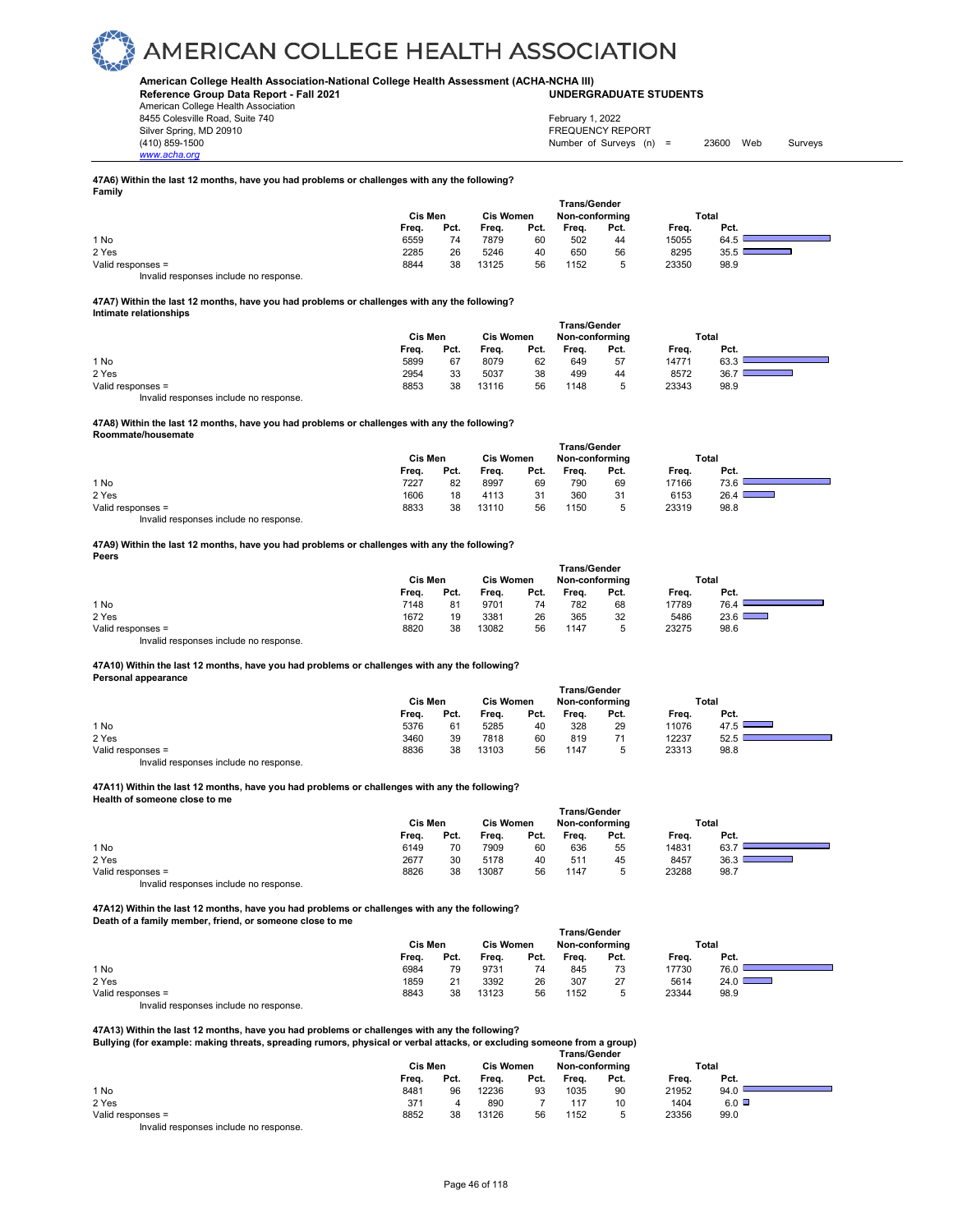

#### **American College Health Association-National College Health Assessment (ACHA-NCHA III)**

**Reference Group Data Report - Fall 2021 UNDERGRADUATE STUDENTS**

American College Health Association 8455 Colesville Road, Suite 740 Silver Spring, MD 20910<br>
1990 - The Spring, MD 20910<br>
1990 - The Survey Structure of Surveys (notation of Surveys (notation of Surveys (notation of Surveys (notati

*www.acha.org*

Number of Surveys (n) = 23600 Web Surveys February 1, 2022

#### **47A14) Within the last 12 months, have you had problems or challenges with any the following? Cyberbullying (use of technology to harass, threaten, embarrass, or target another person)**

|                                        | <b>Trans/Gender</b> |                  |       |                |       |      |       |         |  |  |  |  |
|----------------------------------------|---------------------|------------------|-------|----------------|-------|------|-------|---------|--|--|--|--|
|                                        | Cis Men             | <b>Cis Women</b> |       | Non-conforming |       |      | Total |         |  |  |  |  |
|                                        | Frea.               | Pct.             | Frea. | Pct.           | Frea. | Pct. | Frea. | Pct.    |  |  |  |  |
| 1 No                                   | 8636                | 98               | 12733 | 97             | 1057  | 92   | 22641 | 96.9    |  |  |  |  |
| 2 Yes                                  | 218                 |                  | 393   | 3              | 96    | 8    | 717   | $3.1$ D |  |  |  |  |
| Valid responses =                      | 8854                | 38               | 13126 | 56             | 1153  |      | 23358 | 99.0    |  |  |  |  |
| Invalid responses include no response. |                     |                  |       |                |       |      |       |         |  |  |  |  |

**47A15) Within the last 12 months, have you had problems or challenges with any the following?** 

**Hazing (rituals, challenges, and other activities involving harassment, abuse, embarrassment, ridicule, or humiliation used as a way of initiating a person into a group) Trans/Gender**

|                   | .       |      |                  |      |                |      |       |          |  |  |  |
|-------------------|---------|------|------------------|------|----------------|------|-------|----------|--|--|--|
|                   | Cis Men |      | <b>Cis Women</b> |      | Non-conforming |      |       | Total    |  |  |  |
|                   | Freq.   | Pct. | Freq.            | Pct. | Freq.          | Pct. | Frea. | Pct.     |  |  |  |
| 1 No              | 8696    | 98   | 13010            | 99   | 1132           | 98   | 23061 | 98.7     |  |  |  |
| 2 Yes             | 158     |      | 114              |      |                |      | 295   | $1.3 \;$ |  |  |  |
| Valid responses = | 8854    | 38   | 13124            | 56   | 1153           |      | 23356 | 99.0     |  |  |  |

Invalid responses include no response.

#### **47A16) Within the last 12 months, have you had problems or challenges with any the following? Microaggression (a subtle but offensive comment or action directed at a minority or other**

**non-dominant group, whether intentional or unintentional, that reinforces a stereotype)** 

| ______            | Cis Men |      | ---<br><b>Cis Women</b> |      | <b>Trans/Gender</b><br>Non-conforming |      | Total |               |  |
|-------------------|---------|------|-------------------------|------|---------------------------------------|------|-------|---------------|--|
|                   | Frea.   | Pct. | Freq.                   | Pct. | Frea.                                 | Pct. | Frea. | Pct.          |  |
| 1 No              | 7958    | 90   | 10904                   | 83   | 663                                   | 58   | 19687 | 84.3          |  |
| 2 Yes             | 893     | 10   | 2221                    |      | 490                                   | 43   | 3668  | $15.7$ $\Box$ |  |
| Valid responses = | 8851    | 38   | 13125                   | 56   | 1153                                  |      | 23355 | 99.0          |  |

Invalid responses include no response.

### **47A17) Within the last 12 months, have you had problems or challenges with any the following?**

**Sexual Harassment (unwelcomed sexual advances, requests for sexual favors, and other verbal or physical conduct of a sexual nature) Trans/Gender**

|                   | Cis Men |      | <b>Cis Women</b> |      | Non-conforming |      | Total |              |  |
|-------------------|---------|------|------------------|------|----------------|------|-------|--------------|--|
|                   | Freq.   | Pct. | Freq.            | Pct. | Freq.          | Pct. | Freq. | Pct.         |  |
| 1 No              | 8613    | 97   | 11297            | 86   | 935            | 81   | 21036 | 90.          |  |
| 2 Yes             | 233     |      | 1831             | 14   | 219            | 19   | 2319  | $9.9$ $\Box$ |  |
| Valid responses = | 8846    | 38   | 13128            | 56   | 1154           | ∽    | 23355 | 99.0         |  |
|                   |         |      |                  |      |                |      |       |              |  |

Invalid responses include no response.

#### **47A18) Within the last 12 months, have you had problems or challenges with any the following? Discrimination (the unjust or prejudicial treatment of a person based on the group, class, or category to which the person is perceived to belong)**

|                   | <b>Trans/Gender</b> |                  |       |                |       |       |       |              |  |  |  |
|-------------------|---------------------|------------------|-------|----------------|-------|-------|-------|--------------|--|--|--|
|                   | Cis Men             | <b>Cis Women</b> |       | Non-conformina |       | Total |       |              |  |  |  |
|                   | Freq.               | Pct.             | Freq. | Pct.           | Frea. | Pct.  | Frea. | Pct.         |  |  |  |
| 1 No              | 8253                | 93               | 11815 | 90             | 884   | 77    | 21132 | 90.5         |  |  |  |
| 2 Yes             | 595                 |                  | 1306  | 10             | 266   | 23    | 2215  | $9.5$ $\Box$ |  |  |  |
| Valid responses = | 8848                | 38               | 13121 | 56             | 1150  | ь     | 23347 | 98.9         |  |  |  |
|                   |                     |                  |       |                |       |       |       |              |  |  |  |

Invalid responses include no response.

#### **47B1) Within the last 12 months, to what extent did the following issue(s) cause you distress?**

**(only includes students that had problems or challenges with this issue within the last 12 months)**

**Academics Trans/Gender Cis Men Cis Women Non-conforming Total Freq. Pct. Freq. Pct. Freq. Pct. Freq. Pct.** 1 No Distress 41 1 35 1 2 0 78 0.6 2 Minimal Distress 693 15 645 9 56 7 1407 10.8 3 Moderate Distress 2091 45 2939 40 320 41 5405<br>4 High Distress 4 High Distress 2001 45 1791 39 3819 51 411 52 6102

4 High Distress 1791 39 3819 51 411 52 6102 47.0

Valid responses = Invalid responses include no response.

**47B2) Within the last 12 months, to what extent did the following issue(s) cause you distress? (only includes students that had problems or challenges with this issue within the last 12 months) Career**

|                                                                                                                                                                                                                                   | <b>Trans/Gender</b> |      |                                    |      |       |                |       |       |  |  |  |
|-----------------------------------------------------------------------------------------------------------------------------------------------------------------------------------------------------------------------------------|---------------------|------|------------------------------------|------|-------|----------------|-------|-------|--|--|--|
|                                                                                                                                                                                                                                   | Cis Men             |      | <b>Cis Women</b><br>Non-conforming |      |       |                |       | Total |  |  |  |
|                                                                                                                                                                                                                                   | Freq.               | Pct. | Frea.                              | Pct. | Frea. | Pct.           | Freq. | Pct.  |  |  |  |
| 1 No Distress                                                                                                                                                                                                                     | 69                  |      | 89                                 |      | 10    | $\overline{2}$ | 171   | 2.2   |  |  |  |
| 2 Minimal Distress                                                                                                                                                                                                                | 778                 | 28   | 1037                               | 23   | 106   | 21             | 1944  | 24.5  |  |  |  |
| 3 Moderate Distress                                                                                                                                                                                                               | 1188                | 43   | 1989                               | 44   | 219   | 44             | 3439  | 43.   |  |  |  |
| 4 High Distress                                                                                                                                                                                                                   | 741                 |      | 1456                               | 32   | 162   | 33             | 2387  | 30.   |  |  |  |
| Valid responses =                                                                                                                                                                                                                 | 2776                | 35   | 4571                               | 58   | 497   | 6              | 7941  | 33.6  |  |  |  |
| $\mathbf{r}$ , and the contract of the contract of the contract of the contract of the contract of the contract of the contract of the contract of the contract of the contract of the contract of the contract of the contract o |                     |      |                                    |      |       |                |       |       |  |  |  |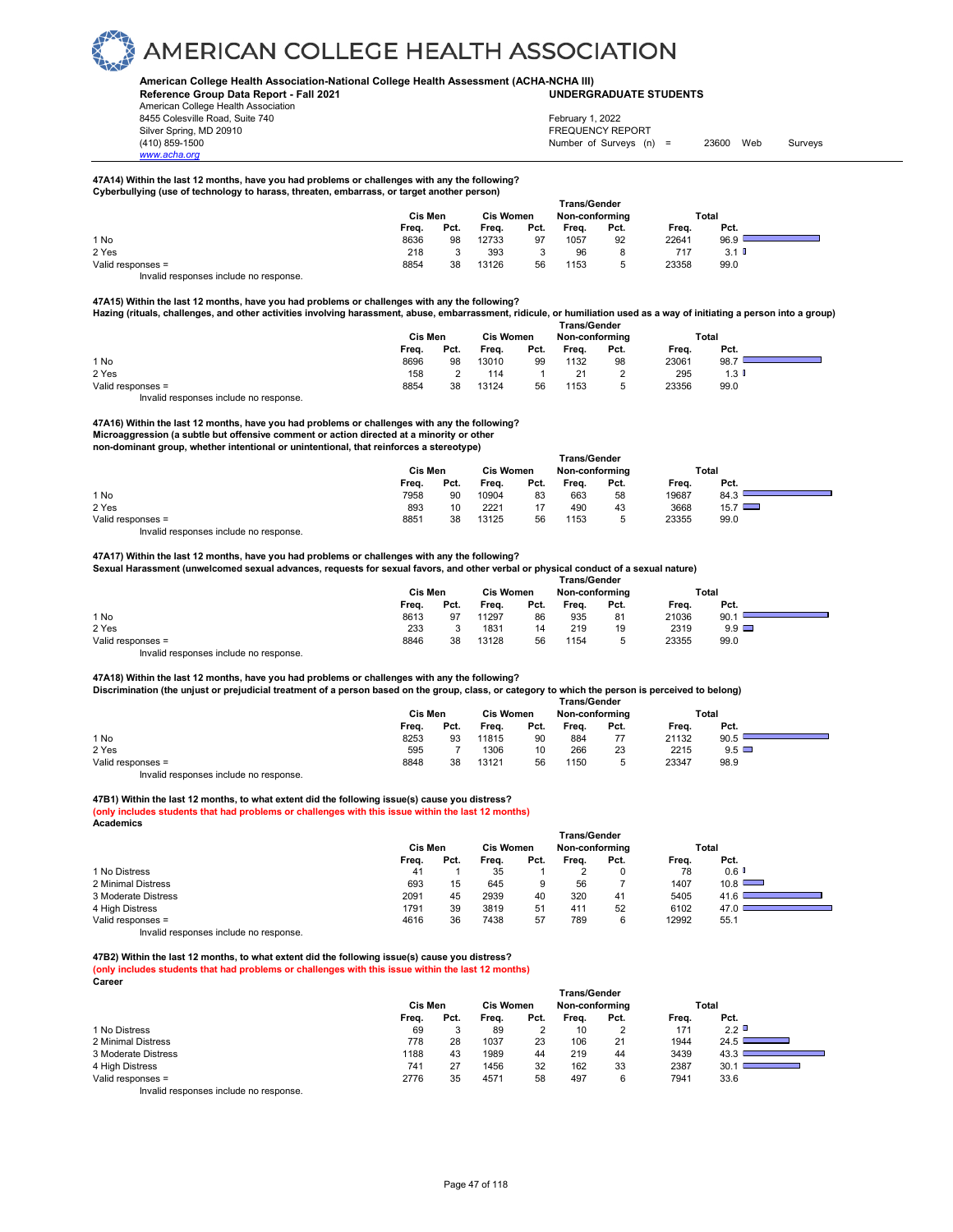#### **American College Health Association-National College Health Assessment (ACHA-NCHA III) UNDERGRADUATE STUDENTS**

**Reference Group Data Report - Fall 2021** American College Health Association 8455 Colesville Road, Suite 740

Silver Spring, MD 20910<br>
1990 - The Spring, MD 20910<br>
1990 - The Survey Structure of Surveys (n) *www.acha.org*

**Finances** 

### February 1, 2022

Number of Surveys (n) = 23600 Web Surveys

#### **47B3) Within the last 12 months, to what extent did the following issue(s) cause you distress?**

**(only includes students that had problems or challenges with this issue within the last 12 months)**

|                     | Cis Men |      | <b>Cis Women</b> |      | <b>Trans/Gender</b><br>Non-conforming |      |       | Total |
|---------------------|---------|------|------------------|------|---------------------------------------|------|-------|-------|
|                     | Freq.   | Pct. | Frea.            | Pct. | Freq.                                 | Pct. | Freq. | Pct.  |
| 1 No Distress       | 58      |      | 70               |      | 10                                    | 2    | 139   | 1.5   |
| 2 Minimal Distress  | 859     | 28   | 1191             | 21   | 109                                   | 18   | 2181  | 22.8  |
| 3 Moderate Distress | 1282    | 41   | 2440             | 42   | 239                                   | 40   | 4005  | 41.9  |
| 4 High Distress     | 906     | 29   | 2058             | 36   | 236                                   | 40   | 3232  | 33.8  |
| Valid responses =   | 3105    | 32   | 5759             | 60   | 594                                   | 6    | 9557  | 40.5  |

Invalid responses include no response.

### **47B4) Within the last 12 months, to what extent did the following issue(s) cause you distress?**

**(only includes students that had problems or challenges with this issue within the last 12 months) Procrastination** 

|                                        | <b>Trans/Gender</b> |         |                  |      |                |      |       |       |  |  |  |
|----------------------------------------|---------------------|---------|------------------|------|----------------|------|-------|-------|--|--|--|
|                                        | Cis Men             |         | <b>Cis Women</b> |      | Non-conforming |      |       | Total |  |  |  |
|                                        | Freq.               | Pct.    | Freq.            | Pct. | Freq.          | Pct. | Freq. | Pct.  |  |  |  |
| 1 No Distress                          | 193                 | $\cdot$ | 196              |      | 14             |      | 407   | 2.3   |  |  |  |
| 2 Minimal Distress                     | 2160                | 33      | 2768             | 27   | 204            | 21   | 5172  | 29.1  |  |  |  |
| 3 Moderate Distress                    | 2629                | 41      | 4240             | 42   | 389            | 40   | 7332  | 41.3  |  |  |  |
| 4 High Distress                        | 1506                | 23      | 2909             | 29   | 374            | 38   | 4859  | 27.3  |  |  |  |
| Valid responses =                      | 6488                | 37      | 10113            | 57   | 981            | 6    | 17770 | 75.3  |  |  |  |
| Invalid responses include no response. |                     |         |                  |      |                |      |       |       |  |  |  |

**47B5) Within the last 12 months, to what extent did the following issue(s) cause you distress? (only includes students that had problems or challenges with this issue within the last 12 months) Faculty** 

|                                        | <b>Trans/Gender</b> |      |                  |      |                |      |       |                                  |  |  |
|----------------------------------------|---------------------|------|------------------|------|----------------|------|-------|----------------------------------|--|--|
|                                        | Cis Men             |      | <b>Cis Women</b> |      | Non-conforming |      |       | Total                            |  |  |
|                                        | Freq.               | Pct. | Freq.            | Pct. | Freq.          | Pct. | Freq. | Pct.                             |  |  |
| 1 No Distress                          | 61                  |      | 66               | 5    |                | 4    | 137   | 5.3                              |  |  |
| 2 Minimal Distress                     | 478                 | 49   | 534              | 39   | 79             | 43   | 1107  | 42.8                             |  |  |
| 3 Moderate Distress                    | 296                 | 30   | 528              | 38   | 66             | 36   | 906   | 35(                              |  |  |
| 4 High Distress                        | 142                 | 15   | 254              | 18   | 31             | 17   | 439   | 17.0<br><b>Contract Contract</b> |  |  |
| Valid responses =                      | 977                 | 38   | 1382             | 53   | 184            |      | 2589  | 11.0                             |  |  |
| Invalid responses include no response. |                     |      |                  |      |                |      |       |                                  |  |  |

#### **47B6) Within the last 12 months, to what extent did the following issue(s) cause you distress? (only includes students that had problems or challenges with this issue within the last 12 months) Family**

|                     | <b>Trans/Gender</b> |      |                  |      |                |      |       |       |  |  |  |
|---------------------|---------------------|------|------------------|------|----------------|------|-------|-------|--|--|--|
|                     | Cis Men             |      | <b>Cis Women</b> |      | Non-conforming |      |       | Total |  |  |  |
|                     | Freq.               | Pct. | Frea.            | Pct. | Frea.          | Pct. | Freq. | Pct.  |  |  |  |
| 1 No Distress       | 107                 |      | 101              |      |                |      | 220   | 2.7   |  |  |  |
| 2 Minimal Distress  | 885                 | 39   | 1506             | 29   | 136            | 21   | 2557  | 31.0  |  |  |  |
| 3 Moderate Distress | 810                 | 36   | 2054             | 39   | 272            | 42   | 3181  | 38.6  |  |  |  |
| 4 High Distress     | 471                 |      | 1555             | 30   | 229            | 35   | 2289  | 27.8  |  |  |  |
| Valid responses =   | 2273                | 28   | 5216             | 63   | 648            | 8    | 8247  | 34.9  |  |  |  |

Invalid responses include no response.

#### **47B7) Within the last 12 months, to what extent did the following issue(s) cause you distress?**

**(only includes students that had problems or challenges with this issue within the last 12 months) Intimate relationships** 

|                     | Cis Men |      | <b>Cis Women</b> |      | <b>Trans/Gender</b><br>Non-conforming |      |       | Total        |
|---------------------|---------|------|------------------|------|---------------------------------------|------|-------|--------------|
|                     | Freq.   | Pct. | Freq.            | Pct. | Freq.                                 | Pct. | Freq. | Pct.         |
| 1 No Distress       | 138     |      | 155              | J    | 19                                    | 4    | 315   | $3.7$ $\Box$ |
| 2 Minimal Distress  | 968     | 33   | 1557             | 31   | 137                                   | 28   | 2684  | 31.5         |
| 3 Moderate Distress | 1048    | 36   | 1869             | 37   | 177                                   | 36   | 3127  | 36.7         |
| 4 High Distress     | 783     | 27   | 1424             | 29   | 163                                   | 33   | 2390  | 28.          |
| Valid responses =   | 2937    | 34   | 5005             | 59   | 496                                   | 6    | 8516  | 36.1         |

Invalid responses include no response.

#### **47B8) Within the last 12 months, to what extent did the following issue(s) cause you distress? (only includes students that had problems or challenges with this issue within the last 12 months) Roommate/housemate**

|                     | <b>Trans/Gender</b> |      |                  |      |                |      |       |              |  |  |  |
|---------------------|---------------------|------|------------------|------|----------------|------|-------|--------------|--|--|--|
|                     | Cis Men             |      | <b>Cis Women</b> |      | Non-conforming |      |       | Total        |  |  |  |
|                     | Freq.               | Pct. | Freq.            | Pct. | Freq.          | Pct. | Freq. | Pct.         |  |  |  |
| 1 No Distress       | 102                 |      | 121              | 3    |                | 3    | 238   | $3.9$ $\Box$ |  |  |  |
| 2 Minimal Distress  | 765                 | 48   | 1598             | 39   | 129            | 36   | 2524  | 41.3         |  |  |  |
| 3 Moderate Distress | 491                 | 31   | 1423             | 35   | 107            | 30   | 2046  | 33.5         |  |  |  |
| 4 High Distress     | 236                 | 15   | 950              | 23   | 111            | 31   | 1305  | 21.3         |  |  |  |
| Valid responses =   | 1594                | 26   | 4092             | 67   | 358            | 6    | 6113  | 25.9         |  |  |  |
| $\cdots$            |                     |      |                  |      |                |      |       |              |  |  |  |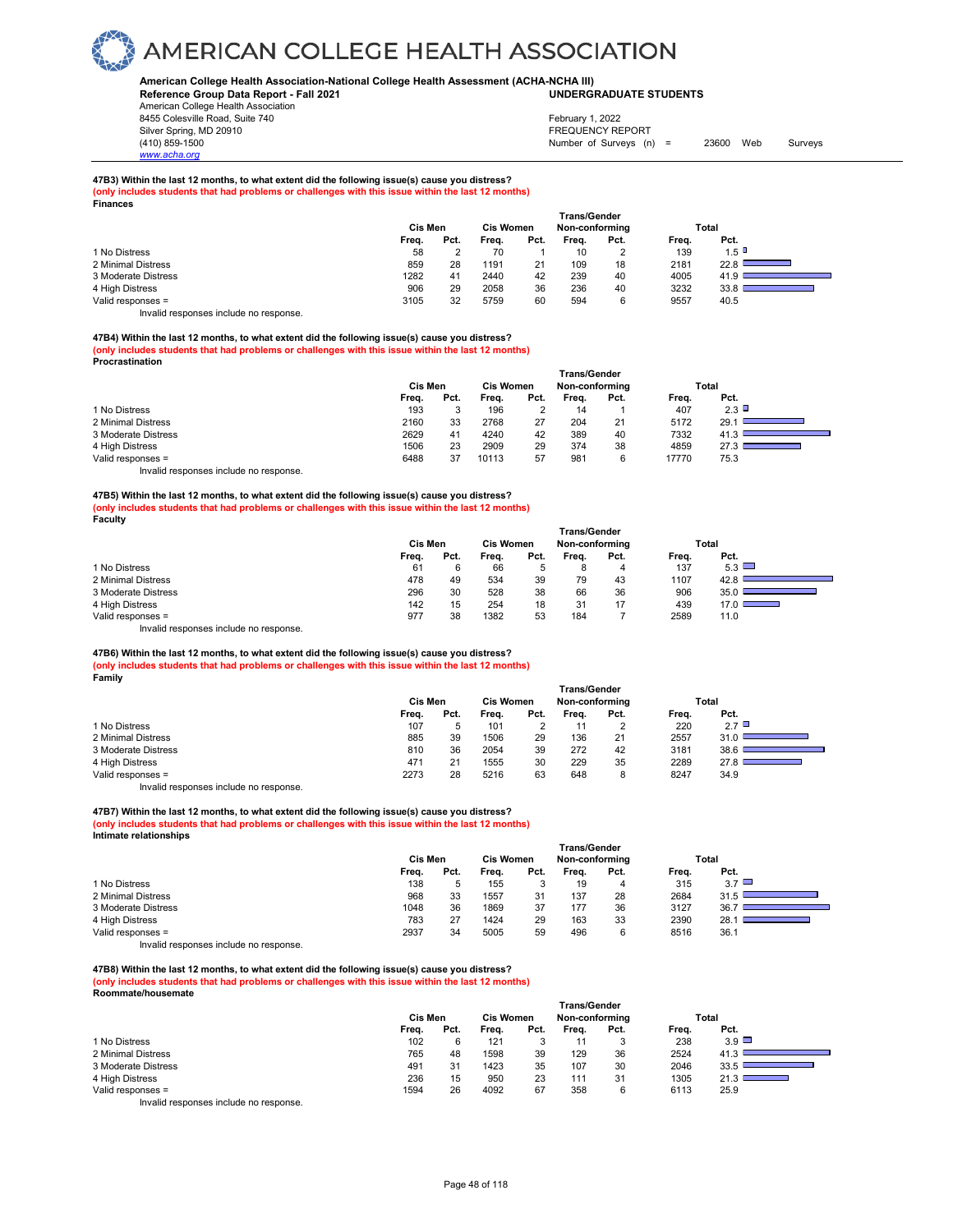#### **American College Health Association-National College Health Assessment (ACHA-NCHA III) UNDERGRADUATE STUDENTS**

**Reference Group Data Report - Fall 2021** American College Health Association 8455 Colesville Road, Suite 740

Silver Spring, MD 20910<br>
1990 - The Spring, MD 20910<br>
1990 - The Survey Structure of Surveys (notation of Surveys (notation of Surveys (notation of Surveys (notati Number of Surveys (n) = 23600 Web Surveys February 1, 2022

### **47B9) Within the last 12 months, to what extent did the following issue(s) cause you distress?**

**(only includes students that had problems or challenges with this issue within the last 12 months)**

|                     | Cis Men |      | <b>Cis Women</b> |      | <b>Trans/Gender</b><br>Non-conforming |      |       | Total        |
|---------------------|---------|------|------------------|------|---------------------------------------|------|-------|--------------|
|                     | Freq.   | Pct. | Freq.            | Pct. | Freq.                                 | Pct. | Freq. | Pct.         |
| 1 No Distress       | 130     |      | 158              | 5    | 18                                    | b    | 308   | $5.7$ $\Box$ |
| 2 Minimal Distress  | 856     | 52   | 1543             | 46   | 148                                   | 41   | 2577  | 47.3         |
| 3 Moderate Distress | 485     | 29   | 1166             | 35   | 142                                   | 39   | 1816  | 33.3         |
| 4 High Distress     | 192     | 12   | 490              | 15   | 55                                    | 15   | 746   | $13.7 \Box$  |
| Valid responses =   | 1663    | 31   | 3357             | 62   | 363                                   |      | 5447  | 23.1         |

Invalid responses include no response.

#### **47B10) Within the last 12 months, to what extent did the following issue(s) cause you distress? (only includes students that had problems or challenges with this issue within the last 12 months)**

**Personal appearance** 

*www.acha.org*

**Peers**

|                     | <b>Trans/Gender</b> |      |                  |      |                |      |       |       |  |  |  |
|---------------------|---------------------|------|------------------|------|----------------|------|-------|-------|--|--|--|
|                     | Cis Men             |      | <b>Cis Women</b> |      | Non-conforming |      |       | Total |  |  |  |
|                     | Freq.               | Pct. | Freq.            | Pct. | Frea.          | Pct. | Freq. | Pct.  |  |  |  |
| 1 No Distress       | 163                 |      | 174              |      | 13             | 2    | 354   | 2.9   |  |  |  |
| 2 Minimal Distress  | 1606                | 47   | 2742             | 35   | 254            | 31   | 4647  | 38.2  |  |  |  |
| 3 Moderate Distress | 1205                | 35   | 2966             | 38   | 296            | 36   | 4530  | 37.2  |  |  |  |
| 4 High Distress     | 467                 | 14   | 1890             | 24   | 254            | 31   | 2635  | 21.7  |  |  |  |
| Valid responses =   | 3441                | 28   | 7772             | 64   | 817            |      | 12166 | 51.6  |  |  |  |

Invalid responses include no response.

**47B11) Within the last 12 months, to what extent did the following issue(s) cause you distress? (only includes students that had problems or challenges with this issue within the last 12 months) Health of someone close to me** 

|                                          | Trans/Gender |      |                  |      |                |      |       |       |  |  |  |
|------------------------------------------|--------------|------|------------------|------|----------------|------|-------|-------|--|--|--|
|                                          | Cis Men      |      | <b>Cis Women</b> |      | Non-conforming |      |       | Total |  |  |  |
|                                          | Freq.        | Pct. | Freq.            | Pct. | Frea.          | Pct. | Freq. | Pct.  |  |  |  |
| 1 No Distress                            | 142          |      | 150              |      | 20             | 4    | 314   | 3.7   |  |  |  |
| 2 Minimal Distress                       | 928          | 35   | 1601             | 31   | 153            | 30   | 2714  | 32.2  |  |  |  |
| 3 Moderate Distress                      | 1053         | 40   | 2088             | 41   | 179            | 35   | 3345  | 39.7  |  |  |  |
| 4 High Distress                          | 542          | 20   | 1321             | 26   | 157            | 31   | 2046  | 24.3  |  |  |  |
| Valid responses =                        | 2665         | 32   | 5160             | 61   | 509            | 6    | 8419  | 35.7  |  |  |  |
| Involid reapenance include no reapenance |              |      |                  |      |                |      |       |       |  |  |  |

Invalid responses include no response.

### **47B12) Within the last 12 months, to what extent did the following issue(s) cause you distress? (only includes students that had problems or challenges with this issue within the last 12 months)**

**Death of a family member, friend, or someone close to me** 

|                     | <b>Trans/Gender</b> |      |                  |      |                |      |       |              |  |  |  |
|---------------------|---------------------|------|------------------|------|----------------|------|-------|--------------|--|--|--|
|                     | Cis Men             |      | <b>Cis Women</b> |      | Non-conforming |      |       | Total        |  |  |  |
|                     | Freq.               | Pct. | Freq.            | Pct. | Frea.          | Pct. | Freq. | Pct.         |  |  |  |
| 1 No Distress       | 95                  |      | 90               | 3    | 13             | 4    | 199   | $3.6$ $\Box$ |  |  |  |
| 2 Minimal Distress  | 481                 | 26   | 669              | 20   | 75             | 24   | 1242  | 22.2         |  |  |  |
| 3 Moderate Distress | 658                 | 35   | 1149             | 34   | 95             | 31   | 1917  | 34.3         |  |  |  |
| 4 High Distress     | 624                 | 34   | 1473             | 44   | 124            | 40   | 2239  | 40.0         |  |  |  |
| Valid responses =   | 1858                | 33   | 3381             | 60   | 307            | 5    | 5597  | 23.7         |  |  |  |

Invalid responses include no response.

#### **47B13) Within the last 12 months, to what extent did the following issue(s) cause you distress? (only includes students that had problems or challenges with this issue within the last 12 months)**

**Bullying (for example: making threats, spreading rumors, physical or verbal attacks, or excluding someone from a group)**

|                     | <b>Trans/Gender</b> |      |                  |      |                |      |       |      |  |  |
|---------------------|---------------------|------|------------------|------|----------------|------|-------|------|--|--|
|                     | <b>Cis Men</b>      |      | <b>Cis Women</b> |      | Non-conforming |      | Total |      |  |  |
|                     | Freq.               | Pct. | Freq.            | Pct. | Freq.          | Pct. | Freq. | Pct. |  |  |
| 1 No Distress       | 57                  | 15   | 80               | 9    | 10             | 9    | 149   | 10.6 |  |  |
| 2 Minimal Distress  | 144                 | 39   | 322              | 36   | 31             | 27   | 509   | 36.3 |  |  |
| 3 Moderate Distress | 119                 | 32   | 278              | 31   | 44             | 38   | 448   | 32.0 |  |  |
| 4 High Distress     | 51                  | 14   | 209              | 24   | 32             | 27   | 295   | 21.1 |  |  |
| Valid responses =   | 371                 | 26   | 889              | 63   | 117            | 8    | 1401  | 5.9  |  |  |

Invalid responses include no response.

**47B14) Within the last 12 months, to what extent did the following issue(s) cause you distress? (only includes students that had problems or challenges with this issue within the last 12 months) Cyberbullying (use of technology to harass, threaten, embarrass, or target another person)** 

|                     | <b>Trans/Gender</b> |         |       |                  |       |                |       |                           |  |  |  |
|---------------------|---------------------|---------|-------|------------------|-------|----------------|-------|---------------------------|--|--|--|
|                     |                     | Cis Men |       | <b>Cis Women</b> |       | Non-conforming |       | Total                     |  |  |  |
|                     | Freq.               | Pct.    | Frea. | Pct.             | Frea. | Pct.           | Freq. | Pct.                      |  |  |  |
| 1 No Distress       | 44                  | 20      | 44    |                  | 9     | 9              | 98    | 13.7<br><b>STATISTICS</b> |  |  |  |
| 2 Minimal Distress  | 75                  | 35      | 158   | 40               | 42    | 44             | 277   | 38.7                      |  |  |  |
| 3 Moderate Distress | 64                  | 30      | 98    | 25               | 22    | 23             | 188   | 26.3                      |  |  |  |
| 4 High Distress     | 34                  | 16      | 92    | 24               | 23    | 24             | 152   | ╼═                        |  |  |  |
| Valid responses =   | 217                 | 30      | 392   | 55               | 96    | 13             | 715   | 3.0                       |  |  |  |
|                     |                     |         |       |                  |       |                |       |                           |  |  |  |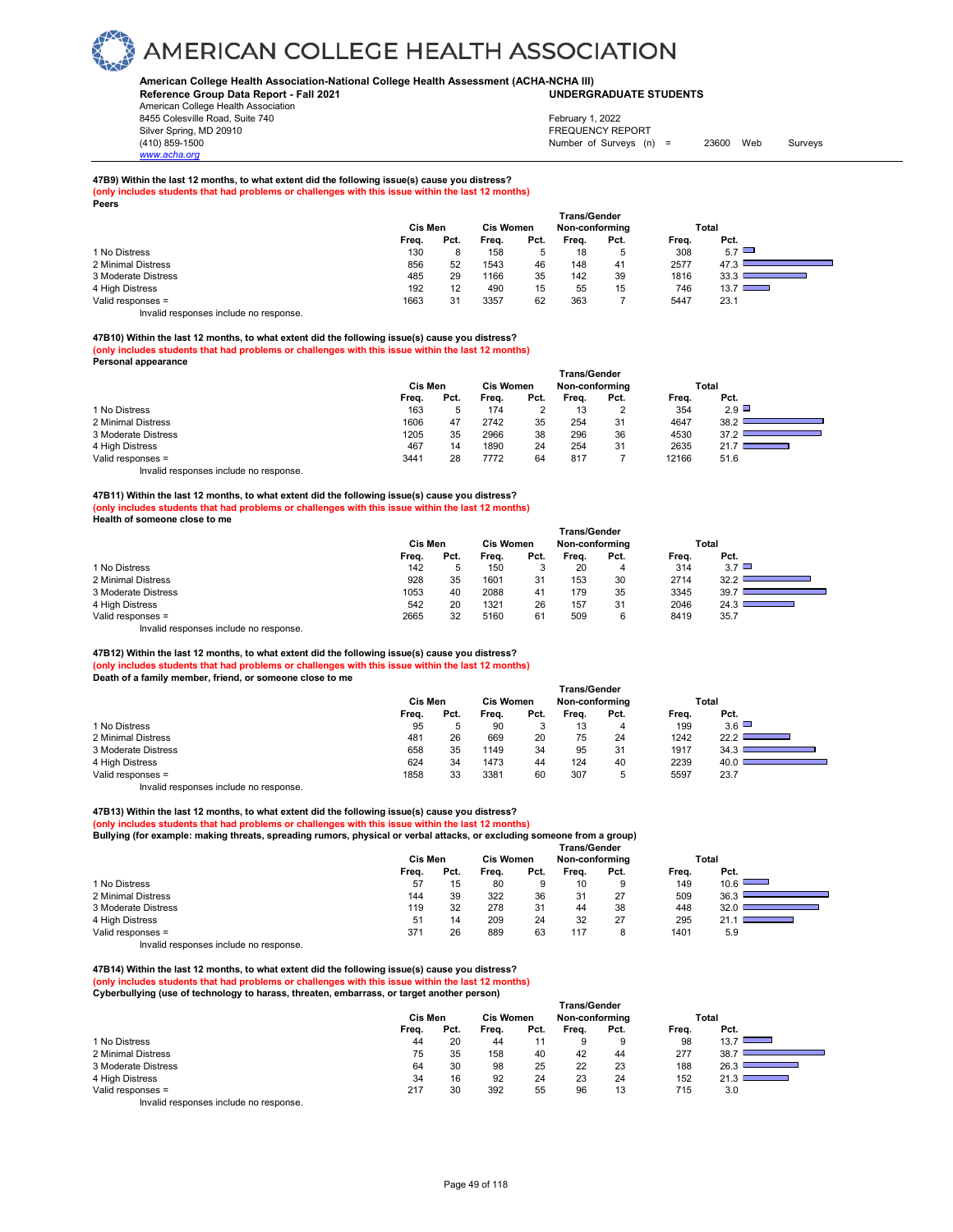#### **American College Health Association-National College Health Assessment (ACHA-NCHA III) UNDERGRADUATE STUDENTS**

**Reference Group Data Report - Fall 2021** American College Health Association 8455 Colesville Road, Suite 740

*www.acha.org*

#### Silver Spring, MD 20910<br>
1990 - The Spring, MD 20910<br>
1990 - The Survey Structure of Surveys (notation of Surveys (notation of Surveys (notation of Surveys (notati Number of Surveys (n) = 23600 Web Surveys February 1, 2022

### **47B15) Within the last 12 months, to what extent did the following issue(s) cause you distress?**

**(only includes students that had problems or challenges with this issue within the last 12 months)**

**Hazing (rituals, challenges, and other activities involving harassment, abuse, embarrassment, ridicule, or humiliation used as a way of initiating a person into a group)**

|                     |       |         |       |                  | <b>Trans/Gender</b> |      |       |                                           |
|---------------------|-------|---------|-------|------------------|---------------------|------|-------|-------------------------------------------|
|                     |       | Cis Men |       | <b>Cis Women</b> | Non-conforming      |      |       | Total                                     |
|                     | Freq. | Pct.    | Frea. | Pct.             | Frea.               | Pct. | Freq. | Pct.                                      |
| 1 No Distress       | 32    | 21      | 24    | 21               |                     | 10   | 59    | 20.1                                      |
| 2 Minimal Distress  | 45    | 29      | 47    | 41               |                     | 33   | 100   | 34.1                                      |
| 3 Moderate Distress | 52    | 33      | 25    | 22               |                     | 29   | 83    | 28.3                                      |
| 4 High Distress     | 27    |         | 18    | 16               |                     | 29   | 51    | 17.4<br><b>Contract Contract Contract</b> |
| Valid responses =   | 156   | 53      | 114   | 39               | 21                  |      | 293   | 1.2                                       |

Invalid responses include no response.

#### **47B16) Within the last 12 months, to what extent did the following issue(s) cause you distress?**

**(only includes students that had problems or challenges with this issue within the last 12 months)**

**Microaggression (a subtle but offensive comment or action directed at a minority or other non-dominant group, whether intentional or unintentional, that reinforces a stereotype)** 

|                                        | Trans/Gender |      |                  |      |                |      |       |                                  |  |  |
|----------------------------------------|--------------|------|------------------|------|----------------|------|-------|----------------------------------|--|--|
|                                        | Cis Men      |      | <b>Cis Women</b> |      | Non-conforming |      |       | Total                            |  |  |
|                                        | Freq.        | Pct. | Freq.            | Pct. | Frea.          | Pct. | Freq. | Pct.                             |  |  |
| 1 No Distress                          | 168          | 19   | 198              | 9    | 27             | 6    | 396   | 10.8                             |  |  |
| 2 Minimal Distress                     | 491          | 55   | 1197             | 54   | 257            | 53   | 1978  | 54.0                             |  |  |
| 3 Moderate Distress                    | 172          | 19   | 623              | 28   | 143            | 29   | 957   | 26.1<br><b>Contract Contract</b> |  |  |
| 4 High Distress                        | 60           |      | 201              | 9    | 62             | 13   | 331   | $9.0$ $\Box$                     |  |  |
| Valid responses =                      | 891          | 24   | 2219             | 61   | 489            | 13   | 3662  | 15.5                             |  |  |
| Invalid responses include no response. |              |      |                  |      |                |      |       |                                  |  |  |

#### **47B17) Within the last 12 months, to what extent did the following issue(s) cause you distress?**

**(only includes students that had problems or challenges with this issue within the last 12 months)**

**Sexual Harassment (unwelcomed sexual advances, requests for sexual favors, and other verbal or physical conduct of a sexual nature)**

|                                        | <b>Trans/Gender</b> |      |                  |      |                |      |       |              |  |  |  |
|----------------------------------------|---------------------|------|------------------|------|----------------|------|-------|--------------|--|--|--|
|                                        | Cis Men             |      | <b>Cis Women</b> |      | Non-conforming |      |       | Total        |  |  |  |
|                                        | Frea.               | Pct. | Freq.            | Pct. | Frea.          | Pct. | Freq. | Pct.         |  |  |  |
| 1 No Distress                          | 39                  |      | 84               |      | 9              | 4    | 135   | $5.8$ $\Box$ |  |  |  |
| 2 Minimal Distress                     | 86                  | 37   | 654              | 36   | 65             | 30   | 822   | 35.6         |  |  |  |
| 3 Moderate Distress                    | 65                  | 28   | 654              | 36   | 72             | 33   | 798   | 34.5         |  |  |  |
| 4 High Distress                        | 43                  | 19   | 432              | 24   | 72             | 33   | 556   | 24.1         |  |  |  |
| Valid responses =                      | 233                 | 10   | 1824             | 79   | 218            | 9    | 2311  | 9.8          |  |  |  |
| Invalid responses include no response. |                     |      |                  |      |                |      |       |              |  |  |  |

**47B18) Within the last 12 months, to what extent did the following issue(s) cause you distress?** 

**(only includes students that had problems or challenges with this issue within the last 12 months)**

**Discrimination (the unjust or prejudicial treatment of a person based on the group, class, or category to which the person is perceived to belong** 

|                     | <b>Trans/Gender</b> |      |                  |      |                |      |       |               |  |  |
|---------------------|---------------------|------|------------------|------|----------------|------|-------|---------------|--|--|
|                     | Cis Men             |      | <b>Cis Women</b> |      | Non-conforming |      |       | Total         |  |  |
|                     | Freq.               | Pct. | Frea.            | Pct. | Frea.          | Pct. | Freq. | Pct.          |  |  |
| 1 No Distress       | 92                  | 16   | 81               |      | 10             | 4    | 186   | 8.4           |  |  |
| 2 Minimal Distress  | 263                 | 44   | 562              | 43   | 109            | 41   | 951   | 43.           |  |  |
| 3 Moderate Distress | 171                 | 29   | 453              | 35   | 85             | 32   | 722   | 32.           |  |  |
| 4 High Distress     | 66                  |      | 208              | 16   | 60             | 23   | 348   | $15.8$ $\Box$ |  |  |
| Valid responses =   | 592                 |      | 1304             | 59   | 264            | 12   | 2207  | 9.4           |  |  |

Invalid responses include no response.

**47C2) Within the last 12 months, to what extent did the following issue(s) negatively affect your academic performance? (only includes students that had problems or challenges with this issue within the last 12 months) Career** 

|                                              | <b>Trans/Gender</b> |      |                  |      |                |      |       |                           |  |  |  |
|----------------------------------------------|---------------------|------|------------------|------|----------------|------|-------|---------------------------|--|--|--|
|                                              | Cis Men             |      | <b>Cis Women</b> |      | Non-conforming |      |       | Total                     |  |  |  |
|                                              | Frea.               | Pct. | Frea.            | Pct. | Frea.          | Pct. | Freq. | Pct.                      |  |  |  |
| 1 Did not affect academic performance        | 1737                | 63   | 2917             | 64   | 291            | 59   | 5004  | 63.                       |  |  |  |
| 2 Negatively impacted performance in a class | 814                 | 29   | 1276             | 28   | 172            | 35   | 2286  | 28.8<br><b>STATISTICS</b> |  |  |  |
| 3 Delayed progress towards degree            | 222                 |      | 378              |      | 34             |      | 643   | $8.1$ $\Box$              |  |  |  |
| Valid responses =                            | 2773                | 35   | 4571             | 58   | 497            | 6    | 7933  | 33.6                      |  |  |  |
| .<br>.                                       |                     |      |                  |      |                |      |       |                           |  |  |  |

Invalid responses include no response.

**47C3) Within the last 12 months, to what extent did the following issue(s) negatively affect your academic performance? (only includes students that had problems or challenges with this issue within the last 12 months) Finances** 

|                                              | Cis Men |      | <b>Cis Women</b> |      | <b>Trans/Gender</b><br>Non-conforming |      |       | Total                            |
|----------------------------------------------|---------|------|------------------|------|---------------------------------------|------|-------|----------------------------------|
|                                              | Freq.   | Pct. | Freq.            | Pct. | Frea.                                 | Pct. | Freq. | Pct.                             |
| 1 Did not affect academic performance        | 1931    | 62   | 3722             | 65   | 347                                   | 59   | 6057  | 63.4                             |
| 2 Negatively impacted performance in a class | 819     | 26   | 1498             | 26   | 176                                   | 30   | 2518  | 26.3<br><b>STATE OF BUILDING</b> |
| 3 Delayed progress towards degree            | 357     | 12   | 546              | 10   | 68                                    | 12   | 986   | $10.3$ $\Box$                    |
| Valid responses =                            | 3107    | 32   | 5766             | 60   | 591                                   |      | 9561  | 40.5                             |
|                                              |         |      |                  |      |                                       |      |       |                                  |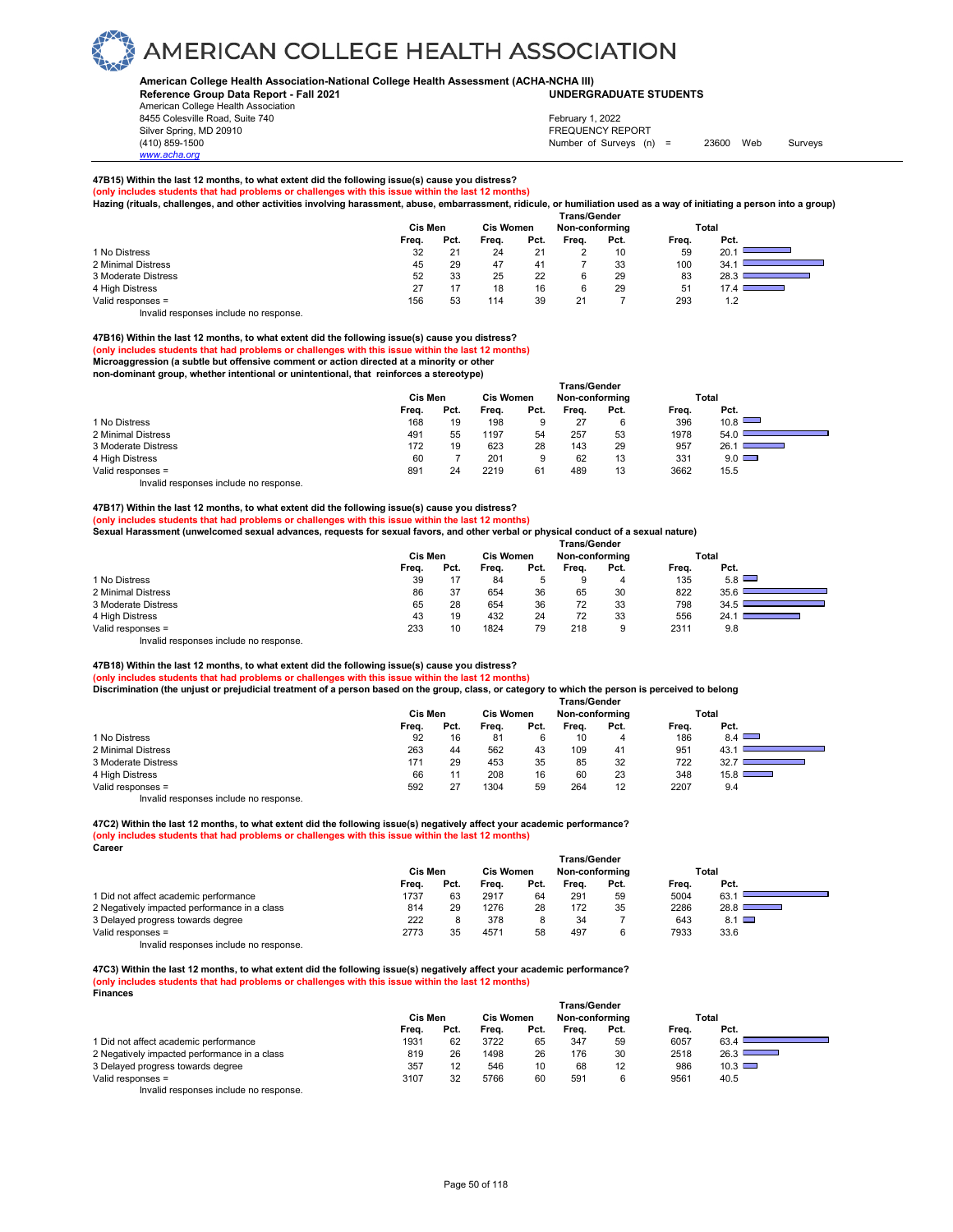#### **American College Health Association-National College Health Assessment (ACHA-NCHA III) UNDERGRADUATE STUDENTS**

**Reference Group Data Report - Fall 2021** American College Health Association 8455 Colesville Road, Suite 740

*www.acha.org*

Silver Spring, MD 20910<br>
1990 - The Spring, MD 20910<br>
1990 - The Survey Structure of Surveys (notation of Surveys (notation of Surveys (notation of Surveys (notati Number of Surveys (n) = 23600 Web Surveys February 1, 2022

#### **47C4) Within the last 12 months, to what extent did the following issue(s) negatively affect your academic performance? (only includes students that had problems or challenges with this issue within the last 12 months) Procrastination**

|                                              | <b>Trans/Gender</b> |      |                  |      |                |      |       |               |  |  |
|----------------------------------------------|---------------------|------|------------------|------|----------------|------|-------|---------------|--|--|
|                                              | Cis Men             |      | <b>Cis Women</b> |      | Non-conforming |      |       | Total         |  |  |
|                                              | Freq.               | Pct. | Frea.            | Pct. | Frea.          | Pct. | Frea. | Pct.          |  |  |
| 1 Did not affect academic performance        | 1946                | 30   | 3205             | 32   | 229            | 23   | 5424  | 30.5          |  |  |
| 2 Negatively impacted performance in a class | 3881                | 60   | 5896             | 58   | 609            | 62   | 10495 | 59.           |  |  |
| 3 Delayed progress towards degree            | 663                 | 10   | 1013             | 10   | 143            | 15   | 1852  | $10.4$ $\Box$ |  |  |
| Valid responses =                            | 6490                |      | 10114            | 57   | 981            | 6    | 17771 | 75.3          |  |  |

Invalid responses include no response.

**47C5) Within the last 12 months, to what extent did the following issue(s) negatively affect your academic performance? (only includes students that had problems or challenges with this issue within the last 12 months) Faculty** 

|                                              | <b>Trans/Gender</b> |      |                  |      |                |      |       |               |  |  |
|----------------------------------------------|---------------------|------|------------------|------|----------------|------|-------|---------------|--|--|
|                                              | Cis Men             |      | <b>Cis Women</b> |      | Non-conforming |      | Total |               |  |  |
|                                              | Frea.               | Pct. | Freq.            | Pct. | Frea.          | Pct. | Frea. | Pct.          |  |  |
| 1 Did not affect academic performance        | 428                 | 44   | 589              | 42   |                | 39   | 1101  | 42.5          |  |  |
| 2 Negatively impacted performance in a class | 437                 | 45   | 661              | 48   | 90             | 50   | 1212  | 46.8          |  |  |
| 3 Delayed progress towards degree            | 110                 | 11   | 138              | 10   | 21             | 12   | 276   | $10.7$ $\Box$ |  |  |
| Valid responses =                            | 975                 | 38   | 1388             | 54   | 182            |      | 2589  | 11.0          |  |  |
| Invalid responses include no response.       |                     |      |                  |      |                |      |       |               |  |  |

**47C6) Within the last 12 months, to what extent did the following issue(s) negatively affect your academic performance? (only includes students that had problems or challenges with this issue within the last 12 months) Family** 

|                                              | Trans/Gender |      |                  |      |       |                |       |           |  |  |  |
|----------------------------------------------|--------------|------|------------------|------|-------|----------------|-------|-----------|--|--|--|
|                                              | Cis Men      |      | <b>Cis Women</b> |      |       | Non-conforming |       | Total     |  |  |  |
|                                              | Freq.        | Pct. | Frea.            | Pct. | Frea. | Pct.           | Frea. | Pct.      |  |  |  |
| 1 Did not affect academic performance        | 1585         |      | 3577             | 69   | 398   | 62             | 5624  | 68.4      |  |  |  |
| 2 Negatively impacted performance in a class | 551          | 24   | 1368             | 26   | 201   | 31             | 2153  | $26.2$ I  |  |  |  |
| 3 Delayed progress towards degree            | 132          |      | 262              |      | 45    |                | 449   | $5.5\Box$ |  |  |  |
| Valid responses =                            | 2268         | 28   | 5207             | 63   | 644   | 8              | 8226  | 34.9      |  |  |  |

Invalid responses include no response.

47C7) Within the last 12 months, to what extent did the following issue(s) negatively affect your academic performance?<br>(only includes students that had problems or challenges with this issue within the last 12 months) **Intimate relationships** 

|                                              | <b>Trans/Gender</b> |      |                  |      |                |      |       |       |  |  |
|----------------------------------------------|---------------------|------|------------------|------|----------------|------|-------|-------|--|--|
|                                              | Cis Men             |      | <b>Cis Women</b> |      | Non-conforming |      |       | Total |  |  |
|                                              | Freq.               | Pct. | Frea.            | Pct. | Frea.          | Pct. | Frea. | Pct.  |  |  |
| 1 Did not affect academic performance        | 1984                | 67   | 3462             | 69   | 327            | 66   | 5821  | 68.3  |  |  |
| 2 Negatively impacted performance in a class | 830                 | 28   | 1343             | 27   | 140            | 28   | 2335  | 27.4  |  |  |
| 3 Delayed progress towards degree            | 128                 |      | 205              | 4    | 28             | 6    | 366   | 4.3   |  |  |
| Valid responses =                            | 2942                | 35   | 5010             | 59   | 495            | 6    | 8522  | 36.1  |  |  |
| Invalid responses include no response.       |                     |      |                  |      |                |      |       |       |  |  |

**47C8) Within the last 12 months, to what extent did the following issue(s) negatively affect your academic performance?** 

**(only includes students that had problems or challenges with this issue within the last 12 months) Roommate/housemate** 

|                                              | <b>Cis Men</b><br><b>Cis Women</b> |      |       |      | Total |      |       |      |
|----------------------------------------------|------------------------------------|------|-------|------|-------|------|-------|------|
|                                              | Frea.                              | Pct. | Frea. | Pct. | Frea. | Pct. | Frea. | Pct. |
| 1 Did not affect academic performance        | 1209                               | 76   | 3139  |      | 238   | 67   | 4637  | 75.9 |
| 2 Negatively impacted performance in a class | 348                                | 22   | 832   | 20   | 97    | 27   | 1293  | 21.2 |
| 3 Delayed progress towards degree            | 40                                 |      | 117   |      | 22    | 6    | 181   | 3.0  |
| Valid responses =                            | 1597                               | 26   | 4088  | 67   | 357   | 6    | 6111  | 25.9 |

Invalid responses include no response.

**47C9) Within the last 12 months, to what extent did the following issue(s) negatively affect your academic performance? (only includes students that had problems or challenges with this issue within the last 12 months) Peers** 

|                                              | <b>Trans/Gender</b> |      |                  |      |                |      |       |         |  |  |
|----------------------------------------------|---------------------|------|------------------|------|----------------|------|-------|---------|--|--|
|                                              | Cis Men             |      | <b>Cis Women</b> |      | Non-conforming |      | Total |         |  |  |
|                                              | Frea.               | Pct. | Frea.            | Pct. | Frea.          | Pct. | Frea. | Pct.    |  |  |
| 1 Did not affect academic performance        | 1263                | 76   | 2615             | 78   | 267            | 74   | 4191  |         |  |  |
| 2 Negatively impacted performance in a class | 343                 | 21   | 654              | 20   | 80             | 22   | 1093  | 20.1    |  |  |
| 3 Delayed progress towards degree            | 50                  |      | 92               |      | 14             |      | 156   | $2.9$ D |  |  |
| Valid responses =                            | 1656                | 30   | 3361             | 62   | 361            |      | 5440  | 23.1    |  |  |
| Involid responses include no response        |                     |      |                  |      |                |      |       |         |  |  |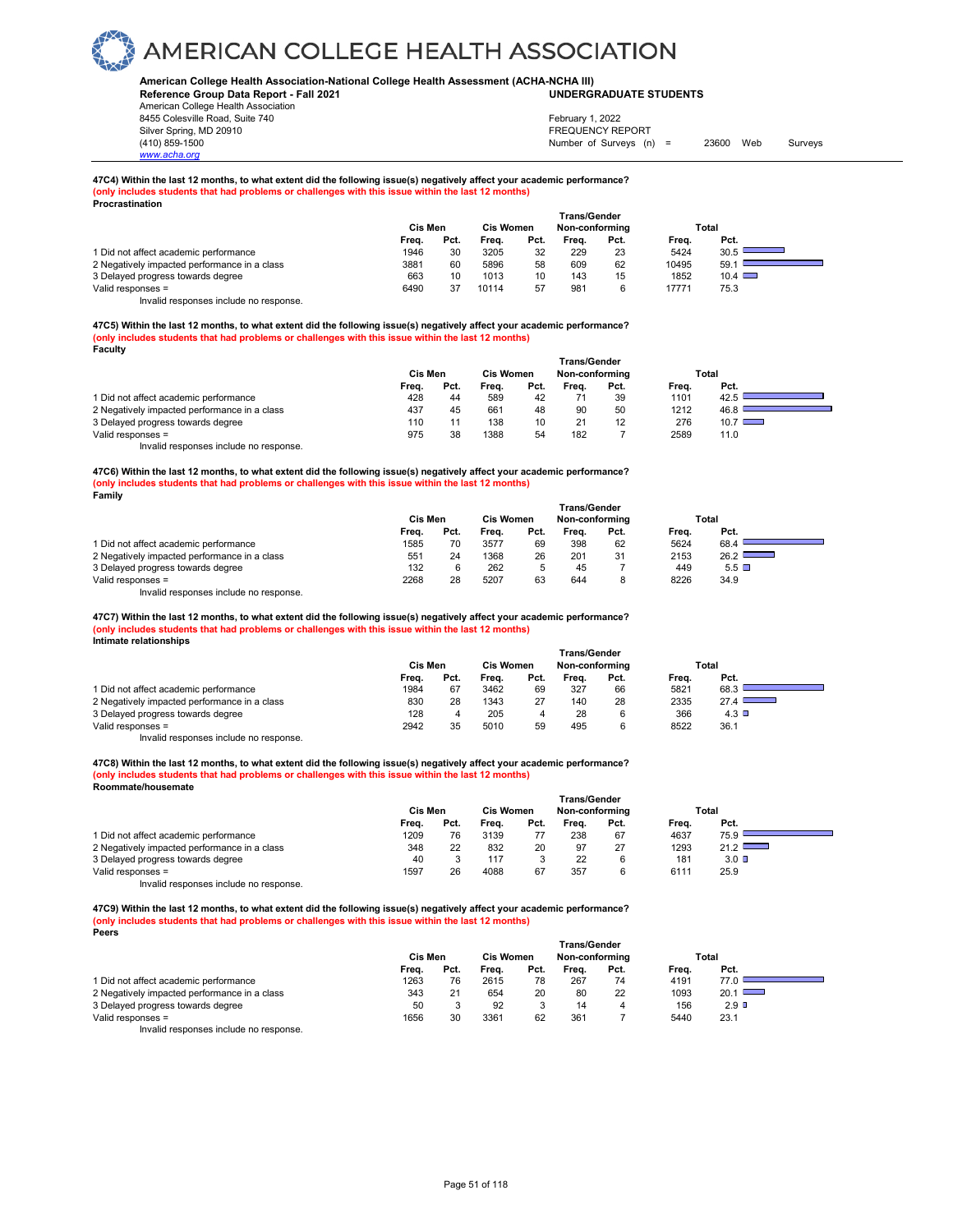**American College Health Association-National College Health Assessment (ACHA-NCHA III) UNDERGRADUATE STUDENTS**

**Reference Group Data Report - Fall 2021** American College Health Association 8455 Colesville Road, Suite 740

Silver Spring, MD 20910<br>
1990 - The Spring, MD 20910<br>
1990 - The Survey Structure of Surveys (notation of Surveys (notation of Surveys (notation of Surveys (notati Number of Surveys (n) = 23600 Web Surveys February 1, 2022

h

#### **47C10) Within the last 12 months, to what extent did the following issue(s) negatively affect your academic performance? (only includes students that had problems or challenges with this issue within the last 12 months) Personal appearance**

| .                                            | Cis Men |      | <b>Cis Women</b> |      | Trans/Gender<br>Non-conformina |      |       | Total       |
|----------------------------------------------|---------|------|------------------|------|--------------------------------|------|-------|-------------|
|                                              | Freq.   | Pct. | Frea.            | Pct. | Frea.                          | Pct. | Freq. | Pct.        |
| 1 Did not affect academic performance        | 3014    | 88   | 6762             | 87   | 643                            | 79   | 10528 | 86.6        |
| 2 Negatively impacted performance in a class | 387     |      | 862              |      | 149                            | 18   | 1420  | 11.7 $\Box$ |
| 3 Delayed progress towards degree            | 45      |      | 145              |      | 20                             |      | 212   | 1.7 ∎       |
| Valid responses =                            | 3446    | 28   | 7769             | 64   | 812                            |      | 12160 | 51.5        |

Invalid responses include no response.

*www.acha.org*

**47C11) Within the last 12 months, to what extent did the following issue(s) negatively affect your academic performance? (only includes students that had problems or challenges with this issue within the last 12 months) Health of someone close to me** 

|                                              | Trans/Gender |      |       |                                    |       |      |       |              |  |  |
|----------------------------------------------|--------------|------|-------|------------------------------------|-------|------|-------|--------------|--|--|
|                                              | Cis Men      |      |       | <b>Cis Women</b><br>Non-conforming |       |      |       | Total        |  |  |
|                                              | Frea.        | Pct. | Frea. | Pct.                               | Frea. | Pct. | Frea. | Pct.         |  |  |
| 1 Did not affect academic performance        | 1980         | 74   | 3632  | 70                                 | 337   | 66   | 6009  | 71.4         |  |  |
| 2 Negatively impacted performance in a class | 573          | 22   | 1295  | 25                                 | 139   | 27   | 2025  | 24.1         |  |  |
| 3 Delayed progress towards degree            | 112          |      | 229   |                                    | 34    |      | 381   | $4.5$ $\Box$ |  |  |
| Valid responses =                            | 2665         | 32   | 5156  | 61                                 | 510   | 6    | 8415  | 35.7         |  |  |
| Invalid responses include no response.       |              |      |       |                                    |       |      |       |              |  |  |

**47C12) Within the last 12 months, to what extent did the following issue(s) negatively affect your academic performance? (only includes students that had problems or challenges with this issue within the last 12 months)**

**Death of a family member, friend, or someone close to me** 

|                                              | <b>Trans/Gender</b> |      |       |                                    |       |      |       |              |  |  |
|----------------------------------------------|---------------------|------|-------|------------------------------------|-------|------|-------|--------------|--|--|
|                                              | Cis Men             |      |       | <b>Cis Women</b><br>Non-conformina |       |      |       | Total        |  |  |
|                                              | Frea.               | Pct. | Frea. | Pct.                               | Frea. | Pct. | Frea. | Pct.         |  |  |
| 1 Did not affect academic performance        | 1157                | 63   | 1864  | 55                                 | 161   | 53   | 3208  | 57.4         |  |  |
| 2 Negatively impacted performance in a class | 559                 | 30   | 1240  | 37                                 | 112   | 37   | 1928  | 34.5         |  |  |
| 3 Delayed progress towards degree            | 136                 |      | 280   | 8                                  | 33    |      | 456   | $8.2$ $\Box$ |  |  |
| Valid responses =                            | 1852                |      | 3384  | 61                                 | 306   |      | 5592  | 23.7         |  |  |

Invalid responses include no response.

**47C13) Within the last 12 months, to what extent did the following issue(s) negatively affect your academic performance? (only includes students that had problems or challenges with this issue within the last 12 months)**

| Bullying (for example: making threats, spreading rumors, physical or verbal attacks, or excluding someone from a group) |
|-------------------------------------------------------------------------------------------------------------------------|
|                                                                                                                         |
| <b>Trans/Gender</b>                                                                                                     |
|                                                                                                                         |

|                                              |                |      |                  |      | ı rans/Gender  |      |       |      |
|----------------------------------------------|----------------|------|------------------|------|----------------|------|-------|------|
|                                              | <b>Cis Men</b> |      | <b>Cis Women</b> |      | Non-conforming |      | Total |      |
|                                              | Frea.          | Pct. | Frea.            | Pct. | Frea.          | Pct. | Frea. | Pct. |
| 1 Did not affect academic performance        | 254            | 69   | 614              | 69   | 65             | 56   | 950   | 68.0 |
| 2 Negatively impacted performance in a class | 96             | 26   | 227              | 26   | 40             | 35   | 369   | 26.4 |
| 3 Delayed progress towards degree            | 20             | 5    | 47               |      |                | 10   | 78    | 5.6  |
| Valid responses =                            | 370            | 26   | 888              | 64   | 116            |      | 1397  | 5.9  |
| .                                            |                |      |                  |      |                |      |       |      |

Invalid responses include no response.

**47C14) Within the last 12 months, to what extent did the following issue(s) negatively affect your academic performance? (only includes students that had problems or challenges with this issue within the last 12 months) Cyberbullying (use of technology to harass, threaten, embarrass, or target another person)**

|                                              | <b>Trans/Gender</b> |      |       |                                    |       |      |       |                                  |  |  |  |
|----------------------------------------------|---------------------|------|-------|------------------------------------|-------|------|-------|----------------------------------|--|--|--|
|                                              | Cis Men             |      |       | <b>Cis Women</b><br>Non-conforming |       |      | Total |                                  |  |  |  |
|                                              | Frea.               | Pct. | Frea. | Pct.                               | Frea. | Pct. | Freq. | Pct.                             |  |  |  |
| 1 Did not affect academic performance        | 141                 | 65   | 274   | 70                                 | 61    | 64   | 484   | 68.0                             |  |  |  |
| 2 Negatively impacted performance in a class | 58                  |      | 94    | 24                                 | 25    | 26   | 179   | 25.1<br><b>Contract Contract</b> |  |  |  |
| 3 Delayed progress towards degree            | 18                  |      | 22    |                                    |       | 10   | 49    | $6.9$ $\Box$                     |  |  |  |
| Valid responses =                            | 217                 | 30   | 390   | 55                                 | 95    | 13   | 712   | 3.0                              |  |  |  |
| .                                            |                     |      |       |                                    |       |      |       |                                  |  |  |  |

Invalid responses include no response.

**47C15) Within the last 12 months, to what extent did the following issue(s) negatively affect your academic performance? (only includes students that had problems or challenges with this issue within the last 12 months) Hazing (rituals, challenges, and other activities involving harassment, abuse, embarrassment, ridicule, or humiliation used as a way of initiating a person into a group)** 

|                                              | Trans/Gender |      |                                    |                |       |      |       |               |  |  |  |
|----------------------------------------------|--------------|------|------------------------------------|----------------|-------|------|-------|---------------|--|--|--|
|                                              | Cis Men      |      | <b>Cis Women</b><br>Non-conforming |                |       |      | Total |               |  |  |  |
|                                              | Freq.        | Pct. | Frea.                              | Pct.           | Frea. | Pct. | Frea. | Pct.          |  |  |  |
| 1 Did not affect academic performance        | 89           | 57   | 69                                 | 61             |       | 33   | 167   | 57.2          |  |  |  |
| 2 Negatively impacted performance in a class | 51           | 33   | 35                                 | 3 <sup>1</sup> |       | 38   | 94    | 32.2          |  |  |  |
| 3 Delayed progress towards degree            | 16           | 10   | 9                                  |                | 6     | 29   | 31    | $10.6$ $\Box$ |  |  |  |
| Valid responses =                            | 156          | 53   | 113                                | 39             | 21    |      | 292   | 1.2           |  |  |  |
| Involid responses include no response        |              |      |                                    |                |       |      |       |               |  |  |  |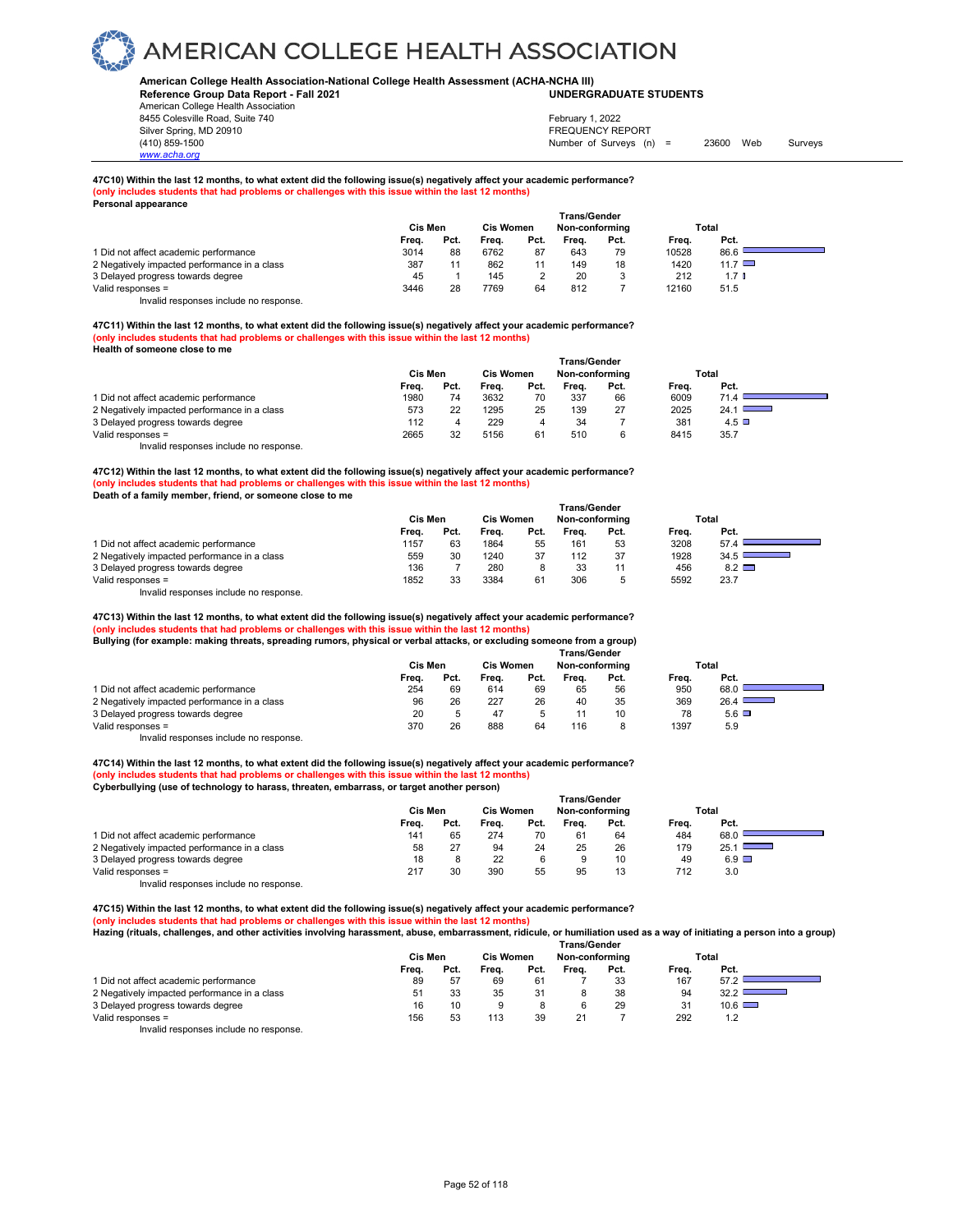#### **American College Health Association-National College Health Assessment (ACHA-NCHA III) UNDERGRADUATE STUDENTS**

**Reference Group Data Report - Fall 2021** American College Health Association 8455 Colesville Road, Suite 740

*www.acha.org*

### February 1, 2022

Silver Spring, MD 20910<br>
1990 - The Spring, MD 20910<br>
1990 - The Survey Structure of Surveys (n) Number of Surveys (n) = 23600 Web Surveys

### **47C16) Within the last 12 months, to what extent did the following issue(s) negatively affect your academic performance?**

#### **(only includes students that had problems or challenges with this issue within the last 12 months)**

**Microaggression (a subtle but offensive comment or action directed at a minority or other non-dominant group,**

#### **whether intentional or unintentional, that reinforces a stereotype) Discrimination (the unjust or prejudicial treatment of a person based on the group, class, or category to which the person is perceived to belong.)**

|                                              | Trans/Gender |      |                  |      |                |      |       |               |  |  |  |
|----------------------------------------------|--------------|------|------------------|------|----------------|------|-------|---------------|--|--|--|
|                                              | Cis Men      |      | <b>Cis Women</b> |      | Non-conforming |      |       | Total         |  |  |  |
|                                              | Frea.        | Pct. | Frea.            | Pct. | Frea.          | Pct. | Frea. | Pct.          |  |  |  |
| 1 Did not affect academic performance        | 770          | 87   | 1865             | 84   | 387            | 79   | 3071  | 84.0          |  |  |  |
| 2 Negatively impacted performance in a class | 96           |      | 304              | 14   | 86             | 18   | 499   | $13.6$ $\Box$ |  |  |  |
| 3 Delayed progress towards degree            | 23           |      | 49               |      | 15             | ۰J   | 88    | 2.4           |  |  |  |
| Valid responses =                            | 889          | 24   | 2218             |      | 488            | 13   | 3658  | 15.5          |  |  |  |

Invalid responses include no response.

#### **47C17) Within the last 12 months, to what extent did the following issue(s) negatively affect your academic performance? (only includes students that had problems or challenges with this issue within the last 12 months)**

**Sexual Harassment (unwelcomed sexual advances, requests for sexual favors, and other verbal or physical conduct of a sexual nature)**

|                                              | <b>Trans/Gender</b> |      |                                    |      |       |      |       |              |  |  |  |
|----------------------------------------------|---------------------|------|------------------------------------|------|-------|------|-------|--------------|--|--|--|
|                                              | Cis Men             |      | Non-conformina<br><b>Cis Women</b> |      |       |      | Total |              |  |  |  |
|                                              | Frea.               | Pct. | Freq.                              | Pct. | Frea. | Pct. | Frea. | Pct.         |  |  |  |
| 1 Did not affect academic performance        | 165                 |      | 1406                               |      | 136   | 62   | 1732  | 75.0         |  |  |  |
| 2 Negatively impacted performance in a class | 56                  | 24   | 343                                | 19   | 66    | 30   | 473   | 20.5         |  |  |  |
| 3 Delayed progress towards degree            | 12                  |      | 75                                 |      | 16    |      | 104   | $4.5$ $\Box$ |  |  |  |
| Valid responses =                            | 233                 | 10   | 1824                               | 79   | 218   | 9    | 2309  | 9.8          |  |  |  |

Invalid responses include no response.

**47C18) Within the last 12 months, to what extent did the following issue(s) negatively affect your academic performance? (only includes students that had problems or challenges with this issue within the last 12 months) Discrimination** 

|                                              | <b>Trans/Gender</b> |      |                  |      |       |                |       |                  |  |  |  |
|----------------------------------------------|---------------------|------|------------------|------|-------|----------------|-------|------------------|--|--|--|
|                                              | Cis Men             |      | <b>Cis Women</b> |      |       | Non-conforming |       | Total            |  |  |  |
|                                              | Frea.               | Pct. | Freq.            | Pct. | Frea. | Pct.           | Frea. | Pct.             |  |  |  |
| 1 Did not affect academic performance        | 452                 |      | 983              | 76   | 180   | 68             | 1643  | 74.9             |  |  |  |
| 2 Negatively impacted performance in a class | 104                 | 18   | 264              | 20   | 66    | 25             | 447   | 20.4             |  |  |  |
| 3 Delayed progress towards degree            | 29                  |      | 52               | 4    | 18    |                | 104   | 4.7 <sup>°</sup> |  |  |  |
| Valid responses =                            | 585                 | 27   | 1299             | 59   | 264   | 12             | 2194  | 9.3              |  |  |  |

Invalid responses include no response.

**48) Within the last 30 days, how would you rate the overall level of stress you have experienced?**

|                                        | <b>Trans/Gender</b> |      |       |                  |       |                |       |                      |  |  |  |
|----------------------------------------|---------------------|------|-------|------------------|-------|----------------|-------|----------------------|--|--|--|
|                                        | Cis Men             |      |       | <b>Cis Women</b> |       | Non-conforming |       | Total                |  |  |  |
|                                        | Freq.               | Pct. | Freq. | Pct.             | Freq. | Pct.           | Freq. | Pct.                 |  |  |  |
| 1 No stress                            | 228                 | 3    | 80    |                  | 10    |                | 324   | $1.4$ $\blacksquare$ |  |  |  |
| 2 Low                                  | 2418                | 27   | 1780  | 14               | 123   | 11             | 4361  | 18.5                 |  |  |  |
| 3 Moderate                             | 4237                | 48   | 6674  | 51               | 525   | 46             | 11558 | 49.2                 |  |  |  |
| 4 High                                 | 2012                | 23   | 4686  | 35               | 496   | 43             | 7269  | 30.9                 |  |  |  |
| Valid responses =                      | 8895                | 38   | 13220 | 56               | 1154  | 5              | 23512 | 99.6                 |  |  |  |
| Invalid responses include no response. |                     |      |       |                  |       |                |       |                      |  |  |  |

#### **49) Have you ever thought about or attempted to kill yourself?**

| -official fourth mought about of attompted to him fourboll . |                |      |                  |                |                     |      |       |                                  |
|--------------------------------------------------------------|----------------|------|------------------|----------------|---------------------|------|-------|----------------------------------|
|                                                              |                |      |                  |                | <b>Trans/Gender</b> |      |       |                                  |
|                                                              | <b>Cis Men</b> |      | <b>Cis Women</b> |                | Non-conforming      |      |       | Total                            |
|                                                              | Frea.          | Pct. | Frea.            | Pct.           | Frea.               | Pct. | Frea. | Pct.                             |
| 1 Never                                                      | 5201           | 59   | 7055             | 54             | 238                 | 21   | 12579 | 53.7                             |
| 2 Just a brief passing thought                               | 2247           | 25   | 3344             | 25             | 291                 | 25   | 5943  | 25.4<br><b>Contract Contract</b> |
| 3 Planned at least once, but did not try do it               | 741            | 8    | 1354             | 10             | 242                 | 21   | 2372  | 10.1                             |
| 4 Planned at least once, wanted to die                       | 377            | 4    | 747              | 6              | 194                 | 17   | 1348  | $5.8$ $\Box$                     |
| 5 Attempted, but did not want to die                         | 158            |      | 297              | $\overline{2}$ | 73                  | 6    | 539   | $2.3$ D                          |
| 6 Attempted, really hoped to die                             | 161            |      | 370              | 3              | 111                 | 10   | 656   | $2.8$ $\square$                  |
| Valid responses =                                            | 8885           | 38   | 13167            | 56             | 1149                | 5    | 23437 | 99.3                             |
| Invalid responses include no response.                       |                |      |                  |                |                     |      |       |                                  |

#### **50) How often have you thought about killing yourself in the past year?**

| 30) HOW OREH Have you mought about Killing your sell in the past year : |         |      |                  |      | Trans/Gender   |      |       |               |  |
|-------------------------------------------------------------------------|---------|------|------------------|------|----------------|------|-------|---------------|--|
|                                                                         | Cis Men |      | <b>Cis Women</b> |      | Non-conforming |      |       | Total         |  |
|                                                                         | Frea.   | Pct. | Frea.            | Pct. | Frea.          | Pct. | Freq. | Pct.          |  |
| 1 Never                                                                 | 6304    | 71   | 8653             | 66   | 422            | 37   | 15489 | 66.           |  |
| 2 Rarely (1 time)                                                       | 1093    | 12   | 1739             | 13   | 169            | 15   | 3044  | 13.0          |  |
| 3 Sometimes (2 times)                                                   | 717     | 8    | 1415             | 11   | 233            | 20   | 2396  | $10.2$ $\Box$ |  |
| 4 Often (3-4 times)                                                     | 325     | 4    | 662              | 5    | 118            | 10   | 1122  | $4.8$ $\Box$  |  |
| 5 Very often (5 or more times)                                          | 444     | 5    | 692              | 5    | 209            | 18   | 1374  | $5.9$ $\Box$  |  |
| Valid responses =                                                       | 8883    | 38   | 13161            | 56   | 1151           | 5    | 23425 | 99.3          |  |
| Invalid responses include no response.                                  |         |      |                  |      |                |      |       |               |  |

Page 53 of 118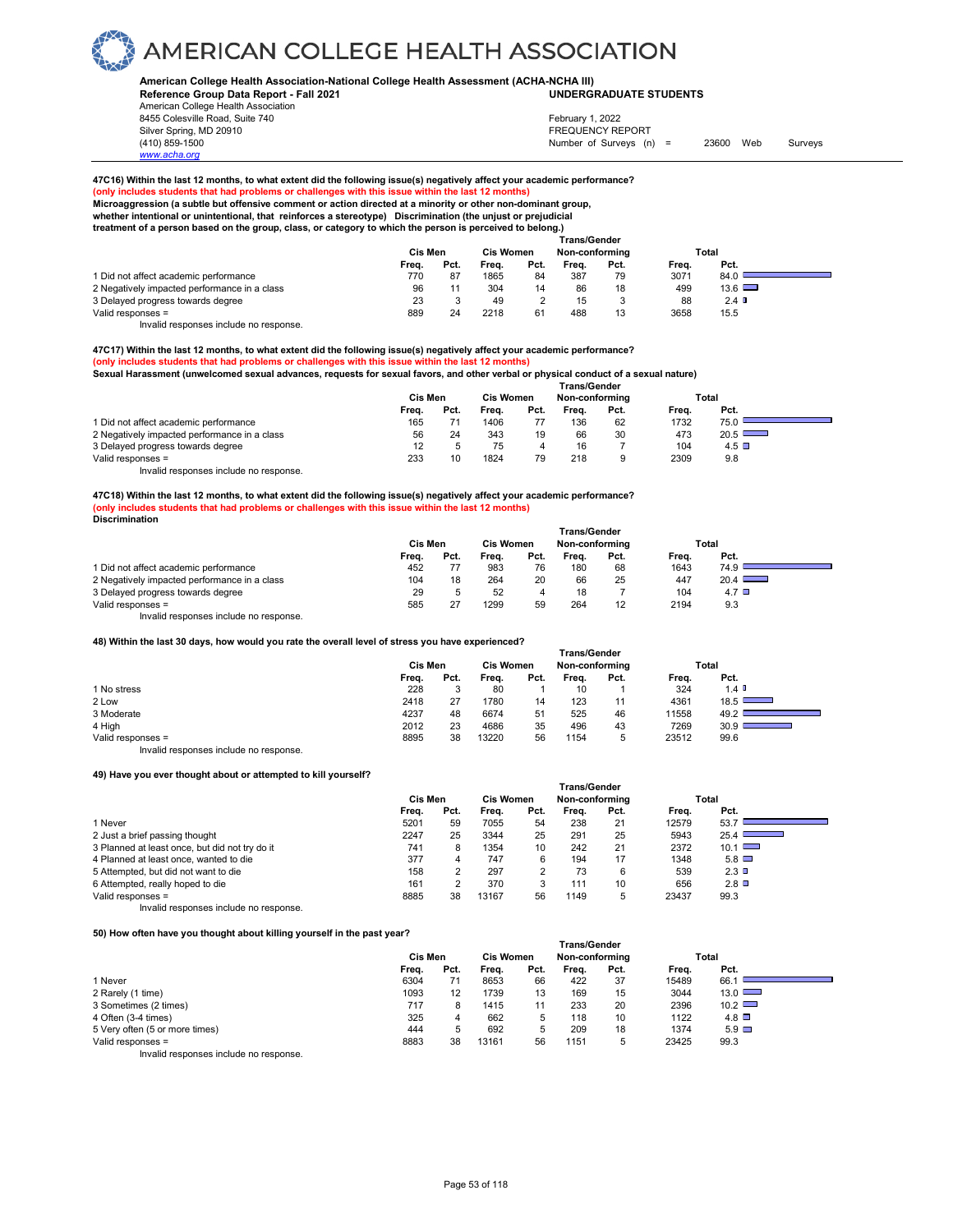#### **American College Health Association-National College Health Assessment (ACHA-NCHA III) UNDERGRADUATE STUDENTS**

**Reference Group Data Report - Fall 2021** American College Health Association

8455 Colesville Road, Suite 740 Silver Spring, MD 20910<br>
1990 - The Spring, MD 20910<br>
1990 - The Survey Structure of Surveys (notation of Surveys (notation of Surveys (notation of Surveys (notati

*www.acha.org*

February 1, 2022

Number of Surveys  $(n) = 23600$  Web Surveys

### **51) Have you ever told someone that you were going to commit suicide, or that you might do it?**

|                                              | Trans/Gender |      |                  |      |                |      |       |                  |  |  |  |  |
|----------------------------------------------|--------------|------|------------------|------|----------------|------|-------|------------------|--|--|--|--|
|                                              | Cis Men      |      | <b>Cis Women</b> |      | Non-conforming |      | Total |                  |  |  |  |  |
|                                              | Frea.        | Pct. | Frea.            | Pct. | Frea.          | Pct. | Frea. | Pct.             |  |  |  |  |
| 1 No                                         | 7502         | 85   | 10397            | 79   | 663            | 58   | 18723 | 80.0             |  |  |  |  |
| 2 Yes, one time, did not want to die         | 725          | 8    | 1358             | 10   | 146            | 13   | 2255  | 9.6              |  |  |  |  |
| 3 Yes, one time, wanted to die               | 295          |      | 580              | 4    | 128            | 11   | 1018  | 4.3              |  |  |  |  |
| 4 Yes, more than once, did not want to do it | 226          |      | 472              | 4    | 91             | 8    | 799   | 3.4              |  |  |  |  |
| 5 Yes, more than once, wanted to do it       | 129          |      | 357              |      | 121            | 11   | 623   | 2.7 <sup>0</sup> |  |  |  |  |
| Valid responses =                            | 8877         | 38   | 13164            | 56   | 1149           | 5    | 23418 | 99.2             |  |  |  |  |

Invalid responses include no response.

#### **52) How likely is it that you will attempt suicide someday?**

|                    | Trans/Gender |         |       |                  |       |                |       |                      |  |
|--------------------|--------------|---------|-------|------------------|-------|----------------|-------|----------------------|--|
|                    |              | Cis Men |       | <b>Cis Women</b> |       | Non-conforming |       | Total                |  |
|                    | Freq.        | Pct.    | Freq. | Pct.             | Freq. | Pct.           | Freq. | Pct.                 |  |
| 0 Never            | 5971         | 67      | 8679  | 66               | 372   | 32             | 15125 | 64.6                 |  |
| 1 No chance at all | 1228         | 14      | 1651  | 13               | 172   | 15             | 3087  | 13.2                 |  |
| 2 Rather unlikely  | 1109         | 13      | 1834  | 14               | 301   | 26             | 3288  | $14.0$ $\Box$        |  |
| 3 Unlikely         | 368          | 4       | 622   | 5                | 153   | 13             | 1166  | $5.0\Box$            |  |
| 4 Likely           | 133          |         | 274   |                  | 93    | 8              | 514   | 2.2 <sup>T</sup>     |  |
| 5 Rather likely    | 34           | 0       | 62    |                  | 33    | 3              | 136   | $0.6$ I              |  |
| 6 Very likely      | 36           |         | 43    |                  | 23    | っ              | 104   | $0.4$ $\blacksquare$ |  |
| Valid responses =  | 8879         | 38      | 13165 | 56               | 1147  | 5              | 23420 | 99.2                 |  |
|                    |              |         |       |                  |       |                |       |                      |  |

Invalid responses include no response.

#### **53) Within the last 12 months, have you attempted suicide?**

| Cis Men |      | <b>Cis Women</b> |      | Non-conforming |      | Total               |         |  |
|---------|------|------------------|------|----------------|------|---------------------|---------|--|
| Freq.   | Pct. | Freq.            | Pct. | Freq.          | Pct. | Freq.               | Pct.    |  |
| 8559    | 97   | 12840            | 98   | 1063           | 92   | 22693               | 96.9    |  |
| 311     | д    | 316              |      | 89             | 8    | 729                 | $3.1$ D |  |
| 8870    | 38   | 13156            | 56   | 1152           |      | 23422               | 99.2    |  |
|         |      |                  |      |                |      | <b>Trans/Gender</b> |         |  |

Invalid responses include no response.

#### **54A) Have you ever received psychological or mental health services?**

|                                        | <b>Trans/Gender</b> |      |                  |      |                |      |       |      |  |  |  |  |
|----------------------------------------|---------------------|------|------------------|------|----------------|------|-------|------|--|--|--|--|
|                                        | Cis Men             |      | <b>Cis Women</b> |      | Non-conformina |      | Total |      |  |  |  |  |
|                                        | Freq.               | Pct. | Freq.            | Pct. | Frea.          | Pct. | Freq. | Pct. |  |  |  |  |
| 1 No                                   | 6066                | 68   | 6584             | 50   | 304            | 26   | 13049 | 55.6 |  |  |  |  |
| 2 Yes                                  | 2814                | 32   | 6624             | 50   | 851            | 74   | 10430 | 44.4 |  |  |  |  |
| Valid responses =                      | 8880                | 38   | 13208            | 56   | 1155           |      | 23479 | 99.5 |  |  |  |  |
| Invalid responses include no response. |                     |      |                  |      |                |      |       |      |  |  |  |  |

#### **54B) Within in the last 12 months, have you received psychological or mental health services?**

|                   | Trans/Gender |      |                  |      |                |        |       |       |  |  |  |  |
|-------------------|--------------|------|------------------|------|----------------|--------|-------|-------|--|--|--|--|
|                   | Cis Men      |      | <b>Cis Women</b> |      | Non-conforming |        |       | Total |  |  |  |  |
|                   | Freq.        | Pct. | Frea.            | Pct. | Frea.          | Pct.   | Frea. | Pct.  |  |  |  |  |
| 1 No              | 7279         | 82   | 8632             | 65   | 477            | 41     | 16517 | 70.4  |  |  |  |  |
| 2 Yes             | 1598         | 18   | 4568             | 35   | 678            | 59     | 6948  | 29.6  |  |  |  |  |
| Valid responses = | 8877         | 38   | 13200            | 56   | 1155           | ∽<br>ັ | 23465 | 99.4  |  |  |  |  |

Invalid responses include no response.

**54C1) Were the psychological or mental health services you received in the last 12 months provided by: (only includes students that received psychological or mental health services within the last 12 months) My current campus health and/or counseling center?** 

| . .               |       | Cis Men |       | <b>Cis Women</b> |       | <b>Trans/Gender</b><br>Non-conforming |       | Total |  |
|-------------------|-------|---------|-------|------------------|-------|---------------------------------------|-------|-------|--|
|                   | Freq. | Pct.    | Freq. | Pct.             | Freq. | Pct.                                  | Freq. | Pct.  |  |
| 1 No              | 887   | 57      | 2415  | 54               | 367   | 55                                    | 3721  | 54.8  |  |
| 2 Yes             | 668   | 43      | 2053  | 46               | 300   | 45                                    | 3068  | 45.2  |  |
| Valid responses = | 1555  | 23      | 4468  | 66               | 667   | 10                                    | 6789  | 28.8  |  |
| .                 |       |         |       |                  |       |                                       |       |       |  |

Invalid responses include no response.

**54C2) Were the psychological or mental health services you received in the last 12 months provided by: (only includes students that received psychological or mental health services within the last 12 months) A mental health provider in the local community near my campus?** 

|                   | <b>Trans/Gender</b> |      |                  |      |                |      |       |       |  |  |  |
|-------------------|---------------------|------|------------------|------|----------------|------|-------|-------|--|--|--|
|                   | Cis Men             |      | <b>Cis Women</b> |      | Non-conforming |      |       | Total |  |  |  |
|                   | Freq.               | Pct. | Freq.            | Pct. | Freq.          | Pct. | Freq. | Pct.  |  |  |  |
| 1 No              | 1267                | 82   | 3579             | 81   | 516            | 78   | 5432  | 80.8  |  |  |  |
| 2 Yes             | 273                 | 18   | 843              | 19   | 147            | 22   | 1289  | 19.2  |  |  |  |
| Valid responses = | 1540                | 23   | 4422             | 66   | 663            | 10   | 6721  | 28.5  |  |  |  |
|                   |                     |      |                  |      |                |      |       |       |  |  |  |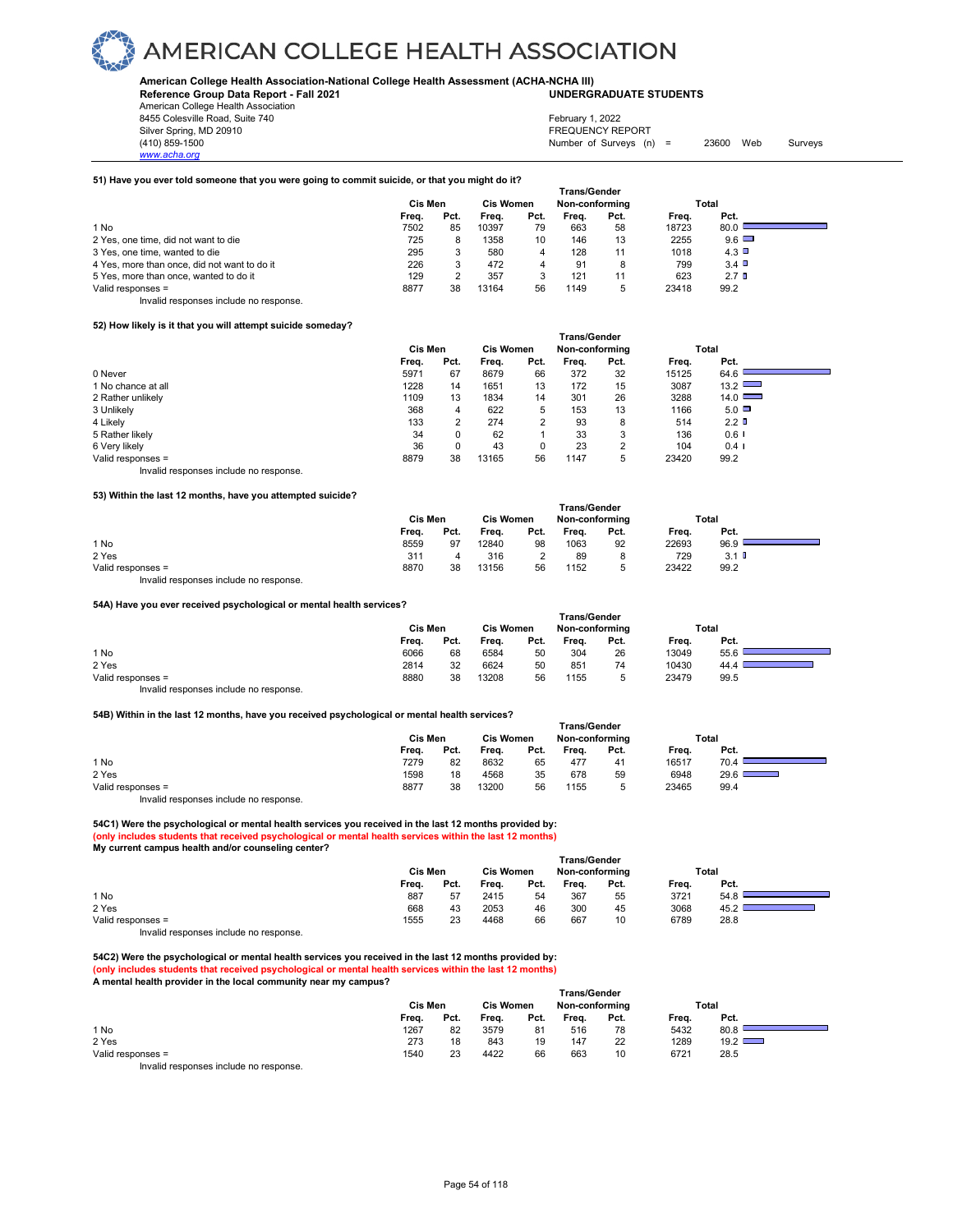#### **American College Health Association-National College Health Assessment (ACHA-NCHA III) UNDERGRADUATE STUDENTS**

**Reference Group Data Report - Fall 2021** American College Health Association 8455 Colesville Road, Suite 740 Silver Spring, MD 20910<br>
1990 - The Spring, MD 20910<br>
1990 - The Survey Structure of Surveys (notation of Surveys (notation of Surveys (notation of Surveys (notati

*www.acha.org*

### Number of Surveys (n) = 23600 Web Surveys February 1, 2022

**54C3) Were the psychological or mental health services you received in the last 12 months provided by: (only include that received psychological or mental health services within the last 12 months) A mental health provider in my home town?** 

|                                                                        | <b>Trans/Gender</b> |      |                  |      |                |      |       |       |  |  |  |  |
|------------------------------------------------------------------------|---------------------|------|------------------|------|----------------|------|-------|-------|--|--|--|--|
|                                                                        | Cis Men             |      | <b>Cis Women</b> |      | Non-conforming |      |       | Total |  |  |  |  |
|                                                                        | Freq.               | Pct. | Freq.            | Pct. | Freq.          | Pct. | Frea. | Pct.  |  |  |  |  |
| 1 No                                                                   | 785                 | 50   | 2078             | 47   | 323            | 48   | 3227  | 47.5  |  |  |  |  |
| 2 Yes                                                                  | 771                 | 50   | 2390             | 54   | 344            | 52   | 3561  | 52.5  |  |  |  |  |
| Valid responses =                                                      | 1556                | 23   | 4468             | 66   | 667            | 10   | 6788  | 28.8  |  |  |  |  |
| The control to a process of the control of the process of the process. |                     |      |                  |      |                |      |       |       |  |  |  |  |

Invalid responses include no response.

**54C4) Were the psychological or mental health services you received in the last 12 months provided by: (only includes students that received psychological or mental health services within the last 12 months) A mental health provider not described above** 

|                                        | <b>Trans/Gender</b> |      |                  |      |                |      |       |               |  |  |  |  |
|----------------------------------------|---------------------|------|------------------|------|----------------|------|-------|---------------|--|--|--|--|
|                                        | Cis Men             |      | <b>Cis Women</b> |      | Non-conforming |      | Total |               |  |  |  |  |
|                                        | Freq.               | Pct. | Freq.            | Pct. | Frea.          | Pct. | Freq. | Pct.          |  |  |  |  |
| 1 No                                   | 1167                | 90   | 3216             | 90   | 458            | 87   | 4909  | 89.6          |  |  |  |  |
| 2 Yes                                  | 136                 | 10   | 358              | 10   | 67             | 13   | 571   | $10.4$ $\Box$ |  |  |  |  |
| Valid responses =                      | 1303                | 24   | 3574             | 65   | 525            | 10   | 5480  | 23.2          |  |  |  |  |
| Invalid responses include no response. |                     |      |                  |      |                |      |       |               |  |  |  |  |

**55A) Within the last 12 months, have you visited any medical provider (for example: a nurse practitioner, physician assistant, primary care doctor, or other type of medical doctor) for a check-up or any other medical reasons? Trans/Gender**

|       |      | <b>Cis Women</b> |      | Non-conforming |      |       | Total |  |  |  |
|-------|------|------------------|------|----------------|------|-------|-------|--|--|--|
| Frea. | Pct. | Freq.            | Pct. | Frea.          | Pct. | Frea. | Pct.  |  |  |  |
| 3820  | 43   | 3455             | 26   | 261            | 23   | 7615  | 32.5  |  |  |  |
| 5048  | 57   | 9732             | 74   | 892            | 77   | 15822 | 67.5  |  |  |  |
| 8868  | 38   | 13187            | 56   | 1153           | 5    | 23437 | 99.3  |  |  |  |
|       |      | Cis Men          |      |                |      | .     |       |  |  |  |

Invalid responses include no response.

**55B1) Were the medical services you received in the last 12 months provided by: (only includes students that visited any medical provider within the last 12 months) My current campus health center?** 

|                                        | Trans/Gender |      |                  |      |                |      |       |                                                                                                                                 |  |  |  |  |
|----------------------------------------|--------------|------|------------------|------|----------------|------|-------|---------------------------------------------------------------------------------------------------------------------------------|--|--|--|--|
|                                        | Cis Men      |      | <b>Cis Women</b> |      | Non-conforming |      |       | Total                                                                                                                           |  |  |  |  |
|                                        | Freq.        | Pct. | Freq.            | Pct. | Frea.          | Pct. | Freq. | Pct.                                                                                                                            |  |  |  |  |
| 1 No                                   | 3655         | 76   | 6339             | 68   | 584            | 68   | 10680 | 70.2                                                                                                                            |  |  |  |  |
| 2 Yes                                  | 1149         | 24   | 3055             | 33   | 279            | 32   | 4525  | 29.8<br>$\mathcal{L}(\mathcal{L})$ and $\mathcal{L}(\mathcal{L})$ and $\mathcal{L}(\mathcal{L})$ and $\mathcal{L}(\mathcal{L})$ |  |  |  |  |
| Valid responses =                      | 4804         | 32   | 9394             | 62   | 863            |      | 15205 | 64.4                                                                                                                            |  |  |  |  |
| Invalid responses include no response. |              |      |                  |      |                |      |       |                                                                                                                                 |  |  |  |  |

**55B2) Were the medical services you received in the last 12 months provided by: (only includes students that visited any medical provider within the last 12 months) A medical service provider in the local community near my campus?** 

|                                       | <b>Trans/Gender</b> |      |                  |      |                |      |       |       |  |  |
|---------------------------------------|---------------------|------|------------------|------|----------------|------|-------|-------|--|--|
|                                       | Cis Men             |      | <b>Cis Women</b> |      | Non-conforming |      |       | Total |  |  |
|                                       | Freq.               | Pct. | Freq.            | Pct. | Freq.          | Pct. | Freq. | Pct.  |  |  |
| 1 No                                  | 3745                | 78   | 6960             | 75   | 619            | 72   | 11434 | 75.6  |  |  |
| 2 Yes                                 | 1042                | 22   | 2370             | 25   | 237            | 28   | 3682  | 24.4  |  |  |
| Valid responses =                     | 4787                | 32   | 9330             | 62   | 856            |      | 15116 | 64.1  |  |  |
| Invalid responses include no response |                     |      |                  |      |                |      |       |       |  |  |

**55B3) Were the medical services you received in the last 12 months provided by: (only includes students that visited any medical provider within the last 12 months) A medical service provider in my home town?** 

|                                                                        | <b>Trans/Gender</b> |      |                  |      |                |      |       |      |  |  |
|------------------------------------------------------------------------|---------------------|------|------------------|------|----------------|------|-------|------|--|--|
|                                                                        | Cis Men             |      | <b>Cis Women</b> |      | Non-conforming |      | Total |      |  |  |
|                                                                        | Freq.               | Pct. | Freq.            | Pct. | Frea.          | Pct. | Frea. | Pct. |  |  |
| 1 No                                                                   | 931                 | 19   | 1719             | 18   | 196            | 22   | 2869  | 18.5 |  |  |
| 2 Yes                                                                  | 4012                | 81   | 7859             | 82   | 683            | 78   | 12676 | 81.5 |  |  |
| Valid responses =                                                      | 4943                | 32   | 9578             | 62   | 879            |      | 15545 | 65.9 |  |  |
| The control to a process of the control of the process of the process. |                     |      |                  |      |                |      |       |      |  |  |

Invalid responses include no response.

**55B4) Were the medical services you received in the last 12 months provided by: (only includes students that visited any medical provider within the last 12 months) A medical service provider not described above?** 

|                                       | <b>Trans/Gender</b> |      |                  |      |                |      |       |              |  |  |
|---------------------------------------|---------------------|------|------------------|------|----------------|------|-------|--------------|--|--|
|                                       | Cis Men             |      | <b>Cis Women</b> |      | Non-conforming |      | Total |              |  |  |
|                                       | Freq.               | Pct. | Freq.            | Pct. | Freq.          | Pct. | Frea. | Pct.         |  |  |
| 1 No                                  | 3612                | 94   | 6821             | 95   | 634            | 93   | 11161 | 94.6         |  |  |
| 2 Yes                                 | 238                 |      | 350              |      | 49             |      | 641   | $5.4$ $\Box$ |  |  |
| Valid responses =                     | 3850                | 33   | 7171             | 61   | 683            | 6    | 11802 | 50.0         |  |  |
| lauglid responses include no response |                     |      |                  |      |                |      |       |              |  |  |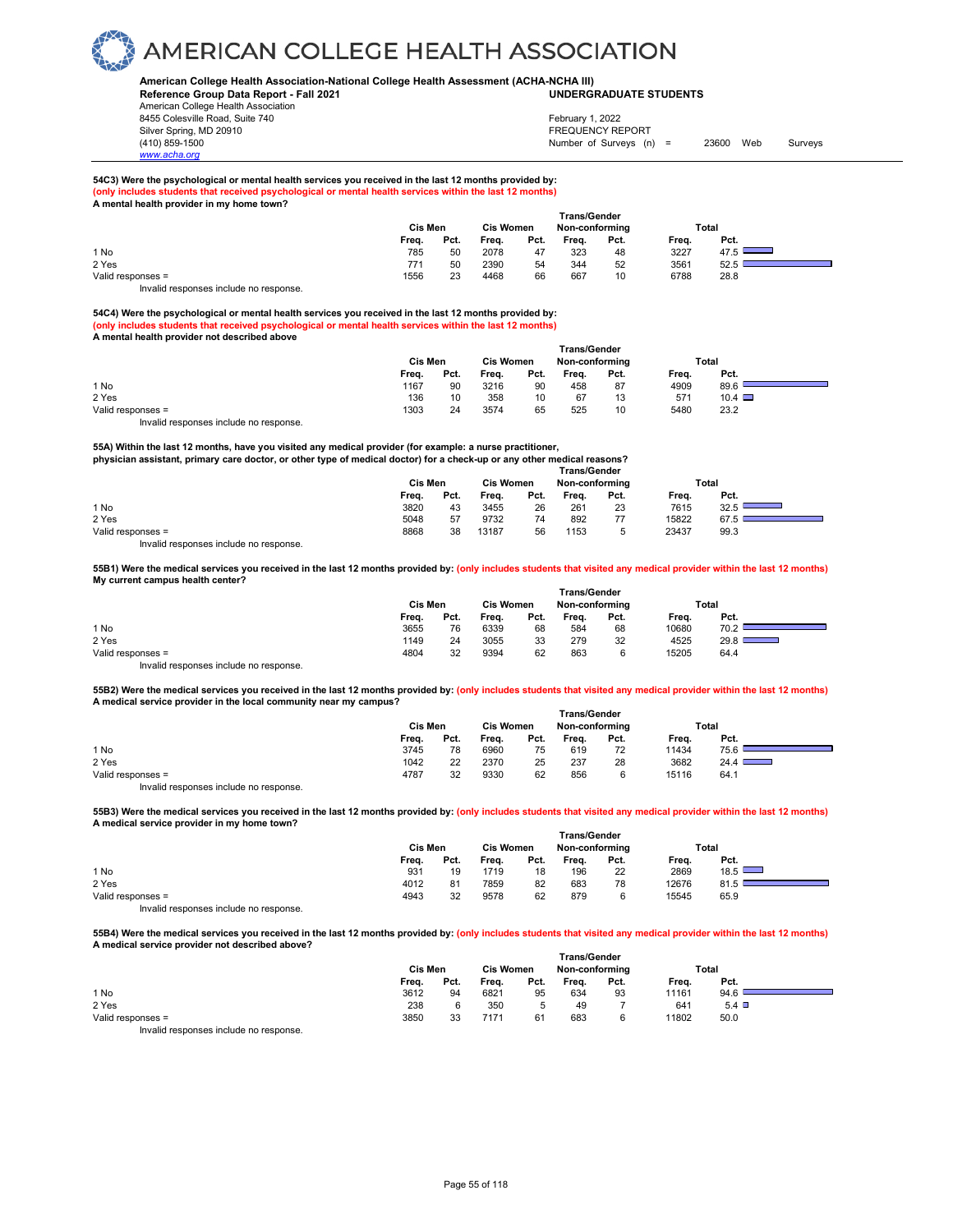#### **American College Health Association-National College Health Assessment (ACHA-NCHA III) UNDERGRADUATE STUDENTS**

**Reference Group Data Report - Fall 2021** American College Health Association 8455 Colesville Road, Suite 740

Silver Spring, MD 20910<br>
1990 - The Survey States (AU) 2009<br>
Silver Spring, MD 20910<br>
FREQUENCY REPORT (AU) 2009 - Mumber of Surveys (n) Number of Surveys  $(n) = 23600$  Web Surveys February 1, 2022

#### **56) Have you had a gynecologic visit or exam (for example: contraception, STI testing, pelvic exam, or pap test) with a healthcare provider (for example: OB-GYN, nurse practitioner, or physician assistant)?**

|                   |         |      |                  |      | <b>Trans/Gender</b> |      |       |                              |
|-------------------|---------|------|------------------|------|---------------------|------|-------|------------------------------|
|                   | Cis Men |      | <b>Cis Women</b> |      | Non-conforming      |      |       | Total                        |
|                   | Freq.   | Pct. | Freq.            | Pct. | Freq.               | Pct. | Freq. | Pct.                         |
| 1 No              | 6374    | 72   | 7269             | 55   | 698                 | 61   | 14486 | 61.8                         |
| 2 Yes             | 315     |      | 5719             | 43   | 337                 | 29   | 6423  | 27.4<br><b>Service State</b> |
| 3 Don't know      | 127     |      | 116              |      | 19                  |      | 264   | $1.1$ $\blacksquare$         |
| 4 Not applicable  | 2054    | 23   |                  |      | 99                  | 9    | 2256  | $9.6$ $\Box$                 |
| Valid responses = | 8870    | 38   | 13181            | 56   | 1153                | ∽    | 23429 | 99.3                         |

Invalid responses include no response.

*www.acha.org*

#### **57) Have you had a dental exam and cleaning in the last 12 months?**

|                                        | <b>Trans/Gender</b> |      |                  |          |                |      |       |                                                                                                 |  |  |  |
|----------------------------------------|---------------------|------|------------------|----------|----------------|------|-------|-------------------------------------------------------------------------------------------------|--|--|--|
|                                        | Cis Men             |      | <b>Cis Women</b> |          | Non-conformina |      | Total |                                                                                                 |  |  |  |
|                                        | Freq.               | Pct. | Freq.            | Pct.     | Frea.          | Pct. | Freq. | Pct.                                                                                            |  |  |  |
| 1 No                                   | 2298                | 26   | 3016             | 23       | 351            | 30   | 5734  | 24.4<br>$\mathcal{L}^{\text{max}}_{\text{max}}$ , where $\mathcal{L}^{\text{max}}_{\text{max}}$ |  |  |  |
| 2 Yes                                  | 6398                | 72   | 9909             | 75       | 763            | 66   | 17228 | 73.3                                                                                            |  |  |  |
| 3 Don't know                           | 191                 |      | 286              | <u>.</u> | 42             |      | 528   | 2.2 <sub>0</sub>                                                                                |  |  |  |
| Valid responses =                      | 8887                | 38   | 13211            | 56       | 1156           |      | 23490 | 99.5                                                                                            |  |  |  |
| Invalid responses include no response. |                     |      |                  |          |                |      |       |                                                                                                 |  |  |  |

#### **58) When you are outdoors in the sun, how often do you wear sunscreen?**

| <b>30) THISH YOU GID OULDOOLS IN LITE SUIT, HOW ORIGH UO YOU WELL SURSCI BENI</b> |                     |      |                  |      |                |      |       |              |  |  |  |  |
|-----------------------------------------------------------------------------------|---------------------|------|------------------|------|----------------|------|-------|--------------|--|--|--|--|
|                                                                                   | <b>Trans/Gender</b> |      |                  |      |                |      |       |              |  |  |  |  |
|                                                                                   | Cis Men             |      | <b>Cis Women</b> |      | Non-conforming |      |       | Total        |  |  |  |  |
|                                                                                   | Freq.               | Pct. | Frea.            | Pct. | Frea.          | Pct. | Freq. | Pct.         |  |  |  |  |
| 1 Never                                                                           | 2012                | 23   | 1052             | 8    | 170            | 15   | 3278  | 13.9         |  |  |  |  |
| 2 Rarely                                                                          | 3123                | 35   | 2782             | 21   | 301            | 26   | 6282  | 26.7         |  |  |  |  |
| 3 Sometimes                                                                       | 2338                | 26   | 4302             | 33   | 363            | 31   | 7080  | 30.1         |  |  |  |  |
| 4 Usually                                                                         | 1204                | 14   | 3750             | 28   | 258            | 22   | 5240  | 22.3         |  |  |  |  |
| 5 Always                                                                          | 213                 |      | 1331             | 10   | 63             | 6    | 1620  | $6.9$ $\Box$ |  |  |  |  |
| Valid responses =                                                                 | 8890                | 38   | 13217            | 56   | 1155           | 5    | 23500 | 99.6         |  |  |  |  |
|                                                                                   |                     |      |                  |      |                |      |       |              |  |  |  |  |

Invalid responses include no response.

**59A) When you are outdoors in the sun, how often do you do the following to protect your skin from ultraviolet (UV) exposure? Wear a shirt with sleeves** 

|                                       | <b>Trans/Gender</b> |      |                  |      |                |      |       |       |  |  |  |
|---------------------------------------|---------------------|------|------------------|------|----------------|------|-------|-------|--|--|--|
|                                       | Cis Men             |      | <b>Cis Women</b> |      | Non-conforming |      |       | Total |  |  |  |
|                                       | Freq.               | Pct. | Freq.            | Pct. | Freq.          | Pct. | Freq. | Pct.  |  |  |  |
| 1 Never                               | 1720                | 19   | 2553             | 19   | 185            | 16   | 4501  | 19.3  |  |  |  |
| 2 Rarely                              | 1777                | 20   | 2970             | 23   | 196            | 17   | 4981  | 21.3  |  |  |  |
| 3 Sometimes                           | 2450                | 28   | 4624             | 35   | 374            | 33   | 7518  | 32.2  |  |  |  |
| 4 Usually                             | 1944                | 22   | 2386             | 18   | 290            | 25   | 4668  | 20.0  |  |  |  |
| 5 Always                              | 962                 | 11   | 605              | ь    | 102            | 9    | 1687  | 7.2   |  |  |  |
| Valid responses =                     | 8853                | 38   | 13138            | 56   | 1147           | ь    | 23355 | 99.0  |  |  |  |
| levalid recessors include no recessor |                     |      |                  |      |                |      |       |       |  |  |  |

Invalid responses include no response.

#### **59B) When you are outdoors in the sun, how often do you do the following to protect your skin from ultraviolet (UV) exposure? Wear sunglasses**

|                                        | <b>Trans/Gender</b> |      |                  |      |                |      |       |        |  |  |
|----------------------------------------|---------------------|------|------------------|------|----------------|------|-------|--------|--|--|
|                                        | Cis Men             |      | <b>Cis Women</b> |      | Non-conforming |      |       | Total  |  |  |
|                                        | Frea.               | Pct. | Frea.            | Pct. | Frea.          | Pct. | Frea. | Pct.   |  |  |
| 1 Never                                | 1977                | 22   | 2020             | 15   | 279            | 24   | 4328  | 18.5   |  |  |
| 2 Rarely                               | 1671                | 19   | 2225             | 17   | 229            | 20   | 4171  | 17.9   |  |  |
| 3 Sometimes                            | 2202                | 25   | 3713             | 28   | 280            | 24   | 6250  | 26.8   |  |  |
| 4 Usually                              | 2033                | 23   | 3722             | 28   | 245            | 21   | 6039  | ا 25.9 |  |  |
| 5 Always                               | 967                 | 11   | 1462             | 11   | 114            | 10   | 2569  | 11.0   |  |  |
| Valid responses =                      | 8850                | 38   | 13142            | 56   | 1147           | 5    | 23357 | 99.0   |  |  |
| Invalid responses include no response. |                     |      |                  |      |                |      |       |        |  |  |

**59C) When you are outdoors in the sun, how often do you do the following to protect your skin from ultraviolet (UV) exposure? Stay in the shade** 

|                                        | <b>Trans/Gender</b> |      |                  |      |                |      |       |              |  |  |  |
|----------------------------------------|---------------------|------|------------------|------|----------------|------|-------|--------------|--|--|--|
|                                        | Cis Men             |      | <b>Cis Women</b> |      | Non-conforming |      |       | Total        |  |  |  |
|                                        | Freq.               | Pct. | Freq.            | Pct. | Freq.          | Pct. | Freq. | Pct.         |  |  |  |
| 1 Never                                | 511                 | 6    | 607              | 5    | 43             | 4    | 1178  | $5.0$ $\Box$ |  |  |  |
| 2 Rarely                               | 1077                | 12   | 1534             | 12   | 93             | 8    | 2727  | 11.7         |  |  |  |
| 3 Sometimes                            | 3638                | 41   | 5550             | 42   | 378            | 33   | 9646  | 41.3         |  |  |  |
| 4 Usually                              | 3103                | 35   | 4601             | 35   | 523            | 46   | 8312  | 35.6         |  |  |  |
| 5 Always                               | 519                 | 6    | 858              |      | 113            | 10   | 1501  | $6.4$ $\Box$ |  |  |  |
| Valid responses =                      | 8848                | 38   | 13150            | 56   | 1150           | 5    | 23364 | 99.0         |  |  |  |
| Invalid responses include no response. |                     |      |                  |      |                |      |       |              |  |  |  |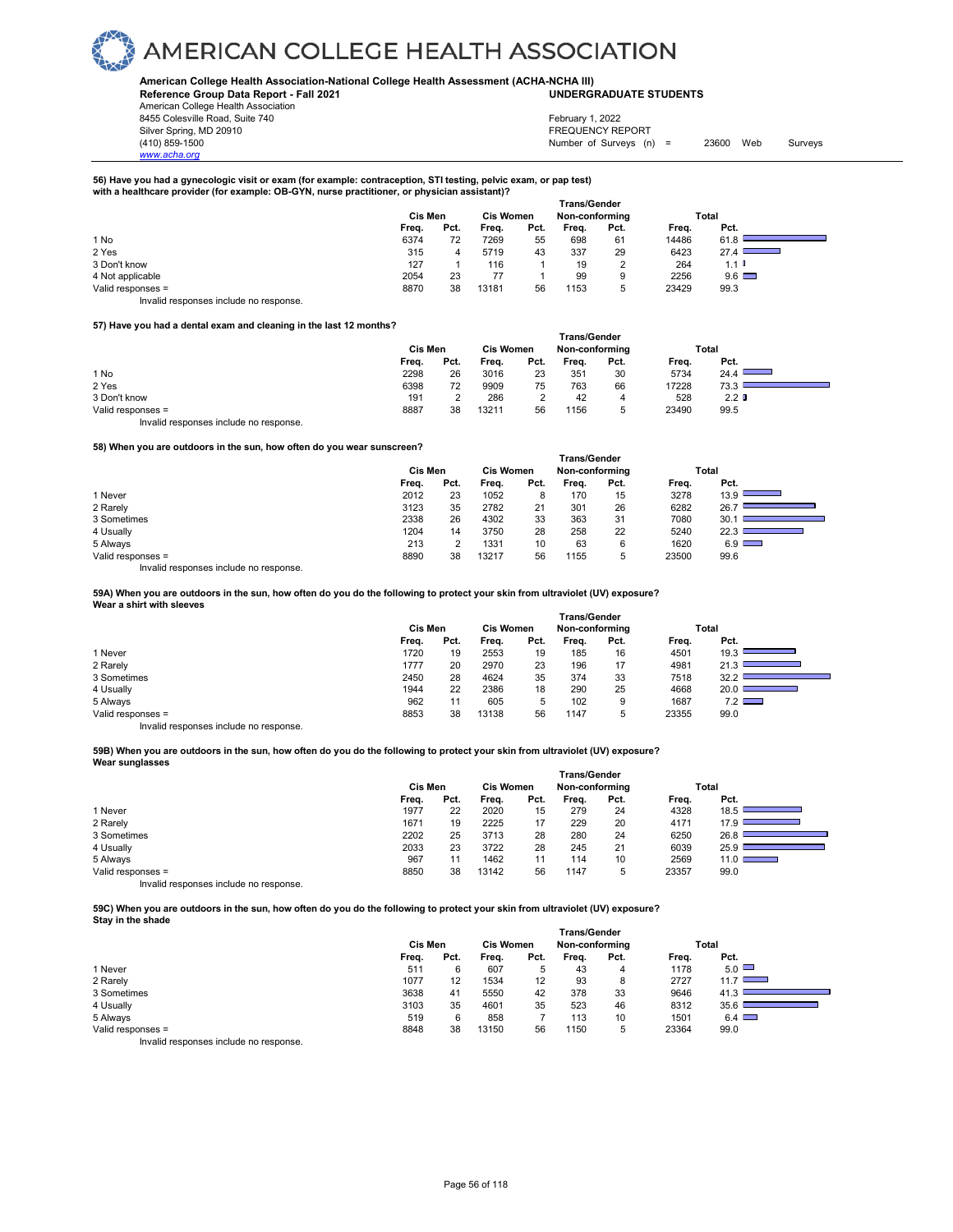**American College Health Association-National College Health Assessment (ACHA-NCHA III) UNDERGRADUATE STUDENTS**

**Reference Group Data Report - Fall 2021** American College Health Association 8455 Colesville Road, Suite 740 Silver Spring, MD 20910<br>
1990 - The Spring, MD 20910<br>
1990 - The Survey Structure of Surveys (n)

*www.acha.org*

Number of Surveys (n) = 23600 Web Surveys February 1, 2022

#### **59D) When you are outdoors in the sun, how often do you do the following to protect your skin from ultraviolet (UV) exposure? Wear a hat**

|                   | <b>Trans/Gender</b> |      |                  |      |                |      |       |                                                                                                                                                                                                                                                                                                                                                                                                                                                                             |  |  |
|-------------------|---------------------|------|------------------|------|----------------|------|-------|-----------------------------------------------------------------------------------------------------------------------------------------------------------------------------------------------------------------------------------------------------------------------------------------------------------------------------------------------------------------------------------------------------------------------------------------------------------------------------|--|--|
|                   | Cis Men             |      | <b>Cis Women</b> |      | Non-conforming |      |       | Total                                                                                                                                                                                                                                                                                                                                                                                                                                                                       |  |  |
|                   | Freq.               | Pct. | Frea.            | Pct. | Freq.          | Pct. | Freq. | Pct.                                                                                                                                                                                                                                                                                                                                                                                                                                                                        |  |  |
| 1 Never           | 1906                | 22   | 3289             | 25   | 303            | 27   | 5552  | 23.8                                                                                                                                                                                                                                                                                                                                                                                                                                                                        |  |  |
| 2 Rarely          | 1754                | 20   | 3690             | 28   | 279            | 24   | 5782  | 24.8                                                                                                                                                                                                                                                                                                                                                                                                                                                                        |  |  |
| 3 Sometimes       | 2537                | 29   | 4309             | 33   | 349            | 31   | 7254  | 31.7                                                                                                                                                                                                                                                                                                                                                                                                                                                                        |  |  |
| 4 Usually         | 1772                | 20   | 1496             | 11   | 163            | 14   | 3461  | 14.8 <sup>1</sup><br>$\label{eq:2.1} \frac{1}{\sqrt{2}}\left(\frac{1}{\sqrt{2}}\right)^{2} \left(\frac{1}{\sqrt{2}}\right)^{2} \left(\frac{1}{\sqrt{2}}\right)^{2} \left(\frac{1}{\sqrt{2}}\right)^{2} \left(\frac{1}{\sqrt{2}}\right)^{2} \left(\frac{1}{\sqrt{2}}\right)^{2} \left(\frac{1}{\sqrt{2}}\right)^{2} \left(\frac{1}{\sqrt{2}}\right)^{2} \left(\frac{1}{\sqrt{2}}\right)^{2} \left(\frac{1}{\sqrt{2}}\right)^{2} \left(\frac{1}{\sqrt{2}}\right)^{2} \left(\$ |  |  |
| 5 Always          | 865                 | 10   | 330              | 3    | 49             | 4    | 1259  | $5.4 \Box$                                                                                                                                                                                                                                                                                                                                                                                                                                                                  |  |  |
| Valid responses = | 8834                | 38   | 13114            | 56   | 1143           | 5    | 23308 | 98.8                                                                                                                                                                                                                                                                                                                                                                                                                                                                        |  |  |

Invalid responses include no response.

#### **60) In the last 12 months, how many times have you spent time outdoors with the intention of getting a tan?**

|                                        | <b>Trans/Gender</b> |      |                  |      |                |                |       |               |  |  |
|----------------------------------------|---------------------|------|------------------|------|----------------|----------------|-------|---------------|--|--|
|                                        | <b>Cis Men</b>      |      | <b>Cis Women</b> |      | Non-conforming |                |       | Total         |  |  |
|                                        | Freq.               | Pct. | Freq.            | Pct. | Freq.          | Pct.           | Freq. | Pct.          |  |  |
| 0 0 times                              | 5756                | 66   | 5207             | 40   | 777            | 69             | 11886 | 51.7          |  |  |
| 1 1 time                               | 311                 | 4    | 421              | 3    | 39             | 3              | 780   | 3.4           |  |  |
| 2 2 times                              | 450                 | 5    | 830              | 6    | 74             | 7              | 1368  | $6.0$ $\Box$  |  |  |
| 3 3 times                              | 290                 | 3    | 602              | 5    | 37             | 3              | 935   | 4.1           |  |  |
| 44 times                               | 164                 | 2    | 366              | 3    | 19             | 2              | 554   | 2.4           |  |  |
| 55 times                               | 346                 | 4    | 791              | 6    | 33             | 3              | 1175  | $5.1$ $\Box$  |  |  |
| 6 6 to 10 times                        | 587                 |      | 1641             | 13   | 76             |                | 2317  | $10.1$ $\Box$ |  |  |
| 7 11 to 15 times                       | 172                 | 2    | 594              | 5    | 13             |                | 781   | $3.4$ $\Box$  |  |  |
| 8 16 to 20 times                       | 199                 |      | 828              | 6    | 18             | 2              | 1051  | $4.6\Box$     |  |  |
| 9 21 to 49 times                       | 227                 | 3    | 898              |      | 26             | 2              | 1154  | $5.0\Box$     |  |  |
| 10 50 or More times                    | 228                 | 3    | 716              | 6    | 19             | $\overline{2}$ | 968   | $4.2\Box$     |  |  |
| Valid responses =                      | 8730                | 38   | 12894            | 56   | 1131           | 5              | 22969 | 97.3          |  |  |
| Invalid responses include no response. |                     |      |                  |      |                |                |       |               |  |  |

|                                    | Mean  | Median | <b>Std Dev</b> | Min | Max |
|------------------------------------|-------|--------|----------------|-----|-----|
| Cis Men                            | 5.39  | 0.00   | 21.82          |     | 365 |
| <b>Cis Women</b>                   | 10.40 | 2.00   | 21.79          |     | 365 |
| <b>Trans/Gender Non-conforming</b> | 4.12  | 0.00   | 17.97          |     | 300 |
| Overall                            | 8.12  | 0.00   | 21.72          |     | 365 |

#### **61) The Human Papillomavirus (HPV) vaccine (for example: Gardasil, Silgard, or Cervarix) is recommended, but usually not required, and is given in a series of 2 or 3 shots based on your age. Which of the following best describes your vaccination status for HPV:**

|                                               | Trans/Gender |      |                  |      |                |      |       |                                                 |  |  |
|-----------------------------------------------|--------------|------|------------------|------|----------------|------|-------|-------------------------------------------------|--|--|
|                                               | Cis Men      |      | <b>Cis Women</b> |      | Non-conforming |      |       | Total                                           |  |  |
|                                               | Frea.        | Pct. | Frea.            | Pct. | Frea.          | Pct. | Frea. | Pct.                                            |  |  |
| 1 Have not received HPV vaccine               | 1469         |      | 1767             | 13   | 123            | 11   | 3396  | 14.5                                            |  |  |
| 2 Have started, but not completed HPV vaccine | 264          |      | 569              |      | 72             | 6    | 918   | $3.9$ $\Box$                                    |  |  |
| 3 Completed HPV vaccine                       | 4135         | 47   | 7797             | 59   | 688            | 60   | 12720 | 54.5                                            |  |  |
| 4 I don't know my HPV vaccination status      | 2974         | 34   | 3005             | 23   | 269            | 23   | 6313  | 27.0 $\Box$<br><b>Service Contract Contract</b> |  |  |
| Valid responses =                             | 8842         | 38   | 13138            | 56   | 1152           | 5    | 23347 | 98.9                                            |  |  |
| Invalid responses include no response.        |              |      |                  |      |                |      |       |                                                 |  |  |

#### **62) Did you have a flu vaccine within the last 12 months?**

|                                        | <b>Trans/Gender</b> |      |       |                  |       |                |       |              |  |
|----------------------------------------|---------------------|------|-------|------------------|-------|----------------|-------|--------------|--|
|                                        | Cis Men             |      |       | <b>Cis Women</b> |       | Non-conforming | Total |              |  |
|                                        | Freq.               | Pct. | Freq. | Pct.             | Frea. | Pct.           | Freq. | Pct.         |  |
| 1 No                                   | 3564                | 40   | 5136  | 39               | 434   | 38             | 9219  | 39.4         |  |
| 2 Yes                                  | 4674                | 53   | 7369  | 56               | 640   | 56             | 12804 | 54.8         |  |
| 3 Don't know                           | 621                 |      | 648   | 5                | 78    |                | 1363  | $5.8$ $\Box$ |  |
| Valid responses =                      | 8859                | 38   | 13153 | 56               | 1152  | Ð              | 23386 | 99.7         |  |
| Invalid responses include no response. |                     |      |       |                  |       |                |       |              |  |

**63A1) Within the last 12 months, have you been diagnosed by a healthcare professional with any of the following?**

|                   | Cis Men |      |       | <b>Cis Women</b> | <b>Trans/Gender</b><br>Non-conforming |      |       | Total            |  |
|-------------------|---------|------|-------|------------------|---------------------------------------|------|-------|------------------|--|
|                   | Freq.   | Pct. | Freq. | Pct.             | Freq.                                 | Pct. | Freq. | Pct.             |  |
| 1 No              | 8666    | 98   | 12576 | 96               | 1115                                  | 97   | 22563 | 96.8             |  |
| 2 Yes             | 168     |      | 527   | 4                | 33                                    | л.   | 735   | 3.2 <sub>0</sub> |  |
| Valid responses = | 8834    | 38   | 13103 | 56               | 1148                                  | л.   | 23298 | 98.7             |  |

Invalid responses include no response.

**Bronchitis**

#### **63A2) Within the last 12 months, have you been diagnosed by a healthcare professional with any of the following? Chlamydia**

|                   | Cis Men | <b>Trans/Gender</b><br><b>Cis Women</b><br>Non-conforming |       |      |       |      | Total |         |  |
|-------------------|---------|-----------------------------------------------------------|-------|------|-------|------|-------|---------|--|
|                   | Freq.   | Pct.                                                      | Freq. | Pct. | Freq. | Pct. | Freq. | Pct.    |  |
| 1 No              | 8748    | 99                                                        | 12869 | 99   | 1113  | 98   | 22940 | 98.8    |  |
| 2 Yes             | 60      |                                                           | 189   |      | 25    | っ    | 275   | $1.2$ I |  |
| Valid responses = | 8808    | 38                                                        | 13058 | 56   | 1138  | b    | 23215 | 98.4    |  |
|                   |         |                                                           |       |      |       |      |       |         |  |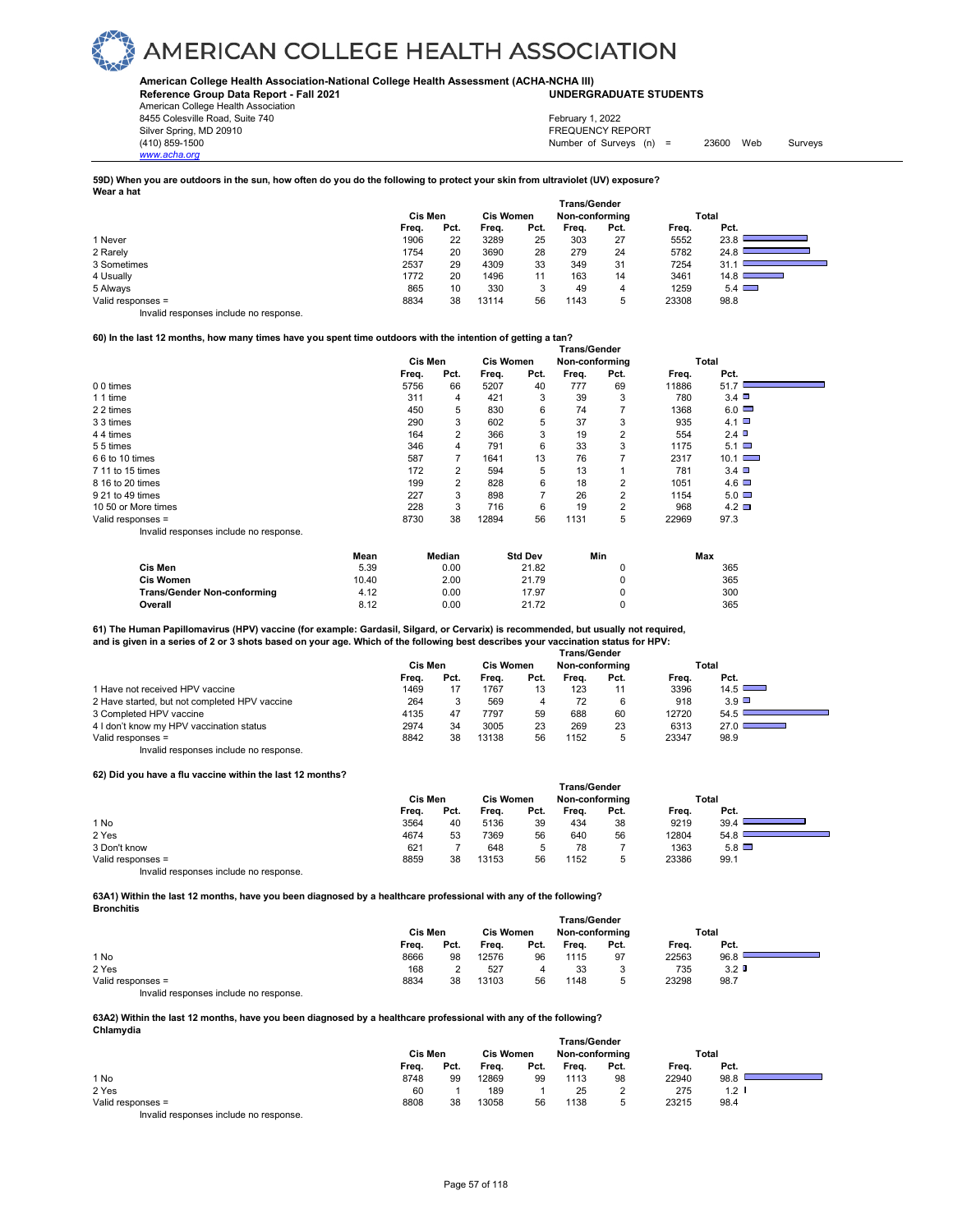#### **American College Health Association-National College Health Assessment (ACHA-NCHA III) UNDERGRADUATE STUDENTS**

**Reference Group Data Report - Fall 2021** American College Health Association 8455 Colesville Road, Suite 740 Silver Spring, MD 20910<br>
1990 - The Spring, MD 20910<br>
1990 - The Survey Structure of Surveys (n)

*www.acha.org*

Number of Surveys (n) = 23600 Web Surveys February 1, 2022

#### **63A3) Within the last 12 months, have you been diagnosed by a healthcare professional with any of the following? Chicken Pox (Varicella)**

|                                        | Cis Men | <b>Cis Women</b> |       | <b>Trans/Gender</b><br>Non-conforming |       |      | Total |          |  |
|----------------------------------------|---------|------------------|-------|---------------------------------------|-------|------|-------|----------|--|
|                                        | Frea.   | Pct.             | Frea. | Pct.                                  | Freq. | Pct. | Freq. | Pct.     |  |
| 1 No                                   | 8748    | 100              | 12869 | 100                                   | 1120  | 99   | 22946 | 99.6     |  |
| 2 Yes                                  | 29      |                  | 58    |                                       |       |      | 99    | $0.4 \;$ |  |
| Valid responses =                      | 8777    | 38               | 12927 | 56                                    | 1131  |      | 23045 | 97.6     |  |
| Invalid responses include no response. |         |                  |       |                                       |       |      |       |          |  |

63A4) Within the last 12 months, have you been diagnosed by a healthcare professional with any of the following?<br>Cold/virus or other respiratory illness (for example: sinus infection, ear infection, strep throat, tonsillit

|                   | Trans/Gender |      |                  |      |                |      |       |       |  |  |
|-------------------|--------------|------|------------------|------|----------------|------|-------|-------|--|--|
|                   | Cis Men      |      | <b>Cis Women</b> |      | Non-conforming |      |       | Total |  |  |
|                   | Freq.        | Pct. | Freq.            | Pct. | Freq.          | Pct. | Freq. | Pct.  |  |  |
| 1 No              | 6866         | 78   | 8440             | 65   | 836            | 73   | 16311 | 70.   |  |  |
| 2 Yes             | 1966         | 22   | 4647             | 36   | 309            | 27   | 6966  | 29.9  |  |  |
| Valid responses = | 8832         | 38   | 13087            | 56   | 1145           |      | 23277 | 98.6  |  |  |

Invalid responses include no response.

#### **63A5) Within the last 12 months, have you been diagnosed by a healthcare professional with any of the following? Concussion**

|                                       | <b>Trans/Gender</b> |      |                  |        |                |      |       |                  |  |
|---------------------------------------|---------------------|------|------------------|--------|----------------|------|-------|------------------|--|
|                                       | Cis Men             |      | <b>Cis Women</b> |        | Non-conforming |      | Total |                  |  |
|                                       | Freq.               | Pct. | Freq.            | Pct.   | Freq.          | Pct. | Freq. | Pct.             |  |
| 1 No                                  | 8629                | 98   | 12691            | 97     | 1110           | 97   | 22631 | 97.3             |  |
| 2 Yes                                 | 194                 |      | 391              | ົ<br>u | 36             | J    | 632   | 2.7 <sup>h</sup> |  |
| Valid responses =                     | 8823                | 38   | 13082            | 56     | 1146           | υ    | 23263 | 98.6             |  |
| Involid reconoces include no reconoce |                     |      |                  |        |                |      |       |                  |  |

id responses include no response.

#### **63A6) Within the last 12 months, have you been diagnosed by a healthcare professional with any of the following? Gonorrhea**

|                                        | <b>Trans/Gender</b> |      |                  |      |                |      |       |         |  |  |
|----------------------------------------|---------------------|------|------------------|------|----------------|------|-------|---------|--|--|
|                                        | Cis Men             |      | <b>Cis Women</b> |      | Non-conforming |      | Total |         |  |  |
|                                        | Freq.               | Pct. | Frea.            | Pct. | Freq.          | Pct. | Freq. | Pct.    |  |  |
| 1 No                                   | 8755                | 100  | 12986            | 100  | 1129           | 99   | 23079 | 99.6    |  |  |
| 2 Yes                                  | 34                  |      | 42               |      | 10             |      | 87    | $0.4$ I |  |  |
| Valid responses =                      | 8789                | 38   | 13028            | 56   | 1139           |      | 23166 | 98.2    |  |  |
| Invalid responses include no response. |                     |      |                  |      |                |      |       |         |  |  |

#### **63A7) Within the last 12 months, have you been diagnosed by a healthcare professional with any of the following? Flu (influenza) or flu-like illness**

|                   | Cis Men |      |       | <b>Cis Women</b> | <b>Trans/Gender</b><br>Non-conforming |        |       | Total |  |
|-------------------|---------|------|-------|------------------|---------------------------------------|--------|-------|-------|--|
|                   | Freq.   | Pct. | Freq. | Pct.             | Freq.                                 | Pct.   | Freq. | Pct.  |  |
| 1 No              | 8340    | 95   | 12286 | 94               | 1073                                  | 94     | 21904 | 94.5  |  |
| 2 Yes             | 450     |      | 761   |                  | 67                                    |        | 1283  | 5.5   |  |
| Valid responses = | 8790    | 38   | 13047 | 56               | 1140                                  | ∽<br>υ | 23187 | 98.3  |  |

Invalid responses include no response.

#### **63A8) Within the last 12 months, have you been diagnosed by a healthcare professional with any of the following? Mumps**

|                   |       | Cis Men |       | <b>Cis Women</b> |       | Non-conformina |       | Total                |  |
|-------------------|-------|---------|-------|------------------|-------|----------------|-------|----------------------|--|
|                   | Freq. | Pct.    | Freq. | Pct.             | Freq. | Pct.           | Freq. | Pct.                 |  |
| 1 No              | 8741  | 100     | 12985 | 100              | 1132  | 99             | 23065 | 99.7                 |  |
| 2 Yes             | 29    |         | 32    |                  |       |                | 69    | $0.3$ $\blacksquare$ |  |
| Valid responses = | 8770  | 38      | 13017 | 56               | 1139  | 5              | 23134 | 98.0                 |  |
| .                 |       |         |       |                  |       |                |       |                      |  |

Invalid responses include no response.

**63A9) Within the last 12 months, have you been diagnosed by a healthcare professional with any of the following? Mononucleosis (mono)** 

|                                        | <b>Trans/Gender</b> |      |                  |      |                |      |       |                      |  |
|----------------------------------------|---------------------|------|------------------|------|----------------|------|-------|----------------------|--|
|                                        | Cis Men             |      | <b>Cis Women</b> |      | Non-conforming |      | Total |                      |  |
|                                        | Freq.               | Pct. | Freq.            | Pct. | Freq.          | Pct. | Freq. | Pct.                 |  |
| 1 No                                   | 8669                | 99   | 12775            | 98   | 1118           | 98   | 22768 | 98.5                 |  |
| 2 Yes                                  | 94                  |      | 221              | າ    | 20             |      | 340   | $1.5$ $\blacksquare$ |  |
| Valid responses =                      | 8763                | 38   | 12996            | 56   | 1138           |      | 23108 | 97.9                 |  |
| Invalid responses include no response. |                     |      |                  |      |                |      |       |                      |  |

**63A10) Within the last 12 months, have you been diagnosed by a healthcare professional with any of the following? Orthopedic injury (for example: broken bone, fracture, sprain, bursitis, tendinitis, or ligament injury)** 

|                   | <b>Trans/Gender</b> |         |       |                  |       |                |       |              |  |
|-------------------|---------------------|---------|-------|------------------|-------|----------------|-------|--------------|--|
|                   |                     | Cis Men |       | <b>Cis Women</b> |       | Non-conforming |       | Total        |  |
|                   | Freq.               | Pct.    | Freq. | Pct.             | Freq. | Pct.           | Freq. | Pct.         |  |
| 1 No              | 8231                | 93      | 11950 | 91               | 1030  | 90             | 21401 | 92.0         |  |
| 2 Yes             | 586                 |         | 1145  |                  | 117   | 10             | 1870  | $8.0$ $\Box$ |  |
| Valid responses = | 8817                | 38      | 13095 | 56               | 1147  | ∽              | 23271 | 98.6         |  |
| .<br>.            |                     |         |       |                  |       |                |       |              |  |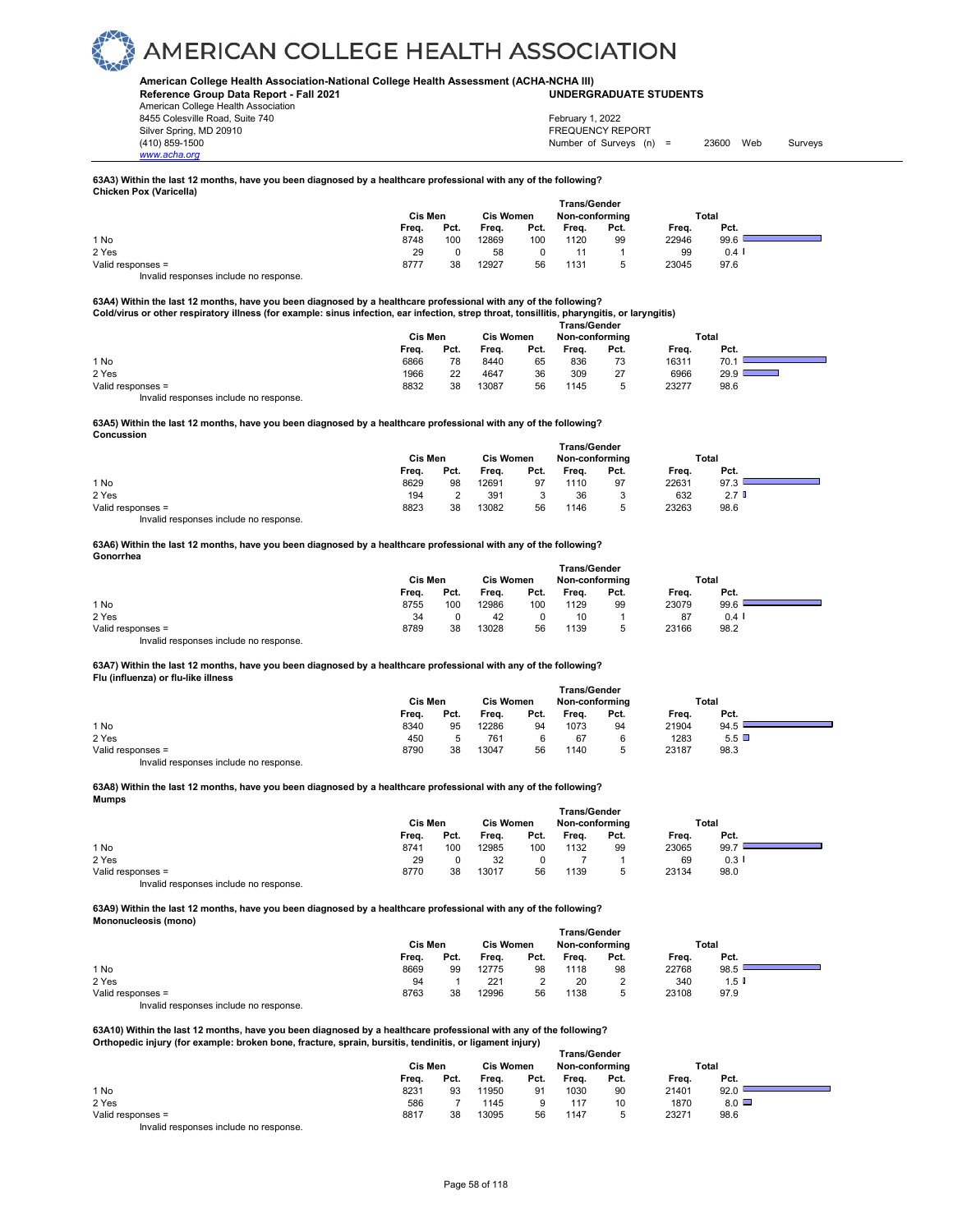#### **American College Health Association-National College Health Assessment (ACHA-NCHA III) UNDERGRADUATE STUDENTS**

**Reference Group Data Report - Fall 2021** American College Health Association 8455 Colesville Road, Suite 740 Silver Spring, MD 20910<br>
1990 - The Spring, MD 20910<br>
1990 - The Survey Structure of Surveys (n)

*www.acha.org*

Number of Surveys (n) = 23600 Web Surveys February 1, 2022

#### **63A11) Within the last 12 months, have you been diagnosed by a healthcare professional with any of the following? Pelvic Inflammatory Disease**

|                                        | <b>Trans/Gender</b> |      |                  |      |                |      |       |      |  |
|----------------------------------------|---------------------|------|------------------|------|----------------|------|-------|------|--|
|                                        | Cis Men             |      | <b>Cis Women</b> |      | Non-conforming |      | Total |      |  |
|                                        | Freq.               | Pct. | Freq.            | Pct. | Freq.          | Pct. | Freq. | Pct. |  |
| 1 No                                   | 8788                | 100  | 13021            | 100  | 1135           | 99   | 23155 | 99.7 |  |
| 2 Yes                                  | 20                  |      | 43               |      |                |      |       | 0.3  |  |
| Valid responses =                      | 8808                | 38   | 13064            | 56   | 1144           |      | 23228 | 98.4 |  |
| Invalid responses include no response. |                     |      |                  |      |                |      |       |      |  |

#### **63A12) Within the last 12 months, have you been diagnosed by a healthcare professional with any of the following? Pneumonia**

|                   | Cis Men |      | Cis Women |      | <b>Trans/Gender</b><br>Non-conforming |      | Total |                      |  |
|-------------------|---------|------|-----------|------|---------------------------------------|------|-------|----------------------|--|
|                   | Frea.   | Pct. | Freq.     | Pct. | Freq.                                 | Pct. | Freq. | Pct.                 |  |
| 1 No              | 8729    | 99   | 12857     | 99   | 1118                                  | 98   | 22911 | 98.9                 |  |
| 2 Yes             | 66      |      | 174       |      | 18                                    |      | 262   | $1.1$ $\blacksquare$ |  |
| Valid responses = | 8795    | 38   | 13031     | 56   | 1136                                  | 5    | 23173 | 98.2                 |  |

Invalid responses include no response.

**63A13) Within the last 12 months, have you been diagnosed by a healthcare professional with any of the following? Shingles**

|                   |         |      |                  | <b>Trans/Gender</b> |                |      |       |      |  |
|-------------------|---------|------|------------------|---------------------|----------------|------|-------|------|--|
|                   | Cis Men |      | <b>Cis Women</b> |                     | Non-conforming |      | Total |      |  |
|                   | Freq.   | Pct. | Freq.            | Pct.                | Freq.          | Pct. | Freq. | Pct. |  |
| 1 No              | 8738    | 100  | 12919            | 100                 | 1129           | 99   | 22995 | 99.6 |  |
| 2 Yes             | 31      |      | 52               |                     | 10             |      | 94    | 0.4  |  |
| Valid responses = | 8769    | 38   | 12971            | 56                  | 1139           | 5    | 23089 | 97.8 |  |
|                   |         |      |                  |                     |                |      |       |      |  |

Invalid responses include no response.

#### **63A14) Within the last 12 months, have you been diagnosed by a healthcare professional with any of the following? Stomach or GI virus or bug, food poisoning, or gastritis**

|                                        | <b>Trans/Gender</b> |      |                  |      |                |      |       |              |  |  |  |
|----------------------------------------|---------------------|------|------------------|------|----------------|------|-------|--------------|--|--|--|
|                                        | Cis Men             |      | <b>Cis Women</b> |      | Non-conforming |      | Total |              |  |  |  |
|                                        | Freq.               | Pct. | Freq.            | Pct. | Frea.          | Pct. | Frea. | Pct.         |  |  |  |
| 1 No                                   | 8424                | 96   | 12044            | 92   | 1048           | 92   | 21720 | 93.4         |  |  |  |
| 2 Yes                                  | 389                 |      | 1040             |      | 96             |      | 1533  | $6.6$ $\Box$ |  |  |  |
| Valid responses =                      | 8813                | 38   | 13084            | 56   | 1144           |      | 23253 | 98.5         |  |  |  |
| Invalid responses include no response. |                     |      |                  |      |                |      |       |              |  |  |  |

#### **63A15) Within the last 12 months, have you been diagnosed by a healthcare professional with any of the following? Urinary tract infection**

|                   | Cis Men |      | <b>Cis Women</b> |      | Non-conforming |      | Total |                 |  |
|-------------------|---------|------|------------------|------|----------------|------|-------|-----------------|--|
|                   | Frea.   | Pct. | Frea.            | Pct. | Frea.          | Pct. | Frea. | Pct.            |  |
| 1 No              | 8725    | 99   | 11370            | 87   | 1036           | 91   | 21328 | 91.8            |  |
| 2 Yes             | 80      |      | 1704             | 13   | 109            | 10   | 1905  | $8.2$ $\square$ |  |
| Valid responses = | 8805    | 38   | 13074            | 56   | 1145           |      | 23233 | 98.4            |  |
|                   |         |      |                  |      |                |      |       |                 |  |

Invalid responses include no response.

#### **63A16) Within the last 12 months, have you been diagnosed by a healthcare professional with any of the following? Other short-term, temporary illness not listed above**

|                   | <b>Trans/Gender</b> |         |       |                  |       |                |       |                  |  |
|-------------------|---------------------|---------|-------|------------------|-------|----------------|-------|------------------|--|
|                   |                     | Cis Men |       | <b>Cis Women</b> |       | Non-conforming | Total |                  |  |
|                   | Freq.               | Pct.    | Freq. | Pct.             | Freq. | Pct.           | Freq. | Pct.             |  |
| 1 No              | 7052                | 97      | 9801  | 96               | 858   | 96             | 17859 | 96.1             |  |
| 2 Yes             | 217                 |         | 454   | 4                | 32    | 4              | 717   | 3.9 <sup>D</sup> |  |
| Valid responses = | 7269                | 39      | 10255 | 55               | 890   |                | 18576 | 78.7             |  |
| .                 |                     |         |       |                  |       |                |       |                  |  |

Invalid responses include no response.

**63B1) Within the last 12 months, to what extent did the following negatively affect your academic performance? (only includes students who have been diagnosed within the last 12 months) Bronchitis** 

|                                              | <b>Cis Men</b> |      | <b>Cis Women</b> |      | Trans/Gender<br>Non-conforming |      | Total |              |  |
|----------------------------------------------|----------------|------|------------------|------|--------------------------------|------|-------|--------------|--|
|                                              | Freq.          | Pct. | Frea.            | Pct. | Frea.                          | Pct. | Frea. | Pct.         |  |
| 1 Did not affect academic performance        | 89             | 56   | 221              | 43   | 21                             | 66   | 334   | 47.0         |  |
| 2 Negatively impacted performance in a class | 66             | 41   | 271              | 53   | 10                             | 31   | 350   | 49.2         |  |
| 3 Delayed progress towards degree            |                |      | 20               | 4    |                                |      |       | $3.8$ $\Box$ |  |
| Valid responses =                            | 160            | 23   | 512              | 72   | 32                             |      | 711   | 3.0          |  |
|                                              |                |      |                  |      |                                |      |       |              |  |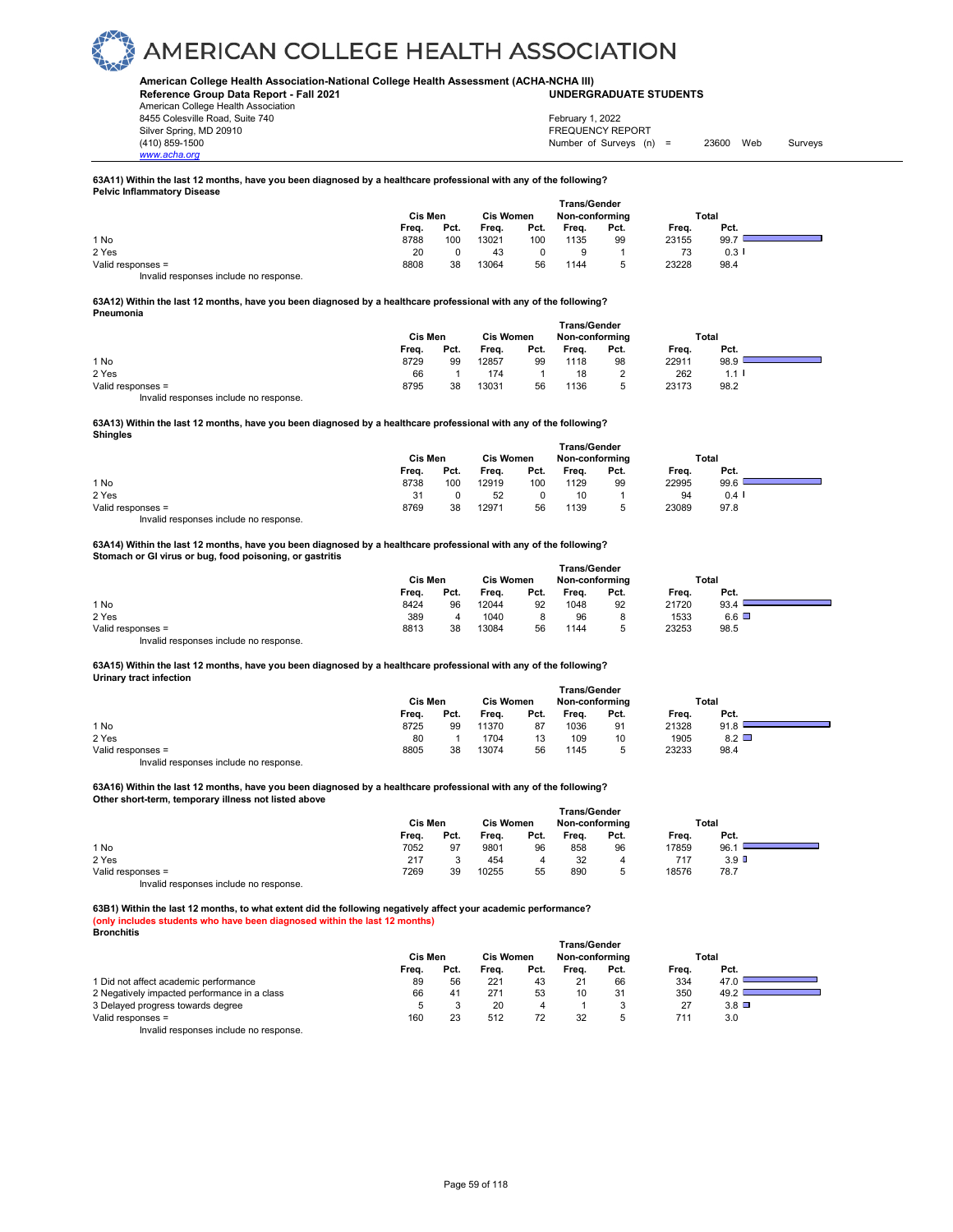#### **American College Health Association-National College Health Assessment (ACHA-NCHA III) UNDERGRADUATE STUDENTS**

**Reference Group Data Report - Fall 2021** American College Health Association 8455 Colesville Road, Suite 740 Silver Spring, MD 20910<br>
1990 - The Spring, MD 20910<br>
1990 - The Survey Structure of Surveys (n)

*www.acha.org*

### Number of Surveys (n) = 23600 Web Surveys February 1, 2022

### **63B2) Within the last 12 months, to what extent did the following negatively affect your academic performance? (only includes students who have been diagnosed within the last 12 months) Chlamydia**

| "                                            |         |      |                  |      |                     |      |       |               |
|----------------------------------------------|---------|------|------------------|------|---------------------|------|-------|---------------|
|                                              |         |      |                  |      | <b>Trans/Gender</b> |      |       |               |
|                                              | Cis Men |      | <b>Cis Women</b> |      | Non-conforming      |      |       | Total         |
|                                              | Freq.   | Pct. | Frea.            | Pct. | Frea.               | Pct. | Frea. | Pct.          |
| 1 Did not affect academic performance        | 52      | 91   | 151              | 85   | 18                  | 78   | 222   | 85.7          |
| 2 Negatively impacted performance in a class |         |      | 26               | 15   |                     | 22   | 35    | $13.5$ $\Box$ |
| 3 Delayed progress towards degree            |         |      |                  |      |                     |      |       | $0.8$ I       |
| Valid responses =                            | 57      | 22   | 178              | 69   | 23                  |      | 259   | 1.1           |

Invalid responses include no response.

#### **63B3) Within the last 12 months, to what extent did the following negatively affect your academic performance? (only includes students who have been diagnosed within the last 12 months) Chicken Pox (Varicella)**

|                                              |         |      |                  |      | Trans/Gender   |      |       |                  |  |
|----------------------------------------------|---------|------|------------------|------|----------------|------|-------|------------------|--|
|                                              | Cis Men |      | <b>Cis Women</b> |      | Non-conforming |      | Total |                  |  |
|                                              | Frea.   | Pct. | Freq.            | Pct. | Frea.          | Pct. | Frea. | Pct.             |  |
| 1 Did not affect academic performance        | 26      | 96   | 50               | 94   |                | 70   | 83    | 91.2             |  |
| 2 Negatively impacted performance in a class |         |      |                  |      |                | 10   |       | $6.6$ $\Box$     |  |
| 3 Delayed progress towards degree            |         |      |                  |      |                | 20   |       | 2.2 <sub>0</sub> |  |
| Valid responses =                            |         | 30   | 53               | 58   | 10             |      | 91    | 0.4              |  |
| .<br>.                                       |         |      |                  |      |                |      |       |                  |  |

Invalid responses include no response.

**63B4) Within the last 12 months, to what extent did the following negatively affect your academic performance? (only includes students who have been diagnosed within the last 12 months)**

**Cold/virus or other respiratory illness (for example: sinus infection, ear infection, strep throat, tonsillitis, pharyngitis, or laryngitis)**

|                                              | <b>Trans/Gender</b> |      |                  |      |       |                |       |         |  |
|----------------------------------------------|---------------------|------|------------------|------|-------|----------------|-------|---------|--|
|                                              | Cis Men             |      | <b>Cis Women</b> |      |       | Non-conforming |       | Total   |  |
|                                              | Freq.               | Pct. | Freq.            | Pct. | Frea. | Pct.           | Frea. | Pct.    |  |
| 1 Did not affect academic performance        | 1192                | 61   | 2313             | 50   | 143   | 46             | 3676  | 53.0    |  |
| 2 Negatively impacted performance in a class | 736                 | 38   | 2184             | 47   | 156   | 51             | 3090  | 44.6    |  |
| 3 Delayed progress towards degree            | 34                  |      | 125              |      | 9     |                | 170   | $2.5$ D |  |
| Valid responses =                            | 1962                | 28   | 4622             | 67   | 308   |                | 6936  | 29.4    |  |
|                                              |                     |      |                  |      |       |                |       |         |  |

Invalid responses include no response.

**63B5) Within the last 12 months, to what extent did the following negatively affect your academic performance?** 

#### **(only includes students who have been diagnosed within the last 12 months) Concussion**

|                                              | Trans/Gender |      |                  |      |                |              |       |               |  |  |  |
|----------------------------------------------|--------------|------|------------------|------|----------------|--------------|-------|---------------|--|--|--|
|                                              | Cis Men      |      | <b>Cis Women</b> |      | Non-conformina |              | Total |               |  |  |  |
|                                              | Freq.        | Pct. | Frea.            | Pct. | Frea.          | Pct.         | Frea. | Pct.          |  |  |  |
| 1 Did not affect academic performance        |              | 41   | 138              | 37   | 14             | 42           | 233   | 38.3          |  |  |  |
| 2 Negatively impacted performance in a class | 88           |      | 202              | 54   | 14             | 42           | 310   | 51.0          |  |  |  |
| 3 Delayed progress towards degree            | 23           | 12   | 36               | 10   |                | 15           | 65    | $10.7$ $\Box$ |  |  |  |
| Valid responses =                            | 188          | 31   | 376              | 62   | 33             | <sub>5</sub> | 608   | 2.6           |  |  |  |

Invalid responses include no response.

#### **63B6) Within the last 12 months, to what extent did the following negatively affect your academic performance? (only includes students who have been diagnosed within the last 12 months) Gonorrhea**

|                                              | Cis Men |      | <b>Cis Women</b> |      | Non-conforming |      | Total |               |  |
|----------------------------------------------|---------|------|------------------|------|----------------|------|-------|---------------|--|
|                                              | Freq.   | Pct. | Frea.            | Pct. | Frea.          | Pct. | Frea. | Pct.          |  |
| 1 Did not affect academic performance        | 25      | 83   | 35               | 92   |                | 75   | 67    | 87.0          |  |
| 2 Negatively impacted performance in a class |         |      |                  |      |                | 25   | 10    | $13.0$ $\Box$ |  |
| 3 Delayed progress towards degree            |         |      |                  |      |                |      |       | 0.0           |  |
| Valid responses =                            | 30      | 39   | 38               | 49   |                | 10   |       | 0.3           |  |
|                                              |         |      |                  |      |                |      |       |               |  |

Invalid responses include no response.

**63B7) Within the last 12 months, to what extent did the following negatively affect your academic performance? (only includes students who have been diagnosed within the last 12 months) Flu (influenza) or flu-like illness** 

|                                              | <b>Trans/Gender</b> |      |                                    |      |       |      |       |              |  |
|----------------------------------------------|---------------------|------|------------------------------------|------|-------|------|-------|--------------|--|
|                                              | <b>Cis Men</b>      |      | <b>Cis Women</b><br>Non-conforming |      | Total |      |       |              |  |
|                                              | Freq.               | Pct. | Frea.                              | Pct. | Frea. | Pct. | Freq. | Pct.         |  |
| 1 Did not affect academic performance        | 248                 | 56   | 328                                | 44   | 32    | 50   | 611   | 48.3         |  |
| 2 Negatively impacted performance in a class | 183                 | 41   | 399                                | 53   | 28    | 44   | 612   | 48.4         |  |
| 3 Delayed progress towards degree            |                     |      | 25                                 | J    | 4     | 6    | 41    | $3.2$ $\Box$ |  |
| Valid responses =                            | 443                 | 35   | 752                                | 59   | 64    | v    | 1264  | 5.4          |  |
| Involid recononces include no recononce      |                     |      |                                    |      |       |      |       |              |  |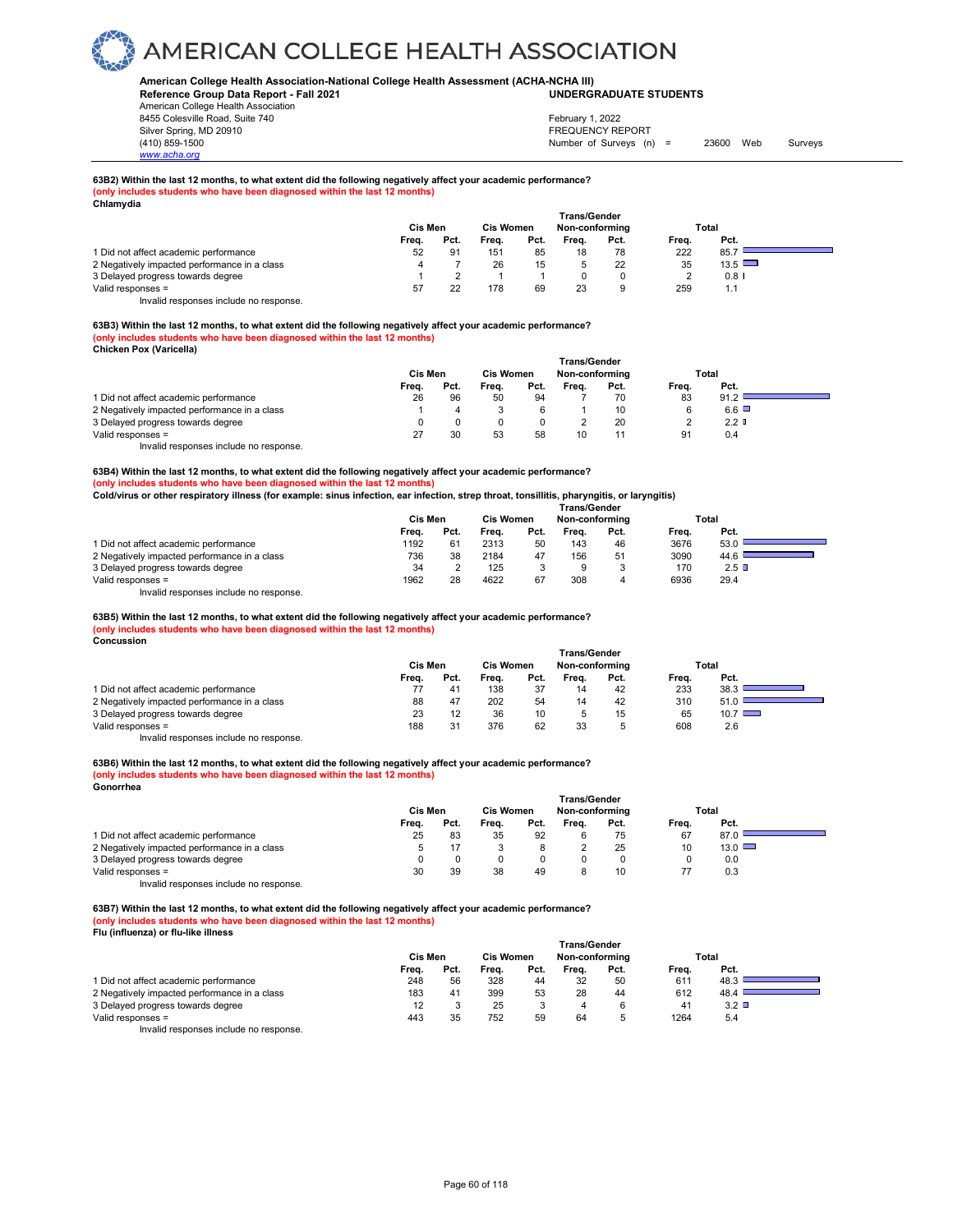#### **American College Health Association-National College Health Assessment (ACHA-NCHA III) UNDERGRADUATE STUDENTS**

**Reference Group Data Report - Fall 2021** American College Health Association 8455 Colesville Road, Suite 740 Silver Spring, MD 20910<br>
1990 - The Spring, MD 20910<br>
1990 - The Survey Structure of Surveys (n)

# *www.acha.org*

### Number of Surveys (n) = 23600 Web Surveys February 1, 2022

### **63B8) Within the last 12 months, to what extent did the following negatively affect your academic performance? (only includes students who have been diagnosed within the last 12 months) Mumps**

| mumpo                                        |         |      |                  |      |              |                |       |             |  |
|----------------------------------------------|---------|------|------------------|------|--------------|----------------|-------|-------------|--|
|                                              | Cis Men |      |                  |      | Trans/Gender |                |       |             |  |
|                                              |         |      | <b>Cis Women</b> |      |              | Non-conformina |       | Total       |  |
|                                              | Freq.   | Pct. | Freq.            | Pct. | Frea.        | Pct.           | Frea. | Pct.        |  |
| 1 Did not affect academic performance        | 23      | 89   | 27               | 96   |              | 60             | 53    | 88.3        |  |
| 2 Negatively impacted performance in a class |         |      |                  |      |              | 40             |       | 11.7 $\Box$ |  |
| 3 Delayed progress towards degree            |         |      |                  |      |              |                |       | 0.0         |  |
| Valid responses =                            | 26      | 43   | 28               | 47   |              |                | 60    | 0.3         |  |

Invalid responses include no response.

#### **63B9) Within the last 12 months, to what extent did the following negatively affect your academic performance? (only includes students who have been diagnosed within the last 12 months) Mononucleosis (mono)**

|                                              | Cis Men |      | <b>Cis Women</b> |      | <b>Trans/Gender</b><br>Non-conforming |      | Total |              |  |
|----------------------------------------------|---------|------|------------------|------|---------------------------------------|------|-------|--------------|--|
|                                              | Frea.   | Pct. | Frea.            | Pct. | Frea.                                 | Pct. | Frea. | Pct.         |  |
| 1 Did not affect academic performance        | 45      | 50   | 101              | 47   |                                       | 44   | 157   | 47.7         |  |
| 2 Negatively impacted performance in a class | 44      | 48   | 98               | 46   |                                       | 50   | 153   | 46.5         |  |
| 3 Delayed progress towards degree            |         |      | 16               |      |                                       |      | 19    | $5.8$ $\Box$ |  |
| Valid responses =                            | 91      | 28   | 215              | 65   | 18                                    |      | 329   | 1.4          |  |

Invalid responses include no response.

**63B10) Within the last 12 months, to what extent did the following negatively affect your academic performance? (only includes students who have been diagnosed within the last 12 months)**

**Orthopedic injury (for example: broken bone, fracture, sprain, bursitis, tendinitis, or ligament injury)** 

|                                              | <b>Trans/Gender</b> |      |                  |      |                |      |       |               |  |  |  |
|----------------------------------------------|---------------------|------|------------------|------|----------------|------|-------|---------------|--|--|--|
|                                              | Cis Men             |      | <b>Cis Women</b> |      | Non-conforming |      | Total |               |  |  |  |
|                                              | Freq.               | Pct. | Frea.            | Pct. | Frea.          | Pct. | Frea. | Pct.          |  |  |  |
| 1 Did not affect academic performance        | 419                 |      | 776              | 68   | 69             | 60   | 1276  | 68.7          |  |  |  |
| 2 Negatively impacted performance in a class | 144                 | 25   | 313              | 28   | 37             | 32   | 501   | $27.0$ $\Box$ |  |  |  |
| 3 Delayed progress towards degree            |                     |      | 48               |      | 9              | 8    | 81    | 4.4 $\Box$    |  |  |  |
| Valid responses =                            | 584                 |      | 1137             | 61   | 115            | 6    | 1858  | 7.9           |  |  |  |

Invalid responses include no response.

**63B11) Within the last 12 months, to what extent did the following negatively affect your academic performance?** 

#### **(only includes students who have been diagnosed within the last 12 months) Pelvic Inflammatory Disease**

|                                              | Trans/Gender |      |                  |      |                |      |       |            |  |  |
|----------------------------------------------|--------------|------|------------------|------|----------------|------|-------|------------|--|--|
|                                              | Cis Men      |      | <b>Cis Women</b> |      | Non-conforming |      | Total |            |  |  |
|                                              | Freq.        | Pct. | Freq.            | Pct. | Frea.          | Pct. | Freq. | Pct.       |  |  |
| 1 Did not affect academic performance        | 18           | 90   | 31               | 78   |                | 57   | 54    | 79.4       |  |  |
| 2 Negatively impacted performance in a class |              | 10   |                  | 20   |                | 14   |       | 16.2       |  |  |
| 3 Delayed progress towards degree            |              |      |                  |      |                | 29   | v     | 4.4 $\Box$ |  |  |
| Valid responses =                            | 20           | 29   | 40               | 59   |                | 10   | 68    | 0.3        |  |  |

Invalid responses include no response.

#### **63B12) Within the last 12 months, to what extent did the following negatively affect your academic performance? (only includes students who have been diagnosed within the last 12 months) Pneumonia**

|                                              | <b>Trans/Gender</b> |      |                  |      |                |      |                |              |  |
|----------------------------------------------|---------------------|------|------------------|------|----------------|------|----------------|--------------|--|
|                                              | <b>Cis Men</b>      |      | <b>Cis Women</b> |      | Non-conforming |      | Total          |              |  |
|                                              | Freq.               | Pct. | Frea.            | Pct. | Frea.          | Pct. | Frea.          | Pct.         |  |
| 1 Did not affect academic performance        | 40                  | 62   | 80               | 47   |                | 33   | 126            | 49.6         |  |
| 2 Negatively impacted performance in a class | 21                  | 32   | 76               | 45   | 8              | 53   | 107            | 42.          |  |
| 3 Delayed progress towards degree            |                     |      | 14               |      |                | 13   | 2 <sup>1</sup> | $8.3$ $\Box$ |  |
| Valid responses =                            | 65                  | 26   | 170              | 67   | 15             | 6    | 254            | 1.1          |  |
| Invalid responses include no response.       |                     |      |                  |      |                |      |                |              |  |

**63B13) Within the last 12 months, to what extent did the following negatively affect your academic performance? (only includes students who have been diagnosed within the last 12 months) Shingles** 

|                                              | <b>Trans/Gender</b> |      |       |                  |       |                |       |               |  |
|----------------------------------------------|---------------------|------|-------|------------------|-------|----------------|-------|---------------|--|
|                                              | Cis Men             |      |       | <b>Cis Women</b> |       | Non-conforming | Total |               |  |
|                                              | Freq.               | Pct. | Freq. | Pct.             | Frea. | Pct.           | Freq. | Pct.          |  |
| 1 Did not affect academic performance        | 27                  | 87   | 38    | 79               |       | 63             | 71    | 80.7          |  |
| 2 Negatively impacted performance in a class |                     | 10   | 9     | 19               |       | 13             | 13    | $14.8$ $\Box$ |  |
| 3 Delayed progress towards degree            |                     |      |       |                  |       | 25             | 4     | $4.5$ D       |  |
| Valid responses =                            | 31                  | 35   | 48    | 55               |       |                | 88    | 0.4           |  |
| Invalid responses include no response.       |                     |      |       |                  |       |                |       |               |  |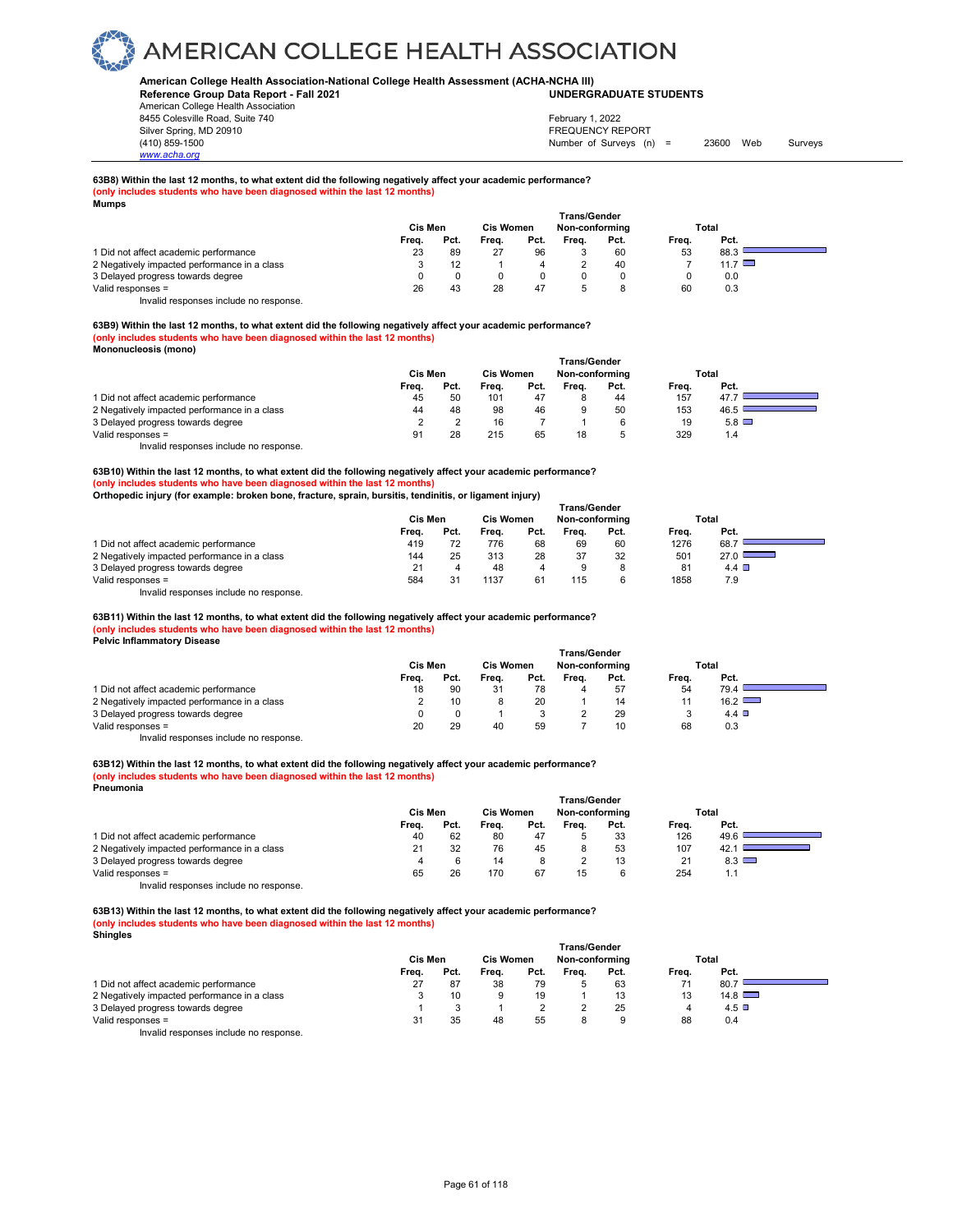**American College Health Association-National College Health Assessment (ACHA-NCHA III) UNDERGRADUATE STUDENTS**

**Reference Group Data Report - Fall 2021** American College Health Association 8455 Colesville Road, Suite 740

#### Silver Spring, MD 20910<br>
1990 - The Spring, MD 20910<br>
1990 - The Survey Structure of Surveys (n) Number of Surveys (n) = 23600 Web Surveys February 1, 2022

**63B14) Within the last 12 months, to what extent did the following negatively affect your academic performance? (only includes students who have been diagnosed within the last 12 months)**

**Stomach or GI virus or bug, food poisoning, or gastritis** 

|                                              | Trans/Gender   |      |                  |      |                |      |       |                 |  |  |
|----------------------------------------------|----------------|------|------------------|------|----------------|------|-------|-----------------|--|--|
|                                              | <b>Cis Men</b> |      | <b>Cis Women</b> |      | Non-conformina |      |       | Total           |  |  |
|                                              | Freq.          | Pct. | Frea.            | Pct. | Frea.          | Pct. | Frea. | Pct.            |  |  |
| 1 Did not affect academic performance        | 247            | 64   | 581              | 56   | 47             | 50   | 881   | 58.0            |  |  |
| 2 Negatively impacted performance in a class | 121            | 32   | 410              | 40   | 45             | 48   | 578   |                 |  |  |
| 3 Delayed progress towards degree            | 16             |      | 41               |      |                |      | 59    | $3.9$ $\square$ |  |  |
| Valid responses =                            | 384            | 25   | 1032             | 68   | 94             | 6    | 1518  | 6.4             |  |  |

Invalid responses include no response.

*www.acha.org*

**63B15) Within the last 12 months, to what extent did the following negatively affect your academic performance? (only includes students who have been diagnosed within the last 12 months) Urinary tract infection** 

|                                              | <b>Trans/Gender</b> |      |       |                  |       |                |       |                  |  |
|----------------------------------------------|---------------------|------|-------|------------------|-------|----------------|-------|------------------|--|
|                                              | Cis Men             |      |       | <b>Cis Women</b> |       | Non-conforming |       | Total            |  |
|                                              | Freq.               | Pct. | Frea. | Pct.             | Frea. | Pct.           | Frea. | Pct.             |  |
| 1 Did not affect academic performance        | 65                  | 83   | 1301  | 78               | 86    | 82             | 1458  | 78.4             |  |
| 2 Negatively impacted performance in a class | 12                  | 15   | 342   | 21               | 16    | 15             | 374   | $20.1$ $\Box$    |  |
| 3 Delayed progress towards degree            |                     |      | 23    |                  |       |                | 28    | 1.5 <sub>0</sub> |  |
| Valid responses =                            | 78                  |      | 1666  | 90               | 105   |                | 1860  | 7.9              |  |
| .                                            |                     |      |       |                  |       |                |       |                  |  |

Invalid responses include no response.

**63B16) Within the last 12 months, to what extent did the following negatively affect your academic performance? (only includes students who have been diagnosed within the last 12 months) Other short-term, temporary illness not listed above** 

|                                              | <b>Trans/Gender</b> |      |                  |      |                |      |       |                                              |  |  |
|----------------------------------------------|---------------------|------|------------------|------|----------------|------|-------|----------------------------------------------|--|--|
|                                              | Cis Men             |      | <b>Cis Women</b> |      | Non-conforming |      | Total |                                              |  |  |
|                                              | Frea.               | Pct. | Frea.            | Pct. | Frea.          | Pct. | Frea. | Pct.                                         |  |  |
| 1 Did not affect academic performance        | 137                 | 66   | 250              | 59   | 15             | 56   | 407   | 60.9                                         |  |  |
| 2 Negatively impacted performance in a class | 60                  | 29   | 148              | 35   | 10             | 37   | 224   | 33.5<br><b>Service Controller Controller</b> |  |  |
| 3 Delayed progress towards degree            |                     |      | 23               |      |                |      | 37    | $5.5\Box$                                    |  |  |
| Valid responses =                            | 208                 | 31   | 421              | 63   | 27             |      | 668   | 2.8                                          |  |  |
| Invalid responses include no response.       |                     |      |                  |      |                |      |       |                                              |  |  |

#### **64) Have you ever been tested for HIV?**

|                                        | <b>Trans/Gender</b> |      |                  |      |                |                   |       |              |  |  |
|----------------------------------------|---------------------|------|------------------|------|----------------|-------------------|-------|--------------|--|--|
|                                        | Cis Men             |      | <b>Cis Women</b> |      | Non-conforming |                   | Total |              |  |  |
|                                        | Freq.               | Pct. | Frea.            | Pct. | Frea.          | Pct.              | Freq. | Pct.         |  |  |
| 1 Yes, within the last 12 months       | 559                 |      | 1285             | 10   | 133            | $12 \overline{ }$ | 1997  | 8.5          |  |  |
| 2 Yes, more than 12 months ago         | 523                 |      | 793              | 6    | 78             |                   | 1409  | $6.0$ $\Box$ |  |  |
| 3 No                                   | 7268                | 82   | 9946             | 75   | 866            | 75                | 18246 | 77.81        |  |  |
| 4 Unsure                               | 528                 |      | 1167             | 9    | 76             |                   | 1794  | $7.7$ $\Box$ |  |  |
| Valid responses =                      | 8878                | 38   | 13191            | 56   | 1153           | 5                 | 23446 | 99.3         |  |  |
| Invalid responses include no response. |                     |      |                  |      |                |                   |       |              |  |  |

#### **64B) Are you taking PrEP (Pre-Exposure Prophylaxis) to prevent HIV infection?**

| <b>04D)</b> Are you taking FILF (FIG-LADOSUIG FIODITYIAAIS) to prevent thy imeguon: |         |                                    |       |      |                     |      |       |         |  |
|-------------------------------------------------------------------------------------|---------|------------------------------------|-------|------|---------------------|------|-------|---------|--|
|                                                                                     |         |                                    |       |      | <b>Trans/Gender</b> |      |       |         |  |
|                                                                                     | Cis Men | <b>Cis Women</b><br>Non-conforming |       |      | Total               |      |       |         |  |
|                                                                                     | Frea.   | Pct.                               | Frea. | Pct. | Frea.               | Pct. | Frea. | Pct.    |  |
| 1 No                                                                                | 8619    | 97                                 | 12879 | 98   | 1102                | 96   | 22819 | 97.5    |  |
| 2 Yes                                                                               | 250     |                                    | 280   |      | 50                  | 4    | 585   | $2.5$ D |  |
| Valid responses =                                                                   | 8869    | 38                                 | 13159 | 56   | 1152                | 100  | 23404 | 99.2    |  |
| Invalid responses include no response.                                              |         |                                    |       |      |                     |      |       |         |  |

**65A1) Have you ever been diagnosed by a healthcare or mental health professional with any of the following ongoing or chronic conditions? Acne** 

|                   |         |      |                  |      |                | <b>Trans/Gender</b> |       |       |
|-------------------|---------|------|------------------|------|----------------|---------------------|-------|-------|
|                   | Cis Men |      | <b>Cis Women</b> |      | Non-conforming |                     |       | Total |
|                   | Frea.   | Pct. | Frea.            | Pct. | Frea.          | Pct.                | Frea. | Pct.  |
| 1 No              | 6552    | 74   | 8977             | 69   | 785            | 69                  | 16469 | 70.8  |
| 2 Yes             | 2257    | 26   | 4108             | 31   | 359            | 31                  | 6782  | 29.2  |
| Valid responses = | 8809    | 38   | 13085            | 56   | 1144           |                     | 23251 | 98.5  |

Invalid responses include no response.

**65A2) Have you ever been diagnosed by a healthcare or mental health professional with any of the following ongoing or chronic conditions? ADD/ADHD - Attention Deficit/Hyperactivity Disorder Trans/Gender**

|                   |         |      |                  |      | 11a113/9511951 |      |       |       |  |
|-------------------|---------|------|------------------|------|----------------|------|-------|-------|--|
|                   | Cis Men |      | <b>Cis Women</b> |      | Non-conforming |      |       | Total |  |
|                   | Frea.   | Pct. | Freq.            | Pct. | Freq.          | Pct. | Frea. | Pct.  |  |
| 1 No              | 7903    | 90   | 11835            | 90   | 859            | 75   | 20762 | 89.2  |  |
| 2 Yes             | 917     | 10   | 1263             | 10   | 289            | 25   | 2517  | 10.8  |  |
| Valid responses = | 8820    | 38   | 13098            | 56   | 1148           | ∽    | 23279 | 98.6  |  |
|                   |         |      |                  |      |                |      |       |       |  |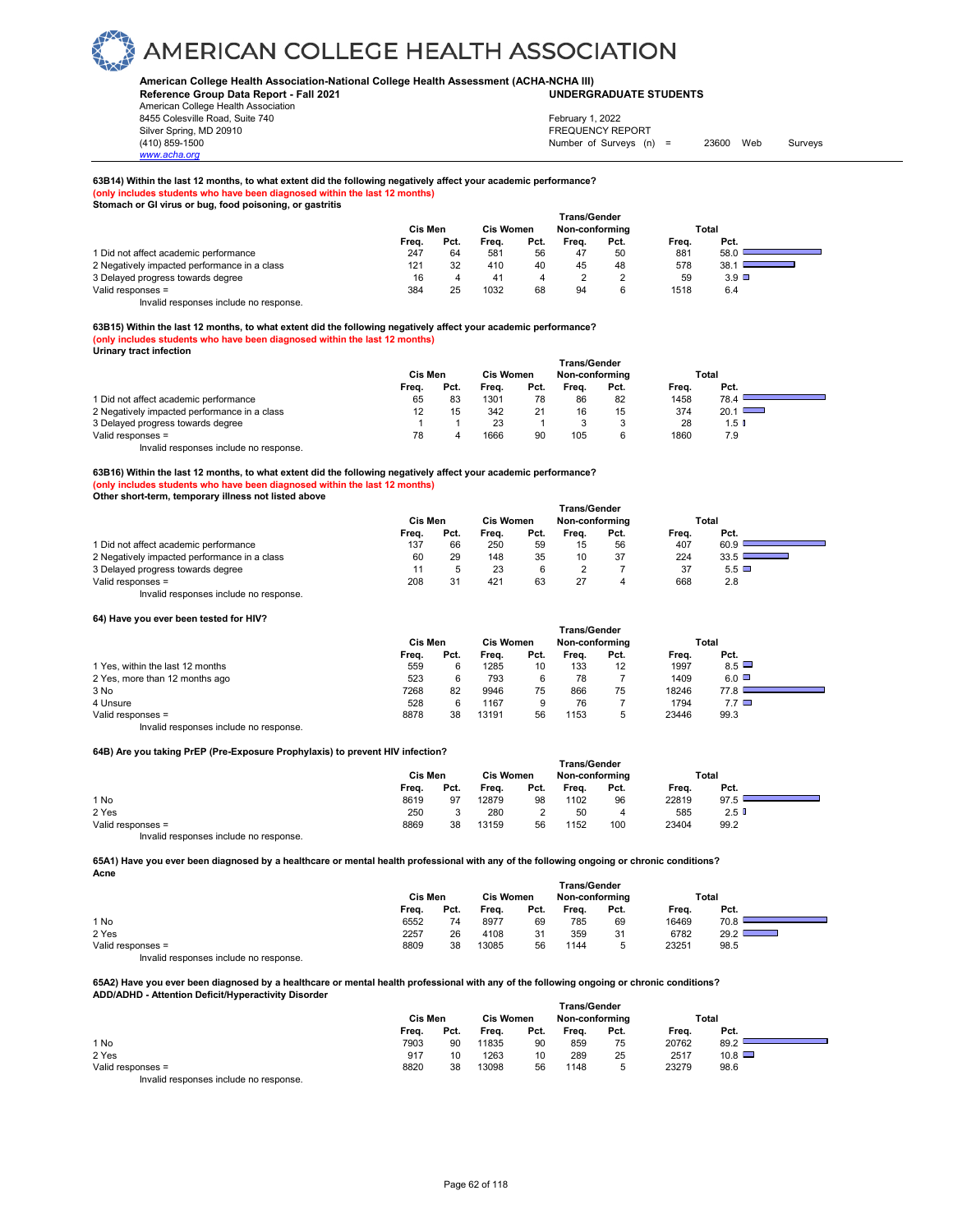#### **American College Health Association-National College Health Assessment (ACHA-NCHA III) UNDERGRADUATE STUDENTS**

**Reference Group Data Report - Fall 2021** American College Health Association 8455 Colesville Road, Suite 740 Silver Spring, MD 20910<br>
1990 - The Spring, MD 20910<br>
1990 - The Survey Structure of Surveys (notation of Surveys (notation of Surveys (notation of Surveys (notati

*www.acha.org*

Number of Surveys (n) = 23600 Web Surveys February 1, 2022

#### **65A3) Have you ever been diagnosed by a healthcare or mental health professional with any of the following ongoing or chronic conditions? Alcohol or Other Drug-Related Abuse or Addiction**

|                                        | Cis Men | <b>Trans/Gender</b><br><b>Cis Women</b><br>Non-conforming |       |      |       |      | Total |       |
|----------------------------------------|---------|-----------------------------------------------------------|-------|------|-------|------|-------|-------|
|                                        | Frea.   | Pct.                                                      | Frea. | Pct. | Freq. | Pct. | Frea. | Pct.  |
| 1 No                                   | 8728    | 99                                                        | 12987 | 99   | 1128  | 98   | 23050 | 99.0  |
| 2 Yes                                  | 99      |                                                           | 110   |      | 20    |      | 234   | 1.0 I |
| Valid responses =                      | 8827    | 38                                                        | 13097 | 56   | 1148  | 5    | 23284 | 98.7  |
| Invalid responses include no response. |         |                                                           |       |      |       |      |       |       |

#### **65A4) Have you ever been diagnosed by a healthcare or mental health professional with any of the following ongoing or chronic conditions? Allergies - food allergy**

|                                        | Cis Men | <b>Cis Women</b> |       | Trans/Gender<br>Non-conforming |       | Total |       |      |  |
|----------------------------------------|---------|------------------|-------|--------------------------------|-------|-------|-------|------|--|
|                                        | Freq.   | Pct.             | Freq. | Pct.                           | Freq. | Pct.  | Freq. | Pct. |  |
| 1 No                                   | 7994    | 91               | 11233 | 86                             | 937   | 82    | 20341 | 87.6 |  |
| 2 Yes                                  | 819     |                  | 1828  | 14                             | 208   | 18    | 2890  | 12.4 |  |
| Valid responses =                      | 8813    | 38               | 13061 | 56                             | 1145  | n     | 23231 | 98.4 |  |
| Invalid responses include no response. |         |                  |       |                                |       |       |       |      |  |

**65A5) Have you ever been diagnosed by a healthcare or mental health professional with any of the following ongoing or chronic conditions? Allergies - animals/pets** 

|                                          |         |                   |                  |      | <b>Trans/Gender</b> |      |       |               |  |
|------------------------------------------|---------|-------------------|------------------|------|---------------------|------|-------|---------------|--|
|                                          | Cis Men |                   | <b>Cis Women</b> |      | Non-conforming      |      |       | Total         |  |
|                                          | Frea.   | Pct.              | Frea.            | Pct. | Frea.               | Pct. | Frea. | Pct.          |  |
| 1 No                                     | 7769    | 88                | 11142            | 86   | 948                 | 83   | 20036 | 86.4          |  |
| 2 Yes                                    | 1025    | $12 \overline{ }$ | 1892             | 15   | 196                 | 17   | 3147  | $13.6$ $\Box$ |  |
| Valid responses =                        | 8794    | 38                | 13034            | 56   | 1144                | ∽    | 23183 | 98.2          |  |
| Involid reapenance include no reapenance |         |                   |                  |      |                     |      |       |               |  |

Invalid responses include no response.

**65A6) Have you ever been diagnosed by a healthcare or mental health professional with any of the following ongoing or chronic conditions? Allergies - environmental (for example: pollen, grass, dust, mold)** 

|                                        |         |      |                  |      | <b>Trans/Gender</b> |      |       |       |  |
|----------------------------------------|---------|------|------------------|------|---------------------|------|-------|-------|--|
|                                        | Cis Men |      | <b>Cis Women</b> |      | Non-conforming      |      |       | Total |  |
|                                        | Freq.   | Pct. | Freq.            | Pct. | Frea.               | Pct. | Frea. | Pct.  |  |
| 1 No                                   | 6407    | 73   | 8971             | 69   | 754                 | 66   | 16270 | 70.0  |  |
| 2 Yes                                  | 2406    | 27   | 4115             | 31   | 391                 | 34   | 6985  | 30.0  |  |
| Valid responses =                      | 8813    | 38   | 13086            | 56   | 1145                | ∽    | 23255 | 98.5  |  |
| Invalid responses include no response. |         |      |                  |      |                     |      |       |       |  |

**65A7) Have you ever been diagnosed by a healthcare or mental health professional with any of the following ongoing or chronic conditions? Anxiety (for example: Generalized Anxiety, Social Anxiety, Panic Disorder, Specific Phobia) Trans/Gender**

|                   | Cis Men |      | <b>Cis Women</b> |      | Non-conforming |      |       | Total |  |
|-------------------|---------|------|------------------|------|----------------|------|-------|-------|--|
|                   | Frea.   | Pct. | Freq.            | Pct. | Frea.          | Pct. | Frea. | Pct.  |  |
| 1 No              | 7600    | 86   | 8696             | 66   | 527            | 46   | 16947 | 72.7  |  |
| 2 Yes             | 1226    | 14   | 4416             | 34   | 622            | 54   | 6352  | 27.3  |  |
| Valid responses = | 8826    | 38   | 13112            | 56   | 1149           | ∽    | 23299 | 98.7  |  |
|                   |         |      |                  |      |                |      |       |       |  |

Invalid responses include no response.

#### **65A8) Have you ever been diagnosed by a healthcare or mental health professional with any of the following ongoing or chronic conditions? Asthma**

|                                         |         |      |                  |      | <b>Trans/Gender</b> |      |       |               |  |
|-----------------------------------------|---------|------|------------------|------|---------------------|------|-------|---------------|--|
|                                         | Cis Men |      | <b>Cis Women</b> |      | Non-conforming      |      |       | Total         |  |
|                                         | Frea.   | Pct. | Freq.            | Pct. | Frea.               | Pct. | Frea. | Pct.          |  |
| 1 No                                    | 7495    | 85   | 10905            | 83   | 907                 | 79   | 19477 | 83.8          |  |
| 2 Yes                                   | 1299    | 15   | 2175             |      | 239                 | 21   | 3754  | $16.2$ $\Box$ |  |
| Valid responses =                       | 8794    | 38   | 13080            | 56   | 1146                | 5.   | 23231 | 98.4          |  |
| Involid recononces include no recononce |         |      |                  |      |                     |      |       |               |  |

id responses include no response.

**65A9) Have you ever been diagnosed by a healthcare or mental health professional with any of the following ongoing or chronic conditions? Autism spectrum** 

|                                        |         |      |                  |      | <b>Trans/Gender</b> |      |       |                  |  |
|----------------------------------------|---------|------|------------------|------|---------------------|------|-------|------------------|--|
|                                        | Cis Men |      | <b>Cis Women</b> |      | Non-conforming      |      |       | Total            |  |
|                                        | Freq.   | Pct. | Freq.            | Pct. | Freq.               | Pct. | Freq. | Pct.             |  |
| 1 No                                   | 8540    | 98   | 12882            | 99   | 1035                | 91   | 22649 | 98.1             |  |
| 2 Yes                                  | 202     |      | 111              |      | 107                 | 9    | 436   | 1.9 <sub>l</sub> |  |
| Valid responses =                      | 8742    | 38   | 12993            | 56   | 1142                |      | 23085 | 97.8             |  |
| Invalid responses include no response. |         |      |                  |      |                     |      |       |                  |  |

**65A10) Have you ever been diagnosed by a healthcare or mental health professional with any of the following ongoing or chronic conditions? Bipolar and Related Conditions (for example: Bipolar I, II, Hypomanic Episode)** 

|                                        | Trans/Gender |      |                  |      |                |      |       |                    |  |  |  |
|----------------------------------------|--------------|------|------------------|------|----------------|------|-------|--------------------|--|--|--|
|                                        | Cis Men      |      | <b>Cis Women</b> |      | Non-conforming |      |       | Total              |  |  |  |
|                                        | Freq.        | Pct. | Freq.            | Pct. | Freq.          | Pct. | Frea. | Pct.               |  |  |  |
| 1 No                                   | 8702         | 99   | 12856            | 98   | 1071           | 94   | 22832 | 98.2               |  |  |  |
| 2 Yes                                  | 106          |      | 237              |      | 73             |      | 421   | 1.8 $\blacksquare$ |  |  |  |
| Valid responses =                      | 8808         | 38   | 13093            | 56   | 1144           |      | 23253 | 98.5               |  |  |  |
| Invalid responses include no response. |              |      |                  |      |                |      |       |                    |  |  |  |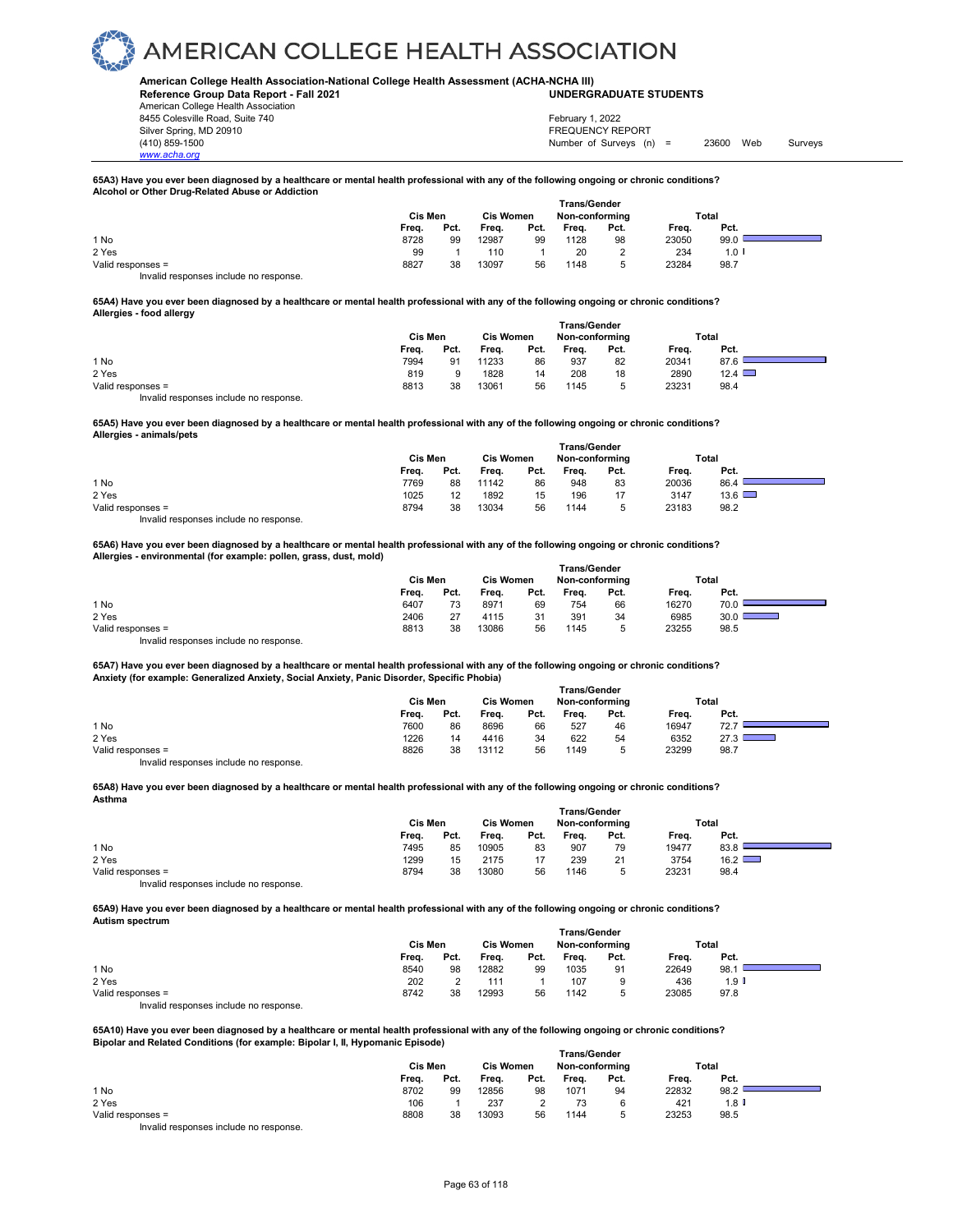#### **American College Health Association-National College Health Assessment (ACHA-NCHA III) UNDERGRADUATE STUDENTS**

**Reference Group Data Report - Fall 2021** American College Health Association 8455 Colesville Road, Suite 740 Silver Spring, MD 20910<br>
1990 - The Spring, MD 20910<br>
1990 - The Survey Structure of Surveys (n)

*www.acha.org*

Number of Surveys (n) = 23600 Web Surveys February 1, 2022

### 65A11) Have you ever been diagnosed by a healthcare or mental health professional with any of the following ongoing or chronic conditions?<br>Borderline Personality Disorder (BPD), Avoidant Personality, Dependent Personality,

|                                        |         |      |                  |      | <b>Trans/Gender</b> |             |       |       |
|----------------------------------------|---------|------|------------------|------|---------------------|-------------|-------|-------|
|                                        | Cis Men |      | <b>Cis Women</b> |      | Non-conforming      |             |       | Total |
|                                        | Freq.   | Pct. | Frea.            | Pct. | Frea.               | Pct.        | Frea. | Pct.  |
| 1 No                                   | 8796    | 100  | 12949            | 99   | 1093                | 95          | 23045 | 99.0  |
| 2 Yes                                  | 32      |      | 151              |      | 56                  | $\mathbf b$ | 240   | 1.0   |
| Valid responses =                      | 8828    | 38   | 13100            | 56   | 1149                | 5           | 23285 | 98.7  |
| Invalid responses include no response. |         |      |                  |      |                     |             |       |       |

#### **65A12) Have you ever been diagnosed by a healthcare or mental health professional with any of the following ongoing or chronic conditions? Cancer**

|                                        | Cis Men |      | <b>Cis Women</b> |      | <b>Trans/Gender</b><br>Non-conforming |      | Total |         |  |
|----------------------------------------|---------|------|------------------|------|---------------------------------------|------|-------|---------|--|
|                                        | Freq.   | Pct. | Frea.            | Pct. | Freq.                                 | Pct. | Freq. | Pct.    |  |
| 1 No                                   | 8776    | 100  | 13003            | 99   | 1136                                  | 99   | 23120 | 99.4    |  |
| 2 Yes                                  | 45      |      | 84               |      |                                       |      | 140   | $0.6$ I |  |
| Valid responses =                      | 8821    | 38   | 13087            | 56   | 1145                                  |      | 23260 | 98.6    |  |
| Invalid responses include no response. |         |      |                  |      |                                       |      |       |         |  |

**65A13) Have you ever been diagnosed by a healthcare or mental health professional with any of the following ongoing or chronic conditions? Celiac disease** 

|                                         |         |      |                  |      |                | <b>Trans/Gender</b> |       |         |  |
|-----------------------------------------|---------|------|------------------|------|----------------|---------------------|-------|---------|--|
|                                         | Cis Men |      | <b>Cis Women</b> |      | Non-conforming |                     | Total |         |  |
|                                         | Freq.   | Pct. | Freq.            | Pct. | Freq.          | Pct.                | Frea. | Pct.    |  |
| 1 No                                    | 8746    | 100  | 12830            | 99   | 1113           | 98                  | 22895 | 99.1    |  |
| 2 Yes                                   | 32      |      | 143              |      | 23             | $\sim$              | 198   | $0.9$ I |  |
| Valid responses =                       | 8778    | 38   | 12973            | 56   | 1136           | b                   | 23093 | 97.9    |  |
| Involid recononces include no recononce |         |      |                  |      |                |                     |       |         |  |

Invalid responses include no response.

**65A14) Have you ever been diagnosed by a healthcare or mental health professional with any of the following ongoing or chronic conditions? Chronic pain (for example: back or joint pain, arthritis, nerve pain)** 

|                                        | Cis Men |      | <b>Cis Women</b> |      | Non-conforming |        | Total |              |  |
|----------------------------------------|---------|------|------------------|------|----------------|--------|-------|--------------|--|
|                                        | Freq.   | Pct. | Freq.            | Pct. | Freq.          | Pct.   | Freq. | Pct.         |  |
| 1 No                                   | 8525    | 97   | 12208            | 94   | 1018           | 89     | 21937 | 94.5         |  |
| 2 Yes                                  | 285     |      | 852              |      | 128            | 11     | 1285  | $5.5$ $\Box$ |  |
| Valid responses =                      | 8810    | 38   | 13060            | 56   | 1146           | ∽<br>υ | 23222 | 98.4         |  |
| Invalid responses include no response. |         |      |                  |      |                |        |       |              |  |

**65A15) Have you ever been diagnosed by a healthcare or mental health professional with any of the following ongoing or chronic conditions? Depression (for example: Major depression, persistent depressive disorder, disruptive mood disorder) Trans/Gender**

|                   |         |      |                  |      | .              |      |       |               |  |
|-------------------|---------|------|------------------|------|----------------|------|-------|---------------|--|
|                   | Cis Men |      | <b>Cis Women</b> |      | Non-conforming |      | Total |               |  |
|                   | Freq.   | Pct. | Freq.            | Pct. | Frea.          | Pct. | Freq. | Pct.          |  |
| 1 No              | 7765    | 88   | 9812             | 75   | 575            | 50   | 18284 | 78.5          |  |
| 2 Yes             | 1059    | 12   | 3294             | 25   | 573            | 50   | 5004  | $21.5$ $\Box$ |  |
| Valid responses = | 8824    | 38   | 13106            | 56   | 1148           |      | 23288 | 98.7          |  |
|                   |         |      |                  |      |                |      |       |               |  |

Invalid responses include no response.

#### **65A16) Have you ever been diagnosed by a healthcare or mental health professional with any of the following ongoing or chronic conditions? Diabetes or pre-diabetes/insulin resistance**

|                   |       |         |       |                  | <b>Trans/Gender</b> |                |       |       |  |
|-------------------|-------|---------|-------|------------------|---------------------|----------------|-------|-------|--|
|                   |       | Cis Men |       | <b>Cis Women</b> |                     | Non-conforming |       | Total |  |
|                   | Freq. | Pct.    | Freq. | Pct.             | Freq.               | Pct.           | Freq. | Pct.  |  |
| 1 No              | 8667  | 98      | 12816 | 98               | 1103                | 96             | 22788 | 98.7  |  |
| 2 Yes             | 141   |         | 248   |                  | 45                  | 4              | 441   | 1.9 I |  |
| Valid responses = | 8808  | 38      | 13064 | 56               | 1148                | 5              | 23229 | 98.4  |  |
| $\cdots$          |       |         |       |                  |                     |                |       |       |  |

Invalid responses include no response.

**65A17) Have you ever been diagnosed by a healthcare or mental health professional with any of the following ongoing or chronic conditions? Eating Disorders (for example: Anorexia Nervosa, Bulimia Nervosa, Binge-Eating)** 

|                                        |         |      |                  |      | <b>Trans/Gender</b> |      |       |         |  |
|----------------------------------------|---------|------|------------------|------|---------------------|------|-------|---------|--|
|                                        | Cis Men |      | <b>Cis Women</b> |      | Non-conforming      |      | Total |         |  |
|                                        | Freq.   | Pct. | Freq.            | Pct. | Freq.               | Pct. | Freq. | Pct.    |  |
| 1 No                                   | 8716    | 99   | 12173            | 93   | 992                 | 86   | 22075 | 94.9    |  |
| 2 Yes                                  | 102     |      | 923              |      | 157                 | 14   | 1196  | $5.1$ D |  |
| Valid responses =                      | 8818    | 38   | 13096            | 56   | 1149                |      | 23271 | 98.6    |  |
| Invalid responses include no response. |         |      |                  |      |                     |      |       |         |  |

**65A18) Have you ever been diagnosed by a healthcare or mental health professional with any of the following ongoing or chronic conditions? Endometriosis** 

|                                        | <b>Trans/Gender</b> |      |                  |      |                |      |       |                      |  |
|----------------------------------------|---------------------|------|------------------|------|----------------|------|-------|----------------------|--|
|                                        | Cis Men             |      | <b>Cis Women</b> |      | Non-conforming |      | Total |                      |  |
|                                        | Freq.               | Pct. | Freq.            | Pct. | Frea.          | Pct. | Frea. | Pct.                 |  |
| 1 No                                   | 8790                | 100  | 12848            | 98   | 1113           | 98   | 22954 | 98.9                 |  |
| 2 Yes                                  |                     |      | 218              |      | 29             |      | 259   | $1.1$ $\blacksquare$ |  |
| Valid responses =                      | 8796                | 38   | 3066             | 56   | 1142           | 5    | 23213 | 98.4                 |  |
| Invalid responses include no response. |                     |      |                  |      |                |      |       |                      |  |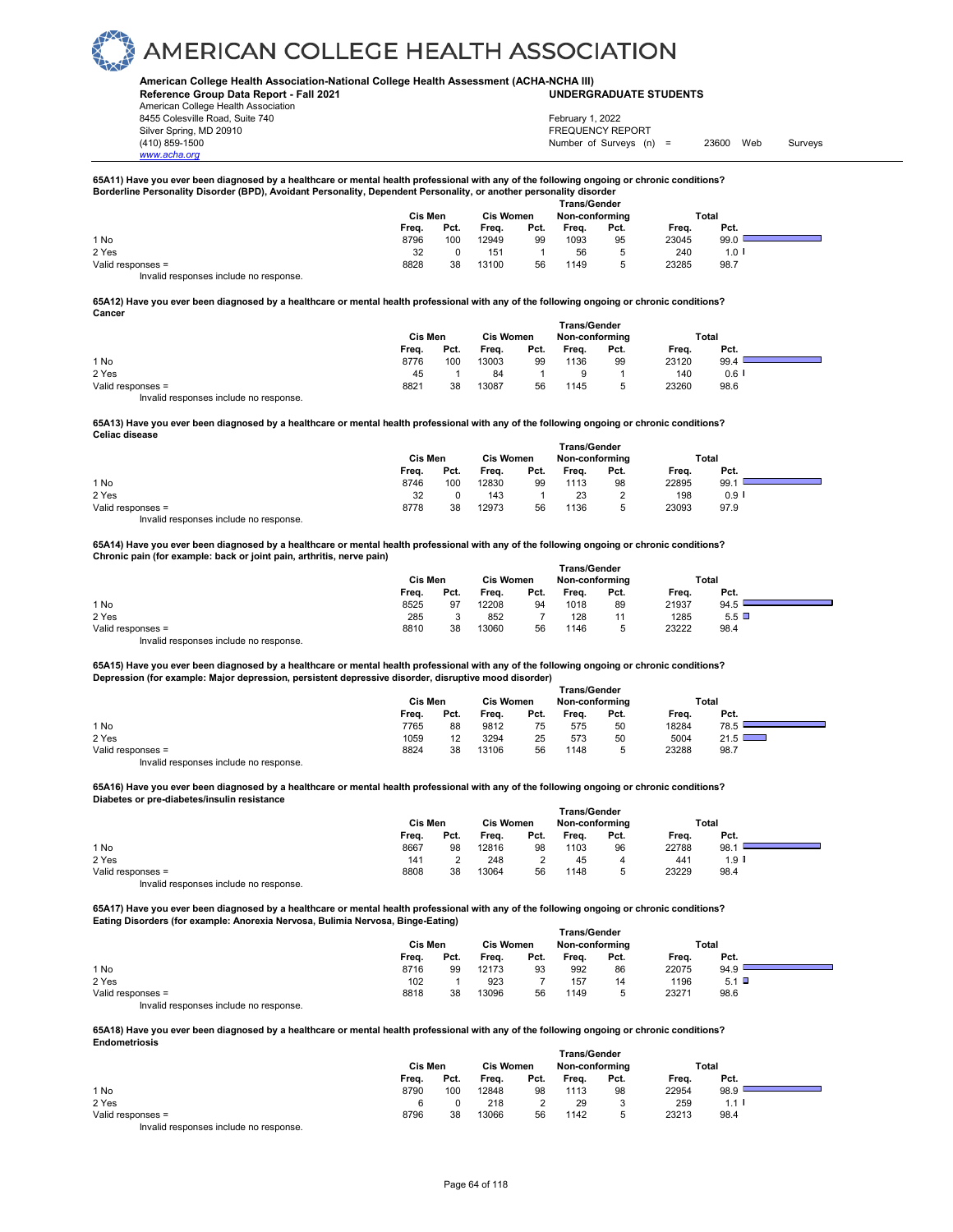#### **American College Health Association-National College Health Assessment (ACHA-NCHA III) UNDERGRADUATE STUDENTS**

**Reference Group Data Report - Fall 2021** American College Health Association 8455 Colesville Road, Suite 740 Silver Spring, MD 20910<br>
1990 - The Spring, MD 20910<br>
1990 - The Survey Structure of Surveys (n)

*www.acha.org*

Number of Surveys (n) = 23600 Web Surveys February 1, 2022

#### **65A19) Have you ever been diagnosed by a healthcare or mental health professional with any of the following ongoing or chronic conditions? Gambling Disorder**

|                                        | Cis Men | <b>Cis Women</b> |       | <b>Trans/Gender</b><br>Non-conforming |       | Total |       |      |  |
|----------------------------------------|---------|------------------|-------|---------------------------------------|-------|-------|-------|------|--|
|                                        | Frea.   | Pct.             | Frea. | Pct.                                  | Frea. | Pct.  | Freq. | Pct. |  |
| 1 No                                   | 8779    | 100              | 13024 | 100                                   | 1132  | 99    | 23143 | 99.9 |  |
| 2 Yes                                  | 15      |                  |       |                                       |       |       | 32    | 0.1  |  |
| Valid responses =                      | 8794    | 38               | 13031 | 56                                    | 1141  |       | 23175 | 98.2 |  |
| Invalid responses include no response. |         |                  |       |                                       |       |       |       |      |  |

#### **65A20) Have you ever been diagnosed by a healthcare or mental health professional with any of the following ongoing or chronic conditions? Genital herpes**

|                   | Cis Men |      |       | <b>Cis Women</b> | <b>Trans/Gender</b><br>Non-conforming |      | Total |         |  |
|-------------------|---------|------|-------|------------------|---------------------------------------|------|-------|---------|--|
|                   | Freq.   | Pct. | Freq. | Pct.             | Freq.                                 | Pct. | Freq. | Pct.    |  |
| 1 No              | 8731    | 100  | 12888 | 99               | 1122                                  | 99   | 22944 | 99.5    |  |
| 2 Yes             | 27      |      |       |                  | 12                                    |      | 113   | $0.5$ I |  |
| Valid responses = | 8758    | 38   | 12960 | 56               | 1134                                  |      | 23057 | 97.7    |  |

Invalid responses include no response.

**65A21) Have you ever been diagnosed by a healthcare or mental health professional with any of the following ongoing or chronic conditions? Gastroesophageal Reflux Disease (GERD) or acid reflux**

|                                       |         |      |                  | <b>Trans/Gender</b> |                |      |       |                  |  |
|---------------------------------------|---------|------|------------------|---------------------|----------------|------|-------|------------------|--|
|                                       | Cis Men |      | <b>Cis Women</b> |                     | Non-conforming |      | Total |                  |  |
|                                       | Freq.   | Pct. | Frea.            | Pct.                | Freq.          | Pct. | Freq. | Pct.             |  |
| 1 No                                  | 8599    | 98   | 12484            | 95                  | 1074           | 94   | 22352 | 96.1             |  |
| 2 Yes                                 | 219     |      | 597              | 5                   | 74             |      | 904   | 3.9 <sup>°</sup> |  |
| Valid responses =                     | 8818    | 38   | 13081            | 56                  | 1148           | b    | 23256 | 98.5             |  |
| Involid recnonces include no recnonse |         |      |                  |                     |                |      |       |                  |  |

d responses include no response

#### **65A22) Have you ever been diagnosed by a healthcare or mental health professional with any of the following ongoing or chronic conditions? Heart & vascular disorders (for example: atrial fibrillation or other cardiac arrhythmia, mitral valve prolapse or other valvular heart disease, congenital heart condition)**

|                                        | Cis Men |      | <b>Cis Women</b> |      | Non-conforming |      | Total |         |  |
|----------------------------------------|---------|------|------------------|------|----------------|------|-------|---------|--|
|                                        | Freq.   | Pct. | Frea.            | Pct. | Frea.          | Pct. | Freq. | Pct.    |  |
| 1 No                                   | 8699    | 99   | 12812            | 98   | 1099           | 96   | 22811 | 98.0    |  |
| 2 Yes                                  | 127     |      | 291              |      | 51             | 4    | 476   | $2.0$ D |  |
| Valid responses =                      | 8826    | 38   | 13103            | 56   | 1150           | b.   | 23287 | 98.7    |  |
| Invalid responses include no response. |         |      |                  |      |                |      |       |         |  |

#### **65A23) Have you ever been diagnosed by a healthcare or mental health professional with any of the following ongoing or chronic conditions? Hepatitis B or C Trans/Gender**

|                                        | ı rans/Gender |      |                  |      |                |      |       |      |  |  |
|----------------------------------------|---------------|------|------------------|------|----------------|------|-------|------|--|--|
|                                        | Cis Men       |      | <b>Cis Women</b> |      | Non-conforming |      | Total |      |  |  |
|                                        | Freq.         | Pct. | Freq.            | Pct. | Freq.          | Pct. | Freq. | Pct. |  |  |
| 1 No                                   | 8792          | 100  | 13062            | 100  | 1140           | 100  | 23199 | 99.9 |  |  |
| 2 Yes                                  | 10            |      | 16               |      |                |      | 33    | 0.1  |  |  |
| Valid responses =                      | 8802          | 38   | 13078            | 56   | 1145           | 5    | 23232 | 98.4 |  |  |
| Invalid responses include no response. |               |      |                  |      |                |      |       |      |  |  |

#### **65A24) Have you ever been diagnosed by a healthcare or mental health professional with any of the following ongoing or chronic conditions? High blood pressure (hypertension)**

|                                        |         |      |           |      |                | <b>Trans/Gender</b> |       |      |  |
|----------------------------------------|---------|------|-----------|------|----------------|---------------------|-------|------|--|
|                                        | Cis Men |      | Cis Women |      | Non-conforming |                     | Total |      |  |
|                                        | Freq.   | Pct. | Frea.     | Pct. | Freq.          | Pct.                | Freq. | Pct. |  |
| 1 No                                   | 8545    | 97   | 12840     | 98   | 1115           | 97                  | 22700 | 97.7 |  |
| 2 Yes                                  | 265     |      | 222       |      | 30             | 3                   | 523   | 2.3  |  |
| Valid responses =                      | 8810    | 38   | 13062     | 56   | 1145           | J                   | 23223 | 98.4 |  |
| Invalid responses include no response. |         |      |           |      |                |                     |       |      |  |

**65A25) Have you ever been diagnosed by a healthcare or mental health professional with any of the following ongoing or chronic conditions? High cholesterol (hyperlipidemia) Trans/Gender**

|                                        |         |      |                  |      | ı rans/Gender  |      |       |         |  |
|----------------------------------------|---------|------|------------------|------|----------------|------|-------|---------|--|
|                                        | Cis Men |      | <b>Cis Women</b> |      | Non-conforming |      | Total |         |  |
|                                        | Freq.   | Pct. | Freq.            | Pct. | Freq.          | Pct. | Freq. | Pct.    |  |
| 1 No                                   | 8602    | 98   | 12705            | 97   | 1102           | 96   | 22609 | 97.4    |  |
| 2 Yes                                  | 200     |      | 355              |      | 43             | 4    | 604   | $2.6$ D |  |
| Valid responses =                      | 8802    | 38   | 13060            | 56   | 1145           |      | 23213 | 98.4    |  |
| Invalid responses include no response. |         |      |                  |      |                |      |       |         |  |

**65A26) Have you ever been diagnosed by a healthcare or mental health professional with any of the following ongoing or chronic conditions? HIV or AIDS** 

|                                        | <b>Trans/Gender</b> |      |                  |      |                |      |       |                  |  |
|----------------------------------------|---------------------|------|------------------|------|----------------|------|-------|------------------|--|
|                                        | Cis Men             |      | <b>Cis Women</b> |      | Non-conforming |      | Total |                  |  |
|                                        | Freq.               | Pct. | Freq.            | Pct. | Frea.          | Pct. | Frea. | Pct.             |  |
| 1 No                                   | 8751                | 100  | 12959            | 100  | 1126           | 99   | 23039 | 99.9             |  |
| 2 Yes                                  |                     |      |                  |      |                |      | 24    | 0.1 <sup>1</sup> |  |
| Valid responses =                      | 8757                | 38   | 12965            | 56   | 1137           |      | 23063 | 97.7             |  |
| Invalid responses include no response. |                     |      |                  |      |                |      |       |                  |  |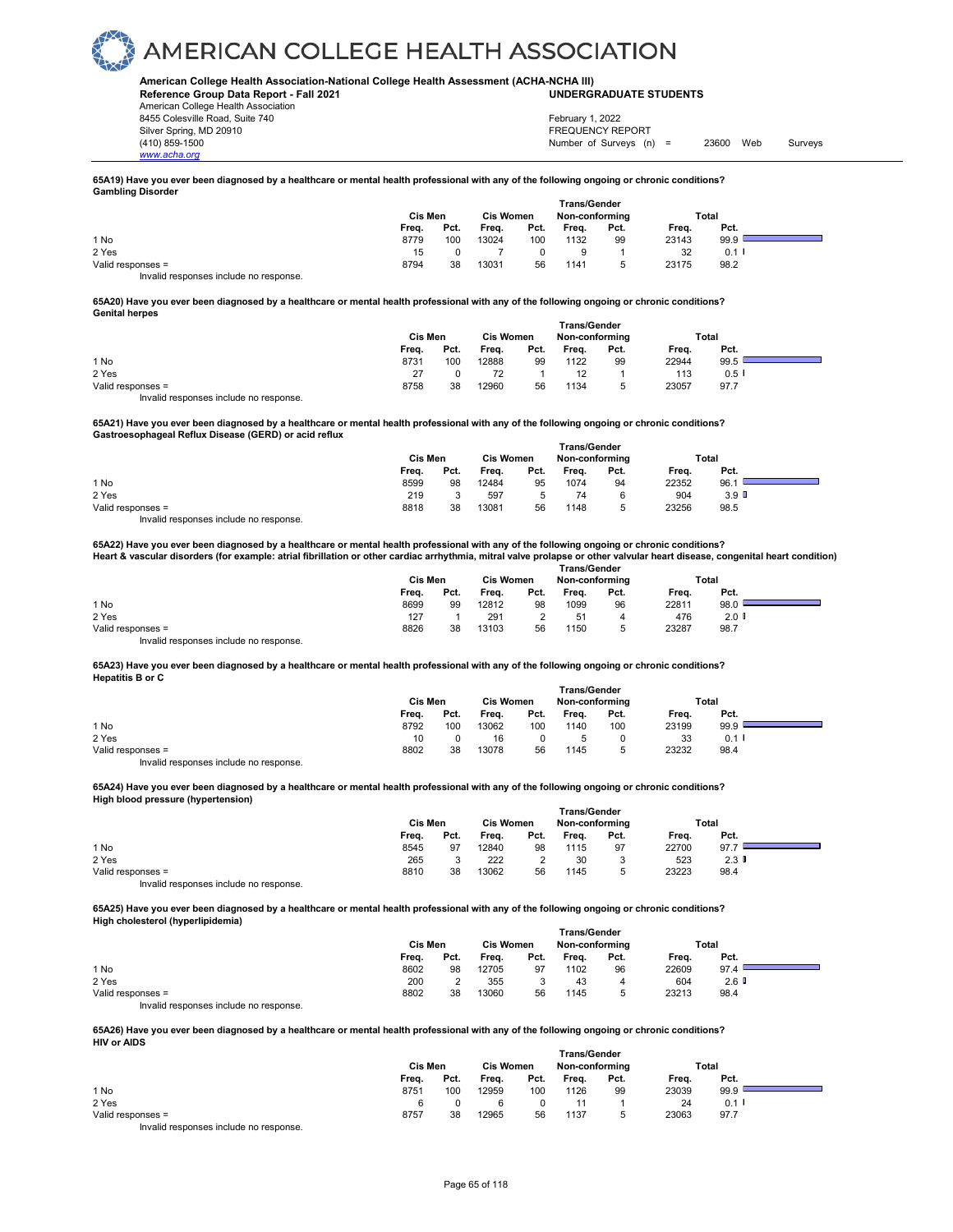#### **American College Health Association-National College Health Assessment (ACHA-NCHA III) UNDERGRADUATE STUDENTS**

**Reference Group Data Report - Fall 2021** American College Health Association 8455 Colesville Road, Suite 740 Silver Spring, MD 20910<br>
1990 - The Spring, MD 20910<br>
1990 - The Survey Structure of Surveys (n)

*www.acha.org*

Number of Surveys (n) = 23600 Web Surveys February 1, 2022

#### **65A27) Have you ever been diagnosed by a healthcare or mental health professional with any of the following ongoing or chronic conditions? Human papillomavirus (HPV) or genital warts**

|                                        | <b>Trans/Gender</b> |      |                  |      |                |      |       |      |  |
|----------------------------------------|---------------------|------|------------------|------|----------------|------|-------|------|--|
|                                        | Cis Men             |      | <b>Cis Women</b> |      | Non-conforming |      | Total |      |  |
|                                        | Frea.               | Pct. | Frea.            | Pct. | Frea.          | Pct. | Freq. | Pct. |  |
| 1 No                                   | 8784                | 100  | 12989            | 99   | 1139           | 99   | 23118 | 99.5 |  |
| 2 Yes                                  | 30                  |      | 81               |      |                |      | 122   | 0.51 |  |
| Valid responses =                      | 8814                | 38   | 13070            | 56   | 1148           | 5    | 23240 | 98.5 |  |
| Invalid responses include no response. |                     |      |                  |      |                |      |       |      |  |

#### **65A28) Have you ever been diagnosed by a healthcare or mental health professional with any of the following ongoing or chronic conditions? Insomnia**

|                   | Cis Men |      | <b>Cis Women</b> |      | <b>Trans/Gender</b><br>Non-conformina |      |       | Total |
|-------------------|---------|------|------------------|------|---------------------------------------|------|-------|-------|
|                   | Frea.   | Pct. | Freq.            | Pct. | Freq.                                 | Pct. | Frea. | Pct.  |
| 1 No              | 8558    | 97   | 12338            | 95   | 985                                   | 86   | 22071 | 95.   |
| 2 Yes             | 239     |      | 717              | 6    | 158                                   | 14   | 1131  | 4.9   |
| Valid responses = | 8797    | 38   | 13055            | 56   | 1143                                  | 5    | 23202 | 98.3  |

Invalid responses include no response.

**65A29) Have you ever been diagnosed by a healthcare or mental health professional with any of the following ongoing or chronic conditions? Irritable bowel syndrome (spastic colon or spastic bowel)** 

|                                       | Cis Men |      | <b>Cis Women</b> |      | Non-conformina |      | Total |                         |  |
|---------------------------------------|---------|------|------------------|------|----------------|------|-------|-------------------------|--|
|                                       | Freq.   | Pct. | Freq.            | Pct. | Freq.          | Pct. | Freq. | Pct.                    |  |
| 1 No                                  | 8642    | 98   | 12404            | 95   | 1065           | 93   | 22309 | 96.0                    |  |
| 2 Yes                                 | 171     |      | 679              | 5    | 80             |      | 939   | $4.0\text{ }^{\degree}$ |  |
| Valid responses =                     | 8813    | 38   | 13083            | 56   | 1145           |      | 23248 | 98.5                    |  |
| Invalid reconnege include no reconneg |         |      |                  |      |                |      |       |                         |  |

d responses include no response.

**65A30) Have you ever been diagnosed by a healthcare or mental health professional with any of the following ongoing or chronic conditions? Migraine headaches** 

|                                        | <b>Trans/Gender</b> |      |                  |      |                |      |       |              |  |  |
|----------------------------------------|---------------------|------|------------------|------|----------------|------|-------|--------------|--|--|
|                                        | Cis Men             |      | <b>Cis Women</b> |      | Non-conforming |      | Total |              |  |  |
|                                        | Freq.               | Pct. | Freq.            | Pct. | Frea.          | Pct. | Frea. | Pct.         |  |  |
| 1 No                                   | 8360                | 95   | 11434            | 88   | 954            | 84   | 20935 | 90.4         |  |  |
| 2 Yes                                  | 423                 |      | 1607             | 12   | 185            | 16   | 2235  | $9.6$ $\Box$ |  |  |
| Valid responses =                      | 8783                | 38   | 13041            | 56   | 1139           | 5    | 23170 | 98.2         |  |  |
| Invalid responses include no response. |                     |      |                  |      |                |      |       |              |  |  |

**65A31) Have you ever been diagnosed by a healthcare or mental health professional with any of the following ongoing or chronic conditions? Obsessive-Compulsive and Related Conditions (for example: OCD, Body Dysmorphia, Hoarding, Trichotillomania, other body-focused repetitive behavior disorders) Trans/Gender**

|                                        |         |      |       | ı ı alıs/veliyel |       |                |       |                  |  |
|----------------------------------------|---------|------|-------|------------------|-------|----------------|-------|------------------|--|
|                                        | Cis Men |      |       | <b>Cis Women</b> |       | Non-conforming | Total |                  |  |
|                                        | Freq.   | Pct. | Frea. | Pct.             | Freq. | Pct.           | Frea. | Pct.             |  |
| 1 No                                   | 8613    | 98   | 12370 | 95               | 988   | 86             | 22158 | 95.3             |  |
| 2 Yes                                  | 211     |      | 716   | 6                | 158   | 14             | 1102  | 4.7 <sup>°</sup> |  |
| Valid responses =                      | 8824    | 38   | 13086 | 56               | 1146  |                | 23260 | 98.6             |  |
| Invalid responses include no response. |         |      |       |                  |       |                |       |                  |  |

**65A32) Have you ever been diagnosed by a healthcare or mental health professional with any of the following ongoing or chronic conditions? Polycystic Ovarian Syndrome (PCOS)** 

|                                        | <b>Trans/Gender</b> |      |                  |      |       |                |       |                  |  |
|----------------------------------------|---------------------|------|------------------|------|-------|----------------|-------|------------------|--|
|                                        | Cis Men             |      | <b>Cis Women</b> |      |       | Non-conforming |       | Total            |  |
|                                        | Freq.               | Pct. | Frea.            | Pct. | Freq. | Pct.           | Freq. | Pct.             |  |
| 1 No                                   | 8791                | 100  | 12607            | 97   | 1091  | 96             | 22688 | 97.8             |  |
| 2 Yes                                  | 4                   |      | 457              | 4    | 52    | ь              | 519   | 2.2 <sub>0</sub> |  |
| Valid responses =                      | 8795                | 38   | 13064            | 56   | 1143  |                | 23207 | 98.3             |  |
| Invalid responses include no response. |                     |      |                  |      |       |                |       |                  |  |

**65A33) Have you ever been diagnosed by a healthcare or mental health professional with any of the following ongoing or chronic conditions? PTSD (Posttraumatic Stress Disorder), Acute Stress Disorder, Adjustment Disorder, or another trauma- or stressor-related condition** 

|                                          | <b>Trans/Gender</b> |      |                  |      |                |      |       |      |  |  |
|------------------------------------------|---------------------|------|------------------|------|----------------|------|-------|------|--|--|
|                                          | Cis Men             |      | <b>Cis Women</b> |      | Non-conforming |      | Total |      |  |  |
|                                          | Freq.               | Pct. | Freq.            | Pct. | Freq.          | Pct. | Freq. | Pct. |  |  |
| 1 No                                     | 8653                | 98   | 12288            | 94   | 947            | 83   | 22063 | 94.8 |  |  |
| 2 Yes                                    | 166                 |      | 805              |      | 199            |      | 1201  | 5.2  |  |  |
| Valid responses =                        | 8819                | 38   | 13093            | 56   | 1146           |      | 23264 | 98.6 |  |  |
| Introlle reconomers include no reconomer |                     |      |                  |      |                |      |       |      |  |  |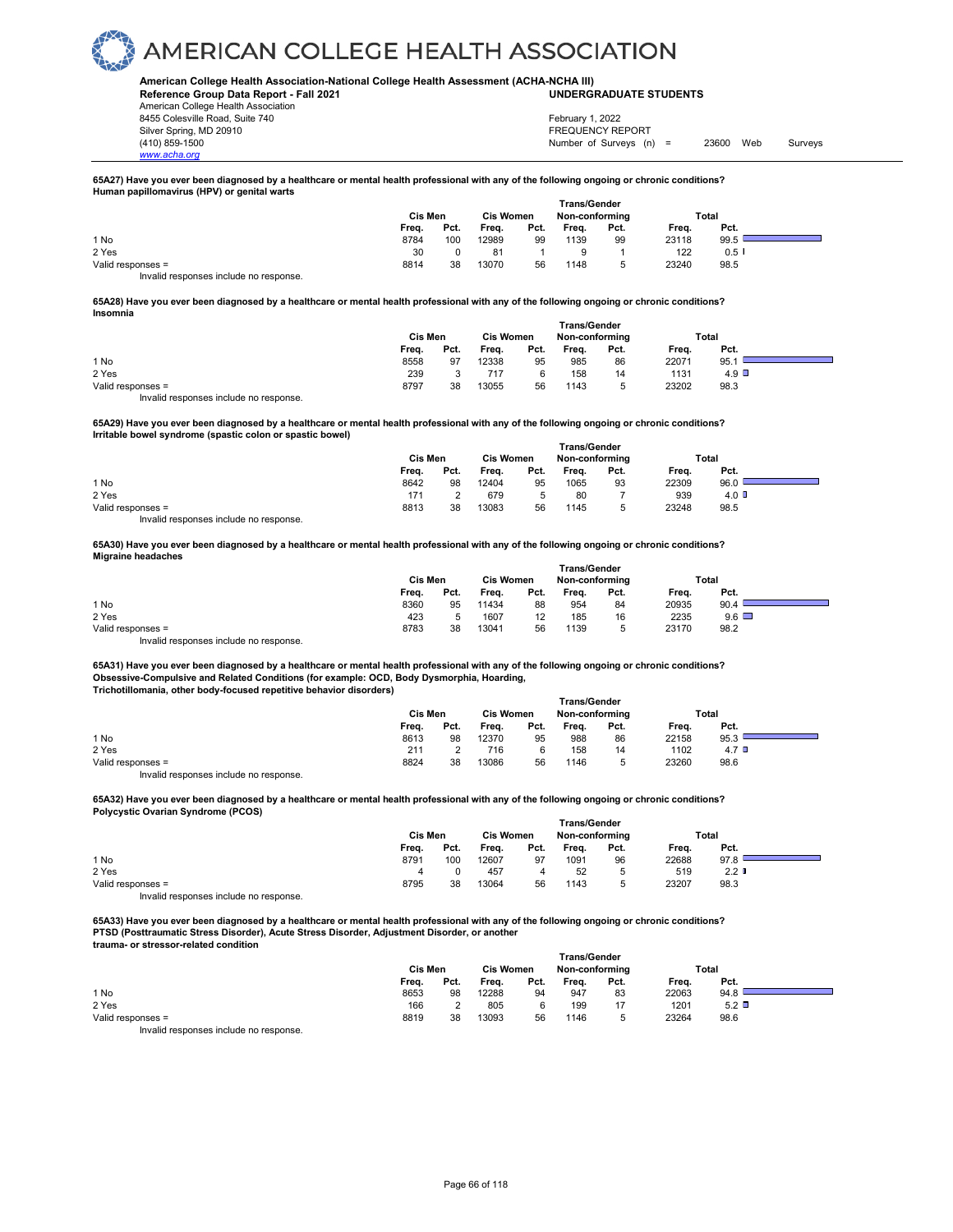#### **American College Health Association-National College Health Assessment (ACHA-NCHA III) UNDERGRADUATE STUDENTS**

**Reference Group Data Report - Fall 2021** American College Health Association 8455 Colesville Road, Suite 740 Silver Spring, MD 20910<br>
1990 - The Spring, MD 20910<br>
1990 - The Survey Structure of Surveys (n)

*www.acha.org*

Number of Surveys (n) = 23600 Web Surveys February 1, 2022

٠

#### **65A34) Have you ever been diagnosed by a healthcare or mental health professional with any of the following ongoing or chronic conditions? Schizophrenia and Other Psychotic Conditions (for example: Schizophrenia, Schizoaffective Disorder, Schizophreniform Disorder, Delusional Disorder)**

|                                       |         |      |                  |               | Trans/Gender   |      |       |         |  |
|---------------------------------------|---------|------|------------------|---------------|----------------|------|-------|---------|--|
|                                       | Cis Men |      | <b>Cis Women</b> |               | Non-conforming |      | Total |         |  |
|                                       | Freq.   | Pct. | Freq.            | Pct.          | Freq.          | Pct. | Freq. | Pct.    |  |
| 1 No                                  | 8808    | 100  | 13067            | 100           | 1128           | 99   | 23207 | 99.7    |  |
| 2 Yes                                 | 18      |      | 25               | $\Omega$<br>u | 17             |      | 63    | $0.3$ I |  |
| Valid responses =                     | 8826    | 38   | 13092            | 56            | 1145           |      | 23270 | 98.6    |  |
| Invalid responses include no response |         |      |                  |               |                |      |       |         |  |

**65A35) Have you ever been diagnosed by a healthcare or mental health professional with any of the following ongoing or chronic conditions? Sleep Apnea** 

|                                        |                |      |                  | <b>Trans/Gender</b> |                |      |       |      |  |
|----------------------------------------|----------------|------|------------------|---------------------|----------------|------|-------|------|--|
|                                        | <b>Cis Men</b> |      | <b>Cis Women</b> |                     | Non-conforming |      | Total |      |  |
|                                        | Freq.          | Pct. | Frea.            | Pct.                | Freq.          | Pct. | Freq. | Pct. |  |
| 1 No                                   | 8667           | 98   | 12930            | 99                  | 1103           | 96   | 22903 | 98.5 |  |
| 2 Yes                                  | 147            |      | 145              |                     | 42             | 4    | 338   | 1.5  |  |
| Valid responses =                      | 8814           | 38   | 13075            | 56                  | 1145           |      | 23241 | 98.5 |  |
| Invalid responses include no response. |                |      |                  |                     |                |      |       |      |  |

**65A36) Have you ever been diagnosed by a healthcare or mental health professional with any of the following ongoing or chronic conditions? Thyroid condition or disorder** 

|                                         | Cis Men | <b>Cis Women</b> |       | <b>Trans/Gender</b><br>Non-conformina |       | Total |       |      |  |
|-----------------------------------------|---------|------------------|-------|---------------------------------------|-------|-------|-------|------|--|
|                                         | Freq.   | Pct.             | Freq. | Pct.                                  | Freq. | Pct.  | Freq. | Pct. |  |
| 1 No                                    | 8705    | 99               | 12590 | 97                                    | 1098  | 97    | 22598 | 97.5 |  |
| 2 Yes                                   | 84      |                  | 451   |                                       | 40    |       | 575   | 2.5  |  |
| Valid responses =                       | 8789    | 38               | 13041 | 56                                    | 1138  |       | 23173 | 98.2 |  |
| Involid recononces include no recononce |         |                  |       |                                       |       |       |       |      |  |

Invalid responses include no response.

#### **65A37) Have you ever been diagnosed by a healthcare or mental health professional with any of the following ongoing or chronic conditions? Tourette's or other neurodevelopmental condition not already listed**

|                   |         |      |       |                                    | <b>Trans/Gender</b> |      |       |          |  |
|-------------------|---------|------|-------|------------------------------------|---------------------|------|-------|----------|--|
|                   | Cis Men |      |       | <b>Cis Women</b><br>Non-conforming |                     |      |       | Total    |  |
|                   | Freq.   | Pct. | Frea. | Pct.                               | Frea.               | Pct. | Frea. | Pct.     |  |
| 1 No              | 8791    | 100  | 13054 | 100                                | 1126                | 98   | 23178 | 99.6     |  |
| 2 Yes             | 34      |      | 36    |                                    | 18                  |      | 88    | $0.4 \;$ |  |
| Valid responses = | 8825    | 38   | 13090 | 56                                 | 1144                | 5.   | 23266 | 98.6     |  |

Invalid responses include no response.

**65A38) Have you ever been diagnosed by a healthcare or mental health professional with any of the following ongoing or chronic conditions? Traumatic brain injury (TBI)** 

|                   |         |      |                  |      | <b>Trans/Gender</b> |      |       |                      |  |
|-------------------|---------|------|------------------|------|---------------------|------|-------|----------------------|--|
|                   | Cis Men |      | <b>Cis Women</b> |      | Non-conformina      |      | Total |                      |  |
|                   | Freq.   | Pct. | Freq.            | Pct. | Freq.               | Pct. | Freq. | Pct.                 |  |
| 1 No              | 8725    | 99   | 12908            | 99   | 1113                | 98   | 22946 | 99.1                 |  |
| 2 Yes             | 74      |      | 113              |      | 25                  | っ    | 218   | $0.9$ $\blacksquare$ |  |
| Valid responses = | 8799    | 38   | 13021            | 56   | 1138                | 5    | 23164 | 98.2                 |  |
|                   |         |      |                  |      |                     |      |       |                      |  |

Invalid responses include no response.

**65A39) Have you ever been diagnosed by a healthcare or mental health professional with any of the following ongoing or chronic conditions? Urinary system disorder (for example: bladder or kidney disease, urinary reflux, interstitial cystitis)** 

|                                        | <b>Trans/Gender</b> |      |                  |      |                |      |       |      |  |
|----------------------------------------|---------------------|------|------------------|------|----------------|------|-------|------|--|
|                                        | Cis Men             |      | <b>Cis Women</b> |      | Non-conforming |      | Total |      |  |
|                                        | Freq.               | Pct. | Freq.            | Pct. | Freq.          | Pct. | Freq. | Pct. |  |
| 1 No                                   | 8785                | 100  | 12917            | 99   | 1123           | 98   | 23031 | 99.0 |  |
| 2 Yes                                  | 34                  |      | 174              |      | 24             |      | 232   | 1.0  |  |
| Valid responses =                      | 8819                | 38   | 13091            | 56   | 1147           |      | 23263 | 98.6 |  |
| Invalid responses include no response. |                     |      |                  |      |                |      |       |      |  |

**65A40) Have you ever been diagnosed by a healthcare or mental health professional with any of the following ongoing or chronic conditions? Other ongoing or chronic condition not listed above** 

|                                        | <b>Trans/Gender</b> |      |                  |      |                |      |       |         |  |  |
|----------------------------------------|---------------------|------|------------------|------|----------------|------|-------|---------|--|--|
|                                        | Cis Men             |      | <b>Cis Women</b> |      | Non-conforming |      | Total |         |  |  |
|                                        | Freq.               | Pct. | Freq.            | Pct. | Freq.          | Pct. | Freq. | Pct.    |  |  |
| 1 No                                   | 8069                | 97   | 11162            | 94   | 936            | 88   | 20333 | 94.9    |  |  |
| 2 Yes                                  | 236                 |      | 714              |      | 126            | 12   | 1096  | $5.1$ D |  |  |
| Valid responses =                      | 8305                | 39   | 11876            | 55   | 1062           |      | 21429 | 90.8    |  |  |
| Invalid responses include no response. |                     |      |                  |      |                |      |       |         |  |  |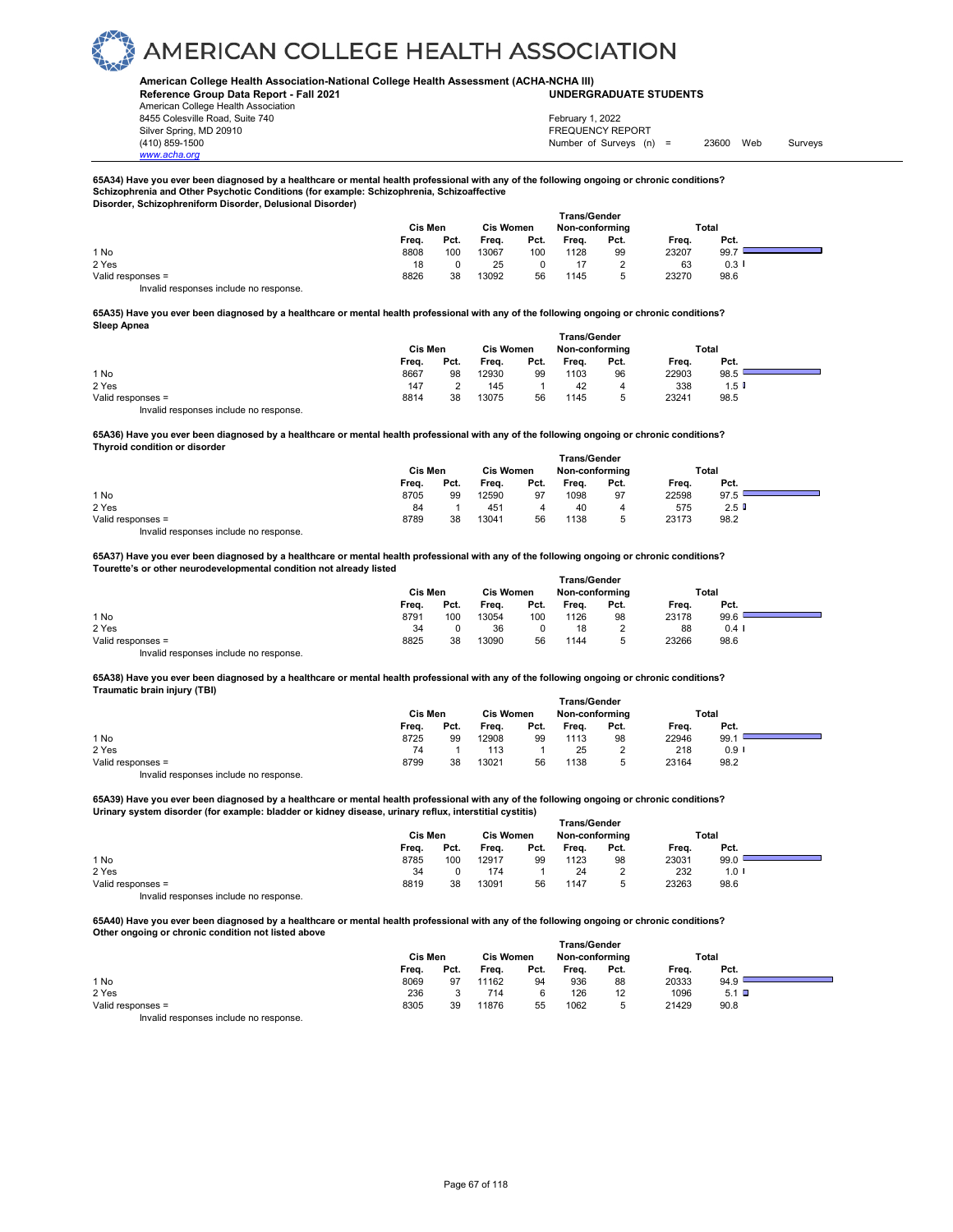#### **American College Health Association-National College Health Assessment (ACHA-NCHA III) UNDERGRADUATE STUDENTS**

**Reference Group Data Report - Fall 2021** American College Health Association 8455 Colesville Road, Suite 740 Silver Spring, MD 20910<br>
1990 - The Spring, MD 20910<br>
1990 - The Survey Structure of Surveys (notation of Surveys (notation of Surveys (notation of Surveys (notati

*www.acha.org*

### Number of Surveys (n) = 23600 Web Surveys February 1, 2022

#### **65B1) Please indicate in which of the following categories you have an other ongoing or chronic condition that has been diagnosed by a healthcare or mental health professional. (only includes students that selected having an other ongoing or chronic condition not listed above) Allergic & immun**

|                                                                                                                                                                                                                                   |       |         |       |                  | <b>Trans/Gender</b> |      |       |               |
|-----------------------------------------------------------------------------------------------------------------------------------------------------------------------------------------------------------------------------------|-------|---------|-------|------------------|---------------------|------|-------|---------------|
|                                                                                                                                                                                                                                   |       | Cis Men |       | <b>Cis Women</b> | Non-conforming      |      |       | Total         |
|                                                                                                                                                                                                                                   | Freq. | Pct.    | Freq. | Pct.             | Freq.               | Pct. | Frea. | Pct.          |
| 1 No                                                                                                                                                                                                                              | 197   | 91      | 532   | 85               | 97                  | 84   | 840   | 86.2          |
| 2 Yes                                                                                                                                                                                                                             | 20    | 9       | 96    | 15               | 18                  | 16   | 135   | $13.8$ $\Box$ |
| Valid responses =                                                                                                                                                                                                                 | 217   | 22      | 628   | 64               | 115                 | 12   | 975   | 4.1           |
| $\mathbf{r}$ , and the contract of the contract of the contract of the contract of the contract of the contract of the contract of the contract of the contract of the contract of the contract of the contract of the contract o |       |         |       |                  |                     |      |       |               |

Invalid responses include no response.

**65B2) Please indicate in which of the following categories you have an other ongoing or chronic condition that has been diagnosed by a healthcare or mental health professional. (only includes students that selected having an other ongoing or chronic condition not listed above) Autoimmune disorder** 

|                                        |         |      |                  | Trans/Gender |                |      |       |      |  |
|----------------------------------------|---------|------|------------------|--------------|----------------|------|-------|------|--|
|                                        | Cis Men |      | <b>Cis Women</b> |              | Non-conforming |      | Total |      |  |
|                                        | Freq.   | Pct. | Freq.            | Pct.         | Freq.          | Pct. | Freq. | Pct. |  |
| 1 No                                   | 184     | 85   | 463              | 73           | 95             | 81   | 756   | 76.5 |  |
| 2 Yes                                  | 33      | 15   | 174              | 27           | 23             | 20   | 232   | 23.5 |  |
| Valid responses =                      | 217     | 22   | 637              | 64           | 118            | 12   | 988   | 4.2  |  |
| Invalid responses include no response. |         |      |                  |              |                |      |       |      |  |

**65B3) Please indicate in which of the following categories you have an other ongoing or chronic condition that has been diagnosed by a healthcare or mental health professional. (only includes students that selected having an other ongoing or chronic condition not listed above) Blood disorder Trans/Gender**

|                   |         |      |                  |      |                | ı rans/Gender |       |              |  |
|-------------------|---------|------|------------------|------|----------------|---------------|-------|--------------|--|
|                   | Cis Men |      | <b>Cis Women</b> |      | Non-conforming |               | Total |              |  |
|                   | Freq.   | Pct. | Freq.            | Pct. | Frea.          | Pct.          | Freq. | Pct.         |  |
| 1 No              | 204     | 96   | 560              | 89   | 102            | 89            | 881   | 90.5         |  |
| 2 Yes             | a       |      | 70               |      | 13             |               | 92    | $9.5$ $\Box$ |  |
| Valid responses = | 213     | 22   | 630              | 65   | 115            | 12            | 973   | 4.1          |  |
| .<br>.            |         |      |                  |      |                |               |       |              |  |

Invalid responses include no response.

**65B4) Please indicate in which of the following categories you have an other ongoing or chronic condition that has been diagnosed by a healthcare or mental health professional. (only includes students that selected having an other ongoing or chronic condition not listed above) Brain & nervous system disorder** 

|                                        | <b>Cis Men</b> |      | <b>Cis Women</b> |      | Non-conforming |      |       | Total         |  |
|----------------------------------------|----------------|------|------------------|------|----------------|------|-------|---------------|--|
|                                        | Freq.          | Pct. | Freq.            | Pct. | Freq.          | Pct. | Frea. | Pct.          |  |
| 1 No                                   | 182            | 85   | 538              | 87   | 91             | 79   | 823   | 85.4          |  |
| 2 Yes                                  | 31             | 15   | 83               | 13   | 24             | 21   | 141   | $14.6$ $\Box$ |  |
| Valid responses =                      | 213            | 22   | 621              | 64   | 115            | 12   | 964   | 4.1           |  |
| Invalid responses include no response. |                |      |                  |      |                |      |       |               |  |

**65B5) Please indicate in which of the following categories you have an other ongoing or chronic condition that has been diagnosed by a healthcare or mental health professional. (only includes students that selected having an other ongoing or chronic condition not listed above) Hair, skin, nails disorder** 

|                                        | <b>Trans/Gender</b> |      |                  |      |                |      |       |               |  |  |
|----------------------------------------|---------------------|------|------------------|------|----------------|------|-------|---------------|--|--|
|                                        | Cis Men             |      | <b>Cis Women</b> |      | Non-conforming |      | Total |               |  |  |
|                                        | Freq.               | Pct. | Freq.            | Pct. | Freq.          | Pct. | Freq. | Pct.          |  |  |
| 1 No                                   | 196                 | 90   | 555              | 89   | 102            | 87   | 868   | 89.4          |  |  |
| 2 Yes                                  | 21                  | 10   | 66               |      | 15             | 13   | 103   | $10.6$ $\Box$ |  |  |
| Valid responses =                      | 217                 | 22   | 621              | 64   | 117            | 12   | 971   | 4.1           |  |  |
| Invalid responses include no response. |                     |      |                  |      |                |      |       |               |  |  |

**65B6) Please indicate in which of the following categories you have an other ongoing or chronic condition that has been diagnosed by a healthcare or mental health professional. (only includes students that selected having an other ongoing or chronic condition not listed above) Digestive system disorder** 

|                                        | Cis Men |      | <b>Cis Women</b> |      | Non-conformina |      |       | Total         |  |
|----------------------------------------|---------|------|------------------|------|----------------|------|-------|---------------|--|
|                                        | Freq.   | Pct. | Freq.            | Pct. | Frea.          | Pct. | Freq. | Pct.          |  |
| 1 No                                   | 181     | 83   | 515              | 82   | 95             | 82   | 805   | 82.4          |  |
| 2 Yes                                  | 37      |      | 112              | 18   | 21             | 18   | 172   | $17.6$ $\Box$ |  |
| Valid responses =                      | 218     | 22   | 627              | 64   | 116            | 12   | 977   | 4.1           |  |
| Invalid responses include no response. |         |      |                  |      |                |      |       |               |  |

**65B7) Please indicate in which of the following categories you have an other ongoing or chronic condition that has been diagnosed by a healthcare or mental health professional. (only includes students that selected having an other ongoing or chronic condition not listed above) Endocrine system disorder Trans/Gender**

|                                         |         |      |                  | ⊺rans/Gender |                |      |       |      |  |
|-----------------------------------------|---------|------|------------------|--------------|----------------|------|-------|------|--|
|                                         | Cis Men |      | <b>Cis Women</b> |              | Non-conforming |      | Total |      |  |
|                                         | Frea.   | Pct. | Freq.            | Pct.         | Freq.          | Pct. | Freq. | Pct. |  |
| 1 No                                    | 207     | 97   | 583              | 94           | 100            | 89   | 904   | 93.8 |  |
| 2 Yes                                   |         |      | 39               |              |                | 12   | 60    | 6.2  |  |
| Valid responses =                       | 214     | 22   | 622              | 65           | 113            |      | 964   | 4.1  |  |
| Involid recononces include no recononce |         |      |                  |              |                |      |       |      |  |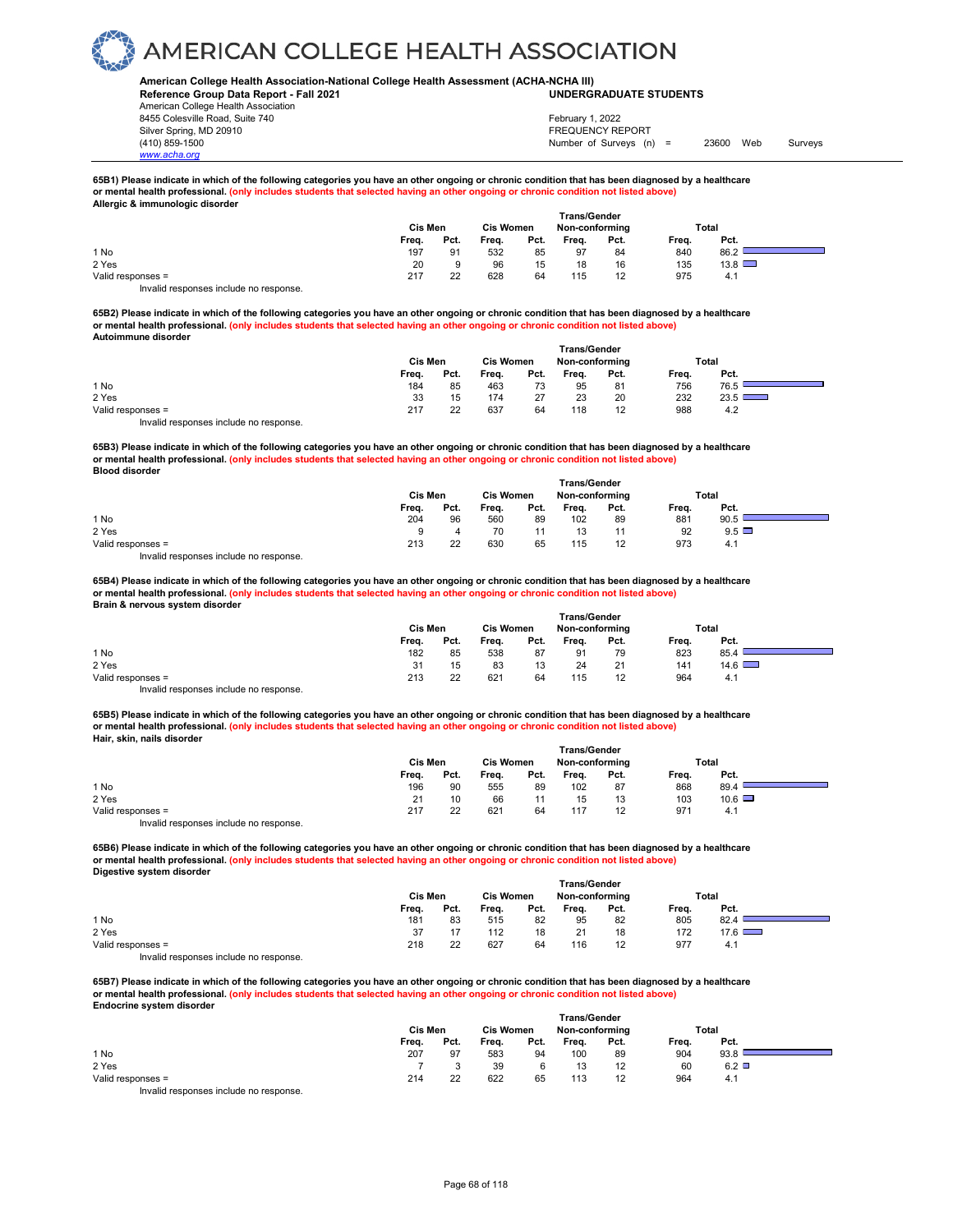#### **American College Health Association-National College Health Assessment (ACHA-NCHA III) UNDERGRADUATE STUDENTS**

**Reference Group Data Report - Fall 2021** American College Health Association 8455 Colesville Road, Suite 740 Silver Spring, MD 20910<br>
1990 - The Spring, MD 20910<br>
1990 - The Survey Structure of Surveys (notation of Surveys (notation of Surveys (notation of Surveys (notati

*www.acha.org*

Number of Surveys (n) = 23600 Web Surveys February 1, 2022

#### **65B8) Please indicate in which of the following categories you have an other ongoing or chronic condition that has been diagnosed by a healthcare or mental health professional. (only includes students that selected having an other ongoing or chronic condition not listed above) Eye/ear/nose/throat disorder**

| $-$ , 0, 0 an 11,000, the 0 at 0.001 apr |       |                             |       |      |                     |      |       |               |  |
|------------------------------------------|-------|-----------------------------|-------|------|---------------------|------|-------|---------------|--|
|                                          |       |                             |       |      | <b>Trans/Gender</b> |      |       |               |  |
|                                          |       | Cis Men<br><b>Cis Women</b> |       |      | Non-conforming      |      |       | <b>Total</b>  |  |
|                                          | Freq. | Pct.                        | Freq. | Pct. | Freq.               | Pct. | Freq. | Pct.          |  |
| 1 No                                     | 184   | 88                          | 560   | 90   | 97                  | 83   | 855   | 88.8          |  |
| 2 Yes                                    | 25    |                             | 62    | 10   | 20                  | 17   | 108   | $11.2$ $\Box$ |  |
| Valid responses =                        | 209   | 22                          | 622   | 65   | 117                 | 12   | 963   | 4.1           |  |
| Invalid responses include no response    |       |                             |       |      |                     |      |       |               |  |

**65B9) Please indicate in which of the following categories you have an other ongoing or chronic condition that has been diagnosed by a healthcare or mental health professional. (only includes students that selected having an other ongoing or chronic condition not listed above) Heart & vascular disorder** 

|                                        | <b>Trans/Gender</b> |      |                  |      |                |      |       |              |  |  |
|----------------------------------------|---------------------|------|------------------|------|----------------|------|-------|--------------|--|--|
|                                        | Cis Men             |      | <b>Cis Women</b> |      | Non-conforming |      | Total |              |  |  |
|                                        | Freq.               | Pct. | Freq.            | Pct. | Freq.          | Pct. | Frea. | Pct.         |  |  |
| 1 No                                   | 204                 | 95   | 581              | 94   | 102            | 90   | 902   | 94.0         |  |  |
| 2 Yes                                  | 10                  |      | 35               |      |                | 11   | 58    | $6.0$ $\Box$ |  |  |
| Valid responses =                      | 214                 | 22   | 616              | 64   | 114            | 12   | 960   | 4.1          |  |  |
| Invalid responses include no response. |                     |      |                  |      |                |      |       |              |  |  |

**65B10) Please indicate in which of the following categories you have an other ongoing or chronic condition that has been diagnosed by a healthcare or mental health professional. (only includes students that selected having an other ongoing or chronic condition not listed above) Infectious disease Trans/Gender**

|                   | ı rans/Gender |         |       |                  |       |                |       |                  |  |  |
|-------------------|---------------|---------|-------|------------------|-------|----------------|-------|------------------|--|--|
|                   |               | Cis Men |       | <b>Cis Women</b> |       | Non-conforming | Total |                  |  |  |
|                   | Freq.         | Pct.    | Freq. | Pct.             | Freq. | Pct.           | Freq. | Pct.             |  |  |
| 1 No              | 207           | 98      | 604   | 98               | 108   | 95             | 934   | 97.8             |  |  |
| 2 Yes             | 4             |         |       |                  | 6     |                | 21    | 2.2 <sub>0</sub> |  |  |
| Valid responses = | 211           | 22      | 615   | 64               | 114   | 12             | 955   | 4.0              |  |  |
| $\cdots$          |               |         |       |                  |       |                |       |                  |  |  |

Invalid responses include no response.

**65B11) Please indicate in which of the following categories you have an other ongoing or chronic condition that has been diagnosed by a healthcare or mental health professional. (only includes students that selected having an other ongoing or chronic condition not listed above) Mental health/psychological disorder** 

|                                        |         |      |                  |      | <b>Trans/Gender</b> |      |       |               |  |
|----------------------------------------|---------|------|------------------|------|---------------------|------|-------|---------------|--|
|                                        | Cis Men |      | <b>Cis Women</b> |      | Non-conforming      |      |       | Total         |  |
|                                        | Freq.   | Pct. | Freq.            | Pct. | Frea.               | Pct. | Freq. | Pct.          |  |
| 1 No                                   | 187     | 88   | 510              | 82   | 78                  | 68   | 787   | 81.6          |  |
| 2 Yes                                  | 26      | 12   | 111              | 18   | 37                  | 32   | 178   | $18.4$ $\Box$ |  |
| Valid responses =                      | 213     | 22   | 621              | 64   | 115                 | 12   | 965   | 4.1           |  |
| Invalid responses include no response. |         |      |                  |      |                     |      |       |               |  |

**65B12) Please indicate in which of the following categories you have an other ongoing or chronic condition that has been diagnosed by a healthcare or mental health professional. (only includes students that selected having an other ongoing or chronic condition not listed above) Musculoskeletal disorder** 

|                                        | <b>Trans/Gender</b> |      |       |                  |       |                |       |      |  |  |  |
|----------------------------------------|---------------------|------|-------|------------------|-------|----------------|-------|------|--|--|--|
|                                        | Cis Men             |      |       | <b>Cis Women</b> |       | Non-conforming | Total |      |  |  |  |
|                                        | Freq.               | Pct. | Freq. | Pct.             | Frea. | Pct.           | Freq. | Pct. |  |  |  |
| 1 No                                   | 188                 | 89   | 544   | 87               | 102   | 90             | 846   | 87.7 |  |  |  |
| 2 Yes                                  | 23                  |      | 81    | 13               | 12    |                | 119   | 12.3 |  |  |  |
| Valid responses =                      | 21                  | 22   | 625   | 65               | 114   | 12             | 965   | 4.1  |  |  |  |
| Invalid responses include no response. |                     |      |       |                  |       |                |       |      |  |  |  |

**65B13) Please indicate in which of the following categories you have an other ongoing or chronic condition that has been diagnosed by a healthcare or mental health professional. (only includes students that selected having an other ongoing or chronic condition not listed above) Reproductive system disorder** 

|                                        | <b>Trans/Gender</b> |      |                  |      |                |      |       |              |  |  |
|----------------------------------------|---------------------|------|------------------|------|----------------|------|-------|--------------|--|--|
|                                        | Cis Men             |      | <b>Cis Women</b> |      | Non-conforming |      | Total |              |  |  |
|                                        | Freq.               | Pct. | Freq.            | Pct. | Frea.          | Pct. | Freq. | Pct.         |  |  |
| 1 No                                   | 206                 | 98   | 571              | 92   | 103            | 91   | 895   | 93.          |  |  |
| 2 Yes                                  |                     |      | 50               |      | 10             | 9    | 66    | $6.9$ $\Box$ |  |  |
| Valid responses =                      | 211                 | 22   | 621              | 65   | 113            | 12   | 961   | 4.1          |  |  |
| Invalid responses include no response. |                     |      |                  |      |                |      |       |              |  |  |

**65B14) Please indicate in which of the following categories you have an other ongoing or chronic condition that has been diagnosed by a healthcare or mental health professional. (only includes students that selected having an other ongoing or chronic condition not listed above) Respiratory disorder** 

|                                       | <b>Trans/Gender</b> |      |                  |      |                |      |       |               |  |
|---------------------------------------|---------------------|------|------------------|------|----------------|------|-------|---------------|--|
|                                       | Cis Men             |      | <b>Cis Women</b> |      | Non-conforming |      | Total |               |  |
|                                       | Freq.               | Pct. | Freq.            | Pct. | Freq.          | Pct. | Freq. | Pct.          |  |
| 1 No                                  | 205                 | 97   | 594              | 96   | 107            | 95   | 920   | 95.8          |  |
| 2 Yes                                 |                     |      | 26               |      | 6              |      | 40    | $4.2 \square$ |  |
| Valid responses =                     | 212                 | 22   | 620              | 65   | 113            | 12   | 960   | 4.1           |  |
| lauglid responses include no response |                     |      |                  |      |                |      |       |               |  |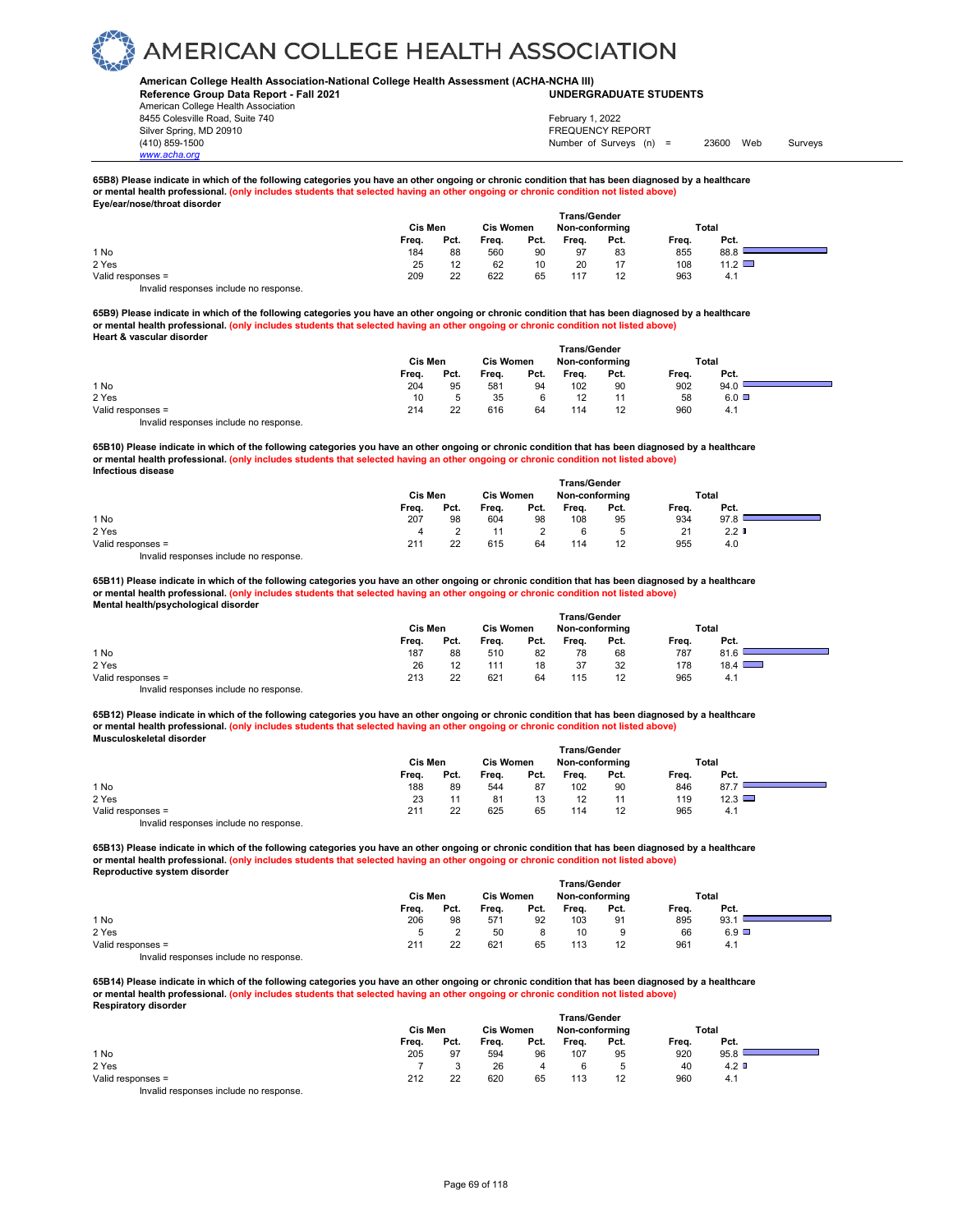#### **American College Health Association-National College Health Assessment (ACHA-NCHA III) UNDERGRADUATE STUDENTS**

**Reference Group Data Report - Fall 2021** American College Health Association 8455 Colesville Road, Suite 740 Silver Spring, MD 20910<br>
1990 - The Spring, MD 20910<br>
1990 - The Survey Structure of Surveys (notation of Surveys (notation of Surveys (notation of Surveys (notati

*www.acha.org*

Number of Surveys (n) = 23600 Web Surveys February 1, 2022

#### **65B15) Please indicate in which of the following categories you have an other ongoing or chronic condition that has been diagnosed by a healthcare or mental health professional. (only includes students that selected having an other ongoing or chronic condition not listed above) Sleep-wake disorder**

|                   |       | Cis Men |       |      | <b>Trans/Gender</b><br><b>Cis Women</b><br>Non-conforming |      |       | Total        |  |
|-------------------|-------|---------|-------|------|-----------------------------------------------------------|------|-------|--------------|--|
|                   | Freq. | Pct.    | Freq. | Pct. | Freq.                                                     | Pct. | Freq. | Pct.         |  |
| 1 No              | 200   | 94      | 598   | 96   | 99                                                        | 86   | 911   | 94.4         |  |
| 2 Yes             | 13    | 6       | 24    | 4    | 16                                                        | 14   | 54    | $5.6$ $\Box$ |  |
| Valid responses = | 213   | 22      | 622   | 64   | 115                                                       | 12   | 965   | 4.1          |  |
| .                 |       |         |       |      |                                                           |      |       |              |  |

Invalid responses include no response.

**65B16) Please indicate in which of the following categories you have an other ongoing or chronic condition that has been diagnosed by a healthcare or mental health professional. (only includes students that selected having an other ongoing or chronic condition not listed above) Urinary system disorder** 

|                                        | <b>Trans/Gender</b> |      |       |                  |       |                |       |                  |  |
|----------------------------------------|---------------------|------|-------|------------------|-------|----------------|-------|------------------|--|
|                                        | Cis Men             |      |       | <b>Cis Women</b> |       | Non-conforming | Total |                  |  |
|                                        | Freq.               | Pct. | Freq. | Pct.             | Freq. | Pct.           | Freq. | Pct.             |  |
| 1 No                                   | 207                 | 98   | 603   | 98               | 105   | 92             | 930   | 97.              |  |
| 2 Yes                                  |                     |      | 15    |                  | 9     |                | 28    | 2.9 <sup>°</sup> |  |
| Valid responses =                      | 211                 | 22   | 618   | 65               | 114   | 12             | 958   | 4.1              |  |
| Invalid responses include no response. |                     |      |       |                  |       |                |       |                  |  |

**65B17) Please indicate in which of the following categories you have an other ongoing or chronic condition that has been diagnosed by a healthcare or mental health professional. (only includes students that selected having an other ongoing or chronic condition not listed above) Other ongoing or chronic condition not previously reported Trans/Gender**

|                   |       | Cis Men |       | <b>Cis Women</b> |       | Non-conforming | Total |      |  |
|-------------------|-------|---------|-------|------------------|-------|----------------|-------|------|--|
|                   | Freq. | Pct.    | Freq. | Pct.             | Freq. | Pct.           | Freq. | Pct. |  |
| 1 No              | 122   | 65      | 352   | 68               | 62    | 64             | 543   | 66.5 |  |
| 2 Yes             | 66    | 35      | 165   | 32               | 35    | 36             | 273   | 33.5 |  |
| Valid responses = | 188   | 23      | 517   | 63               | 97    | 12             | 816   | 3.5  |  |
| .                 |       |         |       |                  |       |                |       |      |  |

Invalid responses include no response.

#### **65C1) Have you ever been diagnosed with any of the following ongoing or chronic allergic & immunologic disorders? (only includes students that selected having an ongoing/chronic allergic & immunologic disorder not listed above) Anaphylaxis**

| . .                                    | Cis Men | <b>Cis Women</b> |       | <b>Trans/Gender</b><br>Non-conforming |       |      | <b>Total</b> |                |  |
|----------------------------------------|---------|------------------|-------|---------------------------------------|-------|------|--------------|----------------|--|
|                                        | Freq.   | Pct.             | Freq. | Pct.                                  | Frea. | Pct. | Frea.        | Pct.           |  |
| 1 No                                   | 19      | 95               | 80    | 84                                    |       | 94   | 117          | 87.3           |  |
| 2 Yes                                  |         |                  | 15    | 16                                    |       |      |              | $12.7 \square$ |  |
| Valid responses =                      | 20      | 15               | 95    |                                       | 18    | 13   | 134          | 0.6            |  |
| Invalid responses include no response. |         |                  |       |                                       |       |      |              |                |  |

**65C2) Have you ever been diagnosed with any of the following ongoing or chronic allergic & immunologic disorders? (only includes students that selected having an ongoing/chronic allergic & immunologic disorder not listed above) Medication allergy** 

| --                |         |                  |       |                |       |       |       |      |
|-------------------|---------|------------------|-------|----------------|-------|-------|-------|------|
|                   | Cis Men | <b>Cis Women</b> |       | Non-conforming |       | Total |       |      |
|                   | Frea.   | Pct.             | Frea. | Pct.           | Frea. | Pct.  | Frea. | Pct. |
| 1 No              | 14      | 70               | 57    | 59             | 12    | 67    | 84    | 62.2 |
| 2 Yes             | 6       | 30               | 39    | 41             |       | 33    | 51    | 37.8 |
| Valid responses = | 20      | 15               | 96    |                | 18    | 13    | 135   | 0.6  |
|                   |         |                  |       |                |       |       |       |      |

Invalid responses include no response.

**65C3) Have you ever been diagnosed with any of the following ongoing or chronic allergic & immunologic disorders? (only includes students that selected having an ongoing/chronic allergic & immunologic disorder not listed above) Latex allergy** 

|                                       | <b>Trans/Gender</b> |                  |       |                |       |       |       |      |  |  |  |
|---------------------------------------|---------------------|------------------|-------|----------------|-------|-------|-------|------|--|--|--|
|                                       | Cis Men             | <b>Cis Women</b> |       | Non-conforming |       | Total |       |      |  |  |  |
|                                       | Frea.               | Pct.             | Frea. | Pct.           | Frea. | Pct.  | Frea. | Pct. |  |  |  |
| 1 No                                  | 20                  | 100              | 85    | 90             | 16    | 89    | 122   | 91.7 |  |  |  |
| 2 Yes                                 |                     |                  |       | 10             |       |       |       | 8.3  |  |  |  |
| Valid responses =                     | 20                  | 15               | 94    |                | 18    | 14    | 133   | 0.6  |  |  |  |
| Involid responses include no response |                     |                  |       |                |       |       |       |      |  |  |  |

Invalid responses include no response.

**65C4) Have you ever been diagnosed with any of the following ongoing or chronic allergic & immunologic disorders? (only includes students that selected having an ongoing/chronic allergic & immunologic disorder not listed above) Insect/bee sting allergy** 

|                   | <b>Trans/Gender</b> |      |                  |      |                |      |       |      |  |
|-------------------|---------------------|------|------------------|------|----------------|------|-------|------|--|
|                   | Cis Men             |      | <b>Cis Women</b> |      | Non-conforming |      | Total |      |  |
|                   | Freq.               | Pct. | Freq.            | Pct. | Freq.          | Pct. | Freq. | Pct. |  |
| 1 No              | 20                  | 100  | 88               | 94   |                | 94   | 126   | 94.7 |  |
| 2 Yes             |                     |      |                  |      |                |      |       | 5.3  |  |
| Valid responses = | 20                  | 15   | 94               |      | 18             | 14   | 133   | 0.6  |  |
|                   |                     |      |                  |      |                |      |       |      |  |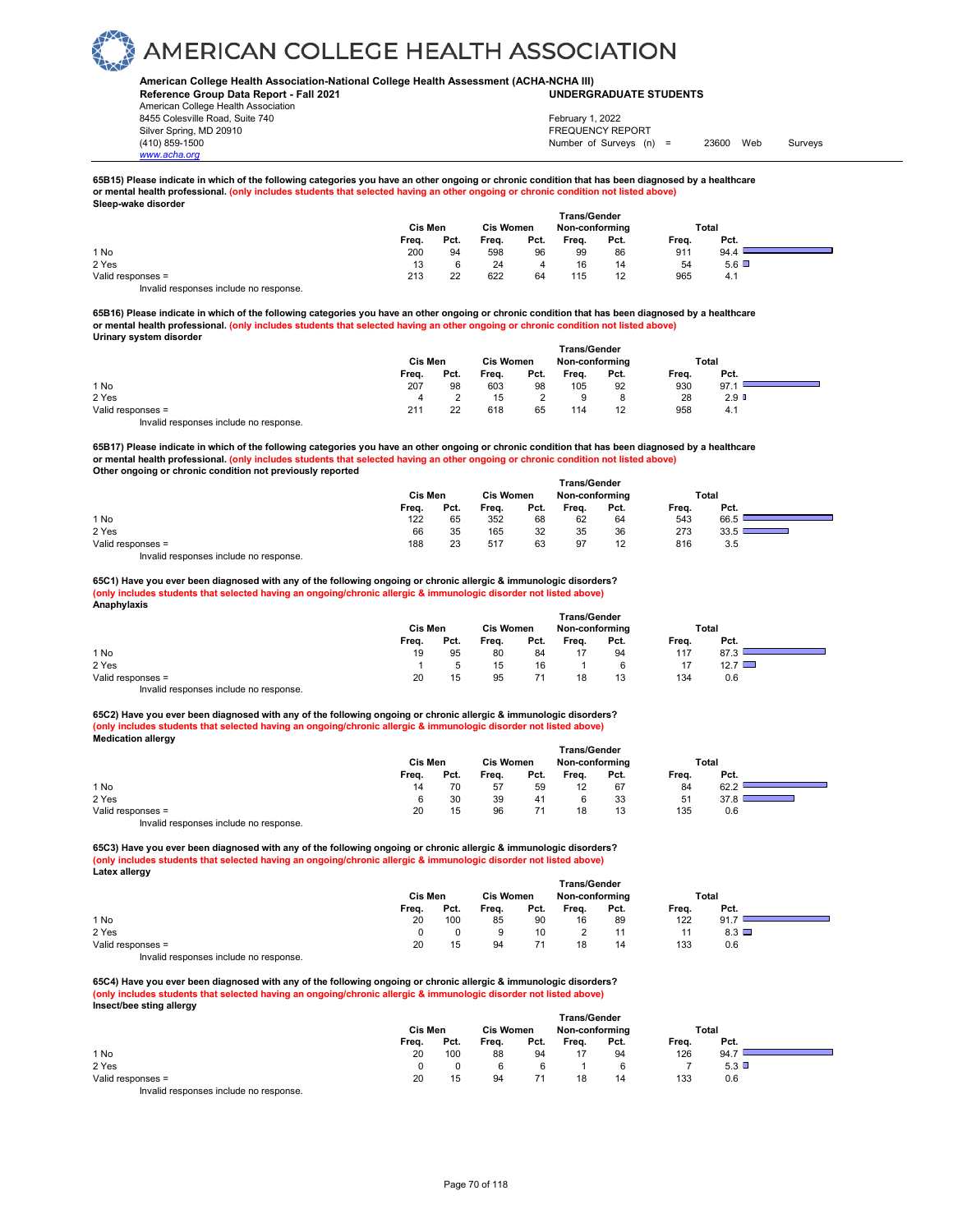### **American College Health Association-National College Health Assessment (ACHA-NCHA III) UNDERGRADUATE STUDENTS**

**Reference Group Data Report - Fall 2021** American College Health Association 8455 Colesville Road, Suite 740

Silver Spring, MD 20910<br>
1990 - The Spring, MD 20910<br>
1990 - The Survey Structure of Surveys (notation of Surveys (notation of Surveys (notation of Surveys (notati Number of Surveys (n) = 23600 Web Surveys February 1, 2022

۰

۰

## **65C5) Have you ever been diagnosed with any of the following ongoing or chronic allergic & immunologic disorders? (only includes students that selected having an ongoing/chronic allergic & immunologic disorder not listed above) Immune deficiency**

|                   | Cis Men<br><b>Cis Women</b> |      |       |      |       | <b>Trans/Gender</b><br>Non-conforming |       | Total |  |
|-------------------|-----------------------------|------|-------|------|-------|---------------------------------------|-------|-------|--|
|                   | Freq.                       | Pct. | Freq. | Pct. | Freq. | Pct.                                  | Freq. | Pct.  |  |
| 1 No              | 18                          | 90   |       | 76   | 14    | 78                                    | 104   | 78.2  |  |
| 2 Yes             |                             | 10   | 23    | 25   | 4     | 22                                    | 29    | 21.8  |  |
| Valid responses = | 20                          | 15   | 94    |      | 18    | 14                                    | 133   | 0.6   |  |

Invalid responses include no response.

*www.acha.org*

**65C6) Have you ever been diagnosed with any of the following ongoing or chronic allergic & immunologic disorders? (only includes students that selected having an ongoing/chronic allergic & immunologic disorder not listed above) Other allergic or immunologic condition not previously reported** 

|                                       | <b>Trans/Gender</b> |                  |       |                |       |       |       |      |  |  |  |  |
|---------------------------------------|---------------------|------------------|-------|----------------|-------|-------|-------|------|--|--|--|--|
|                                       | Cis Men             | <b>Cis Women</b> |       | Non-conforming |       | Total |       |      |  |  |  |  |
|                                       | Frea.               | Pct.             | Frea. | Pct.           | Frea. | Pct.  | Frea. | Pct. |  |  |  |  |
| 1 No                                  | 16                  | 100              | 61    | 82             |       | 75    | 86    | 83.5 |  |  |  |  |
| 2 Yes                                 |                     |                  | 13    | 18             |       | 25    |       | 16.5 |  |  |  |  |
| Valid responses =                     | 16                  | 16               | 74    | 72             |       | 12    | 103   | 0.4  |  |  |  |  |
| lauglid reepenees inslude ne reepenee |                     |                  |       |                |       |       |       |      |  |  |  |  |

Invalid responses include no response.

**65D1) Have you ever been diagnosed with any of the following ongoing or chronic autoimmune disorders? (only includes students that selected having an ongoing/chronic autoimmune disorder not listed above) Other allergic or immunologic condition**

|                   | <b>Trans/Gender</b> |         |       |                  |       |                |       |       |  |  |  |
|-------------------|---------------------|---------|-------|------------------|-------|----------------|-------|-------|--|--|--|
|                   |                     | Cis Men |       | <b>Cis Women</b> |       | Non-conforming |       | Total |  |  |  |
|                   | Frea.               | Pct.    | Freq. | Pct.             | Freq. | Pct.           | Freq. | Pct.  |  |  |  |
| 1 No              | 28                  | 88      | 126   | 76               |       | 45             | 165   | 75.3  |  |  |  |
| 2 Yes             |                     | 13      | 39    | 24               |       | 55             | 54    | 24.7  |  |  |  |
| Valid responses = | 32                  | 15      | 165   | 75               | 20    | 9              | 219   | 0.9   |  |  |  |
|                   |                     |         |       |                  |       |                |       |       |  |  |  |

Invalid responses include no response.

#### **65D2) Have you ever been diagnosed with any of the following ongoing or chronic autoimmune disorders? (only includes students that selected having an ongoing/chronic autoimmune disorder not listed above) Rheumatoid Arthritis**

|                                        | Cis Men<br><b>Cis Women</b> |      |       |      | <b>Trans/Gender</b><br>Non-conforming |      |       | Total         |  |
|----------------------------------------|-----------------------------|------|-------|------|---------------------------------------|------|-------|---------------|--|
|                                        | Freq.                       | Pct. | Freq. | Pct. | Frea.                                 | Pct. | Freq. | Pct.          |  |
| 1 No                                   | 30                          | 94   | 144   | 87   | 15                                    | 75   | 191   | 87.2          |  |
| 2 Yes                                  |                             |      | 21    | 13   |                                       | 25   | 28    | $12.8$ $\Box$ |  |
| Valid responses =                      | 32                          | 15   | 165   | 75   | 20                                    | 9    | 219   | 0.9           |  |
| Invalid responses include no response. |                             |      |       |      |                                       |      |       |               |  |

**65D3) Have you ever been diagnosed with any of the following ongoing or chronic autoimmune disorders? (only includes students that selected having an ongoing/chronic autoimmune disorder not listed above) Scleroderma** 

|                                           | Cis Men | <b>Trans/Gender</b><br><b>Cis Women</b><br>Non-conforming |       |      |       | Total |       |      |  |
|-------------------------------------------|---------|-----------------------------------------------------------|-------|------|-------|-------|-------|------|--|
|                                           | Freq.   | Pct.                                                      | Freq. | Pct. | Freq. | Pct.  | Freq. | Pct. |  |
| 1 No                                      | 32      | 100                                                       | 163   | 99   | 17    | 90    | 214   | 98.2 |  |
| 2 Yes                                     |         |                                                           |       |      |       | 11    |       | 1.8  |  |
| Valid responses =                         | 32      | 15                                                        | 165   | 76   | 19    | 9     | 218   | 0.9  |  |
| Initelial reconomers include no reconomer |         |                                                           |       |      |       |       |       |      |  |

Invalid responses include no response.

**65D4) Have you ever been diagnosed with any of the following ongoing or chronic autoimmune disorders? (only includes students that selected having an ongoing/chronic autoimmune disorder not listed above) Systemic Lupus Erythematosus** 

|                                        | <b>Trans/Gender</b> |      |                  |      |                |      |       |               |  |  |  |
|----------------------------------------|---------------------|------|------------------|------|----------------|------|-------|---------------|--|--|--|
|                                        | <b>Cis Men</b>      |      | <b>Cis Women</b> |      | Non-conforming |      |       | Total         |  |  |  |
|                                        | Freq.               | Pct. | Freq.            | Pct. | Frea.          | Pct. | Freq. | Pct.          |  |  |  |
| 1 No                                   | 31                  | 97   | 144              | 87   |                | 90   | 194   | 89.0          |  |  |  |
| 2 Yes                                  |                     |      |                  | 13   |                |      | 24    | $11.0$ $\Box$ |  |  |  |
| Valid responses =                      | 32                  | 15   | 165              | 76   | 19             |      | 218   | 0.9           |  |  |  |
| Invalid responses include no response. |                     |      |                  |      |                |      |       |               |  |  |  |

**65D5) Have you ever been diagnosed with any of the following ongoing or chronic autoimmune disorders? (only includes students that selected having an ongoing/chronic autoimmune disorder not listed above) Other autoimmune disorder not previously reported** 

|                   | <b>Trans/Gender</b> |      |                  |      |                |      |       |        |  |  |  |
|-------------------|---------------------|------|------------------|------|----------------|------|-------|--------|--|--|--|
|                   | Cis Men             |      | <b>Cis Women</b> |      | Non-conforming |      |       | Total  |  |  |  |
|                   | Freq.               | Pct. | Freq.            | Pct. | Freq.          | Pct. | Freq. | Pct.   |  |  |  |
| 1 No              | 18                  | 67   | 66               | 49   |                | 36   | 89    | -51.   |  |  |  |
| 2 Yes             |                     | 33   | 68               | 51   |                | 64   | 85    | 48.9 I |  |  |  |
| Valid responses = | 27                  | 16   | 134              |      |                |      | 174   | 0.7    |  |  |  |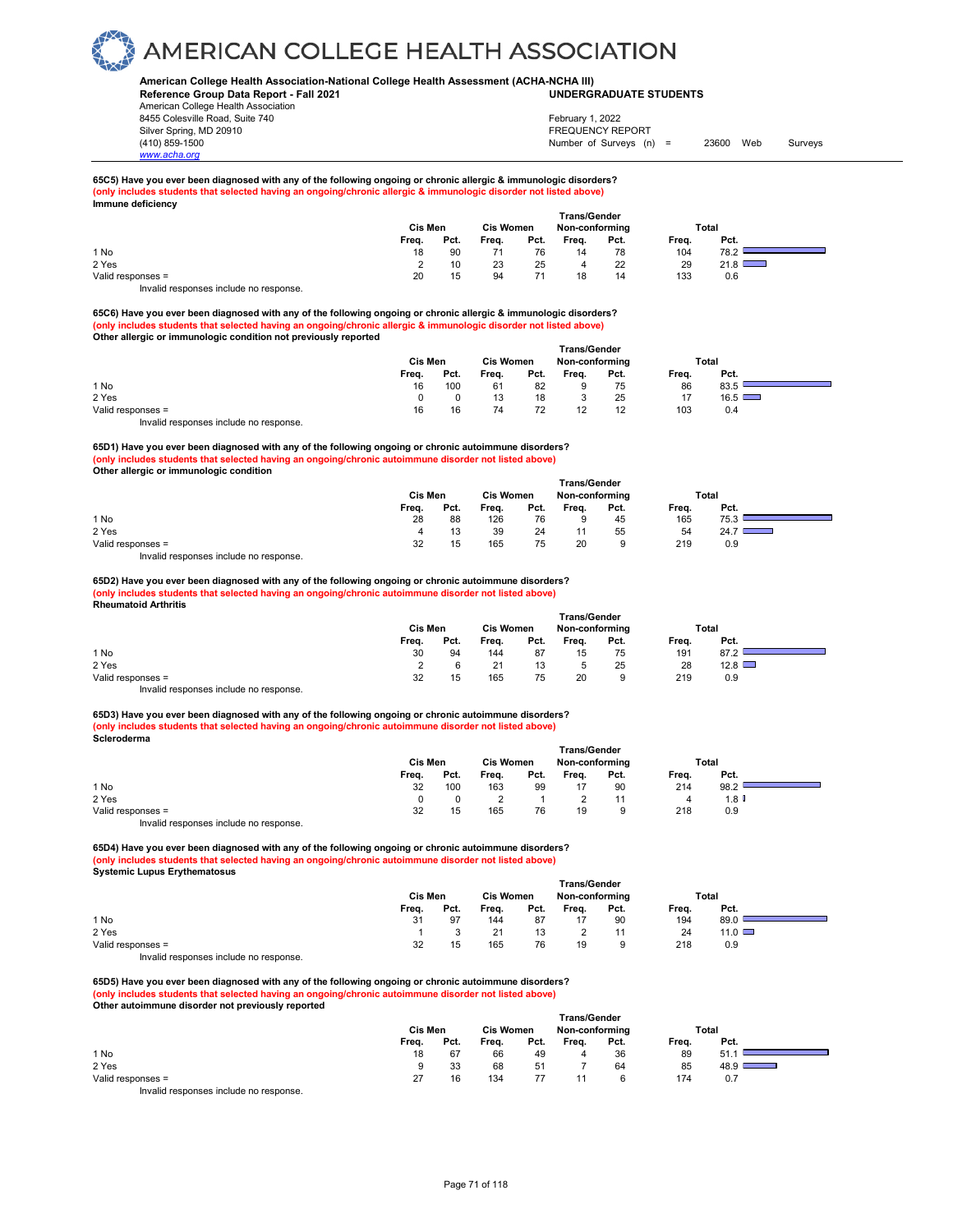### **American College Health Association-National College Health Assessment (ACHA-NCHA III) UNDERGRADUATE STUDENTS**

**Reference Group Data Report - Fall 2021** American College Health Association 8455 Colesville Road, Suite 740 Silver Spring, MD 20910<br>
1990 - The Spring, MD 20910<br>
1990 - The Survey Structure of Surveys (notation of Surveys (notation of Surveys (notation of Surveys (notati

Number of Surveys (n) = 23600 Web Surveys February 1, 2022

#### **65E1) Have you ever been diagnosed with any of the following ongoing or chronic blood disorders? (only includes students that selected having an ongoing/chronic blood disorder not listed above) Anemia**

| Pct.<br>Freq. |                                             |
|---------------|---------------------------------------------|
| 31<br>34.8    |                                             |
| 58<br>65.2    |                                             |
| 89<br>0.4     |                                             |
|               | Non-conforming<br>Total<br>Pct.<br>23<br>15 |

Invalid responses include no response.

*www.acha.org*

**65E2) Have you ever been diagnosed with any of the following ongoing or chronic blood disorders? (only includes students that selected having an ongoing/chronic blood disorder not listed above) Hemophilia**

|                                           | Trans/Gender |      |                  |      |                |      |       |              |  |  |  |
|-------------------------------------------|--------------|------|------------------|------|----------------|------|-------|--------------|--|--|--|
|                                           | Cis Men      |      | <b>Cis Women</b> |      | Non-conforming |      | Total |              |  |  |  |
|                                           | Freq.        | Pct. | Freq.            | Pct. | Freq.          | Pct. | Freq. | Pct.         |  |  |  |
| 1 No                                      |              | 89   | 59               | 97   | 10             | 83   | 77    | 93.9         |  |  |  |
| 2 Yes                                     |              |      |                  |      |                |      |       | $6.1$ $\Box$ |  |  |  |
| Valid responses =                         |              |      | 61               | 74   | 12             | 15   | 82    | 0.3          |  |  |  |
| Initelial reconomece include no reconomec |              |      |                  |      |                |      |       |              |  |  |  |

Invalid responses include no response.

**65E3) Have you ever been diagnosed with any of the following ongoing or chronic blood disorders? (only includes students that selected having an ongoing/chronic blood disorder not listed above) Hypercoagulable states** 

|                   | <b>Trans/Gender</b> |         |       |                  |       |                |       |              |  |  |  |
|-------------------|---------------------|---------|-------|------------------|-------|----------------|-------|--------------|--|--|--|
|                   |                     | Cis Men |       | <b>Cis Women</b> |       | Non-conforming |       | Total        |  |  |  |
|                   | Freq.               | Pct.    | Freq. | Pct.             | Freq. | Pct.           | Freq. | Pct.         |  |  |  |
| 1 No              |                     | 89      | 59    | 94               | 10    | 83             | 77    | 91.7         |  |  |  |
| 2 Yes             |                     |         |       |                  |       | 17             |       | $8.3$ $\Box$ |  |  |  |
| Valid responses = |                     |         | 63    | 75               | 12    | 14             | 84    | 0.4          |  |  |  |
| $\cdots$<br>. .   |                     |         |       |                  |       |                |       |              |  |  |  |

Invalid responses include no response.

**65E4) Have you ever been diagnosed with any of the following ongoing or chronic blood disorders? (only includes students that selected having an ongoing/chronic blood disorder not listed above) Platelet Conditions** 

|                                        | Cis Men | <b>Cis Women</b> |       | Trans/Gender<br>Non-conforming |       | Total |       |               |  |
|----------------------------------------|---------|------------------|-------|--------------------------------|-------|-------|-------|---------------|--|
|                                        | Freq.   | Pct.             | Freq. | Pct.                           | Freq. | Pct.  | Freq. | Pct.          |  |
| 1 No                                   |         | 78               | 57    | 92                             | 10    | 83    | 74    | 89.2          |  |
| 2 Yes                                  |         | 22               |       |                                |       | 17    | 9     | $10.8$ $\Box$ |  |
| Valid responses =                      |         |                  | 62    | 75                             |       | 14    | 83    | 0.4           |  |
| Invalid responses include no response. |         |                  |       |                                |       |       |       |               |  |

**65E5) Have you ever been diagnosed with any of the following ongoing or chronic blood disorders? (only includes students that selected having an ongoing/chronic blood disorder not listed above) Sickle Cell Disease** 

|                                                                           | <b>Trans/Gender</b> |      |                  |      |                |      |              |      |  |  |  |
|---------------------------------------------------------------------------|---------------------|------|------------------|------|----------------|------|--------------|------|--|--|--|
|                                                                           | Cis Men             |      | <b>Cis Women</b> |      | Non-conforming |      | <b>Total</b> |      |  |  |  |
|                                                                           | Freq.               | Pct. | Freq.            | Pct. | Freq.          | Pct. | Freq.        | Pct. |  |  |  |
| 1 No                                                                      |                     | 89   | 58               | 98   | 10             | 83   | 76           | 95.0 |  |  |  |
| 2 Yes                                                                     |                     |      |                  |      |                |      | 4            | 5.0  |  |  |  |
| Valid responses =                                                         | a                   |      | 59               | 74   | 12             | 15   | 80           | 0.3  |  |  |  |
| the control theory is a structure that the collection of the state of the |                     |      |                  |      |                |      |              |      |  |  |  |

Invalid responses include no response.

**65E6) Have you ever been diagnosed with any of the following ongoing or chronic blood disorders? (only includes students that selected having an ongoing/chronic blood disorder not listed above) Other blood condition not previously reported** 

|                   | <b>Trans/Gender</b> |      |                  |      |                |      |              |      |  |  |
|-------------------|---------------------|------|------------------|------|----------------|------|--------------|------|--|--|
|                   | Cis Men             |      | <b>Cis Women</b> |      | Non-conforming |      | <b>Total</b> |      |  |  |
|                   | Freq.               | Pct. | Freq.            | Pct. | Frea.          | Pct. | Freq.        | Pct. |  |  |
| 1 No              | <u>.</u>            | 22   | 29               | 63   |                | 58   | 38           | 56.7 |  |  |
| 2 Yes             |                     | 78   |                  | 37   |                | 42   | 29           | 43.3 |  |  |
| Valid responses = | 9                   | 13   | 46               | 69   | 12             | 18   | 67           | 0.3  |  |  |
|                   |                     |      |                  |      |                |      |              |      |  |  |

Invalid responses include no response.

**65F1) Have you ever been diagnosed with any of the following ongoing or chronic brain & nervous system disorders? (only includes students that selected having an ongoing/chronic brain & nervous system disorder not listed above) Cerebral Palsy** 

|                                        |         |      |                  |      | <b>Trans/Gender</b> |      |       |                  |  |
|----------------------------------------|---------|------|------------------|------|---------------------|------|-------|------------------|--|
|                                        | Cis Men |      | <b>Cis Women</b> |      | Non-conforming      |      | Total |                  |  |
|                                        | Freq.   | Pct. | Freq.            | Pct. | Freq.               | Pct. | Freq. | Pct.             |  |
| 1 No                                   | 28      | 97   |                  | 98   | 21                  | 91   | 129   | 96.3             |  |
| 2 Yes                                  |         |      |                  |      |                     |      |       | 3.7 <sup>°</sup> |  |
| Valid responses =                      | 29      | 22   | 79               | 59   | 23                  | 17   | 134   | 0.6              |  |
| Invalid responses include no response. |         |      |                  |      |                     |      |       |                  |  |

Page 72 of 118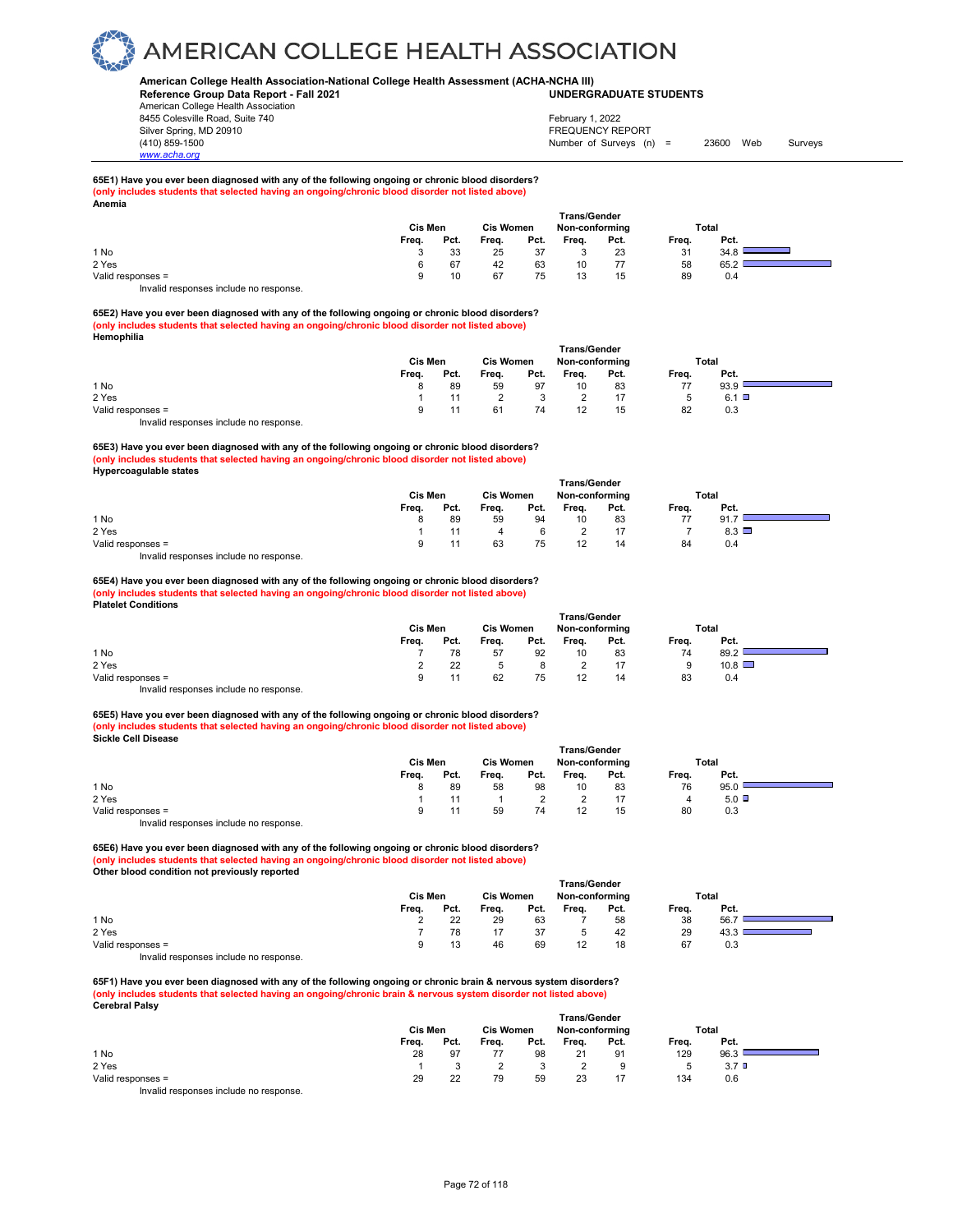### **American College Health Association-National College Health Assessment (ACHA-NCHA III) UNDERGRADUATE STUDENTS**

**Reference Group Data Report - Fall 2021** American College Health Association

8455 Colesville Road, Suite 740 Silver Spring, MD 20910<br>
1990 - 1990 - 1991 - 1991 - 1992 - 1993 - 1994 - 1995 - 1998 - 1999 - 1999 - 1999 - 1999 - 1999 - 1999 - 199<br>
1990 - 1999 - 1999 - 1999 - 1999 - 1999 - 1999 - 1999 - 1999 - 1999 - 1999 - 1999 - 199

*www.acha.org*

Number of Surveys (n) = 23600 Web Surveys February 1, 2022

#### **65F2) Have you ever been diagnosed with any of the following ongoing or chronic brain & nervous system disorders? (only includes students that selected having an ongoing/chronic brain & nervous system disorder not listed above) Epilepsy**

|                   | Cis Men | <b>Trans/Gender</b><br><b>Cis Women</b><br>Non-conforming |       |      |       |      | Total |                                      |  |
|-------------------|---------|-----------------------------------------------------------|-------|------|-------|------|-------|--------------------------------------|--|
|                   | Freq.   | Pct.                                                      | Freq. | Pct. | Frea. | Pct. | Freq. | Pct.                                 |  |
| 1 No              | 18      | 60                                                        | 65    | 79   | 18    | 78   | 103   | 74.6                                 |  |
| 2 Yes             | 12      | 40                                                        |       | 21   |       | 22   | 35    | $25.4$ I<br><b>Contract Contract</b> |  |
| Valid responses = | 30      | 22                                                        | 82    | 59   | 23    | 17   | 138   | 0.6                                  |  |
|                   |         |                                                           |       |      |       |      |       |                                      |  |

Invalid responses include no response.

**65F3) Have you ever been diagnosed with any of the following ongoing or chronic brain & nervous system disorders? (only includes students that selected having an ongoing/chronic brain & nervous system disorder not listed above) Seizure Conditions** 

|                                        | Trans/Gender |                  |       |                |       |      |       |      |  |  |  |
|----------------------------------------|--------------|------------------|-------|----------------|-------|------|-------|------|--|--|--|
|                                        | Cis Men      | <b>Cis Women</b> |       | Non-conforming |       |      | Total |      |  |  |  |
|                                        | Frea.        | Pct.             | Frea. | Pct.           | Frea. | Pct. | Frea. | Pct. |  |  |  |
| 1 No                                   | 19           | 63               | 67    | 84             |       | 74   | 106   | 77.9 |  |  |  |
| 2 Yes                                  | 11           | 37               | 13    | 16             |       | 26   | 30    | 22.1 |  |  |  |
| Valid responses =                      | 30           | 22               | 80    | 59             | 23    |      | 136   | 0.6  |  |  |  |
| Invalid responses include no response. |              |                  |       |                |       |      |       |      |  |  |  |

**65F4) Have you ever been diagnosed with any of the following ongoing or chronic brain & nervous system disorders? (only includes students that selected having an ongoing/chronic brain & nervous system disorder not listed above) Multiple Sclerosis** 

|                   | <b>Trans/Gender</b> |                  |       |                |       |       |       |      |  |  |  |  |
|-------------------|---------------------|------------------|-------|----------------|-------|-------|-------|------|--|--|--|--|
|                   | Cis Men             | <b>Cis Women</b> |       | Non-conforming |       | Total |       |      |  |  |  |  |
|                   | Frea.               | Pct.             | Frea. | Pct.           | Frea. | Pct.  | Frea. | Pct. |  |  |  |  |
| 1 No              | 28                  | 97               | 80    | 100            | 18    | 78    | 129   | 95.6 |  |  |  |  |
| 2 Yes             |                     |                  |       |                |       | 22    | 6     | 4.4  |  |  |  |  |
| Valid responses = | 29                  | 21               | 80    | 59             | 23    |       | 135   | 0.6  |  |  |  |  |

Invalid responses include no response.

**65F5) Have you ever been diagnosed with any of the following ongoing or chronic brain & nervous system disorders? (only includes students that selected having an ongoing/chronic brain & nervous system disorder not listed above) Other brain or nervous system condition not previously reported** 

|                                        |       | <b>Trans/Gender</b> |       |                  |       |                |       |       |  |  |  |  |
|----------------------------------------|-------|---------------------|-------|------------------|-------|----------------|-------|-------|--|--|--|--|
|                                        |       | Cis Men             |       | <b>Cis Women</b> |       | Non-conforming |       | Total |  |  |  |  |
|                                        | Frea. | Pct.                | Frea. | Pct.             | Frea. | Pct.           | Frea. | Pct.  |  |  |  |  |
| 1 No                                   |       | 63                  | 30    | 48               |       | 30             | 53    | 47.3  |  |  |  |  |
| 2 Yes                                  | 10    | 37                  | 33    | 52               | 14    | 70             | 59    | 52.7  |  |  |  |  |
| Valid responses =                      | 27    | 24                  | 63    | 56               | 20    | 18             | 112   | 0.5   |  |  |  |  |
| Invalid responses include no response. |       |                     |       |                  |       |                |       |       |  |  |  |  |

**65G1) Have you ever been diagnosed with any of the following ongoing or chronic hair, skin, nail disorders? (only includes students that selected having an ongoing/chronic hair, skin, nail disorder not listed above) Alopecia**

|                                       | Trans/Gender |                  |       |                |       |       |                   |      |  |  |  |
|---------------------------------------|--------------|------------------|-------|----------------|-------|-------|-------------------|------|--|--|--|
|                                       | Cis Men      | <b>Cis Women</b> |       | Non-conforming |       | Total |                   |      |  |  |  |
|                                       | Frea.        | Pct.             | Frea. | Pct.           | Frea. | Pct.  | Frea.             | Pct. |  |  |  |
| 1 No                                  | 13           |                  | 53    | 90             |       | 86    | 78                | 86.7 |  |  |  |
| 2 Yes                                 | 4            | 24               |       | 10             |       | 14    | $12 \overline{ }$ | 13.3 |  |  |  |
| Valid responses =                     |              | 19               | 59    | 66             | 14    | 16    | 90                | 0.4  |  |  |  |
| Involid recnonces include no recnonce |              |                  |       |                |       |       |                   |      |  |  |  |

Invalid responses include no response.

**65G2) Have you ever been diagnosed with any of the following ongoing or chronic hair, skin, nail disorders? (only includes students that selected having an ongoing/chronic hair, skin, nail disorder not listed above) Eczema**

|                                                                   | <b>Trans/Gender</b> |                  |       |                |       |       |       |      |  |  |  |
|-------------------------------------------------------------------|---------------------|------------------|-------|----------------|-------|-------|-------|------|--|--|--|
|                                                                   | Cis Men             | <b>Cis Women</b> |       | Non-conforming |       | Total |       |      |  |  |  |
|                                                                   | Frea.               | Pct.             | Frea. | Pct.           | Freq. | Pct.  | Frea. | Pct. |  |  |  |
| 1 No                                                              |                     | 42               | 24    | 39             |       | 43    | 38    | 40.0 |  |  |  |
| 2 Yes                                                             |                     | 58               | 38    | 61             |       | 57    | 57    | 60.0 |  |  |  |
| Valid responses =                                                 | 19                  | 20               | 62    | 65             | 14    | 15    | 95    | 0.4  |  |  |  |
| has said all the area are a considerable that are a considered as |                     |                  |       |                |       |       |       |      |  |  |  |

Invalid responses include no response.

**65G3) Have you ever been diagnosed with any of the following ongoing or chronic hair, skin, nail disorders? (only includes students that selected having an ongoing/chronic hair, skin, nail disorder not listed above) Hirsutism**

| .                                                                      |       |         |       |                  | <b>Trans/Gender</b> |                |       |                  |  |
|------------------------------------------------------------------------|-------|---------|-------|------------------|---------------------|----------------|-------|------------------|--|
|                                                                        |       | Cis Men |       | <b>Cis Women</b> |                     | Non-conforming |       | Total            |  |
|                                                                        | Freq. | Pct.    | Freq. | Pct.             | Freq.               | Pct.           | Freq. | Pct.             |  |
| 1 No                                                                   | 16    | 94      | 59    | 100              | 13                  | 93             | 88    | 97.8             |  |
| 2 Yes                                                                  |       |         |       |                  |                     |                |       | 2.2 <sup>T</sup> |  |
| Valid responses =                                                      | 17    | 19      | 59    | 66               | 14                  | 16             | 90    | 0.4              |  |
| The control to a process of the control of the process of the process. |       |         |       |                  |                     |                |       |                  |  |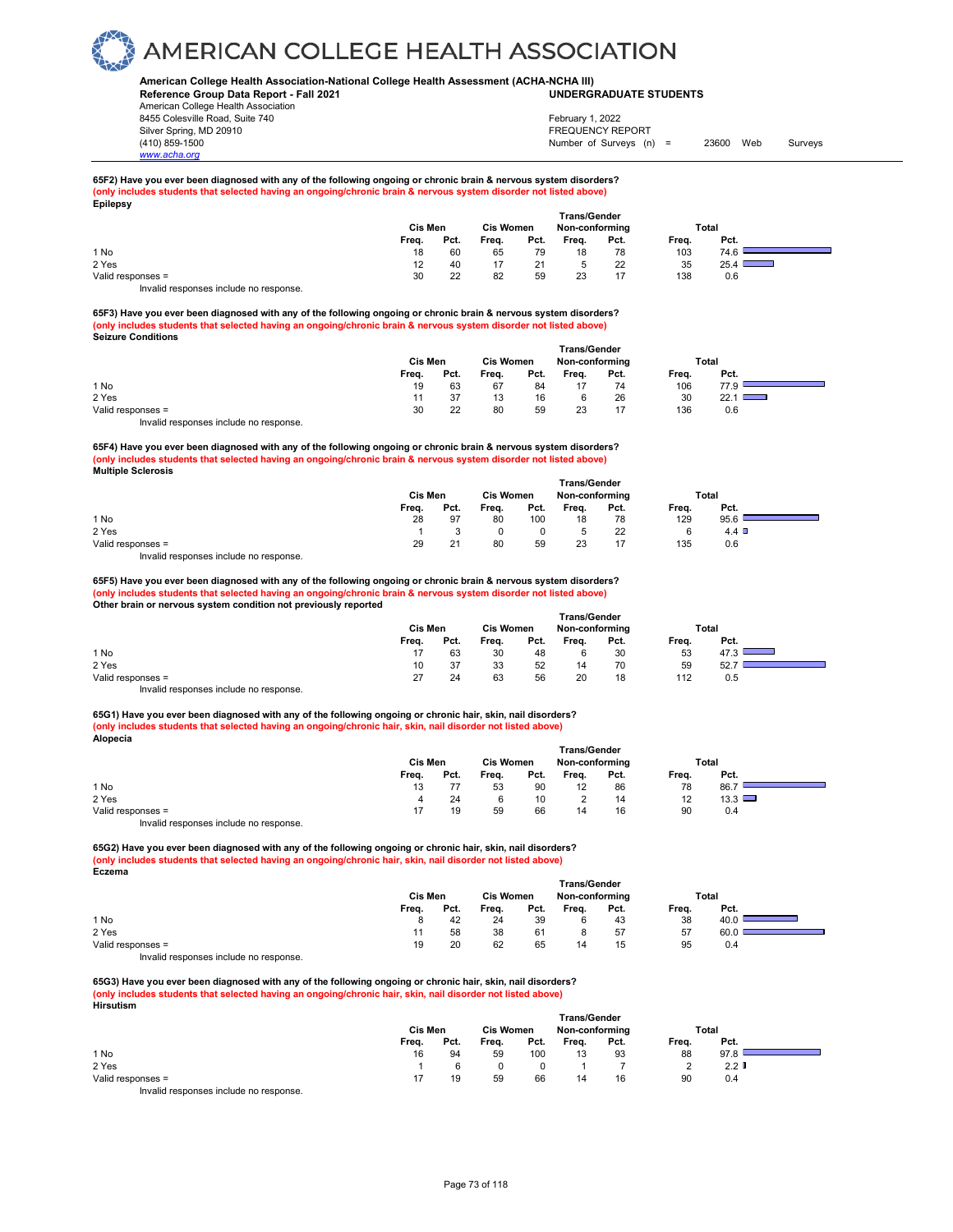### **American College Health Association-National College Health Assessment (ACHA-NCHA III) UNDERGRADUATE STUDENTS**

**Reference Group Data Report - Fall 2021** American College Health Association 8455 Colesville Road, Suite 740 Silver Spring, MD 20910<br>
1990 - The Spring, MD 20910<br>
1990 - The Survey Structure of Surveys (notation of Surveys (notation of Surveys (notation of Surveys (notati

## Number of Surveys (n) = 23600 Web Surveys February 1, 2022

#### **65G4) Have you ever been diagnosed with any of the following ongoing or chronic hair, skin, nail disorders? (only includes students that selected having an ongoing/chronic hair, skin, nail disorder not listed above) Hyperhidrosis**

| - -               |       | Cis Men |       | <b>Cis Women</b> |       | <b>Trans/Gender</b><br>Non-conforming |        | Total        |  |
|-------------------|-------|---------|-------|------------------|-------|---------------------------------------|--------|--------------|--|
|                   | Freq. | Pct.    | Freq. | Pct.             | Freq. | Pct.                                  | Freq.  | Pct.         |  |
| 1 No              | 16    | 94      | 57    | 97               | 12    | 86                                    | 85     | 94.4         |  |
| 2 Yes             |       |         |       |                  |       | 14                                    | 5<br>ັ | $5.6$ $\Box$ |  |
| Valid responses = |       | 19      | 59    | 66               | 14    | 16                                    | 90     | 0.4          |  |
| .<br>.            |       |         |       |                  |       |                                       |        |              |  |

Invalid responses include no response.

*www.acha.org*

**65G5) Have you ever been diagnosed with any of the following ongoing or chronic hair, skin, nail disorders? (only includes students that selected having an ongoing/chronic hair, skin, nail disorder not listed above) Photodermatitis**

|                                       | <b>Trans/Gender</b> |                  |       |                |       |       |       |      |  |  |  |
|---------------------------------------|---------------------|------------------|-------|----------------|-------|-------|-------|------|--|--|--|
|                                       | <b>Cis Men</b>      | <b>Cis Women</b> |       | Non-conforming |       | Total |       |      |  |  |  |
|                                       | Frea.               | Pct.             | Frea. | Pct.           | Freq. | Pct.  | Frea. | Pct. |  |  |  |
| 1 No                                  | 16                  | 94               | 58    | 98             | 13    | 93    | 87    | 96.7 |  |  |  |
| 2 Yes                                 |                     |                  |       |                |       |       |       | 3.3  |  |  |  |
| Valid responses =                     |                     | 19               | 59    | 66             | 14    | 16    | 90    | 0.4  |  |  |  |
| Involid reconnege include no reconneg |                     |                  |       |                |       |       |       |      |  |  |  |

id responses include no response.

**65G6) Have you ever been diagnosed with any of the following ongoing or chronic hair, skin, nail disorders? (only includes students that selected having an ongoing/chronic hair, skin, nail disorder not listed above) Psoriasis**

|                   | <b>Trans/Gender</b> |      |                  |      |                |      |       |               |  |
|-------------------|---------------------|------|------------------|------|----------------|------|-------|---------------|--|
|                   | Cis Men             |      | <b>Cis Women</b> |      | Non-conforming |      |       | <b>Total</b>  |  |
|                   | Freq.               | Pct. | Freq.            | Pct. | Freq.          | Pct. | Freq. | Pct.          |  |
| 1 No              | 13                  | 72   | 47               | 78   | 10             | 71   | 70    | 76.1          |  |
| 2 Yes             |                     | 28   | 13               | 22   | 4              | 29   | 22    | $23.9$ $\Box$ |  |
| Valid responses = | 18                  | 20   | 60               | 65   | 14             | 15   | 92    | 0.4           |  |
|                   |                     |      |                  |      |                |      |       |               |  |

Invalid responses include no response.

#### **65G7) Have you ever been diagnosed with any of the following ongoing or chronic hair, skin, nail disorders? (only includes students that selected having an ongoing/chronic hair, skin, nail disorder not listed above) Vitiligo**

|                                        | Cis Men | <b>Cis Women</b> |       |      | <b>Trans/Gender</b><br>Non-conforming |      | Total |      |  |
|----------------------------------------|---------|------------------|-------|------|---------------------------------------|------|-------|------|--|
|                                        | Frea.   | Pct.             | Freq. | Pct. | Frea.                                 | Pct. | Frea. | Pct. |  |
| 1 No                                   | 15      | 88               | 58    | 98   | 13                                    | 93   | 86    | 95.6 |  |
| 2 Yes                                  |         |                  |       |      |                                       |      | 4     | 4.4  |  |
| Valid responses =                      |         | 19               | 59    | 66   | 14                                    | 16   | 90    | 0.4  |  |
| Invalid responses include no response. |         |                  |       |      |                                       |      |       |      |  |

**65G8) Have you ever been diagnosed with any of the following ongoing or chronic hair, skin, nail disorders? (only includes students that selected having an ongoing/chronic hair, skin, nail disorder not listed above) Other hair, skin, or nail condition not previously reported** 

|                                          |         |      |                  |      | <b>Trans/Gender</b> |      |       |      |  |
|------------------------------------------|---------|------|------------------|------|---------------------|------|-------|------|--|
|                                          | Cis Men |      | <b>Cis Women</b> |      | Non-conforming      |      | Total |      |  |
|                                          | Freq.   | Pct. | Freq.            | Pct. | Freq.               | Pct. | Freq. | Pct. |  |
| 1 No                                     | 10      |      | 32               | 63   |                     | 75   | 51    | 67.  |  |
| 2 Yes                                    |         | 23   | 19               | 37   |                     | 25   | 25    | 32.9 |  |
| Valid responses =                        | 13      |      | 51               | 67   |                     | 16   | 76    | 0.3  |  |
| Introlle reconomers include no reconomer |         |      |                  |      |                     |      |       |      |  |

Invalid responses include no response.

**65H1) Have you ever been diagnosed with any of the following ongoing or chronic digestive system disorders? (only includes students that selected having an ongoing/chronic digestive system disorder not listed above) Crohn's Disease** 

|                                       | <b>Trans/Gender</b> |                  |       |                |       |       |       |      |  |  |  |
|---------------------------------------|---------------------|------------------|-------|----------------|-------|-------|-------|------|--|--|--|
|                                       | <b>Cis Men</b>      | <b>Cis Women</b> |       | Non-conforming |       | Total |       |      |  |  |  |
|                                       | Frea.               | Pct.             | Frea. | Pct.           | Frea. | Pct.  | Frea. | Pct. |  |  |  |
| 1 No                                  | 26                  | 72               | 91    | 86             | 18    | 90    | 136   | 83.4 |  |  |  |
| 2 Yes                                 | 10                  | 28               | 15    | 14             |       | 10    | 27    | 16.6 |  |  |  |
| Valid responses =                     | 36                  | 22               | 106   | 65             | 20    | 12    | 163   | 0.7  |  |  |  |
| Involid responses include no response |                     |                  |       |                |       |       |       |      |  |  |  |

Invalid responses include no response.

**65H2) Have you ever been diagnosed with any of the following ongoing or chronic digestive system disorders? (only includes students that selected having an ongoing/chronic digestive system disorder not listed above) Diverticular Disease** 

|                                                                                                                                                                                                                                   | <b>Trans/Gender</b> |      |                  |      |                |      |       |         |  |  |
|-----------------------------------------------------------------------------------------------------------------------------------------------------------------------------------------------------------------------------------|---------------------|------|------------------|------|----------------|------|-------|---------|--|--|
|                                                                                                                                                                                                                                   | Cis Men             |      | <b>Cis Women</b> |      | Non-conforming |      | Total |         |  |  |
|                                                                                                                                                                                                                                   | Freq.               | Pct. | Freq.            | Pct. | Freq.          | Pct. | Freq. | Pct.    |  |  |
| 1 No                                                                                                                                                                                                                              | 34                  | 100  | 105              | 99   | 17             | 85   | 157   | 97.5    |  |  |
| 2 Yes                                                                                                                                                                                                                             |                     |      |                  |      |                | 15   |       | $2.5$ D |  |  |
| Valid responses =                                                                                                                                                                                                                 | 34                  | 21   | 106              | 66   | 20             | 12   | 161   | 0.7     |  |  |
| $\mathbf{r}$ , and the contract of the contract of the contract of the contract of the contract of the contract of the contract of the contract of the contract of the contract of the contract of the contract of the contract o |                     |      |                  |      |                |      |       |         |  |  |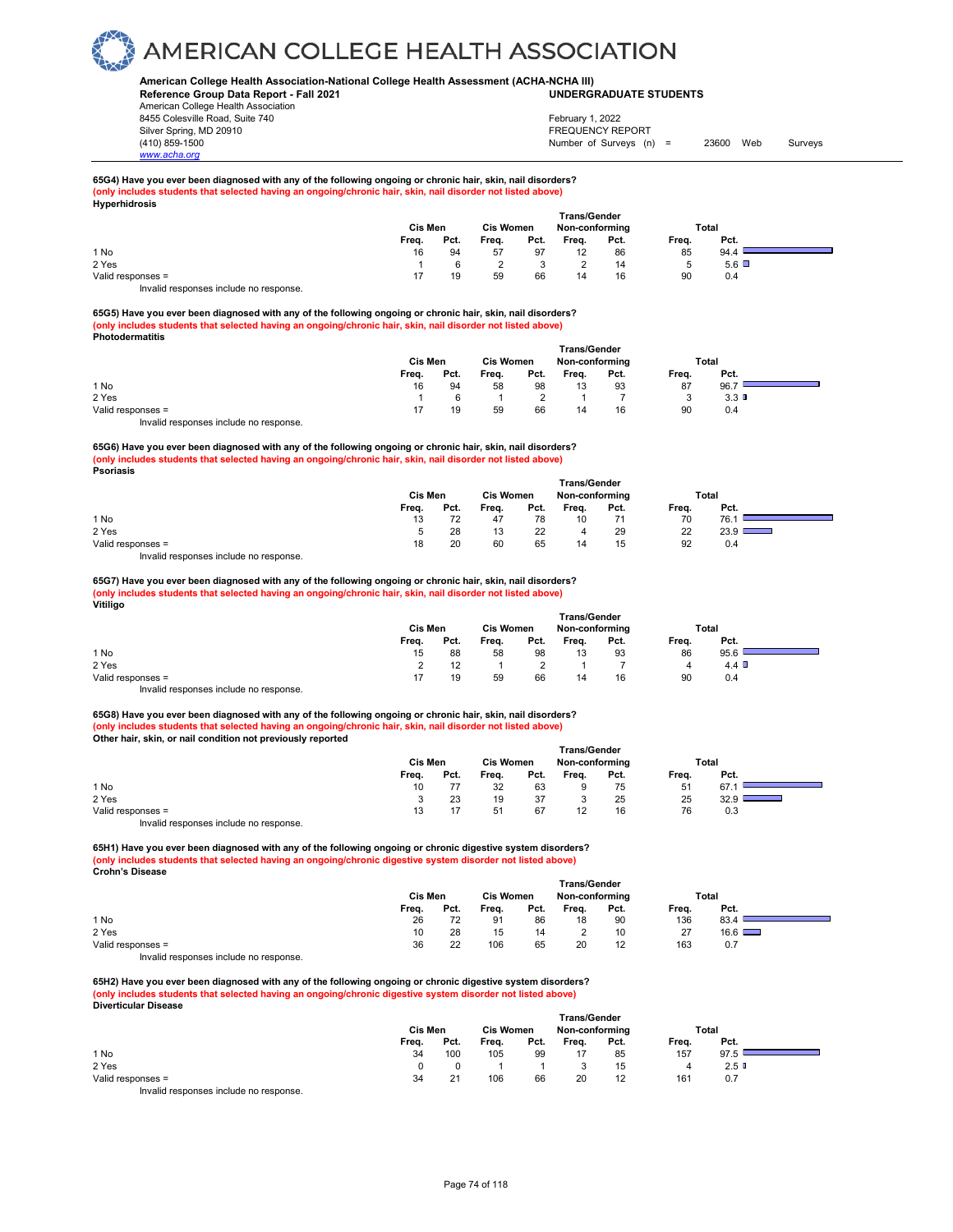### **American College Health Association-National College Health Assessment (ACHA-NCHA III) UNDERGRADUATE STUDENTS**

**Reference Group Data Report - Fall 2021** American College Health Association 8455 Colesville Road, Suite 740 Silver Spring, MD 20910<br>
1990 - The Spring, MD 20910<br>
1990 - The Survey Structure of Surveys (notation of Surveys (notation of Surveys (notation of Surveys (notati

*www.acha.org*

## Number of Surveys (n) = 23600 Web Surveys February 1, 2022

#### **65H3) Have you ever been diagnosed with any of the following ongoing or chronic digestive system disorders? (only includes students that selected having an ongoing/chronic digestive system disorder not listed above) Esophageal Disease**

|                   |       | Cis Men |       | <b>Cis Women</b> | <b>Trans/Gender</b><br>Non-conforming |      |       | Total   |  |
|-------------------|-------|---------|-------|------------------|---------------------------------------|------|-------|---------|--|
|                   | Freq. | Pct.    | Freq. | Pct.             | Freq.                                 | Pct. | Freq. | Pct.    |  |
| 1 No              | 33    | 97      | 103   | 97               | 18                                    | 90   | 154   | 95.7    |  |
| 2 Yes             |       |         |       |                  |                                       | 10   |       | $4.3$ D |  |
| Valid responses = | 34    | 21      | 106   | 66               | 20                                    | 12   | 161   | 0.7     |  |
| $\cdots$          |       |         |       |                  |                                       |      |       |         |  |

Invalid responses include no response.

**65H4) Have you ever been diagnosed with any of the following ongoing or chronic digestive system disorders? (only includes students that selected having an ongoing/chronic digestive system disorder not listed above) Gallbladder Disease** 

|                                        | <b>Trans/Gender</b> |                  |       |                |       |      |       |      |  |  |  |
|----------------------------------------|---------------------|------------------|-------|----------------|-------|------|-------|------|--|--|--|
|                                        | <b>Cis Men</b>      | <b>Cis Women</b> |       | Non-conforming |       |      | Total |      |  |  |  |
|                                        | Frea.               | Pct.             | Frea. | Pct.           | Frea. | Pct. | Frea. | Pct. |  |  |  |
| 1 No                                   | 32                  | 94               | 97    | 91             | 18    | 90   | 148   | 91.4 |  |  |  |
| 2 Yes                                  |                     |                  | 10    | 9              |       | 10   | 14    | 8.6  |  |  |  |
| Valid responses =                      | 34                  | 21               | 107   | 66             | 20    | 12   | 162   | 0.7  |  |  |  |
| Invalid responses include no response. |                     |                  |       |                |       |      |       |      |  |  |  |

**65H5) Have you ever been diagnosed with any of the following ongoing or chronic digestive system disorders? (only includes students that selected having an ongoing/chronic digestive system disorder not listed above) Ulcerative Colitis** 

|                   | <b>Trans/Gender</b> |         |       |                  |                |      |       |               |  |  |  |
|-------------------|---------------------|---------|-------|------------------|----------------|------|-------|---------------|--|--|--|
|                   |                     | Cis Men |       | <b>Cis Women</b> | Non-conforming |      |       | Total         |  |  |  |
|                   | Frea.               | Pct.    | Frea. | Pct.             | Frea.          | Pct. | Freq. | Pct.          |  |  |  |
| 1 No              | 28                  | 80      | 94    | 88               | 19             | 91   | 142   | 86.6          |  |  |  |
| 2 Yes             |                     | 20      | 13    | 12               |                | 10   | 22    | $13.4$ $\Box$ |  |  |  |
| Valid responses = | 35                  | 21      | 107   | 65               | 21             |      | 164   | 0.7           |  |  |  |
|                   |                     |         |       |                  |                |      |       |               |  |  |  |

Invalid responses include no response.

**65H6) Have you ever been diagnosed with any of the following ongoing or chronic digestive system disorders? (only includes students that selected having an ongoing/chronic digestive system disorder not listed above) Other digestive system condition not previously reported** 

|                   |       | Cis Men<br><b>Cis Women</b> |       |      |       | <b>Trans/Gender</b><br>Non-conforming | Total |      |  |
|-------------------|-------|-----------------------------|-------|------|-------|---------------------------------------|-------|------|--|
|                   | Frea. | Pct.                        | Frea. | Pct. | Frea. | Pct.                                  | Frea. | Pct. |  |
| 1 No              | 19    | 76                          | 51    | 56   | 10    | 67                                    | 81    | 61.4 |  |
| 2 Yes             | 6     | 24                          | 40    | 44   |       | 33                                    | 51    | 38.6 |  |
| Valid responses = | 25    | 19                          | 91    | 69   | 15    | 11                                    | 132   | 0.6  |  |
| .<br>.            |       |                             |       |      |       |                                       |       |      |  |

Invalid responses include no response.

**65J1) Have you ever been diagnosed with any of the following ongoing or chronic eye, ear, nose, throat disorders? (only includes students that selected having an ongoing/chronic eye, ear, nose, throat disorder not listed above) Hearing loss** 

|                                       | <b>Trans/Gender</b> |                  |       |                |       |       |       |      |  |  |  |
|---------------------------------------|---------------------|------------------|-------|----------------|-------|-------|-------|------|--|--|--|
|                                       | Cis Men             | <b>Cis Women</b> |       | Non-conforming |       | Total |       |      |  |  |  |
|                                       | Frea.               | Pct.             | Frea. | Pct.           | Frea. | Pct.  | Frea. | Pct. |  |  |  |
| 1 No                                  | 13                  | 52               | 35    | 57             | 14    | 74    | 62    | 58.5 |  |  |  |
| 2 Yes                                 | 12                  | 48               | 26    | 43             |       | 26    | 44    | 41.5 |  |  |  |
| Valid responses =                     | 25                  | 24               | 61    | 58             | 19    | 18    | 106   | 0.4  |  |  |  |
| lauglid reeneneen inelude ne reenenee |                     |                  |       |                |       |       |       |      |  |  |  |

Invalid responses include no response.

**65J2) Have you ever been diagnosed with any of the following ongoing or chronic eye, ear, nose, throat disorders? (only includes students that selected having an ongoing/chronic eye, ear, nose, throat disorder not listed above) Uveitis** 

|                                                                    | <b>Trans/Gender</b> |                  |       |                |       |       |       |      |  |  |  |
|--------------------------------------------------------------------|---------------------|------------------|-------|----------------|-------|-------|-------|------|--|--|--|
|                                                                    | Cis Men             | <b>Cis Women</b> |       | Non-conforming |       | Total |       |      |  |  |  |
|                                                                    | Frea.               | Pct.             | Frea. | Pct.           | Frea. | Pct.  | Frea. | Pct. |  |  |  |
| 1 No                                                               | 23                  | 96               | 58    | 100            | 18    | 95    | 100   | 98.0 |  |  |  |
| 2 Yes                                                              |                     |                  |       |                |       | 5     |       | 2.0  |  |  |  |
| Valid responses =                                                  | 24                  | 24               | 58    | 57             | 19    | 19    | 102   | 0.4  |  |  |  |
| the control we are a related the attended to a large a strategies. |                     |                  |       |                |       |       |       |      |  |  |  |

Invalid responses include no response.

**65J3) Have you ever been diagnosed with any of the following ongoing or chronic eye, ear, nose, throat disorders? (only includes students that selected having an ongoing/chronic eye, ear, nose, throat disorder not listed above) Vertigo**

|                   | <b>Trans/Gender</b> |         |       |                  |       |                |       |               |  |  |  |
|-------------------|---------------------|---------|-------|------------------|-------|----------------|-------|---------------|--|--|--|
|                   |                     | Cis Men |       | <b>Cis Women</b> |       | Non-conforming |       | Total         |  |  |  |
|                   | Freq.               | Pct.    | Freq. | Pct.             | Freq. | Pct.           | Freq. | Pct.          |  |  |  |
| 1 No              | 23                  | 96      | 47    | 81               | 15    | 79             | 86    | 84.3          |  |  |  |
| 2 Yes             |                     |         |       | 19               | 4     | 21             | 16    | $15.7$ $\Box$ |  |  |  |
| Valid responses = | 24                  | 24      | 58    | 57               | 19    | 19             | 102   | 0.4           |  |  |  |
| .<br>$\sim$       |                     |         |       |                  |       |                |       |               |  |  |  |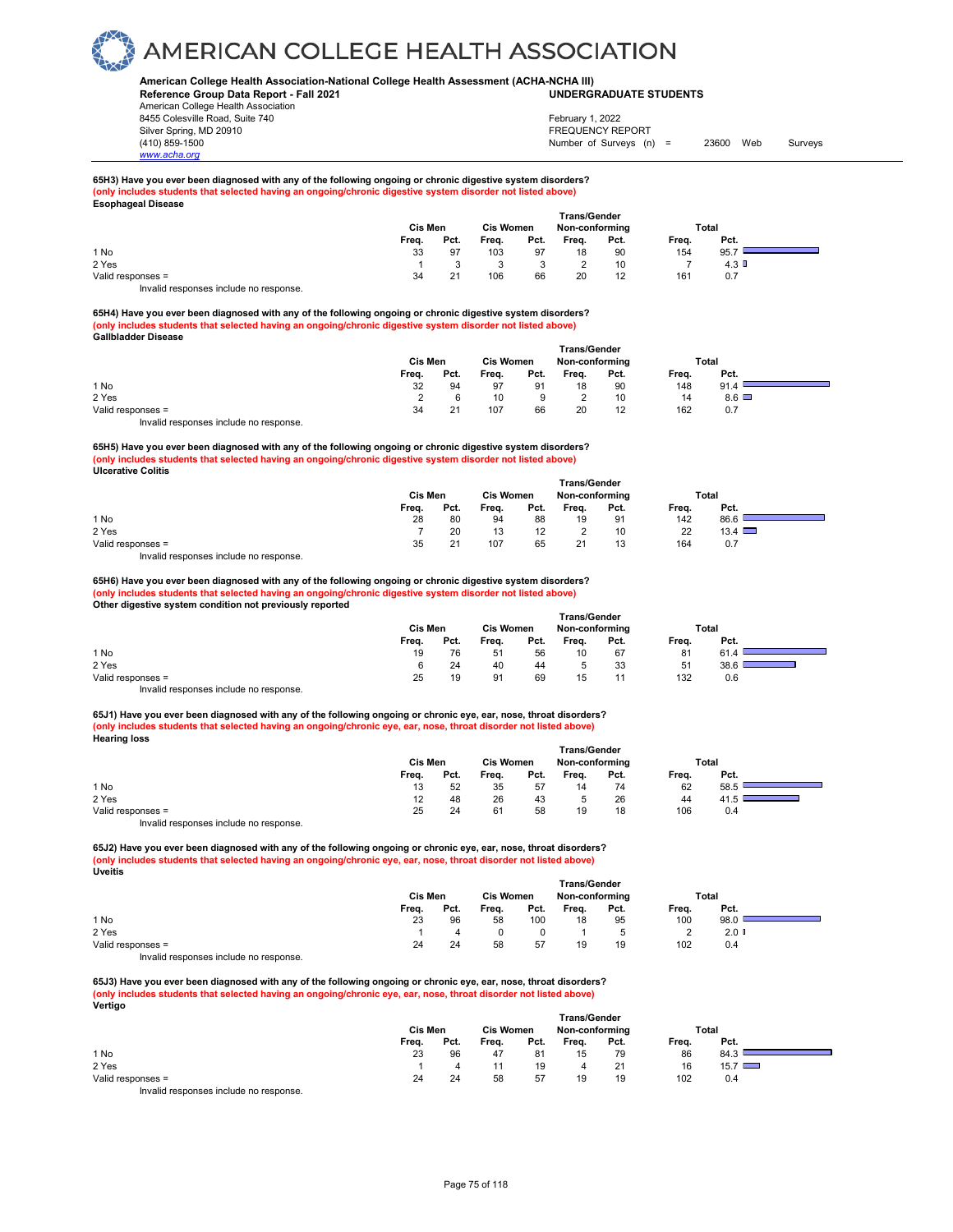### **American College Health Association-National College Health Assessment (ACHA-NCHA III) UNDERGRADUATE STUDENTS**

**Reference Group Data Report - Fall 2021** American College Health Association 8455 Colesville Road, Suite 740 Silver Spring, MD 20910<br>
1990 - The Spring, MD 20910<br>
1990 - The Survey Structure of Surveys (notation of Surveys (notation of Surveys (notation of Surveys (notati

*www.acha.org*

Number of Surveys (n) = 23600 Web Surveys February 1, 2022

÷,

## **65J4) Have you ever been diagnosed with any of the following ongoing or chronic eye, ear, nose, throat disorders? (only includes students that selected having an ongoing/chronic eye, ear, nose, throat disorder not listed above) Other eye/ear/nose/throat condition not previously reported**

|                   |                  | <b>Trans/Gender</b> |       |                  |                   |                |       |      |  |  |  |  |
|-------------------|------------------|---------------------|-------|------------------|-------------------|----------------|-------|------|--|--|--|--|
|                   |                  | Cis Men             |       | <b>Cis Women</b> |                   | Non-conforming | Total |      |  |  |  |  |
|                   | Freq.            | Pct.                | Freq. | Pct.             | Freq.             | Pct.           | Frea. | Pct. |  |  |  |  |
| 1 No              | 9                | 43                  | 26    | 54               |                   | 33             | 42    | 47.7 |  |  |  |  |
| 2 Yes             | 12 <sup>12</sup> | 57                  | 22    | 46               | $12 \overline{ }$ | 67             | 46    | 52.3 |  |  |  |  |
| Valid responses = | 21               | 24                  | 48    | 55               | 18                | 20             | 88    | 0.4  |  |  |  |  |
|                   |                  |                     |       |                  |                   |                |       |      |  |  |  |  |

Invalid responses include no response.

**65K1) Have you ever been diagnosed with any of the following ongoing or chronic heart & vascular system disorders? (only includes students that selected having an ongoing/chronic heart & vascular system disorder not listed above) Cardiac Arrhythmia** 

|                                        | <b>Trans/Gender</b> |      |                  |      |                |      |       |      |  |  |  |
|----------------------------------------|---------------------|------|------------------|------|----------------|------|-------|------|--|--|--|
|                                        | Cis Men             |      | <b>Cis Women</b> |      | Non-conforming |      | Total |      |  |  |  |
|                                        | Frea.               | Pct. | Frea.            | Pct. | Frea.          | Pct. | Frea. | Pct. |  |  |  |
| 1 No                                   | 6                   | 67   | 23               | 74   |                | 75   | 39    | 73.6 |  |  |  |
| 2 Yes                                  |                     | 33   |                  | 26   |                | 25   | 14    | 26.4 |  |  |  |
| Valid responses =                      | 9                   | 17   | 31               | 58   |                | 23   | 53    | 0.2  |  |  |  |
| Invalid responses include no response. |                     |      |                  |      |                |      |       |      |  |  |  |

**65K2) Have you ever been diagnosed with any of the following ongoing or chronic heart & vascular system disorders? (only includes students that selected having an ongoing/chronic heart & vascular system disorder not listed above) Coronary Artery Disease** 

|                   |       | <b>Trans/Gender</b> |       |      |                |      |       |      |  |  |  |  |
|-------------------|-------|---------------------|-------|------|----------------|------|-------|------|--|--|--|--|
|                   |       | Cis Men             |       |      | Non-conforming |      | Total |      |  |  |  |  |
|                   | Frea. | Pct.                | Frea. | Pct. | Frea.          | Pct. | Frea. | Pct. |  |  |  |  |
| 1 No              | Q     | 100                 | 31    | 100  |                | 92   | 52    | 98.1 |  |  |  |  |
| 2 Yes             |       |                     |       |      |                | 8    |       | 1.9  |  |  |  |  |
| Valid responses = |       |                     | 31    | 58   |                | 23   | 53    | 0.2  |  |  |  |  |

Invalid responses include no response.

**65K3) Have you ever been diagnosed with any of the following ongoing or chronic heart & vascular system disorders? (only includes students that selected having an ongoing/chronic heart & vascular system disorder not listed above) Congenital Heart Condition** 

|                   | Cis Men |      |       | <b>Cis Women</b> | Total |      |       |      |
|-------------------|---------|------|-------|------------------|-------|------|-------|------|
|                   | Frea.   | Pct. | Frea. | Pct.             | Frea. | Pct. | Frea. | Pct. |
| 1 No              | 8       | 89   | 27    | 87               |       | 75   | 45    | 84.9 |
| 2 Yes             |         |      | 4     | 13               |       | 25   |       | 15.1 |
| Valid responses = | a       |      | 31    | 58               | 12    | 23   | 53    | 0.2  |

Invalid responses include no response.

**65K4) Have you ever been diagnosed with any of the following ongoing or chronic heart & vascular system disorders? (only includes students that selected having an ongoing/chronic heart & vascular system disorder not listed above) Congestive Heart Failure** 

|                                                                   | <b>Trans/Gender</b> |      |                  |      |                |      |       |      |  |  |  |
|-------------------------------------------------------------------|---------------------|------|------------------|------|----------------|------|-------|------|--|--|--|
|                                                                   | Cis Men             |      | <b>Cis Women</b> |      | Non-conforming |      | Total |      |  |  |  |
|                                                                   | Frea.               | Pct. | Frea.            | Pct. | Freq.          | Pct. | Frea. | Pct. |  |  |  |
| 1 No                                                              | 9                   | 100  | 30               | 97   | 10             | 83   | 50    | 94.3 |  |  |  |
| 2 Yes                                                             |                     |      |                  |      |                |      |       | 5.7  |  |  |  |
| Valid responses =                                                 |                     | 17   | 31               | 58   |                | 23   | 53    | 0.2  |  |  |  |
| the control we are a service the attended to a large a service of |                     |      |                  |      |                |      |       |      |  |  |  |

Invalid responses include no response.

**65K5) Have you ever been diagnosed with any of the following ongoing or chronic heart & vascular system disorders? (only includes students that selected having an ongoing/chronic heart & vascular system disorder not listed above) Heart Murmur** 

|                                        | <b>Trans/Gender</b> |      |                  |      |                |      |       |      |  |  |  |
|----------------------------------------|---------------------|------|------------------|------|----------------|------|-------|------|--|--|--|
|                                        | Cis Men             |      | <b>Cis Women</b> |      | Non-conforming |      | Total |      |  |  |  |
|                                        | Frea.               | Pct. | Frea.            | Pct. | Frea.          | Pct. | Frea. | Pct. |  |  |  |
| 1 No                                   |                     | 89   | 24               | 75   |                | 67   | 41    | 75.9 |  |  |  |
| 2 Yes                                  |                     | 11   |                  | 25   |                | 33   | 13    | 24.1 |  |  |  |
| Valid responses =                      |                     |      | 32               | 59   |                | 22   | 54    | 0.2  |  |  |  |
| Invalid responses include no response. |                     |      |                  |      |                |      |       |      |  |  |  |

**65K6) Have you ever been diagnosed with any of the following ongoing or chronic heart & vascular system disorders? (only includes students that selected having an ongoing/chronic heart & vascular system disorder not listed above) Valvular Heart Disease (for example: Mitral valve prolapse)** 

|                                           |       |         |       |                  | <b>Trans/Gender</b> |                |       |             |  |
|-------------------------------------------|-------|---------|-------|------------------|---------------------|----------------|-------|-------------|--|
|                                           |       | Cis Men |       | <b>Cis Women</b> |                     | Non-conforming |       | Total       |  |
|                                           | Freq. | Pct.    | Freq. | Pct.             | Freq.               | Pct.           | Freq. | Pct.        |  |
| 1 No                                      |       | 89      | 29    | 94               |                     | 75             | 47    | 88.7        |  |
| 2 Yes                                     |       |         |       |                  |                     | 25             |       | 11.3 $\Box$ |  |
| Valid responses =                         |       |         | 31    | 58               | 12                  | 23             | 53    | 0.2         |  |
| Initedial reconomers include no reconomer |       |         |       |                  |                     |                |       |             |  |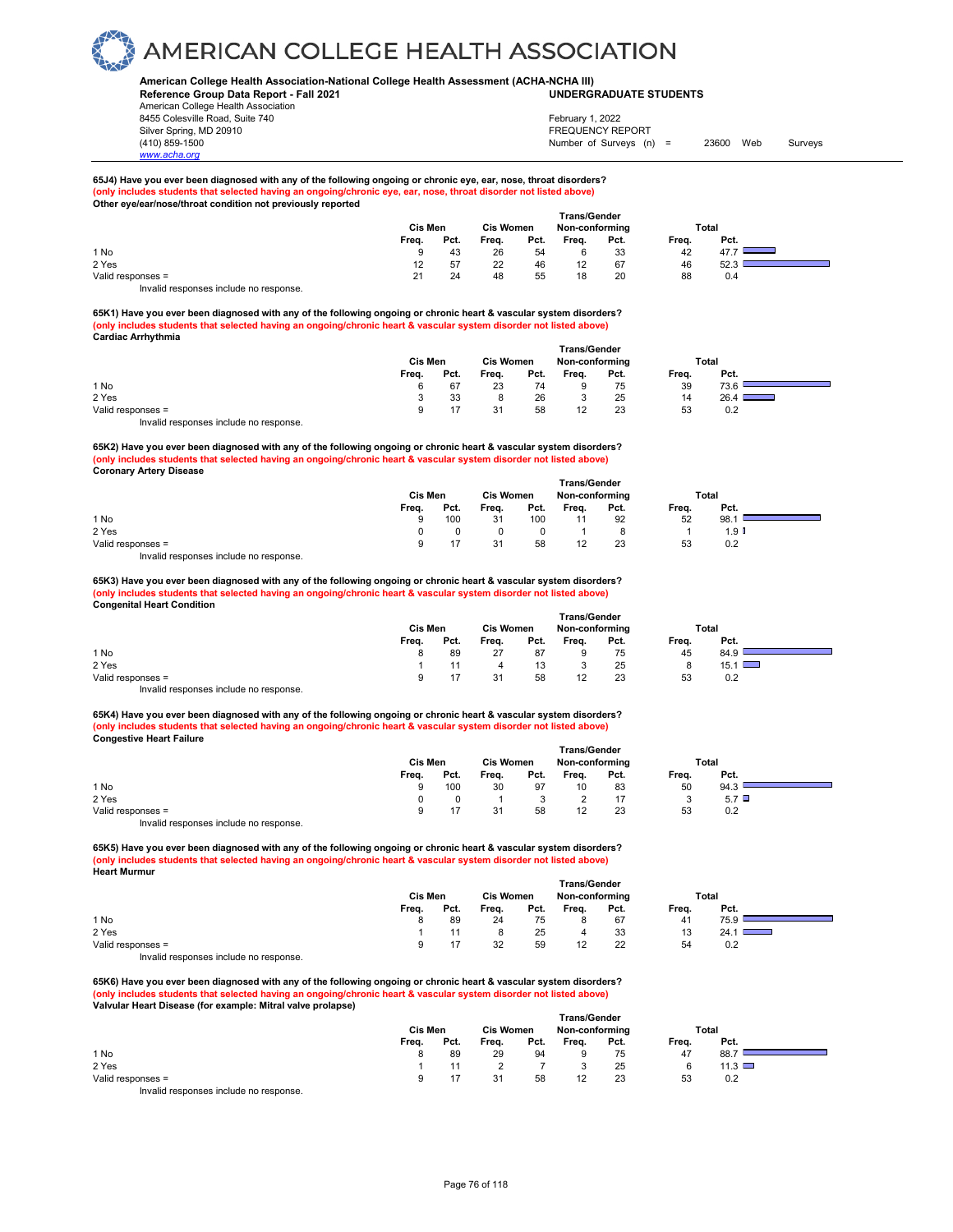### **American College Health Association-National College Health Assessment (ACHA-NCHA III) UNDERGRADUATE STUDENTS**

**Reference Group Data Report - Fall 2021** American College Health Association 8455 Colesville Road, Suite 740 Silver Spring, MD 20910<br>
1990 - The Spring, MD 20910<br>
1990 - The Survey Structure of Surveys (notation of Surveys (notation of Surveys (notation of Surveys (notati

*www.acha.org*

## Number of Surveys (n) = 23600 Web Surveys February 1, 2022

a.

**65K7) Have you ever been diagnosed with any of the following ongoing or chronic heart & vascular system disorders? (only includes students that selected having an ongoing/chronic heart & vascular system disorder not listed above) Other heart or vascular condition not previously reported** 

|                   | <b>Cis Women</b><br>Cis Men |      |       |      | <b>Trans/Gender</b><br>Non-conforming |      |       | Total |  |  |
|-------------------|-----------------------------|------|-------|------|---------------------------------------|------|-------|-------|--|--|
|                   | Freq.                       | Pct. | Freq. | Pct. | Freq.                                 | Pct. | Freq. | Pct.  |  |  |
| 1 No              | 6                           | 67   | 14    | 44   |                                       | 50   | 25    | 50.0  |  |  |
| 2 Yes             |                             | 33   | 18    | 56   |                                       | 50   | 25    | 50.0  |  |  |
| Valid responses = | 9                           | 18   | 32    | 64   |                                       | 16   | 50    | 0.2   |  |  |

Invalid responses include no response.

**65L1) Have you ever been diagnosed with any of the following ongoing or chronic infectious diseases? (only includes students that selected having an ongoing/chronic infectious disease not listed above) Lyme Disease** 

|                                       |         |                  |       |      | <b>Trans/Gender</b> |      |       |      |  |
|---------------------------------------|---------|------------------|-------|------|---------------------|------|-------|------|--|
|                                       | Cis Men | <b>Cis Women</b> |       |      | Non-conforming      |      | Total |      |  |
|                                       | Frea.   | Pct.             | Frea. | Pct. | Freq.               | Pct. | Frea. | Pct. |  |
| 1 No                                  |         | 75               |       | 55   |                     | 83   | 14    | 66.7 |  |
| 2 Yes                                 |         | 25               |       | 46   |                     |      |       | 33.3 |  |
| Valid responses =                     | 4       | 19               |       | 52   |                     | 29   | 21    | 0.1  |  |
| Involid recnonces include no recnonce |         |                  |       |      |                     |      |       |      |  |

Invalid responses include no response.

**65L2) Have you ever been diagnosed with any of the following ongoing or chronic infectious diseases? (only includes students that selected having an ongoing/chronic infectious disease not listed above) Other infectious disease not previously reported** 

|                                                                                                                                                                                                                                   |       |         |       |                  | <b>Trans/Gender</b> |                |       |              |  |
|-----------------------------------------------------------------------------------------------------------------------------------------------------------------------------------------------------------------------------------|-------|---------|-------|------------------|---------------------|----------------|-------|--------------|--|
|                                                                                                                                                                                                                                   |       | Cis Men |       | <b>Cis Women</b> |                     | Non-conforming |       | <b>Total</b> |  |
|                                                                                                                                                                                                                                   | Freq. | Pct.    | Freq. | Pct.             | Freq.               | Pct.           | Freq. | Pct.         |  |
| 1 No                                                                                                                                                                                                                              |       | 33      | 8     | 89               | 4                   | 67             | 13    | 72.2         |  |
| 2 Yes                                                                                                                                                                                                                             |       | 67      |       |                  |                     | 33             |       | 27.8         |  |
| Valid responses =                                                                                                                                                                                                                 |       |         | a     | 50               |                     | 33             | 18    | 0.1          |  |
| $\mathbf{r}$ , and the contract of the contract of the contract of the contract of the contract of the contract of the contract of the contract of the contract of the contract of the contract of the contract of the contract o |       |         |       |                  |                     |                |       |              |  |

Invalid responses include no response.

**65N1) Have you ever been diagnosed with any of the following ongoing or chronic musculoskeletal disorders? (only includes students that selected having an ongoing/chronic musculoskeletal disorders not listed above) Carpal Tunnel Syndrome** 

|                                        | <b>Trans/Gender</b> |      |                  |      |                |      |       |      |  |  |
|----------------------------------------|---------------------|------|------------------|------|----------------|------|-------|------|--|--|
|                                        | Cis Men             |      | <b>Cis Women</b> |      | Non-conforming |      | Total |      |  |  |
|                                        | Freq.               | Pct. | Freq.            | Pct. | Frea.          | Pct. | Freq. | Pct. |  |  |
| 1 No                                   | 22                  | 96   | 72               | 94   | 9              | 75   | 106   | 92.2 |  |  |
| 2 Yes                                  |                     |      |                  |      |                | 25   |       | 7.8  |  |  |
| Valid responses =                      | 23                  | 20   |                  | 67   | 12             | 10   | 115   | 0.5  |  |  |
| Invalid responses include no response. |                     |      |                  |      |                |      |       |      |  |  |

**65N2) Have you ever been diagnosed with any of the following ongoing or chronic musculoskeletal disorders? (only includes students that selected having an ongoing/chronic musculoskeletal disorders not listed above) Fibromyalgia**

|                                        | <b>Trans/Gender</b> |      |                  |                   |                |      |       |      |  |  |
|----------------------------------------|---------------------|------|------------------|-------------------|----------------|------|-------|------|--|--|
|                                        | <b>Cis Men</b>      |      | <b>Cis Women</b> |                   | Non-conforming |      | Total |      |  |  |
|                                        | Frea.               | Pct. | Freq.            | Pct.              | Frea.          | Pct. | Frea. | Pct. |  |  |
| 1 No                                   | 22                  | 96   | 68               | 88                |                | 67   | 101   | 87.8 |  |  |
| 2 Yes                                  |                     |      |                  | $12 \overline{ }$ | 4              | 33   | 14    | 12.2 |  |  |
| Valid responses =                      | 23                  | 20   |                  | 67                | 12             | 10   | 115   | 0.5  |  |  |
| laughid sooponoog inglude na sooponoog |                     |      |                  |                   |                |      |       |      |  |  |

Invalid responses include no response.

**65N3) Have you ever been diagnosed with any of the following ongoing or chronic musculoskeletal disorders? (only includes students that selected having an ongoing/chronic musculoskeletal disorders not listed above) Gout**

|                                       | <b>Trans/Gender</b> |                  |       |                |       |       |       |      |  |  |  |
|---------------------------------------|---------------------|------------------|-------|----------------|-------|-------|-------|------|--|--|--|
|                                       | Cis Men             | <b>Cis Women</b> |       | Non-conforming |       | Total |       |      |  |  |  |
|                                       | Frea.               | Pct.             | Frea. | Pct.           | Freq. | Pct.  | Frea. | Pct. |  |  |  |
| 1 No                                  | 23                  | 100              | 76    | 99             |       | 92    | 113   | 98.3 |  |  |  |
| 2 Yes                                 |                     |                  |       |                |       |       |       | 1.7  |  |  |  |
| Valid responses =                     | 23                  | 20               | 77    | 67             | 12    | 10    | 115   | 0.5  |  |  |  |
| lauglid reepenees inslude ne reepenee |                     |                  |       |                |       |       |       |      |  |  |  |

Invalid responses include no response.

**65N4) Have you ever been diagnosed with any of the following ongoing or chronic musculoskeletal disorders? (only includes students that selected having an ongoing/chronic musculoskeletal disorders not listed above) Muscular Dystrophy** 

|                   |       | <b>Trans/Gender</b> |       |                  |       |                |       |       |  |
|-------------------|-------|---------------------|-------|------------------|-------|----------------|-------|-------|--|
|                   |       | Cis Men             |       | <b>Cis Women</b> |       | Non-conforming | Total |       |  |
|                   | Freq. | Pct.                | Freq. | Pct.             | Freq. | Pct.           | Freq. | Pct.  |  |
| 1 No              | 23    | 100                 |       | 100              | 10    | 83             | 113   | 98.3  |  |
| 2 Yes             |       |                     |       |                  |       |                |       | 1.7 U |  |
| Valid responses = | 23    | 20                  | 77    | 67               | 12    | 10             | 115   | 0.5   |  |
| .<br>.            |       |                     |       |                  |       |                |       |       |  |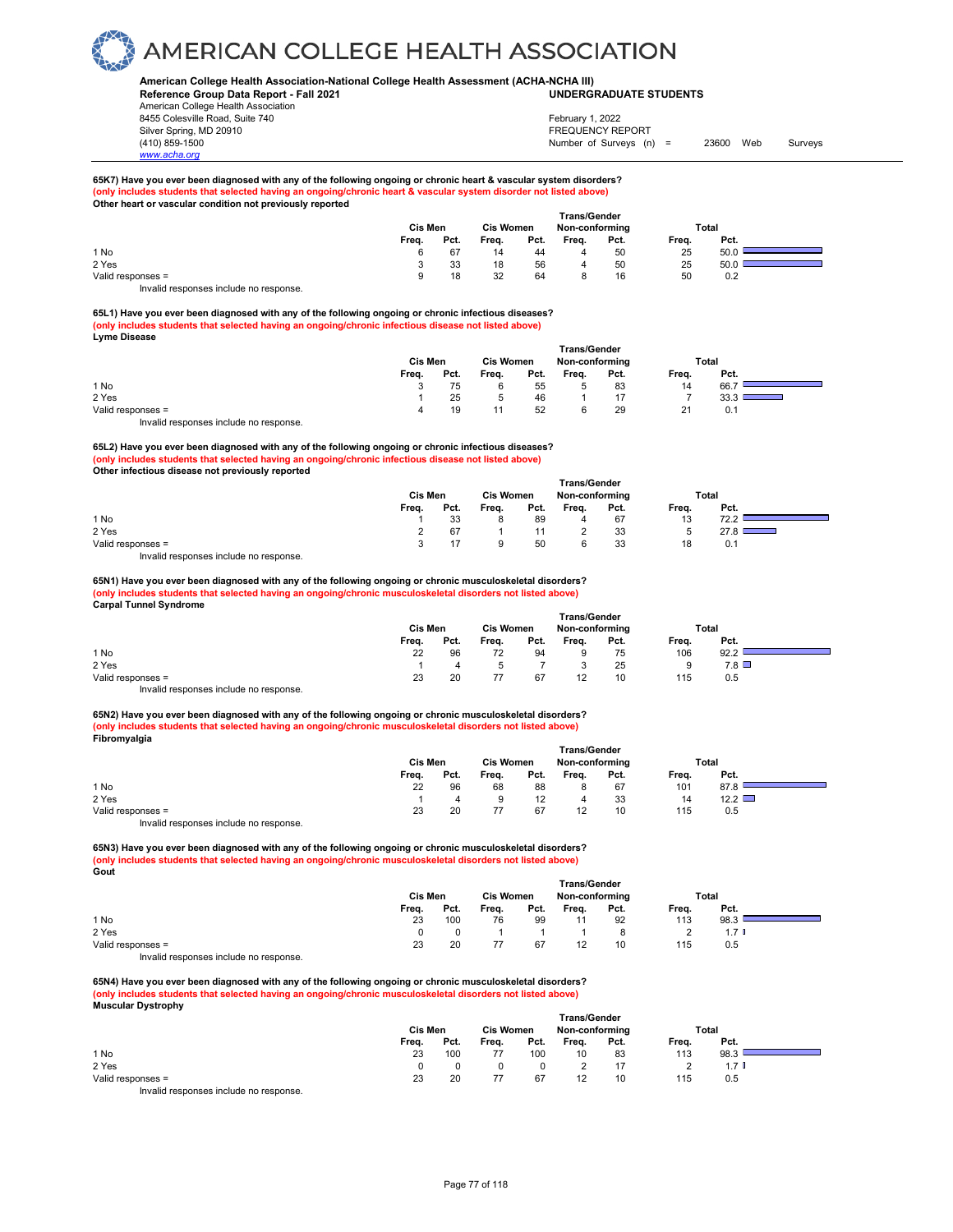### **American College Health Association-National College Health Assessment (ACHA-NCHA III) UNDERGRADUATE STUDENTS**

**Reference Group Data Report - Fall 2021** American College Health Association 8455 Colesville Road, Suite 740 Silver Spring, MD 20910<br>
1990 - 1990 - 1991 - 1991 - 1992 - 1993 - 1994 - 1995 - 1998 - 1999 - 1999 - 1999 - 1999 - 1999 - 1999 - 199<br>
1990 - 1999 - 1999 - 1999 - 1999 - 1999 - 1999 - 1999 - 1999 - 1999 - 1999 - 1999 - 199

*www.acha.org*

## Number of Surveys (n) = 23600 Web Surveys February 1, 2022

#### **65N5) Have you ever been diagnosed with any of the following ongoing or chronic musculoskeletal disorders? (only includes students that selected having an ongoing/chronic musculoskeletal disorders not listed above) Osteoarthritis**

| --------------    |       | Cis Men |       | <b>Cis Women</b> |       | <b>Trans/Gender</b><br>Non-conforming |       | Total     |  |
|-------------------|-------|---------|-------|------------------|-------|---------------------------------------|-------|-----------|--|
|                   | Freq. | Pct.    | Freq. | Pct.             | Freq. | Pct.                                  | Freq. | Pct.      |  |
| 1 No              | 22    | 96      |       | 93               | 10    | 83                                    | 106   | 93.0      |  |
| 2 Yes             |       |         |       |                  |       |                                       |       | $7.0\Box$ |  |
| Valid responses = | 23    | 20      | 76    | 67               | 12    | 11                                    | 114   | 0.5       |  |
| .<br>.            |       |         |       |                  |       |                                       |       |           |  |

Invalid responses include no response.

**65N6) Have you ever been diagnosed with any of the following ongoing or chronic musculoskeletal disorders? (only includes students that selected having an ongoing/chronic musculoskeletal disorders not listed above) Osteoporosis**

|                                        | <b>Trans/Gender</b> |      |                  |      |                |      |       |      |  |  |  |
|----------------------------------------|---------------------|------|------------------|------|----------------|------|-------|------|--|--|--|
|                                        | Cis Men             |      | <b>Cis Women</b> |      | Non-conforming |      | Total |      |  |  |  |
|                                        | Frea.               | Pct. | Frea.            | Pct. | Frea.          | Pct. | Frea. | Pct. |  |  |  |
| 1 No                                   | 23                  | 100  |                  | 93   | 10             | 83   | 107   | 93.9 |  |  |  |
| 2 Yes                                  |                     |      |                  |      |                |      |       | 6.1  |  |  |  |
| Valid responses =                      | 23                  | 20   | 76               | 67   | 12             |      | 114   | 0.5  |  |  |  |
| Invalid responses include no response. |                     |      |                  |      |                |      |       |      |  |  |  |

**65N7) Have you ever been diagnosed with any of the following ongoing or chronic musculoskeletal disorders? (only includes students that selected having an ongoing/chronic musculoskeletal disorders not listed above) Temporomandibular Joint Dysfunction** 

|                   |         |      |                  |      | <b>Trans/Gender</b> |      |       |               |
|-------------------|---------|------|------------------|------|---------------------|------|-------|---------------|
|                   | Cis Men |      | <b>Cis Women</b> |      | Non-conforming      |      | Total |               |
|                   | Frea.   | Pct. | Frea.            | Pct. | Frea.               | Pct. | Frea. | Pct.          |
| 1 No              | 22      | 96   | 63               | 83   | 5                   | 42   | 92    | 80.7          |
| 2 Yes             |         | Δ    |                  |      |                     | 58   | 22    | $19.3$ $\Box$ |
| Valid responses = | 23      | 20   | 76               | 67   | 12                  |      | 114   | 0.5           |

Invalid responses include no response.

**65N8) Have you ever been diagnosed with any of the following ongoing or chronic musculoskeletal disorders? (only includes students that selected having an ongoing/chronic musculoskeletal disorders not listed above) Other musculoskeletal condition not previously reported** 

|                                        | Trans/Gender |      |                  |      |                |      |       |      |  |  |  |
|----------------------------------------|--------------|------|------------------|------|----------------|------|-------|------|--|--|--|
|                                        | Cis Men      |      | <b>Cis Women</b> |      | Non-conforming |      | Total |      |  |  |  |
|                                        | Frea.        | Pct. | Frea.            | Pct. | Frea.          | Pct. | Frea. | Pct. |  |  |  |
| 1 No                                   | 6            | 27   | 19               | 27   |                | 60   | 33    | 31.4 |  |  |  |
| 2 Yes                                  | 16           | 73   | 51               | 73   | 4              | 40   | 72    | 68.6 |  |  |  |
| Valid responses =                      | 22           | 21   | 70               | 67   | 10             | 10   | 105   | 0.4  |  |  |  |
| Invalid responses include no response. |              |      |                  |      |                |      |       |      |  |  |  |

**65O1) Have you ever been diagnosed with any of the following ongoing or chronic reproductive system disorders? (only includes students that selected having an ongoing/chronic reproductive system disorders not listed above) Amenorrhea** 

|                                                                                            | <b>Trans/Gender</b> |      |           |      |                |      |       |      |  |  |  |
|--------------------------------------------------------------------------------------------|---------------------|------|-----------|------|----------------|------|-------|------|--|--|--|
|                                                                                            | Cis Men             |      | Cis Women |      | Non-conforming |      | Total |      |  |  |  |
|                                                                                            | Frea.               | Pct. | Frea.     | Pct. | Frea.          | Pct. | Frea. | Pct. |  |  |  |
| 1 No                                                                                       | 5                   | 100  | 38        | 84   |                | 78   | 50    | 84.7 |  |  |  |
| 2 Yes                                                                                      |                     |      |           | 16   |                | 22   |       | 15.3 |  |  |  |
| Valid responses =                                                                          | Б.                  |      | 45        | 76   |                | 15   | 59    | 0.3  |  |  |  |
| the control and decomposition of the attended to a constant of the second second services. |                     |      |           |      |                |      |       |      |  |  |  |

Invalid responses include no response.

**65O2) Have you ever been diagnosed with any of the following ongoing or chronic reproductive system disorders? (only includes students that selected having an ongoing/chronic reproductive system disorders not listed above) Cervical Dysplasia** 

|                                        | Trans/Gender |      |                  |      |                |      |       |      |  |  |  |
|----------------------------------------|--------------|------|------------------|------|----------------|------|-------|------|--|--|--|
|                                        | Cis Men      |      | <b>Cis Women</b> |      | Non-conforming |      | Total |      |  |  |  |
|                                        | Frea.        | Pct. | Frea.            | Pct. | Frea.          | Pct. | Frea. | Pct. |  |  |  |
| 1 No                                   | 5            | 100  | 45               | 100  |                | 89   | 58    | 98.3 |  |  |  |
| 2 Yes                                  |              |      |                  |      |                |      |       |      |  |  |  |
| Valid responses =                      | 5            |      | 45               | 76   |                | 15   | 59    | 0.3  |  |  |  |
| Invalid responses include no response. |              |      |                  |      |                |      |       |      |  |  |  |

**65O3) Have you ever been diagnosed with any of the following ongoing or chronic reproductive system disorders? (only includes students that selected having an ongoing/chronic reproductive system disorders not listed above)**

**Premenstrual Syndrome (PMS), Premenstrual Dysphoric Disorder (PMDD), or painful periods (Dysmenorrhea)** 

|                   | <b>Trans/Gender</b> |                  |       |                |       |       |       |      |  |  |  |
|-------------------|---------------------|------------------|-------|----------------|-------|-------|-------|------|--|--|--|
|                   | Cis Men             | <b>Cis Women</b> |       | Non-conforming |       | Total |       |      |  |  |  |
|                   | Frea.               | Pct.             | Frea. | Pct.           | Frea. | Pct.  | Frea. | Pct. |  |  |  |
| 1 No              | 5.                  | 100              | 28    | 60             |       | 40    | 37    | 59.7 |  |  |  |
| 2 Yes             | <sup>n</sup>        |                  | 19    | 40             |       | 60    | 25    | 40.3 |  |  |  |
| Valid responses = | 5.                  |                  | 47    | 76             | 10    | 16    | 62    | 0.3  |  |  |  |
|                   |                     |                  |       |                |       |       |       |      |  |  |  |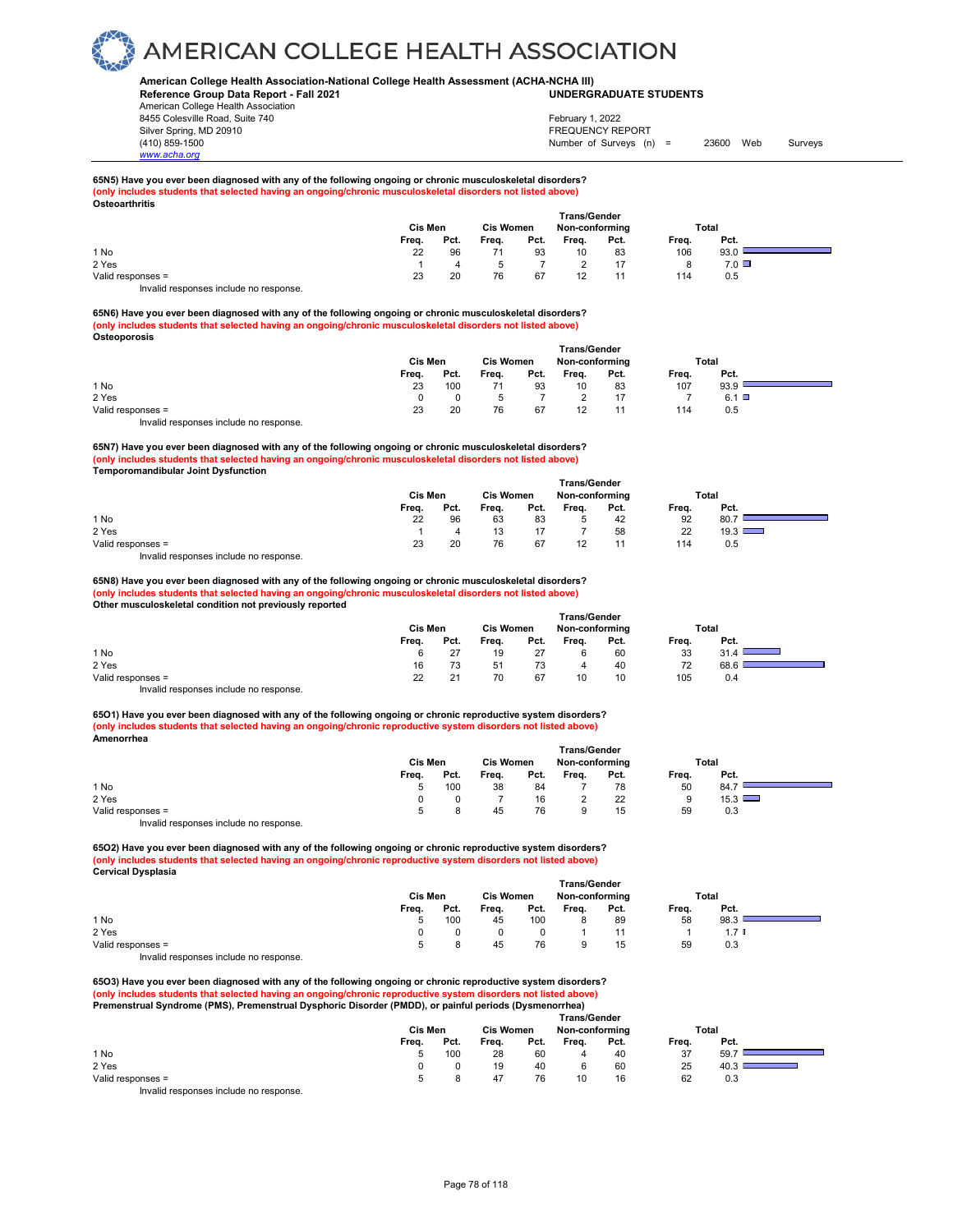### **American College Health Association-National College Health Assessment (ACHA-NCHA III) UNDERGRADUATE STUDENTS**

**Reference Group Data Report - Fall 2021** American College Health Association 8455 Colesville Road, Suite 740 Silver Spring, MD 20910<br>
1990 - The Spring, MD 20910<br>
1990 - The Survey Structure of Surveys (notation of Surveys (notation of Surveys (notation of Surveys (notati

*www.acha.org*

## Number of Surveys (n) = 23600 Web Surveys February 1, 2022

**65O4) Have you ever been diagnosed with any of the following ongoing or chronic reproductive system disorders? (only includes students that selected having an ongoing/chronic reproductive system disorders not listed above) Prostatitis Trans/Gender**

| Prostatitis                            |         |      |                  |      | Trans/Gender   |      |       |      |  |  |
|----------------------------------------|---------|------|------------------|------|----------------|------|-------|------|--|--|
|                                        | Cis Men |      | <b>Cis Women</b> |      | Non-conforming |      | Total |      |  |  |
|                                        | Frea.   | Pct. | Frea.            | Pct. | Frea.          | Pct. | Frea. | Pct. |  |  |
| 1 No                                   |         | 100  | 45               | 100  |                | 90   | 59    | 98.3 |  |  |
| 2 Yes                                  |         |      |                  |      |                | 10   |       |      |  |  |
| Valid responses =                      |         |      | 45               | 75   | 10             |      | 60    | 0.3  |  |  |
| Invalid responses include no response. |         |      |                  |      |                |      |       |      |  |  |

**65O5) Have you ever been diagnosed with any of the following ongoing or chronic reproductive system disorders? (only includes students that selected having an ongoing/chronic reproductive system disorders not listed above) Sexual Dysfunction** 

|                   |         |      |                  |      | <b>Trans/Gender</b> |      |       |             |  |
|-------------------|---------|------|------------------|------|---------------------|------|-------|-------------|--|
|                   | Cis Men |      | <b>Cis Women</b> |      | Non-conforming      |      | Total |             |  |
|                   | Frea.   | Pct. | Frea.            | Pct. | Frea.               | Pct. | Freq. | Pct.        |  |
| 1 No              |         | 60   | 43               | 96   |                     | 70   | 53    | 88.3        |  |
| 2 Yes             |         | 40   |                  | 4    |                     | 30   |       | 11.7 $\Box$ |  |
| Valid responses = | 5       | 8    | 45               | 75   | 10                  |      | 60    | 0.3         |  |
|                   |         |      |                  |      |                     |      |       |             |  |

Invalid responses include no response.

**65O6) Have you ever been diagnosed with any of the following ongoing or chronic reproductive system disorders? (only includes students that selected having an ongoing/chronic reproductive system disorders not listed above) Other reproductive system condition not previously reported** 

|                   |              |      |                  |      | <b>Trans/Gender</b> |      |       |      |  |  |
|-------------------|--------------|------|------------------|------|---------------------|------|-------|------|--|--|
|                   | Cis Men      |      | <b>Cis Women</b> |      | Non-conforming      |      | Total |      |  |  |
|                   | Frea.        | Pct. | Freq.            | Pct. | Frea.               | Pct. | Freq. | Pct. |  |  |
| 1 No              |              | 20   | 18               | 47   |                     | 67   | 25    | 48.1 |  |  |
| 2 Yes             | 4            | 80   | 20               | 53   |                     | 33   | 27    | 51.9 |  |  |
| Valid responses = | $\mathbf{b}$ | 10   | 38               | 73   |                     | 17   | 52    | 0.2  |  |  |

Invalid responses include no response.

**65P1) Have you ever been diagnosed with any of the following ongoing or chronic respiratory system disorders? (only includes students that selected having an ongoing/chronic respiratory system disorders not listed above) Cystic Fibrosis** 

|                   |       | <b>Trans/Gender</b> |       |                  |       |                |       |       |  |  |  |
|-------------------|-------|---------------------|-------|------------------|-------|----------------|-------|-------|--|--|--|
|                   |       | Cis Men             |       | <b>Cis Women</b> |       | Non-conforming |       | Total |  |  |  |
|                   | Frea. | Pct.                | Frea. | Pct.             | Frea. | Pct.           | Frea. | Pct.  |  |  |  |
| 1 No              | 6     | 86                  | 23    | 96               |       | 60             | 33    | 89.2  |  |  |  |
| 2 Yes             |       | 14                  |       | 4                |       | 40             |       | 10.8  |  |  |  |
| Valid responses = |       | 19                  | 24    | 65               |       | 14             | 37    | 0.2   |  |  |  |

Invalid responses include no response.

**65P2) Have you ever been diagnosed with any of the following ongoing or chronic respiratory system disorders? (only includes students that selected having an ongoing/chronic respiratory system disorders not listed above) Sarcoidosis** 

|                   |       | <b>Trans/Gender</b><br><b>Cis Women</b> |       |      |                |      |       |      |  |  |  |  |
|-------------------|-------|-----------------------------------------|-------|------|----------------|------|-------|------|--|--|--|--|
|                   |       | Cis Men                                 |       |      | Non-conforming |      | Total |      |  |  |  |  |
|                   | Frea. | Pct.                                    | Frea. | Pct. | Frea.          | Pct. | Frea. | Pct. |  |  |  |  |
| 1 No              |       | 100                                     | 23    | 96   |                | 80   | 35    | 94.6 |  |  |  |  |
| 2 Yes             | 0     |                                         |       | 4    |                | 20   |       | 5.4  |  |  |  |  |
| Valid responses = |       | 19                                      | 24    | 65   |                | 14   | 37    | 0.2  |  |  |  |  |
|                   |       |                                         |       |      |                |      |       |      |  |  |  |  |

Invalid responses include no response.

**65P3) Have you ever been diagnosed with any of the following ongoing or chronic respiratory system disorders? (only includes students that selected having an ongoing/chronic respiratory system disorders not listed above) Active Tuberculous** 

|                   | <b>Trans/Gender</b> |                  |       |                |       |       |       |      |  |  |  |
|-------------------|---------------------|------------------|-------|----------------|-------|-------|-------|------|--|--|--|
|                   | Cis Men             | <b>Cis Women</b> |       | Non-conforming |       | Total |       |      |  |  |  |
|                   | Frea.               | Pct.             | Frea. | Pct.           | Frea. | Pct.  | Frea. | Pct. |  |  |  |
| 1 No              |                     | 100              | 24    | 100            |       | 60    | 35    | 94.6 |  |  |  |
| 2 Yes             |                     |                  |       |                |       | 40    |       | 5.4  |  |  |  |
| Valid responses = |                     | 19               | 24    | 65             |       | 14    | 37    | 0.2  |  |  |  |

Invalid responses include no response.

**65P4) Have you ever been diagnosed with any of the following ongoing or chronic respiratory system disorders? (only includes students that selected having an ongoing/chronic respiratory system disorders not listed above) Other respiratory system condition not previously reported** 

|                   | Cis Men |      |       | <b>Trans/Gender</b><br><b>Cis Women</b><br>Non-conforming |       |      |       | Total |
|-------------------|---------|------|-------|-----------------------------------------------------------|-------|------|-------|-------|
|                   | Freq.   | Pct. | Freq. | Pct.                                                      | Freq. | Pct. | Freq. | Pct.  |
| 1 No              | 4       | 57   | 13    | 54                                                        |       | 60   | 20    | 54.7  |
| 2 Yes             |         | 43   |       | 46                                                        |       | 40   |       | 45.9  |
| Valid responses = |         | 19   | 24    | 65                                                        |       | 14   | 37    | 0.2   |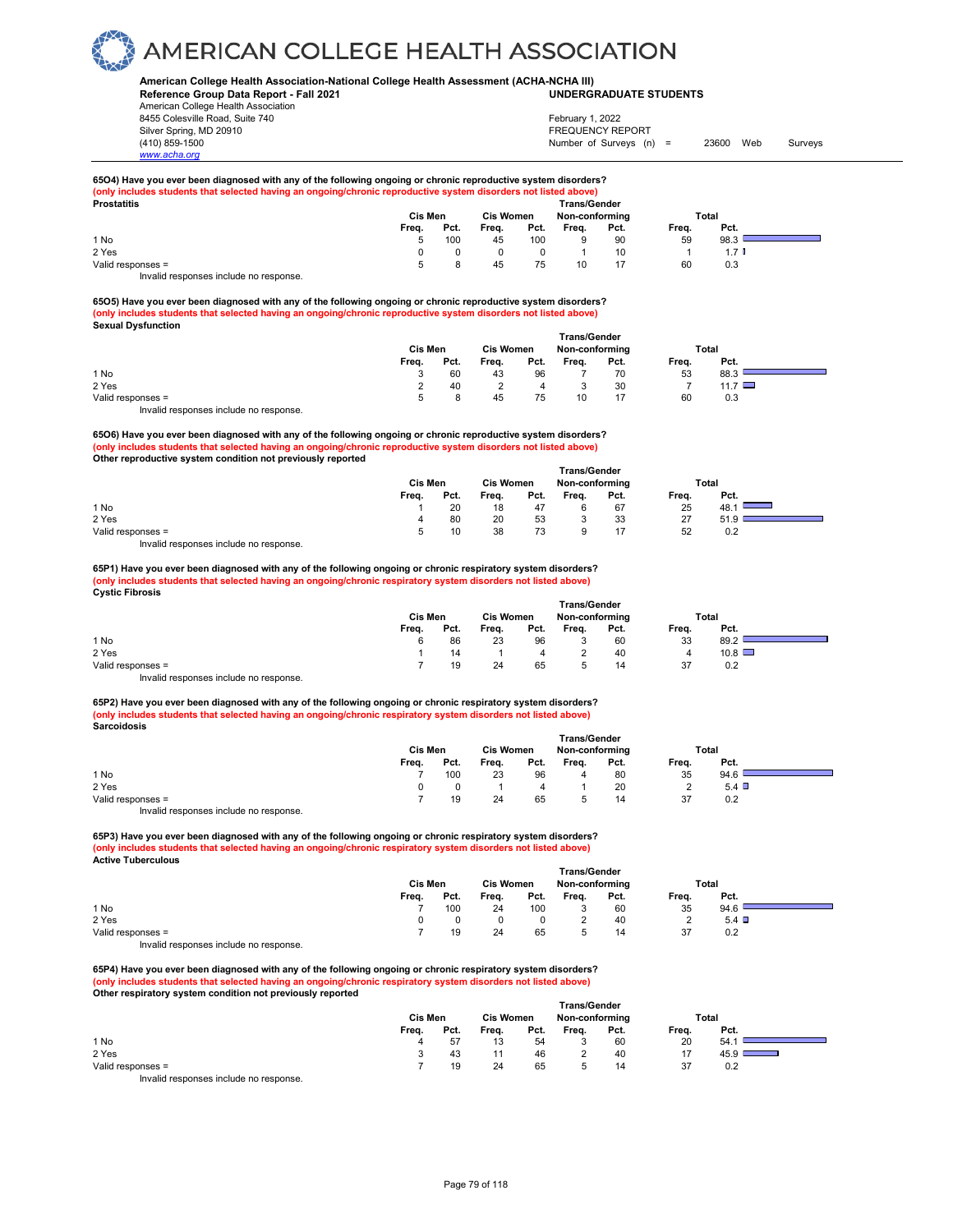### **American College Health Association-National College Health Assessment (ACHA-NCHA III) UNDERGRADUATE STUDENTS**

**Reference Group Data Report - Fall 2021** American College Health Association 8455 Colesville Road, Suite 740 Silver Spring, MD 20910<br>
1990 - The Spring, MD 20910<br>
1990 - The Survey Structure of Surveys (notation of Surveys (notation of Surveys (notation of Surveys (notati

## Number of Surveys (n) = 23600 Web Surveys February 1, 2022

╼

÷,

## **65Q1) Have you ever been diagnosed with any of the following ongoing or chronic sleep-wake disorders? (only includes students that selected having an ongoing/chronic sleep-wake disorders not listed above) Hypersomnolence**

|                   |       |         |       |                  | <b>Trans/Gender</b> |                |              |      |  |
|-------------------|-------|---------|-------|------------------|---------------------|----------------|--------------|------|--|
|                   |       | Cis Men |       | <b>Cis Women</b> |                     | Non-conforming | <b>Total</b> |      |  |
|                   | Freq. | Pct.    | Freq. | Pct.             | Freq.               | Pct.           | Freq.        | Pct. |  |
| 1 No              |       | 67      | 16    | 80               | 8                   | 53             | 32           | 66.7 |  |
| 2 Yes             | 4     | 33      | 4     | 20               |                     | 47             | 16           | 33.3 |  |
| Valid responses = | 12    | 25      | 20    | 42               | 15                  | 31             | 48           | 0.2  |  |
| .<br>.            |       |         |       |                  |                     |                |              |      |  |

Invalid responses include no response.

*www.acha.org*

#### **65Q2) Have you ever been diagnosed with any of the following ongoing or chronic sleep-wake disorders? (only includes students that selected having an ongoing/chronic sleep-wake disorders not listed above)**

| Narcolepsy                             | <b>Trans/Gender</b><br>Cis Men<br><b>Cis Women</b><br>Non-conforming |      |       |      |       |      |       | Total |  |
|----------------------------------------|----------------------------------------------------------------------|------|-------|------|-------|------|-------|-------|--|
|                                        | Frea.                                                                | Pct. | Frea. | Pct. | Frea. | Pct. | Frea. | Pct.  |  |
| 1 No                                   |                                                                      | 54   | 14    | 70   | 10    | 63   | 31    | 62.0  |  |
| 2 Yes                                  | 6                                                                    | 46   | 6     | 30   |       | 38   | 19    | 38.0  |  |
| Valid responses =                      | 13                                                                   | 26   | 20    | 40   | 16    | 32   | 50    | 0.2   |  |
| Invalid responses include no response. |                                                                      |      |       |      |       |      |       |       |  |

### **65Q3) Have you ever been diagnosed with any of the following ongoing or chronic sleep-wake disorders? (only includes students that selected having an ongoing/chronic sleep-wake disorders not listed above) Restless Leg Syndrome**

|                   | <b>Trans/Gender</b> |         |       |                  |       |                |       |      |  |  |  |
|-------------------|---------------------|---------|-------|------------------|-------|----------------|-------|------|--|--|--|
|                   |                     | Cis Men |       | <b>Cis Women</b> |       | Non-conforming | Total |      |  |  |  |
|                   | Freq.               | Pct.    | Freq. | Pct.             | Frea. | Pct.           | Freq. | Pct. |  |  |  |
| 1 No              |                     | 67      | 15    | 75               |       | 47             | 31    | 64.6 |  |  |  |
| 2 Yes             |                     | 33      |       | 25               |       | 53             | 17    | 35.4 |  |  |  |
| Valid responses = | 12                  | 25      | 20    | 42               |       | 31             | 48    | 0.2  |  |  |  |
| .<br>.            |                     |         |       |                  |       |                |       |      |  |  |  |

Invalid responses include no response.

#### **65Q4) Have you ever been diagnosed with any of the following ongoing or chronic sleep-wake disorders? (only includes students that selected having an ongoing/chronic sleep-wake disorders not listed above) Sleep Paralysis**

| .                                      | Cis Men |      | <b>Cis Women</b> |      | <b>Trans/Gender</b><br>Non-conforming |      | <b>Total</b> |                                                                                                                               |  |
|----------------------------------------|---------|------|------------------|------|---------------------------------------|------|--------------|-------------------------------------------------------------------------------------------------------------------------------|--|
|                                        | Freq.   | Pct. | Freq.            | Pct. | Freq.                                 | Pct. | Freq.        | Pct.                                                                                                                          |  |
| 1 No                                   | 8       | 67   | 16               | 84   | 10                                    | 67   | 35           | 74.5                                                                                                                          |  |
| 2 Yes                                  | 4       | 33   |                  | 16   |                                       | 33   | 12           | 25.5<br><b>Contract Contract Contract Contract Contract Contract Contract Contract Contract Contract Contract Contract Co</b> |  |
| Valid responses =                      | 12      | 26   | 19               | 40   | 15                                    | 32   | 47           | 0.2                                                                                                                           |  |
| Invalid responses include no response. |         |      |                  |      |                                       |      |              |                                                                                                                               |  |

## **65Q5) Have you ever been diagnosed with any of the following ongoing or chronic sleep-wake disorders? (only includes students that selected having an ongoing/chronic sleep-wake disorders not listed above) Sleep Terrors (or night terrors)**

|                                                                                                                                                                                                                                   | Cis Men |      | <b>Cis Women</b> |      | Non-conforming |      |       | Total |  |
|-----------------------------------------------------------------------------------------------------------------------------------------------------------------------------------------------------------------------------------|---------|------|------------------|------|----------------|------|-------|-------|--|
|                                                                                                                                                                                                                                   | Frea.   | Pct. | Freq.            | Pct. | Freq.          | Pct. | Frea. | Pct.  |  |
| 1 No                                                                                                                                                                                                                              |         | 92   | 16               | 84   | 10             | 67   | 38    | 80.9  |  |
| 2 Yes                                                                                                                                                                                                                             |         |      |                  | 16   |                | 33   | 9     | 19.1  |  |
| Valid responses =                                                                                                                                                                                                                 | 12      | 26   | 19               | 40   | 15             | 32   | 47    | 0.2   |  |
| $\mathbf{r}$ , and the contract of the contract of the contract of the contract of the contract of the contract of the contract of the contract of the contract of the contract of the contract of the contract of the contract o |         |      |                  |      |                |      |       |       |  |

Invalid responses include no response.

**65Q6) Have you ever been diagnosed with any of the following ongoing or chronic sleep-wake disorders? (only includes students that selected having an ongoing/chronic sleep-wake disorders not listed above) Sleep Walking** 

|                                        | Trans/Gender |                  |       |                |       |       |       |      |  |  |  |
|----------------------------------------|--------------|------------------|-------|----------------|-------|-------|-------|------|--|--|--|
|                                        | Cis Men      | <b>Cis Women</b> |       | Non-conforming |       | Total |       |      |  |  |  |
|                                        | Frea.        | Pct.             | Frea. | Pct.           | Frea. | Pct.  | Frea. | Pct. |  |  |  |
| 1 No                                   |              | 92               | 16    | 84             | 10    |       | 38    | 82.6 |  |  |  |
| 2 Yes                                  |              |                  |       | 16             |       | 29    |       | 17.4 |  |  |  |
| Valid responses =                      | 12           | 26               | 19    | 41             | 14    | 30    | 46    | 0.2  |  |  |  |
| Invalid responses include no response. |              |                  |       |                |       |       |       |      |  |  |  |

### **65Q7) Have you ever been diagnosed with any of the following ongoing or chronic sleep-wake disorders? (only includes students that selected having an ongoing/chronic sleep-wake disorders not listed above) Other sleep-wake condition not previously reported**

|                                        | <b>Trans/Gender</b> |      |                  |      |                |      |       |      |  |  |  |
|----------------------------------------|---------------------|------|------------------|------|----------------|------|-------|------|--|--|--|
|                                        | Cis Men             |      | <b>Cis Women</b> |      | Non-conforming |      | Total |      |  |  |  |
|                                        | Freq.               | Pct. | Freq.            | Pct. | Frea.          | Pct. | Freq. | Pct. |  |  |  |
| 1 No                                   |                     | 100  | 13               | 68   |                | 60   | 26    | 72.2 |  |  |  |
| 2 Yes                                  |                     |      |                  | 32   | Δ              | 40   | 10    | 27.8 |  |  |  |
| Valid responses =                      |                     | 19   | 19               | 53   | 10             | 28   | 36    | 0.2  |  |  |  |
| Invalid responses include no response. |                     |      |                  |      |                |      |       |      |  |  |  |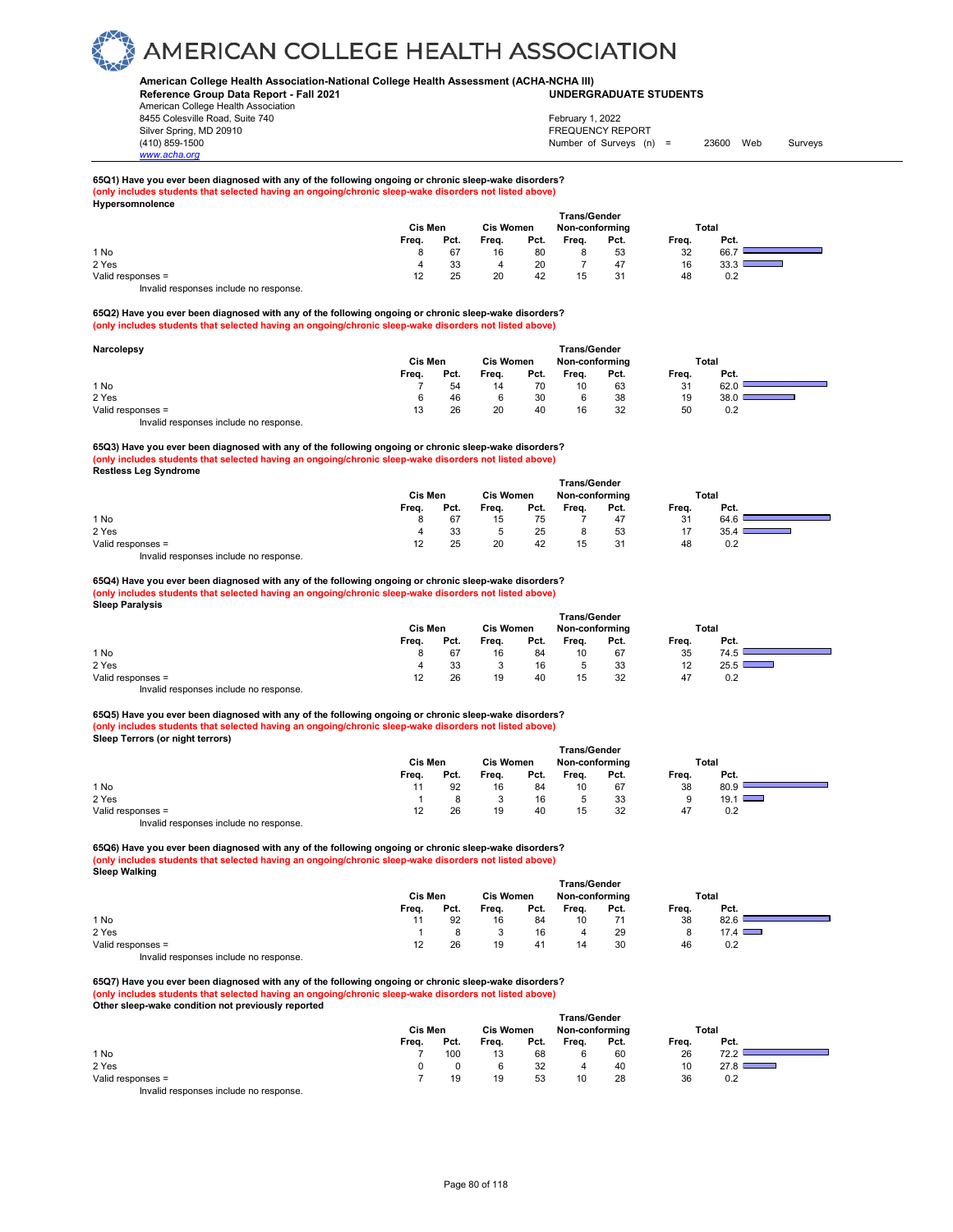### **American College Health Association-National College Health Assessment (ACHA-NCHA III) UNDERGRADUATE STUDENTS**

**Reference Group Data Report - Fall 2021** American College Health Association 8455 Colesville Road, Suite 740 Silver Spring, MD 20910<br>
1990 - The Spring, MD 20910<br>
1990 - The Survey Structure of Surveys (notation of Surveys (notation of Surveys (notation of Surveys (notati

*www.acha.org*

## Number of Surveys (n) = 23600 Web Surveys February 1, 2022

**Service** 

┑

#### **65R1) Have you ever been diagnosed with any of the following ongoing or chronic urinary system disorders? (only includes students that selected having an ongoing/chronic urinary system disorders not listed above) Bladder disease**

| .<br>.            |       | Cis Men |       |      | <b>Trans/Gender</b><br>Non-conforming |      |       | Total         |
|-------------------|-------|---------|-------|------|---------------------------------------|------|-------|---------------|
|                   | Freq. | Pct.    | Freq. | Pct. | Freq.                                 | Pct. | Freq. | Pct.          |
| 1 No              |       | 100     | 13    | 93   |                                       | 75   | 23    | 88.5          |
| 2 Yes             |       |         |       |      |                                       | 25   | ◡     | $11.5$ $\Box$ |
| Valid responses = |       | 15      | 14    | 54   |                                       | 31   | 26    | 0.1           |
|                   |       |         |       |      |                                       |      |       |               |

Invalid responses include no response.

**65R2) Have you ever been diagnosed with any of the following ongoing or chronic urinary system disorders? (only includes students that selected having an ongoing/chronic urinary system disorders not listed above) Kidney disease** 

|                                        | Trans/Gender |                  |       |                |       |       |       |      |  |  |  |
|----------------------------------------|--------------|------------------|-------|----------------|-------|-------|-------|------|--|--|--|
|                                        | Cis Men      | <b>Cis Women</b> |       | Non-conforming |       | Total |       |      |  |  |  |
|                                        | Frea.        | Pct.             | Frea. | Pct.           | Frea. | Pct.  | Frea. | Pct. |  |  |  |
| 1 No                                   |              | 50               |       | 86             |       | 88    | 21    | 80.8 |  |  |  |
| 2 Yes                                  |              | 50               |       | 14             |       | 13    |       | 19.2 |  |  |  |
| Valid responses =                      | Δ            | 15               | 14    | 54             |       | 31    | 26    | 0.1  |  |  |  |
| Invalid responses include no response. |              |                  |       |                |       |       |       |      |  |  |  |

**65R3) Have you ever been diagnosed with any of the following ongoing or chronic urinary system disorders? (only includes students that selected having an ongoing/chronic urinary system disorders not listed above) Kidney stone**

|                   |       |         |       |      | <b>Trans/Gender</b> |      |       |      |  |
|-------------------|-------|---------|-------|------|---------------------|------|-------|------|--|
|                   |       | Cis Men |       |      | Non-conforming      |      | Total |      |  |
|                   | Freq. | Pct.    | Freq. | Pct. | Freq.               | Pct. | Freq. | Pct. |  |
| 1 No              |       | 75      | 10    |      | 4                   | 50   | 17    | 65.4 |  |
| 2 Yes             |       | 25      | 4     | 29   | 4                   | 50   | 9     | 34.6 |  |
| Valid responses = |       | 15      | 14    | 54   |                     | 31   | 26    | 0.1  |  |
| .<br>.            |       |         |       |      |                     |      |       |      |  |

Invalid responses include no response.

#### **65R4) Have you ever been diagnosed with any of the following ongoing or chronic urinary system disorders? (only includes students that selected having an ongoing/chronic urinary system disorders not listed above) Urinary Incontinence**

| .                 | <b>Trans/Gender</b><br><b>Cis Women</b><br>Cis Men<br>Total<br>Non-conforming |      |       |      |       |      |       |      |  |  |  |  |
|-------------------|-------------------------------------------------------------------------------|------|-------|------|-------|------|-------|------|--|--|--|--|
|                   | Frea.                                                                         | Pct. | Frea. | Pct. | Frea. | Pct. | Frea. | Pct. |  |  |  |  |
| 1 No              |                                                                               | 75   | 10    |      |       | 56   | 18    | 66.7 |  |  |  |  |
| 2 Yes             |                                                                               | 25   |       | 29   | 4     | 44   | 9     | 33.3 |  |  |  |  |
| Valid responses = |                                                                               | 15   | 14    | 52   | 9     | 33   | 27    | 0.1  |  |  |  |  |
| .                 |                                                                               |      |       |      |       |      |       |      |  |  |  |  |

Invalid responses include no response. **65R5) Have you ever been diagnosed with any of the following ongoing or chronic urinary system disorders? (only includes students that selected having an ongoing/chronic urinary system disorders not listed above)**

| Other urinary system condition not previously reported |       |         |       |      |                     |      |       |       |  |
|--------------------------------------------------------|-------|---------|-------|------|---------------------|------|-------|-------|--|
|                                                        |       |         |       |      | <b>Trans/Gender</b> |      |       |       |  |
|                                                        |       | Cis Men |       |      | Non-conformina      |      |       | Total |  |
|                                                        | Frea. | Pct.    | Frea. | Pct. | Frea.               | Pct. | Frea. | Pct.  |  |
| 1 No                                                   |       | 100     |       | 62   | 4                   | 67   | 15    | 68.2  |  |
| 2 Yes                                                  |       |         | 5     | 39   | 2                   | 33   |       |       |  |
| Valid responses =                                      |       | 14      | 13    | 59   | 6                   | 27   | 22    | 0.1   |  |
|                                                        |       |         |       |      |                     |      |       |       |  |

Invalid responses include no response.

**65S1) You indicated that you had been diagnosed with Diabetes or Pre-Diabetes. Were you told that you had: (only includes students that have been diagnosed with Diabetes or Pre-Diabetes) Type 1 Diabetes** 

| - -                                     | Cis Men |      | <b>Cis Women</b> |      | <b>Trans/Gender</b><br>Non-conforming |      | <b>Total</b> |      |  |
|-----------------------------------------|---------|------|------------------|------|---------------------------------------|------|--------------|------|--|
|                                         | Frea.   | Pct. | Frea.            | Pct. | Freq.                                 | Pct. | Freq.        | Pct. |  |
| 1 No                                    | 73      | 59   | 130              | 68   | 25                                    | 66   | 233          | 64.7 |  |
| 2 Yes                                   | 50      | 41   | 62               | 32   | 13                                    | 34   | 127          | 35.3 |  |
| Valid responses =                       | 123     | 34   | 192              | 53   | 38                                    |      | 360          | 1.5  |  |
| Involid recononces include no recononce |         |      |                  |      |                                       |      |              |      |  |

Invalid responses include no response.

**65S2) You indicated that you had been diagnosed with Diabetes or Pre-Diabetes. Were you told that you had: (only includes students that have been diagnosed with Diabetes or Pre-Diabetes) Type 2 Diabetes** 

|                                        |                |      |                  |      | <b>Trans/Gender</b> |      |       |                               |  |
|----------------------------------------|----------------|------|------------------|------|---------------------|------|-------|-------------------------------|--|
|                                        | <b>Cis Men</b> |      | <b>Cis Women</b> |      | Non-conforming      |      | Total |                               |  |
|                                        | Freq.          | Pct. | Freq.            | Pct. | Freq.               | Pct. | Freq. | Pct.                          |  |
| 1 No                                   | 84             | 75   | 151              | 82   | 28                  | 82   | 265   | 78.6                          |  |
| 2 Yes                                  | 28             | 25   | 34               | 18   |                     | 18   | 72    | 21.4                          |  |
| Valid responses =                      | 112            | 33   | 185              | 55   | 34                  | 10   | 337   | $\mathsf{I} \cdot \mathsf{A}$ |  |
| Invalid responses include no response. |                |      |                  |      |                     |      |       |                               |  |

Page 81 of 118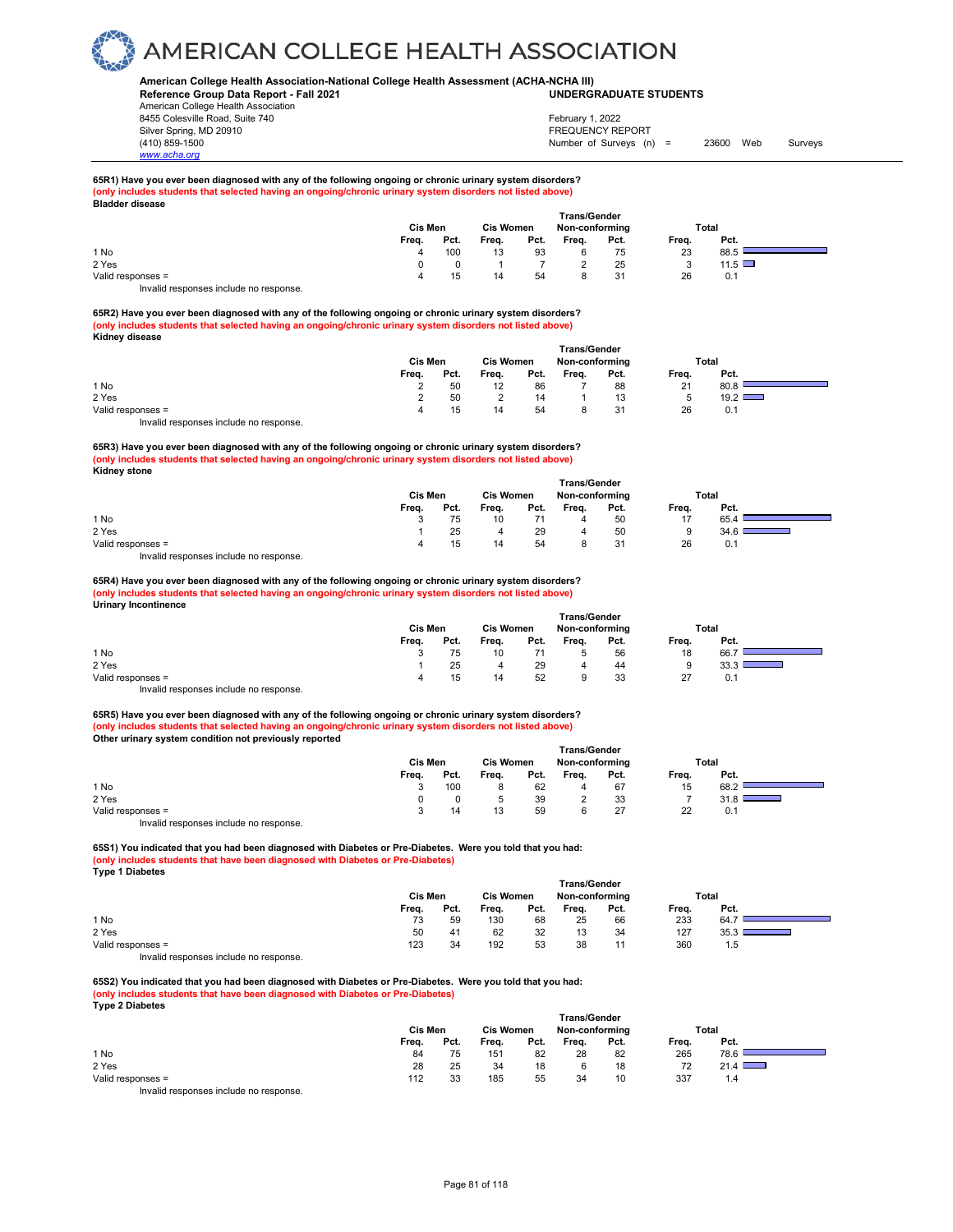### **American College Health Association-National College Health Assessment (ACHA-NCHA III) UNDERGRADUATE STUDENTS**

**Reference Group Data Report - Fall 2021** American College Health Association 8455 Colesville Road, Suite 740 Silver Spring, MD 20910<br>
1990 - The Spring, MD 20910<br>
1990 - The Survey Structure of Surveys (notation of Surveys (notation of Surveys (notation of Surveys (notati

Number of Surveys (n) = 23600 Web Surveys February 1, 2022

#### **65S3) You indicated that you had been diagnosed with Diabetes or Pre-Diabetes. Were you told that you had: (only includes students that have been diagnosed with Diabetes or Pre-Diabetes) Pre-diabetes or insulin resistance**

|                             | Cis Men |      | <b>Trans/Gender</b><br><b>Cis Women</b><br>Non-conforming |      |       |      | <b>Total</b> |       |  |
|-----------------------------|---------|------|-----------------------------------------------------------|------|-------|------|--------------|-------|--|
|                             | Freq.   | Pct. | Freq.                                                     | Pct. | Freq. | Pct. | Freq.        | Pct.  |  |
| 1 No                        | 63      | 50   | 76                                                        | 35   | 13    | 33   | 156          | 40. . |  |
| 2 Yes                       | 62      | 50   | 143                                                       | 65   | 26    | 67   | 233          | 59.9  |  |
| Valid responses =<br>.<br>. | 125     | 32   | 219                                                       | 56   | 39    | 10   | 389          | 1.6   |  |

Invalid responses include no response.

*www.acha.org*

**65S4) You indicated that you had been diagnosed with Diabetes or Pre-Diabetes. Were you told that you had: (only includes students that have been diagnosed with Diabetes or Pre-Diabetes) Gestational Diabetes** 

|                                        |         |                  |       |                | <b>Trans/Gender</b> |       |       |      |  |
|----------------------------------------|---------|------------------|-------|----------------|---------------------|-------|-------|------|--|
|                                        | Cis Men | <b>Cis Women</b> |       | Non-conforming |                     | Total |       |      |  |
|                                        | Freq.   | Pct.             | Freq. | Pct.           | Freq.               | Pct.  | Freq. | Pct. |  |
| 1 No                                   | 109     | 100              | 165   | 93             | 28                  | 85    | 308   | 94.5 |  |
| 2 Yes                                  |         |                  | 13    |                |                     | 15    | 18    | 5.5  |  |
| Valid responses =                      | 109     | 33               | 178   | 55             | 33                  | 10    | 326   | 1.4  |  |
| Invalid responses include no response. |         |                  |       |                |                     |       |       |      |  |

**65T1) Have you had an appointment and/or discussion with a healthcare or mental health professional for the following condition(s) within the last 12 months? (only includes students that have been diagnosed with this condition)**

**Acne** 

|                                        | Cis Men | <b>Cis Women</b> |       | <b>Trans/Gender</b><br>Non-conforming |       |      | Total |      |
|----------------------------------------|---------|------------------|-------|---------------------------------------|-------|------|-------|------|
|                                        | Freq.   | Pct.             | Freq. | Pct.                                  | Freq. | Pct. | Freq. | Pct. |
| 1 No                                   | 1447    | 65               | 2055  | 51                                    | 234   | 66   | 3771  | 56.  |
| 2 Yes                                  | 795     | 36               | 2012  | 50                                    | 121   | 34   | 2951  | 43.9 |
| Valid responses =                      | 2242    | 33               | 4067  | 61                                    | 355   | 5    | 6722  | 28.5 |
| Invalid responses include no response. |         |                  |       |                                       |       |      |       |      |

**65T2) Have you had an appointment and/or discussion with a healthcare or mental health professional for the following condition(s) within the last 12 months? (only includes students that have been diagnosed with this condition) ADD/ADHD - Attention Deficit/Hyperactivity Disorder** 

| .                                      | <b>Trans/Gender</b><br><b>Cis Women</b><br>Total |      |       |      |       |                |       |      |  |  |  |  |  |
|----------------------------------------|--------------------------------------------------|------|-------|------|-------|----------------|-------|------|--|--|--|--|--|
|                                        | Cis Men                                          |      |       |      |       | Non-conforming |       |      |  |  |  |  |  |
|                                        | Freq.                                            | Pct. | Frea. | Pct. | Freq. | Pct.           | Freq. | Pct. |  |  |  |  |  |
| 1 No                                   | 415                                              | 45   | 314   | 25   | 67    | 23             | 812   | 32.3 |  |  |  |  |  |
| 2 Yes                                  | 500                                              | 55   | 946   | 75   | 222   | 77             | 1700  | 67.7 |  |  |  |  |  |
| Valid responses =                      | 915                                              | 36   | 1260  | 50   | 289   | 12             | 2512  | 10.6 |  |  |  |  |  |
| Invalid responses include no response. |                                                  |      |       |      |       |                |       |      |  |  |  |  |  |

**65T3) Have you had an appointment and/or discussion with a healthcare or mental health professional for the following condition(s) within the last 12 months? (only includes students that have been diagnosed with this condition) Alcohol or Other Drug-Related Abuse or Addiction** 

|                                        | <b>Trans/Gender</b> |                  |       |                |       |       |       |                                     |  |  |  |  |
|----------------------------------------|---------------------|------------------|-------|----------------|-------|-------|-------|-------------------------------------|--|--|--|--|
|                                        | Cis Men             | <b>Cis Women</b> |       | Non-conforming |       | Total |       |                                     |  |  |  |  |
|                                        | Freq.               | Pct.             | Freq. | Pct.           | Freq. | Pct.  | Freq. | Pct.                                |  |  |  |  |
| 1 No                                   | 54                  | 55               | 62    | 57             |       | 39    | 124   | 53.9                                |  |  |  |  |
| 2 Yes                                  | 45                  | 46               | 46    | 43             |       | 61    | 106   | 46.1<br>$\sim$ $\sim$ $\sim$ $\sim$ |  |  |  |  |
| Valid responses =                      | 99                  | 43               | 108   | 47             | 18    | 8     | 230   | 1.0                                 |  |  |  |  |
| Invalid responses include no response. |                     |                  |       |                |       |       |       |                                     |  |  |  |  |

**65T4) Have you had an appointment and/or discussion with a healthcare or mental health professional for the following condition(s) within the last 12 months? (only includes students that have been diagnosed with this condition) Allergies - food allergy** 

|                                        | <b>Cis Women</b><br>Cis Men |      |       |      | <b>Trans/Gender</b><br>Non-conforming |      |       | Total |
|----------------------------------------|-----------------------------|------|-------|------|---------------------------------------|------|-------|-------|
|                                        | Freq.                       | Pct. | Freq. | Pct. | Freq.                                 | Pct. | Freq. | Pct.  |
| 1 No                                   | 569                         | 70   | 1165  | 64   | 147                                   |      | 1909  | 66.4  |
| 2 Yes                                  | 246                         | 30   | 654   | 36   | 59                                    | 29   | 965   | 33.6  |
| Valid responses =                      | 815                         | 28   | 1819  | 63   | 206                                   |      | 2874  | 12.2  |
| Invalid responses include no response. |                             |      |       |      |                                       |      |       |       |

**65T5) Have you had an appointment and/or discussion with a healthcare or mental health professional for the following condition(s) within the last 12 months? (only includes students that have been diagnosed with this condition) Allergies - animals/pets** 

| Allergies - allinials/pets             |         |      |                  |      |                     |      |       |              |
|----------------------------------------|---------|------|------------------|------|---------------------|------|-------|--------------|
|                                        |         |      |                  |      | <b>Trans/Gender</b> |      |       |              |
|                                        | Cis Men |      | <b>Cis Women</b> |      | Non-conforming      |      |       | Total        |
|                                        | Freq.   | Pct. | Freq.            | Pct. | Frea.               | Pct. | Freq. | Pct.         |
| 1 No                                   | 777     | 76   | 1299             | 69   | 149                 | 77   | 2249  | 71.9         |
| 2 Yes                                  | 242     | 24   | 581              | 31   | 45                  | 23   | 877   | 28.11<br>--- |
| Valid responses =                      | 1019    | 33   | 1880             | 60   | 194                 | 6    | 3126  | 13.2         |
| Invalid responses include no response. |         |      |                  |      |                     |      |       |              |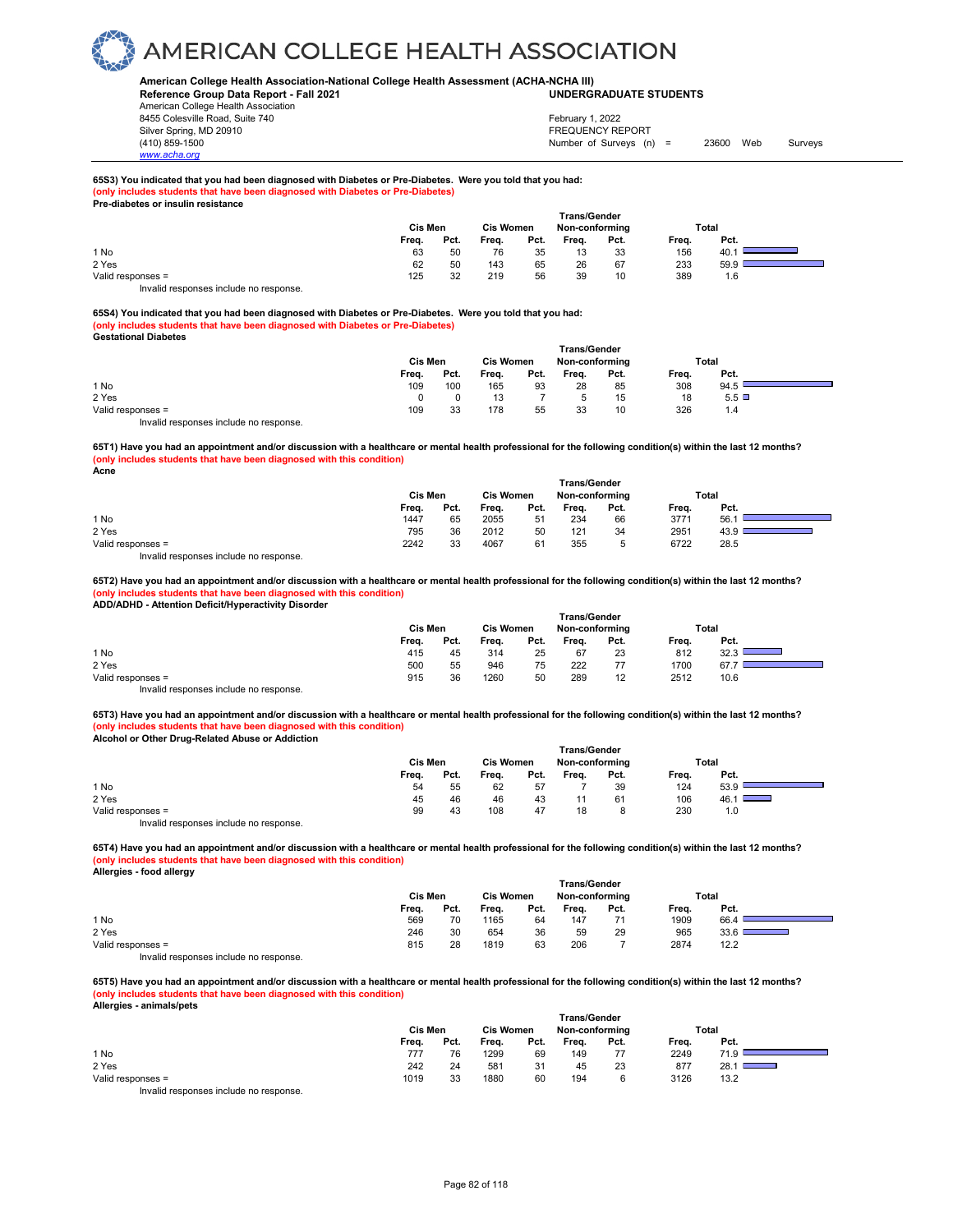### **American College Health Association-National College Health Assessment (ACHA-NCHA III) UNDERGRADUATE STUDENTS**

**Reference Group Data Report - Fall 2021** American College Health Association 8455 Colesville Road, Suite 740 Silver Spring, MD 20910<br>
1990 - 1990 - 1991 - 1991 - 1992 - 1993 - 1994 - 1995 - 1998 - 1999 - 1999 - 1999 - 1999 - 1999 - 1999 - 199<br>
1990 - 1999 - 1999 - 1999 - 1999 - 1999 - 1999 - 1999 - 1999 - 1999 - 1999 - 1999 - 199

Number of Surveys (n) = 23600 Web Surveys February 1, 2022

### **65T6) Have you had an appointment and/or discussion with a healthcare or mental health professional for the following condition(s) within the last 12 months?** (only includes students that have been diagnosed with this **Allergies - environmental (for example: pollen, grass, dust, mold)**

|                                                                        | Cis Men |      | <b>Cis Women</b> |      | <b>Trans/Gender</b><br>Non-conforming |      |       | Total |
|------------------------------------------------------------------------|---------|------|------------------|------|---------------------------------------|------|-------|-------|
|                                                                        | Freq.   | Pct. | Freq.            | Pct. | Frea.                                 | Pct. | Freq. | Pct.  |
| 1 No                                                                   | 1815    | 76   | 2749             | 67   | 296                                   | 76   | 4912  | 70.6  |
| 2 Yes                                                                  | 582     | 24   | 1347             | 33   | 93                                    | 24   | 2042  | 29.4  |
| Valid responses =                                                      | 2397    | 34   | 4096             | 59   | 389                                   | 6    | 6954  | 29.5  |
| The control to a process of the control of the process of the process. |         |      |                  |      |                                       |      |       |       |

Invalid responses include no response.

**65T7) Have you had an appointment and/or discussion with a healthcare or mental health professional for the following condition(s) within the last 12 months? (only includes students that have been diagnosed with this condition) Anxiety (for example: Generalized Anxiety, Social Anxiety, Panic Disorder, Specific Phobia)** 

## **Trans/Gender Cis Men Cis Women Non-conforming Total Freq. Pct. Freq. Pct. Freq. Pct. Freq. Pct.** 1 No 393 32 979 22 128 21 1517 24.0 2 Yes 829 68 3425 78 493 79 4817 76.0

Valid responses = 1222 19 4404 70 621 10 6334 26.8 Invalid responses include no response.

*www.acha.org*

**65T8) Have you had an appointment and/or discussion with a healthcare or mental health professional for the following condition(s) within the last 12 months? (only includes students that have been diagnosed with this condition)**

**Asthma** 

|                                         | Cis Men |      | <b>Cis Women</b> |      | Non-conforming |      |       | <b>Total</b> |
|-----------------------------------------|---------|------|------------------|------|----------------|------|-------|--------------|
|                                         | Frea.   | Pct. | Freq.            | Pct. | Freq.          | Pct. | Frea. | Pct.         |
| 1 No                                    | 956     | 74   | 1245             | 58   | 147            | 62   | 2380  | 63.6         |
| 2 Yes                                   | 337     | 26   | 922              | 43   | 92             | 39   | 1360  | 36.4         |
| Valid responses =                       | 1293    | 35   | 2167             | 58   | 239            | 6    | 3740  | 15.8         |
| Involid recononces include no recononce |         |      |                  |      |                |      |       |              |

Invalid responses include no response.

**65T9) Have you had an appointment and/or discussion with a healthcare or mental health professional for the following condition(s) within the last 12 months? (only includes students that have been diagnosed with this condition) Autism Spectrum** 

|                                        | Cis Men |      | <b>Cis Women</b> |      | <b>Trans/Gender</b><br>Non-conforming |      |       | Total       |
|----------------------------------------|---------|------|------------------|------|---------------------------------------|------|-------|-------------|
|                                        | Freq.   | Pct. | Freq.            | Pct. | Frea.                                 | Pct. | Frea. | Pct.        |
| 1 No                                   | 134     | 66   | 53               | 48   | 44                                    | 41   | 235   | 54.0        |
| 2 Yes                                  | 68      | 34   | 58               | 52   | 63                                    | 59   | 200   | 46.0 $\Box$ |
| Valid responses =                      | 202     | 46   | 111              | 26   | 107                                   | 25   | 435   | 1.8         |
| Invalid responses include no response. |         |      |                  |      |                                       |      |       |             |

**65T10) Have you had an appointment and/or discussion with a healthcare or mental health professional for the following condition(s) within the last 12 months? (only includes students that have been diagnosed with this condition)**

**Bipolar and Related Conditions (for example: Bipolar I, II, Hypomanic Episode)**

|                                       | <b>Trans/Gender</b> |      |                  |      |                |      |       |      |  |  |  |
|---------------------------------------|---------------------|------|------------------|------|----------------|------|-------|------|--|--|--|
|                                       | Cis Men             |      | <b>Cis Women</b> |      | Non-conforming |      | Total |      |  |  |  |
|                                       | Freq.               | Pct. | Freq.            | Pct. | Freq.          | Pct. | Freq. | Pct. |  |  |  |
| 1 No                                  | 27                  | 26   | 55               | 23   | 21             | 29   | 104   | 24.9 |  |  |  |
| 2 Yes                                 |                     | 74   | 180              | 77   | 52             | 71   | 313   | 75.1 |  |  |  |
| Valid responses =                     | 104                 | 25   | 235              | 56   | 73             | 18   | 417   | 1.8  |  |  |  |
| Invalid reconnege include no reconneg |                     |      |                  |      |                |      |       |      |  |  |  |

Invalid responses include no response.

**65T11) Have you had an appointment and/or discussion with a healthcare or mental health professional for the following condition(s) within the last 12 months? (only includes students that have been diagnosed with this condition)**

**Borderline Personality Disorder (BPD), Avoidant Personality, Dependent Personality, or another personality disorder** 

|                   | <b>Trans/Gender</b> |         |       |                  |       |                |       |       |  |  |
|-------------------|---------------------|---------|-------|------------------|-------|----------------|-------|-------|--|--|
|                   |                     | Cis Men |       | <b>Cis Women</b> |       | Non-conforming |       | Total |  |  |
|                   | Freq.               | Pct.    | Freq. | Pct.             | Freq. | Pct.           | Freq. | Pct.  |  |  |
| 1 No              | 13                  | 41      | 36    | 24               | 14    | 26             | 63    | 26.5  |  |  |
| 2 Yes             | 19                  | 59      | 114   | 76               | 41    | 75             | 175   | 73.5  |  |  |
| Valid responses = | 32                  | 13      | 150   | 63               | 55    | 23             | 238   | 1.0   |  |  |
| .                 |                     |         |       |                  |       |                |       |       |  |  |

Invalid responses include no response.

**65T12) Have you had an appointment and/or discussion with a healthcare or mental health professional for the following condition(s) within the last 12 months? (only includes students that have been diagnosed with this condition) Cancer** 

|                   | <b>Trans/Gender</b> |         |       |                  |       |                |       |       |  |  |  |
|-------------------|---------------------|---------|-------|------------------|-------|----------------|-------|-------|--|--|--|
|                   |                     | Cis Men |       | <b>Cis Women</b> |       | Non-conforming |       | Total |  |  |  |
|                   | Freq.               | Pct.    | Freq. | Pct.             | Freq. | Pct.           | Freq. | Pct.  |  |  |  |
| 1 No              | 19                  | 42      | 28    | 34               |       | 33             | 51    | 36.7  |  |  |  |
| 2 Yes             | 26                  | 58      | 55    | 66               |       | 67             | 88    | 63.3  |  |  |  |
| Valid responses = | 45                  | 32      | 83    | 60               |       | 6              | 139   | 0.6   |  |  |  |
| .<br>.            |                     |         |       |                  |       |                |       |       |  |  |  |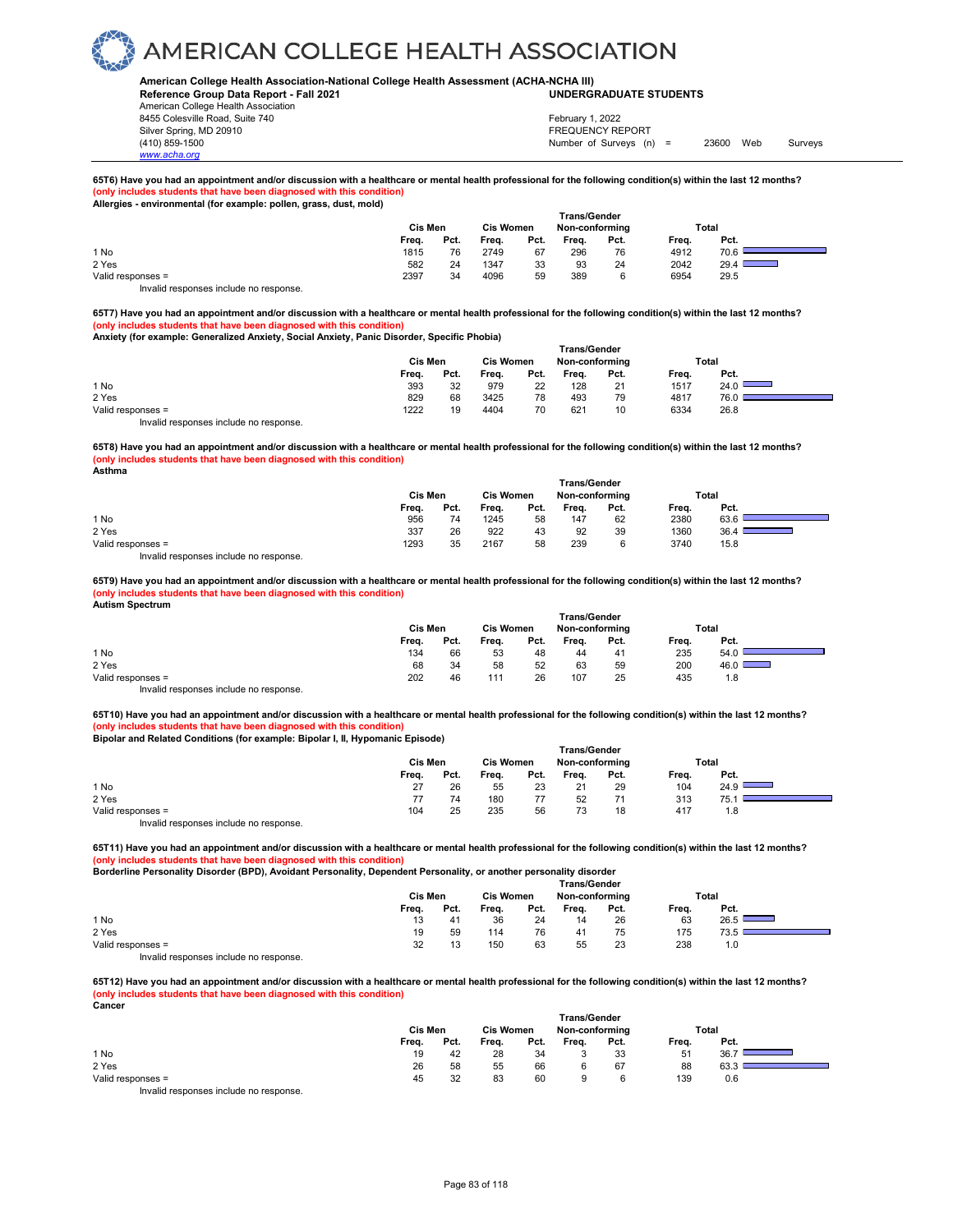### **American College Health Association-National College Health Assessment (ACHA-NCHA III) UNDERGRADUATE STUDENTS**

**Reference Group Data Report - Fall 2021** American College Health Association 8455 Colesville Road, Suite 740

Silver Spring, MD 20910<br>
1990 - The Spring, MD 20910<br>
1990 - The Survey Structure of Surveys (notation of Surveys (notation of Surveys (notation of Surveys (notati *www.acha.org*

Number of Surveys (n) = 23600 Web Surveys February 1, 2022

## **65T13) Have you had an appointment and/or discussion with a healthcare or mental health professional for the following condition(s) within the last 12 months? (only includes students that have been diagnosed with this condition) Celiac disease**

| -------------                         | Cis Men | <b>Trans/Gender</b><br><b>Cis Women</b><br>Non-conforming |       |      |       |      | Total |      |
|---------------------------------------|---------|-----------------------------------------------------------|-------|------|-------|------|-------|------|
|                                       | Freq.   | Pct.                                                      | Freq. | Pct. | Freq. | Pct. | Freq. | Pct. |
| 1 No                                  |         | 53                                                        | 63    | 44   | 13    | 59   | 93    | 47.4 |
| 2 Yes                                 | 15      | 47                                                        | 79    | 56   |       | -41  | 103   | 52.6 |
| Valid responses =                     | 32      | 16                                                        | 142   | 72   | 22    |      | 196   | 0.8  |
| Invalid responses include no response |         |                                                           |       |      |       |      |       |      |

**65T14) Have you had an appointment and/or discussion with a healthcare or mental health professional for the following condition(s) within the last 12 months? (only includes students that have been diagnosed with this condition) Chronic pain (for example: back or joint pain, arthritis, nerve pain)** 

|                                        | <b>Trans/Gender</b> |      |                  |      |                |      |       |      |  |  |
|----------------------------------------|---------------------|------|------------------|------|----------------|------|-------|------|--|--|
|                                        | Cis Men             |      | <b>Cis Women</b> |      | Non-conforming |      | Total |      |  |  |
|                                        | Freq.               | Pct. | Freq.            | Pct. | Freq.          | Pct. | Freq. | Pct. |  |  |
| 1 No                                   | 102                 | 36   | 256              | 30   | 38             | 30   | 407   | 31.9 |  |  |
| 2 Yes                                  | 181                 | 64   | 588              | 70   | 89             | 70   | 867   | 68.  |  |  |
| Valid responses =                      | 283                 | 22   | 844              | 66   | 127            | 10   | 1274  | 5.4  |  |  |
| Invalid responses include no response. |                     |      |                  |      |                |      |       |      |  |  |

**65T15) Have you had an appointment and/or discussion with a healthcare or mental health professional for the following condition(s) within the last 12 months? (only includes students that have been diagnosed with this condition)**

**Depression (for example: Major depression, persistent depressive disorder, disruptive mood disorder)** 

|                   | Cis Men |      | <b>Cis Women</b> |      | Non-conforming  |      |       | Total |  |
|-------------------|---------|------|------------------|------|-----------------|------|-------|-------|--|
|                   | Freq.   | Pct. | Frea.            | Pct. | Frea.           | Pct. | Frea. | Pct.  |  |
| 1 No              | 355     | 34   | 693              | 21   | 114             | 20   | 1176  | 23.6  |  |
| 2 Yes             | 702     | 66   | 2590             | 79   | 457             | 80   | 3812  | 76.4  |  |
| Valid responses = | 1057    | 21   | 3283             | 66   | 57 <sup>4</sup> | 11   | 4988  | 21.1  |  |
| .<br>.            |         |      |                  |      |                 |      |       |       |  |

Invalid responses include no response.

**65T16) Have you had an appointment and/or discussion with a healthcare or mental health professional for the following condition(s) within the last 12 months? (only includes students that have been diagnosed with this condition) Diabetes or pre-diabetes/insulin resistance** 

|                                        | <b>Trans/Gender</b> |      |                  |      |                |      |       |             |  |  |  |  |
|----------------------------------------|---------------------|------|------------------|------|----------------|------|-------|-------------|--|--|--|--|
|                                        | Cis Men             |      | <b>Cis Women</b> |      | Non-conforming |      | Total |             |  |  |  |  |
|                                        | Freq.               | Pct. | Freq.            | Pct. | Frea.          | Pct. | Freq. | Pct.        |  |  |  |  |
| 1 No                                   | 37                  | 27   | 73               | 30   | 13             | 29   | 125   | 28.5        |  |  |  |  |
| 2 Yes                                  | 102                 | 73   | 174              | 70   | 32             | 71   | 313   | <b>71 h</b> |  |  |  |  |
| Valid responses =                      | 139                 | 32   | 247              | 56   | 45             | 10   | 438   | 1.9         |  |  |  |  |
| Invalid responses include no response. |                     |      |                  |      |                |      |       |             |  |  |  |  |

**65T17) Have you had an appointment and/or discussion with a healthcare or mental health professional for the following condition(s) within the last 12 months? (only includes students that have been diagnosed with this condition)**

**Eating Disorders (for example: Anorexia Nervosa, Bulimia Nervosa, Binge-Eating)** 

|                                       | <b>Trans/Gender</b> |      |                  |      |                |      |       |      |  |  |  |  |
|---------------------------------------|---------------------|------|------------------|------|----------------|------|-------|------|--|--|--|--|
|                                       | Cis Men             |      | <b>Cis Women</b> |      | Non-conforming |      | Total |      |  |  |  |  |
|                                       | Freq.               | Pct. | Freq.            | Pct. | Freq.          | Pct. | Freq. | Pct. |  |  |  |  |
| 1 No                                  | 61                  | 60   | 392              | 43   | 69             | 44   | 528   | 44.4 |  |  |  |  |
| 2 Yes                                 | 40                  | 40   | 527              | 57   | 88             | 56   | 662   | 55.6 |  |  |  |  |
| Valid responses =                     | 101                 |      | 919              |      | 157            | 13   | 1190  | 5.0  |  |  |  |  |
| Invalid reconnege include no reconneg |                     |      |                  |      |                |      |       |      |  |  |  |  |

Invalid responses include no response.

**65T18) Have you had an appointment and/or discussion with a healthcare or mental health professional for the following condition(s) within the last 12 months? (only includes students that have been diagnosed with this condition) Endometriosis**

|                                           | <b>Trans/Gender</b> |      |                  |      |                |      |       |      |  |
|-------------------------------------------|---------------------|------|------------------|------|----------------|------|-------|------|--|
|                                           | Cis Men             |      | <b>Cis Women</b> |      | Non-conforming |      | Total |      |  |
|                                           | Freq.               | Pct. | Freq.            | Pct. | Freq.          | Pct. | Freq. | Pct. |  |
| 1 No                                      |                     | 83   | 68               | 31   | 10             | 35   | 85    | 32.9 |  |
| 2 Yes                                     |                     |      | 149              | 69   | 19             | 66   | 173   | 67.  |  |
| Valid responses =                         |                     |      | 217              | 84   | 29             |      | 258   | ı. ı |  |
| Initelial reconomers include no reconomer |                     |      |                  |      |                |      |       |      |  |

Invalid responses include no response.

**65T19) Have you had an appointment and/or discussion with a healthcare or mental health professional for the following condition(s) within the last 12 months? (only includes students that have been diagnosed with this condition) Gambling Disorder** 

|                                                                                                                                                                                                                                   |         |      |                  |      | <b>Trans/Gender</b> |      |       |                                  |  |
|-----------------------------------------------------------------------------------------------------------------------------------------------------------------------------------------------------------------------------------|---------|------|------------------|------|---------------------|------|-------|----------------------------------|--|
|                                                                                                                                                                                                                                   | Cis Men |      | <b>Cis Women</b> |      | Non-conforming      |      |       | Total                            |  |
|                                                                                                                                                                                                                                   | Freq.   | Pct. | Freq.            | Pct. | Freq.               | Pct. | Freq. | Pct.                             |  |
| 1 No                                                                                                                                                                                                                              |         | 57   |                  | 100  |                     | 75   | 22    | 73.3                             |  |
| 2 Yes                                                                                                                                                                                                                             |         | 43   |                  |      |                     | 25   | ۰     | 26.7<br><b>Contract Contract</b> |  |
| Valid responses =                                                                                                                                                                                                                 | 14      | 47   |                  | 23   |                     | 27   | 30    | 0.1                              |  |
| $\mathbf{r}$ , and the contract of the contract of the contract of the contract of the contract of the contract of the contract of the contract of the contract of the contract of the contract of the contract of the contract o |         |      |                  |      |                     |      |       |                                  |  |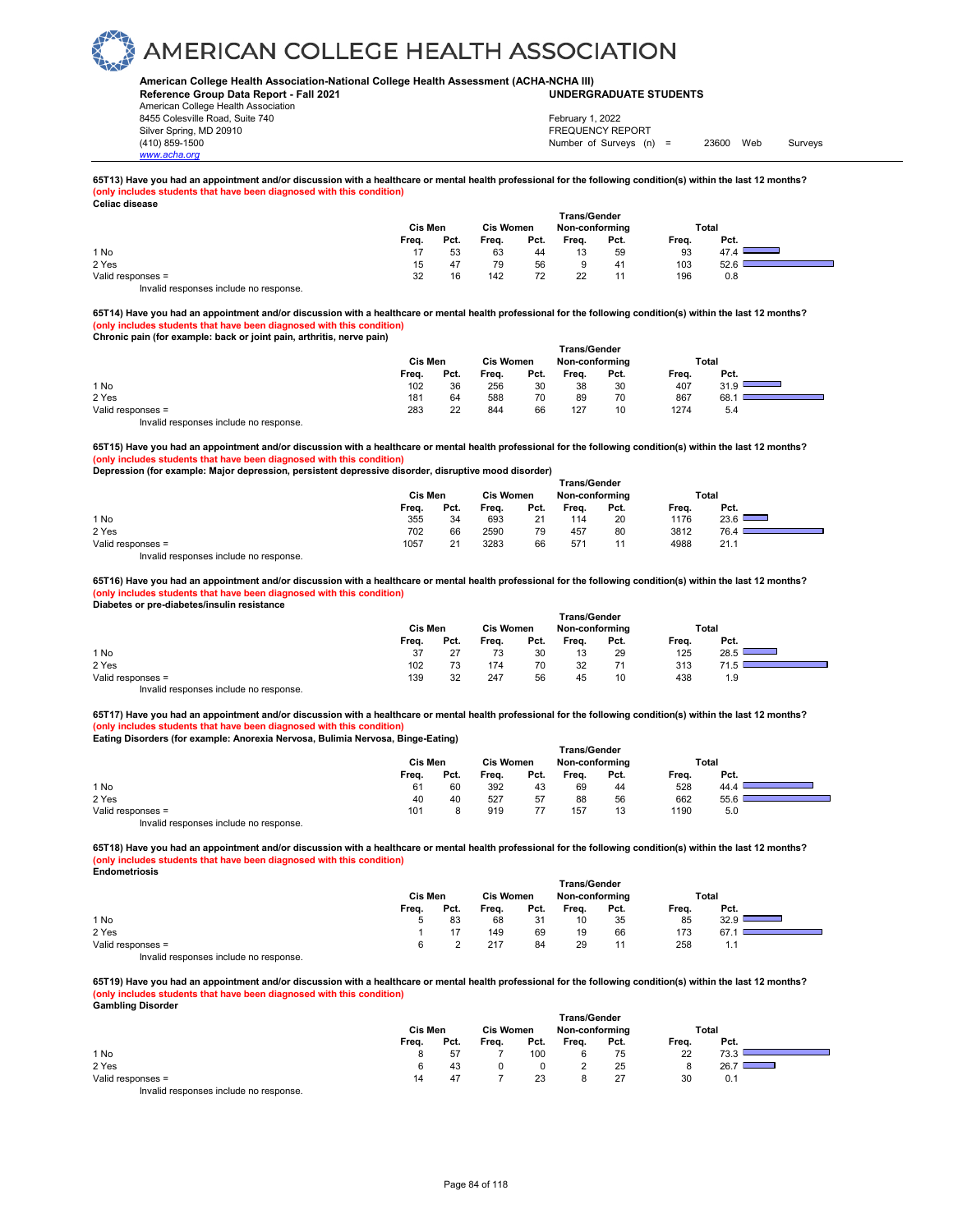### **American College Health Association-National College Health Assessment (ACHA-NCHA III) UNDERGRADUATE STUDENTS**

**Reference Group Data Report - Fall 2021** American College Health Association 8455 Colesville Road, Suite 740

Silver Spring, MD 20910<br>
1990 - The Spring, MD 20910<br>
1990 - The Survey Structure of Surveys (notation of Surveys (notation of Surveys (notation of Surveys (notati Number of Surveys (n) = 23600 Web Surveys February 1, 2022

## **65T20) Have you had an appointment and/or discussion with a healthcare or mental health professional for the following condition(s) within the last 12 months? (only includes students that have been diagnosed with this condition) Genital herpes**

| <b>OUTRAL TRIPPO</b>                  |         |      |                                    |      |                     |      |       |      |  |
|---------------------------------------|---------|------|------------------------------------|------|---------------------|------|-------|------|--|
|                                       |         |      |                                    |      | <b>Trans/Gender</b> |      |       |      |  |
|                                       | Cis Men |      | <b>Cis Women</b><br>Non-conforming |      |                     |      | Total |      |  |
|                                       | Freq.   | Pct. | Freq.                              | Pct. | Frea.               | Pct. | Freq. | Pct. |  |
| 1 No                                  |         | 41   | 29                                 | 41   | 4                   | 33   | 46    |      |  |
| 2 Yes                                 | 16      | 59   | 42                                 | 59   | 8                   | 67   | 66    | 58.9 |  |
| Valid responses =                     | 27      | 24   | 71                                 | 63   | 12                  |      | 112   | 0.5  |  |
| Invalid responses include no response |         |      |                                    |      |                     |      |       |      |  |

**65T21) Have you had an appointment and/or discussion with a healthcare or mental health professional for the following condition(s) within the last 12 months? (only includes students that have been diagnosed with this condition) Gastroesophageal Reflux Disease (GERD) or acid reflux** 

|                                        |         |      |                  |      | <b>Trans/Gender</b> |      |       |       |  |
|----------------------------------------|---------|------|------------------|------|---------------------|------|-------|-------|--|
|                                        | Cis Men |      | <b>Cis Women</b> |      | Non-conforming      |      |       | Total |  |
|                                        | Freq.   | Pct. | Freq.            | Pct. | Frea.               | Pct. | Freq. | Pct.  |  |
| 1 No                                   | 108     | 49   | 249              | 42   | 41                  | 55   | 403   | 44.9  |  |
| 2 Yes                                  | 111     | 51   | 343              | 58   | 33                  | 45   | 495   | 55.   |  |
| Valid responses =                      | 219     | 24   | 592              | 66   | 74                  | 8    | 898   | 3.8   |  |
| Invalid responses include no response. |         |      |                  |      |                     |      |       |       |  |

**65T22) Have you had an appointment and/or discussion with a healthcare or mental health professional for the following condition(s) within the last 12 months? (only includes students that have been diagnosed with this condition)**

**Heart & vascular disorders (for example: atrial fibrillation or other cardiac arrhythmia, mitral valve prolapse or other valvular heart disease, congenital heart condition) Trans/Gender**

|                   | Cis Men |      | <b>Cis Women</b> |      | Non-conforming |      | Total |      |  |
|-------------------|---------|------|------------------|------|----------------|------|-------|------|--|
|                   | Freq.   | Pct. | Freq.            | Pct. | Freq.          | Pct. | Freq. | Pct. |  |
| 1 No              | 63      | 50   | 107              | 37   | 25             | 51   | 199   | 42.0 |  |
| 2 Yes             | 64      | 50   | 184              | 63   | 24             | 49   | 275   | 58.0 |  |
| Valid responses = | 127     | 27   | 291              | 61   | 49             | 10   | 474   | 2.0  |  |
| .<br>.            |         |      |                  |      |                |      |       |      |  |

Invalid responses include no response.

*www.acha.org*

**65T23) Have you had an appointment and/or discussion with a healthcare or mental health professional for the following condition(s) within the last 12 months? (only includes students that have been diagnosed with this condition) Hepatitis B or C** 

|                                        | <b>Trans/Gender</b> |      |                  |      |                |      |       |       |  |  |  |
|----------------------------------------|---------------------|------|------------------|------|----------------|------|-------|-------|--|--|--|
|                                        | Cis Men             |      | <b>Cis Women</b> |      | Non-conforming |      |       | Total |  |  |  |
|                                        | Freq.               | Pct. | Frea.            | Pct. | Freq.          | Pct. | Freq. | Pct.  |  |  |  |
| 1 No                                   | 8                   | 80   | 10               | 63   | 4              | 80   | 22    | 66.7  |  |  |  |
| 2 Yes                                  |                     | 20   |                  | 38   |                | 20   |       |       |  |  |  |
| Valid responses =                      | 10                  | 30   | 16               | 48   |                | 15   | 33    | 0.1   |  |  |  |
| Invalid responses include no response. |                     |      |                  |      |                |      |       |       |  |  |  |

**65T24) Have you had an appointment and/or discussion with a healthcare or mental health professional for the following condition(s) within the last 12 months? (only includes students that have been diagnosed with this condition) High blood pressure (hypertension)** 

|                                        |         |      |                  |      | <b>Trans/Gender</b> |      |       |       |  |
|----------------------------------------|---------|------|------------------|------|---------------------|------|-------|-------|--|
|                                        | Cis Men |      | <b>Cis Women</b> |      | Non-conforming      |      |       | Total |  |
|                                        | Freq.   | Pct. | Freq.            | Pct. | Frea.               | Pct. | Freq. | Pct.  |  |
| 1 No                                   | 112     | 42   | 76               | 34   | 13                  | 43   | 202   | 38.8  |  |
| 2 Yes                                  | 152     | 58   | 145              | 66   | 17                  | 57   | 319   | 61.2  |  |
| Valid responses =                      | 264     | 51   | 221              | 42   | 30                  |      | 521   | 2.2   |  |
| Invalid responses include no response. |         |      |                  |      |                     |      |       |       |  |

**65T25) Have you had an appointment and/or discussion with a healthcare or mental health professional for the following condition(s) within the last 12 months? (only includes students that have been diagnosed with this condition) High cholesterol (hyperlipidemia)** 

|                                                                        | Cis Men |      | <b>Cis Women</b> |      | <b>Trans/Gender</b><br>Non-conforming |      |       | Total |  |
|------------------------------------------------------------------------|---------|------|------------------|------|---------------------------------------|------|-------|-------|--|
|                                                                        | Freq.   | Pct. | Freq.            | Pct. | Frea.                                 | Pct. | Freq. | Pct.  |  |
| 1 No                                                                   | 78      | 39   | 137              | 39   | 23                                    | 54   | 240   | 40.   |  |
| 2 Yes                                                                  | 121     | 61   | 214              | 61   | 20                                    | 47   | 359   | 59.9  |  |
| Valid responses =                                                      | 199     | 33   | 351              | 59   | 43                                    |      | 599   | 2.5   |  |
| The control to a process of the control of the process of the process. |         |      |                  |      |                                       |      |       |       |  |

Invalid responses include no response.

**65T26) Have you had an appointment and/or discussion with a healthcare or mental health professional for the following condition(s) within the last 12 months? (only includes students that have been diagnosed with this condition) HIV or AIDS** 

| טשרת וטיוו                                                             |         |      |                  |      |                     |      |       |       |
|------------------------------------------------------------------------|---------|------|------------------|------|---------------------|------|-------|-------|
|                                                                        |         |      |                  |      | <b>Trans/Gender</b> |      |       |       |
|                                                                        | Cis Men |      | <b>Cis Women</b> |      | Non-conforming      |      |       | Total |
|                                                                        | Freq.   | Pct. | Freq.            | Pct. | Frea.               | Pct. | Freq. | Pct.  |
| 1 No                                                                   |         | 50   |                  | 67   |                     | 50   | 12    | 52.2  |
| 2 Yes                                                                  |         | 50   |                  | 33   |                     | 50   | 11    | 47.8  |
| Valid responses =                                                      |         | 26   |                  | 26   | 10                  | 43   | 23    | 0.1   |
| The control to a process of the control of the process of the process. |         |      |                  |      |                     |      |       |       |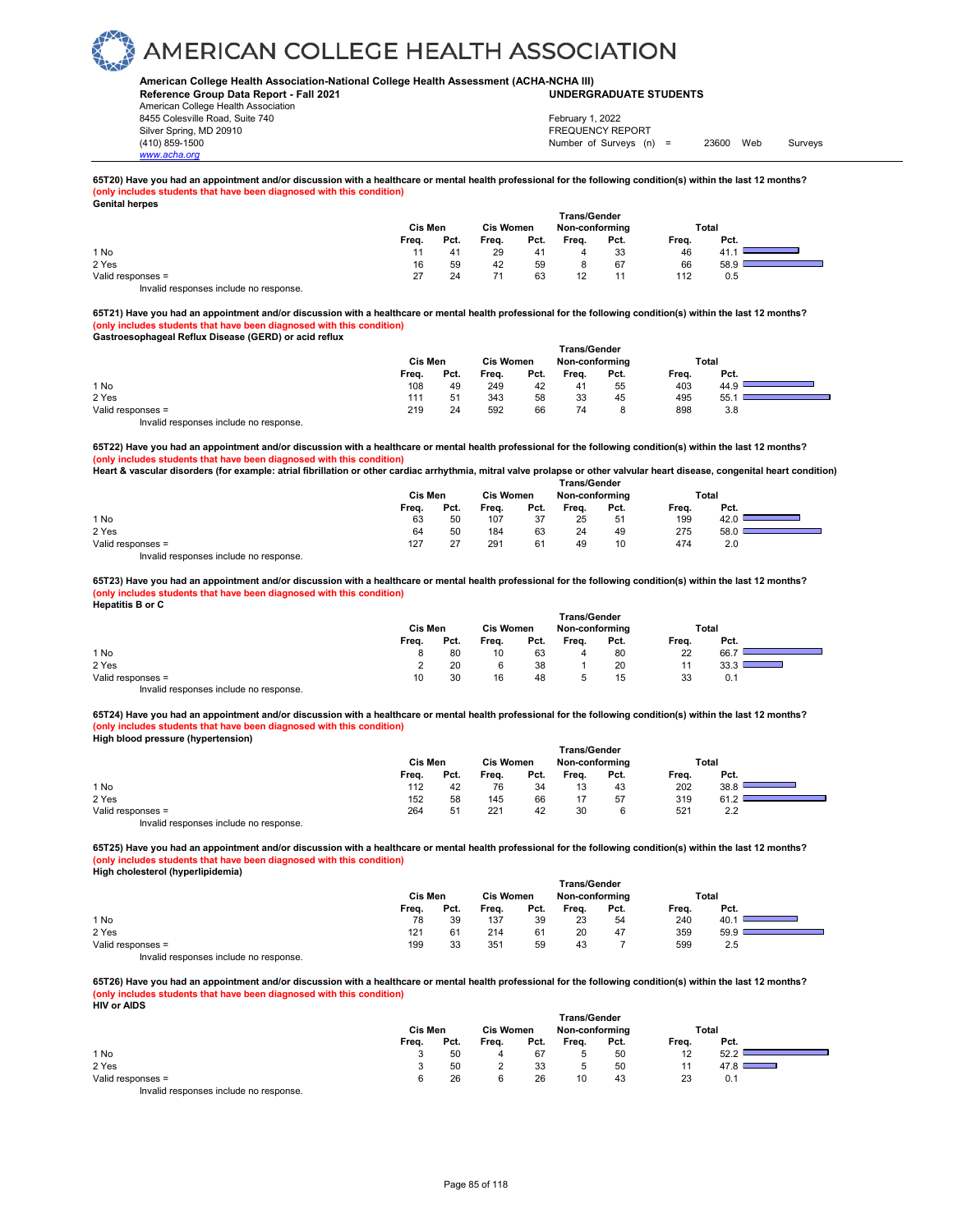### **American College Health Association-National College Health Assessment (ACHA-NCHA III) UNDERGRADUATE STUDENTS**

**Reference Group Data Report - Fall 2021** American College Health Association 8455 Colesville Road, Suite 740 Silver Spring, MD 20910<br>
1990 - The Spring, MD 20910<br>
1990 - The Survey Structure of Surveys (notation of Surveys (notation of Surveys (notation of Surveys (notati

*www.acha.org*

Number of Surveys (n) = 23600 Web Surveys February 1, 2022

## **65T27) Have you had an appointment and/or discussion with a healthcare or mental health professional for the following condition(s) within the last 12 months? (only includes students that have been diagnosed with this condition) Human papillomavirus (HPV) or genital warts**

|                                                                        |         |      |                  |      | <b>Trans/Gender</b> |      |       |       |
|------------------------------------------------------------------------|---------|------|------------------|------|---------------------|------|-------|-------|
|                                                                        | Cis Men |      | <b>Cis Women</b> |      | Non-conforming      |      |       | Total |
|                                                                        | Freq.   | Pct. | Freq.            | Pct. | Freq.               | Pct. | Freq. | Pct.  |
| 1 No                                                                   | 20      | 67   | 44               | 54   | 4                   | 44   | 70    | 57.4  |
| 2 Yes                                                                  | 10      | 33   | 37               | 46   |                     | 56   | 52    | 42.6  |
| Valid responses =                                                      | 30      | 25   | 81               | 66   |                     |      | 122   | 0.5   |
| The control to a process of the control of the process of the process. |         |      |                  |      |                     |      |       |       |

Invalid responses include no response.

**65T28) Have you had an appointment and/or discussion with a healthcare or mental health professional for the following condition(s) within the last 12 months? (only includes students that have been diagnosed with this condition) Insomnia** 

|                                        |         |      |                  |      | <b>Trans/Gender</b> |      |       |       |  |
|----------------------------------------|---------|------|------------------|------|---------------------|------|-------|-------|--|
|                                        | Cis Men |      | <b>Cis Women</b> |      | Non-conforming      |      |       | Total |  |
|                                        | Freq.   | Pct. | Freq.            | Pct. | Freq.               | Pct. | Freq. | Pct.  |  |
| 1 No                                   | 110     | 46   | 291              | 41   | 61                  | 39   | 467   |       |  |
| 2 Yes                                  | 128     | 54   | 423              | 59   | 96                  | 61   | 659   | 58.5  |  |
| Valid responses =                      | 238     | 21   | 714              | 63   | 157                 | 14   | 1126  | 4.8   |  |
| Invalid responses include no response. |         |      |                  |      |                     |      |       |       |  |

**65T29) Have you had an appointment and/or discussion with a healthcare or mental health professional for the following condition(s) within the last 12 months? (only includes students that have been diagnosed with this condition)**

**Irritable bowel syndrome (spastic colon or spastic bowel)** 

|                                       |         |      |                  |      | <b>Trans/Gender</b> |      |       |       |  |
|---------------------------------------|---------|------|------------------|------|---------------------|------|-------|-------|--|
|                                       | Cis Men |      | <b>Cis Women</b> |      | Non-conforming      |      |       | Total |  |
|                                       | Frea.   | Pct. | Freq.            | Pct. | Frea.               | Pct. | Frea. | Pct.  |  |
| 1 No                                  | 67      | 39   | 260              | 39   | 34                  | 43   | 365   | 39.0  |  |
| 2 Yes                                 | 104     | 61   | 416              | 62   | 46                  | 58   | 571   | 61.0  |  |
| Valid responses =                     | 171     | 18   | 676              | 72   | 80                  |      | 936   | 4.0   |  |
| Invalid responses include no response |         |      |                  |      |                     |      |       |       |  |

**65T30) Have you had an appointment and/or discussion with a healthcare or mental health professional for the following condition(s) within the last 12 months? (only includes students that have been diagnosed with this condition) Migraine headaches** 

| . .                                    | Cis Men |      | <b>Cis Women</b> |      | <b>Trans/Gender</b><br>Non-conforming |      |       | Total |
|----------------------------------------|---------|------|------------------|------|---------------------------------------|------|-------|-------|
|                                        | Freq.   | Pct. | Freq.            | Pct. | Freq.                                 | Pct. | Frea. | Pct.  |
| 1 No                                   | 270     | 64   | 714              | 45   | 104                                   | 57   | 1099  | 49.5  |
| 2 Yes                                  | 152     | 36   | 883              | 55   | 79                                    | 43   | 1123  | 50.5  |
| Valid responses =                      | 422     | 19   | 1597             | 72   | 183                                   | 8    | 2222  | 9.4   |
| Invalid responses include no response. |         |      |                  |      |                                       |      |       |       |

**65T31) Have you had an appointment and/or discussion with a healthcare or mental health professional for the following condition(s) within the last 12 months? (only includes students that have been diagnosed with this condition)**

**Obsessive-Compulsive and Related Conditions (for example: OCD, Body Dysmorphia, Hoarding, Trichotillomania and other body-focused repetitive behavior disorders) Trans/Gender**

|                                        |         |      |                  |      | .              |      |       |       |  |
|----------------------------------------|---------|------|------------------|------|----------------|------|-------|-------|--|
|                                        | Cis Men |      | <b>Cis Women</b> |      | Non-conforming |      |       | Total |  |
|                                        | Freq.   | Pct. | Freq.            | Pct. | Frea.          | Pct. | Frea. | Pct.  |  |
| 1 No                                   | 101     | 48   | 235              | 33   | 48             | 30   | 391   | 35.7  |  |
| 2 Yes                                  | 110     | 52   | 473              | 67   | 110            | 70   | 703   | 64.3  |  |
| Valid responses =                      | 211     | 19   | 708              | 65   | 158            | 14   | 1094  | 4.6   |  |
| Invalid responses include no response. |         |      |                  |      |                |      |       |       |  |

**65T32) Have you had an appointment and/or discussion with a healthcare or mental health professional for the following condition(s) within the last 12 months? (only includes students that have been diagnosed with this condition)**

**Polycystic Ovarian Syndrome (PCOS)** 

|                                                                                   |         |      |                  |      | <b>Trans/Gender</b> |      |       |       |  |
|-----------------------------------------------------------------------------------|---------|------|------------------|------|---------------------|------|-------|-------|--|
|                                                                                   | Cis Men |      | <b>Cis Women</b> |      | Non-conformina      |      |       | Total |  |
|                                                                                   | Freq.   | Pct. | Freq.            | Pct. | Freq.               | Pct. | Freq. | Pct.  |  |
| 1 No                                                                              |         | 75   | 125              | 28   | 22                  | 42   | 152   | 29.4  |  |
| 2 Yes                                                                             |         | 25   | 330              | 73   | 30                  | 58   | 365   | 70.6  |  |
| Valid responses =                                                                 |         |      | 455              | 88   | 52                  | 10   | 517   | 2.2   |  |
| The control to a state of the state of the state of the state of the state of the |         |      |                  |      |                     |      |       |       |  |

Invalid responses include no response.

65T33) Have you had an appointment and/or discussion with a healthcare or mental health professional for the following condition(s) within the last 12 months?<br>(only includes students that have been diagnosed with this cond **(** students that have been diagnosed with this condition)

**PTSD (Posttraumatic Stress Disorder), Adjustment Disorder, or another trauma- or stressor-related condition** 

|                                         |       |         |       |                  | <b>Trans/Gender</b> |                |       |       |
|-----------------------------------------|-------|---------|-------|------------------|---------------------|----------------|-------|-------|
|                                         |       | Cis Men |       | <b>Cis Women</b> |                     | Non-conforming |       | Total |
|                                         | Freq. | Pct.    | Freq. | Pct.             | Freq.               | Pct.           | Frea. | Pct.  |
| 1 No                                    | 63    | 38      | 210   | 26               | 50                  | 25             | 330   | 27.6  |
| 2 Yes                                   | 103   | 62      | 593   | 74               | 148                 | 75             | 867   | 72.4  |
| Valid responses =                       | 166   | 14      | 803   | 67               | 198                 | 17             | 1197  | 5.1   |
| Involid recononces include no recononce |       |         |       |                  |                     |                |       |       |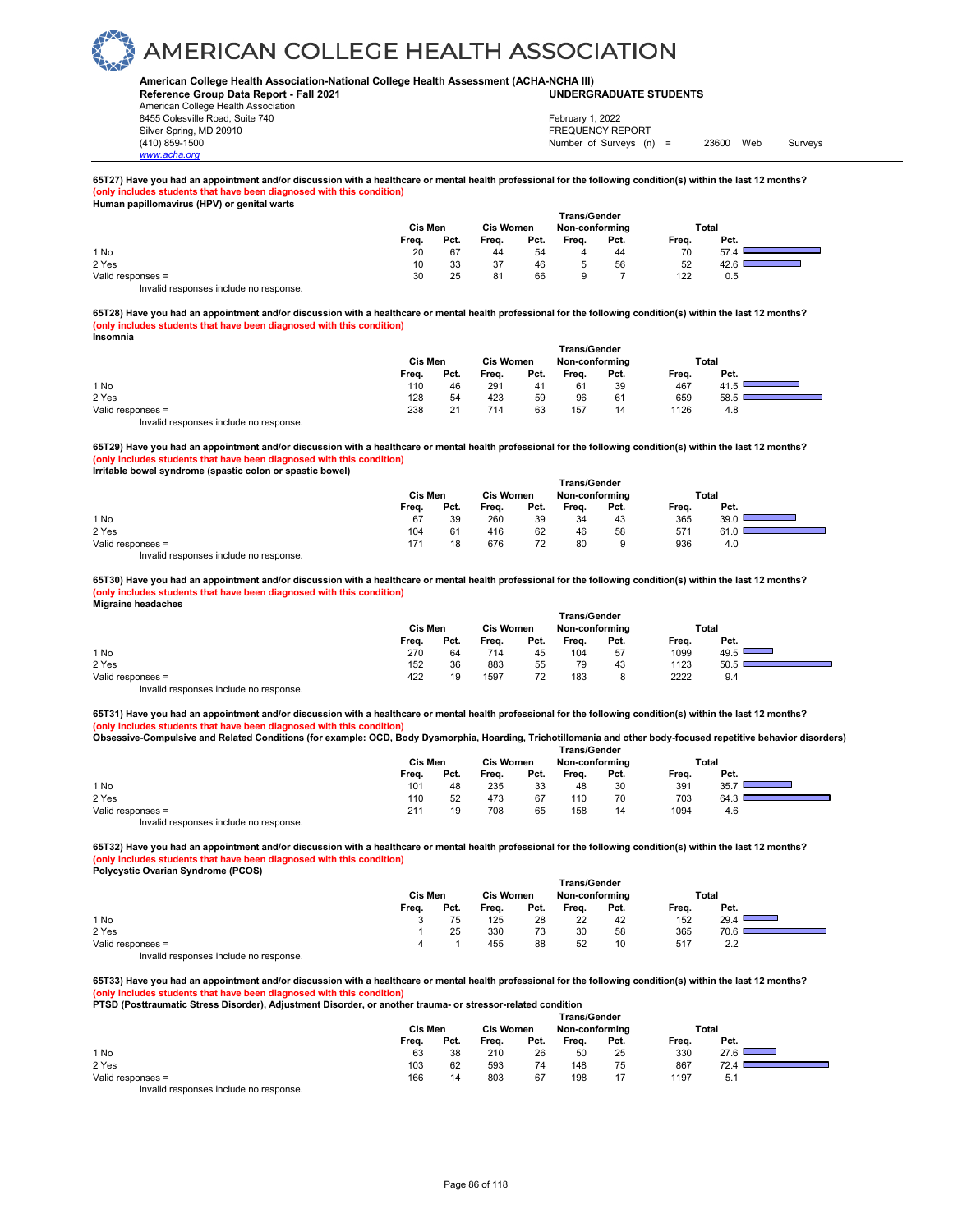### **American College Health Association-National College Health Assessment (ACHA-NCHA III) UNDERGRADUATE STUDENTS**

**Reference Group Data Report - Fall 2021** American College Health Association 8455 Colesville Road, Suite 740 Silver Spring, MD 20910<br>
1990 - The Spring, MD 20910<br>
1990 - The Survey Structure of Surveys (notation of Surveys (notation of Surveys (notation of Surveys (notati

Number of Surveys (n) = 23600 Web Surveys February 1, 2022

#### **65T34) Have you had an appointment and/or discussion with a healthcare or mental health professional for the following condition(s) within the last 12 months? s students that have been diagnosed with this condition Schizophrenia and Other Psychotic Conditions (for example: Schizophrenia, Schizoaffective Disorder, Schizophreniform Disorder, Delusional Disorder)**

|                   | Cis Men |      | <b>Trans/Gender</b><br><b>Cis Women</b><br>Non-conforming |      |       |      |       | Total |  |
|-------------------|---------|------|-----------------------------------------------------------|------|-------|------|-------|-------|--|
|                   | Freq.   | Pct. | Freq.                                                     | Pct. | Freq. | Pct. | Freq. | Pct.  |  |
| 1 No              |         | 61   |                                                           | 36   |       | 41   | 28    | 44.4  |  |
| 2 Yes             |         | 39   | 16                                                        | 64   | 10    | 59   | 35    | 55.6  |  |
| Valid responses = | 18      | 29   | 25                                                        | 40   |       | - 27 | 63    | 0.3   |  |

Invalid responses include no response.

*www.acha.org*

**65T35) Have you had an appointment and/or discussion with a healthcare or mental health professional for the following condition(s) within the last 12 months? (only includes students that have been diagnosed with this condition) Sleep Apnea** 

| ___                                    | Cis Men |      | <b>Cis Women</b> |      | <b>Trans/Gender</b><br>Non-conforming |      |       | Total                                  |
|----------------------------------------|---------|------|------------------|------|---------------------------------------|------|-------|----------------------------------------|
|                                        | Freq.   | Pct. | Freq.            | Pct. | Frea.                                 | Pct. | Freq. | Pct.                                   |
| 1 No                                   | 82      | 56   |                  | 53   | 22                                    | 52   | 184   | 54.4                                   |
| 2 Yes                                  | 65      | 44   | 68               | 47   | 20                                    | 48   | 154   | 45.6 L<br><u>and the second second</u> |
| Valid responses =                      | 147     | 43   | 145              | 43   | 42                                    | 12   | 338   | 1.4                                    |
| Invalid responses include no response. |         |      |                  |      |                                       |      |       |                                        |

**65T36) Have you had an appointment and/or discussion with a healthcare or mental health professional for the following condition(s) within the last 12 months? (only includes students that have been diagnosed with this condition)**

**Thyroid condition or disorder** 

|                                        |         |      |                  |      | <b>Trans/Gender</b> |      |       |       |  |
|----------------------------------------|---------|------|------------------|------|---------------------|------|-------|-------|--|
|                                        | Cis Men |      | <b>Cis Women</b> |      | Non-conforming      |      |       | Total |  |
|                                        | Freq.   | Pct. | Freq.            | Pct. | Freq.               | Pct. | Freq. | Pct.  |  |
| 1 No                                   | 20      | 24   | 79               | 18   | 12                  | 30   | 111   | 19.3  |  |
| 2 Yes                                  | 64      | 76   | 372              | 83   | 28                  | 70   | 464   | 80.7  |  |
| Valid responses =                      | 84      | 15   | 451              | 78   | 40                  |      | 575   | 2.4   |  |
| Invalid responses include no response. |         |      |                  |      |                     |      |       |       |  |

**65T37) Have you had an appointment and/or discussion with a healthcare or mental health professional for the following condition(s) within the last 12 months? (only includes students that have been diagnosed with this condition) Tourette's or other neurodevelopmental condition not already listed** 

|                                        |         |      |                  |      | <b>Trans/Gender</b> |      |       |       |
|----------------------------------------|---------|------|------------------|------|---------------------|------|-------|-------|
|                                        | Cis Men |      | <b>Cis Women</b> |      | Non-conforming      |      |       | Total |
|                                        | Freq.   | Pct. | Freq.            | Pct. | Frea.               | Pct. | Frea. | Pct.  |
| 1 No                                   | 26      |      | 18               | 50   | 10                  | 56   | 54    | 61.   |
| 2 Yes                                  |         | 24   | 18               | 50   |                     | 44   | 34    | 38.6  |
| Valid responses =                      | 34      | 39   | 36               | 41   | 18                  | 20   | 88    | 0.4   |
| Invalid responses include no response. |         |      |                  |      |                     |      |       |       |

**65T38) Have you had an appointment and/or discussion with a healthcare or mental health professional for the following condition(s) within the last 12 months? (only includes students that have been diagnosed with this condition) Traumatic brain injury (TBI)**

|                                        |         |      |                  |      | <b>Trans/Gender</b> |      |       |       |  |
|----------------------------------------|---------|------|------------------|------|---------------------|------|-------|-------|--|
|                                        | Cis Men |      | <b>Cis Women</b> |      | Non-conforming      |      |       | Total |  |
|                                        | Frea.   | Pct. | Frea.            | Pct. | Frea.               | Pct. | Freq. | Pct.  |  |
| 1 No                                   | 40      | 55   | 67               | 60   | 17                  | 68   | 126   | 58.3  |  |
| 2 Yes                                  | 33      | 45   | 45               | 40   |                     | 32   | 90    | 41    |  |
| Valid responses =                      | 73      | 34   | 112              | 52   | 25                  | 12   | 216   | 0.9   |  |
| Invalid responses include no response. |         |      |                  |      |                     |      |       |       |  |

**65T39) Have you had an appointment and/or discussion with a healthcare or mental health professional for the following condition(s) within the last 12 months? (only includes students that have been diagnosed with this condition)**

**Urinary system disorder (for example: bladder or kidney disease, urinary reflux, interstitial cystitis)** 

|                                        |                |      |           |      | <b>Trans/Gender</b> |      |       |       |  |
|----------------------------------------|----------------|------|-----------|------|---------------------|------|-------|-------|--|
|                                        | <b>Cis Men</b> |      | Cis Women |      | Non-conforming      |      |       | Total |  |
|                                        | Freq.          | Pct. | Frea.     | Pct. | Freq.               | Pct. | Freq. | Pct.  |  |
| 1 No                                   | 20             | 59   | 67        | 39   | 11                  | 46   | 98    | 42.2  |  |
| 2 Yes                                  | 14             | 41   | 107       | 62   | 13                  | 54   | 134   | 57.8  |  |
| Valid responses =                      | 34             | 15   | 174       | 75   | 24                  | 10   | 232   | 1.0   |  |
| Invalid responses include no response. |                |      |           |      |                     |      |       |       |  |

**65T40) Have you had an appointment and/or discussion with a healthcare or mental health professional for the following condition(s) within the last 12 months?**

**(only includes students that have been diagnosed with this condition) Other ongoing or chronic condition not listed above** 

| <u>saler sligsling or sill sills solidition hot hoteld above</u> | Cis Men | <b>Trans/Gender</b><br><b>Cis Women</b><br>Non-conforming |       |      |       | Total |       |      |  |
|------------------------------------------------------------------|---------|-----------------------------------------------------------|-------|------|-------|-------|-------|------|--|
|                                                                  | Freq.   | Pct.                                                      | Freq. | Pct. | Freq. | Pct.  | Freq. | Pct. |  |
| 1 No                                                             | 119     | 52                                                        | 264   | 39   | 44    | 37    | 433   |      |  |
| 2 Yes                                                            | 109     | 48                                                        | 408   | 61   | 74    | 63    | 601   | 58.1 |  |
| Valid responses =                                                | 228     | 22                                                        | 672   | 65   | 118   | 11    | 1034  | 4.4  |  |
| Involid reapenesse include no reapeness                          |         |                                                           |       |      |       |       |       |      |  |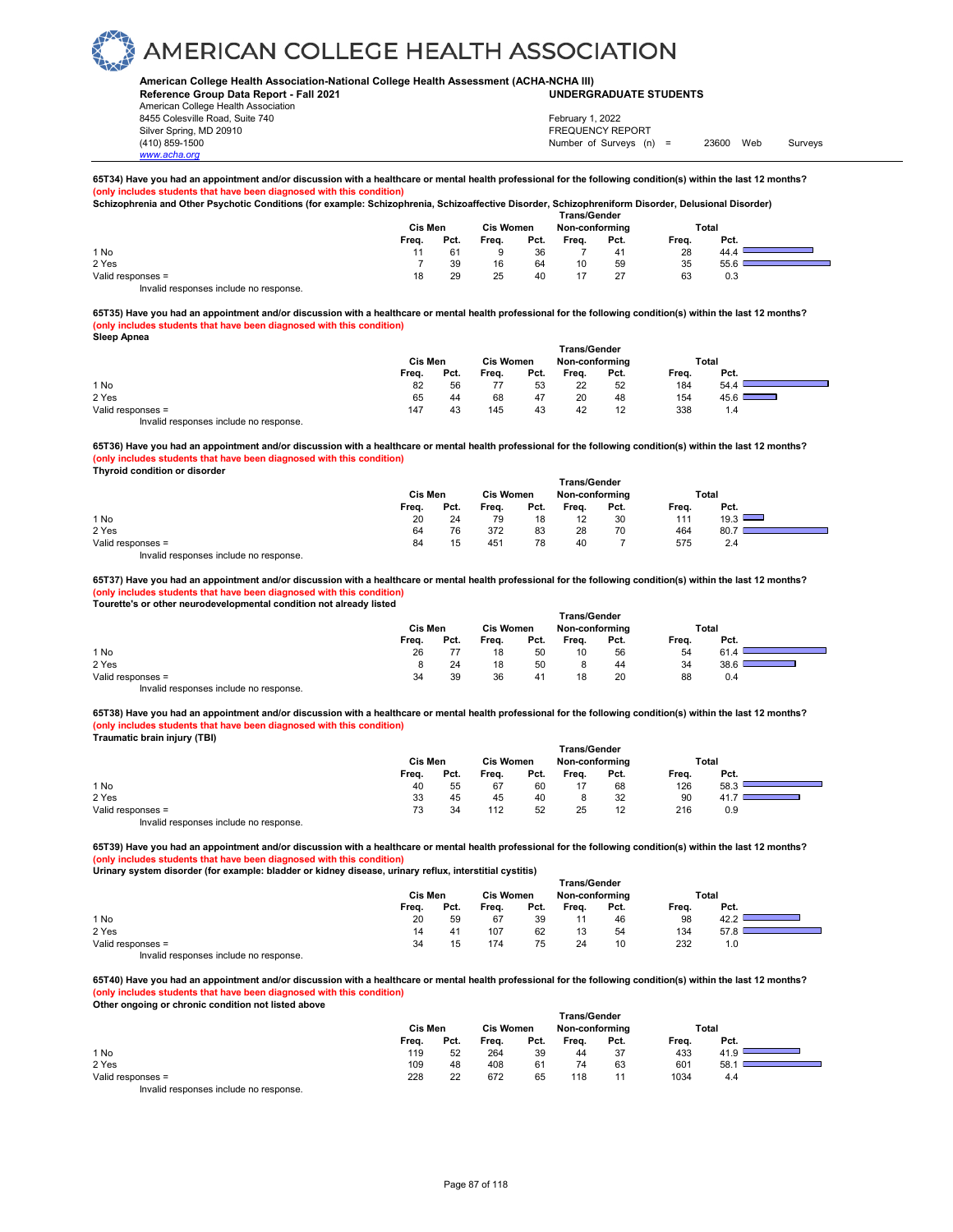## **American College Health Association-National College Health Assessment (ACHA-NCHA III) UNDERGRADUATE STUDENTS**

**Reference Group Data Report - Fall 2021** American College Health Association 8455 Colesville Road, Suite 740

*www.acha.org*

## Silver Spring, MD 20910<br>
1990 - The Spring, MD 20910<br>
1990 - The Survey Structure of Surveys (n) February 1, 2022

Number of Surveys (n) = 23600 Web Surveys

## **65U2) In the last 12 months, what treatment(s), if any, have you used for the following conditions?**

(only includes students that have had an appointment/discussion with a healthcare/mental health professional for the condition within the last 12 months)<br>ADD/ADHD - Attention Deficit/Hyperactivity Disorder

|       |      |         |      |                  |      |                                       | Total    |
|-------|------|---------|------|------------------|------|---------------------------------------|----------|
| Freq. | Pct. | Freq.   | Pct. | Frea.            | Pct. | Freq.                                 | Pct.     |
| 53    |      | 132     | 14   | 31               | 14   | 222                                   | 13.1     |
| 305   | 61   | 422     | 45   | 75               | 34   | 810                                   | 47.7     |
| 25    | 5    | 90      | 10   | 28               | 13   | 145                                   | 8.5      |
| 117   | 23   | 296     | 31   | 88               | 40   | 516                                   | 30.4     |
| 0     |      | 5       |      |                  |      | $\mathbf{b}$                          | $0.3 \;$ |
| 500   | 29   | 945     | 56   | 222              | 13   | 1698                                  | 7.2      |
|       |      | Cis Men |      | <b>Cis Women</b> |      | <b>Trans/Gender</b><br>Non-conforming |          |

Invalid responses include no response.

## **65U3) In the last 12 months, what treatment(s), if any, have you used for the following conditions?**

**(only includes students that have had an appointment/discussion with a healthcare/mental health professional for the condition within the last 12 months) Alcohol or Other Drug-Related Abuse or Addiction**  *<u>Transfering</u>* 

|                                        |         |                  |       |                | ı rans/Gender |          |       |                  |
|----------------------------------------|---------|------------------|-------|----------------|---------------|----------|-------|------------------|
|                                        | Cis Men | <b>Cis Women</b> |       | Non-conforming |               |          | Total |                  |
|                                        | Freq.   | Pct.             | Frea. | Pct.           | Frea.         | Pct.     | Frea. | Pct.             |
| 1 No treatment                         | g       | 20               | 13    | 28             |               | 9        | 24    | 22.6             |
| 2 Medicine only                        |         | 4                |       |                | 0             | 0        | 4     | $3.8\Box$        |
| 3 Therapy only                         | 25      | 56               | 23    | 50             | 9             | 82       | 59    | 55.7             |
| 4 Both medicine and therapy            | 8       | 18               | 8     |                |               | 9        | 17    | $16.0$ $\Box$    |
| 5 Other Treatment                      |         | ົ                |       |                | C             | $\Omega$ | ◠     | 1.9 <sup>°</sup> |
| Valid responses =                      | 45      | 42               | 46    | 43             |               | 10       | 106   | 0.4              |
| Invalid responses include no response. |         |                  |       |                |               |          |       |                  |

## **65U7) In the last 12 months, what treatment(s), if any, have you used for the following conditions?**

**(only includes students that have had an appointment/discussion with a healthcare/mental health professional for the condition within the last 12 months) Anxiety (for example: Generalized Anxiety, Social Anxiety, Panic Disorder, Specific Phobia)** 

|                                        | <b>Trans/Gender</b> |      |                  |      |                |      |       |                      |  |  |
|----------------------------------------|---------------------|------|------------------|------|----------------|------|-------|----------------------|--|--|
|                                        | Cis Men             |      | <b>Cis Women</b> |      | Non-conforming |      |       | Total                |  |  |
|                                        | Frea.               | Pct. | Frea.            | Pct. | Frea.          | Pct. | Frea. | Pct.                 |  |  |
| 1 No treatment                         | 73                  | 9    | 290              | 9    | 31             | 6    | 400   | 8.3                  |  |  |
| 2 Medicine only                        | 201                 | 24   | 681              | 20   | 63             | 13   | 949   | 19.7                 |  |  |
| 3 Therapy only                         | 212                 | 26   | 900              | 26   | 135            | 27   | 1270  | 26.4                 |  |  |
| 4 Both medicine and therapy            | 337                 | 41   | 1522             | 45   | 263            | 54   | 2158  | 44.9                 |  |  |
| 5 Other Treatment                      | 5                   |      | 29               |      | 0              | 0    | 34    | $0.7$ $\blacksquare$ |  |  |
| Valid responses =                      | 828                 | 17   | 3422             |      | 492            | 10   | 4811  | 20.4                 |  |  |
| Invalid responses include no response. |                     |      |                  |      |                |      |       |                      |  |  |

## **65U9) In the last 12 months, what treatment(s), if any, have you used for the following conditions?**

**(only includes students that have had an appointment/discussion with a healthcare/mental health professional for the condition within the last 12 months) Autism spectrum** 

|                                        |         |      |                  |      | Trans/Gender   |      |       |                                                                                                                               |
|----------------------------------------|---------|------|------------------|------|----------------|------|-------|-------------------------------------------------------------------------------------------------------------------------------|
|                                        | Cis Men |      | <b>Cis Women</b> |      | Non-conforming |      |       | Total                                                                                                                         |
|                                        | Freq.   | Pct. | Frea.            | Pct. | Frea.          | Pct. | Freq. | Pct.                                                                                                                          |
| 1 No treatment                         | 19      | 28   | 27               | 47   | 23             | 37   | 74    | 37.0                                                                                                                          |
| 2 Medicine only                        | 6       | 9    |                  |      | ◠              | 3    | 10    | $5.0$ $\Box$                                                                                                                  |
| 3 Therapy only                         | 26      | 38   | 21               | 36   | 30             | 48   | 82    | 41.0                                                                                                                          |
| 4 Both medicine and therapy            | 17      | 25   | 9                | 16   |                | 11   | 33    | 16.5<br><b>Contract Contract Contract Contract Contract Contract Contract Contract Contract Contract Contract Contract Co</b> |
| 5 Other Treatment                      |         |      |                  |      |                | ◠    |       | $0.5$ $\blacksquare$                                                                                                          |
| Valid responses =                      | 68      | 34   | 58               | 29   | 63             | 32   | 200   | 0.8                                                                                                                           |
| Invalid responses include no response. |         |      |                  |      |                |      |       |                                                                                                                               |

**65U10) In the last 12 months, what treatment(s), if any, have you used for the following conditions?**

**(only includes students that have had an appointment/discussion with a healthcare/mental health professional for the condition within the last 12 months) Bipolar and Related Conditions (for example: Bipolar I, II, Hypomanic Episode)** 

|                                           | <b>Trans/Gender</b> |      |                  |      |                |          |       |               |  |  |
|-------------------------------------------|---------------------|------|------------------|------|----------------|----------|-------|---------------|--|--|
|                                           | Cis Men             |      | <b>Cis Women</b> |      | Non-conforming |          | Total |               |  |  |
|                                           | Freq.               | Pct. | Freq.            | Pct. | Freq.          | Pct.     | Freq. | Pct.          |  |  |
| 1 No treatment                            |                     |      |                  |      |                | 6        | 15    | 4.8           |  |  |
| 2 Medicine only                           |                     | 14   | 34               | 19   | 9              | 18       | 55    | 17.7          |  |  |
| 3 Therapy only                            | 6                   |      | 26               | 15   | 8              | 16       | 41    | $13.2$ $\Box$ |  |  |
| 4 Both medicine and therapy               | 55                  |      | 112              | 63   | 31             | 61       | 200   | 64.3          |  |  |
| 5 Other Treatment                         |                     |      | 0                |      |                | $\Omega$ | 0     | 0.0           |  |  |
| Valid responses =                         | 77                  | 25   | 179              | 58   | 51             | 16       | 311   | 1.3           |  |  |
| Initelial reconomers include no reconomer |                     |      |                  |      |                |          |       |               |  |  |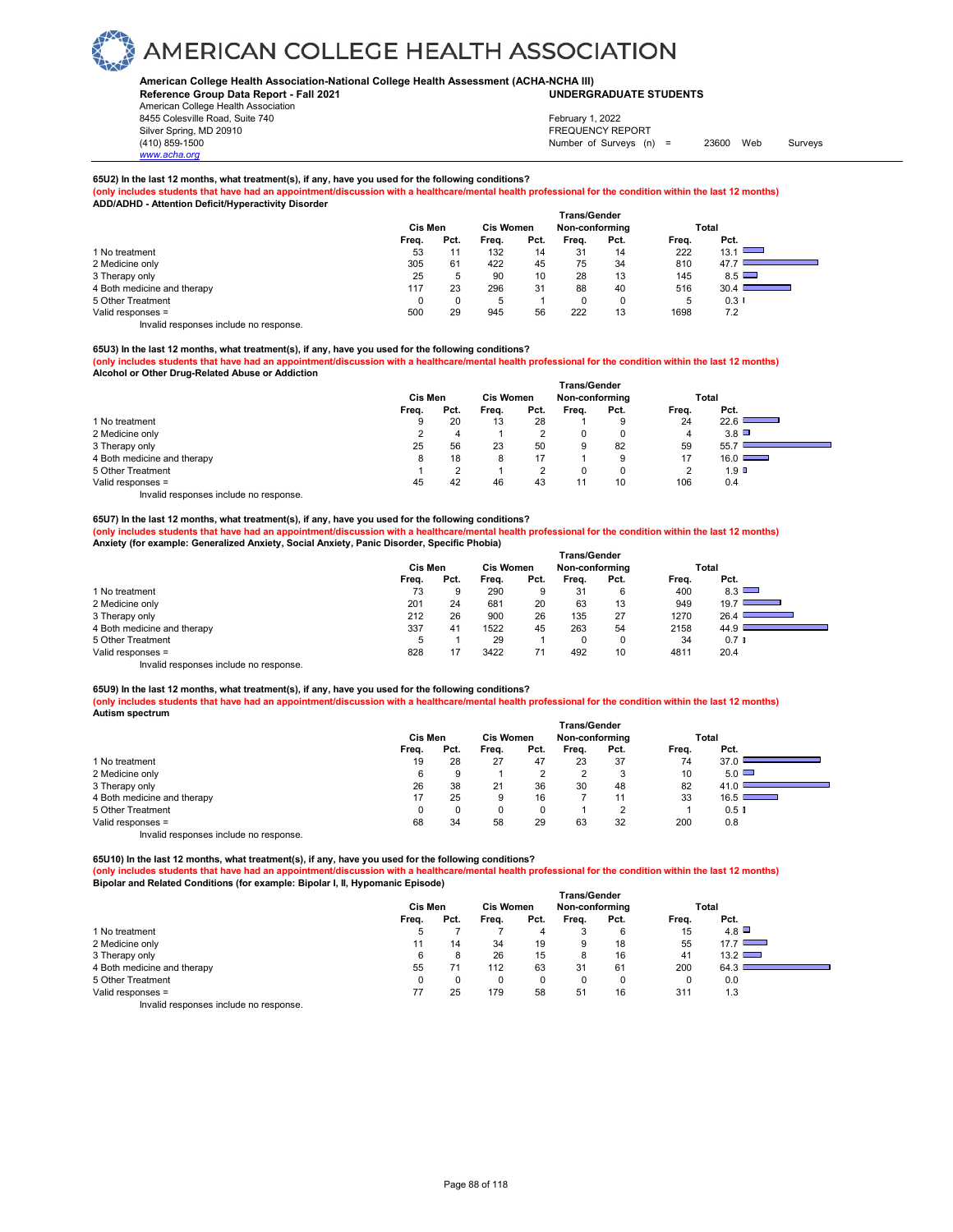## **American College Health Association-National College Health Assessment (ACHA-NCHA III) UNDERGRADUATE STUDENTS**

**Reference Group Data Report - Fall 2021** American College Health Association 8455 Colesville Road, Suite 740

## Silver Spring, MD 20910<br>
1990 - The Spring, MD 20910<br>
1990 - The Survey Structure of Surveys (notation of Surveys (notation of Surveys (notation of Surveys (notati Number of Surveys (n) = 23600 Web Surveys February 1, 2022

## **65U11) In the last 12 months, what treatment(s), if any, have you used for the following conditions?**

(only includes students that have had an appointment/discussion with a healthcare/mental health professional for the condition within the last 12 months)<br>Borderline Personality Disorder (BPD), Avoidant Personality, Depende

| vrderline Personality Disorder (BPD), Avoidant Personality, Dependent Personality, or another personality disorder |  |
|--------------------------------------------------------------------------------------------------------------------|--|
|--------------------------------------------------------------------------------------------------------------------|--|

|                             |         |      |                  |      | <b>Trans/Gender</b> |      |       |            |
|-----------------------------|---------|------|------------------|------|---------------------|------|-------|------------|
|                             | Cis Men |      | <b>Cis Women</b> |      | Non-conforming      |      |       | Total      |
|                             | Freq.   | Pct. | Freq.            | Pct. | Freq.               | Pct. | Freq. | Pct.       |
| 1 No treatment              | ے       |      |                  | 10   |                     |      | 16    | 9.1 $\Box$ |
| 2 Medicine only             |         |      | 11               | 10   |                     |      | 16    | 9.1 $\Box$ |
| 3 Therapy only              |         | 32   | 43               | 38   | 17                  | 42   | 66    | 37.7       |
| 4 Both medicine and therapy |         | 47   | 49               | 43   | 18                  | 44   | 77    | 44.0       |
| 5 Other Treatment           |         |      |                  | u    |                     | 0    | 0     | 0.0        |
| Valid responses =           | 19      |      | 114              | 65   | 41                  | 23   | 175   | 0.7        |

Invalid responses include no response.

*www.acha.org*

## **65U15) In the last 12 months, what treatment(s), if any, have you used for the following conditions?**

**(only includes students that have had an appointment/discussion with a healthcare/mental health professional for the condition within the last 12 months) Depression (for example: Major depression, persistent depressive disorder, disruptive mood disorder)** 

|                                        | <b>Trans/Gender</b> |      |                  |      |                |      |       |                                      |  |  |
|----------------------------------------|---------------------|------|------------------|------|----------------|------|-------|--------------------------------------|--|--|
|                                        | Cis Men             |      | <b>Cis Women</b> |      | Non-conforming |      | Total |                                      |  |  |
|                                        | Freq.               | Pct. | Frea.            | Pct. | Frea.          | Pct. | Frea. | Pct.                                 |  |  |
| 1 No treatment                         | 50                  |      | 155              | 6    | 33             |      | 244   | $6.4$ $\Box$                         |  |  |
| 2 Medicine only                        | 147                 | 21   | 489              | 19   | 53             | 12   | 693   | $18.2$ L<br>$\overline{\phantom{a}}$ |  |  |
| 3 Therapy only                         | 161                 | 23   | 577              | 22   | 101            | 22   | 854   | 22.4                                 |  |  |
| 4 Both medicine and therapy            | 340                 | 48   | 1353             | 52   | 268            | 59   | 1999  | 52.5                                 |  |  |
| 5 Other Treatment                      |                     |      | 14               |      |                |      | 19    | $0.5$ I                              |  |  |
| Valid responses =                      | 702                 | 18   | 2588             | 68   | 456            | 12   | 3809  | 16.1                                 |  |  |
| Invalid responses include no response. |                     |      |                  |      |                |      |       |                                      |  |  |

## **65U17) In the last 12 months, what treatment(s), if any, have you used for the following conditions?**

**(only includes students that have had an appointment/discussion with a healthcare/mental health professional for the condition within the last 12 months) Eating Disorders (for example: Anorexia Nervosa, Bulimia Nervosa, Binge-Eating)** 

|                                        | <b>Trans/Gender</b> |      |                  |      |                |      |       |                                                                                                 |  |  |
|----------------------------------------|---------------------|------|------------------|------|----------------|------|-------|-------------------------------------------------------------------------------------------------|--|--|
|                                        | Cis Men             |      | <b>Cis Women</b> |      | Non-conforming |      |       | Total                                                                                           |  |  |
|                                        | Freq.               | Pct. | Frea.            | Pct. | Frea.          | Pct. | Frea. | Pct.                                                                                            |  |  |
| 1 No treatment                         | 12                  | 30   | 82               | 16   | 21             | 24   | 115   | 17.4                                                                                            |  |  |
| 2 Medicine only                        |                     | 5    | 18               | 3    |                |      | 21    | $3.2$ $\Box$                                                                                    |  |  |
| 3 Therapy only                         | 17                  | 43   | 301              | 57   | 51             | 59   | 374   | 56.6                                                                                            |  |  |
| 4 Both medicine and therapy            | 9                   | 23   | 108              | 21   | 14             | 16   | 133   | 20.1<br>$\mathcal{L}^{\text{max}}_{\text{max}}$ , where $\mathcal{L}^{\text{max}}_{\text{max}}$ |  |  |
| 5 Other Treatment                      | 0                   | 0    | 18               | 3    |                | 0    | 18    | 2.7 <sup>°</sup>                                                                                |  |  |
| Valid responses =                      | 40                  | 6    | 527              | 80   | 87             | 13   | 661   | 2.8                                                                                             |  |  |
| Invalid responses include no response. |                     |      |                  |      |                |      |       |                                                                                                 |  |  |

**65U19) In the last 12 months, what treatment(s), if any, have you used for the following conditions? (only includes students that have had an appointment/discussion with a healthcare/mental health professional for the condition within the last 12 months) Gambling Disorder** 

|                                        |         |      |                  |      | <b>Trans/Gender</b> |          |       |       |
|----------------------------------------|---------|------|------------------|------|---------------------|----------|-------|-------|
|                                        | Cis Men |      | <b>Cis Women</b> |      | Non-conforming      |          |       | Total |
|                                        | Freq.   | Pct. | Freq.            | Pct. | Frea.               | Pct.     | Freq. | Pct.  |
| 1 No treatment                         | 3       | 50   |                  |      |                     | 50       |       | 50.0  |
| 2 Medicine only                        | 0       |      |                  |      | 0                   | 0        |       | 0.0   |
| 3 Therapy only                         |         | 33   |                  |      | 0                   | $\Omega$ |       | 25.0  |
| 4 Both medicine and therapy            |         | 17   |                  |      |                     | 50       |       | 25.0  |
| 5 Other Treatment                      | 0       |      |                  | 0    | 0                   | 0        |       | 0.0   |
| Valid responses =                      | 6       | 75   |                  | 0    |                     | 25       | 8     | 0.0   |
| Invalid responses include no response. |         |      |                  |      |                     |          |       |       |

**65U28) In the last 12 months, what treatment(s), if any, have you used for the following conditions?**

**(only includes students that have had an appointment/discussion with a healthcare/mental health professional for the condition within the last 12 months) Insomnia** 

|                                       | <b>Trans/Gender</b> |      |                  |         |       |                |       |               |  |  |
|---------------------------------------|---------------------|------|------------------|---------|-------|----------------|-------|---------------|--|--|
|                                       | Cis Men             |      | <b>Cis Women</b> |         |       | Non-conforming |       | Total         |  |  |
|                                       | Freq.               | Pct. | Frea.            | Pct.    | Frea. | Pct.           | Freq. | Pct.          |  |  |
| 1 No treatment                        | 23                  | 18   | 79               | 19      | 21    | 22             | 126   | 19.2          |  |  |
| 2 Medicine only                       | 60                  | 47   | 173              | 41      | 28    | 30             | 262   | 39.9          |  |  |
| 3 Therapy only                        | 10                  | 8    | 53               | 13      | 15    | 16             | 79    | $12.0$ $\Box$ |  |  |
| 4 Both medicine and therapy           | 35                  | 27   | 102              | 24      | 30    | 32             | 172   | 26.2          |  |  |
| 5 Other Treatment                     | 0                   |      | 14               | s.<br>o |       |                | 17    | $2.6\Box$     |  |  |
| Valid responses =                     | 128                 | 20   | 421              | 64      | 95    | 14             | 656   | 2.8           |  |  |
| levalid recessors include no recessor |                     |      |                  |         |       |                |       |               |  |  |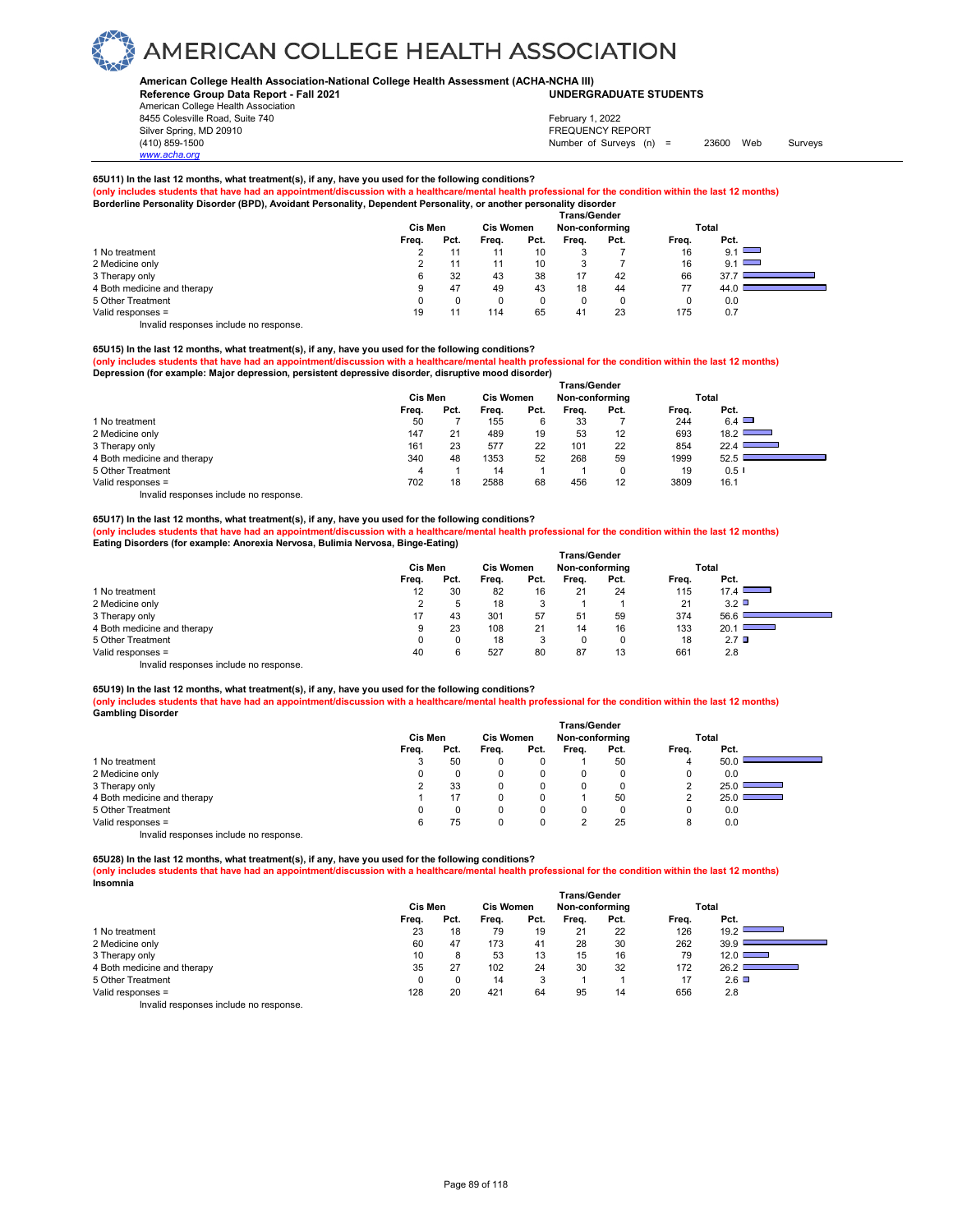### **American College Health Association-National College Health Assessment (ACHA-NCHA III) UNDERGRADUATE STUDENTS**

**Reference Group Data Report - Fall 2021** American College Health Association 8455 Colesville Road, Suite 740

## Silver Spring, MD 20910<br>
1990 - The Spring, MD 20910<br>
1990 - The Survey Structure of Surveys (notation of Surveys (notation of Surveys (notation of Surveys (notati Number of Surveys (n) = 23600 Web Surveys February 1, 2022

## **65U31) In the last 12 months, what treatment(s), if any, have you used for the following conditions?**

**(only includes students that have had an appointment/discussion with a healthcare/mental health professional for the condition within the last 12 months) Obsessive-Compulsive and Related Conditions (for example: OCD, Body Dysmorphia, Hoarding, Trichotillomania and other body-focused repetitive behavior disorders)** 

|                             |       | Cis Men |       | Trans/Gender<br><b>Cis Women</b><br>Non-conforming |       |      |             | Total                                     |
|-----------------------------|-------|---------|-------|----------------------------------------------------|-------|------|-------------|-------------------------------------------|
|                             | Freq. | Pct.    | Freq. | Pct.                                               | Freq. | Pct. | Freq.       | Pct.                                      |
| 1 No treatment              | 18    | 16      | 51    | 11                                                 | 10    | 9    | 79          | 11.3<br>_                                 |
| 2 Medicine only             | 24    | 22      | 50    | 11                                                 |       |      | 83          | 11.8<br><b>Contract Contract Contract</b> |
| 3 Therapy only              | 31    | 28      | 158   | 34                                                 | 43    | 39   | 238         | 33.9                                      |
| 4 Both medicine and therapy | 36    | 33      | 211   | 45                                                 | 47    | 43   | 297         | 42.3                                      |
| 5 Other Treatment           |       |         |       | u                                                  | C     | ◠    | $\mathbf b$ | 0.7 <sub>0</sub>                          |
| Valid responses =           | 110   | 16      | 472   | 67                                                 | 110   | 16   | 702         | 3.0                                       |
|                             |       |         |       |                                                    |       |      |             |                                           |

Invalid responses include no response.

*www.acha.org*

## **65U33) In the last 12 months, what treatment(s), if any, have you used for the following conditions?**

**(only includes students that have had an appointment/discussion with a healthcare/mental health professional for the condition within the last 12 months) PTSD (Posttraumatic Stress Disorder), Acute Stress Disorder, Adjustment Disorder, or another trauma- or stressor- related condition** 

|                                        | <b>Trans/Gender</b> |              |                  |      |                |      |       |              |  |  |
|----------------------------------------|---------------------|--------------|------------------|------|----------------|------|-------|--------------|--|--|
|                                        | Cis Men             |              | <b>Cis Women</b> |      | Non-conforming |      |       | Total        |  |  |
|                                        | Frea.               | Pct.         | Frea.            | Pct. | Frea.          | Pct. | Frea. | Pct.         |  |  |
| 1 No treatment                         | 18                  | 18           | 50               | 8    | 15             | 10   | 86    | 10.0         |  |  |
| 2 Medicine only                        | 8                   | 8            | 34               | 6    |                | 5    | 49    | $5.7$ $\Box$ |  |  |
| 3 Therapy only                         | 37                  | 36           | 258              | 44   | 69             | 47   | 379   | 43.9         |  |  |
| 4 Both medicine and therapy            | 34                  | 33           | 246              | 42   | 54             | 37   | 339   | 39.2         |  |  |
| 5 Other Treatment                      | 5                   | $\mathbf{b}$ | b                |      |                |      | 11    | 1.3 O        |  |  |
| Valid responses =                      | 102                 | 12           | 593              | 69   | 146            | 17   | 864   | 3.7          |  |  |
| Invalid responses include no response. |                     |              |                  |      |                |      |       |              |  |  |

## **65U34) In the last 12 months, what treatment(s), if any, have you used for the following conditions? (only includes students that have had an appointment/discussion with a healthcare/mental health professional for the condition within the last 12 months)** Schizophrenia and Other Psychotic Conditions (for example: Schizophrenia, Schizoaffective Disorder, Schizophreniform Disorder, Delusional Disorder)

|                                        | <b>Trans/Gender</b> |          |                  |      |                |      |       |                                                                                                 |  |  |
|----------------------------------------|---------------------|----------|------------------|------|----------------|------|-------|-------------------------------------------------------------------------------------------------|--|--|
|                                        | Cis Men             |          | <b>Cis Women</b> |      | Non-conforming |      | Total |                                                                                                 |  |  |
|                                        | Freq.               | Pct.     | Freq.            | Pct. | Freq.          | Pct. | Freq. | Pct.                                                                                            |  |  |
| 1 No treatment                         |                     | $\Omega$ |                  | 13   |                | 30   |       | 17.1                                                                                            |  |  |
| 2 Medicine only                        |                     | 14       | 4                | 25   |                | 0    | 6     | 17.1<br>$\mathcal{L}^{\text{max}}_{\text{max}}$ , where $\mathcal{L}^{\text{max}}_{\text{max}}$ |  |  |
| 3 Therapy only                         |                     | 0        |                  | 6    |                | 20   | 3     | $8.6$ $\Box$                                                                                    |  |  |
| 4 Both medicine and therapy            | 6                   | 86       | 9                | 56   |                | 50   | 20    | 57.                                                                                             |  |  |
| 5 Other Treatment                      |                     | 0        | 0                |      |                | 0    |       | 0.0                                                                                             |  |  |
| Valid responses =                      |                     | 20       | 16               | 46   | 10             | 29   | 35    | 0.1                                                                                             |  |  |
| Invalid responses include no response. |                     |          |                  |      |                |      |       |                                                                                                 |  |  |

## **65U37) In the last 12 months, what treatment(s), if any, have you used for the following conditions?**

**(only includes students that have had an appointment/discussion with a healthcare/mental health professional for the condition within the last 12 months) Tourette's or other neurodevelopmental condition not already listed** 

|                                        |       |                |       | <b>Trans/Gender</b> |       |                |       |                           |  |
|----------------------------------------|-------|----------------|-------|---------------------|-------|----------------|-------|---------------------------|--|
|                                        |       | <b>Cis Men</b> |       | <b>Cis Women</b>    |       | Non-conforming |       | Total                     |  |
|                                        | Freq. | Pct.           | Freq. | Pct.                | Frea. | Pct.           | Freq. | Pct.                      |  |
| 1 No treatment                         |       | 13             | 4     | 22                  | 5     | 63             | 10    | 29.4                      |  |
| 2 Medicine only                        |       | 25             | 6     | 33                  | 0     |                | 8     | 23.5                      |  |
| 3 Therapy only                         |       | 25             | 4     | 22                  | 0     |                | 6     | <u> Barbara (Barbara)</u> |  |
| 4 Both medicine and therapy            |       | 38             | 4     | 22                  | 3     | 38             | 10    | 29.4                      |  |
| 5 Other Treatment                      |       |                |       | 0                   | 0     |                |       | 0.0                       |  |
| Valid responses =                      |       | 24             | 18    | 53                  | 8     | 24             | 34    | 0.1                       |  |
| Invalid responses include no response. |       |                |       |                     |       |                |       |                           |  |

**65U38) In the last 12 months, what treatment(s), if any, have you used for the following conditions?**

**(only includes students that have had an appointment/discussion with a healthcare/mental health professional for the condition within the last 12 months) Traumatic brain injury (TBI)** 

|                                        |         |      |                  |      | <b>Trans/Gender</b> |      |       |              |  |
|----------------------------------------|---------|------|------------------|------|---------------------|------|-------|--------------|--|
|                                        | Cis Men |      | <b>Cis Women</b> |      | Non-conforming      |      |       | Total        |  |
|                                        | Freq.   | Pct. | Frea.            | Pct. | Freq.               | Pct. | Freq. | Pct.         |  |
| 1 No treatment                         | 9       | 27   | 10               | 22   | 5                   | 63   | 26    | 28.9         |  |
| 2 Medicine only                        | 6       | 18   | 15               | 33   |                     | 13   | 22    | 24.4         |  |
| 3 Therapy only                         | 5       | 15   |                  | 16   | 0                   | 0    | 12    | 13.3         |  |
| 4 Both medicine and therapy            | 9       | 27   | 10               | 22   | 2                   | 25   | 22    | 24.4         |  |
| 5 Other Treatment                      | 4       | 12   | 3                |      |                     | 0    |       | $8.9$ $\Box$ |  |
| Valid responses =                      | 33      | 37   | 45               | 50   | 8                   | 9    | 90    | 0.4          |  |
| Invalid responses include no response. |         |      |                  |      |                     |      |       |              |  |

**65W1) Have you received treatment for the following condition(s) by a healthcare or mental health professional within the last 12 months? (only includes students that have had an appointment/discussion with a healthcare/mental health professional for the condition within the last 12 months) Acne** 

|                                                                        |         |      |                  |      | <b>Trans/Gender</b> |      |       |             |  |
|------------------------------------------------------------------------|---------|------|------------------|------|---------------------|------|-------|-------------|--|
|                                                                        | Cis Men |      | <b>Cis Women</b> |      | Non-conforming      |      | Total |             |  |
|                                                                        | Freq.   | Pct. | Freq.            | Pct. | Frea.               | Pct. | Freq. | Pct.        |  |
| 1 No                                                                   | 88      |      | 213              | 11   | 18                  | 15   | 323   | 11.1 $\Box$ |  |
| 2 Yes                                                                  | 694     | 89   | 1767             | 89   | 103                 | 85   | 2583  | 88.9        |  |
| Valid responses =                                                      | 782     | 27   | 1980             | 68   | 121                 | 4    | 2906  | 12.3        |  |
| The control to a process of the control of the process of the process. |         |      |                  |      |                     |      |       |             |  |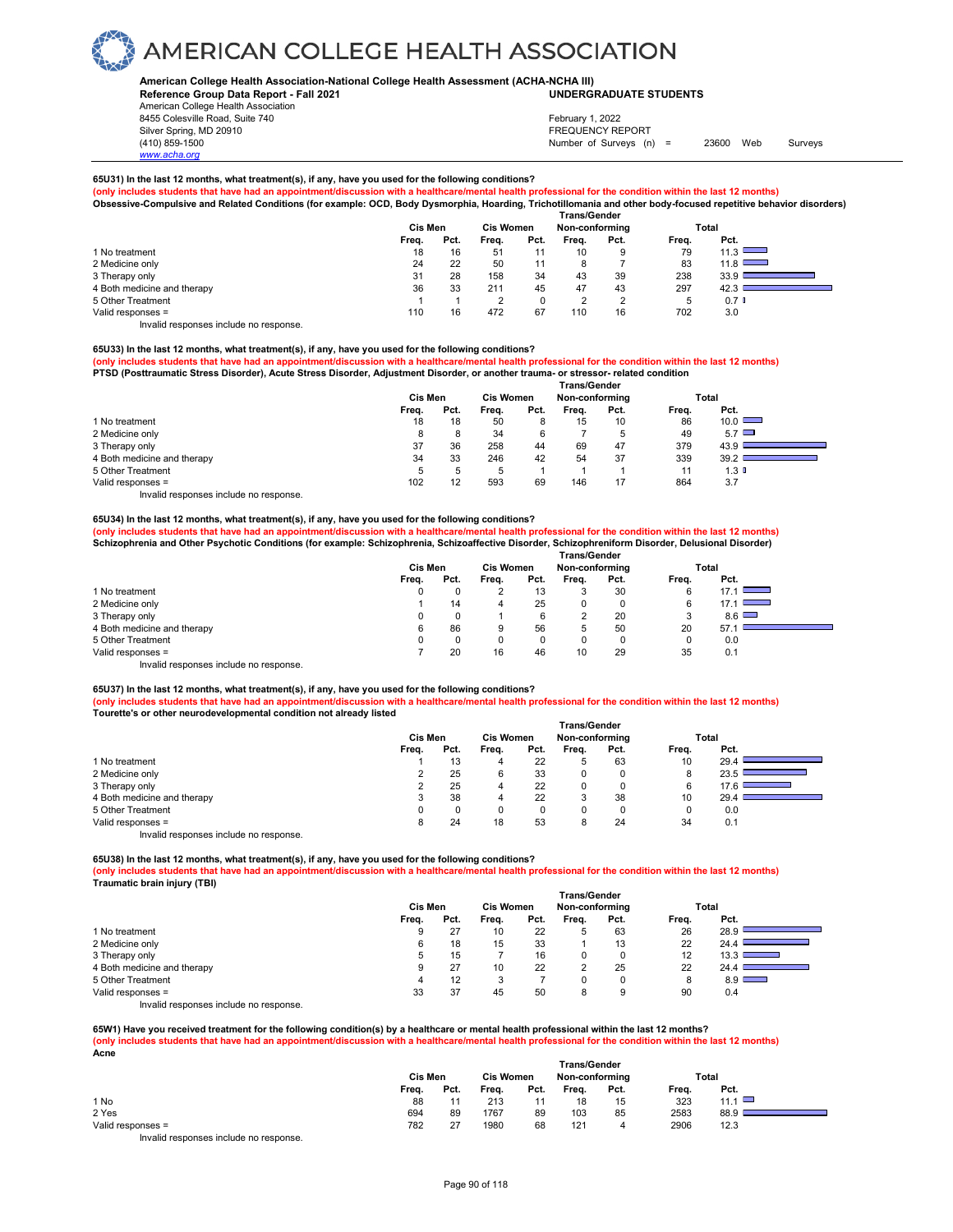### **American College Health Association-National College Health Assessment (ACHA-NCHA III) UNDERGRADUATE STUDENTS**

**Reference Group Data Report - Fall 2021** American College Health Association 8455 Colesville Road, Suite 740 Silver Spring, MD 20910<br>
1990 - The Spring, MD 20910<br>
1990 - The Survey Structure of Surveys (notation of Surveys (notation of Surveys (notation of Surveys (notati

*www.acha.org*

## Number of Surveys (n) = 23600 Web Surveys February 1, 2022

#### **65W4) Have you received treatment for the following condition(s) by a healthcare or mental health professional within the last 12 months?** (only includes students that have had an appointment/discussion with a healthcare/mental health professional for the condition within the last 12 months) **Allergies - food allergy**

|                                        |       | Cis Men |       | <b>Cis Women</b> |       | <b>Trans/Gender</b><br>Non-conforming |       | Total |  |
|----------------------------------------|-------|---------|-------|------------------|-------|---------------------------------------|-------|-------|--|
|                                        | Freq. | Pct.    | Freq. | Pct.             | Freq. | Pct.                                  | Frea. | Pct.  |  |
| 1 No                                   | 113   | 47      | 265   | 41               | 30    | 51                                    | 411   | 43.4  |  |
| 2 Yes                                  | 129   | 53      | 376   | 59               | 29    | 49                                    | 536   | 56.6  |  |
| Valid responses =                      | 242   | 26      | 641   | 68               | 59    |                                       | 947   | 4.0   |  |
| Invalid responses include no response. |       |         |       |                  |       |                                       |       |       |  |

**65W5) Have you received treatment for the following condition(s) by a healthcare or mental health professional within the last 12 months? (only includes students that have had an appointment/discussion with a healthcare/mental health professional for the condition within the last 12 months) Allergies - animals/pets** 

|                                        |         |      |                  |      | <b>Trans/Gender</b> |      |       |                                                                                                                                 |  |
|----------------------------------------|---------|------|------------------|------|---------------------|------|-------|---------------------------------------------------------------------------------------------------------------------------------|--|
|                                        | Cis Men |      | <b>Cis Women</b> |      | Non-conforming      |      | Total |                                                                                                                                 |  |
|                                        | Freq.   | Pct. | Freq.            | Pct. | Frea.               | Pct. | Freq. | Pct.                                                                                                                            |  |
| 1 No                                   | 73      | 31   | 161              | 29   | 13                  | 29   | 252   | 29.5<br>$\mathcal{L}(\mathcal{L})$ and $\mathcal{L}(\mathcal{L})$ and $\mathcal{L}(\mathcal{L})$ and $\mathcal{L}(\mathcal{L})$ |  |
| 2 Yes                                  | 163     | 69   | 404              | 72   | 32                  |      | 603   | 70.5                                                                                                                            |  |
| Valid responses =                      | 236     | 28   | 565              | 66   | 45                  | 5    | 855   | 3.6                                                                                                                             |  |
| Invalid responses include no response. |         |      |                  |      |                     |      |       |                                                                                                                                 |  |

**65W6) Have you received treatment for the following condition(s) by a healthcare or mental health professional within the last 12 months? (only includes students that have had an appointment/discussion with a healthcare/mental health professional for the condition within the last 12 months) Allergies - environmental (for example: pollen, grass, dust, mold) Trans/Gender**

|                                        |         |      |                  |      | ı rans/Gender  |              |       |      |  |  |  |  |  |  |
|----------------------------------------|---------|------|------------------|------|----------------|--------------|-------|------|--|--|--|--|--|--|
|                                        | Cis Men |      | <b>Cis Women</b> |      | Non-conforming |              | Total |      |  |  |  |  |  |  |
|                                        | Freq.   | Pct. | Freq.            | Pct. | Freq.          | Pct.         | Freq. | Pct. |  |  |  |  |  |  |
| 1 No                                   | 154     | 27   | 340              | 26   | 26             | 28           | 528   | 26.3 |  |  |  |  |  |  |
| 2 Yes                                  | 417     |      | 980              | 74   | 67             | 72           | 1476  | 73.  |  |  |  |  |  |  |
| Valid responses =                      | 571     | 28   | 1320             | 66   | 93             | <sub>5</sub> | 2004  | 8.5  |  |  |  |  |  |  |
| Invalid responses include no response. |         |      |                  |      |                |              |       |      |  |  |  |  |  |  |

**65W8) Have you received treatment for the following condition(s) by a healthcare or mental health professional within the last 12 months?**

**(only includes students that have had an appointment/discussion with a healthcare/mental health professional for the condition within the last 12 months) Asthma**

|                                        |         |      |                  |      | <b>Trans/Gender</b> |      |       |               |  |
|----------------------------------------|---------|------|------------------|------|---------------------|------|-------|---------------|--|
|                                        | Cis Men |      | <b>Cis Women</b> |      | Non-conforming      |      | Total |               |  |
|                                        | Freq.   | Pct. | Freq.            | Pct. | Freq.               | Pct. | Freq. | Pct.          |  |
| 1 No                                   |         | 23   | 146              | 16   | 15                  | 16   | 240   | $18.0$ $\Box$ |  |
| 2 Yes                                  | 252     |      | 761              | 84   |                     | 84   | 1097  | 82.0          |  |
| Valid responses =                      | 329     | 25   | 907              | 68   | 92                  |      | 1337  | 5.7           |  |
| Invalid responses include no response. |         |      |                  |      |                     |      |       |               |  |

65W12) Have you received treatment for the following condition(s) by a healthcare or mental health professional within the last 12 months? **(only includes students that have had an appointment/discussion with a healthcare/mental health professional for the condition within the last 12 months) Cancer**

|                                                                           | Cis Men |      | <b>Cis Women</b> |      | Non-conforming |      | Total |      |  |
|---------------------------------------------------------------------------|---------|------|------------------|------|----------------|------|-------|------|--|
|                                                                           | Freq.   | Pct. | Freq.            | Pct. | Freq.          | Pct. | Freq. | Pct. |  |
| 1 No                                                                      | 12      | 46   | 25               | 46   | ັ              | 50   | 40    | 46.5 |  |
| 2 Yes                                                                     | 14      | 54   | 29               | 54   |                | 50   | 46    | 53.5 |  |
| Valid responses =                                                         | 26      | 30   | 54               | 63   |                |      | 86    | 0.4  |  |
| the control theory is a structure that the collection of the state of the |         |      |                  |      |                |      |       |      |  |

Invalid responses include no response.

**65W13) Have you received treatment for the following condition(s) by a healthcare or mental health professional within the last 12 months?** (only includes students that have had an appointment/discussion with a healthcare/mental health professional for the condition within the last 12 months) **Celiac disease** 

|                                       |       |         |       |                  | <b>Trans/Gender</b> |                |       |       |  |
|---------------------------------------|-------|---------|-------|------------------|---------------------|----------------|-------|-------|--|
|                                       |       | Cis Men |       | <b>Cis Women</b> |                     | Non-conforming |       | Total |  |
|                                       | Freq. | Pct.    | Freq. | Pct.             | Freq.               | Pct.           | Freq. | Pct.  |  |
| 1 No                                  |       | 36      | 34    | 44               |                     | 67             | 45    | 44.6  |  |
| 2 Yes                                 |       | 64      | 44    | 56               |                     | 33             | 56    | 55.4  |  |
| Valid responses =                     | 14    | 14      | 78    | 77               |                     |                | 101   | 0.4   |  |
| laughid seepenees include ne seepenee |       |         |       |                  |                     |                |       |       |  |

Invalid responses include no response.

**65W14) Have you received treatment for the following condition(s) by a healthcare or mental health professional within the last 12 months? (only includes students that have had an appointment/discussion with a healthcare/mental health professional for the condition within the last 12 months) Chronic pain (for example: back or joint pain, arthritis, nerve pain) Trans/Gender**

|                                         |         |      |                  | <b>Hans</b> Ochuci |                |      |       |                                                                                                                               |  |
|-----------------------------------------|---------|------|------------------|--------------------|----------------|------|-------|-------------------------------------------------------------------------------------------------------------------------------|--|
|                                         | Cis Men |      | <b>Cis Women</b> |                    | Non-conforming |      |       | Total                                                                                                                         |  |
|                                         | Freq.   | Pct. | Freq.            | Pct.               | Freq.          | Pct. | Freq. | Pct.                                                                                                                          |  |
| 1 No                                    | 39      | 22   | 123              | 21                 | 30             | 34   | 194   | 22.5<br><b>Contract Contract Contract Contract Contract Contract Contract Contract Contract Contract Contract Contract Co</b> |  |
| 2 Yes                                   | 142     | 79   | 461              | 79                 | 59             | 66   | 669   |                                                                                                                               |  |
| Valid responses =                       | 181     | 21   | 584              | 68                 | 89             | 10   | 863   | 3.7                                                                                                                           |  |
| Involid recononces include no recononce |         |      |                  |                    |                |      |       |                                                                                                                               |  |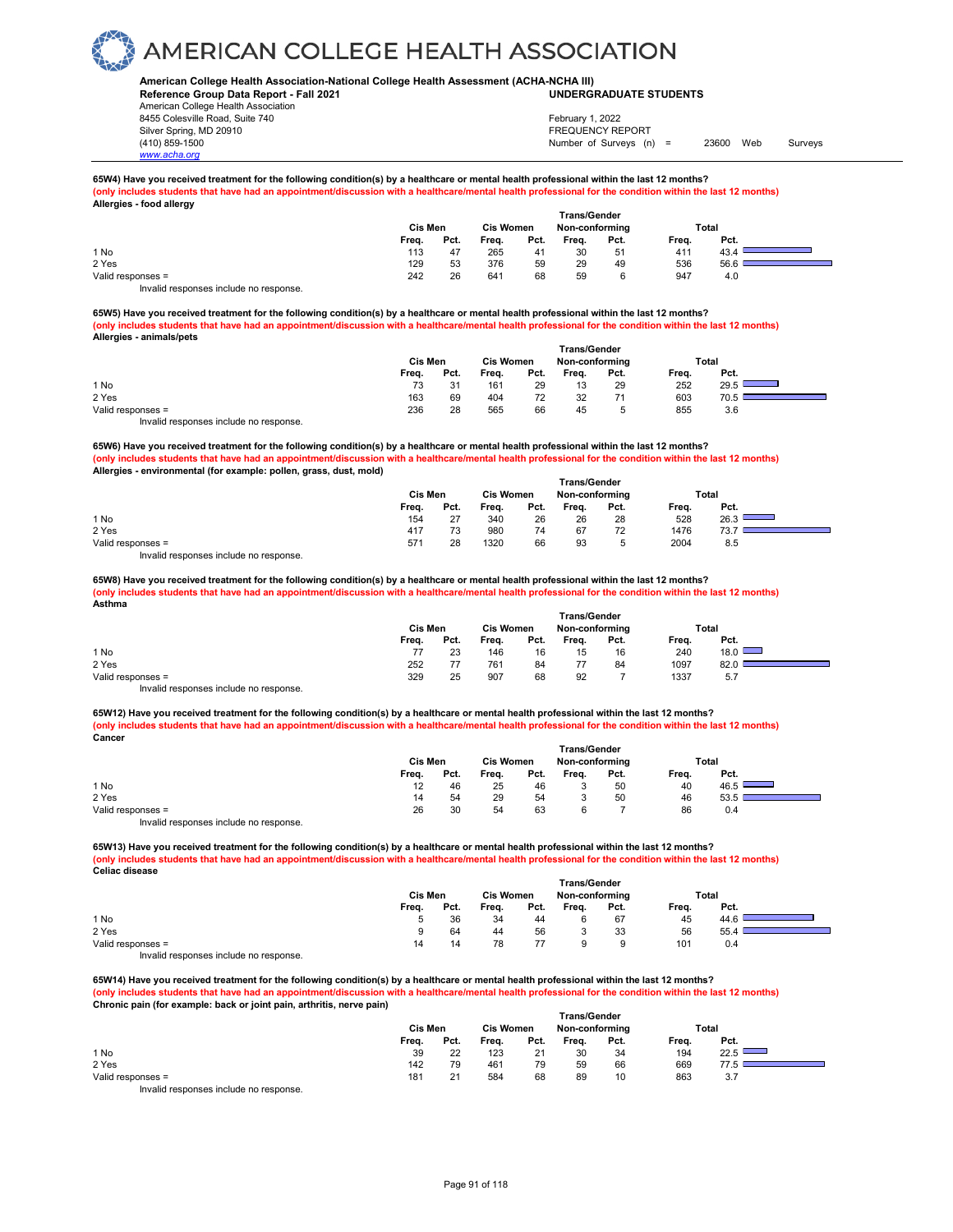### **American College Health Association-National College Health Assessment (ACHA-NCHA III) UNDERGRADUATE STUDENTS**

**Reference Group Data Report - Fall 2021** American College Health Association 8455 Colesville Road, Suite 740 Silver Spring, MD 20910<br>
1990 - The Spring, MD 20910<br>
1990 - The Survey Structure of Surveys (notation of Surveys (notation of Surveys (notation of Surveys (notati

*www.acha.org*

## Number of Surveys (n) = 23600 Web Surveys February 1, 2022

#### **65W16) Have you received treatment for the following condition(s) by a healthcare or mental health professional within the last 12 months? (only includes students that have had an appointment/discussion with a healthcare/mental health professional for the condition within the last 12 months) Diabetes or pre-diabetes/insulin resistance**

|                                        | Cis Men |      | <b>Cis Women</b> |      | <b>Trans/Gender</b><br>Non-conforming |      | Total |      |  |
|----------------------------------------|---------|------|------------------|------|---------------------------------------|------|-------|------|--|
|                                        | Freq.   | Pct. | Frea.            | Pct. | Frea.                                 | Pct. | Frea. | Pct. |  |
| 1 No                                   | 22      | 22   | 32               | 18   | 14                                    | 44   | 68    | 21.7 |  |
| 2 Yes                                  | 80      | 78   | 142              | 82   | 18                                    | 56   | 245   | 78.3 |  |
| Valid responses =                      | 102     | 33   | 174              | 56   | 32                                    | 10   | 313   | 1.3  |  |
| Invalid responses include no response. |         |      |                  |      |                                       |      |       |      |  |

**65W18) Have you received treatment for the following condition(s) by a healthcare or mental health professional within the last 12 months? (only includes students that have had an appointment/discussion with a healthcare/mental health professional for the condition within the last 12 months) Endometriosis**

|                                           |         | <b>Trans/Gender</b> |                  |      |                |      |       |      |  |
|-------------------------------------------|---------|---------------------|------------------|------|----------------|------|-------|------|--|
|                                           | Cis Men |                     | <b>Cis Women</b> |      | Non-conforming |      | Total |      |  |
|                                           | Frea.   | Pct.                | Freq.            | Pct. | Freq.          | Pct. | Freq. | Pct. |  |
| 1 No                                      |         | 100                 | 30               | 20   |                | 26   | 36    | 20.8 |  |
| 2 Yes                                     |         |                     | 119              | 80   | 14             | 74   | 137   | 79.2 |  |
| Valid responses =                         |         |                     | 149              | 86   | 19             | 11   | 173   | 0.7  |  |
| Initelial reconomers include no reconomer |         |                     |                  |      |                |      |       |      |  |

Invalid responses include no response.

**65W20) Have you received treatment for the following condition(s) by a healthcare or mental health professional within the last 12 months? (only includes students that have had an appointment/discussion with a healthcare/mental health professional for the condition within the last 12 months) Genital herpes Trans/Gender**

|                                        |         |      |                  |      | ı rans/Gender  |      |       |      |  |
|----------------------------------------|---------|------|------------------|------|----------------|------|-------|------|--|
|                                        | Cis Men |      | <b>Cis Women</b> |      | Non-conforming |      | Total |      |  |
|                                        | Freq.   | Pct. | Freq.            | Pct. | Frea.          | Pct. | Freq. | Pct. |  |
| 1 No                                   |         | 44   |                  |      |                | 38   | 13    | 19.7 |  |
| 2 Yes                                  |         | 56   | 39               | 93   |                | 63   | 53    | 80.3 |  |
| Valid responses =                      | 16      | 24   | 42               | 64   |                |      | 66    | 0.3  |  |
| Invalid responses include no response. |         |      |                  |      |                |      |       |      |  |

**65W21) Have you received treatment for the following condition(s) by a healthcare or mental health professional within the last 12 months? (only includes students that have had an appointment/discussion with a healthcare/mental health professional for the condition within the last 12 months) Gastroesophageal Reflux Disease (GERD) or acid reflux** 

|                                        | <b>Trans/Gender</b> |      |                  |      |                |      |       |      |  |
|----------------------------------------|---------------------|------|------------------|------|----------------|------|-------|------|--|
|                                        | Cis Men             |      | <b>Cis Women</b> |      | Non-conforming |      | Total |      |  |
|                                        | Freq.               | Pct. | Freq.            | Pct. | Freq.          | Pct. | Freq. | Pct. |  |
| 1 No                                   | 10                  |      | 51               | 15   | 10             | 30   | 73    | 14.8 |  |
| 2 Yes                                  | 100                 | 91   | 291              | 85   | 23             | 70   | 419   | 85.2 |  |
| Valid responses =                      | 110                 | 22   | 342              | 70   | 33             |      | 492   | 2.1  |  |
| Invalid responses include no response. |                     |      |                  |      |                |      |       |      |  |

65W22) Have you received treatment for the following condition(s) by a healthcare or mental health professional within the last 12 months? **(only includes students that have had an appointment/discussion with a healthcare/mental health professional for the condition within the last 12 months) Heart & vascular disorders (for example: atrial fibrillation or other cardiac arrhythmia, mitral valve prolapse or other valvular heart disease, congenital heart condition)** 

|                                        | <b>Trans/Gender</b> |      |                  |      |                |      |       |      |  |
|----------------------------------------|---------------------|------|------------------|------|----------------|------|-------|------|--|
|                                        | Cis Men             |      | <b>Cis Women</b> |      | Non-conforming |      | Total |      |  |
|                                        | Frea.               | Pct. | Freq.            | Pct. | Frea.          | Pct. | Frea. | Pct. |  |
| 1 No                                   | 28                  | 44   |                  | 42   | 13             | 54   | 119   | 43.6 |  |
| 2 Yes                                  | 36                  | 56   | 105              | 58   |                | 46   | 154   | 56.4 |  |
| Valid responses =                      | 64                  | 23   | 182              | 67   | 24             | 9    | 273   | 1.2  |  |
| Invalid responses include no response. |                     |      |                  |      |                |      |       |      |  |

**65W23) Have you received treatment for the following condition(s) by a healthcare or mental health professional within the last 12 months?** (only includes students that have had an appointment/discussion with a healthcare/mental health professional for the condition within the last 12 months) **Hepatitis B or C** 

|                                        | <b>Trans/Gender</b> |      |                  |      |                |      |       |       |
|----------------------------------------|---------------------|------|------------------|------|----------------|------|-------|-------|
|                                        | Cis Men             |      | <b>Cis Women</b> |      | Non-conforming |      |       | Total |
|                                        | Freq.               | Pct. | Freq.            | Pct. | Frea.          | Pct. | Freq. | Pct.  |
| 1 No                                   |                     | 50   |                  | 50   |                | 100  | 6     | 54.5  |
| 2 Yes                                  |                     | 50   |                  | 50   |                |      | 5     | 45.5  |
| Valid responses =                      |                     | 18   |                  | 55   |                | 9    |       | 0.0   |
| Invalid responses include no response. |                     |      |                  |      |                |      |       |       |

**65W24) Have you received treatment for the following condition(s) by a healthcare or mental health professional within the last 12 months? (only includes students that have had an appointment/discussion with a healthcare/mental health professional for the condition within the last 12 months) High blood pressure (hypertension) Trans/Gender**

|                                       |         |      |                  |      | ı rans/Gender  |      |       |             |  |
|---------------------------------------|---------|------|------------------|------|----------------|------|-------|-------------|--|
|                                       | Cis Men |      | <b>Cis Women</b> |      | Non-conforming |      | Total |             |  |
|                                       | Frea.   | Pct. | Freq.            | Pct. | Frea.          | Pct. | Freq. | Pct.        |  |
| 1 No                                  | 50      | 33   | 28               | 19   |                | 53   | 89    | 28.2        |  |
| 2 Yes                                 | 101     | 67   | 116              | 81   |                | 47   | 227   | <b>71.8</b> |  |
| Valid responses =                     | 151     | 48   | 144              | 46   |                |      | 316   | 1.3         |  |
| lauglid responses include no response |         |      |                  |      |                |      |       |             |  |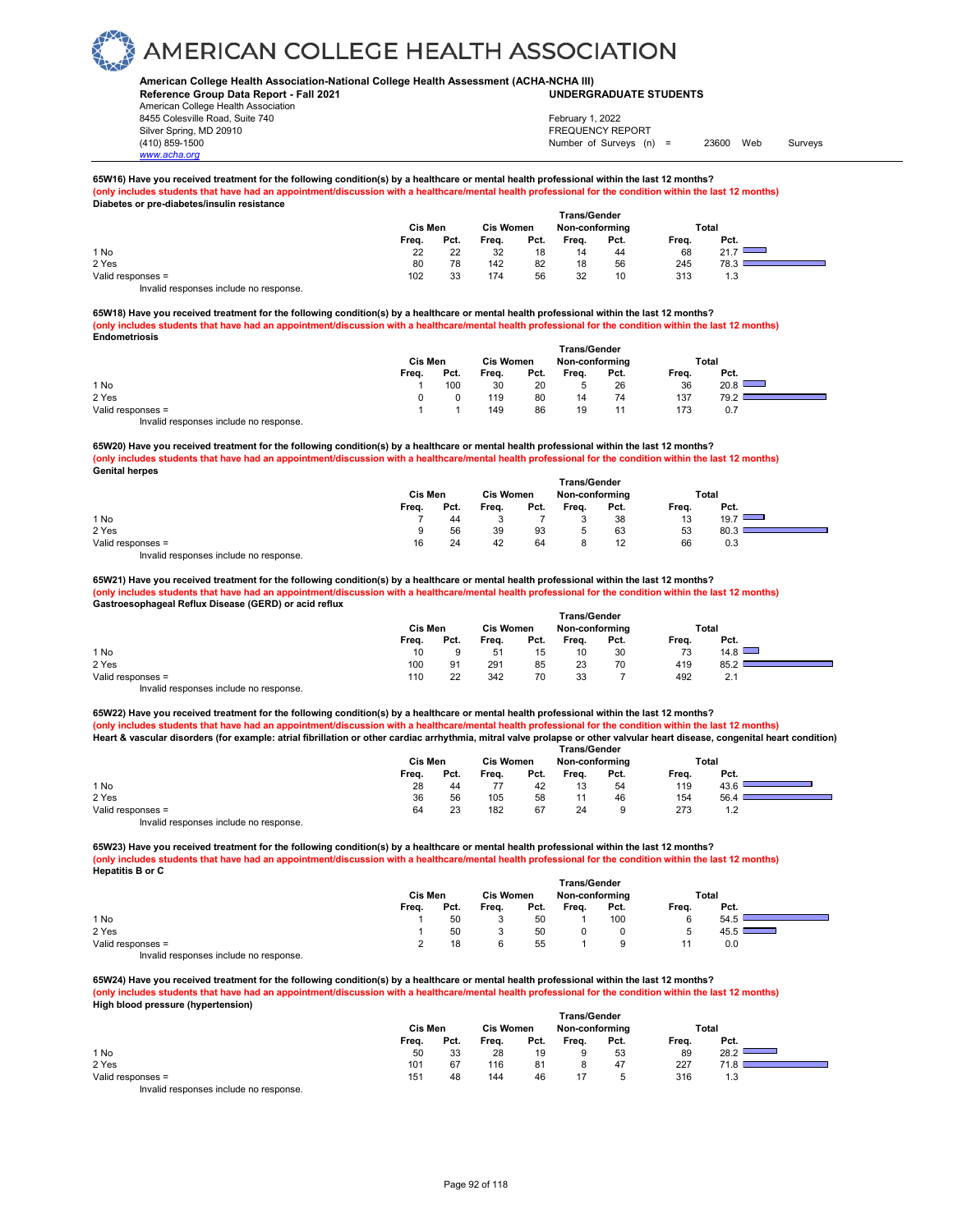### **American College Health Association-National College Health Assessment (ACHA-NCHA III) UNDERGRADUATE STUDENTS**

**Reference Group Data Report - Fall 2021** American College Health Association 8455 Colesville Road, Suite 740 Silver Spring, MD 20910<br>
1990 - The Spring, MD 20910<br>
1990 - The Survey Structure of Surveys (notation of Surveys (notation of Surveys (notation of Surveys (notati

*www.acha.org*

## Number of Surveys (n) = 23600 Web Surveys February 1, 2022

#### **65W25) Have you received treatment for the following condition(s) by a healthcare or mental health professional within the last 12 months?** (only includes students that have had an appointment/discussion with a healthcare/mental health professional for the condition within the last 12 months) **High cholesterol (hyperlipidemia)**

|                                        | Cis Men |      | <b>Cis Women</b> |      | <b>Trans/Gender</b><br>Non-conforming |      |       | Total                                                                                                                        |
|----------------------------------------|---------|------|------------------|------|---------------------------------------|------|-------|------------------------------------------------------------------------------------------------------------------------------|
|                                        | Freq.   | Pct. | Freq.            | Pct. | Freq.                                 | Pct. | Freq. | Pct.                                                                                                                         |
| 1 No                                   | 50      | 42   | 127              | 59   |                                       | 55   | 190   | 53.                                                                                                                          |
| 2 Yes                                  | 70      | 58   | 87               | 41   |                                       | 45   | 168   | 46.9<br><b>STATE OF STATE OF STATE OF STATE OF STATE OF STATE OF STATE OF STATE OF STATE OF STATE OF STATE OF STATE OF S</b> |
| Valid responses =                      | 120     | 34   | 214              | 60   | 20                                    |      | 358   | 1.5                                                                                                                          |
| Invalid responses include no response. |         |      |                  |      |                                       |      |       |                                                                                                                              |

**65W26) Have you received treatment for the following condition(s) by a healthcare or mental health professional within the last 12 months? (only includes students that have had an appointment/discussion with a healthcare/mental health professional for the condition within the last 12 months) HIV or AIDS** 

|                                        |         |      |                  |      |                | <b>Trans/Gender</b> |       |      |  |
|----------------------------------------|---------|------|------------------|------|----------------|---------------------|-------|------|--|
|                                        | Cis Men |      | <b>Cis Women</b> |      | Non-conforming |                     | Total |      |  |
|                                        | Freq.   | Pct. | Freq.            | Pct. | Frea.          | Pct.                | Freq. | Pct. |  |
| 1 No                                   |         |      |                  |      |                | 40                  | ∼     | 20.0 |  |
| 2 Yes                                  |         | 100  |                  | 100  |                | 60                  | o     | 80.0 |  |
| Valid responses =                      |         | 30   |                  | 20   |                | 50                  | 10    | 0.0  |  |
| Invalid responses include no response. |         |      |                  |      |                |                     |       |      |  |

**65W27) Have you received treatment for the following condition(s) by a healthcare or mental health professional within the last 12 months? (only includes students that have had an appointment/discussion with a healthcare/mental health professional for the condition within the last 12 months) Human papillomavirus (HPV) or genital warts Trans/Gender**

|                                        |         |      |                  | ı rans/Gender |                |      |       |      |  |
|----------------------------------------|---------|------|------------------|---------------|----------------|------|-------|------|--|
|                                        | Cis Men |      | <b>Cis Women</b> |               | Non-conforming |      | Total |      |  |
|                                        | Freq.   | Pct. | Freq.            | Pct.          | Freq.          | Pct. | Freq. | Pct. |  |
| 1 No                                   | 4       | 40   | 20               | 54            | <u>.</u>       | 40   | 26    | 50.0 |  |
| 2 Yes                                  | 6       | 60   |                  | 46            |                | 60   | 26    | 50.0 |  |
| Valid responses =                      | 10      | 19   | 37               |               |                | 10   | 52    | 0.2  |  |
| Invalid responses include no response. |         |      |                  |               |                |      |       |      |  |

**65W29) Have you received treatment for the following condition(s) by a healthcare or mental health professional within the last 12 months? (only includes students that have had an appointment/discussion with a healthcare/mental health professional for the condition within the last 12 months) Irritable bowel syndrome (spastic colon or spastic bowel)** 

|                                        | Trans/Gender |      |                  |      |                |      |       |      |  |
|----------------------------------------|--------------|------|------------------|------|----------------|------|-------|------|--|
|                                        | Cis Men      |      | <b>Cis Women</b> |      | Non-conforming |      | Total |      |  |
|                                        | Freq.        | Pct. | Freq.            | Pct. | Frea.          | Pct. | Freq. | Pct. |  |
| 1 No                                   | 21           | 20   | 84               | 20   | 18             | 39   | 125   | 22.0 |  |
| 2 Yes                                  | 83           | 80   | 330              | 80   | 28             | 61   | 444   | 78.0 |  |
| Valid responses =                      | 104          | 18   | 414              | 73   | 46             |      | 569   | 2.4  |  |
| Invalid responses include no response. |              |      |                  |      |                |      |       |      |  |

65W30) Have you received treatment for the following condition(s) by a healthcare or mental health professional within the last 12 months? **(only includes students that have had an appointment/discussion with a healthcare/mental health professional for the condition within the last 12 months) Migraine headaches** 

|                                        | <b>Trans/Gender</b> |      |                  |      |                |      |       |      |  |
|----------------------------------------|---------------------|------|------------------|------|----------------|------|-------|------|--|
|                                        | <b>Cis Men</b>      |      | <b>Cis Women</b> |      | Non-conforming |      | Total |      |  |
|                                        | Freq.               | Pct. | Freq.            | Pct. | Freq.          | Pct. | Freq. | Pct. |  |
| 1 No                                   | 35                  | 24   | 207              | 24   | 22             | 28   | 268   | 24.2 |  |
| 2 Yes                                  | 113                 | 76   | 667              | 76   | 56             | 72   | 841   | 75.8 |  |
| Valid responses =                      | 148                 | 13   | 874              | 79   | 78             |      | 1109  | 4.7  |  |
| Invalid responses include no response. |                     |      |                  |      |                |      |       |      |  |

**65W32) Have you received treatment for the following condition(s) by a healthcare or mental health professional within the last 12 months?** (only includes students that have had an appointment/discussion with a healthcare/mental health professional for the condition within the last 12 months) **Polycystic Ovarian Syndrome (PCOS)**

|                                        | <b>Trans/Gender</b> |      |                  |      |                |      |       |      |  |
|----------------------------------------|---------------------|------|------------------|------|----------------|------|-------|------|--|
|                                        | Cis Men             |      | <b>Cis Women</b> |      | Non-conforming |      | Total |      |  |
|                                        | Freq.               | Pct. | Freq.            | Pct. | Frea.          | Pct. | Freq. | Pct. |  |
| 1 No                                   |                     |      | 56               |      |                | 37   | 69    | 19.2 |  |
| 2 Yes                                  |                     | 100  | 268              | 83   | 19             | 63   | 290   | 80.8 |  |
| Valid responses =                      |                     |      | 324              | 90   | 30             |      | 359   | 1.5  |  |
| Invalid responses include no response. |                     |      |                  |      |                |      |       |      |  |

**65W35) Have you received treatment for the following condition(s) by a healthcare or mental health professional within the last 12 months? (only includes students that have had an appointment/discussion with a healthcare/mental health professional for the condition within the last 12 months) Sleep Apnea Trans/Gender**

|                                       |                |      |                  | ı rans/Gender |                |      |       |      |  |
|---------------------------------------|----------------|------|------------------|---------------|----------------|------|-------|------|--|
|                                       | <b>Cis Men</b> |      | <b>Cis Women</b> |               | Non-conforming |      | Total |      |  |
|                                       | Frea.          | Pct. | Freq.            | Pct.          | Freq.          | Pct. | Freq. | Pct. |  |
| 1 No                                  | 12             | 19   |                  | 25            |                | 10   | 31    | 20.4 |  |
| 2 Yes                                 | 51             | 81   | 51               | 75            | 18             | 90   | 121   | 79.6 |  |
| Valid responses =                     | 63             | 41   | 68               | 45            | 20             | 13   | 152   | 0.6  |  |
| Involid recnonces include no recnonse |                |      |                  |               |                |      |       |      |  |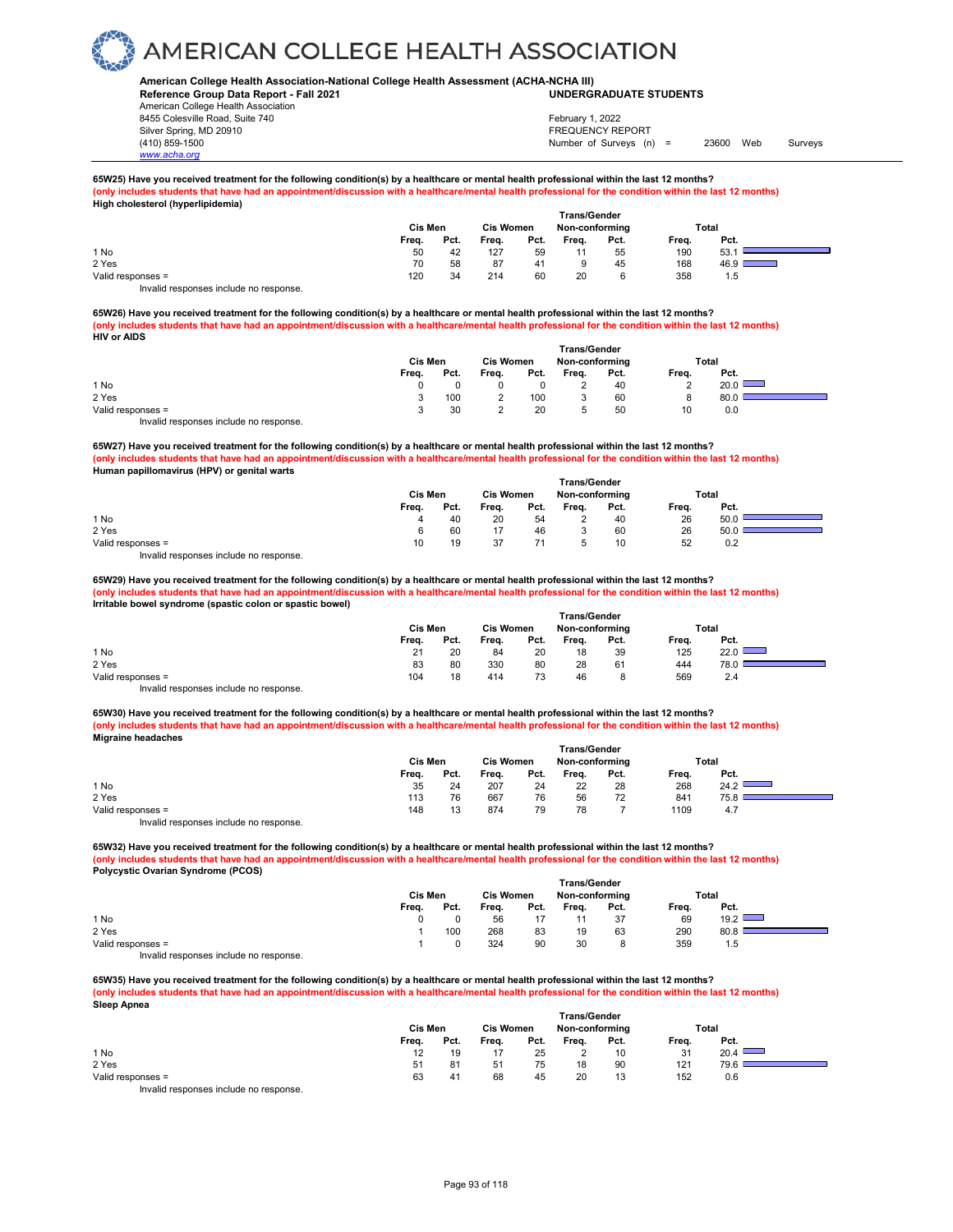### **American College Health Association-National College Health Assessment (ACHA-NCHA III) UNDERGRADUATE STUDENTS**

**Reference Group Data Report - Fall 2021** American College Health Association 8455 Colesville Road, Suite 740 Silver Spring, MD 20910<br>
1990 - The Spring, MD 20910<br>
1990 - The Survey Structure of Surveys (notation of Surveys (notation of Surveys (notation of Surveys (notati

*www.acha.org*

## Number of Surveys (n) = 23600 Web Surveys February 1, 2022

#### **65W36) Have you received treatment for the following condition(s) by a healthcare or mental health professional within the last 12 months?** (only includes students that have had an appointment/discussion with a healthcare/mental health professional for the condition within the last 12 months) **Thyroid condition or disorder**

|                                                                                                                                                                                                                                   | Cis Men |      | <b>Cis Women</b> |      | <b>Trans/Gender</b><br>Non-conforming |      | Total |      |  |
|-----------------------------------------------------------------------------------------------------------------------------------------------------------------------------------------------------------------------------------|---------|------|------------------|------|---------------------------------------|------|-------|------|--|
|                                                                                                                                                                                                                                   | Freq.   | Pct. | Freq.            | Pct. | Freq.                                 | Pct. | Freq. | Pct. |  |
| 1 No                                                                                                                                                                                                                              |         |      |                  | 19   |                                       | 32   | 87    | 19.0 |  |
| 2 Yes                                                                                                                                                                                                                             | 57      | 89   | 295              | 81   | 19                                    | 68   | 371   | 81.0 |  |
| Valid responses =                                                                                                                                                                                                                 | 64      | 14   | 366              | 80   | 28                                    | 6    | 458   | 1.9  |  |
| $\mathbf{r}$ , and the contract of the contract of the contract of the contract of the contract of the contract of the contract of the contract of the contract of the contract of the contract of the contract of the contract o |         |      |                  |      |                                       |      |       |      |  |

Invalid responses include no response.

**65W39) Have you received treatment for the following condition(s) by a healthcare or mental health professional within the last 12 months? (only includes students that have had an appointment/discussion with a healthcare/mental health professional for the condition within the last 12 months) Urinary system disorder (for example: bladder or kidney disease, urinary reflux, interstitial cystitis)** 

|                                                                                                                                                                                                                                   |         |      |       |                  | <b>Trans/Gender</b> |                |       |       |  |
|-----------------------------------------------------------------------------------------------------------------------------------------------------------------------------------------------------------------------------------|---------|------|-------|------------------|---------------------|----------------|-------|-------|--|
|                                                                                                                                                                                                                                   | Cis Men |      |       | <b>Cis Women</b> |                     | Non-conforming |       | Total |  |
|                                                                                                                                                                                                                                   | Freq.   | Pct. | Freq. | Pct.             | Freq.               | Pct.           | Freq. | Pct.  |  |
| 1 No                                                                                                                                                                                                                              |         | 14   | 19    | 18               |                     | 46             | 27    | 20.3  |  |
| 2 Yes                                                                                                                                                                                                                             | 12      | 86   | 87    | 82               |                     | 54             | 106   | 79.7  |  |
| Valid responses =                                                                                                                                                                                                                 | 14      |      | 106   | 80               | 12<br>ں ا           | 10             | 133   | 0.6   |  |
| $\mathbf{r}$ , and the contract of the contract of the contract of the contract of the contract of the contract of the contract of the contract of the contract of the contract of the contract of the contract of the contract o |         |      |       |                  |                     |                |       |       |  |

Invalid responses include no response.

**65X1) Did a healthcare or mental health professional tell you that you do not need treatment, or that you can stop treatment, for the following conditions? (only includes students that have had an appointment/discussion, but have not received treatment for the condition within the last 12 months) Acne**

|                                        |         |      |                  |      | <b>Trans/Gender</b> |      |       |      |  |
|----------------------------------------|---------|------|------------------|------|---------------------|------|-------|------|--|
|                                        | Cis Men |      | <b>Cis Women</b> |      | Non-conforming      |      | Total |      |  |
|                                        | Freq.   | Pct. | Freq.            | Pct. | Freq.               | Pct. | Freq. | Pct. |  |
| 1 No                                   | 46      | 55   | 114              | 60   | 13                  | 72   | 177   | 59.8 |  |
| 2 Yes                                  | 37      | 45   | 77               | 40   |                     | 28   | 119   | ے.40 |  |
| Valid responses =                      | 83      | 28   | 191              | 65   | 18                  |      | 296   | 1.3  |  |
| Invalid responses include no response. |         |      |                  |      |                     |      |       |      |  |

**65X2) Did a healthcare or mental health professional tell you that you do not need treatment, or that you can stop treatment, for the following conditions? (only includes students that have had an appointment/discussion, but have not received treatment for the condition within the last 12 months) ADD/ADHD - Attention Deficit/Hyperactivity Disorder** 

|                                        |         |      |                  |      | <b>Trans/Gender</b> |      |       |       |  |
|----------------------------------------|---------|------|------------------|------|---------------------|------|-------|-------|--|
|                                        | Cis Men |      | <b>Cis Women</b> |      | Non-conforming      |      |       | Total |  |
|                                        | Freq.   | Pct. | Freq.            | Pct. | Frea.               | Pct. | Freq. | Pct.  |  |
| 1 No                                   | 32      | 60   | 89               | 69   | 22                  |      | 148   | 67.6  |  |
| 2 Yes                                  | 21      | 40   | 40               | 31   |                     | 29   |       | 32.4  |  |
| Valid responses =                      | 53      | 24   | 129              | 59   | 31                  | 14   | 219   | 0.9   |  |
| Invalid responses include no response. |         |      |                  |      |                     |      |       |       |  |

**65X3) Did a healthcare or mental health professional tell you that you do not need treatment, or that you can stop treatment, for the following conditions? (only includes students that have had an appointment/discussion, but have not received treatment for the condition within the last 12 months) Alcohol or Other Drug-Related Abuse or Addiction** 

|                                                                                                                                                                                                                                   | <b>Trans/Gender</b> |                  |       |                |       |      |       |      |  |  |  |
|-----------------------------------------------------------------------------------------------------------------------------------------------------------------------------------------------------------------------------------|---------------------|------------------|-------|----------------|-------|------|-------|------|--|--|--|
|                                                                                                                                                                                                                                   | Cis Men             | <b>Cis Women</b> |       | Non-conforming |       |      | Total |      |  |  |  |
|                                                                                                                                                                                                                                   | Freq.               | Pct.             | Freq. | Pct.           | Freq. | Pct. | Freq. | Pct. |  |  |  |
| 1 No                                                                                                                                                                                                                              |                     | 78               |       | 55             |       | 100  | 14    | 63.6 |  |  |  |
| 2 Yes                                                                                                                                                                                                                             |                     | 22               |       | 46             |       |      | 8     | 36.4 |  |  |  |
| Valid responses =                                                                                                                                                                                                                 | a                   | 41               |       | 50             |       |      | 22    | 0.1  |  |  |  |
| $\mathbf{r}$ , and the contract of the contract of the contract of the contract of the contract of the contract of the contract of the contract of the contract of the contract of the contract of the contract of the contract o |                     |                  |       |                |       |      |       |      |  |  |  |

Invalid responses include no response.

**65X4) Did a healthcare or mental health professional tell you that you do not need treatment, or that you can stop treatment, for the following conditions? (only includes students that have had an appointment/discussion, but have not received treatment for the condition within the last 12 months) Allergies - food allergy** 

|                                                                |         |      |                  |      | <b>Trans/Gender</b> |      |       |       |  |
|----------------------------------------------------------------|---------|------|------------------|------|---------------------|------|-------|-------|--|
|                                                                | Cis Men |      | <b>Cis Women</b> |      | Non-conforming      |      |       | Total |  |
|                                                                | Freq.   | Pct. | Freq.            | Pct. | Freq.               | Pct. | Freq. | Pct.  |  |
| 1 No                                                           | 55      | 51   | 142              | 57   | 21                  | 70   | 219   | 56.0  |  |
| 2 Yes                                                          | 52      | 49   | 109              | 43   |                     | 30   | 172   | 44.0  |  |
| Valid responses =                                              | 107     | 27   | 251              | 64   | 30                  |      | 391   | 1.7   |  |
| the control are a series and the attention and are a series of |         |      |                  |      |                     |      |       |       |  |

Invalid responses include no response.

**65X5) Did a healthcare or mental health professional tell you that you do not need treatment, or that you can stop treatment, for the following conditions? (only includes students that have had an appointment/discussion, but have not received treatment for the condition within the last 12 months) Allergies - animals/pets** 

|                                                           | Cis Men |      |       | <b>Cis Women</b> |       | Non-conforming | Total |      |  |
|-----------------------------------------------------------|---------|------|-------|------------------|-------|----------------|-------|------|--|
|                                                           | Freq.   | Pct. | Freq. | Pct.             | Freq. | Pct.           | Freq. | Pct. |  |
| 1 No                                                      | 41      | 58   | 86    | 58               |       | 67             | 137   | 57.8 |  |
| 2 Yes                                                     | 30      | 42   | 63    | 42               | 4     | 33             | 100   | ے:42 |  |
| Valid responses =                                         | 71      | 30   | 149   | 63               | 12    |                | 237   | 1.0  |  |
| the control are one one of the children of the control of |         |      |       |                  |       |                |       |      |  |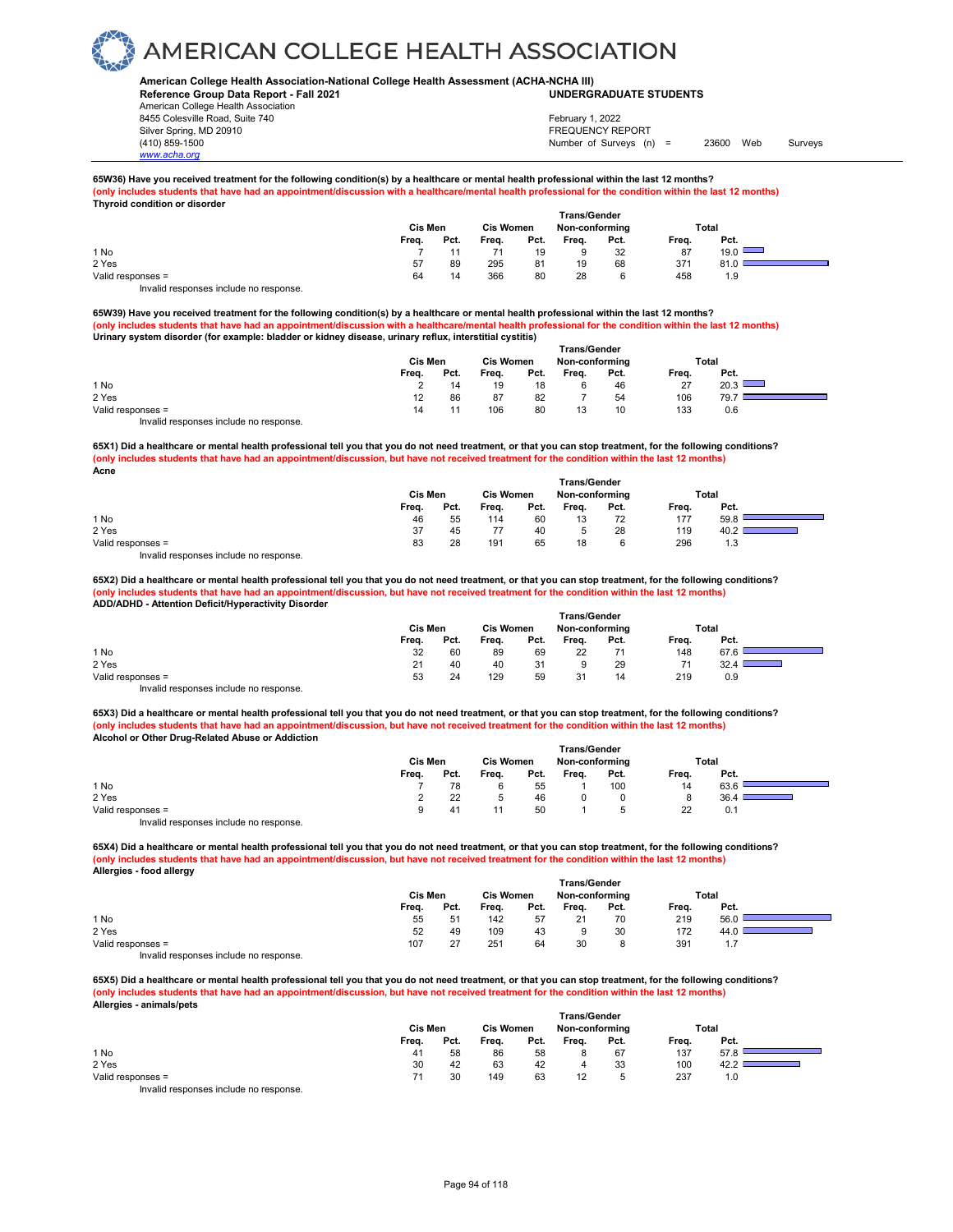### **American College Health Association-National College Health Assessment (ACHA-NCHA III) UNDERGRADUATE STUDENTS**

**Reference Group Data Report - Fall 2021** American College Health Association 8455 Colesville Road, Suite 740 Silver Spring, MD 20910<br>
1990 - The Spring, MD 20910<br>
1990 - The Survey Structure of Surveys (notation of Surveys (notation of Surveys (notation of Surveys (notati

## Number of Surveys (n) = 23600 Web Surveys February 1, 2022

#### 65X6) Did a healthcare or mental health professional tell you that you do not need treatment, or that you can stop treatment, for the following conditions?<br>(only includes students that have had an appointment/discussion, b  $o$ intment/discussion, but have not received treatment for the condition within the last 12 months) **Allergies - environmental (for example: pollen, grass, dust, mold)**

|                   |         |      |                  | <b>Trans/Gender</b> |                |      |       |      |  |
|-------------------|---------|------|------------------|---------------------|----------------|------|-------|------|--|
|                   | Cis Men |      | <b>Cis Women</b> |                     | Non-conforming |      | Total |      |  |
|                   | Freq.   | Pct. | Freq.            | Pct.                | Freq.          | Pct. | Freq. | Pct. |  |
| 1 No              | 82      | 56   | 180              | 58                  | 15             | 63   | 280   | 57.  |  |
| 2 Yes             | 65      | 44   | 131              | 42                  |                | 38   | 210   | 42.9 |  |
| Valid responses = | 147     | 30   | 311              | 63                  | 24             |      | 490   | 2.1  |  |
| $\cdots$          |         |      |                  |                     |                |      |       |      |  |

Invalid responses include no response.

*www.acha.org*

**65X7) Did a healthcare or mental health professional tell you that you do not need treatment, or that you can stop treatment, for the following conditions? (only includes students that have had an appointment/discussion, but have not received treatment for the condition within the last 12 months) Anxiety (for example: Generalized Anxiety, Social Anxiety, Panic Disorder, Specific Phobia)** 

|                                                                                                                                                                                                                                   | <b>Cis Men</b> |      | <b>Cis Women</b> |      | Non-conforming |      |       | Total |  |
|-----------------------------------------------------------------------------------------------------------------------------------------------------------------------------------------------------------------------------------|----------------|------|------------------|------|----------------|------|-------|-------|--|
|                                                                                                                                                                                                                                   | Freq.          | Pct. | Freq.            | Pct. | Freq.          | Pct. | Freq. | Pct.  |  |
| 1 No                                                                                                                                                                                                                              | 46             | 64   | 180              | 64   | 28             | 90   | 259   | 66.   |  |
| 2 Yes                                                                                                                                                                                                                             | 26             | 36   | 103              | 36   |                | 10   | 133   | 33.9  |  |
| Valid responses =                                                                                                                                                                                                                 | 72             | 18   | 283              | 72   | 31             | 8    | 392   | 1.7   |  |
| $\mathbf{r}$ , and the contract of the contract of the contract of the contract of the contract of the contract of the contract of the contract of the contract of the contract of the contract of the contract of the contract o |                |      |                  |      |                |      |       |       |  |

Invalid responses include no response.

**65X8) Did a healthcare or mental health professional tell you that you do not need treatment, or that you can stop treatment, for the following conditions? (only includes students that have had an appointment/discussion, but have not received treatment for the condition within the last 12 months) Asthma** 

|                                        | Cis Men |      | <b>Cis Women</b> |      | Non-conforming |      | Total |      |  |
|----------------------------------------|---------|------|------------------|------|----------------|------|-------|------|--|
|                                        | Freq.   | Pct. | Freq.            | Pct. | Frea.          | Pct. | Freq. | Pct. |  |
| 1 No                                   | 38      | 51   | 81               | 57   | 12             | 86   | 133   | 57.3 |  |
| 2 Yes                                  | 37      | 49   | 60               | 43   |                | 14   | 99    | 42.  |  |
| Valid responses =                      | 75      | 32   | 141              | 61   | 14             | 6    | 232   | 1.0  |  |
| Invalid responses include no response. |         |      |                  |      |                |      |       |      |  |

**65X9) Did a healthcare or mental health professional tell you that you do not need treatment, or that you can stop treatment, for the following conditions? (only includes students that have had an appointment/discussion, but have not received treatment for the condition within the last 12 months) Autism spectrum** 

|                                        | Cis Men |      | <b>Cis Women</b> |      | Non-conforming |      |          | Total         |  |
|----------------------------------------|---------|------|------------------|------|----------------|------|----------|---------------|--|
|                                        | Freq.   | Pct. | Freq.            | Pct. | Freq.          | Pct. | Freq.    | Pct.          |  |
| 1 No                                   |         | 80   |                  | 83   |                | 100  | 12       | 85.7          |  |
| 2 Yes                                  |         | 20   |                  |      |                |      | <u>.</u> | $14.3$ $\Box$ |  |
| Valid responses =                      |         | 36   |                  | 43   |                |      | 14       | 0.1           |  |
| Invalid responses include no response. |         |      |                  |      |                |      |          |               |  |

**65X10) Did a healthcare or mental health professional tell you that you do not need treatment, or that you can stop treatment, for the following conditions? (only includes students that have had an appointment/discussion, but have not received treatment for the condition within the last 12 months) Bipolar and Related Conditions (for example: Bipolar I, II, Hypomanic Episode)** 

|                                        |         |      |                  |      | <b>Trans/Gender</b> |      |       |      |  |
|----------------------------------------|---------|------|------------------|------|---------------------|------|-------|------|--|
|                                        | Cis Men |      | <b>Cis Women</b> |      | Non-conforming      |      | Total |      |  |
|                                        | Freq.   | Pct. | Freq.            | Pct. | Freq.               | Pct. | Freq. | Pct. |  |
| 1 No                                   |         | 80   | 4                | 67   |                     | 100  | 44    | 78.6 |  |
| 2 Yes                                  |         | 20   |                  | 33   |                     |      |       | 21.4 |  |
| Valid responses =                      |         | 36   |                  | 43   |                     | 21   | 14    | 0.1  |  |
| Invalid responses include no response. |         |      |                  |      |                     |      |       |      |  |

**65X11) Did a healthcare or mental health professional tell you that you do not need treatment, or that you can stop treatment, for the following conditions?** (only includes students that have had an appointment/discussion, but have not received treatment for the condition within the last 12 months)<br>Borderline Personality Disorder (BPD), Avoidant Personality, Dependent Personali

| BUIDED IN PERSONALLY DISORDER (BPD), AVOIDANT PESONALLY, DEPENDENT PESONALLY, OF ANOTHER DETSONALLY UISONER |              |                                    |       |      |       |      |       |      |  |  |  |  |
|-------------------------------------------------------------------------------------------------------------|--------------|------------------------------------|-------|------|-------|------|-------|------|--|--|--|--|
|                                                                                                             | Trans/Gender |                                    |       |      |       |      |       |      |  |  |  |  |
|                                                                                                             | Cis Men      | <b>Cis Women</b><br>Non-conforming |       |      |       |      | Total |      |  |  |  |  |
|                                                                                                             | Frea.        | Pct.                               | Freq. | Pct. | Frea. | Pct. | Frea. | Pct. |  |  |  |  |
| 1 No                                                                                                        |              | 50                                 |       | 64   |       | 100  | 11    | 68.8 |  |  |  |  |
| 2 Yes                                                                                                       |              | 50                                 |       | 36   |       |      |       |      |  |  |  |  |
| Valid responses =                                                                                           |              |                                    |       | 69   |       | 19   | 16    | 0.1  |  |  |  |  |
| Invalid responses include no response.                                                                      |              |                                    |       |      |       |      |       |      |  |  |  |  |

**65X12) Did a healthcare or mental health professional tell you that you do not need treatment, or that you can stop treatment, for the following conditions? (only includes students that have had an appointment/discussion, but have not received treatment for the condition within the last 12 months) Cancer**

|                                           | Cis Men |      | <b>Cis Women</b> |      | Non-conforming |      | Total |      |  |
|-------------------------------------------|---------|------|------------------|------|----------------|------|-------|------|--|
|                                           | Freq.   | Pct. | Freq.            | Pct. | Freq.          | Pct. | Freq. | Pct. |  |
| 1 No                                      |         |      |                  | 16   |                | 33   | 6     | 15.0 |  |
| 2 Yes                                     |         | 92   |                  | 84   |                | 67   | 34    | 85.0 |  |
| Valid responses =                         | 12      | 30   | 25               | 63   |                |      | 40    | 0.2  |  |
| Initelial reconomece include no reconomec |         |      |                  |      |                |      |       |      |  |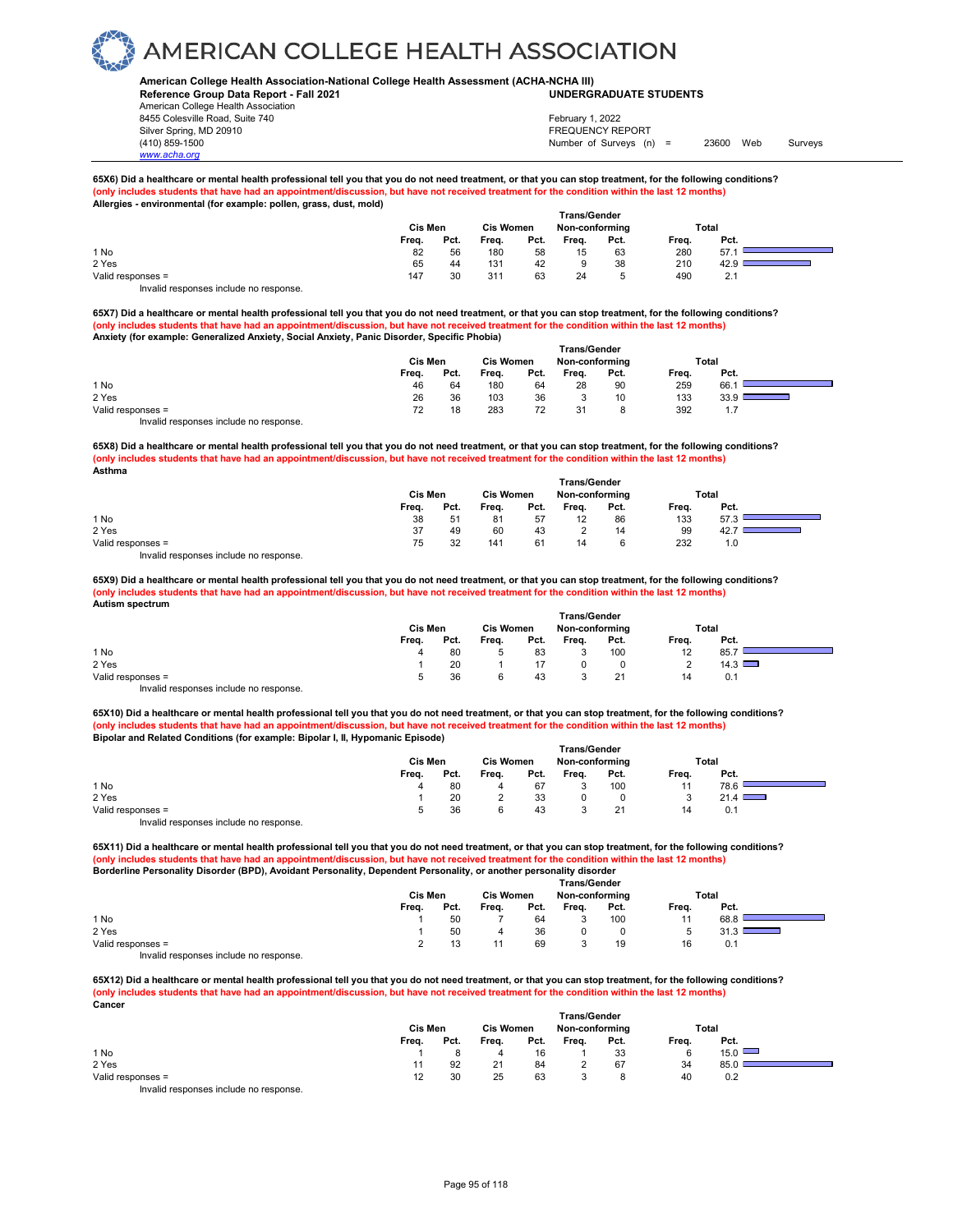### **American College Health Association-National College Health Assessment (ACHA-NCHA III) UNDERGRADUATE STUDENTS**

**Reference Group Data Report - Fall 2021** American College Health Association 8455 Colesville Road, Suite 740 Silver Spring, MD 20910<br>
1990 - The Spring, MD 20910<br>
1990 - The Survey Structure of Surveys (notation of Surveys (notation of Surveys (notation of Surveys (notati

*www.acha.org*

Number of Surveys (n) = 23600 Web Surveys February 1, 2022

**65X13) Did a healthcare or mental health professional tell you that you do not need treatment, or that you can stop treatment, for the following conditions? (only includes students that have had an appointment/discussion, but have not received treatment for the condition within the last 12 months) Celiac disease** 

|                   | Cis Men |      | <b>Cis Women</b> |      | <b>Trans/Gender</b><br>Non-conforming |      | <b>Total</b> |      |  |
|-------------------|---------|------|------------------|------|---------------------------------------|------|--------------|------|--|
|                   | Freq.   | Pct. | Freq.            | Pct. | Frea.                                 | Pct. | Freq.        | Pct. |  |
| 1 No              |         | 40   | 16               | 49   | 4                                     | 67   | 22           | 50.0 |  |
| 2 Yes             |         | 60   | 17               | 52   |                                       | 33   | 22           | 50.0 |  |
| Valid responses = |         |      | 33               | 75   | 6                                     | 14   | 44           | 0.2  |  |
|                   |         |      |                  |      |                                       |      |              |      |  |

Invalid responses include no response.

**65X14) Did a healthcare or mental health professional tell you that you do not need treatment, or that you can stop treatment, for the following conditions? (only includes students that have had an appointment/discussion, but have not received treatment for the condition within the last 12 months) Chronic pain (for example: back or joint pain, arthritis, nerve pain)** 

|                   | <b>Trans/Gender</b> |      |                  |      |                |      |       |              |  |  |
|-------------------|---------------------|------|------------------|------|----------------|------|-------|--------------|--|--|
|                   | Cis Men             |      | <b>Cis Women</b> |      | Non-conforming |      |       | <b>Total</b> |  |  |
|                   | Freq.               | Pct. | Freq.            | Pct. | Freq.          | Pct. | Freq. | Pct.         |  |  |
| 1 No              | 29                  | 81   | 81               | 68   | 24             | 80   | 135   | 71.8         |  |  |
| 2 Yes             |                     | 19   | 39               | 33   |                | 20   | 53    | 28.2         |  |  |
| Valid responses = | 36                  | 19   | 120              | 64   | 30             | 16   | 188   | 0.8          |  |  |
|                   |                     |      |                  |      |                |      |       |              |  |  |

Invalid responses include no response.

**65X15) Did a healthcare or mental health professional tell you that you do not need treatment, or that you can stop treatment, for the following conditions? (only includes students that have had an appointment/discussion, but have not received treatment for the condition within the last 12 months) Depression (for example: Major depression, persistent depressive disorder, disruptive mood disorder)** 

|                                        | <b>Trans/Gender</b> |      |                  |      |                |      |       |                        |  |  |  |
|----------------------------------------|---------------------|------|------------------|------|----------------|------|-------|------------------------|--|--|--|
|                                        | Cis Men             |      | <b>Cis Women</b> |      | Non-conforming |      |       | Total                  |  |  |  |
|                                        | Freq.               | Pct. | Freq.            | Pct. | Freq.          | Pct. | Freq. | Pct.                   |  |  |  |
| 1 No                                   | 34                  | 68   | 103              | 67   | 29             | 88   | 170   | 70.0                   |  |  |  |
| 2 Yes                                  | 16                  | 32   | 51               | 33   |                | 12   | 73    | 30.01<br>$\sim$ $\sim$ |  |  |  |
| Valid responses =                      | 50                  | 21   | 154              | 63   | 33             | 14   | 243   | 1.0                    |  |  |  |
| Invalid responses include no response. |                     |      |                  |      |                |      |       |                        |  |  |  |

**65X16) Did a healthcare or mental health professional tell you that you do not need treatment, or that you can stop treatment, for the following conditions? (only includes students that have had an appointment/discussion, but have not received treatment for the condition within the last 12 months) Diabetes or pre-diabetes/insulin resistance** 

|                                        | <b>Trans/Gender</b> |      |                  |      |                |      |       |      |  |  |  |
|----------------------------------------|---------------------|------|------------------|------|----------------|------|-------|------|--|--|--|
|                                        | Cis Men             |      | <b>Cis Women</b> |      | Non-conforming |      | Total |      |  |  |  |
|                                        | Freq.               | Pct. | Freq.            | Pct. | Freq.          | Pct. | Freq. | Pct. |  |  |  |
| 1 No                                   | 10                  | 48   | 20               | 67   | 10             |      | 40    | 61.5 |  |  |  |
| 2 Yes                                  |                     | 52   | 10               | 33   | 4              | 29   | 25    | 38.5 |  |  |  |
| Valid responses =                      |                     | 32   | 30               | 46   | 14             | 22   | 65    | 0.3  |  |  |  |
| Invalid responses include no response. |                     |      |                  |      |                |      |       |      |  |  |  |

**65X17) Did a healthcare or mental health professional tell you that you do not need treatment, or that you can stop treatment, for the following conditions? (only includes students that have had an appointment/discussion, but have not received treatment for the condition within the last 12 months) Eating Disorders (for example: Anorexia Nervosa, Bulimia Nervosa, Binge-Eating)**

|                                                                        | <b>Trans/Gender</b> |                                    |       |      |       |      |       |      |  |  |  |  |
|------------------------------------------------------------------------|---------------------|------------------------------------|-------|------|-------|------|-------|------|--|--|--|--|
|                                                                        | Cis Men             | <b>Cis Women</b><br>Non-conforming |       |      |       |      | Total |      |  |  |  |  |
|                                                                        | Freq.               | Pct.                               | Freq. | Pct. | Freq. | Pct. | Freq. | Pct. |  |  |  |  |
| 1 No                                                                   | 9                   | 75                                 | 52    | 67   | 14    | 67   | 75    | 67.6 |  |  |  |  |
| 2 Yes                                                                  |                     | 25                                 | 26    | 33   |       | 33   | 36    | 32.4 |  |  |  |  |
| Valid responses =                                                      | 12 <sub>1</sub>     |                                    | 78    | 70   | 21    | 19   | 111   | 0.5  |  |  |  |  |
| The control to a process of the control of the process of the process. |                     |                                    |       |      |       |      |       |      |  |  |  |  |

Invalid responses include no response.

**65X18) Did a healthcare or mental health professional tell you that you do not need treatment, or that you can stop treatment, for the following conditions? (only includes students that have had an appointment/discussion, but have not received treatment for the condition within the last 12 months) Endometriosis**

|                                       |         |      |                  |      | <b>Trans/Gender</b> |      |       |                                                                                                                |  |
|---------------------------------------|---------|------|------------------|------|---------------------|------|-------|----------------------------------------------------------------------------------------------------------------|--|
|                                       | Cis Men |      | <b>Cis Women</b> |      | Non-conforming      |      |       | Total                                                                                                          |  |
|                                       | Freq.   | Pct. | Freq.            | Pct. | Freq.               | Pct. | Freq. | Pct.                                                                                                           |  |
| 1 No                                  |         | 100  |                  | 65   | 4                   | -80  | 22    | 68.8                                                                                                           |  |
| 2 Yes                                 |         |      |                  | 35   |                     | 20   | 10    | and the state of the state of the state of the state of the state of the state of the state of the state of th |  |
| Valid responses =                     |         |      | 26               | 81   |                     | 16   | 32    | 0.1                                                                                                            |  |
| lauchid soonanaaa inaluda na soonanaa |         |      |                  |      |                     |      |       |                                                                                                                |  |

Invalid responses include no response.

**65X19) Did a healthcare or mental health professional tell you that you do not need treatment, or that you can stop treatment, for the following conditions? (only includes students that have had an appointment/discussion, but have not received treatment for the condition within the last 12 months) Gambling Disorder Trans/Gender**

|                                       | ı rans/Gender |      |                  |      |                |      |       |       |  |
|---------------------------------------|---------------|------|------------------|------|----------------|------|-------|-------|--|
|                                       | Cis Men       |      | <b>Cis Women</b> |      | Non-conforming |      |       | Total |  |
|                                       | Freq.         | Pct. | Freq.            | Pct. | Freq.          | Pct. | Freq. | Pct.  |  |
| 1 No                                  |               | 67   |                  |      |                | 100  | v     | 75.0  |  |
| 2 Yes                                 |               | 33   |                  |      |                |      |       | 25.0  |  |
| Valid responses =                     |               | 75   |                  |      |                | 25   |       | 0.0   |  |
| Involid reconcess include no reconces |               |      |                  |      |                |      |       |       |  |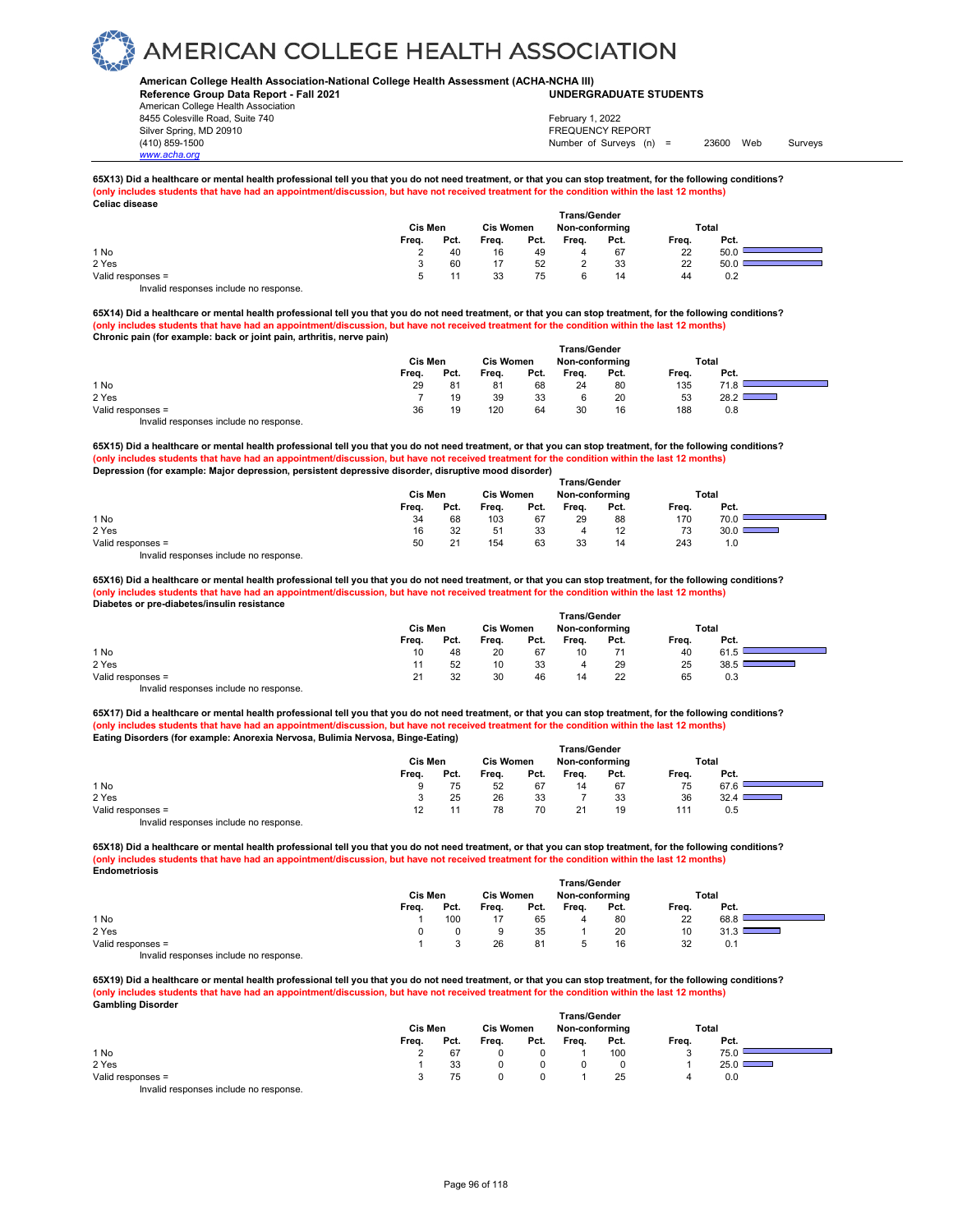### **American College Health Association-National College Health Assessment (ACHA-NCHA III) UNDERGRADUATE STUDENTS**

**Reference Group Data Report - Fall 2021** American College Health Association 8455 Colesville Road, Suite 740 Silver Spring, MD 20910<br>
1990 - The Spring, MD 20910<br>
1990 - The Survey Structure of Surveys (notation of Surveys (notation of Surveys (notation of Surveys (notati *www.acha.org*

Number of Surveys (n) = 23600 Web Surveys February 1, 2022

#### **65X20) Did a healthcare or mental health professional tell you that you do not need treatment, or that you can stop treatment, for the following conditions? (only includes students that have had an appointment/discussion, but have not received treatment for the condition within the last 12 months) Genital herpes**

| --------------    | Cis Men |      | <b>Cis Women</b> |      | <b>Trans/Gender</b><br>Non-conforming |      | Total |      |  |
|-------------------|---------|------|------------------|------|---------------------------------------|------|-------|------|--|
|                   | Freq.   | Pct. | Freq.            | Pct. | Freq.                                 | Pct. | Freq. | Pct. |  |
| 1 No              |         | 57   |                  |      |                                       | 33   | э     | 38.5 |  |
| 2 Yes             |         | 43   | J                | 100  |                                       | 67   |       | 61.5 |  |
| Valid responses = |         | 54   | ◠                | 23   |                                       | 23   | 13    | 0.1  |  |
| .<br>. .          |         |      |                  |      |                                       |      |       |      |  |

Invalid responses include no response.

**65X21) Did a healthcare or mental health professional tell you that you do not need treatment, or that you can stop treatment, for the following conditions? (only includes students that have had an appointment/discussion, but have not received treatment for the condition within the last 12 months) Gastroesophageal Reflux Disease (GERD) or acid reflux** 

|                                                                        | <b>Trans/Gender</b> |      |                  |      |                |      |       |              |  |  |  |
|------------------------------------------------------------------------|---------------------|------|------------------|------|----------------|------|-------|--------------|--|--|--|
|                                                                        | Cis Men             |      | <b>Cis Women</b> |      | Non-conforming |      |       | <b>Total</b> |  |  |  |
|                                                                        | Freq.               | Pct. | Freq.            | Pct. | Freq.          | Pct. | Freq. | Pct.         |  |  |  |
| 1 No                                                                   |                     | 70   | 21               | 45   |                | 60   | 36    | 52.2         |  |  |  |
| 2 Yes                                                                  |                     | 30   | 26               | 55   | 4              | 40   | 33    | 47.8         |  |  |  |
| Valid responses =                                                      | 10                  | 14   | 47               | 68   | 10             | 14   | 69    | 0.3          |  |  |  |
| The control to a process of the control of the process of the process. |                     |      |                  |      |                |      |       |              |  |  |  |

Invalid responses include no response.

**65X22) Did a healthcare or mental health professional tell you that you do not need treatment, or that you can stop treatment, for the following conditions?** (ppointment/discussion, but have not received treatment for the condition within the last 12 months **Heart & vascular disorders (for example: atrial fibrillation or other cardiac arrhythmia, mitral valve prolapse or other valvular heart disease, congenital heart condition) Trans/Gender**

|                                        | .       |      |                  |      |                |      |       |      |  |  |  |
|----------------------------------------|---------|------|------------------|------|----------------|------|-------|------|--|--|--|
|                                        | Cis Men |      | <b>Cis Women</b> |      | Non-conforming |      | Total |      |  |  |  |
|                                        | Frea.   | Pct. | Frea.            | Pct. | Frea.          | Pct. | Frea. | Pct. |  |  |  |
| 1 No                                   | 10      | -37  | 22               | 30   |                | 54   | 39    | 34.2 |  |  |  |
| 2 Yes                                  |         | 63   | 51               | 70   |                | 46   | 75    | 65.8 |  |  |  |
| Valid responses =                      | 27      | 24   |                  | 64   |                |      | 114   | 0.5  |  |  |  |
| Invalid responses include no response. |         |      |                  |      |                |      |       |      |  |  |  |

**65X23) Did a healthcare or mental health professional tell you that you do not need treatment, or that you can stop treatment, for the following conditions? (only includes students that have had an appointment/discussion, but have not received treatment for the condition within the last 12 months) Hepatitis B or C** 

|                                        | <b>Trans/Gender</b> |      |                  |      |                |      |       |      |  |  |  |
|----------------------------------------|---------------------|------|------------------|------|----------------|------|-------|------|--|--|--|
|                                        | Cis Men             |      | <b>Cis Women</b> |      | Non-conforming |      | Total |      |  |  |  |
|                                        | Freq.               | Pct. | Freq.            | Pct. | Freq.          | Pct. | Freq. | Pct. |  |  |  |
| 1 No                                   |                     | 100  |                  |      |                | 100  |       | 33.3 |  |  |  |
| 2 Yes                                  |                     |      |                  | 100  |                |      |       | 66.  |  |  |  |
| Valid responses =                      |                     |      |                  | 50   |                |      |       | 0.0  |  |  |  |
| Invalid responses include no response. |                     |      |                  |      |                |      |       |      |  |  |  |

**65X24) Did a healthcare or mental health professional tell you that you do not need treatment, or that you can stop treatment, for the following conditions? (only includes students that have had an appointment/discussion, but have not received treatment for the condition within the last 12 months) High blood pressure (hypertension)** 

|                                        | <b>Trans/Gender</b> |      |                  |      |                |      |       |       |  |  |  |
|----------------------------------------|---------------------|------|------------------|------|----------------|------|-------|-------|--|--|--|
|                                        | Cis Men             |      | <b>Cis Women</b> |      | Non-conforming |      |       | Total |  |  |  |
|                                        | Freq.               | Pct. | Freq.            | Pct. | Freq.          | Pct. | Freq. | Pct.  |  |  |  |
| 1 No                                   | 26                  | 58   |                  | 44   |                | 56   | 43    | 53.   |  |  |  |
| 2 Yes                                  | 19                  | 42   | 14               | 56   |                | 44   | 38    | 46.9  |  |  |  |
| Valid responses =                      | 45                  | 56   | 25               | 31   |                |      | 81    | 0.3   |  |  |  |
| Invalid responses include no response. |                     |      |                  |      |                |      |       |       |  |  |  |

**65X25) Did a healthcare or mental health professional tell you that you do not need treatment, or that you can stop treatment, for the following conditions? (only includes students that have had an appointment/discussion, but have not received treatment for the condition within the last 12 months) High cholesterol (hyperlipidemia)** 

|                                                                      | Cis Men |      |       | <b>Trans/Gender</b><br><b>Cis Women</b><br>Non-conforming |       |      |       | Total |  |  |
|----------------------------------------------------------------------|---------|------|-------|-----------------------------------------------------------|-------|------|-------|-------|--|--|
|                                                                      | Freq.   | Pct. | Freq. | Pct.                                                      | Freq. | Pct. | Freq. | Pct.  |  |  |
| 1 No                                                                 | 21      | 45   | 42    | 35                                                        |       | 46   | 68    | 38.0  |  |  |
| 2 Yes                                                                | 26      | 55   |       | 65                                                        |       | 55   | 111   | 62.0  |  |  |
| Valid responses =                                                    | 47      | 26   | 119   | 66                                                        |       |      | 179   | 0.8   |  |  |
| The control and a series are a face fund a large series and a series |         |      |       |                                                           |       |      |       |       |  |  |

Invalid responses include no response.

**65X26) Did a healthcare or mental health professional tell you that you do not need treatment, or that you can stop treatment, for the following conditions? or that you can stop treatment, for the following conditions?**

**(only includes students that have had an appointment/discussion, but have not received treatment for the condition within the last 12 months) HIV or AIDS** 

|                                        | Cis Men<br><b>Cis Women</b> |      |       | <b>Trans/Gender</b><br>Non-conforming |       |      | Total |       |  |
|----------------------------------------|-----------------------------|------|-------|---------------------------------------|-------|------|-------|-------|--|
|                                        | Freq.                       | Pct. | Freq. | Pct.                                  | Freq. | Pct. | Freq. | Pct.  |  |
| 1 No                                   |                             |      |       |                                       |       | 100  |       | 100.0 |  |
| 2 Yes                                  | 0                           |      |       |                                       |       |      |       | 0.0   |  |
| Valid responses =                      | <sup>n</sup>                |      |       |                                       |       | 100  |       | 0.0   |  |
| Invalid responses include no response. |                             |      |       |                                       |       |      |       |       |  |

Page 97 of 118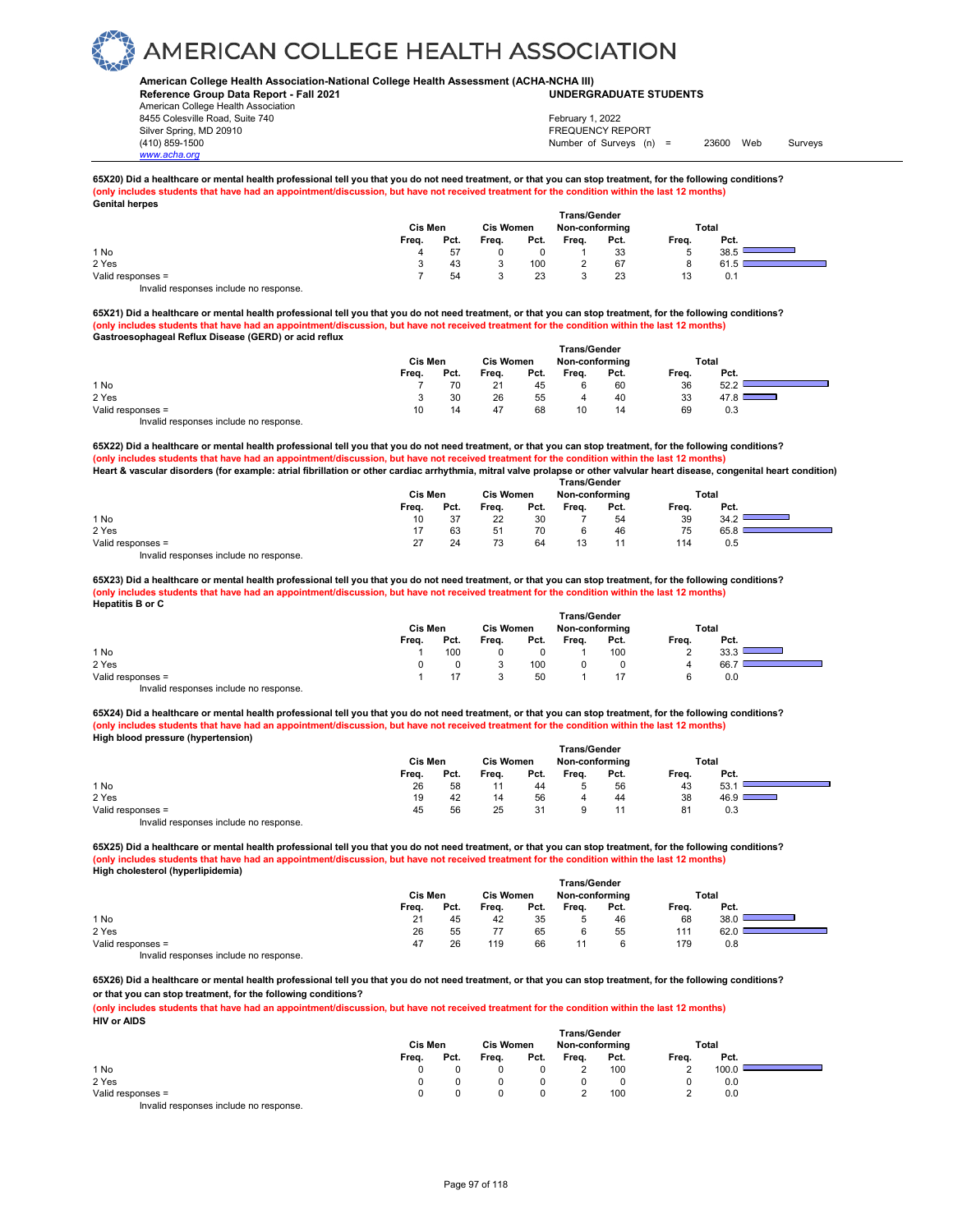### **American College Health Association-National College Health Assessment (ACHA-NCHA III) UNDERGRADUATE STUDENTS**

**Reference Group Data Report - Fall 2021** American College Health Association 8455 Colesville Road, Suite 740 Silver Spring, MD 20910 FREQUENCY REPORT

*www.acha.org*

Number of Surveys (n) = 23600 Web Surveys February 1, 2022

### **65X27) Did a healthcare or mental health professional tell you that you do not need treatment, or that you can stop treatment, for the following conditions? or that you can stop treatment, for the following conditions?**

**(only includes students that have had an appointment/discussion, but have not received treatment for the condition within the last 12 months) Human papillomavirus (HPV) or genital warts** 

|                                        | <b>Trans/Gender</b> |      |                  |      |                |      |       |            |  |  |  |
|----------------------------------------|---------------------|------|------------------|------|----------------|------|-------|------------|--|--|--|
|                                        | Cis Men             |      | <b>Cis Women</b> |      | Non-conforming |      | Total |            |  |  |  |
|                                        | Freq.               | Pct. | Freq.            | Pct. | Freq.          | Pct. | Freq. | Pct.       |  |  |  |
| 1 No                                   |                     | 25   |                  | 33   |                | 50   |       | <b>333</b> |  |  |  |
| 2 Yes                                  |                     | 75   | 12               | 67   |                | 50   | 16    | 66.7       |  |  |  |
| Valid responses =                      |                     | 17   | 18               | 75   |                |      | 24    | 0.1        |  |  |  |
| Invalid responses include no response. |                     |      |                  |      |                |      |       |            |  |  |  |

**65X28) Did a healthcare or mental health professional tell you that you do not need treatment, or that you can stop treatment, for the following conditions? (only includes students that have had an appointment/discussion, but have not received treatment for the condition within the last 12 months) Insomnia** 

|                                        | <b>Trans/Gender</b> |      |                  |      |                |      |       |       |  |  |  |  |
|----------------------------------------|---------------------|------|------------------|------|----------------|------|-------|-------|--|--|--|--|
|                                        | Cis Men             |      | <b>Cis Women</b> |      | Non-conforming |      |       | Total |  |  |  |  |
|                                        | Freq.               | Pct. | Freq.            | Pct. | Freq.          | Pct. | Freq. | Pct.  |  |  |  |  |
| 1 No                                   | 14                  | 61   | 58               | 77   | 16             | 76   | 90    | 73.8  |  |  |  |  |
| 2 Yes                                  |                     | 39   | 17               | 23   |                | 24   | 32    | 26.2  |  |  |  |  |
| Valid responses =                      | 23                  | 19   | 75               | 61   | 21             | 17   | 122   | 0.5   |  |  |  |  |
| Invalid responses include no response. |                     |      |                  |      |                |      |       |       |  |  |  |  |

**65X29) Did a healthcare or mental health professional tell you that you do not need treatment, or that you can stop treatment, for the following conditions? (only includes students that have had an appointment/discussion, but have not received treatment for the condition within the last 12 months) Irritable bowel syndrome (spastic colon or spastic bowel)**

|                   | <b>Trans/Gender</b> |                |       |                  |         |                |       |       |  |  |  |
|-------------------|---------------------|----------------|-------|------------------|---------|----------------|-------|-------|--|--|--|
|                   |                     | Cis Men        |       | <b>Cis Women</b> |         | Non-conforming |       | Total |  |  |  |
|                   | Freq.               | Pct.           | Freq. | Pct.             | Freq.   | Pct.           | Freq. | Pct.  |  |  |  |
| 1 No              |                     | 40             | 53    | 68               | 13      | 72             | 76    | 64.4  |  |  |  |
| 2 Yes             |                     | 60             | 25    | 32               | $\cdot$ | 28             | 42    | 35.6  |  |  |  |
| Valid responses = | 20                  | $\overline{a}$ | 78    | 66               | 18      | 15             | 118   | 0.5   |  |  |  |
| .                 |                     |                |       |                  |         |                |       |       |  |  |  |

Invalid responses include no response.

**65X30) Did a healthcare or mental health professional tell you that you do not need treatment, or that you can stop treatment, for the following conditions? (only includes students that have had an appointment/discussion, but have not received treatment for the condition within the last 12 months) Migraine headaches** 

|                                        | <b>Trans/Gender</b> |      |                  |      |                |      |       |       |  |  |  |  |
|----------------------------------------|---------------------|------|------------------|------|----------------|------|-------|-------|--|--|--|--|
|                                        | Cis Men             |      | <b>Cis Women</b> |      | Non-conforming |      |       | Total |  |  |  |  |
|                                        | Freq.               | Pct. | Freq.            | Pct. | Freq.          | Pct. | Freq. | Pct.  |  |  |  |  |
| 1 No                                   | 21                  | 62   | 125              | 62   | 18             | 86   | 167   | 64.5  |  |  |  |  |
| 2 Yes                                  | 13                  | 38   | 76               | 38   |                | 14   | 92    | 35.5  |  |  |  |  |
| Valid responses =                      | 34                  | 13   | 201              | 78   | 21             |      | 259   | 1.1   |  |  |  |  |
| Invalid responses include no response. |                     |      |                  |      |                |      |       |       |  |  |  |  |

**65X31) Did a healthcare or mental health professional tell you that you do not need treatment, or that you can stop treatment, for the following conditions? (only includes students that have had an appointment/discussion, but have not received treatment for the condition within the last 12 months)**

**Obsessive-Compulsive and Related Conditions (for example: OCD, Body Dysmorphia, Hoarding, Trichotillomania and other body-focused repetitive behavior disorders)** 

|                                        | <b>Trans/Gender</b> |      |                  |      |                |      |       |       |  |  |  |
|----------------------------------------|---------------------|------|------------------|------|----------------|------|-------|-------|--|--|--|
|                                        | <b>Cis Men</b>      |      | <b>Cis Women</b> |      | Non-conforming |      |       | Total |  |  |  |
|                                        | Freq.               | Pct. | Freq.            | Pct. | Freq.          | Pct. | Freq. | Pct.  |  |  |  |
| 1 No                                   |                     | 61   | -41              | 80   |                | 80   | 60    | 75.9  |  |  |  |
| 2 Yes                                  |                     | 39   | 10               | 20   |                | 20   | 19    | 24.1  |  |  |  |
| Valid responses =                      | 18                  | 23   | 51               | 65   | 10             | 13   | 79    | 0.3   |  |  |  |
| Invalid responses include no response. |                     |      |                  |      |                |      |       |       |  |  |  |

**65X32) Did a healthcare or mental health professional tell you that you do not need treatment, or that you can stop treatment, for the following conditions? (only includes students that have had an appointment/discussion, but have not received treatment for the condition within the last 12 months) Polycystic Ovarian Syndrome (PCOS) Trans/Gender**

|                   | ,,,,,,,,,,,,,,,,, |         |       |                  |       |                |       |       |  |  |  |  |
|-------------------|-------------------|---------|-------|------------------|-------|----------------|-------|-------|--|--|--|--|
|                   |                   | Cis Men |       | <b>Cis Women</b> |       | Non-conforming |       | Total |  |  |  |  |
|                   | Freq.             | Pct.    | Freq. | Pct.             | Freq. | Pct.           | Freq. | Pct.  |  |  |  |  |
| 1 No              |                   |         | 35    | 70               |       | 46             | 41    | 65.   |  |  |  |  |
| 2 Yes             |                   |         | 15    | 30               |       | 55             | 22    | 34.9  |  |  |  |  |
| Valid responses = |                   |         | 50    | 79               | 11    | 47             | 63    | 0.3   |  |  |  |  |
| .<br>.            |                   |         |       |                  |       |                |       |       |  |  |  |  |

Invalid responses include no response.

**65X33) Did a healthcare or mental health professional tell you that you do not need treatment, or that you can stop treatment, for the following conditions? (only includes students that have had an appointment/discussion, but have not received treatment for the condition within the last 12 months) PTSD (Posttraumatic Stress Disorder), Acute Stress Disorder, Adjustment Disorder, or another trauma- or stressor-related condition** 

|                                        | <b>Trans/Gender</b> |      |                  |      |                |      |       |      |                          |  |  |
|----------------------------------------|---------------------|------|------------------|------|----------------|------|-------|------|--------------------------|--|--|
|                                        | Cis Men             |      | <b>Cis Women</b> |      | Non-conforming |      | Total |      |                          |  |  |
|                                        | Freq.               | Pct. | Freq.            | Pct. | Freq.          | Pct. | Freq. | Pct. |                          |  |  |
| 1 No                                   | 12                  |      | 37               | 74   | 12             | 80   | 62    | 72.9 |                          |  |  |
| 2 Yes                                  |                     | 29   | 13               | 26   |                | 20   | 23    | 27.1 | $\sim 10^{11}$ m $^{-1}$ |  |  |
| Valid responses =                      |                     | 20   | 50               | 59   | 15             | 18   | 85    | 0.4  |                          |  |  |
| Invalid responses include no response. |                     |      |                  |      |                |      |       |      |                          |  |  |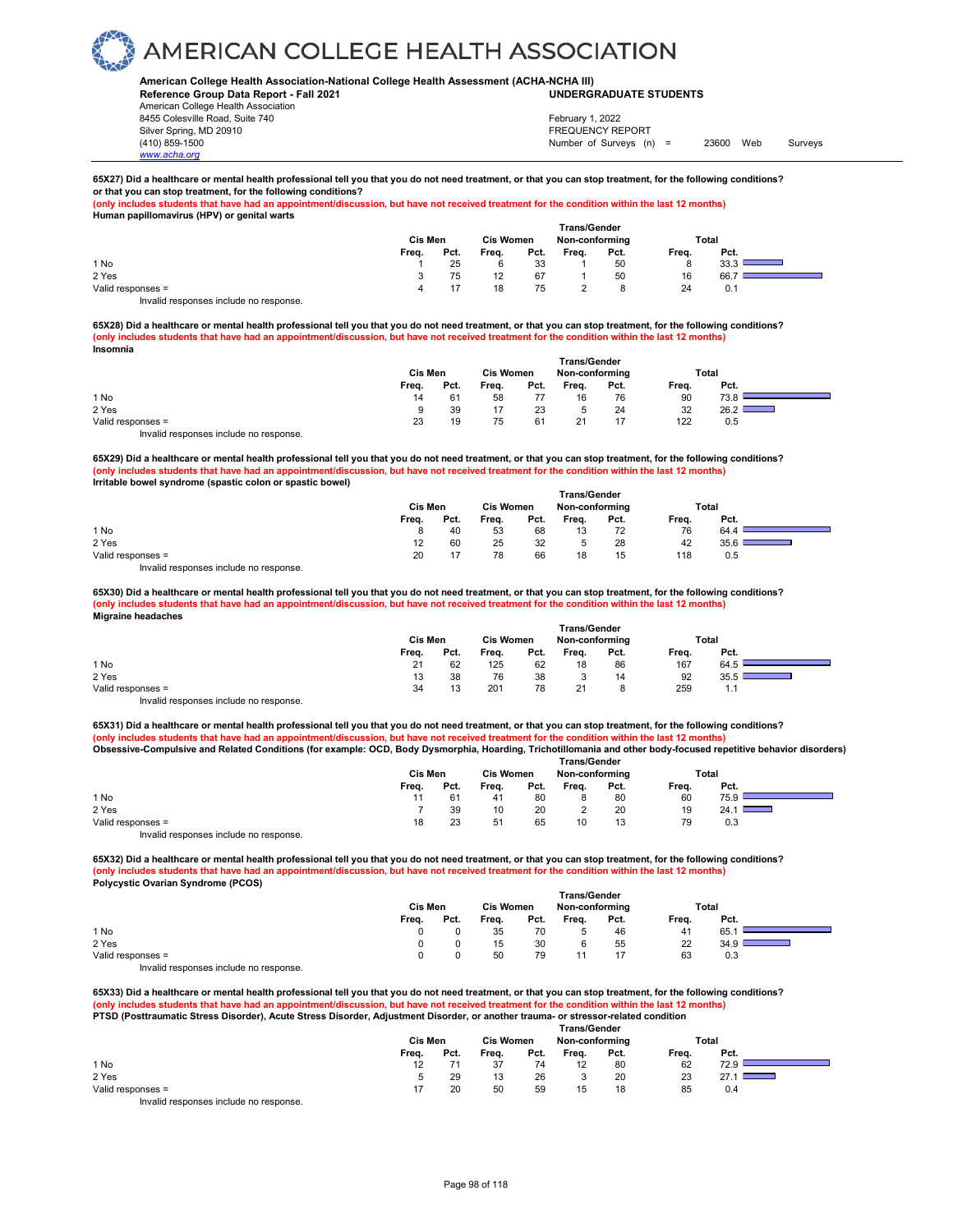### **American College Health Association-National College Health Assessment (ACHA-NCHA III) UNDERGRADUATE STUDENTS**

**Reference Group Data Report - Fall 2021** American College Health Association 8455 Colesville Road, Suite 740 Silver Spring, MD 20910<br>
1990 - The Spring, MD 20910<br>
1990 - The Survey Structure of Surveys (notation of Surveys (notation of Surveys (notation of Surveys (notati *www.acha.org*

Number of Surveys (n) = 23600 Web Surveys February 1, 2022

## **65X34) Did a healthcare or mental health professional tell you that you do not need treatment, or that you can stop treatment, for the following conditions?** (only includes students that have had an appointment/discussion, but have not received treatment for the condition within the last 12 months)<br>Schizophrenia and Other Psychotic Conditions (for example: Schizophrenia, Schizo

|                                       | Cis Men<br><b>Cis Women</b> |      |       |      | <b>Trans/Gender</b><br>Non-conforming |      | Total |      |  |
|---------------------------------------|-----------------------------|------|-------|------|---------------------------------------|------|-------|------|--|
|                                       | Freq.                       | Pct. | Freq. | Pct. | Freq.                                 | Pct. | Freq. | Pct. |  |
| 1 No                                  |                             |      |       |      | ı                                     | 67   |       | 50.0 |  |
| 2 Yes                                 |                             |      |       | 100  |                                       | 33   |       | 50.0 |  |
| Valid responses =                     |                             |      |       | 33   |                                       | 50   |       | 0.0  |  |
| lauglid reenenees inslude ne reenenee |                             |      |       |      |                                       |      |       |      |  |

Invalid responses include no response.

**65X35) Did a healthcare or mental health professional tell you that you do not need treatment, or that you can stop treatment, for the following conditions? (only includes students that have had an appointment/discussion, but have not received treatment for the condition within the last 12 months) Sleep Apnea** 

|                                        | Trans/Gender |      |                  |      |                |      |       |       |  |  |  |  |
|----------------------------------------|--------------|------|------------------|------|----------------|------|-------|-------|--|--|--|--|
|                                        | Cis Men      |      | <b>Cis Women</b> |      | Non-conforming |      |       | Total |  |  |  |  |
|                                        | Freq.        | Pct. | Freq.            | Pct. | Frea.          | Pct. | Freq. | Pct.  |  |  |  |  |
| 1 No                                   |              | 67   | 12               |      |                | 100  | 22    | 71.0  |  |  |  |  |
| 2 Yes                                  |              | 33   |                  | 29   |                |      | 9     | 29.0  |  |  |  |  |
| Valid responses =                      | 12           | 39   |                  | 55   |                |      | 31    | 0.1   |  |  |  |  |
| Invalid responses include no response. |              |      |                  |      |                |      |       |       |  |  |  |  |

**65X36) Did a healthcare or mental health professional tell you that you do not need treatment, or that you can stop treatment, for the following conditions? (only includes students that have had an appointment/discussion, but have not received treatment for the condition within the last 12 months) Thyroid condition or disorder** 

|                                        | <b>Trans/Gender</b> |      |                  |      |                |      |       |             |  |  |  |  |
|----------------------------------------|---------------------|------|------------------|------|----------------|------|-------|-------------|--|--|--|--|
|                                        | Cis Men             |      | <b>Cis Women</b> |      | Non-conforming |      |       | Total       |  |  |  |  |
|                                        | Freq.               | Pct. | Freq.            | Pct. | Freq.          | Pct. | Freq. | Pct.        |  |  |  |  |
| 1 No                                   |                     |      | 16               | 25   |                | 67   | 23    | 28.8        |  |  |  |  |
| 2 Yes                                  |                     | 83   | 49               | 75   |                | 33   | 57    | <b>74 W</b> |  |  |  |  |
| Valid responses =                      | ี                   |      | 65               | 81   |                |      | 80    | 0.3         |  |  |  |  |
| Invalid responses include no response. |                     |      |                  |      |                |      |       |             |  |  |  |  |

**65X37) Did a healthcare or mental health professional tell you that you do not need treatment, or that you can stop treatment, for the following conditions? (only includes students that have had an appointment/discussion, but have not received treatment for the condition within the last 12 months) Tourette's or other neurodevelopmental condition not already listed** 

|                                        | Trans/Gender |      |                  |      |                |      |       |      |  |  |  |
|----------------------------------------|--------------|------|------------------|------|----------------|------|-------|------|--|--|--|
|                                        | Cis Men      |      | <b>Cis Women</b> |      | Non-conforming |      | Total |      |  |  |  |
|                                        | Freq.        | Pct. | Freq.            | Pct. | Frea.          | Pct. | Freq. | Pct. |  |  |  |
| 1 No                                   |              |      |                  | 25   |                | 60   | 4     | 40.U |  |  |  |
| 2 Yes                                  |              | 100  |                  | 75   |                | 40   |       | 60.0 |  |  |  |
| Valid responses =                      |              | 10   |                  | 40   | 5              | 50   | 10    | 0.0  |  |  |  |
| Invalid responses include no response. |              |      |                  |      |                |      |       |      |  |  |  |

**65X38) Did a healthcare or mental health professional tell you that you do not need treatment, or that you can stop treatment, for the following conditions? (only includes students that have had an appointment/discussion, but have not received treatment for the condition within the last 12 months) Traumatic brain injury (TBI)** 

|                   | <b>Trans/Gender</b> |      |                  |      |                |      |       |       |  |  |  |  |
|-------------------|---------------------|------|------------------|------|----------------|------|-------|-------|--|--|--|--|
|                   | Cis Men             |      | <b>Cis Women</b> |      | Non-conforming |      |       | Total |  |  |  |  |
|                   | Freq.               | Pct. | Freq.            | Pct. | Freq.          | Pct. | Freq. | Pct.  |  |  |  |  |
| 1 No              |                     | 33   |                  | 50   | 4              | 80   | 12    | 46.2  |  |  |  |  |
| 2 Yes             |                     | 67   |                  | 50   |                | 20   | 14    | 53.8  |  |  |  |  |
| Valid responses = |                     | 35   | 10               | 38   |                | 19   | 26    | 0.1   |  |  |  |  |
|                   |                     |      |                  |      |                |      |       |       |  |  |  |  |

Invalid responses include no response.

**65X39) Did a healthcare or mental health professional tell you that you do not need treatment, or that you can stop treatment, for the following conditions? (only includes students that have had an appointment/discussion, but have not received treatment for the condition within the last 12 months) Urinary system disorder (for example: bladder or kidney disease, urinary reflux, interstitial cystitis)** 

|                   |       | Cis Men |       | <b>Cis Women</b> |       | Non-conforming |       | Total |  |
|-------------------|-------|---------|-------|------------------|-------|----------------|-------|-------|--|
|                   | Freq. | Pct.    | Freq. | Pct.             | Freq. | Pct.           | Freq. | Pct.  |  |
| 1 No              |       | 50      |       | 44               | J.    | 50             | 12    | 46.2  |  |
| 2 Yes             |       | 50      | 10    | 56               |       | 50             | 14    | 53.8  |  |
| Valid responses = |       |         | 18    | 69               | Р.    | 23             | 26    | 0.1   |  |
| .                 |       |         |       |                  |       |                |       |       |  |

Invalid responses include no response.

**65Y) Within the last 12 months, to what extent did your ongoing or chronic condition(s) negatively affect your academic performance? (only includes students with an ongoing or chronic condition)**

|                                              | <b>Trans/Gender</b> |      |                  |      |                |      |       |              |  |  |
|----------------------------------------------|---------------------|------|------------------|------|----------------|------|-------|--------------|--|--|
|                                              | Cis Men             |      | <b>Cis Women</b> |      | Non-conforming |      |       | Total        |  |  |
|                                              | Frea.               | Pct. | Frea.            | Pct. | Frea.          | Pct. | Frea. | Pct.         |  |  |
| 1 Did not affect academic performance        | 4100                | 73   | 5949             | 60   | 361            | 37   | 10488 | 62.8         |  |  |
| 2 Negatively impacted performance in a class | 1213                | 22   | 3446             | 35   | 491            | 50   | 5215  | 31.2         |  |  |
| 3 Delayed progress towards degree            | 284                 |      | 572              |      | 123            | 13   | 1005  | $6.0$ $\Box$ |  |  |
| Valid responses =                            | 5597                | 33   | 9967             | 60   | 975            | 6    | 16708 | 70.8         |  |  |
| Involid reconnege include no reconneg        |                     |      |                  |      |                |      |       |              |  |  |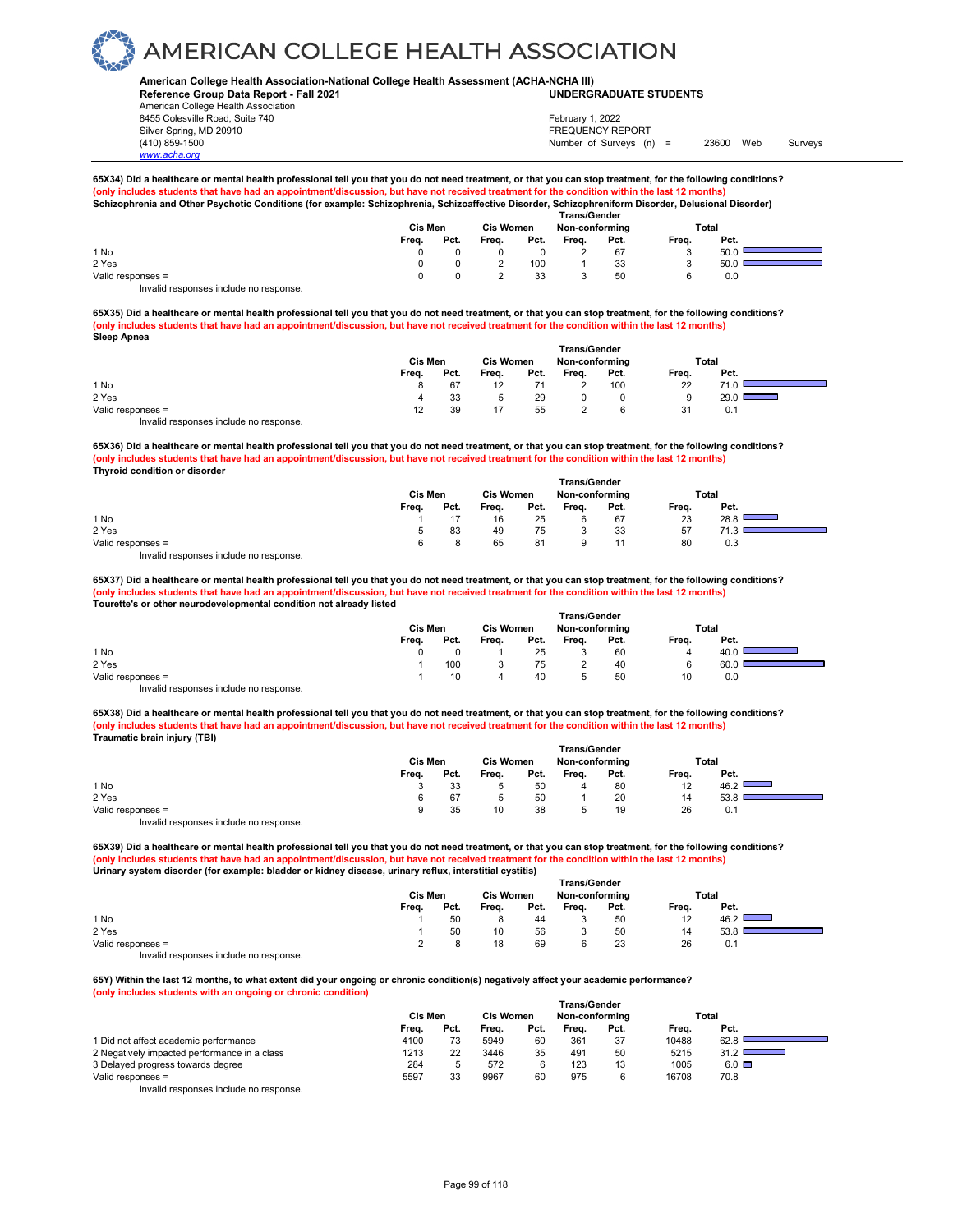## **American College Health Association-National College Health Assessment (ACHA-NCHA III) UNDERGRADUATE STUDENTS**

**Reference Group Data Report - Fall 2021** American College Health Association 8455 Colesville Road, Suite 740

Silver Spring, MD 20910<br>
1990 - The Spring, MD 20910<br>
1990 - The Survey Structure of Surveys (notation of Surveys (notation of Surveys (notation of Surveys (notati Number of Surveys (n) = 23600 Web Surveys February 1, 2022

**66A) Within the last 12 months, have any of the following affected your academic performance? Assault (physical)** 

|                                              | <b>Trans/Gender</b> |      |                  |      |                |      |       |                      |  |  |  |  |
|----------------------------------------------|---------------------|------|------------------|------|----------------|------|-------|----------------------|--|--|--|--|
|                                              | Cis Men             |      | <b>Cis Women</b> |      | Non-conforming |      | Total |                      |  |  |  |  |
|                                              | Frea.               | Pct. | Frea.            | Pct. | Freq.          | Pct. | Frea. | Pct.                 |  |  |  |  |
| 1 Did not experience this issue              | 8616                | 98   | 12711            | 97   | 1084           | 95   | 22610 | 97.2                 |  |  |  |  |
| 2 Did not affect academic performance        | 181                 |      | 259              |      | 39             |      | 485   | 2.1                  |  |  |  |  |
| 3 Negatively impacted performance in a class | 30                  |      | 91               |      | 17             |      | 142   | $0.6$ $\blacksquare$ |  |  |  |  |
| 4 Delayed progress towards degree            | 4                   |      | 28               | 0    |                |      | 36    | 0.21                 |  |  |  |  |
| Valid responses =                            | 8831                | 38   | 13089            | 56   | 1143           | h    | 23273 | 98.6                 |  |  |  |  |

Invalid responses include no response.

*www.acha.org*

### **66B) Within the last 12 months, have any of the following affected your academic performance? Assault (sexual)**

|                                              | <b>Trans/Gender</b> |      |                  |      |                |      |       |                  |  |  |  |  |
|----------------------------------------------|---------------------|------|------------------|------|----------------|------|-------|------------------|--|--|--|--|
|                                              | Cis Men             |      | <b>Cis Women</b> |      | Non-conforming |      | Total |                  |  |  |  |  |
|                                              | Frea.               | Pct. | Frea.            | Pct. | Frea.          | Pct. | Frea. | Pct.             |  |  |  |  |
| 1 Did not experience this issue              | 8620                | 98   | 11728            | 90   | 988            | 86   | 21519 | 92.7             |  |  |  |  |
| 2 Did not affect academic performance        | 129                 |      | 847              |      | 83             |      | 1075  | 4.6              |  |  |  |  |
| 3 Negatively impacted performance in a class | 49                  |      | 396              |      | 60             | 5    | 511   | 2.2 <sub>0</sub> |  |  |  |  |
| 4 Delayed progress towards degree            |                     |      | 81               |      | 12             |      | 98    | $0.4 \;1$        |  |  |  |  |
| Valid responses =                            | 8801                | 38   | 13052            | 56   | 1143           |      | 23203 | 98.3             |  |  |  |  |
| Invalid responses include no response.       |                     |      |                  |      |                |      |       |                  |  |  |  |  |

**66C) Within the last 12 months, have any of the following affected your academic performance? Allergies**

|                                              | <b>Trans/Gender</b> |      |                  |      |                |      |       |              |  |  |  |  |
|----------------------------------------------|---------------------|------|------------------|------|----------------|------|-------|--------------|--|--|--|--|
|                                              | Cis Men             |      | <b>Cis Women</b> |      | Non-conforming |      |       | Total        |  |  |  |  |
|                                              | Freq.               | Pct. | Frea.            | Pct. | Frea.          | Pct. | Frea. | Pct.         |  |  |  |  |
| 1 Did not experience this issue              | 5815                | 66   | 7933             | 61   | 673            | 59   | 14542 | 62.7         |  |  |  |  |
| 2 Did not affect academic performance        | 2704                | 31   | 4594             | 35   | 420            | 37   | 7797  | 33.6         |  |  |  |  |
| 3 Negatively impacted performance in a class | 250                 |      | 483              | 4    | 49             | 4    | 785   | $3.4$ $\Box$ |  |  |  |  |
| 4 Delayed progress towards degree            | 23                  |      | 33               |      |                |      | 61    | 0.3          |  |  |  |  |
| Valid responses $=$                          | 8792                | 38   | 13043            | 56   | 1144           |      | 23185 | 98.2         |  |  |  |  |

Invalid responses include no response.

**66D) Within the last 12 months, have any of the following affected your academic performance? Anxiety**

|                                              | Cis Men |      | <b>Cis Women</b> |      | Trans/Gender<br>Non-conforming |      |       | Total        |  |
|----------------------------------------------|---------|------|------------------|------|--------------------------------|------|-------|--------------|--|
|                                              | Freq.   | Pct. | Freq.            | Pct. | Frea.                          | Pct. | Freq. | Pct.         |  |
| 1 Did not experience this issue              | 4567    | 52   | 3896             | 30   | 204                            | 18   | 8725  | 37.7         |  |
| 2 Did not affect academic performance        | 2146    | 24   | 3949             | 30   | 300                            | 26   | 6448  | 27.9         |  |
| 3 Negatively impacted performance in a class | 1818    | 21   | 4614             | 36   | 534                            | 47   | 7048  | 30.5         |  |
| 4 Delayed progress towards degree            | 248     |      | 541              | 4    | 100                            | 9    | 906   | $3.9$ $\Box$ |  |
| Valid responses =                            | 8779    | 38   | 13000            | 56   | 1138                           | 5    | 23127 | 98.0         |  |
| .                                            |         |      |                  |      |                                |      |       |              |  |

Invalid responses include no response.

## **66E) Within the last 12 months, have any of the following affected your academic performance? Attention-Deficit/Hyperactivity Disorder (ADHD) or Attention-Deficit Disorder (ADD)**

|                                              | <b>Trans/Gender</b> |      |                  |      |                |      |       |                  |  |  |  |
|----------------------------------------------|---------------------|------|------------------|------|----------------|------|-------|------------------|--|--|--|
|                                              | Cis Men             |      | <b>Cis Women</b> |      | Non-conforming |      | Total |                  |  |  |  |
|                                              | Frea.               | Pct. | Freq.            | Pct. | Frea.          | Pct. | Frea. | Pct.             |  |  |  |
| 1 Did not experience this issue              | 7609                | 86   | 11072            | 85   | 707            | 62   | 19515 | 84.0             |  |  |  |
| 2 Did not affect academic performance        | 415                 |      | 550              |      | 93             | 8    | 1079  | $4.6$ $\Box$     |  |  |  |
| 3 Negatively impacted performance in a class | 656                 |      | 1210             | 9    | 284            | 25   | 2195  | $9.5$ $\Box$     |  |  |  |
| 4 Delayed progress towards degree            | 136                 |      | 227              |      | 60             | 5    | 435   | 1.9 <sup>°</sup> |  |  |  |
| Valid responses =                            | 8816                | 38   | 13059            | 56   | 1144           | 5    | 23224 | 98.4             |  |  |  |
| Invalid responses include no response.       |                     |      |                  |      |                |      |       |                  |  |  |  |

**66F) Within the last 12 months, have any of the following affected your academic performance? Concussion or Traumatic Brain Injury (TBI)** 

|                                              | <b>Trans/Gender</b> |      |                             |      |       |      |       |                      |  |  |  |
|----------------------------------------------|---------------------|------|-----------------------------|------|-------|------|-------|----------------------|--|--|--|
|                                              | Cis Men             |      | Cis Women<br>Non-conforming |      |       |      |       | Total                |  |  |  |
|                                              | Freq.               | Pct. | Frea.                       | Pct. | Freq. | Pct. | Freq. | Pct.                 |  |  |  |
| 1 Did not experience this issue              | 8562                | 97   | 12651                       | 97   | 1096  | 96   | 22504 | 96.8                 |  |  |  |
| 2 Did not affect academic performance        | 124                 |      | 179                         |      | 21    | 2    | 327   | $1.4$ $\blacksquare$ |  |  |  |
| 3 Negatively impacted performance in a class | 105                 |      | 196                         |      | 18    | 2    | 327   | $1.4$ I              |  |  |  |
| 4 Delayed progress towards degree            | 25                  |      | 48                          | 0    | 9     |      | 84    | $0.4$ I              |  |  |  |
| Valid responses =                            | 8816                | 38   | 13074                       | 56   | 1144  | b    | 23242 | 98.5                 |  |  |  |
| .<br>.                                       |                     |      |                             |      |       |      |       |                      |  |  |  |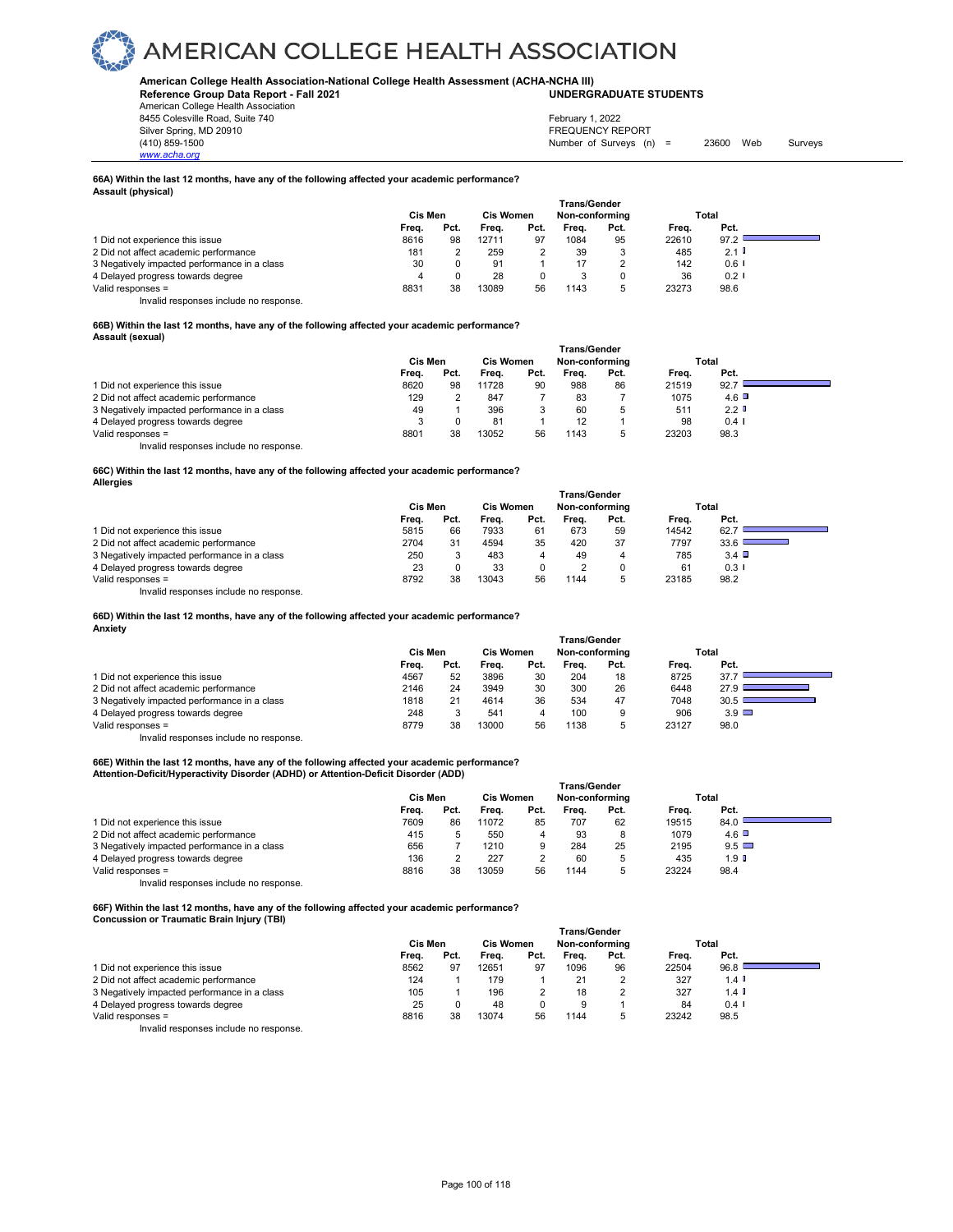## **American College Health Association-National College Health Assessment (ACHA-NCHA III) UNDERGRADUATE STUDENTS**

**Reference Group Data Report - Fall 2021** American College Health Association 8455 Colesville Road, Suite 740 Silver Spring, MD 20910<br>
1990 - The Spring, MD 20910<br>
1990 - The Survey Structure of Surveys (notation of Surveys (notation of Surveys (notation of Surveys (notati

Number of Surveys (n) = 23600 Web Surveys February 1, 2022

**66G) Within the last 12 months, have any of the following affected your academic performance? Depression** 

|                                              | <b>Trans/Gender</b> |      |           |      |                |      |       |               |  |  |  |
|----------------------------------------------|---------------------|------|-----------|------|----------------|------|-------|---------------|--|--|--|
|                                              | Cis Men             |      | Cis Women |      | Non-conforming |      |       | Total         |  |  |  |
|                                              | Freq.               | Pct. | Frea.     | Pct. | Frea.          | Pct. | Frea. | Pct.          |  |  |  |
| 1 Did not experience this issue              | 6150                | 70   | 7510      | 58   | 348            | 31   | 14093 | 60.7          |  |  |  |
| 2 Did not affect academic performance        | 1118                | 13   | 1948      | 15   | 211            | 19   | 3315  | 14.3          |  |  |  |
| 3 Negatively impacted performance in a class | 1257                | 14   | 3053      | 23   | 477            | 42   | 4853  | $20.9$ $\Box$ |  |  |  |
| 4 Delayed progress towards degree            | 287                 |      | 546       | 4    | 106            | 9    | 959   | 4.1 $\Box$    |  |  |  |
| Valid responses =                            | 8812                | 38   | 13057     | 56   | 1142           | 5    | 23220 | 98.4          |  |  |  |

Invalid responses include no response.

*www.acha.org*

### **66H) Within the last 12 months, have any of the following affected your academic performance? Eating disorder/problem**

|                                              | Trans/Gender |      |                  |      |                |      |       |               |  |  |  |  |
|----------------------------------------------|--------------|------|------------------|------|----------------|------|-------|---------------|--|--|--|--|
|                                              | Cis Men      |      | <b>Cis Women</b> |      | Non-conforming |      | Total |               |  |  |  |  |
|                                              | Frea.        | Pct. | Frea.            | Pct. | Frea.          | Pct. | Frea. | Pct.          |  |  |  |  |
| 1 Did not experience this issue              | 8228         | 94   | 10562            | 81   | 797            | 70   | 19745 | 85.4          |  |  |  |  |
| 2 Did not affect academic performance        | 387          | 4    | 1682             | 13   | 233            | 21   | 2335  | $10.1$ $\Box$ |  |  |  |  |
| 3 Negatively impacted performance in a class | 139          |      | 674              |      | 94             | 8    | 916   | $4.0\Box$     |  |  |  |  |
| 4 Delayed progress towards degree            | 22           |      | 94               |      | 15             |      | 135   | $0.6$ I       |  |  |  |  |
| Valid responses =                            | 8776         | 38   | 13012            | 56   | 1139           | 5    | 23131 | 98.0          |  |  |  |  |
| Invalid responses include no response.       |              |      |                  |      |                |      |       |               |  |  |  |  |

#### **66I) Within the last 12 months, have any of the following affected your academic performance? Headaches/migraines**

|                                              | Cis Men<br><b>Cis Women</b> |      |       |      | Trans/Gender<br>Non-conforming |      |       | Total              |
|----------------------------------------------|-----------------------------|------|-------|------|--------------------------------|------|-------|--------------------|
|                                              | Freq.                       | Pct. | Frea. | Pct. | Frea.                          | Pct. | Frea. | Pct.               |
| 1 Did not experience this issue              | 6714                        |      | 7914  | 61   | 672                            | 59   | 15430 | 66.8               |
| 2 Did not affect academic performance        | 1566                        | 18   | 3224  | 25   | 276                            | 24   | 5116  | $22.1$ L<br>$\sim$ |
| 3 Negatively impacted performance in a class | 443                         |      | 1739  | 13   | 178                            | 16   | 2384  | $10.3$ $\Box$      |
| 4 Delayed progress towards degree            | 44                          |      | 130   |      | 10                             |      | 185   | $0.8$ I            |
| Valid responses =                            | 8767                        | 38   | 13007 | 56   | 1136                           |      | 23115 | 97.9               |

Invalid responses include no response.

**66J) Within the last 12 months, have any of the following affected your academic performance?** 

## **Influenza or influenza like illness (the flu)**

|                                              | <b>Trans/Gender</b> |      |                  |      |                |      |       |      |  |  |  |  |
|----------------------------------------------|---------------------|------|------------------|------|----------------|------|-------|------|--|--|--|--|
|                                              | Cis Men             |      | <b>Cis Women</b> |      | Non-conforming |      | Total |      |  |  |  |  |
|                                              | Frea.               | Pct. | Frea.            | Pct. | Frea.          | Pct. | Frea. | Pct. |  |  |  |  |
| 1 Did not experience this issue              | 8166                | 93   | 11831            | 91   | 1019           | 89   | 21207 | 91.5 |  |  |  |  |
| 2 Did not affect academic performance        | 428                 |      | 713              |      |                |      | 1229  | 5.3  |  |  |  |  |
| 3 Negatively impacted performance in a class | 192                 |      | 469              |      | 42             |      | 708   | 3.1  |  |  |  |  |
| 4 Delayed progress towards degree            |                     |      | 21               |      |                |      | 31    | 0.11 |  |  |  |  |
| Valid responses =                            | 8792                | 38   | 13034            | 56   | 1142           | b    | 23175 | 98.2 |  |  |  |  |
|                                              |                     |      |                  |      |                |      |       |      |  |  |  |  |

Invalid responses include no response.

## **66K) Within the last 12 months, have any of the following affected your academic performance? Injury (for example: burn, sprain, or broken bone) excluding concussion or TBI**

|                                              | Trans/Gender |      |                  |      |                |      |       |            |  |  |  |
|----------------------------------------------|--------------|------|------------------|------|----------------|------|-------|------------|--|--|--|
|                                              | Cis Men      |      | <b>Cis Women</b> |      | Non-conforming |      | Total |            |  |  |  |
|                                              | Frea.        | Pct. | Frea.            | Pct. | Frea.          | Pct. | Frea. | Pct.       |  |  |  |
| 1 Did not experience this issue              | 7901         | 90   | 11816            | 90   | 997            | 87   | 20892 | 89.9       |  |  |  |
| 2 Did not affect academic performance        | 738          |      | 942              |      | 108            | 9    | 1811  | 7.8        |  |  |  |
| 3 Negatively impacted performance in a class | 162          |      | 278              |      | 32             | 3    | 477   | $2.1$ D    |  |  |  |
| 4 Delayed progress towards degree            | 26           |      | 33               |      | 8              |      | 68    | $0.3 \cup$ |  |  |  |
| Valid responses =                            | 8827         | 38   | 13069            | 56   | 1145           | 5    | 23248 | 98.5       |  |  |  |
| Invalid responses include no response.       |              |      |                  |      |                |      |       |            |  |  |  |

**66L) Within the last 12 months, have any of the following affected your academic performance? PMS (Premenstrual Syndrome), painful periods, or menstrual cramping** 

|                                              | <b>Trans/Gender</b> |      |                  |      |                |      |       |                      |  |  |  |  |
|----------------------------------------------|---------------------|------|------------------|------|----------------|------|-------|----------------------|--|--|--|--|
|                                              | Cis Men             |      | <b>Cis Women</b> |      | Non-conforming |      | Total |                      |  |  |  |  |
|                                              | Frea.               | Pct. | Freq.            | Pct. | Frea.          | Pct. | Frea. | Pct.                 |  |  |  |  |
| 1 Did not experience this issue              | 8786                | 100  | 7394             | 57   | 697            | 61   | 17028 | 73.2                 |  |  |  |  |
| 2 Did not affect academic performance        | 24                  |      | 4042             | 31   | 288            | 25   | 4391  | $18.9$ $\Box$        |  |  |  |  |
| 3 Negatively impacted performance in a class |                     |      | 1558             | 12   | 152            | 13   | 1732  | $7.4$ $\Box$         |  |  |  |  |
| 4 Delayed progress towards degree            |                     |      | 91               |      |                |      | 103   | $0.4$ $\blacksquare$ |  |  |  |  |
| Valid responses =                            | 8817                | 38   | 13085            | 56   | 1145           | 5    | 23254 | 98.5                 |  |  |  |  |
| .                                            |                     |      |                  |      |                |      |       |                      |  |  |  |  |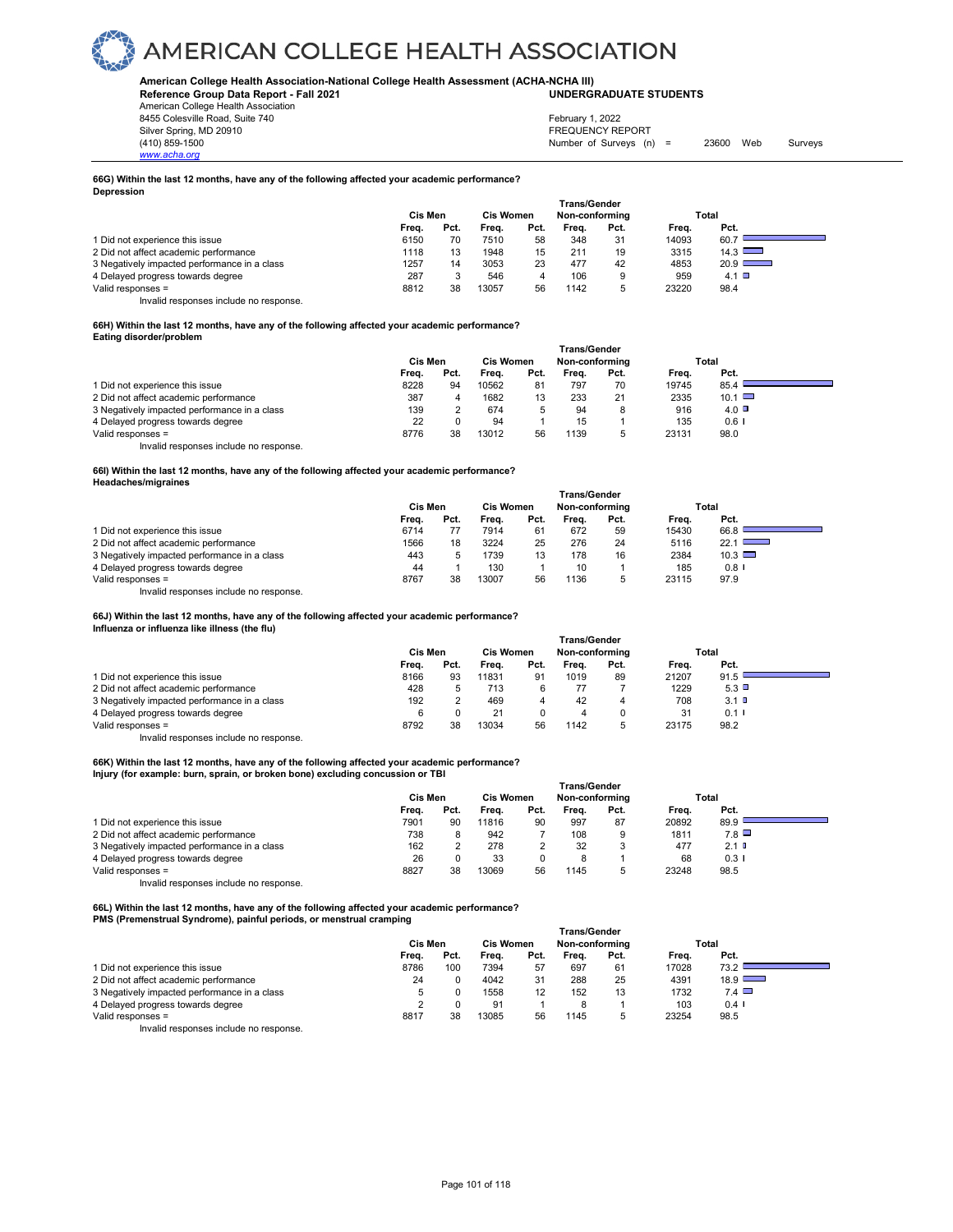## **American College Health Association-National College Health Assessment (ACHA-NCHA III) UNDERGRADUATE STUDENTS**

**Reference Group Data Report - Fall 2021** American College Health Association 8455 Colesville Road, Suite 740

Silver Spring, MD 20910<br>
1990 - The Spring, MD 20910<br>
1990 - The Survey Structure of Surveys (notation of Surveys (notation of Surveys (notation of Surveys (notati Number of Surveys (n) = 23600 Web Surveys February 1, 2022

## *www.acha.org*

## **66M) Within the last 12 months, have any of the following affected your academic performance?**

**Post Traumatic Stress Disorder (PTSD)** 

|                                              | <b>Trans/Gender</b> |      |                  |      |                |      |       |         |  |  |  |  |
|----------------------------------------------|---------------------|------|------------------|------|----------------|------|-------|---------|--|--|--|--|
|                                              | Cis Men             |      | <b>Cis Women</b> |      | Non-conforming |      |       | Total   |  |  |  |  |
|                                              | Freq.               | Pct. | Freq.            | Pct. | Frea.          | Pct. | Frea. | Pct.    |  |  |  |  |
| 1 Did not experience this issue              | 8573                | 98   | 12088            | 93   | 913            | 80   | 21747 | 94.0    |  |  |  |  |
| 2 Did not affect academic performance        | 112                 |      | 469              | 4    | 88             | 8    | 681   | $2.9$ D |  |  |  |  |
| 3 Negatively impacted performance in a class | 69                  |      | 369              |      | 106            | 9    | 559   | 2.4     |  |  |  |  |
| 4 Delayed progress towards degree            | 25                  |      | 93               |      | 30             |      | 156   | $0.7$ I |  |  |  |  |
| Valid responses $=$                          | 8779                | 38   | 13019            | 56   | 1137           |      | 23143 | 98.1    |  |  |  |  |

Invalid responses include no response.

### **66N) Within the last 12 months, have any of the following affected your academic performance? Short-term illness, excluding upper respiratory illness and influenza**

|                                              | <b>Trans/Gender</b> |      |                  |      |                |      |       |              |  |  |  |
|----------------------------------------------|---------------------|------|------------------|------|----------------|------|-------|--------------|--|--|--|
|                                              | Cis Men             |      | <b>Cis Women</b> |      | Non-conforming |      | Total |              |  |  |  |
|                                              | Frea.               | Pct. | Frea.            | Pct. | Frea.          | Pct. | Frea. | Pct.         |  |  |  |
| 1 Did not experience this issue              | 7902                | 90   | 11051            | 85   | 943            | 83   | 20072 | 86.5         |  |  |  |
| 2 Did not affect academic performance        | 655                 |      | 1205             | 9    | 120            | 11   | 2001  | $8.6$ $\Box$ |  |  |  |
| 3 Negatively impacted performance in a class | 236                 |      | 760              | 6    | 75             |      | 1079  | $4.6$ $\Box$ |  |  |  |
| 4 Delayed progress towards degree            |                     |      | 39               | 0    | 4              | 0    | 56    | $0.2$ I      |  |  |  |
| Valid responses =                            | 8804                | 38   | 13055            | 56   | 1142           | 5    | 23208 | 98.3         |  |  |  |
| Invalid responses include no response.       |                     |      |                  |      |                |      |       |              |  |  |  |

### **66O) Within the last 12 months, have any of the following affected your academic performance? Upper respiratory illness (for example: sinus infection, colds, or sore throat, etc.)**

|                                              | <b>Trans/Gender</b> |      |                  |      |                |      |       |                      |  |  |  |  |
|----------------------------------------------|---------------------|------|------------------|------|----------------|------|-------|----------------------|--|--|--|--|
|                                              | Cis Men             |      | <b>Cis Women</b> |      | Non-conformina |      |       | Total                |  |  |  |  |
|                                              | Freq.               | Pct. | Freq.            | Pct. | Frea.          | Pct. | Frea. | Pct.                 |  |  |  |  |
| 1 Did not experience this issue              | 7249                | 82   | 9111             | 70   | 848            | 74   | 17361 | 74.7                 |  |  |  |  |
| 2 Did not affect academic performance        | 1075                | 12   | 2393             | 18   | 183            | 16   | 3690  | $15.9$ $\Box$        |  |  |  |  |
| 3 Negatively impacted performance in a class | 471                 |      | 1517             | 12   | 108            |      | 2110  | $9.1$ $\Box$         |  |  |  |  |
| 4 Delayed progress towards degree            | 19                  |      | 51               |      |                |      | 75    | $0.3$ $\blacksquare$ |  |  |  |  |
| Valid responses =                            | 8814                | 38   | 13072            | 56   | 1143           |      | 23236 | 98.5                 |  |  |  |  |

Invalid responses include no response.

**66P) Within the last 12 months, have any of the following affected your academic performance?** 

## **Sleep difficulties**

|                                              | <b>Trans/Gender</b> |      |                  |      |                |      |       |                                           |  |  |  |  |
|----------------------------------------------|---------------------|------|------------------|------|----------------|------|-------|-------------------------------------------|--|--|--|--|
|                                              | Cis Men             |      | <b>Cis Women</b> |      | Non-conforming |      |       | Total                                     |  |  |  |  |
|                                              | Frea.               | Pct. | Frea.            | Pct. | Frea.          | Pct. | Frea. | Pct.                                      |  |  |  |  |
| 1 Did not experience this issue              | 5034                | 57   | 6391             | 49   | 412            | 36   | 11924 | 51.3                                      |  |  |  |  |
| 2 Did not affect academic performance        | 1962                | 22   | 3276             | 25   | 296            | 26   | 5580  | 24.0                                      |  |  |  |  |
| 3 Negatively impacted performance in a class | 1660                | 19   | 3164             | 24   | 389            | 34   | 5282  | 22.7<br><b>Contract Contract Contract</b> |  |  |  |  |
| 4 Delayed progress towards degree            | 159                 |      | 247              | っ    | 45             | 4    | 458   | $2.0$ D                                   |  |  |  |  |
| Valid responses =                            | 8815                | 38   | 13078            | 56   | 1142           | 5    | 23244 | 98.5                                      |  |  |  |  |
| Invalid responses include no response.       |                     |      |                  |      |                |      |       |                                           |  |  |  |  |

**66Q) Within the last 12 months, have any of the following affected your academic performance? Stress** 

|                                              | <b>Trans/Gender</b> |      |                  |      |                |      |       |              |  |  |  |
|----------------------------------------------|---------------------|------|------------------|------|----------------|------|-------|--------------|--|--|--|
|                                              | Cis Men             |      | <b>Cis Women</b> |      | Non-conforming |      |       | Total        |  |  |  |
|                                              | Freq.               | Pct. | Frea.            | Pct. | Frea.          | Pct. | Frea. | Pct.         |  |  |  |
| 1 Did not experience this issue              | 2988                | 34   | 2342             | 18   | 176            | 15   | 5537  | 23.8         |  |  |  |
| 2 Did not affect academic performance        | 2914                | 33   | 4464             | 34   | 294            | 26   | 7728  | 33.2         |  |  |  |
| 3 Negatively impacted performance in a class | 2557                | 29   | 5624             | 43   | 569            | 50   | 8852  | 38.1         |  |  |  |
| 4 Delayed progress towards degree            | 357                 |      | 651              |      | 102            | 9    | 1131  | $4.9$ $\Box$ |  |  |  |
| Valid responses =                            | 8816                | 38   | 13081            | 56   | 1141           | 5    | 23248 | 98.5         |  |  |  |
| Invalid responses include no response.       |                     |      |                  |      |                |      |       |              |  |  |  |

**66R) Within the last 12 months, have any of the following affected your academic performance? Other issue not previously reported** 

|                                              | <b>Trans/Gender</b> |      |                             |      |       |      |       |                      |  |  |  |
|----------------------------------------------|---------------------|------|-----------------------------|------|-------|------|-------|----------------------|--|--|--|
|                                              | Cis Men             |      | Cis Women<br>Non-conforming |      |       |      |       | Total                |  |  |  |
|                                              | Freq.               | Pct. | Frea.                       | Pct. | Frea. | Pct. | Freq. | Pct.                 |  |  |  |
| 1 Did not experience this issue              | 6682                | 98   | 9174                        | 98   | 801   | 95   | 16789 | 98.1                 |  |  |  |
| 2 Did not affect academic performance        | 43                  |      | 50                          |      | 14    | ے    | 108   | $0.6$ $\blacksquare$ |  |  |  |
| 3 Negatively impacted performance in a class | 41                  |      | 90                          |      | 19    | ∠    | 154   | $0.9$ $\blacksquare$ |  |  |  |
| 4 Delayed progress towards degree            | 23                  |      | 33                          | 0    | 12    |      |       | $0.4$ I              |  |  |  |
| Valid responses =                            | 6789                | 40   | 9347                        | 55   | 846   | 5    | 17122 | 72.6                 |  |  |  |
| .<br>.                                       |                     |      |                             |      |       |      |       |                      |  |  |  |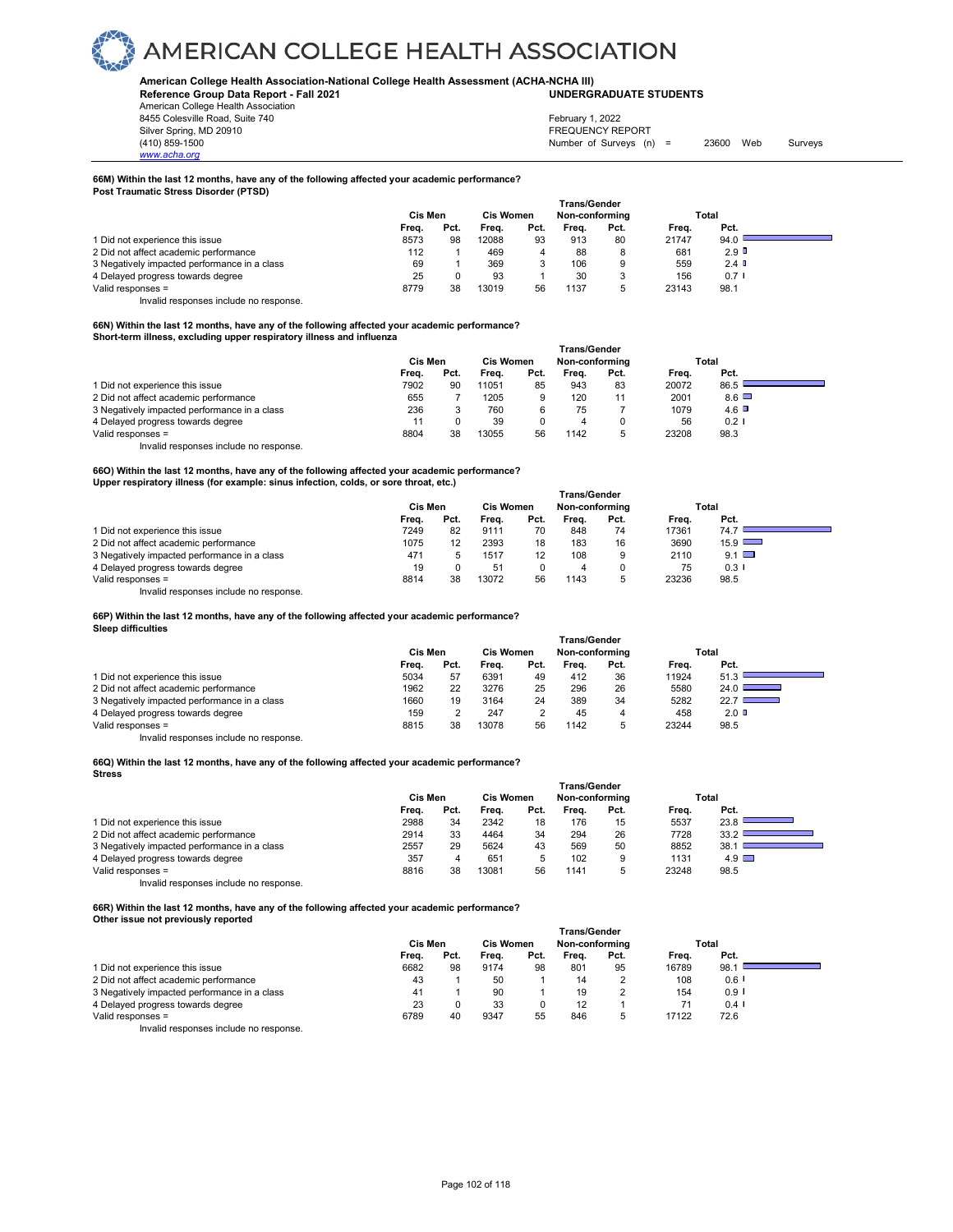**American College Health Association-National College Health Assessment (ACHA-NCHA III) UNDERGRADUATE STUDENTS**

**Reference Group Data Report - Fall 2021** American College Health Association

8455 Colesville Road, Suite 740<br>Silver Spring, MD 20910

- 
- *www.acha.org*

(410) 859-1500 Number of Surveys (n) = 23600 Web Surveys

## **67A) What sex were you assigned at birth?**

| 67A) what sex were you assigned at birth? |         |      |                  |      |                     |                |       |       |  |
|-------------------------------------------|---------|------|------------------|------|---------------------|----------------|-------|-------|--|
|                                           |         |      |                  |      | <b>Trans/Gender</b> |                |       |       |  |
|                                           | Cis Men |      | <b>Cis Women</b> |      |                     | Non-conforming |       | Total |  |
|                                           | Frea.   | Pct. | Freq.            | Pct. | Frea.               | Pct.           | Frea. | Pct.  |  |
| 1 Female                                  |         |      | 3251             | 100  | 854                 | 74             | 14221 | 60.5  |  |
| 2 Male                                    | 8916    | 100  | 0                |      | 297                 | 26             | 9298  | 39.5  |  |
| 3 Intersex                                |         |      |                  | 0    | 6                   |                | 6     | 0.0   |  |
| Valid responses =                         | 8916    | 38   | 13251            | 56   | 1157                |                | 23525 | 99.7  |  |
| Invalid responses include no response.    |         |      |                  |      |                     |                |       |       |  |

## **67B) Do you identify as transgender?**

|                                        |         |      |                  |      | <b>Trans/Gender</b> |      |       |                  |  |
|----------------------------------------|---------|------|------------------|------|---------------------|------|-------|------------------|--|
|                                        | Cis Men |      | <b>Cis Women</b> |      | Non-conforming      |      | Total |                  |  |
|                                        | Freq.   | Pct. | Freq.            | Pct. | Freq.               | Pct. | Freq. | Pct.             |  |
| 1 No                                   | 8916    | 100  | 13251            | 100  | 498                 | 43   | 22803 | 97.1             |  |
| 2 Yes                                  |         |      |                  |      | 659                 | 57   | 691   | 2.9 <sup>°</sup> |  |
| Valid responses =                      | 8916    | 38   | 13251            | 56   | 1157                |      | 23494 | 99.6             |  |
| Invalid responses include no response. |         |      |                  |      |                     |      |       |                  |  |

## **67C) Which term do you use to describe your gender identity?**

| orc) which term do you use to describe your genuer identity: |         |      |                  |      |                |          |       |                      |  |
|--------------------------------------------------------------|---------|------|------------------|------|----------------|----------|-------|----------------------|--|
|                                                              |         |      |                  |      |                |          |       |                      |  |
|                                                              | Cis Men |      | <b>Cis Women</b> |      | Non-conforming |          | Total |                      |  |
|                                                              | Freq.   | Pct. | Freq.            | Pct. | Freq.          | Pct.     | Freq. | Pct.                 |  |
| 1 Woman or female                                            | 0       | 0    | 13251            | 100  | 145            | 13       | 13416 | 57.1                 |  |
| 2 Man or male                                                | 8916    | 100  | $\Omega$         | 0    | 102            | 9        | 9038  | 38.5                 |  |
| 3 Trans woman                                                | 0       | 0    | 0                | 0    | 43             | 4        | 43    | $0.2$ I              |  |
| 4 Trans man                                                  | 0       | 0    | $\Omega$         | 0    | 68             | 6        | 69    | $0.3$ $\blacksquare$ |  |
| 5 Genderqueer                                                |         |      |                  | 0    | 122            | 11       | 122   | 0.5                  |  |
| 6 My identity is not listed                                  |         |      |                  | 0    | 0              | $\Omega$ | 130   | $0.6$ $\blacksquare$ |  |
| 7 Agender                                                    | 0       | 0    |                  | 0    | 60             | 5        | 60    | $0.3$ I              |  |
| 8 Genderfluid                                                |         | 0    |                  | 0    | 130            | 11       | 130   | $0.6$ I              |  |
| 9 Non-binary                                                 | 0       | 0    | $\Omega$         | 0    | 486            | 42       | 490   | $2.1$ D              |  |
| 10 Intersex                                                  | 0       | 0    |                  | 0    |                | 0        |       | 0.0                  |  |
| Valid responses =                                            | 8916    | 38   | 13251            | 56   | 1157           | 5        | 23499 | 99.6                 |  |

Invalid responses include no response.

## **68) What term best describes your sexual orientation?**

|                                        | Trans/Gender |          |                  |      |                |      |       |                  |  |
|----------------------------------------|--------------|----------|------------------|------|----------------|------|-------|------------------|--|
|                                        | Cis Men      |          | <b>Cis Women</b> |      | Non-conforming |      | Total |                  |  |
|                                        | Freq.        | Pct.     | Freq.            | Pct. | Freq.          | Pct. | Freq. | Pct.             |  |
| 1 Asexual (from write-ins)             | 42           |          | 188              |      | 108            | 9    | 357   | $1.5$ D          |  |
| 2 Bisexual                             | 497          | 6        | 1975             | 15   | 280            | 24   | 2787  | $11.9$ $\Box$    |  |
| 3 Gay                                  | 419          | 5        | 23               | 0    | 51             | 4    | 500   | $2.1$ D          |  |
| 4 Lesbian                              |              | 0        | 308              | 2    | 120            | 10   | 441   | 1.9 <sup>T</sup> |  |
| 5 Pansexual                            | 53           |          | 242              | 2    | 160            | 14   | 469   | $2.0$ D          |  |
| 6 Queer                                | 30           | 0        | 232              | 2    | 197            | 17   | 474   | $2.0$ D          |  |
| 7 Questioning                          | 154          | 2        | 526              | 4    | 43             | 4    | 735   | $3.1$ D          |  |
| 9 Straight/Heterosexual                | 7658         | 86       | 9636             | 73   | 176            | 15   | 17534 | 74.8             |  |
| 10 My identity not listed above        | 28           | $\Omega$ | 64               |      | 17             | 2    | 131   | $0.6$ I          |  |
| Valid responses =                      | 8882         | 38       | 13194            | 56   | 1152           | 5    | 23428 | 99.3             |  |
| Invalid responses include no response. |              |          |                  |      |                |      |       |                  |  |

## **69) How old are you?**

|                                        |                |      |                  |                | ı rans/Gender  |      |       |                      |  |
|----------------------------------------|----------------|------|------------------|----------------|----------------|------|-------|----------------------|--|
|                                        | <b>Cis Men</b> |      | <b>Cis Women</b> |                | Non-conforming |      |       | Total                |  |
|                                        | Freq.          | Pct. | Freq.            | Pct.           | Freq.          | Pct. | Freq. | Pct.                 |  |
| 118 Years                              | 2032           | 23   | 3062             | 23             | 293            | 26   | 5434  | 23.3                 |  |
| 2 19 Years                             | 1942           | 22   | 2924             | 22             | 288            | 25   | 5194  | 22.2                 |  |
| 3 20 Years                             | 1576           | 18   | 2658             | 20             | 222            | 19   | 4491  | 19.2                 |  |
| 4 21 Years                             | 1497           | 17   | 2482             | 19             | 189            | 16   | 4204  | 18.0                 |  |
| 522 Years                              | 670            | 8    | 789              | 6              | 71             | 6    | 1551  | $6.6$ $\qquad$       |  |
| 623 Years                              | 271            | 3    | 281              | $\overline{2}$ | 23             | 2    | 581   | 2.5                  |  |
| 7 24 Years                             | 157            | 2    | 131              |                | 13             |      | 304   | 1.3                  |  |
| 8 25 Years                             | 128            |      | 108              |                | 9              |      | 249   | $1.1$ $\blacksquare$ |  |
| 9 26 to 30 Years                       | 264            | 3    | 255              | $\overline{2}$ | 25             | 2    | 551   | 2.4 $\Box$           |  |
| 10 31 to 40 Years                      | 220            | 3    | 267              | $\overline{2}$ | 10             |      | 501   | 2.1                  |  |
| 11 41 or More Years                    | 109            |      | 182              |                |                |      | 301   | 1.3                  |  |
| Valid responses =                      | 8866           | 38   | 13139            | 56             | 1150           | 5    | 23361 | 99.0                 |  |
| Invalid responses include no response. |                |      |                  |                |                |      |       |                      |  |

 **Trans/Gender**

|                             | Mean  | Median | <b>Std Dev</b> | Min | Max |
|-----------------------------|-------|--------|----------------|-----|-----|
| Cis Men                     | 20.82 | 20.00  | 4.44           | 18  | 82  |
| <b>Cis Women</b>            | 20.62 | 20.00  | 4.49           | 18  | 73  |
| Trans/Gender Non-conforming | 20.18 | 19.00  | 3.82           | 18  | 98  |
| Overall                     | 20.68 | 20.00  | 4.44           | 18  | 98  |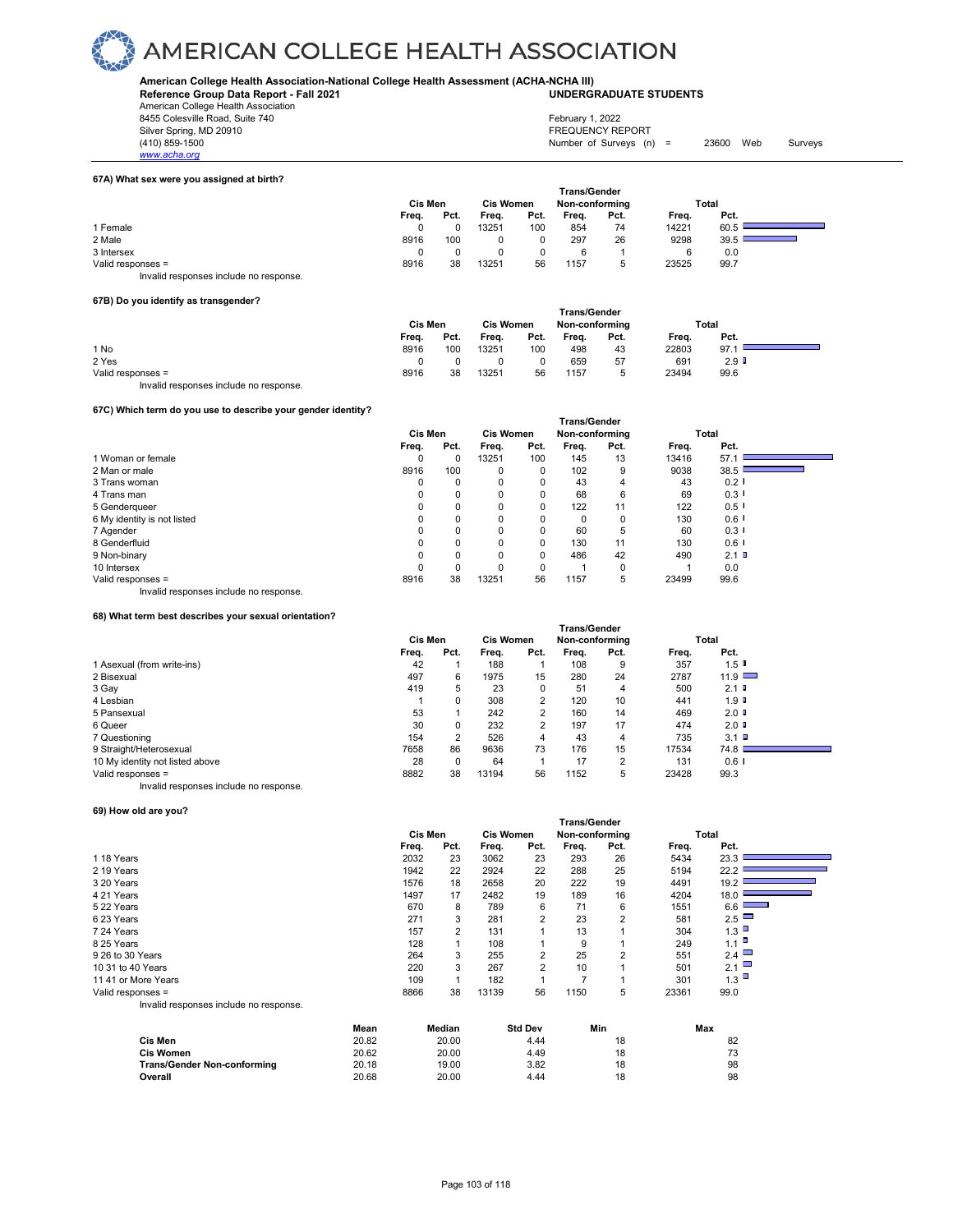**American College Health Association-National College Health Assessment (ACHA-NCHA III) UNDERGRADUATE STUDENTS**

**Reference Group Data Report - Fall 2021**

American College Health Association 8455 Colesville Road, Suite 740<br>Silver Spring, MD 20910 Silver Spring, MD 20910 FREQUENCY REPORT

| Silver Spring, MD 20 |
|----------------------|
| (410) 859-1500       |
| www.acha.org         |

| February 1, 2022          |       |     |         |
|---------------------------|-------|-----|---------|
| <b>FREQUENCY REPORT</b>   |       |     |         |
| Number of Surveys $(n)$ = | 23600 | Web | Surveys |

**71) What is your weight in pounds?** 

|                                        |        |         |        |                  |                | <b>Trans/Gender</b> |      |       |              |  |
|----------------------------------------|--------|---------|--------|------------------|----------------|---------------------|------|-------|--------------|--|
|                                        |        | Cis Men |        | <b>Cis Women</b> |                | Non-conforming      |      |       | Total        |  |
|                                        |        | Freq.   | Pct.   | Freq.            | Pct.           | Freq.               | Pct. | Freq. | Pct.         |  |
| 1 51 to 100 Pounds                     |        | 31      | 0      | 441              | 3              | 38                  |      | 514   | 2.2          |  |
| 2 101 to 150 Pounds                    |        | 2812    | 32     | 8597             | 66             | 604                 | 53   | 12116 | 52.5         |  |
| 3 151 to 200 Pounds                    |        | 4420    | 50     | 3024             | 23             | 353                 | 31   | 7863  | 34.1         |  |
| 4 201 to 250 Pounds                    |        | 1167    | 13     | 667              | 5              | 97                  | 9    | 1948  | $8.4$ $\Box$ |  |
| 5 251 to 300 Pounds                    |        | 286     | 3      | 175              |                | 30                  | 3    | 495   | 2.1          |  |
| 6 301 or More Pounds                   |        | 81      |        | 43               | $\Omega$       | 12                  |      | 137   | $0.6$ I      |  |
| Valid responses =                      |        | 8797    | 38     | 12947            | 56             | 1134                | 5    | 23073 | 97.8         |  |
| Invalid responses include no response. |        |         |        |                  |                |                     |      |       |              |  |
|                                        | Mean   |         | Median |                  | <b>Std Dev</b> |                     | Min  |       | Max          |  |
| Cis Men                                | 173.12 |         | 165.00 |                  | 39.4           |                     | 58   |       | 475          |  |
| <b>Cis Women</b>                       | 145.06 |         | 135.00 |                  | 35.86          |                     | 51   |       | 500          |  |

| Cis Men                     | 173.12 | 165.00 | 39.4  | 58 | 475 |
|-----------------------------|--------|--------|-------|----|-----|
| Cis Women                   | 145.06 | 135.00 | 35.86 |    | 500 |
| Trans/Gender Non-conforming | 155.66 | 145.00 | 43.86 |    | 386 |
| Overall                     | 156.38 | 150.00 | 40    |    | 500 |

## **72) What is your year in school?**

|                                      |         |          |          |                                    | Trans/Gender |          |          |                                           |  |
|--------------------------------------|---------|----------|----------|------------------------------------|--------------|----------|----------|-------------------------------------------|--|
|                                      | Cis Men |          |          | <b>Cis Women</b><br>Non-conforming |              |          | Total    |                                           |  |
|                                      | Freq.   | Pct.     | Frea.    | Pct.                               | Freq.        | Pct.     | Freq.    | Pct.                                      |  |
| 1 1st year undergraduate             | 2733    | 31       | 3707     | 28                                 | 357          | 31       | 6865     | 29.1                                      |  |
| 2 2nd year undergraduate             | 1953    | 22       | 3020     | 23                                 | 290          | 25       | 5320     | 22.5                                      |  |
| 3 3rd year undergraduate             | 1997    | 22       | 3179     | 24                                 | 259          | 22       | 5494     | 23.3                                      |  |
| 4 4th year undergraduate             | 1689    | 19       | 2801     | 21                                 | 201          | 17       | 4766     | 20.2<br>the control of the control of the |  |
| 5 5th year or more undergraduate     | 544     | 6        | 544      | 4                                  | 50           | 4        | 1155     | $4.9$ $\Box$                              |  |
| 6 Master's (MA, MS, etc.)            |         | $\Omega$ | $\Omega$ | 0                                  | 0            | $\Omega$ | $\Omega$ | 0.0                                       |  |
| 7 Doctorate (PhD, EdD, MD, JD, etc.) |         | 0        | 0        | $\Omega$                           | 0            | 0        | 0        | 0.0                                       |  |
| 8 Not seeking a degree               |         | 0        | 0        | $\Omega$                           | $\Omega$     | 0        | $\Omega$ | 0.0                                       |  |
| 9 Other (please specify):            |         | 0        | 0        | 0                                  | 0            | 0        |          | 0.0                                       |  |
| Valid responses =                    | 8916    | 38       | 13251    | 56                                 | 1157         | 5        | 23600    | 100.0                                     |  |

## Invalid responses include no response.

## **73) What is your enrollment status?**

|                                        |         |      |                  |      | <b>Trans/Gender</b> |      |       |         |  |
|----------------------------------------|---------|------|------------------|------|---------------------|------|-------|---------|--|
|                                        | Cis Men |      | <b>Cis Women</b> |      | Non-conforming      |      | Total |         |  |
|                                        | Freq.   | Pct. | Freq.            | Pct. | Frea.               | Pct. | Freq. | Pct.    |  |
| 1 Full-time                            | 8358    | 94   | 12633            | 96   | 1089                | 94   | 22317 | 95.1    |  |
| 2 Part-time                            | 460     |      | 493              | 4    | 52                  | ь    | 1020  | $4.3$ D |  |
| 3 Other                                | 56      |      | 51               |      | 12                  |      | 120   | $0.5$ I |  |
| Valid responses =                      | 8874    | 38   | 13177            | 56   | 1153                | 5    | 23457 | 99.4    |  |
| Invalid responses include no response. |         |      |                  |      |                     |      |       |         |  |

## **73A) I am taking classes this term:**

| $197$ Talli taning classes this term.   |         |      |                  |      |                     |      |       |              |  |
|-----------------------------------------|---------|------|------------------|------|---------------------|------|-------|--------------|--|
|                                         |         |      |                  |      | <b>Trans/Gender</b> |      |       |              |  |
|                                         | Cis Men |      | <b>Cis Women</b> |      | Non-conforming      |      |       | Total        |  |
|                                         | Frea.   | Pct. | Frea.            | Pct. | Frea.               | Pct. | Frea. | Pct.         |  |
| 1 Entirely in-person                    | 4891    | 55   | 7228             | 55   | 603                 | 52   | 12865 | 54.7         |  |
| 2 Entirely online                       | 333     |      | 694              |      | 47                  | 4    | 1086  | $4.6$ $\Box$ |  |
| 3 A mix of in-person and online classes | 3675    | 41   | 5302             | 40   | 504                 | 44   | 9579  | 40.7         |  |
| Valid responses =                       | 8899    | 38   | 13224            | 56   | 1154                | 5    | 23530 | 99.7         |  |
| Invalid responses include no response.  |         |      |                  |      |                     |      |       |              |  |

**74) Do you have a visa (for example: F-1, J-1, or M-1) to study or work in the United States?**

| $(4)$ DO you have a visa (for example. F $(3 - 1)$ or M $(1)$ to study or work in the Officed States $($ |                                                             |         |       |      |       |      |       |              |  |  |
|----------------------------------------------------------------------------------------------------------|-------------------------------------------------------------|---------|-------|------|-------|------|-------|--------------|--|--|
|                                                                                                          | Trans/Gender<br><b>Cis Women</b><br>Non-conforming<br>Total |         |       |      |       |      |       |              |  |  |
|                                                                                                          |                                                             | Cis Men |       |      |       |      |       |              |  |  |
|                                                                                                          | Frea.                                                       | Pct.    | Freq. | Pct. | Freq. | Pct. | Freq. | Pct.         |  |  |
| 1 No                                                                                                     | 7882                                                        | 89      | 11964 | 91   | 1060  | 92   | 21122 | 90.4         |  |  |
| 2 Yes                                                                                                    | 967                                                         | 11      | 1159  |      | 92    |      | 2237  | $9.6$ $\Box$ |  |  |
| Valid responses =                                                                                        | 8849                                                        | 38      | 13123 | 56   | 1152  |      | 23359 | 99.0         |  |  |
|                                                                                                          |                                                             |         |       |      |       |      |       |              |  |  |

Invalid responses include no response.

## **75A1) How do you usually describe yourself? (Please select ALL that apply) American Indian or Native Alaskan**

|                                        | <b>Trans/Gender</b> |      |                  |        |                |      |       |                  |  |  |
|----------------------------------------|---------------------|------|------------------|--------|----------------|------|-------|------------------|--|--|
|                                        | Cis Men             |      | <b>Cis Women</b> |        | Non-conforming |      | Total |                  |  |  |
|                                        | Freq.               | Pct. | Freq.            | Pct.   | Freq.          | Pct. | Freq. | Pct.             |  |  |
| 0 Not selected                         | 8772                | 98   | 13004            | 98     | 1118           | 97   | 23163 | 98.1             |  |  |
| Selected                               | 144                 |      | 247              | $\sim$ | 39             |      | 437   | 1.9 <sup>1</sup> |  |  |
| Valid responses =                      | 8916                | 38   | 13251            | 56     | 1157           |      | 23600 | 100.0            |  |  |
| Invalid responses include no response. |                     |      |                  |        |                |      |       |                  |  |  |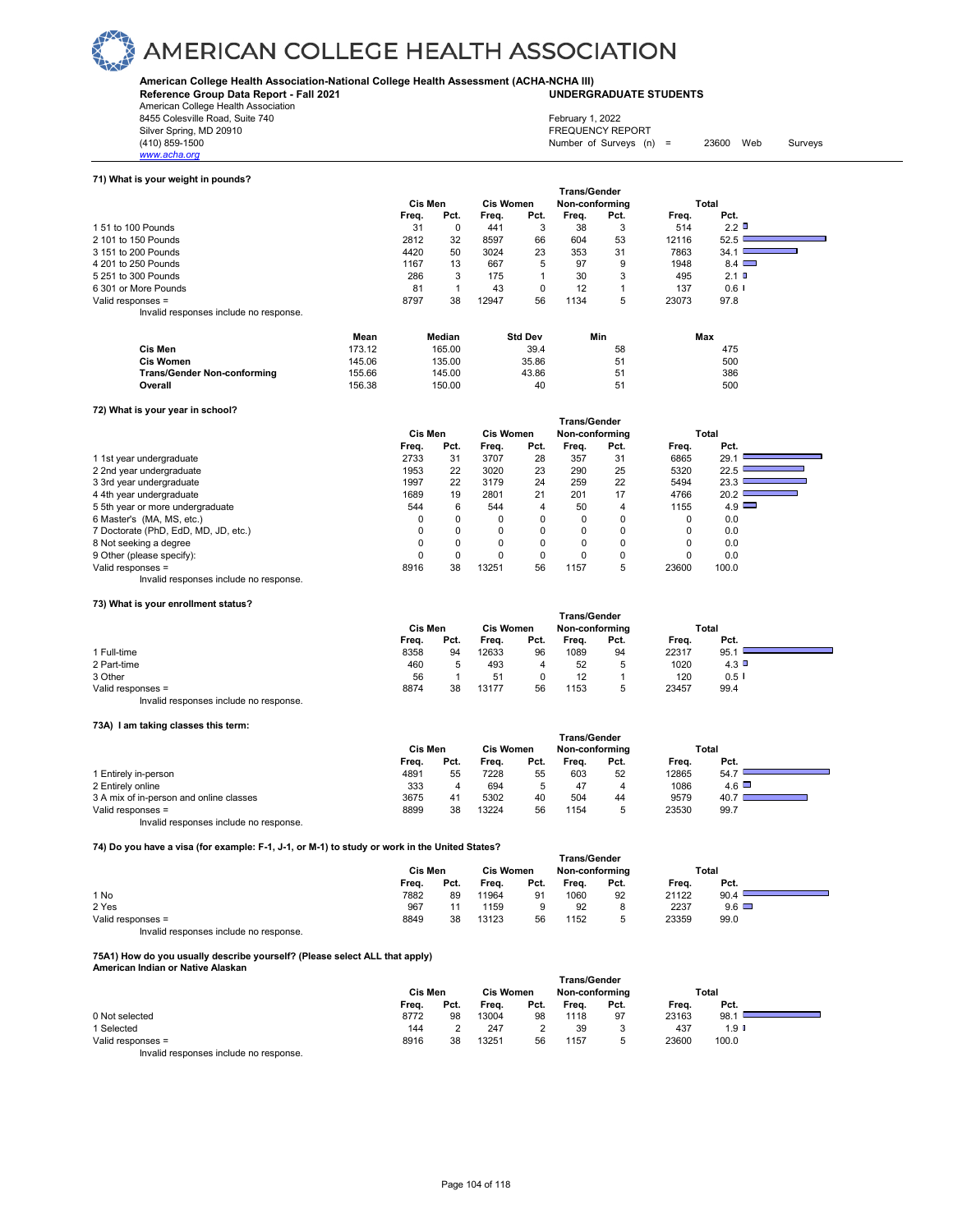

## **American College Health Association-National College Health Assessment (ACHA-NCHA III) UNDERGRADUATE STUDENTS**

**Reference Group Data Report - Fall 2021** American College Health Association 8455 Colesville Road, Suite 740 Silver Spring, MD 20910<br>(410) 859-1500

| February 1, 2022          |       |     |         |
|---------------------------|-------|-----|---------|
| <b>FREQUENCY REPORT</b>   |       |     |         |
| Number of Surveys $(n)$ = | 23600 | Web | Surveys |

#### **75A2) How do you usually describe yourself? (Please select ALL that apply) Asian or Asian American**

|                   | <b>Cis Men</b><br><b>Cis Women</b> |      |       |      |       | <b>Trans/Gender</b><br>Total<br>Non-conforming |       |               |  |
|-------------------|------------------------------------|------|-------|------|-------|------------------------------------------------|-------|---------------|--|
|                   | Freq.                              | Pct. | Freq. | Pct. | Frea. | Pct.                                           | Freq. | Pct.          |  |
| 0 Not selected    | 7443                               | 84   | 11110 | 84   | 997   | 86                                             | 19793 | 83.9          |  |
| 1 Selected        | 1473                               | 17   | 2141  | 16   | 160   | 14                                             | 3807  | $16.1$ $\Box$ |  |
| Valid responses = | 8916                               | 38   | 13251 | 56   | 1157  | ∽<br>                                          | 23600 | 100.0         |  |

Invalid responses include no response.

## **75A3) How do you usually describe yourself? (Please select ALL that apply)**

|  |  | <b>Black or African American</b> |  |
|--|--|----------------------------------|--|
|--|--|----------------------------------|--|

*www.acha.org*

|                   | <b>Trans/Gender</b> |         |       |                  |                |      |       |              |  |  |
|-------------------|---------------------|---------|-------|------------------|----------------|------|-------|--------------|--|--|
|                   |                     | Cis Men |       | <b>Cis Women</b> | Non-conforming |      | Total |              |  |  |
|                   | Freq.               | Pct.    | Freq. | Pct.             | Freq.          | Pct. | Frea. | Pct.         |  |  |
| 0 Not selected    | 8425                | 95      | 12285 | 93               | 1091           | 94   | 22070 | 93.5         |  |  |
| 1 Selected        | 491                 |         | 966   |                  | 66             |      | 1530  | $6.5$ $\Box$ |  |  |
| Valid responses = | 8916                | 38      | 13251 | 56               | 1157           | ∽    | 23600 | 100.0        |  |  |
|                   |                     |         |       |                  |                |      |       |              |  |  |

Invalid responses include no response.

### **75A4) How do you usually describe yourself? (Please select ALL that apply) Hispanic or Latino/a/x**

|                                       | ⊺rans/Gender |      |                  |      |                |      |       |               |  |  |
|---------------------------------------|--------------|------|------------------|------|----------------|------|-------|---------------|--|--|
|                                       | Cis Men      |      | <b>Cis Women</b> |      | Non-conforming |      |       | Total         |  |  |
|                                       | Frea.        | Pct. | Freq.            | Pct. | Frea.          | Pct. | Frea. | Pct.          |  |  |
| 0 Not selected                        | 7198         | 81   | 11301            | 85   | 995            | 86   | 19729 | 83.6          |  |  |
| Selected                              | 1718         | 19   | 1950             | 15   | 162            | 14   | 3871  | $16.4$ $\Box$ |  |  |
| Valid responses =                     | 8916         | 38   | 13251            | 56   | 1157           | ∽    | 23600 | 100.0         |  |  |
| lauglid reeneneen inelude ne reenenee |              |      |                  |      |                |      |       |               |  |  |

 **Trans/Gender**

Invalid responses include no response.

## **75A5) How do you usually describe yourself? (Please select ALL that apply) Middle Eastern/North African (MENA) or Arab Origin**

|                   | Trans/Gender |      |                  |      |                |      |       |         |  |  |
|-------------------|--------------|------|------------------|------|----------------|------|-------|---------|--|--|
|                   | Cis Men      |      | <b>Cis Women</b> |      | Non-conforming |      | Total |         |  |  |
|                   | Freq.        | Pct. | Frea.            | Pct. | Freq.          | Pct. | Freq. | Pct.    |  |  |
| 0 Not selected    | 8767         | 98   | 13073            | 99   | 1151           | 100  | 23265 | 98.6    |  |  |
| 1 Selected        | 149          |      | 178              |      |                |      | 335   | $1.4$ I |  |  |
| Valid responses = | 8916         | 38   | 13251            | 56   | 1157           | 5    | 23600 | 100.0   |  |  |

Invalid responses include no response.

## **75A6) How do you usually describe yourself? (Please select ALL that apply)**

**Native Hawaiian or Other Pacific Islander Native** 

| Native Hawallah of Other Pacific Islander Native |         |                                    |       |      |              |             |       |         |  |
|--------------------------------------------------|---------|------------------------------------|-------|------|--------------|-------------|-------|---------|--|
|                                                  |         |                                    |       |      | Trans/Gender |             |       |         |  |
|                                                  | Cis Men | <b>Cis Women</b><br>Non-conforming |       |      | Total        |             |       |         |  |
|                                                  | Freq.   | Pct.                               | Freq. | Pct. | Frea.        | Pct.        | Freq. | Pct.    |  |
| 0 Not selected                                   | 8864    | 99                                 | 13158 | 99   | 1153         | 100         | 23449 | 99.4    |  |
| 1 Selected                                       | 52      |                                    | 93    |      |              |             | 151   | $0.6$ I |  |
| Valid responses =                                | 8916    | 38                                 | 13251 | 56   | 1157         | $\mathbf b$ | 23600 | 100.0   |  |
|                                                  |         |                                    |       |      |              |             |       |         |  |

Invalid responses include no response.

### **75A7) How do you usually describe yourself? (Please select ALL that apply) White**

|                   | Cis Men |      |       | <b>Cis Women</b> | <b>Trans/Gender</b><br>Non-conforming |      | Total |       |  |
|-------------------|---------|------|-------|------------------|---------------------------------------|------|-------|-------|--|
|                   | Freq.   | Pct. | Freq. | Pct.             | Frea.                                 | Pct. | Freq. | Pct.  |  |
| 0 Not selected    | 3272    | 37   | 4477  | 34               | 327                                   | 28   | 8190  | 34.7  |  |
| 1 Selected        | 5644    | 63   | 8774  | 66               | 830                                   | 72   | 15410 | 65.3  |  |
| Valid responses = | 8916    | 38   | 13251 | 56               | 1157                                  | b    | 23600 | 100.0 |  |

Invalid responses include no response.

**75A8) How do you usually describe yourself? (Please select ALL that apply) Biracial or Multiracial** 

|                                        | <b>Trans/Gender</b> |      |       |           |       |                |       |       |  |
|----------------------------------------|---------------------|------|-------|-----------|-------|----------------|-------|-------|--|
|                                        | Cis Men             |      |       | Cis Women |       | Non-conforming | Total |       |  |
|                                        | Freq.               | Pct. | Frea. | Pct.      | Frea. | Pct.           | Frea. | Pct.  |  |
| 0 Not selected                         | 8587                | 96   | 12608 | 95        | 1068  | 92             | 22524 | 95.4  |  |
| Selected                               | 329                 |      | 643   |           | 89    |                | 1076  | 4.6   |  |
| Valid responses =                      | 8916                | 38   | 13251 | 56        | 1157  |                | 23600 | 100.0 |  |
| Invalid responses include no response. |                     |      |       |           |       |                |       |       |  |

## **75A9) How do you usually describe yourself? (Please select ALL that apply)**

| <b>Another Identity</b> |  |
|-------------------------|--|

| <b>Allother Religio</b> |                     |         |       |                  |       |                |       |       |  |  |  |  |  |
|-------------------------|---------------------|---------|-------|------------------|-------|----------------|-------|-------|--|--|--|--|--|
|                         | <b>Trans/Gender</b> |         |       |                  |       |                |       |       |  |  |  |  |  |
|                         |                     | Cis Men |       | <b>Cis Women</b> |       | Non-conforming | Total |       |  |  |  |  |  |
|                         | Freq.               | Pct.    | Freq. | Pct.             | Frea. | Pct.           | Freq. | Pct.  |  |  |  |  |  |
| 0 Not selected          | 8820                | 99      | 13166 | 99               | 1146  | 99             | 23398 | 99.7  |  |  |  |  |  |
| 1 Selected              | 96                  |         | 85    |                  |       |                | 202   | 0.9   |  |  |  |  |  |
| Valid responses =       | 8916                | 38      | 13251 | 56               | 1157  |                | 23600 | 100.0 |  |  |  |  |  |
|                         |                     |         |       |                  |       |                |       |       |  |  |  |  |  |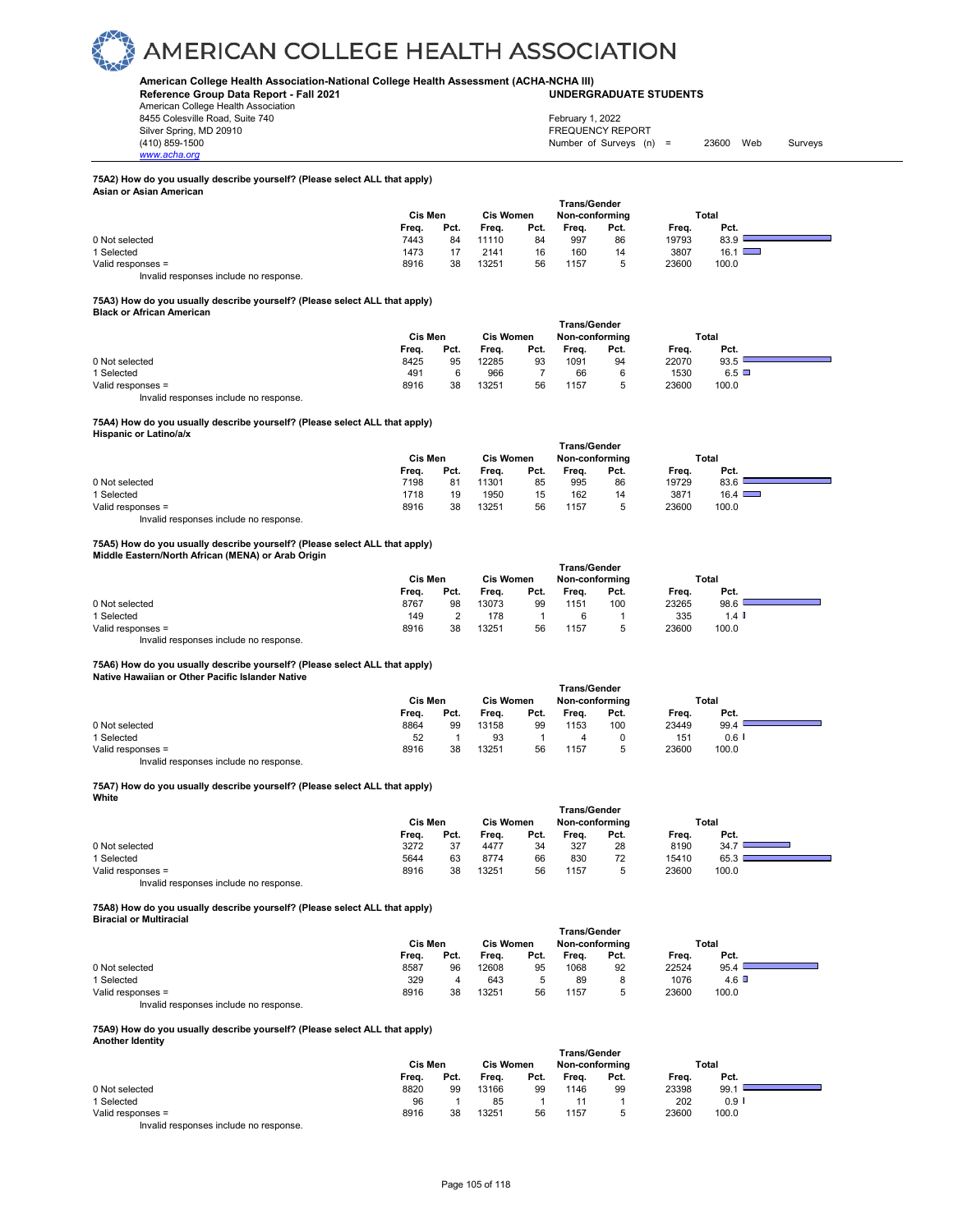**American College Health Association-National College Health Assessment (ACHA-NCHA III) UNDERGRADUATE STUDENTS**

**Reference Group Data Report - Fall 2021** American College Health Association 8455 Colesville Road, Suite 740 Silver Spring, MD 20910<br>
1990 - The Spring, MD 20910<br>
1990 - The Survey Structure of Surveys (notation of Surveys (notation of Surveys (notation of Surveys (notati

February 1, 2022

Number of Surveys (n) = 23600 Web Surveys

### **75B1) Are you? (Please select ALL that apply) (only includes students that describe themselves as Hispanic or Latino/a/x) Mexican, Mexican American, Chicano**

|                   | <b>Cis Men</b> |      | <b>Cis Women</b> |      | <b>Trans/Gender</b><br>Non-conforming |      |       | Total |
|-------------------|----------------|------|------------------|------|---------------------------------------|------|-------|-------|
|                   | Freq.          | Pct. | Freq.            | Pct. | Freq.                                 | Pct. | Freq. | Pct.  |
| 0 Not selected    | 461            | 27   | 766              | 39   | 72                                    | 44   | 1314  | 33.9  |
| 1 Selected        | 1257           | 73   | 1184             | 61   | 90                                    | 56   | 2557  | 66.   |
| Valid responses = | 1718           | 44   | 1950             | 50   | 162                                   | 4    | 3871  | 16.4  |

Invalid responses include no response.

*www.acha.org*

### **75B2) Are you? (Please select ALL that apply) (only includes students that describe themselves as Hispanic or Latino/a/x) Puerto Rican**

|                   | Cis Men<br><b>Cis Women</b> |      |       |      | <b>Trans/Gender</b><br>Non-conforming |      | Total |              |  |
|-------------------|-----------------------------|------|-------|------|---------------------------------------|------|-------|--------------|--|
|                   | Freq.                       | Pct. | Freq. | Pct. | Frea.                                 | Pct. | Freq. | Pct.         |  |
| 0 Not selected    | 1616                        | 94   | 1747  | 90   | 142                                   | 88   | 3542  | 91.5         |  |
| 1 Selected        | 102                         |      | 203   | 10   | 20                                    | 12   | 329   | $8.5$ $\Box$ |  |
| Valid responses = | 1718                        | 44   | 1950  | 50   | 162                                   |      | 3871  | 16.4         |  |

Invalid responses include no response.

## **75B3) Are you? (Please select ALL that apply) (only includes students that describe themselves as Hispanic or Latino/a/x) Cuban**

|                   | Trans/Gender |         |       |                  |       |                |       |                  |  |  |  |
|-------------------|--------------|---------|-------|------------------|-------|----------------|-------|------------------|--|--|--|
|                   |              | Cis Men |       | <b>Cis Women</b> |       | Non-conforming | Total |                  |  |  |  |
|                   | Freq.        | Pct.    | Freq. | Pct.             | Freq. | Pct.           | Freq. | Pct.             |  |  |  |
| 0 Not selected    | 1683         | 98      | 1884  | 97               | 156   | 96             | 3760  | 97.1             |  |  |  |
| Selected          | 35           |         | 66    |                  |       | 4              | 111   | 2.9 <sup>°</sup> |  |  |  |
| Valid responses = | 1718         | 44      | 1950  | 50               | 162   | 4              | 3871  | 16.4             |  |  |  |
| .<br>.            |              |         |       |                  |       |                |       |                  |  |  |  |

Invalid responses include no response.

### **75B4) Are you? (Please select ALL that apply) (only includes students that describe themselves as Hispanic or Latino/a/x) Another Hispanic, Latino/a/x, or Spanish origin**

|                                        |         |      |                  |      | <b>Trans/Gender</b> |      |       |       |
|----------------------------------------|---------|------|------------------|------|---------------------|------|-------|-------|
|                                        | Cis Men |      | <b>Cis Women</b> |      | Non-conformina      |      |       | Total |
|                                        | Frea.   | Pct. | Freq.            | Pct. | Frea.               | Pct. | Frea. | Pct.  |
| 0 Not selected                         | 1323    |      | 1324             | 68   | 103                 | 64   | 2783  | 710   |
| 1 Selected                             | 395     | 23   | 626              | 32   | 59                  | 36   | 1088  | 28.1  |
| Valid responses =                      | 1718    | 44   | 1950             | 50   | 162                 | 4    | 3871  | 16.4  |
| Invalid responses include no response. |         |      |                  |      |                     |      |       |       |

## **75C1) Are you? (Please select ALL that apply) (only includes students that describe themselves as Asian or Asian American) East Asian (for example: Chinese, Japanese, or Korean)**

|                   | Cis Men |      | <b>Cis Women</b> |      |       | Non-conforming |       | Total |  |
|-------------------|---------|------|------------------|------|-------|----------------|-------|-------|--|
|                   | Freq.   | Pct. | Freq.            | Pct. | Frea. | Pct.           | Freq. | Pct.  |  |
| 0 Not selected    | 725     | 49   | 921              | 43   |       | 46             | 1732  | 45.5  |  |
| 1 Selected        | 748     | 51   | 1220             | 57   | 86    | 54             | 2075  | 54.5  |  |
| Valid responses = | 1473    | 39   | 2141             | 56   | 160   |                | 3807  | 16.1  |  |

Invalid responses include no response.

## **75C2) Are you? (Please select ALL that apply) (only includes students that describe themselves as Asian or Asian American) Southeast Asian (for example: Cambodian, Vietnamese, Hmong, or Filipino)**

|                   | <b>Trans/Gender</b> |      |                  |      |                |      |       |       |  |  |  |
|-------------------|---------------------|------|------------------|------|----------------|------|-------|-------|--|--|--|
|                   | Cis Men             |      | <b>Cis Women</b> |      | Non-conforming |      |       | Total |  |  |  |
|                   | Freq.               | Pct. | Freq.            | Pct. | Frea.          | Pct. | Freq. | Pct.  |  |  |  |
| 0 Not selected    | 1139                |      | 1684             | 79   | 125            | 78   | 2975  | 78.7  |  |  |  |
| 1 Selected        | 334                 | 23   | 457              | 21   | 35             | 22   | 832   | 21.9  |  |  |  |
| Valid responses = | 1473                | 39   | 2141             | 56   | 160            |      | 3807  | 16.1  |  |  |  |

Invalid responses include no response.

**75C3) Are you? (Please select ALL that apply) (only includes students that describe themselves as Asian or Asian American) South Asian (for example: Indian, Pakistani, Nepalese, or Sri Lankan) 1** Transfer

|                                        | Trans/Gender |      |                  |      |                |      |       |                           |  |  |
|----------------------------------------|--------------|------|------------------|------|----------------|------|-------|---------------------------|--|--|
|                                        | Cis Men      |      | <b>Cis Women</b> |      | Non-conforming |      |       | Total                     |  |  |
|                                        | Freq.        | Pct. | Freq.            | Pct. | Frea.          | Pct. | Frea. | Pct.                      |  |  |
| 0 Not selected                         | 1058         | 72   | 1620             | 76   | 119            | 74   | 2827  | 74.3                      |  |  |
| 1 Selected                             | 415          | 28   | 521              | 24   | 41             | 26   | 980   | 25.7<br><b>STATISTICS</b> |  |  |
| Valid responses =                      | 1473         | 39   | 2141             | 56   | 160            | 4    | 3807  | 16.1                      |  |  |
| Invalid responses include no response. |              |      |                  |      |                |      |       |                           |  |  |

#### **75C4) Are you? (Please select ALL that apply) (only includes students that describe themselves as Asian or Asian American) Other Asian**

|                                                                           |         |      |                  |      | Trans/Gender   |      |       |       |  |
|---------------------------------------------------------------------------|---------|------|------------------|------|----------------|------|-------|-------|--|
|                                                                           | Cis Men |      | <b>Cis Women</b> |      | Non-conforming |      | Total |       |  |
|                                                                           | Freq.   | Pct. | Freq.            | Pct. | Frea.          | Pct. | Frea. | Pct.  |  |
| 0 Not selected                                                            | 1449    | 98   | 2106             | 98   | 159            | 99   | 3745  | 98.4  |  |
| 1 Selected                                                                | 24      |      | 35               |      |                |      | 62    | 1.6 I |  |
| Valid responses =                                                         | 1473    | 39   | 2141             | 56   | 160            |      | 3807  | 16.1  |  |
| the control theory is a strategy than the distribution of the strategy of |         |      |                  |      |                |      |       |       |  |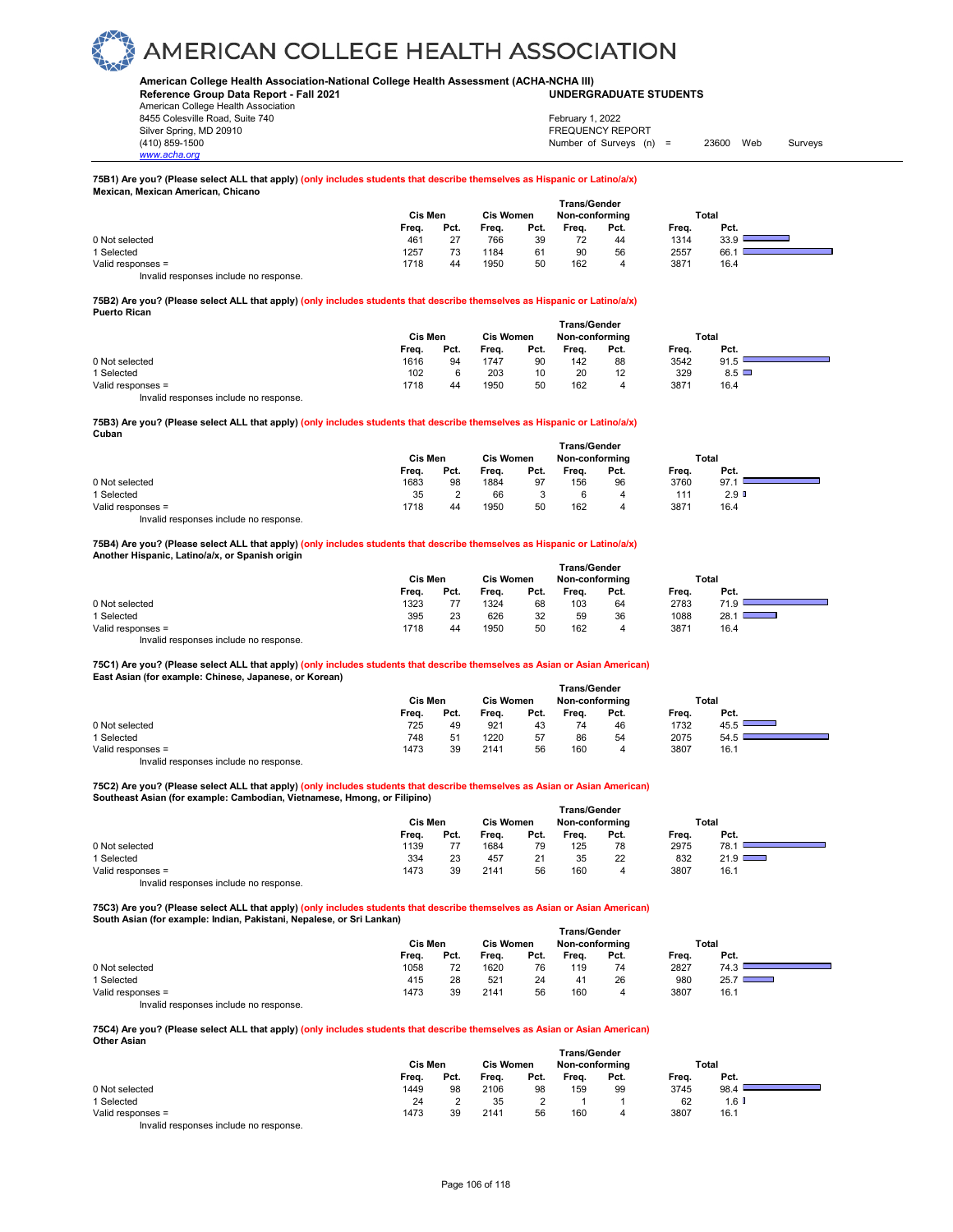**American College Health Association-National College Health Assessment (ACHA-NCHA III) UNDERGRADUATE STUDENTS**

**Reference Group Data Report - Fall 2021** American College Health Association

8455 Colesville Road, Suite 740

*www.acha.org*

#### **76) What is your relationship status?**

|                                         |         |      |                  |      | <b>Trans/Gender</b> |      |       |                 |
|-----------------------------------------|---------|------|------------------|------|---------------------|------|-------|-----------------|
|                                         | Cis Men |      | <b>Cis Women</b> |      | Non-conforming      |      |       | Total           |
|                                         | Freq.   | Pct. | Freq.            | Pct. | Frea.               | Pct. | Frea. | Pct.            |
| 1 Not in a relationship                 | 5887    | 66   | 7567             | 57   | 686                 | 59   | 14299 | 60.8            |
| 2 In relationship not married/partnered | 2682    | 30   | 5172             | 39   | 432                 | 37   | 8374  | 35.6            |
| 3 Married/partnered                     | 330     | 4    | 476              |      | 37                  |      | 851   | $3.6$ $\square$ |
| Valid responses =                       | 8899    | 38   | 13215            | 56   | 1155                |      | 23524 | 99.7            |
| Invalid responses include no response.  |         |      |                  |      |                     |      |       |                 |

#### **77A) Are you a member of a social fraternity or sorority?**

|                                        |         | <b>Trans/Gender</b> |                  |      |                |      |       |              |  |  |  |
|----------------------------------------|---------|---------------------|------------------|------|----------------|------|-------|--------------|--|--|--|
|                                        | Cis Men |                     | <b>Cis Women</b> |      | Non-conforming |      |       | Total        |  |  |  |
|                                        | Freq.   | Pct.                | Freq.            | Pct. | Freq.          | Pct. | Freq. | Pct.         |  |  |  |
| 1 No                                   | 8415    | 95                  | 11947            | 90   | 1113           | 96   | 21716 | 92.3         |  |  |  |
| 2 Yes                                  | 483     |                     | 1280             | 10   | 42             | 4    | 1816  | $7.7$ $\Box$ |  |  |  |
| Valid responses =                      | 8898    | 38                  | 13227            | 56   | 1155           | 5    | 23532 | 99.7         |  |  |  |
| Invalid responses include no response. |         |                     |                  |      |                |      |       |              |  |  |  |

#### **77B) Do you live in a fraternity or sorority residence?**

| <b>THE YOU TIVE ITTE THEIGHTILY OF SOLOTILY TESTUEITCE :</b> |                     |      |                  |      |       |                |       |         |  |  |  |  |
|--------------------------------------------------------------|---------------------|------|------------------|------|-------|----------------|-------|---------|--|--|--|--|
|                                                              | <b>Trans/Gender</b> |      |                  |      |       |                |       |         |  |  |  |  |
|                                                              | Cis Men             |      | <b>Cis Women</b> |      |       | Non-conforming |       | Total   |  |  |  |  |
|                                                              | Frea.               | Pct. | Frea.            | Pct. | Frea. | Pct.           | Frea. | Pct.    |  |  |  |  |
| 1 No                                                         | 8756                | 98   | 13007            | 98   | 1139  | 99             | 23153 | 98.4    |  |  |  |  |
| 2 Yes                                                        | 141                 |      | 218              |      | 17    |                | 376   | $1.6$ D |  |  |  |  |
| Valid responses =                                            | 8897                | 38   | 13225            | 56   | 1156  | b              | 23529 | 99.7    |  |  |  |  |
| Invalid responses include no response.                       |                     |      |                  |      |       |                |       |         |  |  |  |  |

#### **78) Where do you currently live? (only includes students that do not live in a fraternity/sorority residence)**

|                                                    | Trans/Gender |      |                  |      |                |      |       |                                                                                                                              |  |  |
|----------------------------------------------------|--------------|------|------------------|------|----------------|------|-------|------------------------------------------------------------------------------------------------------------------------------|--|--|
|                                                    | Cis Men      |      | <b>Cis Women</b> |      | Non-conforming |      |       | Total                                                                                                                        |  |  |
|                                                    | Freq.        | Pct. | Frea.            | Pct. | Frea.          | Pct. | Frea. | Pct.                                                                                                                         |  |  |
| 1 Campus/university housing                        | 4592         | 52   | 6931             | 53   | 676            | 59   | 12351 | 53.3                                                                                                                         |  |  |
| 2 Parent/quardian/other family member's home       | 1567         | 18   | 1673             | 13   | 151            | 13   | 3422  | 14.8                                                                                                                         |  |  |
| 3 Off-campus/non-university housing                | 2533         | 29   | 4318             | 33   | 303            | 27   | 7227  | 31.2<br><b>STATE OF STATE OF STATE OF STATE OF STATE OF STATE OF STATE OF STATE OF STATE OF STATE OF STATE OF STATE OF S</b> |  |  |
| 4 Temporarily with relative, friend, couch surfing | 17           |      | 26               | 0    | 3              |      | 48    | $0.2$ I                                                                                                                      |  |  |
| 5 Don't have a place to live                       |              |      | ◠                | 0    |                |      | 11    | 0.0                                                                                                                          |  |  |
| 6 Other (please specify)                           | 43           |      |                  |      | 6              |      | 120   | $0.5$ I                                                                                                                      |  |  |
| Valid responses =                                  | 8761         | 38   | 13021            | 56   | 1139           | 5    | 23179 | 98.2                                                                                                                         |  |  |
| Invalid responses include no response.             |              |      |                  |      |                |      |       |                                                                                                                              |  |  |

#### **79) What is your primary source of health insurance?**

|                                             | <b>Trans/Gender</b> |      |                  |      |                |                |       |                      |  |  |
|---------------------------------------------|---------------------|------|------------------|------|----------------|----------------|-------|----------------------|--|--|
|                                             | Cis Men             |      | <b>Cis Women</b> |      | Non-conformina |                |       | Total                |  |  |
|                                             | Freq.               | Pct. | Freq.            | Pct. | Frea.          | Pct.           | Freq. | Pct.                 |  |  |
| 1 College/university Health Insurance Plan  | 946                 | 11   | 1315             | 10   | 131            | 11             | 2430  | 10.3                 |  |  |
| 2 Covered by parent/guardian plan           | 6333                | 71   | 9828             | 74   | 838            | 73             | 17159 | 73.0                 |  |  |
| 3 Covered by employer-based plan            | 262                 | 3    | 364              | 3    | 24             | $\overline{2}$ | 656   | 2.8                  |  |  |
| 4 Medicaid, Medicare, SCHIP, VA/Tricare     | 463                 | 5    | 937              |      | 94             | 8              | 1512  | $6.4$ $\Box$         |  |  |
| 5 I bought a plan on my own                 | 119                 |      | 137              |      | 10             |                | 270   | $1.1$ $\blacksquare$ |  |  |
| 6 Don't have health insurance               | 434                 | 5    | 399              | 3    | 31             | 3              | 872   | 3.7 <sup>0</sup>     |  |  |
| 7 Don't know if I have health insurance     | 160                 | っ    | 74               |      | 17             | $\overline{2}$ | 255   | $1.1$ $\blacksquare$ |  |  |
| 8 Have insurance, don't know primary source | 172                 | っ    | 169              |      | 8              |                | 355   | 1.5 <sup>0</sup>     |  |  |
| Valid responses =                           | 8889                | 38   | 13223            | 56   | 1153           | 5              | 23509 | 99.6                 |  |  |
| Invalid responses include no response.      |                     |      |                  |      |                |                |       |                      |  |  |

#### **80) What is your approximate cumulative grade average?**

| ou what is your approximate cumulative grade average: |                |          |                  |                   |                     |             |       |                                        |
|-------------------------------------------------------|----------------|----------|------------------|-------------------|---------------------|-------------|-------|----------------------------------------|
|                                                       |                |          |                  |                   | <b>Trans/Gender</b> |             |       |                                        |
|                                                       | <b>Cis Men</b> |          | <b>Cis Women</b> |                   | Non-conforming      |             |       | Total                                  |
|                                                       | Freq.          | Pct.     | Freq.            | Pct.              | Freq.               | Pct.        | Freq. | Pct.                                   |
| $1A+$                                                 | 688            | 8        | 960              |                   | 54                  | 5           | 1718  | 7.3<br><b>Contract Contract Street</b> |
| 2 A                                                   | 2269           | 26       | 3955             | 30                | 288                 | 25          | 6578  | 28.1                                   |
| 3 A-                                                  | 1896           | 21       | 3053             | 23                | 271                 | 24          | 5266  | 22.5                                   |
| $4B+$                                                 | 1283           | 14       | 1797             | 14                | 143                 | 13          | 3254  | $13.9$ $\qquad \qquad$                 |
| 5 B                                                   | 1212           | 14       | 1617             | $12 \overline{ }$ | 171                 | 15          | 3034  | 12.9                                   |
| 6 B-                                                  | 543            | 6        | 621              | 5                 | 69                  | 6           | 1245  | 5.3                                    |
| $7C+$                                                 | 318            | 4        | 333              | 3                 | 30                  | 3           | 688   | $2.9$ $\Box$                           |
| 8 C                                                   | 228            | 3        | 279              | $\overline{2}$    | 48                  | 4           | 563   | $2.4$ $\Box$                           |
| 9 C-                                                  | 101            |          | 104              |                   | 13                  |             | 221   | $0.9$ D                                |
| $10D+$                                                | 31             | 0        | 31               | 0                 | $\overline{ }$      |             | 71    | $0.3 \;$                               |
| 11 D                                                  | 20             | 0        | 25               | 0                 | 6                   |             | 52    | 0.2                                    |
| 12 D-                                                 | 13             | $\Omega$ | 12               | $\Omega$          | $\overline{2}$      | 0           | 27    | 0.11                                   |
| 13 F                                                  | 6              | 0        | 13               | $\Omega$          | 3                   | $\mathbf 0$ | 24    | 0.11                                   |
| 14 N/A                                                | 272            | 3        | 372              | 3                 | 41                  | 4           | 696   | $3.0$ $\Box$                           |
| Valid responses =                                     | 8880           | 38       | 13172            | 56                | 1146                | 5           | 23437 | 99.3                                   |
|                                                       |                |          |                  |                   |                     |             |       |                                        |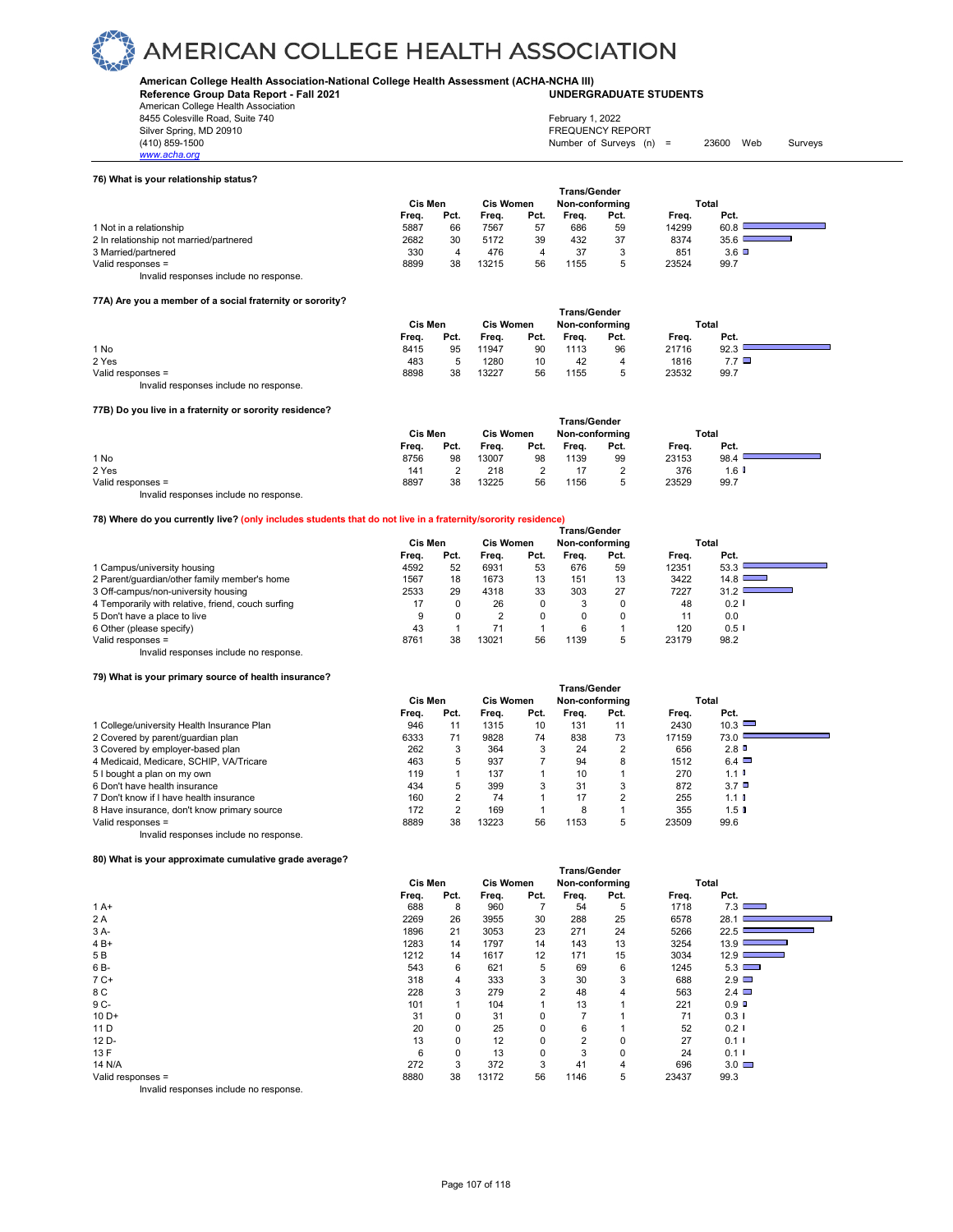#### **American College Health Association-National College Health Assessment (ACHA-NCHA III) UNDERGRADUATE STUDENTS**

**Reference Group Data Report - Fall 2021** American College Health Association 8455 Colesville Road, Suite 740 Silver Spring, MD 20910<br>
1990 - The Survey States (1990) - States (1990) - States (1990) - States (1990) - States (1990) - States (19<br>
1990 - Survey States (1990) - States (1990) - States (1990) - States (1990) - States (1

Number of Surveys  $(n)$  = 23600 Web Surveys February 1, 2022

#### **81A) Do you participate in organized college athletics at any of the following levels? Varsity**

|                   |       | Cis Men |       | <b>Cis Women</b> |       | Non-conforming |       | Total        |  |
|-------------------|-------|---------|-------|------------------|-------|----------------|-------|--------------|--|
|                   | Freq. | Pct.    | Freq. | Pct.             | Freq. | Pct.           | Frea. | Pct.         |  |
| 1 No              | 8236  | 94      | 12165 | 94               | 1105  | 97             | 21717 | 94.0         |  |
| 2 Yes             | 494   | 6       | 835   |                  | 35    |                | 1374  | $6.0$ $\Box$ |  |
| Valid responses = | 8730  | 38      | 13000 | 56               | 1140  |                | 23091 | 97.8         |  |
| .<br>.            |       |         |       |                  |       |                |       |              |  |

Invalid responses include no response.

*www.acha.org*

#### **81B) Do you participate in organized college athletics at any of the following levels? Club Sports**

|                   | <b>Trans/Gender</b> |      |                  |      |                |      |       |             |  |  |  |  |
|-------------------|---------------------|------|------------------|------|----------------|------|-------|-------------|--|--|--|--|
|                   | Cis Men             |      | <b>Cis Women</b> |      | Non-conforming |      |       | Total       |  |  |  |  |
|                   | Freq.               | Pct. | Freq.            | Pct. | Frea.          | Pct. | Freq. | Pct.        |  |  |  |  |
| 1 No              | 7538                | 86   | 11658            | 90   | 1037           | 91   | 20430 | 88.5        |  |  |  |  |
| 2 Yes             | 1190                | 14   | 1330             | 10   | 100            |      | 2648  | 11.5 $\Box$ |  |  |  |  |
| Valid responses = | 8728                | 38   | 12988            | 56   | 1137           |      | 23078 | 97.8        |  |  |  |  |

Invalid responses include no response.

#### **81C) Do you participate in organized college athletics at any of the following levels? Intramurals**

|                                        | Cis Men | <b>Trans/Gender</b><br><b>Cis Women</b><br>Non-conforming |       |                   |       |      | Total |               |
|----------------------------------------|---------|-----------------------------------------------------------|-------|-------------------|-------|------|-------|---------------|
|                                        | Freq.   | Pct.                                                      | Freq. | Pct.              | Freq. | Pct. | Freq. | Pct.          |
| 1 No                                   | 6708    |                                                           | 11352 | 88                | 1037  | 92   | 19294 | 84.0          |
| 2 Yes                                  | 1988    | 23                                                        | 1572  | $12 \overline{ }$ | 94    | 8    | 3676  | $16.0$ $\Box$ |
| Valid responses =                      | 8696    | 38                                                        | 12924 | 56                | 1131  | b    | 22970 | 97.3          |
| Invalid responses include no response. |         |                                                           |       |                   |       |      |       |               |

**82A) Do you have any of the following? Attention-Deficit/Hyperactivity Disorder (ADD or ADHD)** 

|                                        | Trans/Gender |      |                  |      |                |      |       |               |  |
|----------------------------------------|--------------|------|------------------|------|----------------|------|-------|---------------|--|
|                                        | Cis Men      |      | <b>Cis Women</b> |      | Non-conforming |      | Total |               |  |
|                                        | Freq.        | Pct. | Freq.            | Pct. | Frea.          | Pct. | Freq. | Pct.          |  |
| 1 No                                   | 7796         | 88   | 11576            | 88   | 771            | 68   | 20290 | 87.           |  |
| 2 Yes                                  | 1037         | 12   | 1520             | 12   | 370            | 32   | 2993  | $12.9$ $\Box$ |  |
| Valid responses =                      | 8833         | 38   | 13096            | 56   | 1141           |      | 23283 | 98.7          |  |
| Invalid responses include no response. |              |      |                  |      |                |      |       |               |  |

### **82B) Do you have any of the following?**

### **Autism Spectrum Disorder**

|                                        | <b>Trans/Gender</b> |      |                                    |      |       |      |       |                  |  |  |  |
|----------------------------------------|---------------------|------|------------------------------------|------|-------|------|-------|------------------|--|--|--|
|                                        | Cis Men             |      | <b>Cis Women</b><br>Non-conforming |      |       |      | Total |                  |  |  |  |
|                                        | Freq.               | Pct. | Frea.                              | Pct. | Freq. | Pct. | Freq. | Pct.             |  |  |  |
| 1 No                                   | 8604                | 98   | 12947                              | 99   | 993   | 87   | 22735 | 97.8             |  |  |  |
| 2 Yes                                  | 218                 |      | 132                                |      | 149   | 13   | 519   | 2.2 <sub>0</sub> |  |  |  |
| Valid responses =                      | 8822                | 38   | 13079                              | 56   | 1142  | 5    | 23254 | 98.5             |  |  |  |
| Invalid responses include no response. |                     |      |                                    |      |       |      |       |                  |  |  |  |

### **82C) Do you have any of the following? Deaf/Hearing loss**

| <b>DOWNTOWERING TOOO</b> |         |      |                  |      |                     |                |       |       |  |
|--------------------------|---------|------|------------------|------|---------------------|----------------|-------|-------|--|
|                          |         |      |                  |      | <b>Trans/Gender</b> |                |       |       |  |
|                          | Cis Men |      | <b>Cis Women</b> |      |                     | Non-conforming |       | Total |  |
|                          | Frea.   | Pct. | Frea.            | Pct. | Freq.               | Pct.           | Freq. | Pct.  |  |
| 1 No                     | 8623    | 98   | 12797            | 98   | 1093                | 96             | 22719 | 97.9  |  |
| 2 Yes                    | 175     |      | 248              |      | 45                  | 4              | 476   | 2.1   |  |
| Valid responses =        | 8798    | 38   | 13045            | 56   | 1138                | 5              | 23195 | 98.3  |  |
|                          |         |      |                  |      |                     |                |       |       |  |

Invalid responses include no response.

#### **82D) Do you have any of the following? Learning disability**

|                                        | Cis Men |         | <b>Cis Women</b> |      | Trans/Gender<br>Non-conforming |      | Total |                         |  |
|----------------------------------------|---------|---------|------------------|------|--------------------------------|------|-------|-------------------------|--|
|                                        | Freq.   | Pct.    | Freq.            | Pct. | Freq.                          | Pct. | Freq. | Pct.                    |  |
| 1 No                                   | 8560    | 98      | 12441            | 96   | 1021                           | 90   | 22215 | 96.0                    |  |
| 2 Yes                                  | 222     | $\cdot$ | 563              | 4    | 113                            | 10   | 914   | $4.0\text{ }^{\degree}$ |  |
| Valid responses =                      | 8782    | 38      | 13004            | 56   | 1134                           | 5    | 23129 | 98.0                    |  |
| Invalid responses include no response. |         |         |                  |      |                                |      |       |                         |  |

### **82E) Do you have any of the following? Mobility/Dexterity disability**

|                                        |         |      |           |      | <b>Trans/Gender</b> |      |       |                  |  |
|----------------------------------------|---------|------|-----------|------|---------------------|------|-------|------------------|--|
|                                        | Cis Men |      | Cis Women |      | Non-conforming      |      |       | Total            |  |
|                                        | Freq.   | Pct. | Freq.     | Pct. | Frea.               | Pct. | Freq. | Pct.             |  |
| 1 No                                   | 8734    | 99   | 12962     | 99   | 1100                | 97   | 23003 | 99.0             |  |
| 2 Yes                                  | 78      |      | 95        |      | 40                  |      | 221   | 1.0 <sup>1</sup> |  |
| Valid responses =                      | 8812    | 38   | 13057     | 56   | 1140                | ∽    | 23224 | 98.4             |  |
| Invalid responses include no response. |         |      |           |      |                     |      |       |                  |  |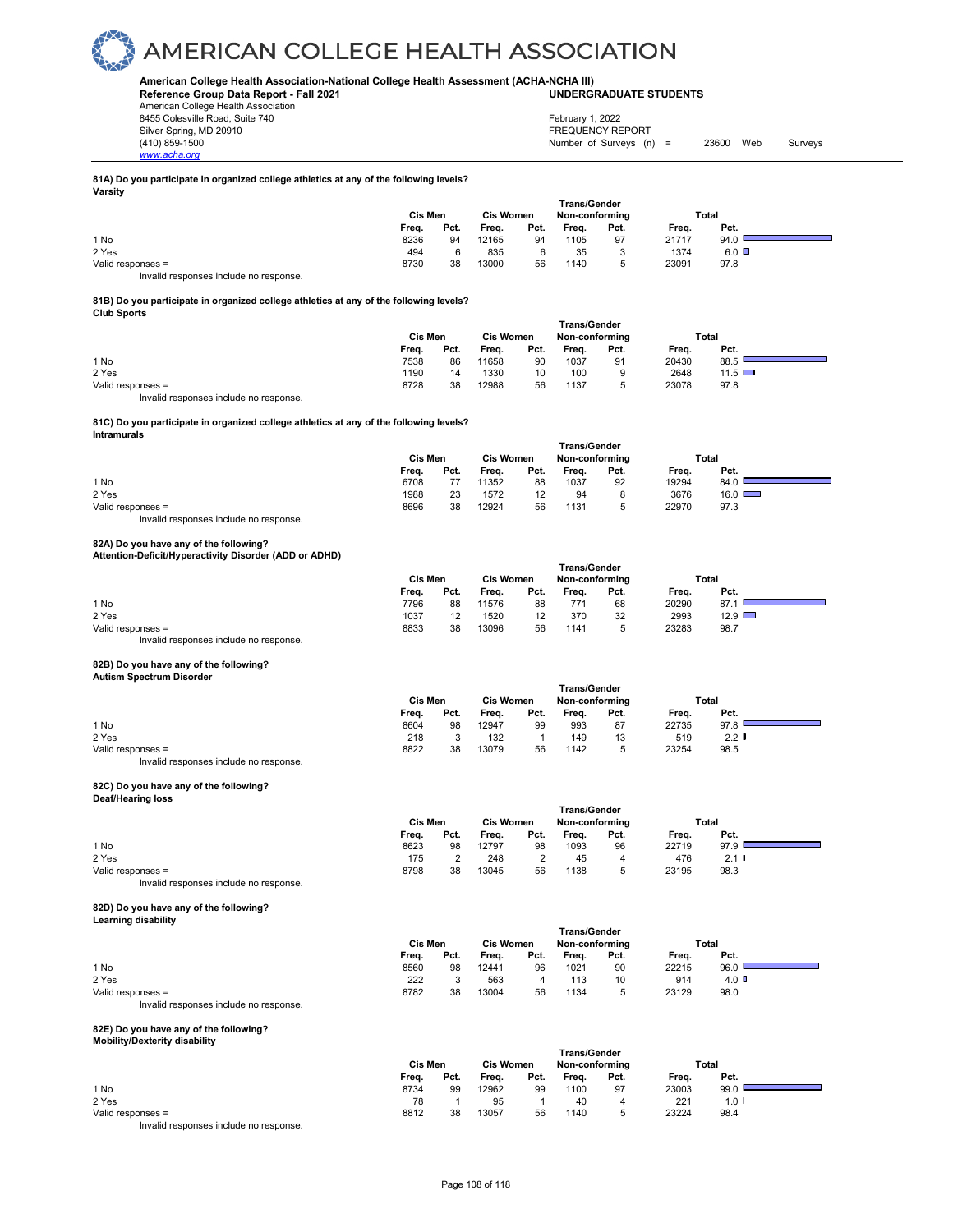#### **American College Health Association-National College Health Assessment (ACHA-NCHA III) UNDERGRADUATE STUDENTS**

**Reference Group Data Report - Fall 2021**

American College Health Association 8455 Colesville Road, Suite 740

*www.acha.org*

Silver Spring, MD 20910<br>
(410) 859-1500<br>
(410) 859-1500 Number of Surveys  $(n)$  = 23600 Web Surveys February 1, 2022

#### **82F) Do you have any of the following? Blind/Low Vision**

| <u>,,,,,,,,,,,,,,,,,,,,</u> |         |      |                  |      |                     |      |       |                  |  |
|-----------------------------|---------|------|------------------|------|---------------------|------|-------|------------------|--|
|                             |         |      |                  |      | <b>Trans/Gender</b> |      |       |                  |  |
|                             | Cis Men |      | <b>Cis Women</b> |      | Non-conforming      |      | Total |                  |  |
|                             | Frea.   | Pct. | Frea.            | Pct. | Freq.               | Pct. | Frea. | Pct.             |  |
| 1 No                        | 8474    | 96   | 12538            | 96   | 1058                | 93   | 22269 | 96.1             |  |
| 2 Yes                       | 314     |      | 507              |      |                     |      | 912   | 3.9 <sup>D</sup> |  |
| Valid responses =           | 8788    | 38   | 13045            | 56   | 1135                |      | 23181 | 98.2             |  |

### Invalid responses include no response.

### **82G) Do you have any of the following? Speech or language disorder**

|                                        | <b>Cis Women</b><br>Cis Men |      |       |      | <b>Trans/Gender</b><br>Non-conforming | Total |       |         |  |
|----------------------------------------|-----------------------------|------|-------|------|---------------------------------------|-------|-------|---------|--|
|                                        | Freq.                       | Pct. | Freq. | Pct. | Freq.                                 | Pct.  | Freq. | Pct.    |  |
| 1 No                                   | 8712                        | 99   | 12945 | 99   | 1101                                  | 97    | 22966 | 99.0    |  |
| 2 Yes                                  | 90                          |      | 96    |      | 36                                    | د     | 226   | $1.0$ I |  |
| Valid responses =                      | 8802                        | 38   | 13041 | 56   | 1137                                  |       | 23192 | 98.3    |  |
| Invalid responses include no response. |                             |      |       |      |                                       |       |       |         |  |

#### **83) Are you currently or have you been a member of the Armed Services?**

|                                               | <b>Trans/Gender</b> |      |                  |      |                |      |       |         |  |  |
|-----------------------------------------------|---------------------|------|------------------|------|----------------|------|-------|---------|--|--|
|                                               | Cis Men             |      | <b>Cis Women</b> |      | Non-conforming |      | Total |         |  |  |
|                                               | Frea.               | Pct. | Frea.            | Pct. | Frea.          | Pct. | Frea. | Pct.    |  |  |
| 1 No                                          | 8508                | 96   | 13010            | 99   | 1129           | 98   | 22859 | 97.8    |  |  |
| 2 Yes, have served in area of hazardous duty  | 142                 |      | 36               |      |                |      | 190   | 0.8     |  |  |
| 3 Yes, have not served in area hazardous duty | 213                 |      | 104              |      |                |      | 335   | $1.4$ I |  |  |
| Valid responses =                             | 8863                | 38   | 13150            | 56   | 1149           |      | 23384 | 99.1    |  |  |

Invalid responses include no response.

#### **84) What is the highest level of education completed by either of your parents (or guardians)?**

| 04) What is the highest level of equivation completed by entirer of your parents (or guardians)? |         |      |                  |      | <b>Trans/Gender</b> |      |       |               |
|--------------------------------------------------------------------------------------------------|---------|------|------------------|------|---------------------|------|-------|---------------|
|                                                                                                  | Cis Men |      | <b>Cis Women</b> |      | Non-conforming      |      |       | Total         |
|                                                                                                  | Freq.   | Pct. | Frea.            | Pct. | Frea.               | Pct. | Freq. | Pct.          |
| 1 Did not finish high school                                                                     | 291     |      | 395              | 3    | 30                  | 3    | 723   | $3.1$ $\Box$  |
| 2 High school diploma or GED                                                                     | 1216    | 14   | 1905             | 15   | 154                 | 13   | 3306  | 14.1          |
| 3 Attended college but no degree                                                                 | 600     |      | 1034             | 8    | 96                  | 8    | 1743  | 7.4           |
| 4 Associate's degree                                                                             | 602     |      | 1100             | 8    | 84                  |      | 1799  | $7.7$ $\Box$  |
| 5 Bachelor's degree                                                                              | 2551    | 29   | 3728             | 28   | 325                 | 28   | 6668  | 28.5          |
| 6 Master's degree                                                                                | 2289    | 26   | 3202             | 24   | 297                 | 26   | 5840  | 24.9          |
| 7 Doctoral or professional degree (PhD, EdD, MD, JD, etc.)                                       | 1205    | 14   | 1683             | 13   | 157                 | 14   | 3082  | $13.2$ $\Box$ |
| 8 Don't know                                                                                     | 120     |      | 126              |      | 8                   |      | 260   | $1.1$ D       |
| Valid responses =                                                                                | 8874    | 38   | 13173            | 56   | 1151                | 5    | 23421 | 99.2          |
| Invalid responses include no response.                                                           |         |      |                  |      |                     |      |       |               |

#### **85) Are you a parent of a child under the age of 18 or do you have primary responsibility for someone else's child/children under the age of 18?**

|                                       |         |      |                  |      | <b>Trans/Gender</b> |      |       |                  |  |
|---------------------------------------|---------|------|------------------|------|---------------------|------|-------|------------------|--|
|                                       | Cis Men |      | <b>Cis Women</b> |      | Non-conforming      |      | Total |                  |  |
|                                       | Freq.   | Pct. | Frea.            | Pct. | Frea.               | Pct. | Frea. | Pct.             |  |
| 1 No                                  | 8608    | 97   | 12699            | 96   | 1122                | 98   | 22640 | 96.7             |  |
| 2 Yes                                 | 258     |      | 477              |      | 28                  |      | 770   | 3.3 <sub>0</sub> |  |
| Valid responses =                     | 8866    | 38   | 13176            | 56   | 1150                |      | 23410 | 99.2             |  |
| Invalid responses include no response |         |      |                  |      |                     |      |       |                  |  |

#### **HT\_INCH Height in Inches**

|                                       | <b>Trans/Gender</b> |      |                  |      |       |                |       |              |  |  |  |  |
|---------------------------------------|---------------------|------|------------------|------|-------|----------------|-------|--------------|--|--|--|--|
|                                       | Cis Men             |      | <b>Cis Women</b> |      |       | Non-conforming |       | Total        |  |  |  |  |
|                                       | Frea.               | Pct. | Freq.            | Pct. | Freq. | Pct.           | Freq. | Pct.         |  |  |  |  |
| 136 or Less Inches                    | 0                   |      |                  | 0    | 0     |                | 0     | 0.0          |  |  |  |  |
| 2 37 to 48 Inches                     | 0                   | 0    |                  | 0    | 0     |                | 0     | 0.0          |  |  |  |  |
| 3 49 to 60 Inches                     |                     |      | 715              | 6    | 48    | 4              | 780   | 3.4          |  |  |  |  |
| 4 61 to 72 Inches                     | 6828                | 78   | 12275            | 94   | 1015  | 89             | 20285 | 87.7         |  |  |  |  |
| 5 73 to 84 Inches                     | 1922                | 22   | 43               | 0    | 71    | 6              | 2057  | $8.9$ $\Box$ |  |  |  |  |
| 685 or More Inches                    |                     |      |                  | 0    |       |                |       | 0.0          |  |  |  |  |
| Valid responses =                     | 8760                | 38   | 13036            | 56   | 1135  | 5              | 23129 | 98.0         |  |  |  |  |
| lauglid seepenees inslude ne seepenee |                     |      |                  |      |       |                |       |              |  |  |  |  |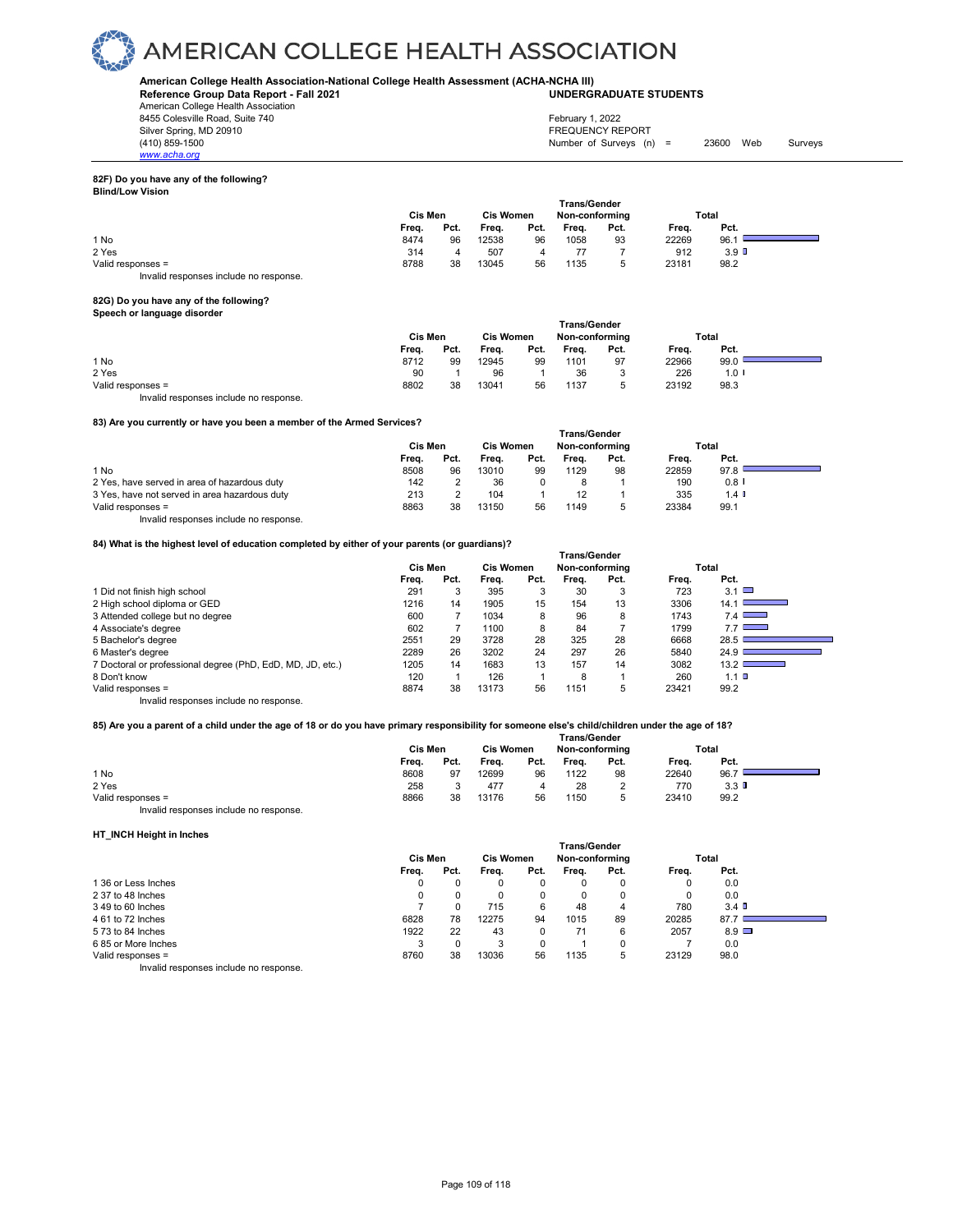#### **American College Health Association-National College Health Assessment (ACHA-NCHA III) UNDERGRADUATE STUDENTS**

**Reference Group Data Report - Fall 2021**

American College Health Association 8455 Colesville Road, Suite 740

*www.acha.org*

#### Silver Spring, MD 20910<br>
1990 - The Spring, MD 20910<br>
1990 - The Survey Structure of Surveys (n) Number of Surveys (n) =  $23600$  Web Surveys February 1, 2022

**Due to the improbability of a student surviving a drinking episode resulting in an extremely high BAC, all students with a BAC of .50% or higher are omitted from the BAC figures in this report. BAC is an estimated figure based on the reported number of drinks consumed during the last time they drank alcohol in a social setting, their approximate time of consumption, sex, weight, and the average rate of ethanol metabolism. The BAC variable has only been altered for this report, and remains unchanged in the data file.** 

**BAC Estimated Blood Alcohol Content**

|                                    | Mean | Median | <b>Std Dev</b> | Min | Max  |
|------------------------------------|------|--------|----------------|-----|------|
| Cis Men                            | 0.05 | 0.03   | 0.06           |     | 0.49 |
| Cis Women                          | 0.06 | 0.04   | 0.07           |     | 0.49 |
| <b>Trans/Gender Non-conforming</b> | 0.05 | 0.02   | 0.06           |     | 0.44 |
| Overall                            | 0.06 | 0.03   | 0.06           |     | 0.49 |
|                                    |      |        |                |     |      |

#### **BAC Estimated Blood Alcohol Content**

|                                        | <b>Trans/Gender</b> |      |                  |      |                |      |       |               |  |  |
|----------------------------------------|---------------------|------|------------------|------|----------------|------|-------|---------------|--|--|
|                                        | <b>Cis Men</b>      |      | <b>Cis Women</b> |      | Non-conforming |      |       | Total         |  |  |
|                                        | Freq.               | Pct. | Frea.            | Pct. | Frea.          | Pct. | Freq. | Pct.          |  |  |
| 0 0% Alcohol                           | 1746                | 33   | 2354             | 27   | 230            | 35   | 4359  | 29.6          |  |  |
| 1.01 to .05% Alcohol                   | 1768                | 34   | 3182             | 37   | 243            | 37   | 5236  | 35.5 l        |  |  |
| 2.06 to .07% Alcohol                   | 420                 | 8    | 749              | 9    | 40             | 6    | 1218  | 8.3           |  |  |
| 3.08 to .09% Alcohol                   | 342                 |      | 649              |      | 39             | 6    | 1037  | $7.0$ $\Box$  |  |  |
| 4.10 to .15% Alcohol                   | 594                 | 11   | 1122             | 13   | 72             | 11   | 1800  | $12.2$ $\Box$ |  |  |
| 5.16 to .20% Alcohol                   | 233                 | 4    | 367              | 4    | 19             | 3    | 624   | $4.2 \square$ |  |  |
| 6.21 to .25% Alcohol                   | 72                  |      | 157              | 2    | 10             | 2    | 242   | $1.6$ D       |  |  |
| 7.26 to .30% Alcohol                   | 44                  |      | 69               |      | 5              |      | 118   | 0.8           |  |  |
| 8.31 to .49% Alcohol                   | 33                  |      | 64               |      | 5              |      | 104   | $0.7$ D       |  |  |
| Valid responses =                      | 5252                | 36   | 8713             | 59   | 663            | 4    | 14738 | 62.4          |  |  |
| Invalid responses include no response. |                     |      |                  |      |                |      |       |               |  |  |

#### **RBAC1 Recoded Estimated Blood Alcohol Content .08%**

|                                        | ı rans/Gender |      |                  |      |                |      |       |       |  |  |
|----------------------------------------|---------------|------|------------------|------|----------------|------|-------|-------|--|--|
|                                        | Cis Men       |      | <b>Cis Women</b> |      | Non-conforming |      |       | Total |  |  |
|                                        | Frea.         | Pct. | Frea.            | Pct. | Frea.          | Pct. | Frea. | Pct.  |  |  |
| 0 Less than .08%                       | 3934          | 75   | 6285             | 72   | 513            |      | 10813 | 73.4  |  |  |
| 1.08% or higher                        | 1318          | 25   | 2428             | 28   | 150            | 23   | 3925  | 26.6  |  |  |
| Valid responses =                      | 5252          | 36   | 8713             | 59   | 663            | 4    | 14738 | 62.4  |  |  |
| Invalid responses include no response. |               |      |                  |      |                |      |       |       |  |  |

 **Trans/Gender**

 **Trans/Gender**

#### **RBAC2 Recoded Estimated Blood Alcohol Content .1%**

|                                        | Cis Men |      | <b>Cis Women</b> |      | Non-conformina |      | Total |               |  |  |  |
|----------------------------------------|---------|------|------------------|------|----------------|------|-------|---------------|--|--|--|
|                                        | Frea.   | Pct. | Freq.            | Pct. | Frea.          | Pct. | Frea. | Pct.          |  |  |  |
| 0 Less than .1%                        | 4276    | 81   | 6934             | 80   | 552            | 83   | 11850 | 80.4          |  |  |  |
| 1.1% or higher                         | 976     | 19   | 1779             | 20   | 111            | 17   | 2888  | $19.6$ $\Box$ |  |  |  |
| Valid responses =                      | 5252    | 36   | 8713             | 59   | 663            | 4    | 14738 | 62.4          |  |  |  |
| Invalid responses include no response. |         |      |                  |      |                |      |       |               |  |  |  |

#### **BMI Body Mass Index**

|                             | Mean  | Median | <b>Std Dev</b> | Min | Max |
|-----------------------------|-------|--------|----------------|-----|-----|
| Cis Men                     | 24.56 | 24.00  | 5.2            |     | 64  |
| <b>Cis Women</b>            | 24.32 | 23.00  | 5.73           |     | 69  |
| Trans/Gender Non-conforming | 24.91 | 23.00  | 6.61           |     | 63  |
| Overall                     | 24.44 | 23.00  | 5.58           |     | 69  |

#### **RBMI Body Mass Index Classifications**

**USDAFI USDA Food Security Score**

|                                        | <b>Trans/Gender</b> |      |                  |      |                |      |       |                 |  |
|----------------------------------------|---------------------|------|------------------|------|----------------|------|-------|-----------------|--|
|                                        | Cis Men             |      | <b>Cis Women</b> |      | Non-conforming |      |       | Total           |  |
|                                        | Freq.               | Pct. | Freq.            | Pct. | Freq.          | Pct. | Freq. | Pct.            |  |
| 1 Underweight (<18.5)                  | 528                 | 6    | 836              |      | 107            | 10   | 1485  | 6.5             |  |
| 2 Desired weight (18.5-24.9)           | 4928                | 57   | 7948             | 62   | 591            | 53   | 13583 | 59.3            |  |
| 3 Overweight (25-29.9)                 | 2140                | 25   | 2364             | 18   | 220            | 20   | 4763  | 20.8            |  |
| 4 Class I obesity (30-34.9)            | 742                 | 9    | 1014             | 8    | 110            | 10   | 1875  | $8.2$ $\Box$    |  |
| 5 Class II obesity (35-39.9)           | 267                 | 3    | 418              | 3    | 60             | 5    | 756   | $3.3$ $\square$ |  |
| 6 Class III obesity (>=40)             | 120                 |      | 303              | 2    | 34             | 3    | 460   | $2.0$ D         |  |
| Valid responses =                      | 8725                | 38   | 12883            | 56   | 1122           | 5    | 22922 | 97.1            |  |
| Invalid responses include no response. |                     |      |                  |      |                |      |       |                 |  |

|                                    | Mean | Median | <b>Std Dev</b> | Min | Max |
|------------------------------------|------|--------|----------------|-----|-----|
| Cis Men                            | . 50 | 0.00   | 2.04           |     | а   |
| Cis Women                          | .70  | 1.00   | 2.09           |     | ĥ   |
| <b>Trans/Gender Non-conforming</b> | 2.17 | 1.00   | 2.29           |     | а   |
| Overall                            | .64  | 1.00   | 2.09           |     | ĥ.  |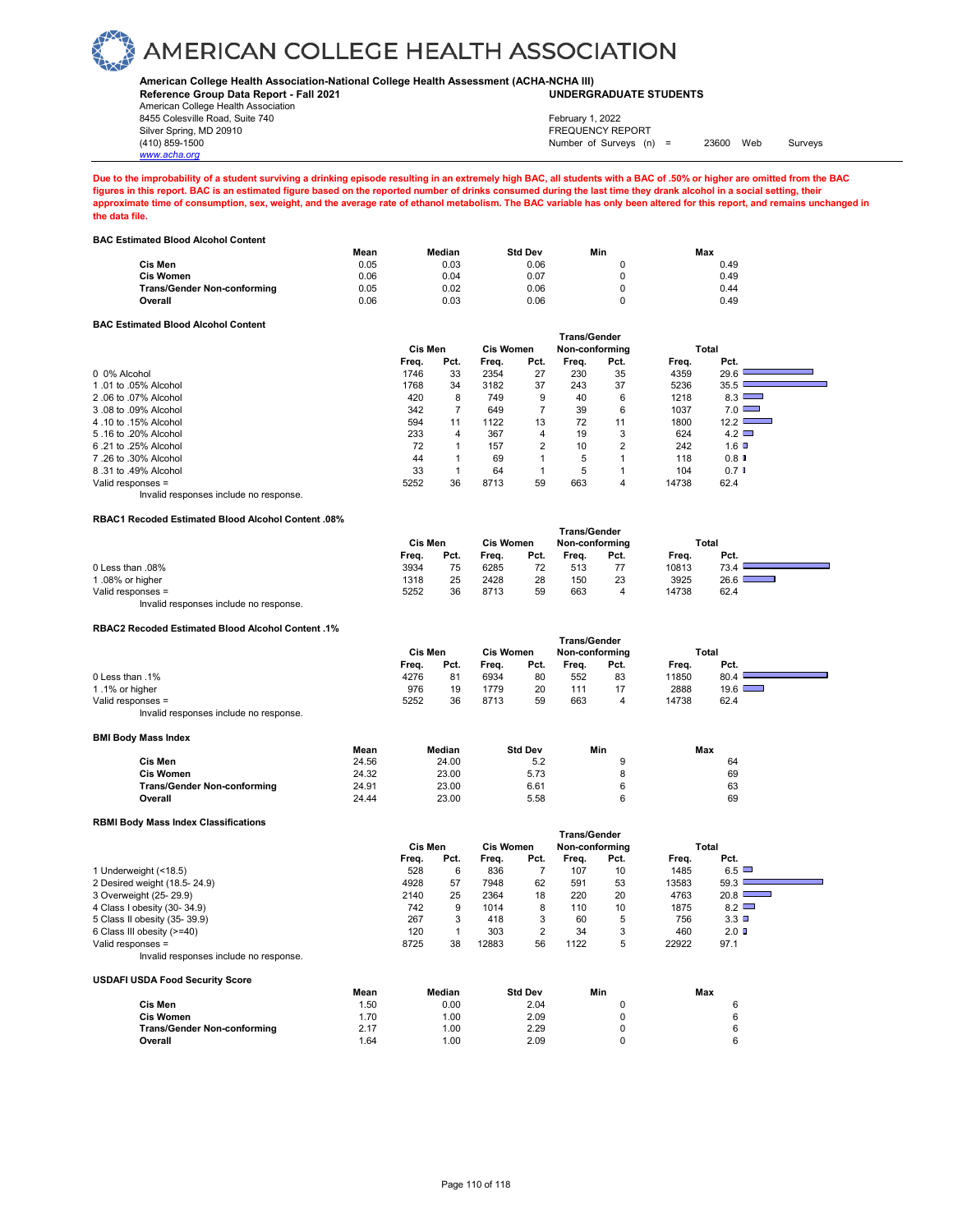#### **American College Health Association-National College Health Assessment (ACHA-NCHA III) UNDERGRADUATE STUDENTS**

**Reference Group Data Report - Fall 2021** American College Health Association

8455 Colesville Road, Suite 740

### February 1, 2022

Silver Spring, MD 20910<br>
(410) 859-1500<br>
Mumber of Surveys (n) Number of Surveys  $(n)$  = 23600 Web Surveys

#### **RUSDAFI USDA Food Security Category**

*www.acha.org*

|                                        | <b>Trans/Gender</b> |      |       |                  |       |                |       |               |  |
|----------------------------------------|---------------------|------|-------|------------------|-------|----------------|-------|---------------|--|
|                                        | Cis Men             |      |       | <b>Cis Women</b> |       | Non-conforming |       | Total         |  |
|                                        | Frea.               | Pct. | Frea. | Pct.             | Frea. | Pct.           | Frea. | Pct.          |  |
| 1 Very low food security (5-6)         | 1256                | 14   | 2142  | 16               | 273   | 24             | 3708  | $15.9$ $\Box$ |  |
| 2 Low food security (2-4)              | 1811                | 21   | 3042  | 23               | 278   | 24             | 5176  | 22.3          |  |
| 3 High or marginal food security (0-1) | 5746                | 65   | 7884  | 60               | 589   | 52             | 14373 | 61.8          |  |
| Valid responses =                      | 8813                | 38   | 13068 | 56               | 1140  | 5              | 23257 | 98.5          |  |
| Invalid responses include no response. |                     |      |       |                  |       |                |       |               |  |

#### **KESSLER6 Kessler 6 (K6) Non-Specific Psychological Distress Score**

|                                    | . .   |        |                |     |     |
|------------------------------------|-------|--------|----------------|-----|-----|
|                                    | Mean  | Median | <b>Std Dev</b> | Min | Max |
| Cis Men                            | 7.63  | 7.00   | 5.3            |     | 24  |
| <b>Cis Women</b>                   | 9.21  | 9.00   | 5.37           |     | 24  |
| <b>Trans/Gender Non-conforming</b> | 12.39 | 12.00  | 5.62           |     | 24  |
| Overall                            | 8.78  | 8.00   | 5.48           |     | 24  |

#### **RKESSLER6 Recoded Kessler 6 (K6) Non-Specific Psychological Distress**

|                                          |       | Cis Men |       | <b>Cis Women</b> | <b>Trans/Gender</b><br>Non-conforming |      |       | Total |
|------------------------------------------|-------|---------|-------|------------------|---------------------------------------|------|-------|-------|
|                                          | Freq. | Pct.    | Frea. | Pct.             | Frea.                                 | Pct. | Freq. | Pct.  |
| 1 No or low psychological distress (0-4) | 2887  | 33      | 2792  | 21               | 91                                    | 8    | 5814  | 25.1  |
| 2 Moderate psychological distress (5-12) | 4367  | 50      | 6788  | 52               | 487                                   | 43   | 11758 | 50.8  |
| 3 Serious psychological distress (13-24) | 1494  |         | 3437  | 26               | 560                                   | 49   | 5563  | 24.0  |
| Valid responses =                        | 8748  | 38      | 13017 | 56               | 1138                                  | 5    | 23135 | 98.0  |
| Invalid responses include no response.   |       |         |       |                  |                                       |      |       |       |

### **ULS3 UCLA Loneliness Scale Score**

|                                    | Mean | Median | <b>Std Dev</b> | Min | Max |
|------------------------------------|------|--------|----------------|-----|-----|
| Cis Men                            | 5.52 | 6.00   | 1.92           |     |     |
| <b>Cis Women</b>                   | 5.65 | 6.00   | 1.87           |     |     |
| <b>Trans/Gender Non-conforming</b> | 6.39 | 6.00   | ۱.9            |     |     |
| Overall                            | 5.64 | 6.00   | 9.،            |     |     |

#### **RULS3 Recoded UCLA Loneliness Scale**

|                                        | Cis Men | <b>Trans/Gender</b><br><b>Cis Women</b><br>Non-conforming |       |      | Total |      |       |      |
|----------------------------------------|---------|-----------------------------------------------------------|-------|------|-------|------|-------|------|
|                                        | Freq.   | Pct.                                                      | Frea. | Pct. | Freq. | Pct. | Frea. | Pct. |
| 1 Negative for loneliness (3-5)        | 4272    | 48                                                        | 6070  | 46   | 368   | 32   | 10789 | 46.  |
| 2 Positive for loneliness (6-9)        | 4584    | 52                                                        | 7111  | 54   | 785   | 68   | 12637 | 53.9 |
| Valid responses $=$                    | 8856    | 38                                                        | 13181 | 56   | 1153  | 5    | 23426 | 99.3 |
| Invalid responses include no response. |         |                                                           |       |      |       |      |       |      |

#### **SBQR Suicide Behavior Questionnaire-Revised (SBQR) Screening Score**

|                                    | Mean | Median | <b>Std Dev</b> | Min | Max |  |  |  |  |  |  |
|------------------------------------|------|--------|----------------|-----|-----|--|--|--|--|--|--|
| Cis Men                            | 5.02 | 4.00   | 2.89           |     | 18  |  |  |  |  |  |  |
| <b>Cis Women</b>                   | 5.38 | 4.00   | 3.15           |     | 18  |  |  |  |  |  |  |
| <b>Trans/Gender Non-conforming</b> | 8.35 | 8.00   | 3.93           |     | 18  |  |  |  |  |  |  |
| Overall                            | 5.40 | 4.00   | 3.19           |     | 18  |  |  |  |  |  |  |
|                                    |      |        |                |     |     |  |  |  |  |  |  |

#### **RSBQR Recoded Suicide Behavior Questionnaire-Revised (SBQR)**

|                                          | ı rans/Gender |      |       |                  |       |                |       |                                    |  |
|------------------------------------------|---------------|------|-------|------------------|-------|----------------|-------|------------------------------------|--|
|                                          | Cis Men       |      |       | <b>Cis Women</b> |       | Non-conforming |       | Total                              |  |
|                                          | Frea.         | Pct. | Frea. | Pct.             | Frea. | Pct.           | Frea. | Pct.                               |  |
| 1 Negative for suicidal screening (3-6)  | 6827          |      | 9440  |                  | 415   | 36             | 16801 | 72.0                               |  |
| 2 Positive for suicidal screening (7-18) | 2028          | 23   | 3684  | 28               | 730   | 64             | 6547  | 28.0 l<br><b>Contract Contract</b> |  |
| Valid responses =                        | 8855          | 38   | 13124 | 56               | 1145  |                | 23348 | 98.9                               |  |
| Invalid responses include no response.   |               |      |       |                  |       |                |       |                                    |  |

 **Trans/Gender**

### **DIENER Diener Flourishing Score**

|                                                             | Mean  | Median | <b>Std Dev</b> | Min          | Max |
|-------------------------------------------------------------|-------|--------|----------------|--------------|-----|
| Cis Men                                                     | 43.52 | 46.00  | 9.15           | 8            | 56  |
| <b>Cis Women</b>                                            | 44.19 | 46.00  | 8.51           | 8            | 56  |
| <b>Trans/Gender Non-conforming</b>                          | 38.32 | 39.00  | 10.07          | 8            | 56  |
| Overall                                                     | 43.61 | 46.00  | 8.95           | 8            | 56  |
| CDRISC2 Connor-Davidson Resilience Scale 2 (CD-RISC2) Score |       |        |                |              |     |
|                                                             | Mean  | Median | <b>Std Dev</b> | Min          | Max |
| Cis Men                                                     | 6.08  | 6.00   | 1.57           | 0            | 8   |
| <b>Cis Women</b>                                            | 5.86  | 6.00   | 1.55           | 0            | 8   |
| <b>Trans/Gender Non-conforming</b>                          | 5.28  | 5.00   | 1.74           | 0            | 8   |
| Overall                                                     | 5.91  | 6.00   | 1.58           | $\Omega$     | 8   |
| <b>SSISTOBACCO ASSIST SSIS TOBACCO SCORE</b>                |       |        |                |              |     |
|                                                             | Mean  | Median | <b>Std Dev</b> | Min          | Max |
| Cis Men                                                     | 7.77  | 5.00   | 8.27           | $\Omega$     | 31  |
| <b>Cis Women</b>                                            | 7.93  | 5.00   | 8.56           | $\Omega$     | 31  |
| <b>Trans/Gender Non-conforming</b>                          | 8.32  | 5.00   | 8.6            | <sup>0</sup> | 31  |
| Overall                                                     | 7.90  | 5.00   | 8.45           | 0            | 31  |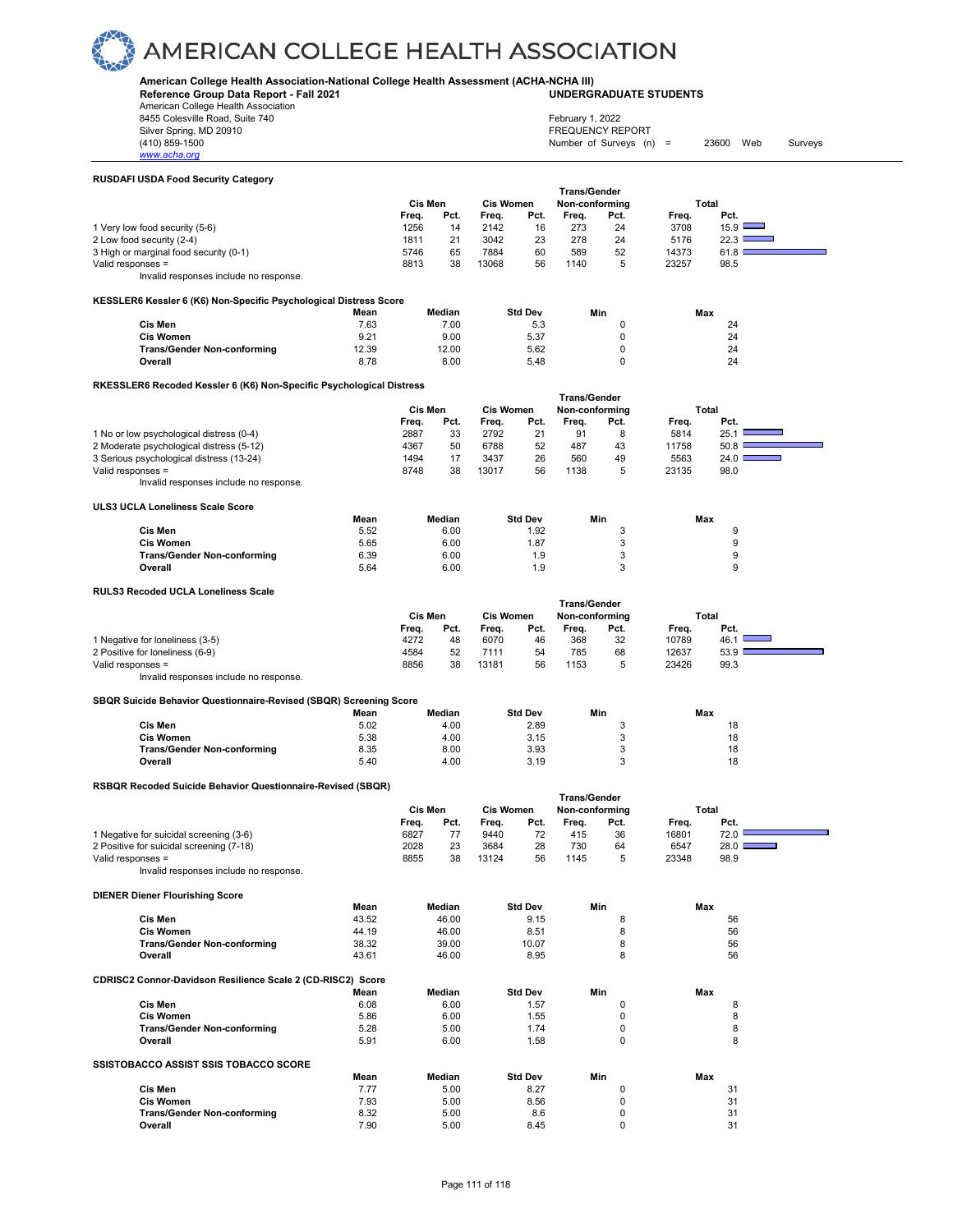**American College Health Association-National College Health Assessment (ACHA-NCHA III)**

**Reference Group Data Report - Fall 2021** American College Health Association

8455 Colesville Road, Suite 740 Silver Spring, MD 20910<br>(410) 859-1500

**UNDERGRADUATE STUDENTS**

Number of Surveys (n) = 23600 Web Surveys

| <u>www.acha.orq</u>                                         |       |                |                |                  |                |                                       |                |            |                        |
|-------------------------------------------------------------|-------|----------------|----------------|------------------|----------------|---------------------------------------|----------------|------------|------------------------|
| <b>TOBACCORISK ASSIST Tobacco Risk</b>                      |       |                |                |                  |                |                                       |                |            |                        |
|                                                             |       |                |                |                  |                | <b>Trans/Gender</b>                   |                |            |                        |
|                                                             |       | Cis Men        |                | <b>Cis Women</b> |                | Non-conforming                        |                |            | Total                  |
|                                                             |       | Freq.          | Pct.           | Freq.            | Pct.           | Freq.                                 | Pct.           | Freq.      | Pct.                   |
| 1 Low Risk (0-3)                                            |       | 1287           | 47             | 1793             | 47             | 139                                   | 45             | 3241       | 46.9                   |
| 2 Moderate Risk (4-26)                                      |       | 1338           | 49             | 1866             | 49             | 160                                   | 52             | 3403       | 49.2 $\square$         |
| 3 High Risk (27-39)                                         |       | 89             | 3              | 164              | $\overline{4}$ | 11                                    | 4              | 267        | $3.9$ $\square$        |
| Valid responses =                                           |       | 2714           | 39             | 3823             | 55             | 310                                   | $\overline{4}$ | 6911       | 29.3                   |
| Invalid responses include no response.                      |       |                |                |                  |                |                                       |                |            |                        |
| SSISALCOHOL ASSIST SSIS ALCOHOL SCORE                       |       |                |                |                  |                |                                       |                |            |                        |
|                                                             | Mean  |                | Median         |                  | <b>Std Dev</b> |                                       | Min            | Max        |                        |
| Cis Men                                                     | 6.98  |                | 5.00           |                  | 6.26           |                                       | $\mathbf 0$    |            | 39                     |
| <b>Cis Women</b>                                            | 7.18  |                | 6.00           |                  | 5.89           |                                       | 0              |            | 38                     |
| <b>Trans/Gender Non-conforming</b>                          | 6.78  |                | 5.00           |                  | 6.33           |                                       | 0              |            | 37                     |
| Overall                                                     | 7.09  |                | 6.00           |                  | 6.05           |                                       | 0              |            | 39                     |
| ALCOHOLRISK ASSIST Alcohol Risk                             |       |                |                |                  |                |                                       |                |            |                        |
|                                                             |       |                |                |                  |                | <b>Trans/Gender</b>                   |                |            |                        |
|                                                             |       | Cis Men        |                | Cis Women        |                | Non-conforming                        |                |            | Total                  |
|                                                             |       | Freq.          | Pct.           | Freq.            | Pct.           | Freq.                                 | Pct.           | Freq.      | Pct.                   |
| 1 Low Risk (0-10)                                           |       | 4398           | 81             | 7086             | 81             | 610                                   | 84             | 12198      | 80.6                   |
| 2 Moderate Risk (11-26)                                     |       | 951            | 17             | 1590             | 18             | 99                                    | 14             | 2669       | 17.6                   |
| 3 High Risk (27-39)                                         |       | 112            | $\overline{2}$ | 123              | $\mathbf{1}$   | 20                                    | 3              | 258        | 1.7 <sub>0</sub>       |
| Valid responses =                                           |       | 5461           | 36             | 8799             | 58             | 729                                   | 5              | 15125      | 64.1                   |
| Invalid responses include no response.                      |       |                |                |                  |                |                                       |                |            |                        |
| SSISCANNABIS ASSIST SSIS CANNABIS SCORE                     |       |                |                |                  |                |                                       |                |            |                        |
|                                                             | Mean  |                | Median         |                  | <b>Std Dev</b> |                                       | Min            | Max        |                        |
| Cis Men                                                     | 6.44  |                | 3.00           |                  | 7.78           |                                       | 0              |            | 39                     |
| <b>Cis Women</b>                                            | 5.87  |                | 3.00           |                  | 7.08           |                                       | 0              |            | 39                     |
| <b>Trans/Gender Non-conforming</b>                          | 7.72  |                | 5.00           |                  | 8.37           |                                       | 0              |            | 37                     |
| Overall                                                     | 6.21  |                | 3.00           |                  | 7.45           |                                       | 0              |            | 39                     |
| <b>CANNABISRISK ASSIST Cannabis Risk</b>                    |       |                |                |                  |                | <b>Trans/Gender</b>                   |                |            |                        |
|                                                             |       | <b>Cis Men</b> |                | <b>Cis Women</b> |                | Non-conforming                        |                |            | Total                  |
|                                                             |       | Freq.          | Pct.           | Freq.            | Pct.           | Freq.                                 | Pct.           | Freq.      | Pct.                   |
| 1 Low Risk (0-3)                                            |       | 1478           | 51             | 2448             | 52             | 210                                   | 42             | 4170       | 50.9                   |
| 2 Moderate Risk (4-26)                                      |       | 1290           | 45             | 2147             | 45             | 262                                   | 53             | 3748       | 45.8                   |
| 3 High Risk (27-39)                                         |       | 108            | 4              | 134              | 3              | 24                                    | 5              | 270        | 3.3                    |
| Valid responses =                                           |       | 2876           | 35             | 4729             | 58             | 496                                   | 6              | 8188       | 34.7                   |
| Invalid responses include no response.                      |       |                |                |                  |                |                                       |                |            |                        |
|                                                             |       |                |                |                  |                |                                       |                |            |                        |
| <b>SSISCOCAINE ASSIST SSIS COCAINE SCORE</b>                | Mean  |                | Median         |                  | <b>Std Dev</b> |                                       | Min            | Max        |                        |
| Cis Men                                                     | 3.75  |                | 0.00           |                  | 6.97           |                                       | 0              |            | 39                     |
| <b>Cis Women</b>                                            | 2.85  |                | 0.00           |                  | 4.87           |                                       | 0              |            | 36                     |
| <b>Trans/Gender Non-conforming</b>                          | 6.11  |                | 2.00           |                  | 8.93           |                                       | $\mathbf 0$    |            | 33                     |
| Overall                                                     | 3.46  |                | 0.00           |                  | 6.25           |                                       | 0              |            | 39                     |
|                                                             |       |                |                |                  |                |                                       |                |            |                        |
| <b>COCAINERISK ASSIST Cocaine Risk</b>                      |       | <b>Cis Men</b> |                | <b>Cis Women</b> |                | <b>Trans/Gender</b><br>Non-conforming |                |            | Total                  |
|                                                             |       |                |                |                  |                |                                       |                |            |                        |
|                                                             |       | Freq.          | Pct.           | Freq.            | Pct.           | Freq.                                 | Pct.           | Freq.      | Pct.                   |
| 1 Low Risk (0-3)                                            |       | 310<br>90      | 75<br>22       | 415<br>129       | 76<br>24       | 34<br>19                              | 61<br>34       | 770<br>241 | 74.6<br>٠              |
| 2 Moderate Risk (4-26)                                      |       | 13             | 3              | 3                | $\mathbf{1}$   | 3                                     | 5              | 21         | 23.4 $\Box$<br>$2.0$ D |
| 3 High Risk (27-39)                                         |       |                |                | 547              |                | 56                                    | 5              |            |                        |
| Valid responses =<br>Invalid responses include no response. |       | 413            | 40             |                  | 53             |                                       |                | 1032       | 4.4                    |
|                                                             |       |                |                |                  |                |                                       |                |            |                        |
| SSISMETH ASSIST SSIS METHAMPHETAMINE SCORE                  |       |                |                |                  |                |                                       |                |            |                        |
|                                                             | Mean  |                | Median         |                  | <b>Std Dev</b> |                                       | Min            | Max        |                        |
| Cis Men                                                     | 5.87  |                | 0.00           |                  | 10.11          |                                       | 0              |            | 32                     |
| <b>Cis Women</b>                                            | 1.90  |                | 0.00           |                  | 5              |                                       | 0<br>$\Omega$  |            | 29                     |
| <b>Trans/Gender Non-conforming</b>                          | 16.33 |                | 21.00          |                  | 11.86          |                                       | $\Omega$       |            | 33                     |
| Overall                                                     | 5.22  |                | 0.00           |                  | 9.45           |                                       |                |            | 33                     |

| <b>METHRISK ASSIST Methamphetamine Risk</b> |                             |      |       |      | <b>Trans/Gender</b> |                |       |              |  |
|---------------------------------------------|-----------------------------|------|-------|------|---------------------|----------------|-------|--------------|--|
|                                             | Cis Men<br><b>Cis Women</b> |      |       |      |                     | Non-conforming | Total |              |  |
|                                             | Freq.                       | Pct. | Frea. | Pct. | Frea.               | Pct.           | Frea. | Pct.         |  |
| 1 Low Risk (0-3)                            | 50                          | 65   | 63    | 86   |                     | 20             | 118   | 69.4         |  |
| 2 Moderate Risk (4-26)                      | 18                          | 23   |       |      |                     | 53             | 37    | 21.8         |  |
| 3 High Risk (27-39)                         |                             | 12   |       |      |                     | 27             | 15    | $8.8$ $\Box$ |  |
| Valid responses =                           |                             | 45   | 73    | 43   | 15                  | 9              | 170   | 0.7          |  |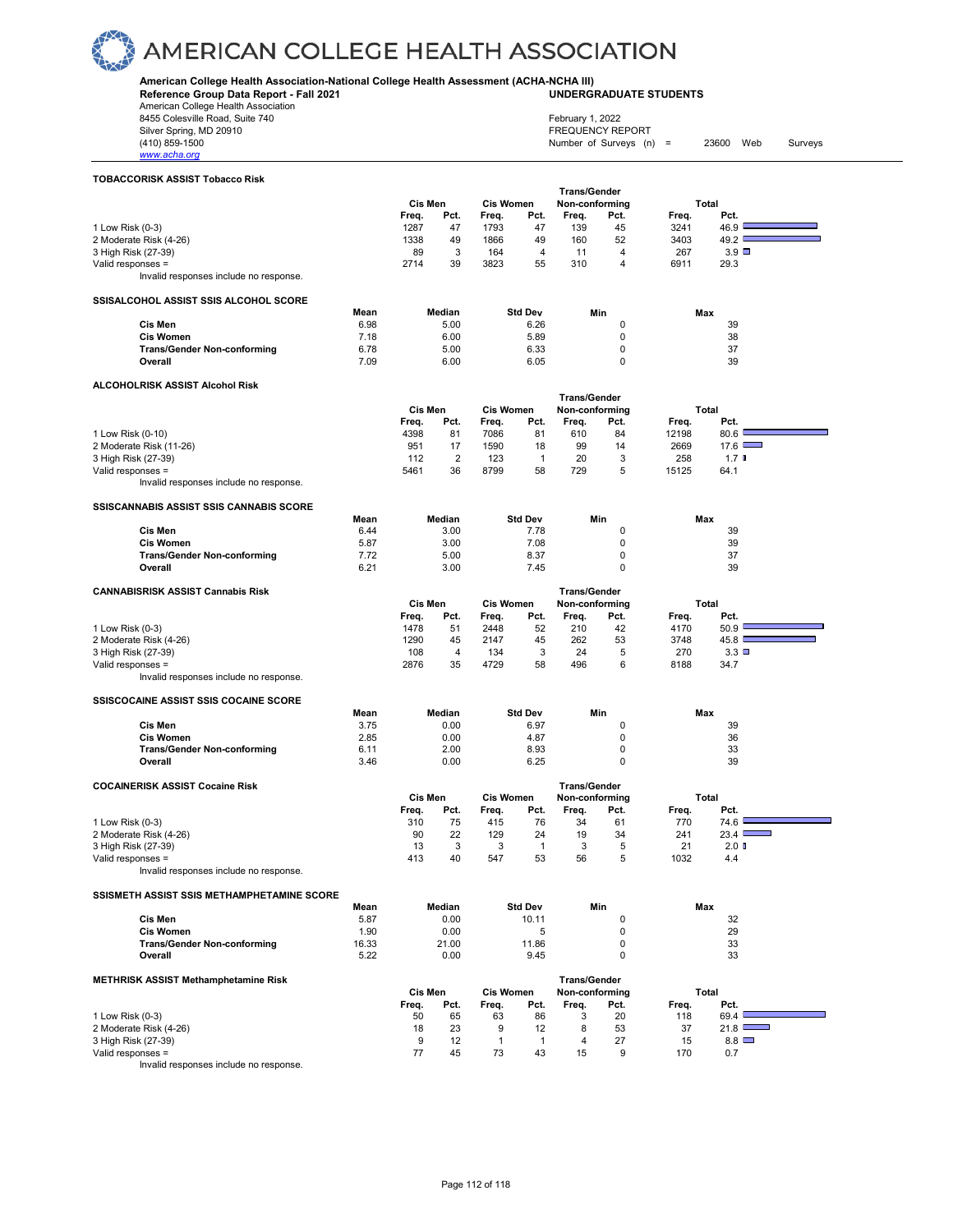**American College Health Association-National College Health Assessment (ACHA-NCHA III)**

**Reference Group Data Report - Fall 2021 UNDERGRADUATE STUDENTS** American College Health Association 8455 Colesville Road, Suite 740 February 1, 2022 Silver Spring, MD 20910<br>
1990 - 1990 - 1991 - 1991 - 1992 - 1993 - 1994 - 1995 - 1998 - 1999 - 1999 - 1999 - 1999 - 1999 - 1999 - 199<br>
1990 - 1999 - 1999 - 1999 - 1999 - 1999 - 1999 - 1999 - 1999 - 1999 - 1999 - 1999 - 199 Number of Surveys (n) = 23600 Web Surveys *www.acha.org* **SSISINHALANT ASSIST SSIS INHALANTS SCORE Mean Median Std Dev Min Max Cis Men** 3.00 0.00 6.13 0 32 **Cis Women** 1.96 0.00 3.38 0 26 **Trans/Gender Non-conforming**  $\begin{array}{cccc} 6.88 & 2.00 & 10.14 & 0 & 33 \\ \textbf{Overall} & 2.88 & 0.00 & 5.79 & 0 & 33 \end{array}$ **Overall** 2.88 0.00 5.79 0 33 **INHALANTRISK ASSIST Inhalant Risk Trans/Gender Cis Men Cis Women Non-conforming Total Freq. Pct. Freq. Pct. Freq. Pct. Freq. Pct.** 1 Low Risk (0-3) 235 78 239 83 31 62 511 78.9 2 Moderate Risk (4-26) 54 18 50 17 13 26 119 18.4 h 3 High Risk (27-39) Valid responses = 300 46 289 45 50 8 648 2.7 Invalid responses include no response. **SSISRXSTIMULANT ASSIST SSIS ADJUSTED PRESCRIPTION STIMULANT SCORE Mean Median Std Dev Min Max Cis Men** 2.60 0.00 5.69 0 37 **Cis Women** 2.89 0.00 5.07 0 37 **Trans/Gender Non-conforming** 5.71 2.00 9.39 0 37 **Overall** 2.94 0.00 5.69 0 37 **RXSTIMULANTRISK ASSIST Prescription Stimulant Risk Cis Men Cis Women** Trans/Gender<br>Cis Women Non-conformin  **Cis Men Cis Women Non-conforming Total Freq. Pct. Freq. Pct. Freq. Pct. Freq. Pct.** 1 Low Risk (0-3) 484 82 600 75 50 64 1151 76.8 2 Moderate Risk (4-26) 97 16 198 25 22 28 321 21.4 3 High Risk (27-39) 12 2 7 1 6 8 26 1.7 Valid responses = 593 40 805 54 78 5 1498 6.3 Invalid responses include no response. **SSISSEDATIVE ASSIST SSIS ADJUSTED SEDATIVE SCORE Mean Median Std Dev Min Max Cis Men** 3.96 0.00 7.44 0 39 **Cis Women** 3.18 0.00 5.26 0 34 **Trans/Gender Non-conforming** 7.43 5.00 9.81 0 36 **Overall** 3.87 0.00 6.79 0 39 SEDATIVERISK ASSIST Sedative Risk **Trans/Gender**<br>Cis Men Cis Women Non-conformin  **Cis Men Cis Women Non-conforming Total Freq. Pct. Freq. Pct. Freq. Pct. Freq. Pct.** 1 Low Risk (0-3) 246 73 312 70 29 48 593 69.4  $\overline{\phantom{0}}$ 2 Moderate Risk (4-26) 81 24 129 29 26 43 239 28.0 3 High Risk (27-39) 2.7 D (23 C) 2.7 D (23 C) 2.7 D (23 C) 2.7 D Valid responses = 337 39 446 52 61 7 855 3.6 Invalid responses include no response. **SSISHALLUCINOGEN ASSIST SSIS HALLUCINOGENS SCORE Mean Median Std Dev Min Max Cis Men** 2.39 0.00 4.25 0 32 **Cis Women** 1.93 0.00 3.23 0 29 **Trans/Gender Non-conforming** 2.67 2.00 6.17 0 33<br> **Overall** 2.34 0.00 4.19 0 33 **Overall** 2.34 0.00 4.19 0 33 **HALLUCINOGENRISK ASSIST Hallucinogen Risk Trans/Gender Cis Men Cis Women Non-conforming Total Freq. Pct. Freq. Pct. Freq. Pct. Freq. Pct.** 1 Low Risk (0-3) 630 79 649 81 100 71 1400 78.9 2 Moderate Risk (4-26) 3 High Risk (27-39) 6 1 2 0 5 4 15 0.8 Valid responses = Invalid responses include no response. **SSISHEROIN ASSIST SSIS HEROIN SCORE Mean Median Std Dev Min Max Cis Men** 8.96 3.00 12.02 0 33 **Cis Women** 2.40 0.00 4.45 0 20 **Trans/Gender Non-conforming 19.82** 27.00 13.01 0 33 **Overall** 7.85 0.00 11.35 0 33 **HEROINRISK ASSIST Heroin Risk Trans/Gender Cis Men Cis Women Non-conforming Total Freq. Pct. Freq. Pct. Freq. Pct. Freq. Pct.** 1 Low Risk (0-3) 27 51 30 70 2 18 60 54.1 2 Moderate Risk (4-26) 16 30 13 30 3 27 33 29.7 h 3 High Risk (27-39)  $\overline{\phantom{0}}$ 

Valid responses = 53 48 43 39 11 10 111 0.5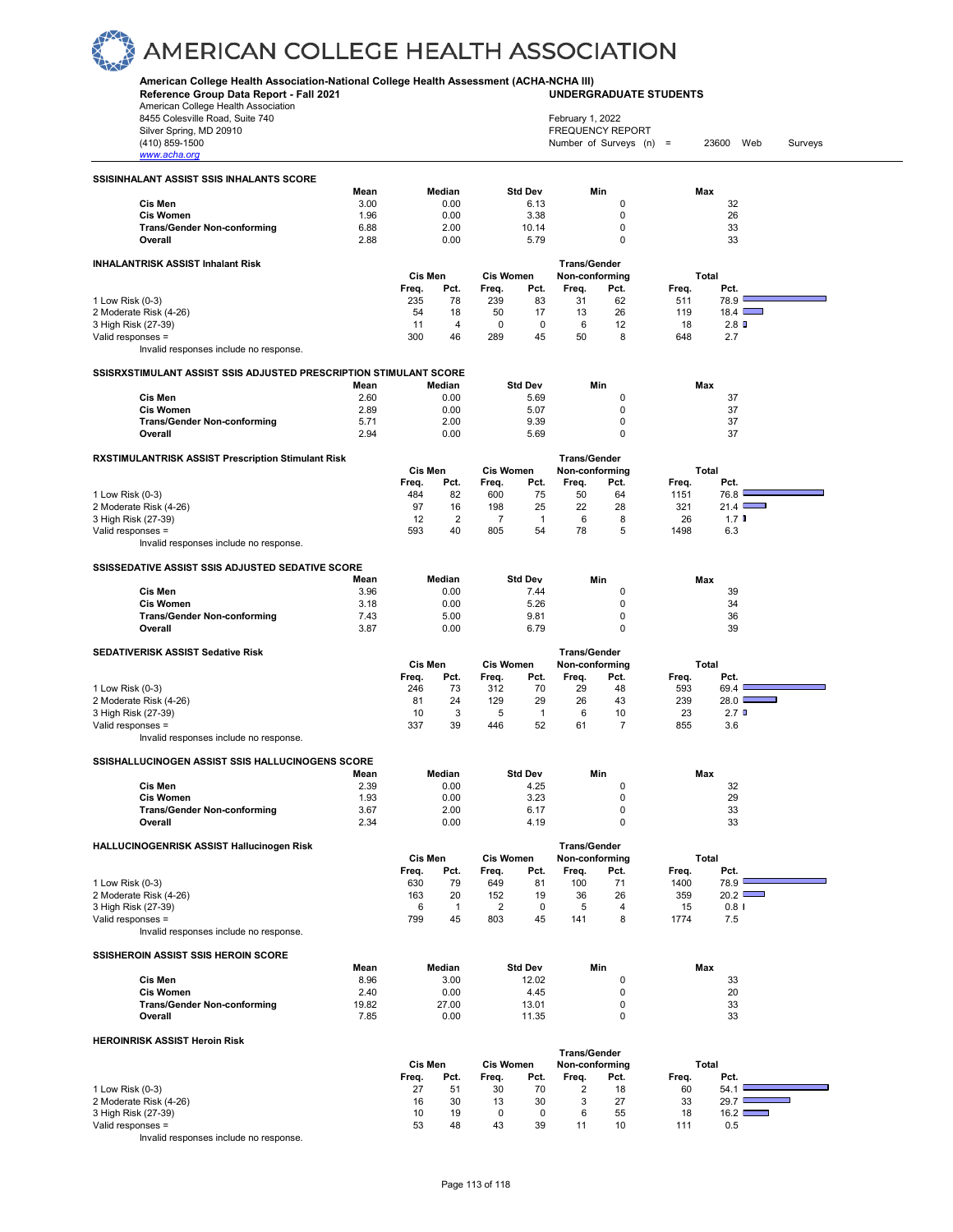#### **American College Health Association-National College Health Assessment (ACHA-NCHA III)**

**Reference Group Data Report - Fall 2021** American College Health Association 8455 Colesville Road, Suite 740

**UNDERGRADUATE STUDENTS**

| American College Health Association                                                  |        |                             |        |                  |                |                     |                         |       |              |         |  |
|--------------------------------------------------------------------------------------|--------|-----------------------------|--------|------------------|----------------|---------------------|-------------------------|-------|--------------|---------|--|
| 8455 Colesville Road, Suite 740                                                      |        |                             |        |                  |                | February 1, 2022    |                         |       |              |         |  |
| Silver Spring, MD 20910                                                              |        |                             |        |                  |                |                     | <b>FREQUENCY REPORT</b> |       |              |         |  |
| (410) 859-1500                                                                       |        |                             |        |                  |                |                     | Number of Surveys (n) = |       | 23600<br>Web | Surveys |  |
| www.acha.org                                                                         |        |                             |        |                  |                |                     |                         |       |              |         |  |
|                                                                                      |        |                             |        |                  |                |                     |                         |       |              |         |  |
| SSISRXOPIOID ASSIST SSIS ADJUSTED PRESCRIPTION OPIOID SCORE                          |        |                             |        |                  |                |                     |                         |       |              |         |  |
|                                                                                      | Mean   |                             | Median |                  | <b>Std Dev</b> | Min                 |                         |       | Max          |         |  |
| Cis Men                                                                              | 2.58   |                             | 0.00   |                  | 6.05           |                     | 0                       |       | 33           |         |  |
| <b>Cis Women</b>                                                                     | 1.97   |                             | 0.00   |                  | 4.5            |                     | 0                       |       | 37           |         |  |
| <b>Trans/Gender Non-conforming</b>                                                   | 7.10   |                             | 0.00   |                  | 10.98          |                     | 0                       |       | 36           |         |  |
| Overall                                                                              | 2.65   |                             | 0.00   |                  | 6.12           |                     | $\mathbf 0$             |       | 37           |         |  |
| RXOPIOIDRISK ASSIST Opioid Risk                                                      |        |                             |        |                  |                |                     |                         |       |              |         |  |
|                                                                                      |        |                             |        |                  |                | <b>Trans/Gender</b> |                         |       |              |         |  |
|                                                                                      |        | Cis Men                     |        | <b>Cis Women</b> |                | Non-conforming      |                         |       | Total        |         |  |
|                                                                                      |        | Freq.                       | Pct.   | Freq.            | Pct.           | Freq.               | Pct.                    | Freq. | Pct.         |         |  |
| 1 Low Risk (0-3)                                                                     |        | 224                         | 83     | 228              | 81             | 24                  | 59                      | 488   | 80.4         |         |  |
| 2 Moderate Risk (4-26)                                                               |        | 39                          | 14     | 49               | 18             | 11                  | 27                      | 102   | 16.8         |         |  |
| 3 High Risk (27-39)                                                                  |        | $\overline{7}$              | 3      | 3                | $\mathbf{1}$   | 6                   | 15                      | 17    | 2.8          |         |  |
| Valid responses =                                                                    |        | 270                         | 44     | 280              | 46             | 41                  | $\overline{7}$          | 607   | 2.6          |         |  |
| Invalid responses include no response.                                               |        |                             |        |                  |                |                     |                         |       |              |         |  |
|                                                                                      |        |                             |        |                  |                |                     |                         |       |              |         |  |
| SSISOTHER ASSIST SSIS OTHER DRUG SCORE                                               |        |                             |        |                  |                |                     |                         |       |              |         |  |
|                                                                                      | Mean   |                             | Median |                  | <b>Std Dev</b> | Min                 |                         |       | Max          |         |  |
| Cis Men                                                                              | 9.49   |                             | 6.00   |                  | 9.95           |                     | 0                       |       | 34           |         |  |
| <b>Cis Women</b>                                                                     | 8.77   |                             | 6.00   |                  | 8.54           |                     | $\mathbf 0$             |       | 31           |         |  |
| <b>Trans/Gender Non-conforming</b>                                                   | 13.31  |                             | 9.00   |                  | 11.45          |                     | $\pmb{0}$               |       | 33           |         |  |
| Overall                                                                              | 9.55   |                             | 6.00   |                  | 9.63           |                     | $\mathbf 0$             |       | 34           |         |  |
| OTHERSSISRISK ASSIST Other Drug Risk                                                 |        |                             |        |                  |                |                     |                         |       |              |         |  |
|                                                                                      |        |                             |        |                  |                | <b>Trans/Gender</b> |                         |       |              |         |  |
|                                                                                      |        | Cis Men<br><b>Cis Women</b> |        |                  |                | Non-conforming      |                         |       | Total        |         |  |
|                                                                                      |        | Freq.                       | Pct.   | Freq.            | Pct.           | Freq.               | Pct.                    | Freq. | Pct.         |         |  |
| 1 Low Risk (0-3)                                                                     |        | 32                          | 40     | 17               | 35             | 3                   | 23                      | 55    | 37.2         |         |  |
|                                                                                      |        | 42                          | 52     | 27               | 56             | $\overline{7}$      | 54                      | 79    | 53.4         |         |  |
| 2 Moderate Risk (4-26)                                                               |        |                             |        |                  |                |                     |                         |       |              |         |  |
| 3 High Risk (27-39)                                                                  |        | $\overline{7}$              | 9      | $\overline{4}$   | 8              | 3                   | 23                      | 14    | 9.5          |         |  |
| Valid responses =                                                                    |        | 81                          | 55     | 48               | 32             | 13                  | 9                       | 148   | 0.6          |         |  |
| Invalid responses include no response.                                               |        |                             |        |                  |                |                     |                         |       |              |         |  |
| PATOTALMOD Total moderate activity minutes/week conversion                           |        |                             |        |                  |                |                     |                         |       |              |         |  |
|                                                                                      | Mean   |                             | Median |                  | <b>Std Dev</b> | Min                 |                         |       | Max          |         |  |
| Cis Men                                                                              | 551.25 |                             | 340.00 |                  | 683.24         |                     | 0                       |       | 9600         |         |  |
| <b>Cis Women</b>                                                                     | 450.25 |                             | 240.00 |                  | 655.23         |                     | $\pmb{0}$               |       | 10800        |         |  |
| <b>Trans/Gender Non-conforming</b>                                                   | 383.63 |                             | 200.00 |                  | 594.22         |                     | 0                       |       | 7920         |         |  |
| Overall                                                                              | 485.57 |                             | 280.00 |                  | 664.7          |                     | 0                       |       | 10800        |         |  |
|                                                                                      |        |                             |        |                  |                |                     |                         |       |              |         |  |
| PAAERO Met Weekly PA Guideline for Aerobic Activity ONLY                             |        |                             |        |                  |                |                     |                         |       |              |         |  |
|                                                                                      |        |                             |        |                  |                | <b>Trans/Gender</b> |                         |       |              |         |  |
|                                                                                      |        | Cis Men                     |        | <b>Cis Women</b> |                | Non-conforming      |                         |       | Total        |         |  |
|                                                                                      |        | Freq.                       | Pct.   | Freq.            | Pct.           | Freq.               | Pct.                    | Freq. | Pct.         |         |  |
| 1 No                                                                                 |        | 2168                        | 25     | 4371             | 34             | 426                 | 38                      | 7043  | 30.5         |         |  |
| 2 Yes                                                                                |        | 6599                        | 75     | 8569             | 66             | 701                 | 62                      | 16025 | 69.5         |         |  |
| Valid responses =                                                                    |        | 8767                        | 38     | 12940            | 56             | 1127                | 5                       | 23068 | 97.7         |         |  |
| Invalid responses include no response.                                               |        |                             |        |                  |                |                     |                         |       |              |         |  |
|                                                                                      |        |                             |        |                  |                |                     |                         |       |              |         |  |
| <b>PAGUIDE Met Weekly PA Guideline for Aerobic and Muscle-Strengthening Activity</b> |        |                             |        |                  |                | <b>Trans/Gender</b> |                         |       |              |         |  |
|                                                                                      |        | Cis Men                     |        | <b>Cis Women</b> |                | Non-conforming      |                         |       | Total        |         |  |
|                                                                                      |        | Freq.                       | Pct.   | Freq.            | Pct.           | Freq.               | Pct.                    | Freq. | Pct.         |         |  |
| 1 No                                                                                 |        | 4427                        | 51     | 8363             | 65             | 844                 | 75                      | 13786 | 59.8         |         |  |
| 2 Yes                                                                                |        | 4338                        | 50     | 4573             | 35             | 283                 | 25                      | 9276  | 40.2         |         |  |
| Valid responses =                                                                    |        |                             |        |                  |                |                     |                         |       |              |         |  |
|                                                                                      |        | 8765                        | 38     | 12936            | 56             | 1127                | 5                       | 23062 | 97.7         |         |  |

**HAPAGUIDE Met Weekly PA Guideline for HIGHLY ACTIVE Adults**

| <b>HAPAGOIDE MEL WEEKLY PA GUIDELITE TOI HIGHLI ACTIVE AQUILS</b>      |         |      |                  |      |                |      |       |       |  |
|------------------------------------------------------------------------|---------|------|------------------|------|----------------|------|-------|-------|--|
|                                                                        |         |      |                  |      | Trans/Gender   |      |       |       |  |
|                                                                        | Cis Men |      | <b>Cis Women</b> |      | Non-conforming |      |       | Total |  |
|                                                                        | Freq.   | Pct. | Frea.            | Pct. | Frea.          | Pct. | Frea. | Pct.  |  |
| 1 No                                                                   | 5208    | 59   | 9220             |      | 912            | 81   | 15501 | 67.2  |  |
| 2 Yes                                                                  | 3557    | 41   | 3716             | 29   | 215            | 19   | 7561  | 32.8  |  |
| Valid responses =                                                      | 8765    | 38   | 12936            | 56   | 1127           | 5    | 23062 | 97.7  |  |
| the control and discussed a control of the control and a series of the |         |      |                  |      |                |      |       |       |  |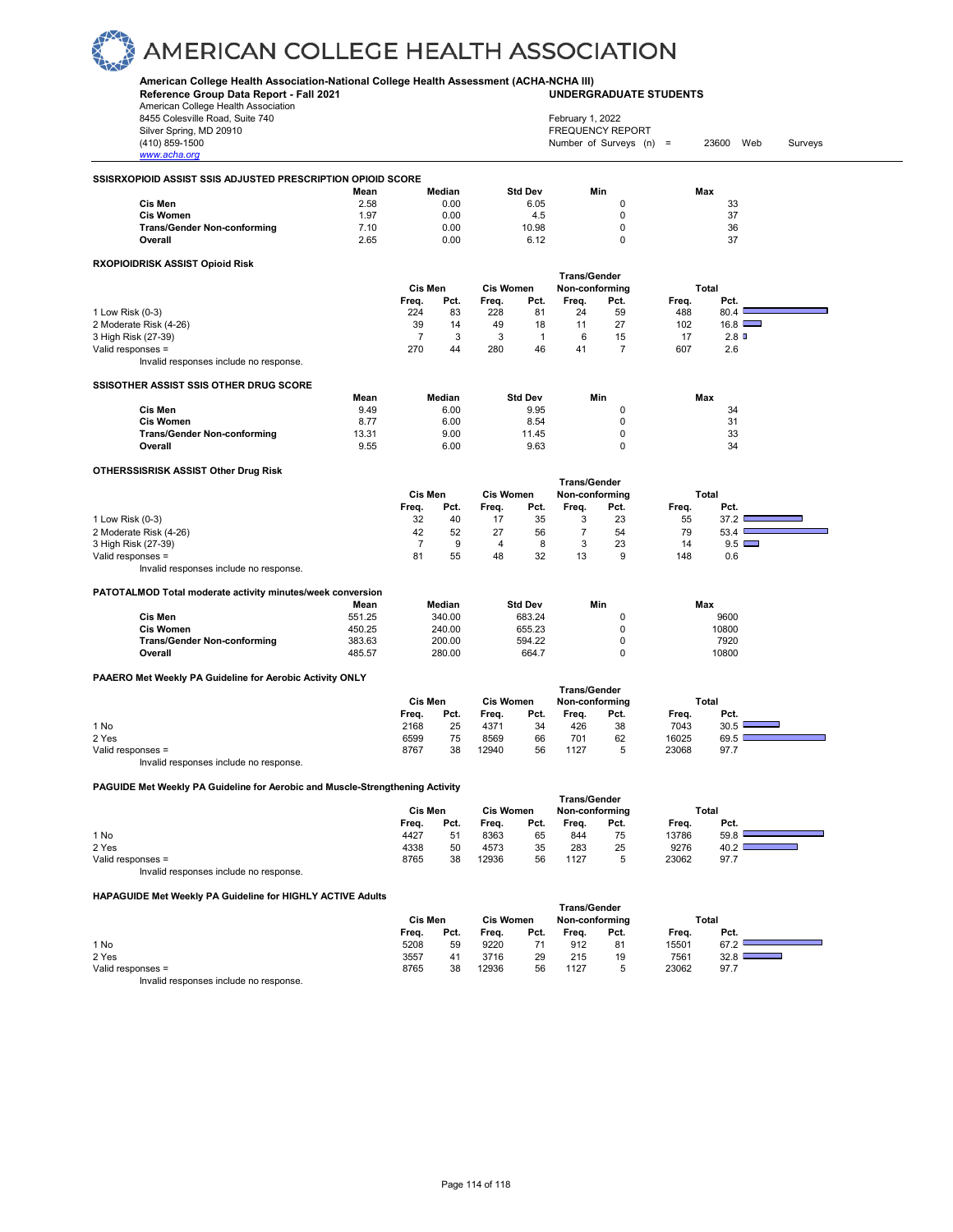**American College Health Association-National College Health Assessment (ACHA-NCHA III) UNDERGRADUATE STUDENTS**

**Reference Group Data Report - Fall 2021** American College Health Association 8455 Colesville Road, Suite 740 Silver Spring, MD 20910<br>
1990 - The Spring, MD 20910<br>
1990 - The Survey Structure of Surveys (n)

*www.acha.org*

# February 1, 2022

Number of Surveys (n) = 23600 Web Surveys

#### **QCOVID1 Have you ever had COVID-19 (the novel coronavirus disease)?**

|                                        | Trans/Gender |      |                  |      |                |      |       |                                                                                                                                                                                                                                              |  |  |
|----------------------------------------|--------------|------|------------------|------|----------------|------|-------|----------------------------------------------------------------------------------------------------------------------------------------------------------------------------------------------------------------------------------------------|--|--|
|                                        | Cis Men      |      | <b>Cis Women</b> |      | Non-conforming |      |       | Total                                                                                                                                                                                                                                        |  |  |
|                                        | Freq.        | Pct. | Freq.            | Pct. | Freq.          | Pct. | Freq. | Pct.                                                                                                                                                                                                                                         |  |  |
| 1 Yes                                  | 1809         | 20   | 2877             | 22   | 139            | 12   | 4868  | 20.7<br><u>and the set of the set of the set of the set of the set of the set of the set of the set of the set of the set of the set of the set of the set of the set of the set of the set of the set of the set of the set of the set </u> |  |  |
| 6 No                                   | 6385         | 72   | 9514             | 72   | 923            | 80   | 17013 | 72.2                                                                                                                                                                                                                                         |  |  |
| 7 Unsure                               | 710          |      | 852              | 6    | 94             | 8    | 1686  | $7.2$ $\Box$                                                                                                                                                                                                                                 |  |  |
| Valid responses =                      | 8904         | 38   | 13243            | 56   | 1156           | 5    | 23567 | 99.9                                                                                                                                                                                                                                         |  |  |
| Invalid responses include no response. |              |      |                  |      |                |      |       |                                                                                                                                                                                                                                              |  |  |

**QCOVID1A How severe were any symptoms that you experienced? (only includes students who selected Yes to ever having had COVID-19)**

|                                                             | <b>Trans/Gender</b> |                                    |       |      |       |      |       |                      |  |  |  |
|-------------------------------------------------------------|---------------------|------------------------------------|-------|------|-------|------|-------|----------------------|--|--|--|
|                                                             | Cis Men             | <b>Cis Women</b><br>Non-conforming |       |      |       |      | Total |                      |  |  |  |
|                                                             | Freq.               | Pct.                               | Freq. | Pct. | Freq. | Pct. | Freq. | Pct.                 |  |  |  |
| 1 Severe (e.g., difficulty breathing or speaking, low blood |                     |                                    |       |      |       |      |       |                      |  |  |  |
| pressure, high fever of 103 F (39.4 C or higher)            | 123                 |                                    | 221   | 8    | 18    | 13   | 363   | $7.5 \ \blacksquare$ |  |  |  |
| 2 Moderate (e.g., some shortness of breath, cough,          |                     |                                    |       |      |       |      |       |                      |  |  |  |
| fever of 100.4 F (38 C) or higher)                          | 582                 | 32                                 | 1180  | 41   | 69    | 50   | 1848  | 38.0                 |  |  |  |
| 3 Mild (e.g., cold-like symptoms)                           | 807                 | 45                                 | 1186  | 41   | 43    | 31   | 2053  | 42.2                 |  |  |  |
| 4 No symptoms (asymptomatic)                                | 295                 | 16                                 | 289   | 10   | 9     |      | 601   | 12.4                 |  |  |  |
| Valid responses =                                           | 1807                | 37                                 | 2876  | 59   | 139   | 3    | 4865  | 20.6                 |  |  |  |
| Invalid responses include no response.                      |                     |                                    |       |      |       |      |       |                      |  |  |  |

**QCOVID1B Were you hospitalized because of your COVID-19 symptoms? (only includes students who selected Yes to ever having had COVID-19)**

|                                        |         |                                    |       |      | <b>Trans/Gender</b> |      |       |                  |  |
|----------------------------------------|---------|------------------------------------|-------|------|---------------------|------|-------|------------------|--|
|                                        | Cis Men | <b>Cis Women</b><br>Non-conforming |       |      | Total               |      |       |                  |  |
|                                        | Freq.   | Pct.                               | Freq. | Pct. | Freq.               | Pct. | Freq. | Pct.             |  |
| 1 Yes                                  | 30      |                                    | 44    |      |                     |      | 85    | 1.7 <sub>l</sub> |  |
| 2 No                                   | 1774    | 98                                 | 2829  | 99   | 128                 | 92   | 4774  | 98.3             |  |
| Valid responses =                      | 1804    | 37                                 | 2873  | 59   | 139                 |      | 4859  | 20.6             |  |
| Invalid responses include no response. |         |                                    |       |      |                     |      |       |                  |  |

**QCOVID1C Did you/are you experiencing symptoms that have continued more than 4 weeks after your initial COVID-19 illness, and were not experienced before the illness? Examples include fatigue, brain fog, heart racing, headaches, or worsening mood. (only includes students who selected Yes to ever having COVID-19)**

|                   |       |         |       |                  | <b>Trans/Gender</b> |                |       |                                          |
|-------------------|-------|---------|-------|------------------|---------------------|----------------|-------|------------------------------------------|
|                   |       | Cis Men |       | <b>Cis Women</b> |                     | Non-conforming |       | Total                                    |
|                   | Freq. | Pct.    | Freq. | Pct.             | Freq.               | Pct.           | Frea. | Pct.                                     |
| 1 Yes             | 370   | 20.5    | 940   | 32.7             | 56                  | 40.3           | 1379  | 28.4 <sub>1</sub><br><u> a shekara t</u> |
| 2 No              | 1438  | 79.5    | 1932  | 67.3             | 83                  | 59.7           | 3483  | า.α                                      |
| Valid responses = | 1808  | 37      | 2872  | 59               | 139                 | ◡              | 4862  | 20.6                                     |
| .                 |       |         |       |                  |                     |                |       |                                          |

Invalid responses include no response.

**QCOVID2 Have you had a loved one, close family member, or friend die due to COVID-19?**

| about the mate you had a lot ou one, close railing inclined; or micha ale due to be the five |         |      |                  |      |                |      |       |               |  |
|----------------------------------------------------------------------------------------------|---------|------|------------------|------|----------------|------|-------|---------------|--|
|                                                                                              |         |      |                  |      | Trans/Gender   |      |       |               |  |
|                                                                                              | Cis Men |      | <b>Cis Women</b> |      | Non-conforming |      |       | Total         |  |
|                                                                                              | Frea.   | Pct. | Frea.            | Pct. | Frea.          | Pct. | Frea. | Pct.          |  |
| 1 Yes                                                                                        | 1351    | 15   | 2354             | 18   | 199            | 17   | 3943  | $16.7$ $\Box$ |  |
| 2 No                                                                                         | 7548    | 85   | 10886            | 82   | 956            | 83   | 19613 | 83.3          |  |
| Valid responses $=$                                                                          | 8899    | 38   | 13240            | 56   | 1155           | 5    | 23556 | 99.8          |  |
| Invalid responses include no response.                                                       |         |      |                  |      |                |      |       |               |  |

**QCOVID3 Do you have a loved one, close family member, or friend that has been dealing with long term effects (or a long recovery) following a COVID-19 illness?**

|                   | <b>Trans/Gender</b> |      |                  |      |                |        |       |      |  |  |  |  |
|-------------------|---------------------|------|------------------|------|----------------|--------|-------|------|--|--|--|--|
|                   | Cis Men             |      | <b>Cis Women</b> |      | Non-conforming |        | Total |      |  |  |  |  |
|                   | Freq.               | Pct. | Freq.            | Pct. | Freq.          | Pct.   | Freq. | Pct. |  |  |  |  |
| 1 Yes             | 1659                | 19   | 3624             | 27   | 308            | 27     | 5657  | 24.0 |  |  |  |  |
| 2 No              | 7239                | 81   | 9611             | 73   | 847            | 73     | 17891 | 76.0 |  |  |  |  |
| Valid responses = | 8898                | 38   | 13235            | 56   | 1155           | ∽<br>v | 23548 | 99.8 |  |  |  |  |

Invalid responses include no response.

**QCOVID5 I believe that my campus has done enough to protect students from COVID-19.**

|                                         |       | Cis Men |       |      | Trans/Gender<br>Non-conforming |      |       | Total                                                                                                                                   |
|-----------------------------------------|-------|---------|-------|------|--------------------------------|------|-------|-----------------------------------------------------------------------------------------------------------------------------------------|
|                                         | Freq. | Pct.    | Freq. | Pct. | Frea.                          | Pct. | Frea. | Pct.                                                                                                                                    |
| 1 Strongly disagree                     | 326   | 4       | 441   | 3    | 87                             | 8    | 867   | $3.7\Box$                                                                                                                               |
| 2 Disagree                              | 642   |         | 1262  | 10   | 206                            | 18   | 2130  | $9.0$ $\Box$                                                                                                                            |
| 3 Neither disagree nor agree            | 1302  | 15      | 2026  | 15   | 191                            | 17   | 3567  | $15.1$ $\Box$                                                                                                                           |
| 4 Agree                                 | 3978  | 45      | 6392  | 48   | 500                            | 43   | 10976 | 46.6                                                                                                                                    |
| 5 Strongly agree                        | 2656  | 30      | 3119  | 24   | 171                            | 15   | 6019  | 25.5<br>$\mathcal{L}^{\text{max}}_{\text{max}}$ and $\mathcal{L}^{\text{max}}_{\text{max}}$ and $\mathcal{L}^{\text{max}}_{\text{max}}$ |
| Valid responses =                       | 8904  | 38      | 13240 | 56   | 1155                           | 5    | 23559 | 99.8                                                                                                                                    |
| Involid recononces include no recononce |       |         |       |      |                                |      |       |                                                                                                                                         |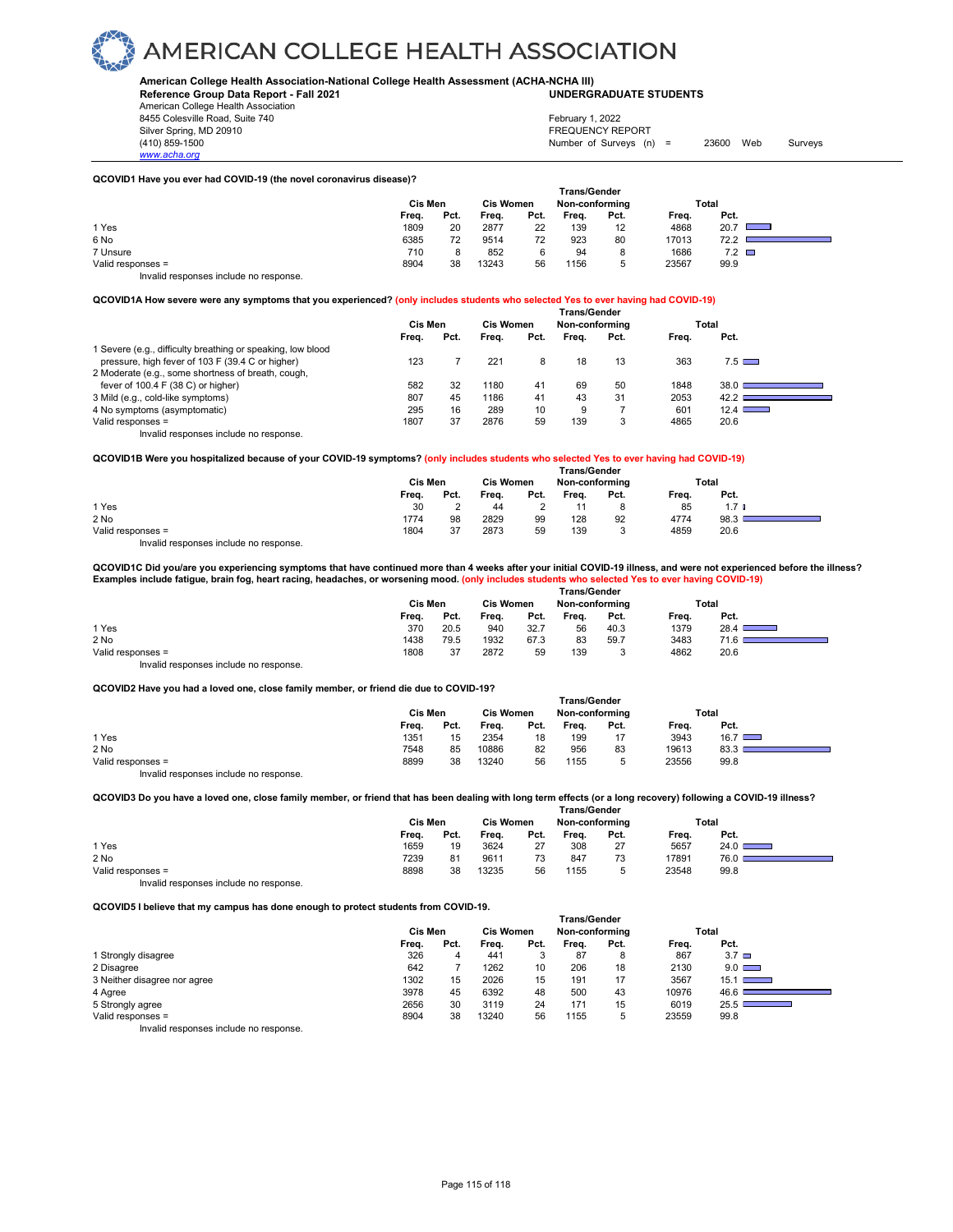#### **American College Health Association-National College Health Assessment (ACHA-NCHA III) UNDERGRADUATE STUDENTS**

**Reference Group Data Report - Fall 2021** American College Health Association

8455 Colesville Road, Suite 740

*www.acha.org*

#### Silver Spring, MD 20910<br>
1990 - The Survey State of Surveys (1990)<br>
Silver Surveys (1990)<br>
Surveys (1990) Number of Surveys (n) =  $23600$  Web Surveys February 1, 2022

٦

#### **QCOVID6A I follow my campus policies related to COVID-19.**

|                                                             | <b>Trans/Gender</b> |      |                  |      |                |      |       |                  |  |  |
|-------------------------------------------------------------|---------------------|------|------------------|------|----------------|------|-------|------------------|--|--|
|                                                             | <b>Cis Men</b>      |      | <b>Cis Women</b> |      | Non-conforming |      | Total |                  |  |  |
|                                                             | Freq.               | Pct. | Frea.            | Pct. | Frea.          | Pct. | Freq. | Pct.             |  |  |
| 1 Strongly disagree                                         | 172                 |      | 145              |      | 15             |      | 346   | 1.5 <sub>n</sub> |  |  |
| 2 Disagree                                                  | 307                 | 3    | 196              |      | 16             |      | 524   | 2.2 <sub>n</sub> |  |  |
| 3 Neither disagree nor agree                                | 694                 | 8    | 616              | 5    | 35             | 3    | 1367  | 5.8              |  |  |
| 4 Agree                                                     | 3939                | 44   | 5323             | 40   | 353            | 31   | 9701  | 41.2             |  |  |
| 5 Strongly agree                                            | 3722                | 42   | 6881             | 52   | 723            | 63   | 11457 | 48.6             |  |  |
| 6 N/A, my campus does not have policies related to COVID-19 | 66                  |      | 79               |      | 13             |      | 161   | 0.7              |  |  |
| Valid responses =                                           | 8900                | 38   | 13240            | 56   | 1155           | 5    | 23556 | 99.8             |  |  |
| $\cdots$ $\cdots$<br>$\cdot$ $\cdot$ $\cdot$                |                     |      |                  |      |                |      |       |                  |  |  |

Invalid responses include no response.

#### **QCOVID8 I believe that students at my school are taking precautions to protect one another from COVID-19.**

|                                        | <b>Trans/Gender</b> |      |       |                  |       |                |       |                        |  |  |  |
|----------------------------------------|---------------------|------|-------|------------------|-------|----------------|-------|------------------------|--|--|--|
|                                        | Cis Men             |      |       | <b>Cis Women</b> |       | Non-conforming |       | Total                  |  |  |  |
|                                        | Freq.               | Pct. | Frea. | Pct.             | Frea. | Pct.           | Freq. | Pct.                   |  |  |  |
| 1 Strongly disagree                    | 446                 | 5    | 699   | 5                | 135   | 12             | 1298  | $5.5 \square$          |  |  |  |
| 2 Disagree                             | 1121                | 13   | 2187  | 17               | 221   | 19             | 3564  | $15.1$ $\qquad \qquad$ |  |  |  |
| 3 Neither disagree nor agree           | 2375                | 27   | 3650  | 28               | 272   | 24             | 6360  | 27.01                  |  |  |  |
| 4 Agree                                | 3980                | 45   | 5694  | 43               | 464   | 40             | 10250 | 43.5                   |  |  |  |
| 5 Strongly agree                       | 978                 | 11   | 1008  | 8                | 63    | 6              | 2081  | $8.8$ $\Box$           |  |  |  |
| Valid responses =                      | 8900                | 38   | 13238 | 56               | 1155  | b.             | 23553 | 99.8                   |  |  |  |
| Invalid responses include no response. |                     |      |       |                  |       |                |       |                        |  |  |  |

#### **QCOVID13A Over the past 30 days, on average, how much have you been concerned with the following? How long the COVID-19 pandemic will last**

|                                        | <b>Trans/Gender</b> |      |                  |      |                |      |       |                                                    |  |  |  |
|----------------------------------------|---------------------|------|------------------|------|----------------|------|-------|----------------------------------------------------|--|--|--|
|                                        | Cis Men             |      | <b>Cis Women</b> |      | Non-conforming |      |       | Total                                              |  |  |  |
|                                        | Frea.               | Pct. | Frea.            | Pct. | Frea.          | Pct. | Frea. | Pct.                                               |  |  |  |
| 1 Not concerned at all                 | 2075                | 23   | 1555             | 12   | 117            | 10   | 3801  | 16.2 <sub>1</sub><br><b>Service State</b>          |  |  |  |
| 2 Slightly concerned                   | 2430                | 27   | 3379             | 26   | 237            | 21   | 6102  | 26.0                                               |  |  |  |
| 3 Moderately concerned                 | 2538                | 29   | 4578             | 35   | 396            | 34   | 7584  | 32.3                                               |  |  |  |
| 4 Very concerned                       | 1238                | 14   | 2551             | 19   | 264            | 23   | 4090  | 17.4<br>a sa kacamatan ing Kabupatèn Kabupatèn Ing |  |  |  |
| 5 Extremely concerned                  | 608                 |      | 1157             | 9    | 138            | 12   | 1937  | $8.2$ $\Box$                                       |  |  |  |
| Valid responses =                      | 8889                | 38   | 13220            | 56   | 1152           | b    | 23514 | 99.6                                               |  |  |  |
| Invalid responses include no response. |                     |      |                  |      |                |      |       |                                                    |  |  |  |

### **QCOVID13B Over the past 30 days, on average, how much have you been concerned with the following?**

| That you will get COVID-19 (only includes students who selected No or Unsure to having had COVID-19) |         |                  |       |                |              |      |       |                   |  |
|------------------------------------------------------------------------------------------------------|---------|------------------|-------|----------------|--------------|------|-------|-------------------|--|
|                                                                                                      |         |                  |       |                | Trans/Gender |      |       |                   |  |
|                                                                                                      | Cis Men | <b>Cis Women</b> |       | Non-conforming |              |      | Total |                   |  |
|                                                                                                      | Frea.   | Pct.             | Frea. | Pct.           | Frea.        | Pct. | Frea. | Pct.              |  |
| 1 Not concerned at all                                                                               | 2990    | 42               | 2418  | 23             | 199          | 20   | 5670  | 30.4 <sub>1</sub> |  |
| 2 Slightly concerned                                                                                 | 2179    | 31               | 3499  | 34             | 345          | 34   | 6106  | 32.8 <sub>h</sub> |  |
| 3 Moderately concerned                                                                               | 1246    | 18               | 2721  | 26             | 261          | 26   | 4261  | 22.9              |  |

4 Very concerned 1990 10 120 120 120 120 147 15 1809 9.7 5 Extremely concerned 1 196 Extremely concerned 196 CHz (196 223 3 500 5 62 6 796 796 5 796 796 796 730 18642 Valid responses = 7077 38 10342 55 1014 5 18642 79.0

Invalid responses include no response.

### **QCOVID13C Over the past 30 days, on average, how much have you been concerned with the following? That you will get COVID-19 again (only includes students who selected Yes to having had COVID-19)**

|                        | <b>Trans/Gender</b> |      |                  |      |                |      |       |                                      |  |  |  |
|------------------------|---------------------|------|------------------|------|----------------|------|-------|--------------------------------------|--|--|--|
|                        | Cis Men             |      | <b>Cis Women</b> |      | Non-conforming |      |       | Total                                |  |  |  |
|                        | Freq.               | Pct. | Freq.            | Pct. | Freq.          | Pct. | Freq. | Pct.                                 |  |  |  |
| 1 Not concerned at all | 1024                | 57   | 1008             | 35   | 31             | 23   | 2079  | 42.8                                 |  |  |  |
| 2 Slightly concerned   | 423                 | 24   | 863              | 30   | 35             | 25   | 1329  | 27.4                                 |  |  |  |
| 3 Moderately concerned | 223                 | 12   | 563              | 20   | 41             | 30   | 840   | 17.3 <sub>1</sub><br>and the company |  |  |  |
| 4 Very concerned       | 89                  |      | 301              |      | 24             | 17   | 416   | $8.6$ $\Box$                         |  |  |  |
| 5 Extremely concerned  | 43                  |      | 136              | 5    |                | 5    | 189   | $3.9$ $\Box$                         |  |  |  |
| Valid responses =      | 1802                | 37   | 2871             | 59   | 138            | 3    | 4853  | 20.6                                 |  |  |  |

Invalid responses include no response.

**QCOVID13D Over the past 30 days, on average, how much have you been concerned with the following? That someone you care about will get COVID-19**

|                                        | Cis Men | <b>Cis Women</b> |       |      | <b>Trans/Gender</b><br>Non-conforming |      | Total |                                                                             |
|----------------------------------------|---------|------------------|-------|------|---------------------------------------|------|-------|-----------------------------------------------------------------------------|
|                                        |         | Pct.             | Frea. | Pct. | Frea.                                 | Pct. | Frea. | Pct.                                                                        |
|                                        | Freq.   |                  |       |      |                                       |      |       |                                                                             |
| 1 Not concerned at all                 | 2273    | 26               | 1930  | 15   | 145                                   | 13   | 4405  | 18.8                                                                        |
| 2 Slightly concerned                   | 2460    | 28               | 3530  | 27   | 246                                   | 21   | 6308  | 26.9                                                                        |
| 3 Moderately concerned                 | 2237    | 25               | 3597  | 27   | 326                                   | 28   | 6221  | 26.5                                                                        |
| 4 Very concerned                       | 1236    | 14               | 2700  | 20   | 244                                   | 21   | 4212  | 17.9 <sub>1</sub><br><b>The Committee of the Committee of the Committee</b> |
| 5 Extremely concerned                  | 677     | 8                | 1449  | 11   | 190                                   | 17   | 2346  | 10.0 <sub>l</sub><br>__                                                     |
| Valid responses =                      | 8883    | 38               | 13206 | 56   | 1151                                  | 5    | 23492 | 99.5                                                                        |
| Invalid responses include no response. |         |                  |       |      |                                       |      |       |                                                                             |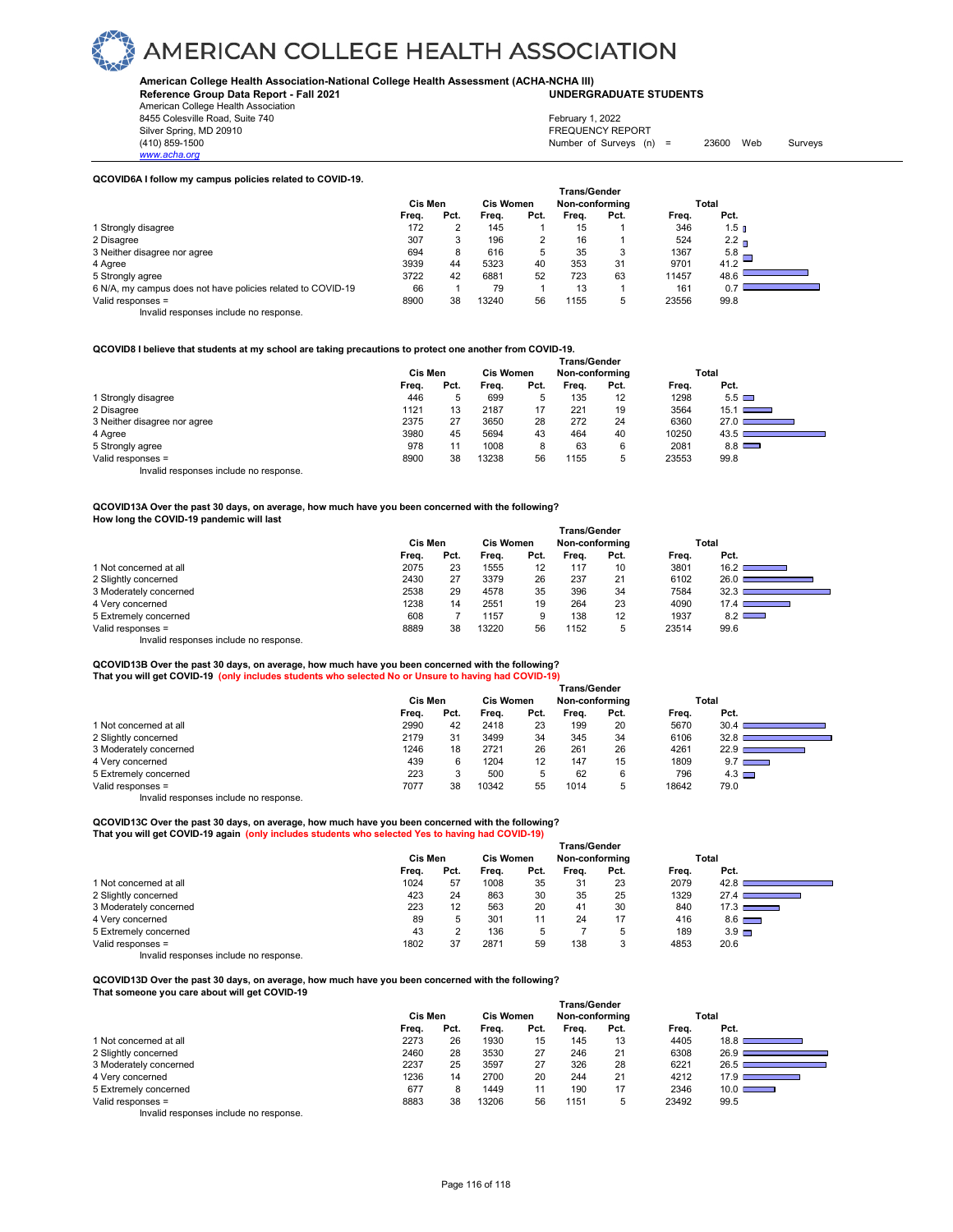#### **American College Health Association-National College Health Assessment (ACHA-NCHA III) UNDERGRADUATE STUDENTS**

**Reference Group Data Report - Fall 2021** American College Health Association

8455 Colesville Road, Suite 740 Silver Spring, MD 20910<br>
1990 - The Survey State of Surveys (1990)<br>
Silver Surveys (1990)<br>
Surveys (1990) *www.acha.org*

Number of Surveys (n) = 23600 Web Surveys February 1, 2022

#### **QCOVID13E Over the past 30 days, on average, how much have you been concerned with the following? That someone you care about will die from COVID-19**

 **Trans/Gender Cis Men Cis Women Non-conforming Total Freq. Pct. Freq. Pct. Freq. Pct. Freq. Pct.** 1 Not concerned at all 1 and 2011 1 and 2012 3473 39 3702 28 278 24 7550 32.1 ■<br>1 2 Slightly concerned 281 ■ 2772 26 3521 27 279 24 6138 26.1 ■ 2 Slightly concerned 26.1 ■ 2272 26 3521 27 279 24 6138 26.1 ■<br>2 Moderately concerned 3 Note and 2466 17 2405 18 247 22 4160 17.7 3 Moderately concerned 1466 17 2405 18 247 22 4160<br>4 Very concerned 1460 17 2405 1874 10 1884 14 166 14 2940 4 Very concerned 874 10 1884 14 166 14 2940 12.5 5 Extremely concerned the state of the concerned to the concerned to the concerned to the concerned to the concerned to the concerned to the concerned to the concerned to the concerned to the concerned to the concerned to 5 Valid responses = 8884 38 13210 56 1151 5 23497 99.6

Invalid responses include no response.

**QCOVID13F Over the past 30 days, on average, how much have you been concerned with the following? Not being able to spend time with people you care about**

|                                        | <b>Trans/Gender</b> |      |                  |      |                |      |       |                                                           |  |  |
|----------------------------------------|---------------------|------|------------------|------|----------------|------|-------|-----------------------------------------------------------|--|--|
|                                        | Cis Men             |      | <b>Cis Women</b> |      | Non-conforming |      |       | Total                                                     |  |  |
|                                        | Freq.               | Pct. | Frea.            | Pct. | Frea.          | Pct. | Frea. | Pct.                                                      |  |  |
| 1 Not concerned at all                 | 2549                | 29   | 2427             | 18   | 207            | 18   | 5253  | 22.4                                                      |  |  |
| 2 Slightly concerned                   | 1951                | 22   | 2906             | 22   | 233            | 20   | 5140  | 21.9                                                      |  |  |
| 3 Moderately concerned                 | 2050                | 23   | 3277             | 25   | 269            | 23   | 5645  | 24.0                                                      |  |  |
| 4 Very concerned                       | 1428                | 16   | 2859             | 22   | 244            | 21   | 4576  | $19.5$ C<br><u> 1989 - Johann Barnett, mars et al. 19</u> |  |  |
| 5 Extremely concerned                  | 905                 | 10   | 1743             | 13   | 199            | 17   | 2883  | 12.3 $\square$                                            |  |  |
| Valid responses =                      | 8883                | 38   | 13212            | 56   | 1152           | b    | 23497 | 99.6                                                      |  |  |
| Invalid responses include no response. |                     |      |                  |      |                |      |       |                                                           |  |  |

**QCOVID13G Over the past 30 days, on average, how much have you been concerned with the following? Uncertainty of the future**

|                                        | <b>Trans/Gender</b> |      |                  |      |                |      |       |                       |  |  |  |
|----------------------------------------|---------------------|------|------------------|------|----------------|------|-------|-----------------------|--|--|--|
|                                        | Cis Men             |      | <b>Cis Women</b> |      | Non-conforming |      |       | Total                 |  |  |  |
|                                        | Freq.               | Pct. | Frea.            | Pct. | Frea.          | Pct. | Frea. | Pct.                  |  |  |  |
| 1 Not concerned at all                 | 1642                | 19   | 1199             | 9    | 62             | 5    | 2936  | $12.5$ $\blacksquare$ |  |  |  |
| 2 Slightly concerned                   | 1660                | 19   | 2297             | 17   | 125            | 11   | 4118  | $17.5$ $\blacksquare$ |  |  |  |
| 3 Moderately concerned                 | 2193                | 25   | 3164             | 24   | 229            | 20   | 5649  | 24.1                  |  |  |  |
| 4 Very concerned                       | 1663                | 19   | 3442             | 26   | 287            | 25   | 5443  | 23.2                  |  |  |  |
| 5 Extremely concerned                  | 1722                | 19   | 3099             | 24   | 449            | 39   | 5338  | 22.7                  |  |  |  |
| Valid responses =                      | 8880                | 38   | 13201            | 56   | 1152           | 5    | 23484 | 99.5                  |  |  |  |
| Invalid responses include no response. |                     |      |                  |      |                |      |       |                       |  |  |  |

**QCOVID14 If you have received counseling or therapy (either in-person or by telehealth) in the past 12 months, how has your access to mental health care been affected by the COVID-19 pandemic? (only includes students who have received psychological or mental health services in the last 12 months)**

|                                                   | <b>Trans/Gender</b> |      |                  |      |                |      |       |              |  |  |  |  |
|---------------------------------------------------|---------------------|------|------------------|------|----------------|------|-------|--------------|--|--|--|--|
|                                                   | Cis Men             |      | <b>Cis Women</b> |      | Non-conforming |      | Total |              |  |  |  |  |
|                                                   | Frea.               | Pct. | Frea.            | Pct. | Frea.          | Pct. | Frea. | Pct.         |  |  |  |  |
| 1 Much more difficult or limited access           | 164                 | 10   | 621              | 14   | 121            | 18   | 921   | 13.3         |  |  |  |  |
| 2 Somewhat more difficult or limited access       | 472                 | 30   | 1555             | 34   | 252            | 37   | 2320  | 33.5         |  |  |  |  |
| 3 No significant change in access                 | 663                 | 42   | 1635             | 36   | 195            | 29   | 2525  | 36.5         |  |  |  |  |
| 4 Somewhat less difficult or limited access       | 102                 | 6    | 297              |      | 44             |      | 450   | $6.5$ $\Box$ |  |  |  |  |
| 5 Much less difficult or limited access           | 60                  | 4    | 211              | 5    | 32             | 5    | 307   | 4.4          |  |  |  |  |
| 6 Don't know or not applicable (have not tried to |                     |      |                  |      |                |      |       |              |  |  |  |  |
| access care since the pandemic began)             | 123                 | 8    | 233              | 5    | 33             | 5    | 393   | $5.7$ $\Box$ |  |  |  |  |
| Valid responses =                                 | 1584                |      | 4552             | 66   | 677            | 10   | 6916  | 29.3         |  |  |  |  |
| Invalid responses include no response.            |                     |      |                  |      |                |      |       |              |  |  |  |  |

**QCOVID15 As a result of the COVID-19 pandemic, have you experienced any discriminatory or hostile behavior due to your race/ethnicity (or what someone thought was your race/ethnicity)? Trans/Gender**

|                                       | Cis Men |      | <b>Cis Women</b> |      | Non-conforming |      | Total |              |  |
|---------------------------------------|---------|------|------------------|------|----------------|------|-------|--------------|--|
|                                       | Freq.   | Pct. | Freq.            | Pct. | Frea.          | Pct. | Frea. | Pct.         |  |
| 1 Yes                                 | 560     |      | 1038             |      | 109            | 10   | 1738  | $7.4$ $\Box$ |  |
| 2 No                                  | 8314    | 94   | 12168            | 92   | 1040           | 91   | 21741 | 92.6         |  |
| Valid responses =                     | 8874    | 38   | 13206            | 56   | 1149           | ∽    | 23479 | 99.5         |  |
| Involid reconnege include no reconneg |         |      |                  |      |                |      |       |              |  |

Invalid responses include no response.

**QCOVID16 As a result of the COVID-19 pandemic, have you witnessed (online exchanges or in-person) any discriminatory or hostile behavior or exchanges towards others due to their race/ethnicity (or what someone thought was their race/ethnicity)?**

|                                        | Trans/Gender |      |                  |      |                |      |       |      |  |  |  |
|----------------------------------------|--------------|------|------------------|------|----------------|------|-------|------|--|--|--|
|                                        | Cis Men      |      | <b>Cis Women</b> |      | Non-conforming |      | Total |      |  |  |  |
|                                        | Freq.        | Pct. | Frea.            | Pct. | Frea.          | Pct. | Frea. | Pct. |  |  |  |
| 1 Yes                                  | 2767         | 31   | 5917             | 45   | 723            | 63   | 9526  | 40.5 |  |  |  |
| 2 No                                   | 6118         | 69   | 7309             | 55   | 429            | 37   | 13987 | 59.5 |  |  |  |
| Valid responses =                      | 8885         | 38   | 13226            | 56   | 1152           | ∽    | 23513 | 99.6 |  |  |  |
| Invalid responses include no response. |              |      |                  |      |                |      |       |      |  |  |  |